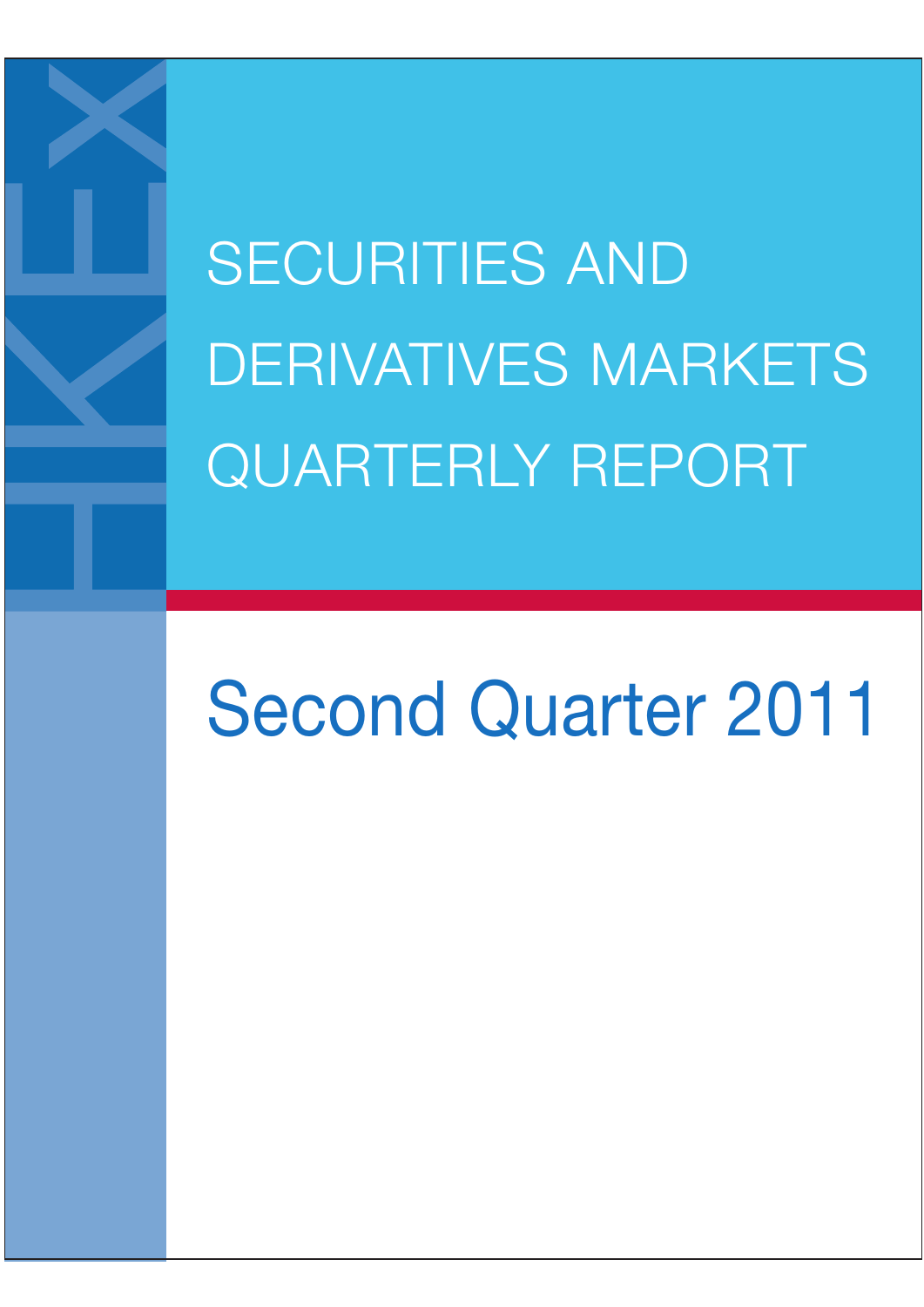#### **Main Board**

| <b>Highlights</b>                       | 2nd Quarter 2011   |  | 2nd Quarter 2010   |  |
|-----------------------------------------|--------------------|--|--------------------|--|
| No. of listed companies                 | 1,284              |  | 1,170              |  |
| No. of listed securities                | 7,110              |  | 6,562              |  |
| Equities                                |                    |  |                    |  |
| Ordinary shares                         | 1,285              |  | 1,171              |  |
| Preference shares                       | 3                  |  | $\overline{2}$     |  |
| <b>Warrants</b>                         | 4,851              |  | 4,139              |  |
| Equity                                  | 15                 |  | 25                 |  |
| Derivative                              | 4,836              |  | 4,114              |  |
| Equity linked instrument                | $\theta$           |  | $\theta$           |  |
| Callable bull/bear contracts            | 711                |  | 1020               |  |
| Unit trusts/mutual funds                | 87                 |  | 72                 |  |
| Debt securities                         | 173                |  | 158                |  |
| No. of trading only stocks              |                    |  |                    |  |
| Nasdaq stocks                           | $\overline{7}$     |  | $\overline{7}$     |  |
| <b>iShares</b>                          | $\overline{2}$     |  | $\overline{2}$     |  |
|                                         |                    |  |                    |  |
| No. of trading days                     | 59                 |  | 60                 |  |
| Total turnover in value (HK\$ mil.) *   | 4,175,836.48       |  | 3,734,132.31       |  |
| Total turnover in shares (Mil. shs)     | 9,172,596.45       |  | 7,483,434.99       |  |
| Total number of trades (deals)          | 50,846,489         |  | 44,614,057         |  |
| Total market capitalisation (HK\$ mil.) | 20,992,345.92      |  | 17,000,166.93      |  |
| Average P/E ratio (times)               | 11.74              |  | 14.71              |  |
| Average dividend yield (%)              | 2.65               |  | 2.66               |  |
| Number of exchange participants         |                    |  |                    |  |
| $-$ Trading                             | 490                |  | 471                |  |
| - Non-trading                           | 35                 |  | 30                 |  |
| Turnover in value (HK\$ mil.)           |                    |  |                    |  |
| Highest                                 | 104,358.75 (06/04) |  | 90,359.39 (07/05)  |  |
| Lowest                                  | 50,397.75 (30/05)  |  | 37,889.20 (14/06)  |  |
| Turnover in shares (Mil. shs)           |                    |  |                    |  |
| Highest                                 | 192,332.74 (14/06) |  | 154,911.48 (06/05) |  |
| Lowest                                  | 123,245.57 (27/05) |  | 83,832.57 (14/06)  |  |
| Total number of trades (deals)          |                    |  |                    |  |
| Highest                                 | 1,214,111 (06/04)  |  | 1,105,758 (07/04)  |  |
| Lowest                                  | 622,494 (30/05)    |  | 503,927 (14/06)    |  |

\* Turnover value traded in non-HKD currency securities have been included start from 29 November 2010.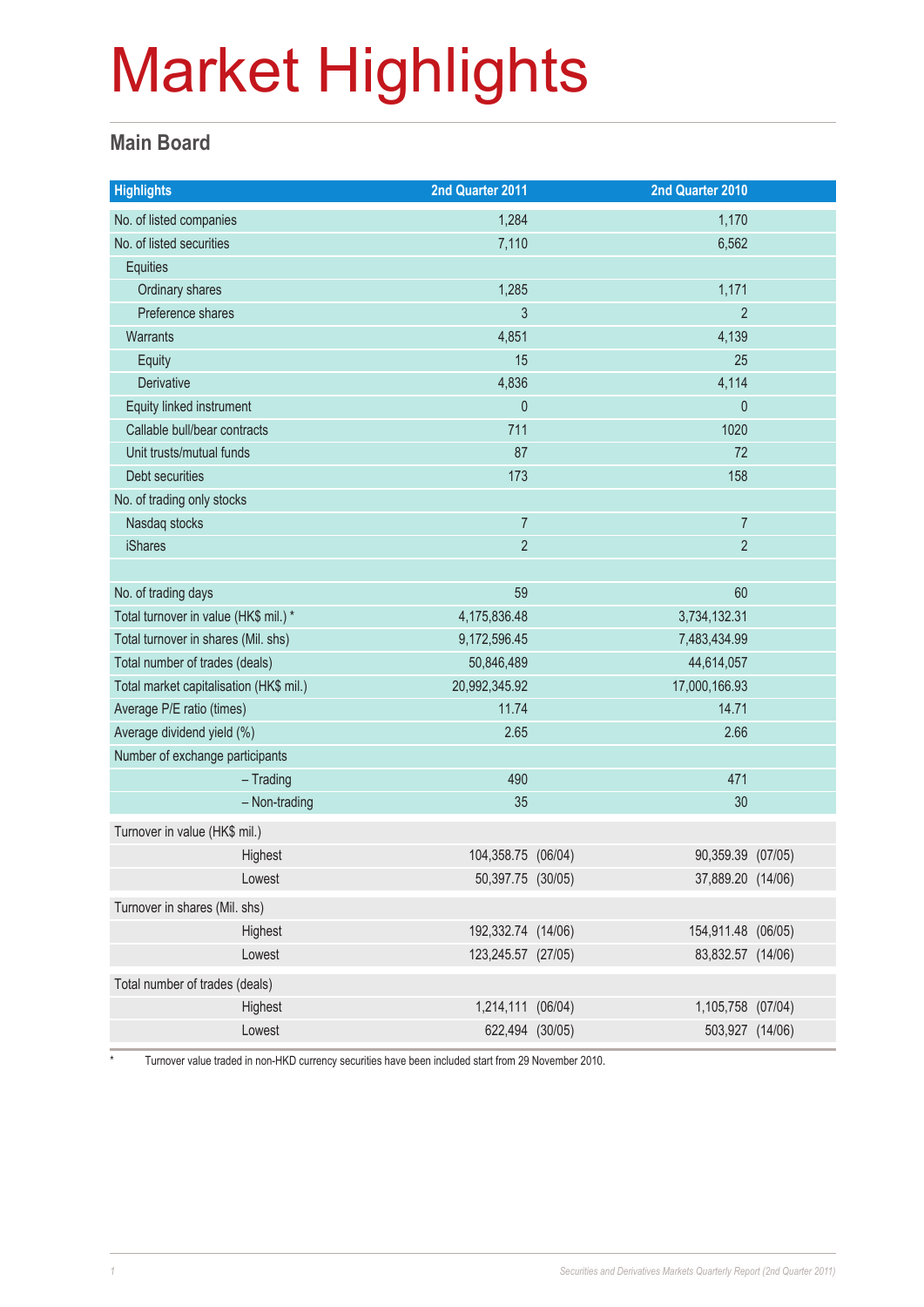### **Growth Enterprise Market (GEM)**

| <b>Highlights</b>                       |         | 2nd Quarter 2011 |                | 2nd Quarter 2010 |                |
|-----------------------------------------|---------|------------------|----------------|------------------|----------------|
| No. of listed companies                 |         | 164              |                | 174              |                |
| No. of listed securities                |         | 166              |                | 175              |                |
| Equities                                |         | 164              |                | 174              |                |
| Warrants                                |         | $\overline{2}$   |                | $\mathbf{1}$     |                |
|                                         |         |                  |                |                  |                |
| No. of trading days                     |         | 59               |                | 60               |                |
| Total turnover in value (HK\$ mil.) *   |         | 20,232.99        |                | 39,315.14        |                |
| Total turnover in shares (Mil. shs)     |         | 79,225.80        |                | 139,317.76       |                |
| Total number of trades (deals)          |         | 507,216          |                | 987,314          |                |
| Total market capitalisation (HK\$ mil.) |         | 111,535.83       |                | 130,902.34       |                |
| Average P/E ratio (times)               |         | 23.61            |                | 28.88            |                |
| Average dividend yield (%)              |         | 1.00             |                | 0.76             |                |
| Turnover in value (HK\$ mil.)           |         |                  |                |                  |                |
|                                         | Highest |                  | 614.73 (26/05) | 1,636.44 (20/04) |                |
|                                         | Lowest  |                  | 178.08 (27/06) |                  | 201.03 (24/06) |
| Turnover in shares (Mil. shs)           |         |                  |                |                  |                |
|                                         | Highest | 5,426.00 (06/04) |                | 7,408.01 (14/04) |                |
|                                         | Lowest  |                  | 560.41 (23/06) |                  | 758.26 (10/06) |
| Total number of trades (deals)          |         |                  |                |                  |                |
|                                         | Highest |                  | 15,305 (26/04) |                  | 39,296 (14/04) |
|                                         | Lowest  |                  | 4,411 (27/06)  |                  | 6,308 (24/06)  |

\* Turnover value traded in non-HKD currency securities have been included start from 29 November 2010.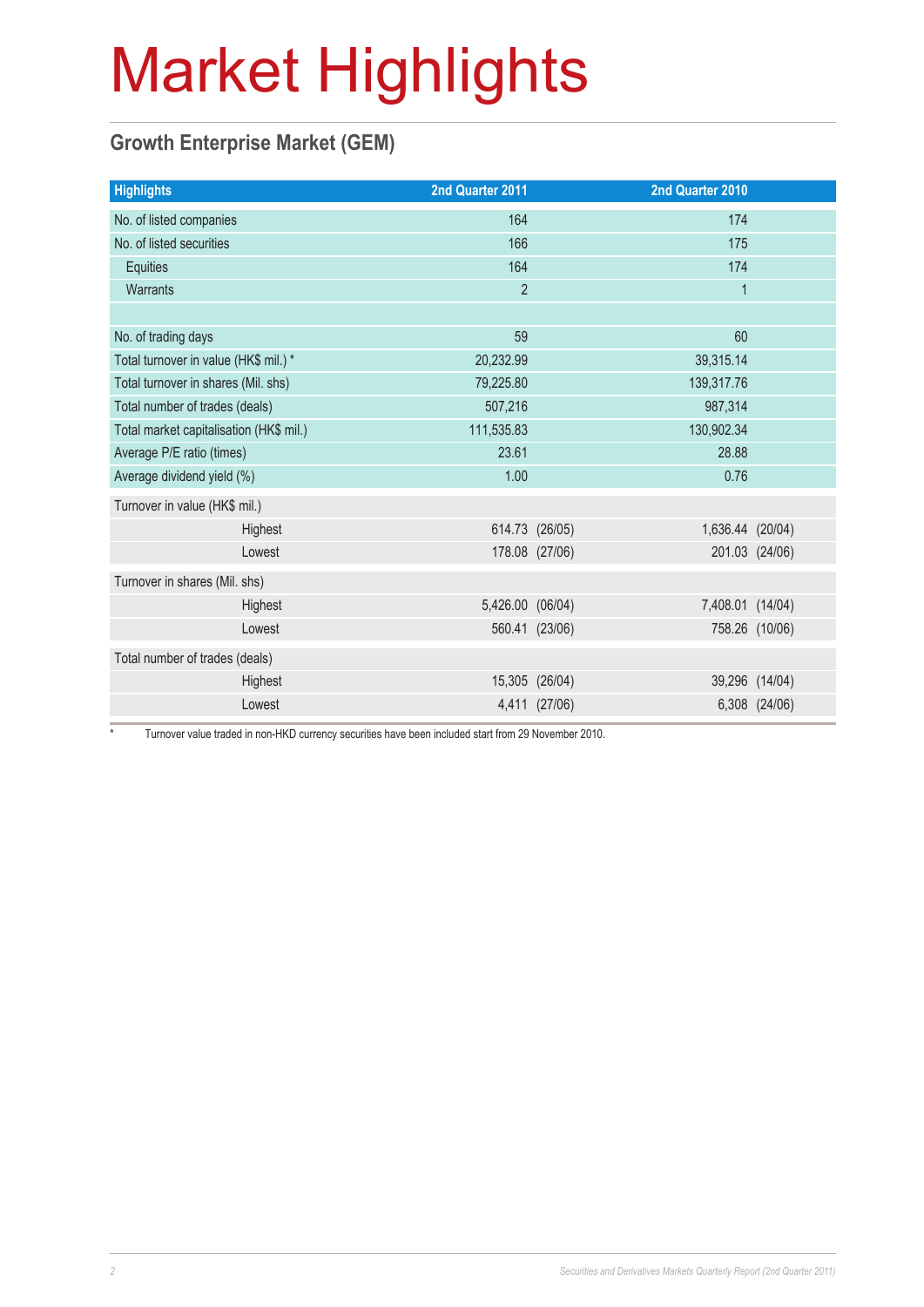### **Derivatives Market Highlights**

| <b>Highlights</b>                                          | 2nd Quarter 2011 | 2nd Quarter 2010 |
|------------------------------------------------------------|------------------|------------------|
| All futures and options products (excluding stock options) |                  |                  |
| No. of trading days                                        | 59.0             | 60.0             |
| Total contract volume                                      | 14,996,318       | 13,419,216       |
| Equity index products                                      | 14,892,864       | 13,383,110       |
| <b>Equity products</b>                                     | 102,565          | 34,403           |
| Interest rates products                                    | 180              | 264              |
| <b>Gold Futures</b>                                        | 709              | 1,439            |
| Average daily contract volume                              | 254,175          | 223,654          |
|                                                            |                  |                  |
| Total open interest as at the quarter end (contracts)      | 651,927          | 501,210          |
| Equity index products                                      | 632,481          | 495,067          |
| <b>Equity products</b>                                     | 19,267           | 5,822            |
| Interest rates products                                    | 138              | 155              |
| <b>Gold Futures</b>                                        | 41               | 166              |
|                                                            |                  |                  |
| <b>Stock options</b>                                       |                  |                  |
| No. of newly introduced stock options classes              |                  |                  |
| No. of stock options as at the quarter end                 |                  |                  |
| Class                                                      | 57               | 51               |
| <b>Series</b>                                              | 11,838           | 9.666            |
| Total premium (HK\$ mil.)                                  | 14,491.79        | 12,614.00        |
| Call                                                       | 3,882.54         | 4,371.63         |
| Put                                                        | 10,609.25        | 8,242.37         |
| Average daily premium (HK\$ mil.)                          | 245.62           | 210.23           |
| Total contract volume                                      | 16,340,993       | 14,262,472       |
| Call                                                       | 6,327,688        | 6,054,502        |
| Put                                                        | 10,013,305       | 8,207,970        |
| Average daily contract volume                              | 276,966          | 237,708          |
| Total open interest as at the quarter end (contracts)      | 5,622,028        | 5,163,995        |
| Call                                                       | 1,782,639        | 1,864,787        |
| Put                                                        | 3,839,389        | 3,299,208        |
| Total number of trades                                     | 656,257          | 481,335          |
| Average daily number of trades                             | 11,123           | 8,022            |
| <b>Total contracts exercised</b>                           | 1,895,494        | 1,300,346        |
| Average premium per contract (HK\$)                        | 887              | 884              |
| Average contract per trade (contracts)                     | 25               | 30               |
| Put volume/call volume                                     | 1.58             | 1.36             |
| Average daily contract volume/open interest                | 4.9%             | 4.6%             |
|                                                            |                  |                  |

| All futures and options products                      |            |            |
|-------------------------------------------------------|------------|------------|
| Total contract volume                                 | 31.337.311 | 27.681.688 |
| Total open interest as at the quarter end (contracts) | 6.273.955  | 5.665.205  |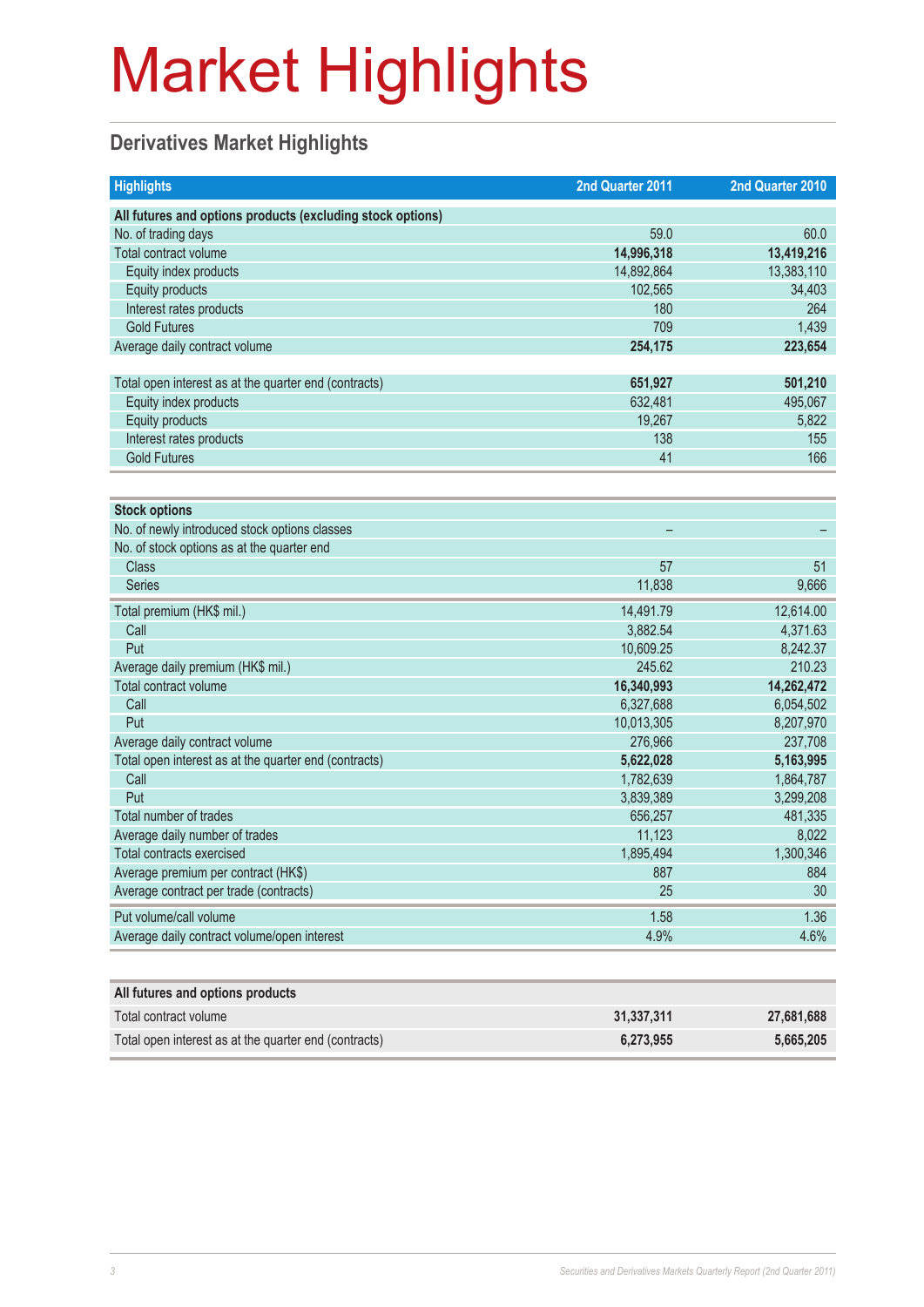### **Clearing and Settlement Statistics**

| <b>Securities Market</b>                                                        | 2nd Quarter 2011 | 2nd Quarter 2010 |
|---------------------------------------------------------------------------------|------------------|------------------|
| Average Daily Exchange Trades Handled by CCASS                                  |                  |                  |
| - Number of trades                                                              | 869,474          | 759,995          |
| - Value of trades (HK\$bil.)                                                    | 71.0             | 62.9             |
| - Share quantity Involved (bil shares)                                          | 156.8            | 127.0            |
| Average Daily Settlement Instructions ("SIs") Settled by CCASS                  |                  |                  |
| - Number of SIs                                                                 | 87,498           | 77,887           |
| - Value of SIs (HK\$bil.)                                                       | 233.1            | 177.0            |
| - Share quantity involved (bil. Shares)                                         | 49.0             | 44.4             |
| Average Daily Investor SIs ("ISIs") Settled by CCASS                            |                  |                  |
| - Number of ISIs                                                                | 527              | 543              |
| - Value of ISIs (HK\$mil.)                                                      | 323.7            | 252.4            |
| - Share quantity involved (mil. shares)                                         | 108.1            | 129.2            |
| Average Daily Settlement Efficiency of CNS Stock Positions on Due Day (T+2) (%) | 99.88            | 99.87            |
| Average Daily Settlement Efficiency of CNS Stock Positions on the Day following |                  |                  |
| the Due Day $(T+3)$ (%)                                                         | 99.99            | 99.99            |
| Average Daily Buy-ins Executed on T+3                                           |                  |                  |
| - Number of brokers involved                                                    | $\overline{7}$   | 8                |
| - Number of buy-ins                                                             | 8                | 9                |
| - Value of buy-ins (HK\$mil)                                                    | 3.6              | 3.7              |
| Shares Deposited in the CCASS Depository                                        |                  |                  |
| - Number of shares (bil shares)                                                 | 3,707.1          | 3,409.7          |
| - Percentage of total issued shares of the admitted securities                  | 69.37            | 71.10            |
| - Value of shares (HK\$bil)                                                     | 11,612.9         | 8,904.8          |
| - Percentage of the total market capitalisation of the admitted securities      | 50.11            | 48.93            |
| <b>Derivatives Market</b>                                                       |                  |                  |
| Open Interest                                                                   |                  |                  |
| - Equity Index Futures                                                          | 233,163          | 175,160          |
| - Stock Futures                                                                 | 19,267           | 5,822            |
| - Gold Futures                                                                  | 41               | 166              |
| - Interest Rates Futures                                                        | 138              | 155              |
| - Equity Index Options                                                          | 399,318          | 319,907          |
| - Stock Options                                                                 | 5,622,028        | 5,163,995        |
| <b>Cumulative Stock Options Exercised</b>                                       |                  |                  |
| - Share quantity involved (mil. shs)                                            | 1,884            | 1,116            |
| - Value of shares (HK\$bil.)                                                    | 35               | 23               |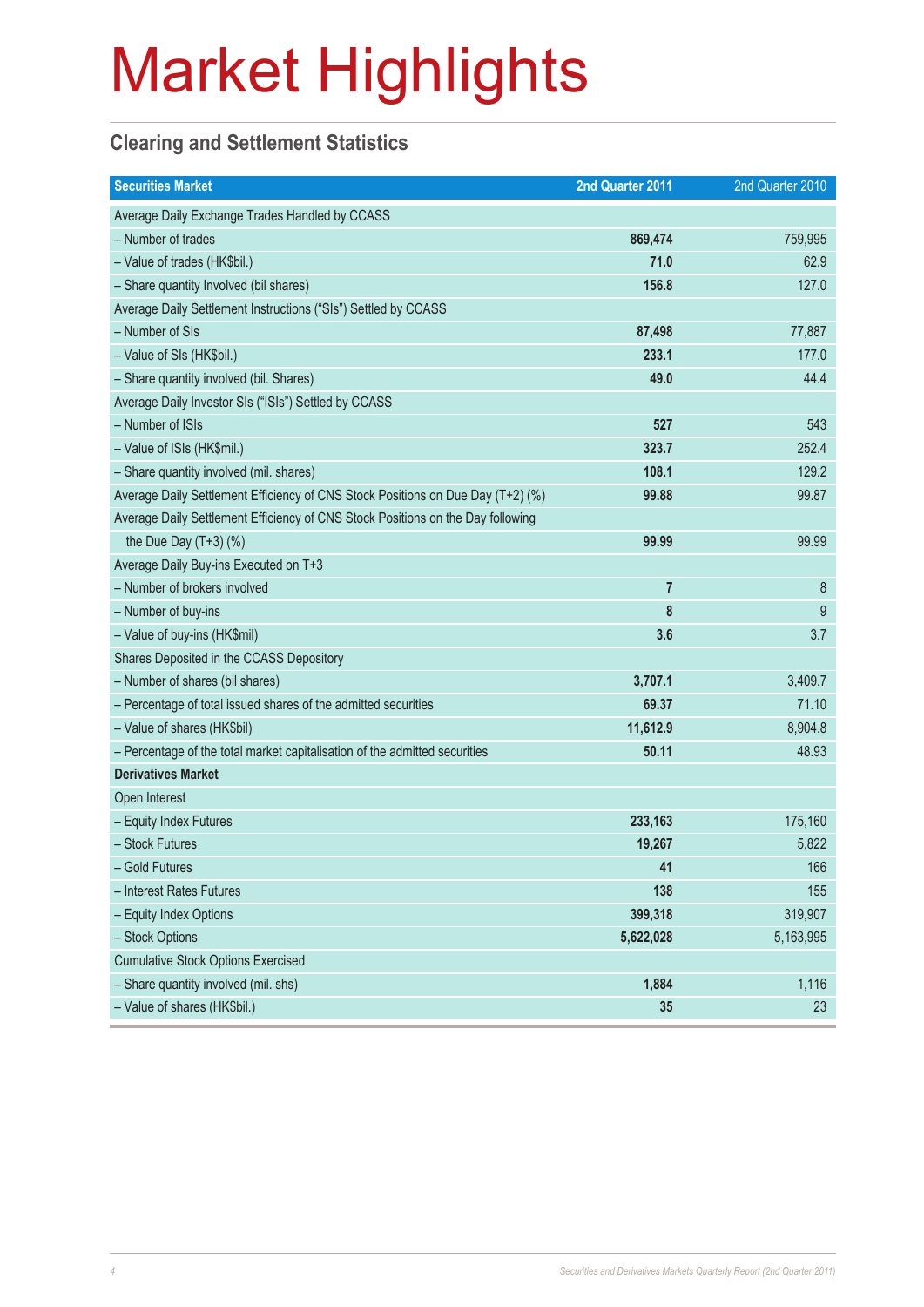### **Equity Turnover**

|      |                | <b>Share</b> | <b>Value</b> |              |
|------|----------------|--------------|--------------|--------------|
|      |                | (Mil. shs)   | (HK\$ mil.)  | No. of deals |
| 2010 | Q <sub>2</sub> | 817,338.52   | 2,748,750.08 | 37,828,922   |
|      | Q <sub>3</sub> | 794,114.98   | 2,759,690.18 | 35,997,455   |
|      | Q4             | 1,011,031.65 | 3,847,088.03 | 46,784,952   |
| 2011 | Q1             | 747,798.73   | 3,315,169.08 | 42,267,831   |
|      | Q <sub>2</sub> | 754,334.25   | 3,069,149.98 | 41,652,899   |

### **Equity Trading Statistics**

|      |                | No. of<br>trading days | <b>Average daily</b><br>turnover (HK\$ mil.) | Average<br>value per deal |
|------|----------------|------------------------|----------------------------------------------|---------------------------|
| 2010 | Q2             | 60                     | 45,812.50                                    | 72,663                    |
|      | Q3             | 64                     | 43,120.16                                    | 76,663                    |
|      | Q4             | 64                     | 60,110.75                                    | 82,229                    |
| 2011 | Q <sub>1</sub> | 62                     | 53,470.47                                    | 78,432                    |
|      | Q2             | 59                     | 52,019.49                                    | 73,684                    |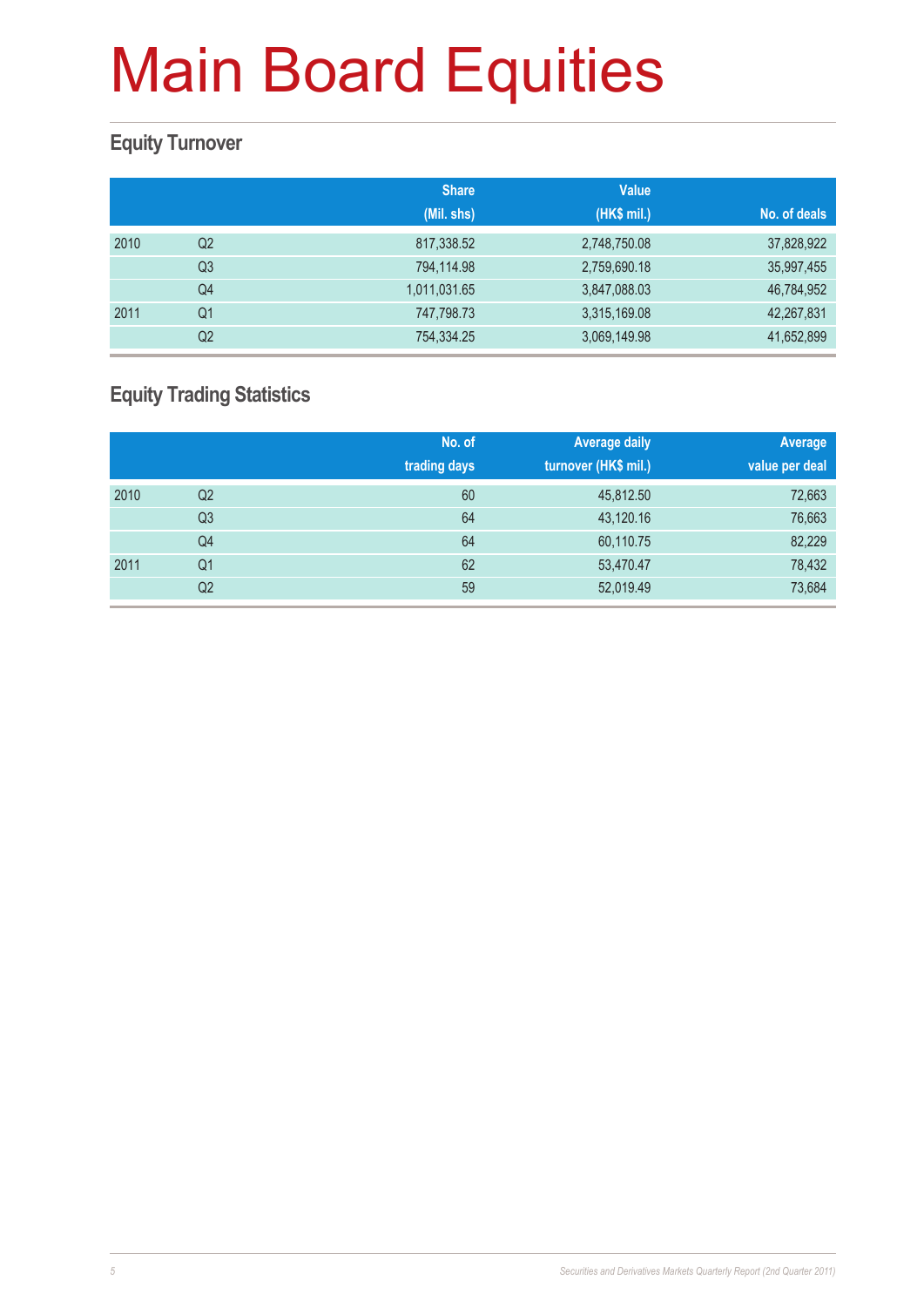#### **20 Most Advanced Stocks**

for 2nd quarter 2011

|                |       |                            | <b>Closing price</b> |                         |                  |
|----------------|-------|----------------------------|----------------------|-------------------------|------------------|
| Rank           | Code  | <b>Stock</b>               | End of Jun 2011      | End of Mar 2011         | $\frac{9}{6}$ up |
| 1              | 01164 | <b>VITAL GROUP</b>         | 1.400                | 0.360                   | 288.89           |
| $\overline{2}$ | 00692 | <b>BAO YUAN HOLD</b>       | 0.150                | $\overline{A}$<br>0.060 | 150.00           |
| 3              | 00809 | <b>GLOBAL BIO-CHEM</b>     | 2.460                | 1.270                   | 93.70            |
| $\overline{4}$ | 00205 | <b>SEEC MEDIA</b>          | 0.355                | 0.185                   | 91.89            |
| 5              | 00398 | <b>ORIENTAL WATCH</b>      | 6.300                | 3.590                   | 75.49            |
| 6              | 00612 | <b>CHINA INV FUND</b>      | 0.375                | 0.219                   | 71.23            |
| $\overline{7}$ | 00590 | <b>LUK FOOK HOLD</b>       | 37.750               | 23.000                  | 64.13            |
| $\bf 8$        | 01026 | <b>UNIVERSAL TECH</b>      | 0.435                | 0.270                   | 61.11            |
| 9              | 00887 | <b>EMPEROR WATCH&amp;J</b> | 1.450                | 0.930                   | 55.91            |
| 10             | 00072 | <b>MODERN MEDIA</b>        | 2.720                | 1.750                   | 55.43            |
| 11             | 00869 | PLAYMATES TOYS             | 0.400                | 0.260                   | 53.85            |
| 12             | 01102 | <b>ENVIRO ENERGY</b>       | 0.480                | 0.315                   | 52.38            |
| 13             | 00116 | <b>CHOW SANG SANG</b>      | 26.300               | 17.300                  | 52.02            |
| 14             | 00200 | <b>MELCO INT'L DEV</b>     | 7.850                | 5.300                   | 48.11            |
| 15             | 00027 | <b>GALAXY ENT</b>          | 16.640               | 11.320                  | 47.00            |
| 16             | 00361 | SINO GOLF HOLD             | 0.620                | 0.425                   | 45.88            |
| 17             | 00643 | <b>CARRY WEALTH</b>        | 0.800                | 0.550                   | 45.45            |
| 18             | 00657 | <b>G-VISION INT'L</b>      | 0.580                | 0.400                   | 45.00            |
| 19             | 00999 | $L$ T                      | 7.560                | 5.240                   | 44.27            |
| 20             | 00647 | <b>JOYCE BOUTIQUE</b>      | 0.990                | 0.690                   | 43.48            |

A Adjusted

#### **20 Most Declined Stocks**

for 2nd quarter 2011

|                |       |                        | <b>Closing price</b> |                         |          |
|----------------|-------|------------------------|----------------------|-------------------------|----------|
| <b>Rank</b>    | Code  | <b>Stock</b>           | End of Jun 2011      | End of Mar 2011         | % down   |
| 1              | 00986 | <b>CH ENV ENERGY</b>   | 0.275                | $\mathsf{A}$<br>2.440   | $-88.73$ |
| $\overline{2}$ | 00736 | <b>CHINA PPT INV</b>   | 0.040                | 0.350                   | $-88.57$ |
| 3              | 00204 | <b>TEMUJIN INT'L</b>   | 0.470                | 1.700                   | $-72.35$ |
| 4              | 00673 | <b>CHINA HEALTH</b>    | 0.305                | 1.100                   | $-72.27$ |
| 5              | 01063 | <b>SUNCORP TECH</b>    | 0.020                | 0.056                   | $-64.29$ |
| 6              | 00149 | CH AGRI-PROD EX        | 0.142                | 0.395                   | $-64.05$ |
| $\overline{7}$ | 00630 | <b>GUOJIN RES</b>      | 0.078                | 0.209                   | $-62.68$ |
| $\bf 8$        | 01049 | <b>CELESTIAL ASIA</b>  | 0.226                | 0.570                   | $-60.35$ |
| 9              | 00055 | <b>NEWAY GROUP</b>     | 0.172                | 0.430                   | $-60.00$ |
| 10             | 00094 | <b>GREENHEART GP</b>   | 1.070                | 2.670                   | $-59.93$ |
| 11             | 00767 | PACIFIC PLYWOOD        | 0.068                | $\overline{A}$<br>0.169 | $-59.76$ |
| 12             | 00764 | <b>ETERNITY INV</b>    | 0.074                | 0.179                   | $-58.66$ |
| 13             | 00263 | <b>CH YUNNAN TIN</b>   | 0.049                | 0.110                   | $-55.45$ |
| 14             | 01166 | SOLARTECH-NEW          | 0.340                | 0.760<br>A              | $-55.26$ |
| 15             | 00362 | C ZENITH CHEM          | 0.730                | 1.580<br>$\overline{A}$ | $-53.80$ |
| 16             | 00279 | <b>FREEMAN FIN</b>     | 0.126                | 0.270                   | $-53.33$ |
| 17             | 00254 | CH OUTDOORMEDIA        | 0.270                | 0.570                   | $-52.63$ |
| 18             | 00510 | <b>CASH FIN SER GP</b> | 0.198                | $\overline{A}$<br>0.418 | $-52.63$ |
| 19             | 00802 | <b>RCG</b>             | 1.070                | 2.230                   | $-52.02$ |
| 20             | 00705 | <b>CVM MINERALS</b>    | 0.178                | 0.370                   | $-51.89$ |
|                |       |                        |                      |                         |          |

A Adjusted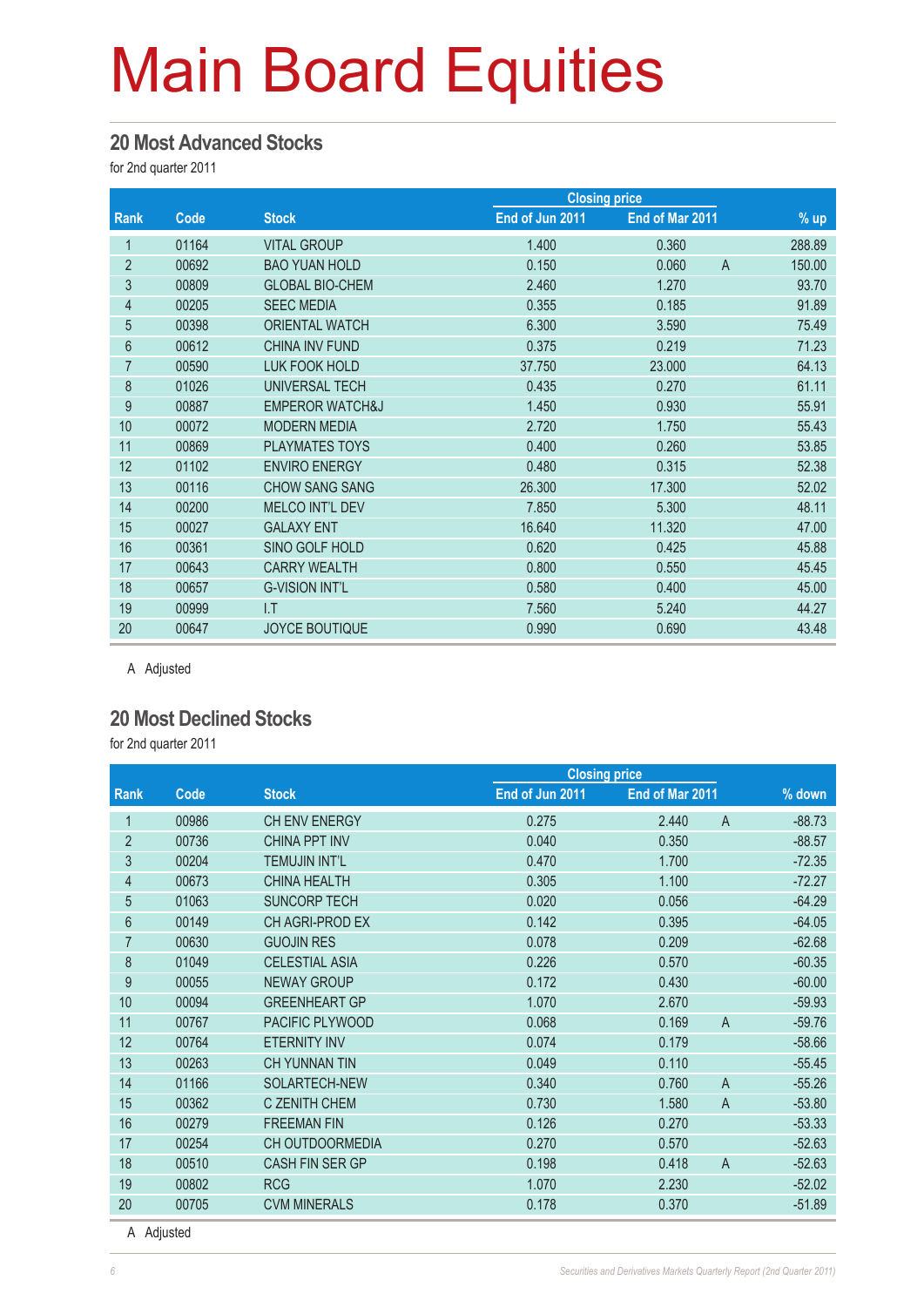#### **20 Most Active Stocks by Value**

for 2nd quarter 2011

| Rank           | Code  | <b>Stock</b>           | Turnover (HK\$ mil.) | % of total |
|----------------|-------|------------------------|----------------------|------------|
| $\mathbf{1}$   | 00005 | <b>HSBC HOLDINGS</b>   | 112,450.38           | 3.66       |
| $\overline{2}$ | 00939 | <b>CCB</b>             | 105,116.08           | 3.42       |
| $\mathfrak{S}$ | 01398 | <b>ICBC</b>            | 89,361.63            | 2.91       |
| 4              | 00941 | <b>CHINA MOBILE</b>    | 80,811.86            | 2.63       |
| $\overline{5}$ | 00883 | <b>CNOOC</b>           | 74,121.90            | 2.42       |
| $6\phantom{a}$ | 00700 | <b>TENCENT</b>         | 69,895.30            | 2.28       |
| $\overline{7}$ | 03988 | <b>BANK OF CHINA</b>   | 66,355.49            | 2.16       |
| 8              | 00857 | <b>PETROCHINA</b>      | 64,240.08            | 2.09       |
| 9              | 01299 | AIA                    | 63,961.67            | 2.08       |
| 10             | 02628 | <b>CHINA LIFE</b>      | 59,686.97            | 1.94       |
| 11             | 00388 | <b>HKEX</b>            | 57,636.88            | 1.88       |
| 12             | 00013 | <b>HUTCHISON</b>       | 54,662.92            | 1.78       |
| 13             | 01288 | <b>ABC</b>             | 47,392.94            | 1.54       |
| 14             | 03800 | <b>GCL-POLY ENERGY</b> | 45,182.45            | 1.47       |
| 15             | 02318 | <b>PING AN</b>         | 42,918.54            | 1.40       |
| 16             | 01088 | <b>CHINA SHENHUA</b>   | 42,321.76            | 1.38       |
| 17             | 00762 | <b>CHINA UNICOM</b>    | 39,323.58            | 1.28       |
| 18             | 00386 | SINOPEC CORP           | 39,038.05            | 1.27       |
| 19             | 03323 | <b>CNBM</b>            | 34,263.63            | 1.12       |
| 20             | 00016 | <b>SHK PPT</b>         | 32,132.43            | 1.05       |
| Total          |       |                        | 1,220,874.53         | 39.78      |

#### **20 Most Active Stock by Shares**

| Rank           | Code  | <b>Stock</b>           | <b>Turnover (Mil. shs)</b> | % of total |
|----------------|-------|------------------------|----------------------------|------------|
| 1              | 01041 | <b>FULBOND HOLDING</b> | 35,070.41                  | 4.65       |
| $\overline{2}$ | 03988 | <b>BANK OF CHINA</b>   | 16,023.88                  | 2.12       |
| 3              | 00566 | APOLLO SOLAR EN        | 15,734.80                  | 2.09       |
| $\overline{4}$ | 00981 | <b>SMIC</b>            | 15,455.66                  | 2.05       |
| 5              | 01166 | SOLARTECH-NEW          | 15,282.14                  | 2.03       |
| 6              | 00939 | <b>CCB</b>             | 14,941.17                  | 1.98       |
| $\overline{7}$ | 02904 | CHI PPT INV RTS        | 14,768.61                  | 1.96       |
| 8              | 01398 | <b>ICBC</b>            | 14,306.83                  | 1.90       |
| 9              | 00736 | <b>CHINA PPT INV</b>   | 11,265.11                  | 1.49       |
| 10             | 01288 | <b>ABC</b>             | 10,877.68                  | 1.44       |
| 11             | 03800 | <b>GCL-POLY ENERGY</b> | 10,495.03                  | 1.39       |
| 12             | 00985 | <b>CST MINING</b>      | 10,332.98                  | 1.37       |
| 13             | 00689 | EPI (HOLDINGS)         | 9,745.26                   | 1.29       |
| 14             | 01129 | <b>WATER INDUSTRY</b>  | 8,146.55                   | 1.08       |
| 15             | 00767 | PACIFIC PLYWOOD        | 8,108.21                   | 1.07       |
| 16             | 00986 | CH ENV ENERGY          | 7,060.50                   | 0.94       |
| 17             | 00729 | <b>SINOPOLYBATTERY</b> | 6,701.61                   | 0.89       |
| 18             | 00273 | <b>WILLIE INT'L</b>    | 6,512.16                   | 0.86       |
| 19             | 00269 | <b>CHINA TIMBER</b>    | 6,339.90                   | 0.84       |
| 20             | 00067 | <b>LUMENA NEWMAT</b>   | 6,224.48                   | 0.83       |
| <b>Total</b>   |       |                        | 243,392.99                 | 32.27      |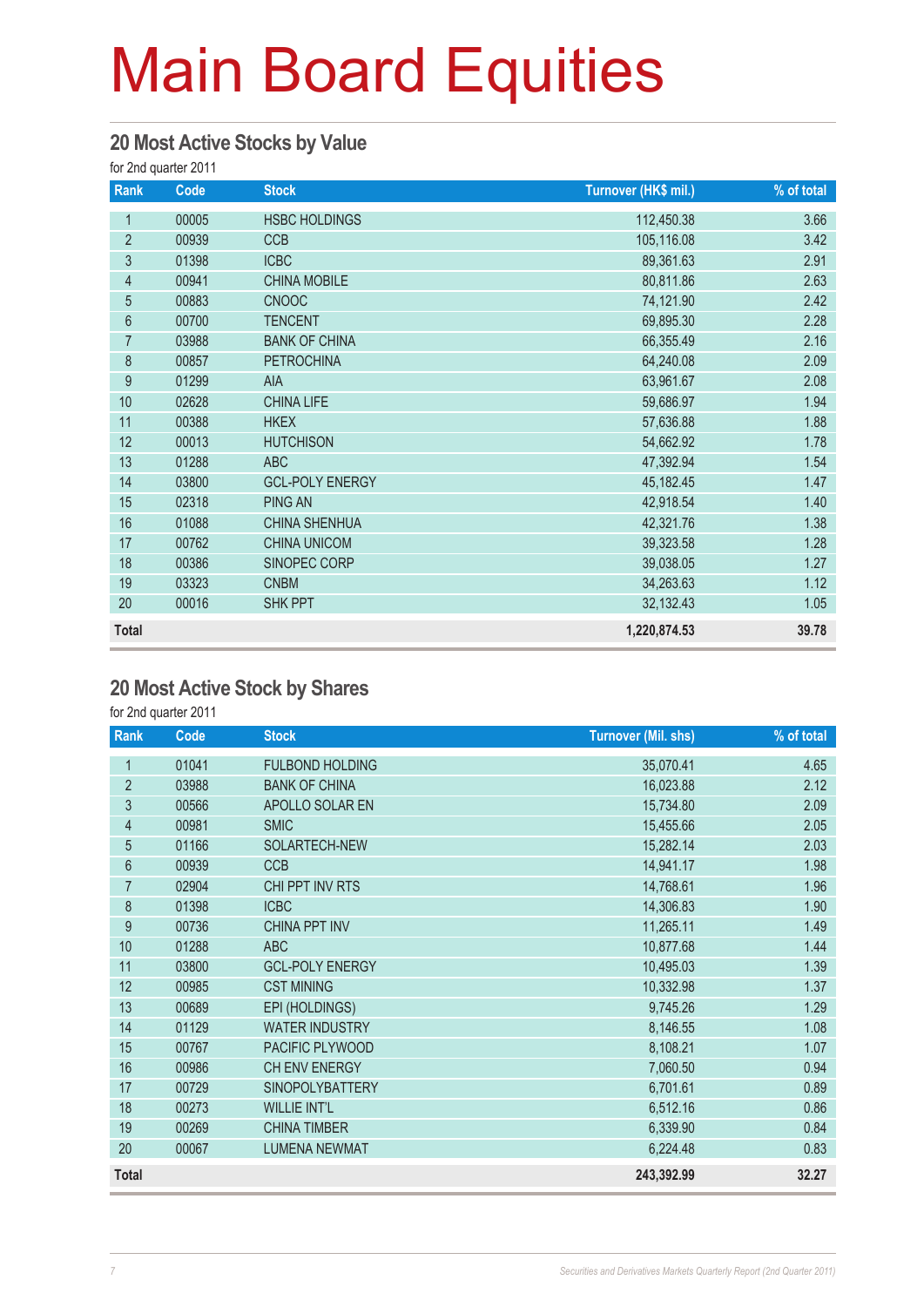**Market Capitalisation of listed companies for Main Board**

|      |    | HK\$ mil.     |
|------|----|---------------|
| 2010 | Q2 | 17,000,166.93 |
|      | Q3 | 19,557,277.66 |
|      | Q4 | 20,942,284.39 |
| 2011 | Q1 | 21,259,067.69 |
|      | Q2 | 20,992,345.92 |

#### **Market Capitalisation by Hang Seng Industry Classification System\* – Main Board** Quarter-end figures



Hang Seng Industry Classification System (HSICS) is provided by Hang Seng Indexes Company Limited.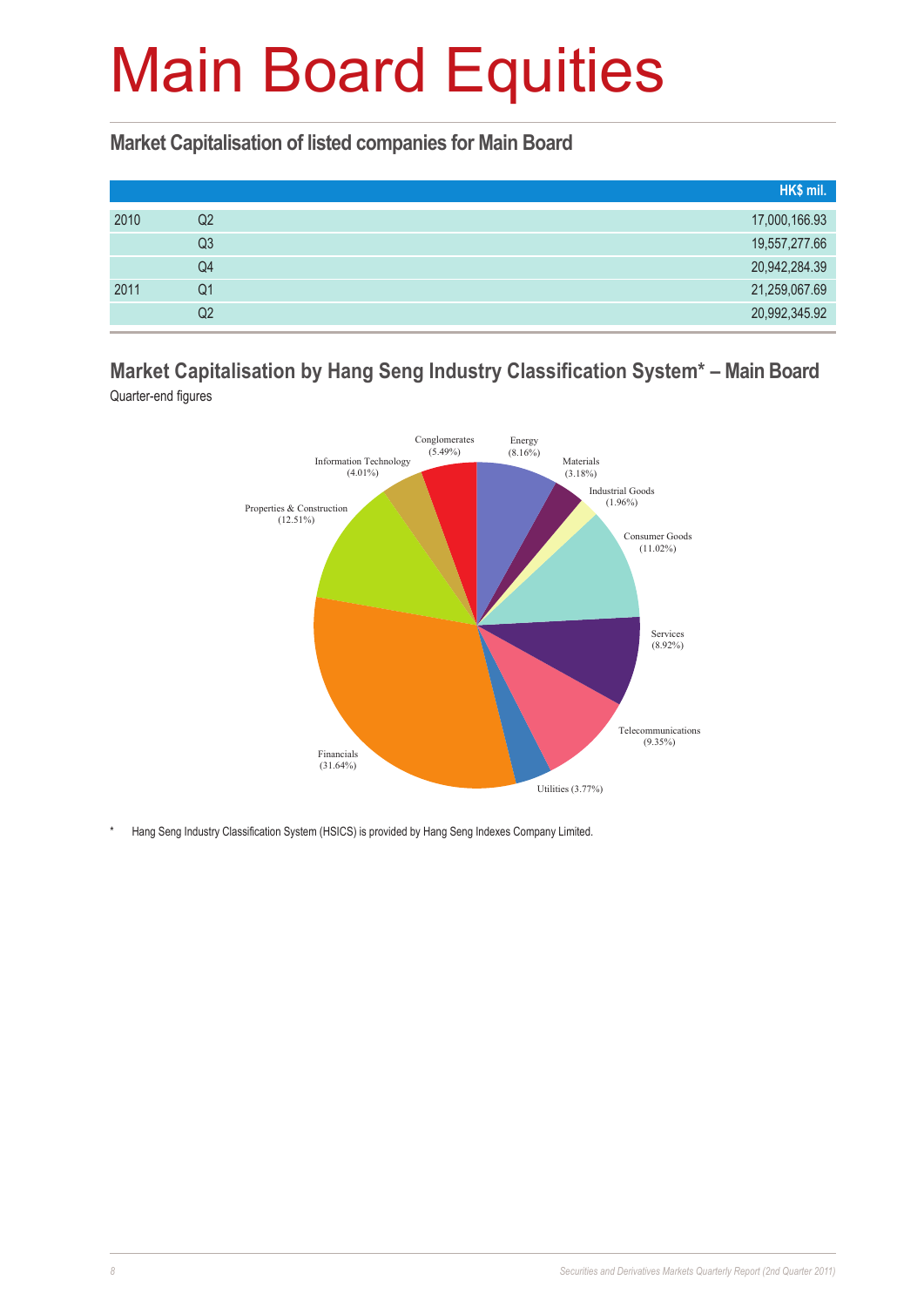#### **50 Leading Companies by Market Capitalisation**

as at the 2nd quarter end 2011

| Rank                | Code           | <b>Company</b>                                          | Market capitalisation (HK\$ mil.) |              | % of market total |
|---------------------|----------------|---------------------------------------------------------|-----------------------------------|--------------|-------------------|
| 1                   | 00939          | China Construction Bank Corporation - H Shares          | 1,550,691.71                      |              | 7.39              |
| $\overline{2}$      | 00941          | China Mobile Ltd.                                       | 1,444,833.27                      |              | 6.88              |
| 3                   | 00005          | <b>HSBC Holdings plc</b>                                | 1,372,832.53                      |              | 6.54              |
| 4                   | 00883          | CNOOC Ltd.                                              | 811,192.67                        |              | 3.86              |
| 5                   | 01398          | Industrial and Commercial Bank of China Ltd. - H Shares | 512,952.80                        |              | 2.44              |
| $6\phantom{a}$      | 02888          | <b>Standard Chartered PLC</b>                           | 477,619.00                        |              | 2.28              |
| $\overline{7}$      | 00805          | Glencore International plc *                            |                                   | 419,862.57   | N.A.              |
| 8                   | 00700          | Tencent Holdings Ltd.                                   | 388,417.85                        |              | 1.85              |
| $\boldsymbol{9}$    | 00762          | China Unicom (Hong Kong) Ltd.                           | 369,492.00                        |              | 1.76              |
| 10                  | 00013          | Hutchison Whampoa Ltd.                                  | 358,123.15                        |              | 1.71              |
| 11                  | 01299          | AIA Group Ltd.                                          | 324,585.80                        |              | 1.55              |
| 12                  | 03988          | Bank of China Ltd. - H Shares                           | 316,928.43                        |              | 1.51              |
| 13                  | 00016          | Sun Hung Kai Properties Ltd.                            | 291,185.44                        |              | 1.39              |
| 14                  | 00001          | Cheung Kong (Holdings) Ltd.                             | 263,579.50                        |              | 1.26              |
| 15                  | 02318          | Ping An Insurance (Group) Co. of China Ltd. - H Shares  | 251,474.00                        |              | 1.20              |
| 16                  | 00857          | PetroChina Co. Ltd. - H Shares                          | 240,105.48                        |              | 1.14              |
| 17                  | 02388          | BOC Hong Kong (Holdings) Ltd.                           | 238,944.83                        |              | 1.14              |
| 18                  | 00011          | Hang Seng Bank Ltd.                                     | 237,642.05                        |              | 1.13              |
| 19                  | 00945          | Manulife Financial Corporation *                        |                                   | 235,453.36   | N.A.              |
| 20                  | 02378          | Prudential plc *                                        |                                   | 228,402.50   | N.A.              |
| 21                  | 02628          | China Life Insurance Co. Ltd. - H Shares                | 197,935.26                        |              | 0.94              |
| 22                  | 03328          | Bank of Communications Co., Ltd. - H Shares             | 197,604.83                        |              | 0.94              |
| 23                  | 00388          | Hong Kong Exchanges and Clearing Ltd.                   | 175,972.38                        |              | 0.84              |
| 24                  | 00019          | Swire Pacific Ltd.                                      | 170,001.51                        |              | 0.81              |
| 25                  | 01928          | Sands China Ltd.                                        | 169,017.21                        |              | 0.81              |
| 26                  | 00002          | CLP Holdings Ltd.                                       | 165,903.59                        |              | 0.79              |
| 27<br>28            | 00004          | Wharf (Holdings) Ltd., The                              | 163,730.82                        |              | 0.78              |
| 29                  | 00486<br>00066 | United Company RUSAL Ltd. *<br>MTR Corporation Ltd.     |                                   | 162,261.40   | N.A.<br>0.76      |
| 30                  | 06210          | Vale $S.A. - DR *$                                      | 159,633.37                        | 152, 122. 13 | N.A.              |
| 31                  | 00101          | Hang Lung Properties Ltd.                               | 142,650.87                        |              | 0.68              |
| 32                  | 00003          | Hong Kong and China Gas Co. Ltd., The                   | 139,681.80                        |              | 0.67              |
| 33                  | 01880          | Belle International Holdings Ltd.                       | 138,321.42                        |              | 0.66              |
| 34                  | 00688          | China Overseas Land & Investment Ltd.                   | 136,317.62                        |              | 0.65              |
| 35                  | 00322          | Tingyi (Cayman Islands) Holding Corp.                   | 134,391.24                        |              | 0.64              |
| 36                  | 01128          | Wynn Macau, Ltd.                                        | 131,503.13                        |              | 0.63              |
| 37                  | 00386          | China Petroleum & Chemical Corporation - H Shares       | 131,391.22                        |              | 0.63              |
| 38                  | 01088          | China Shenhua Energy Co. Ltd. - H Shares                | 126,087.41                        |              | 0.60              |
| 39                  | 01288          | Agricultural Bank of China Ltd. - H Shares              | 125,721.79                        |              | 0.60              |
| 40                  | 00006          | Power Assets Holdings Ltd.                              | 125,708.01                        |              | 0.60              |
| 41                  | 00494          | Li & Fung Ltd.                                          | 125,556.59                        |              | 0.60              |
| 42                  | 01913          | PRADA S.p.A.                                            | 120,136.79                        |              | 0.57              |
| 43                  | 00012          | Henderson Land Development Co. Ltd.                     | 118,788.07                        |              | 0.57              |
| 44                  | 00880          | SJM Holdings Ltd.                                       | 101,523.01                        |              | 0.48              |
| 45                  | 00151          | Want Want China Holdings Ltd.                           | 99,809.61                         |              | 0.48              |
| 46                  | 00847          | Kazakhmys PLC *                                         |                                   | 91,526.10    | N.A.              |
| 47                  | 01038          | Cheung Kong Infrastructure Holdings Ltd.                | 91,070.08                         |              | 0.43              |
| 48                  | 01044          | Hengan International Group Co. Ltd.                     | 85,450.47                         |              | 0.41              |
| 49                  | 00291          | China Resources Enterprise, Ltd.                        | 76,292.05                         |              | 0.36              |
| 50                  | 03333          | Evergrande Real Estate Group Ltd.                       | 76,050.00                         |              | 0.36              |
| <b>Total</b>        |                |                                                         | 13,076,850.66                     |              | 62.29             |
| <b>Market Total</b> |                |                                                         | 20,992,345.92                     |              | 100.00            |

Notes:

Foreign company included since July 2010

\* Foreign companies not solely listed in Hong Kong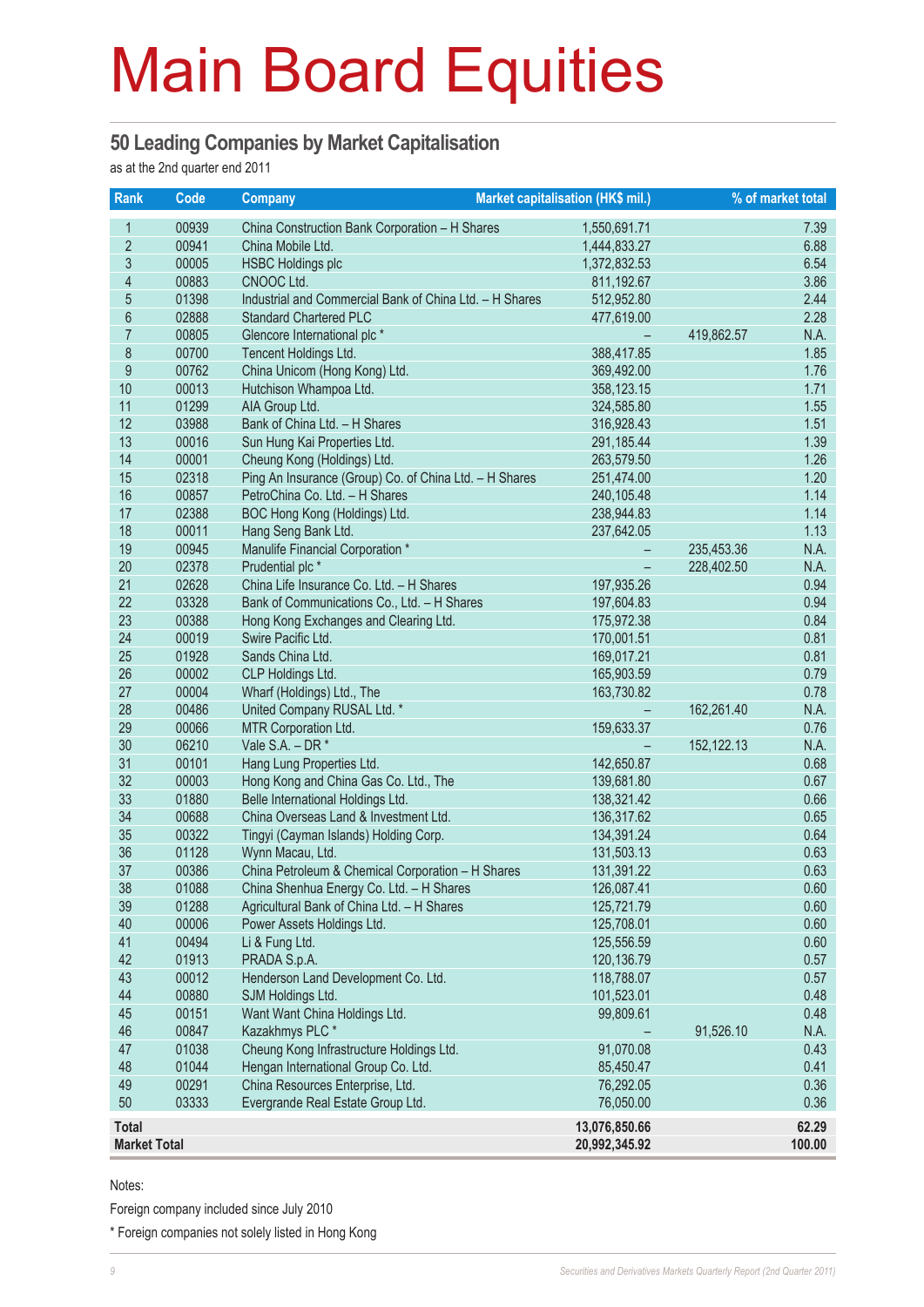### **Short Selling (value)**

|      |    | Short selling turnover (HK\$ mil.) | Equity turnover (HK\$ mil.) * | % of equity total |
|------|----|------------------------------------|-------------------------------|-------------------|
| 2010 | Q2 | 278,492.48                         | 2,788,065.18                  | 9.99              |
|      | Q3 | 231,187.06                         | 2,783,988.10                  | 8.30              |
|      | Q4 | 308,007.77                         | 3,885,615.68                  | 7.93              |
| 2011 | Q1 | 273,905.42                         | 3,337,783.59                  | 8.21              |
|      | Q2 | 327,730.09                         | 3,089,381.94                  | 10.61             |

Include Main Board and GEM figures

Note: Turnover value traded in non-HKD currency securities have been included start from 29 November 2010.

### **Short Selling (share)**

|      |    | <b>Short selling turnover (Mil. shs)</b> | Equity turnover (Mil. shs) * | % of equity total |
|------|----|------------------------------------------|------------------------------|-------------------|
| 2010 | Q2 | 24,633.79                                | 956,653.63                   | 2.57              |
|      | Q3 | 20.554.19                                | 882,787.31                   | 2.33              |
|      | Q4 | 26,787.09                                | 1,131,725.16                 | 2.37              |
| 2011 | Q1 | 22,721.76                                | 872,394.66                   | 2.60              |
|      | Q2 | 29,078.38                                | 833,504.44                   | 3.49              |

Include Main Board and GEM figures

### **New Listing Companies Statistics**

|      |                | No. of newly<br>listed companies | No. of companies<br>transferred from GEM* | <b>Funds raised</b><br>(HK\$ mil.) # |
|------|----------------|----------------------------------|-------------------------------------------|--------------------------------------|
| 2010 | Q <sub>2</sub> | 13                               | 2                                         | 16,304.58                            |
|      | Q <sub>3</sub> | 21                               | 5                                         | 109,964.78                           |
|      | Q4             | 47                               | 5                                         | 288,596.31                           |
| 2011 | Q1             | 10                               | $\overline{4}$                            | 17,317.76                            |
|      | Q <sub>2</sub> | 22                               | 6                                         | 156,775.55                           |

Included only the transfers of listing from GEM to Main Board pursuant to the revised Rule 9.24 of GEM Listing Rules and to the new Chapter 9A of the Main Board Listing Rules effective from 1 July 2008

# All funds raised are attributed to the initial public offers of newly listed companies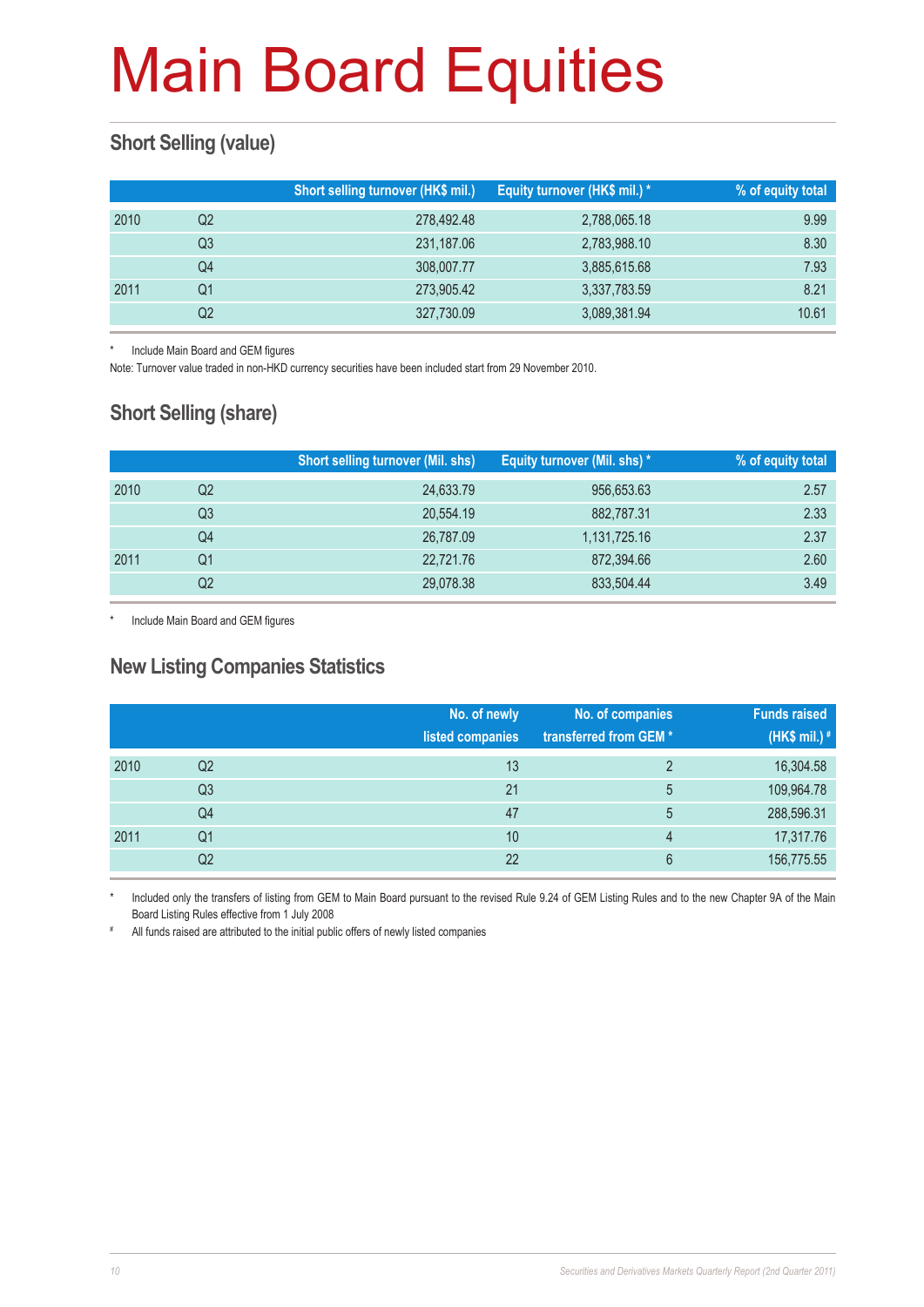#### **Newly Listed Companies**

for 2nd quarter 2011

| Code         | <b>Company name</b>                                   |            |               | Listing date No. of issued shares Funds raised (HK\$ mil.) |
|--------------|-------------------------------------------------------|------------|---------------|------------------------------------------------------------|
| 06488        | SBI Holdings, Inc. - DR                               | 2011/04/14 | 20,000,000    | 1,604.60                                                   |
| 01181        | Tang Palace (China) Holdings Ltd.                     | 2011/04/19 | 415,000,000   | 189.75                                                     |
| 01011        | China NT Pharma Group Co. Ltd.                        | 2011/04/20 | 1,081,916,500 | 1,620.93                                                   |
| 01623        | Hilong Holding Ltd.                                   | 2011/04/21 | 1,600,000,000 | 1,196.00                                                   |
| 01106        | Sino Haijing Holdings Ltd. *                          | 2011/05/12 | 1,209,680,620 |                                                            |
| 01069        | Jiangchen International Holdings Ltd. *               | 2011/05/16 | 370,000,000   |                                                            |
| 02789        | Yuanda China Holdings Ltd.                            | 2011/05/17 | 6,208,734,000 | 2,563.10                                                   |
| 02299        | Billion Industrial Holdings Ltd.                      | 2011/05/18 | 2,299,000,000 | 2,977.21                                                   |
| 02607        | Shanghai Pharmaceuticals Holding Co., Ltd. - H Shares | 2011/05/20 | 765,893,920   | 16,014.15                                                  |
| 01150        | Milan Station Holdings Ltd.                           | 2011/05/23 | 674,374,000   | 312.08                                                     |
| 00805        | Glencore International plc                            | 2011/05/25 | 6,922,713,511 | 77,745.76                                                  |
| 02083        | China Flooring Holding Co. Ltd.                       | 2011/05/26 | 1,508,264,990 | 1,145.38                                                   |
| 02282        | MGM China Holdings Ltd.                               | 2011/06/03 | 3,800,000,001 | 12,568.66                                                  |
| 01822        | Perception Digital Holdings Ltd. *                    | 2011/06/03 | 622,500,000   |                                                            |
| 03363        | Zhengye International Holdings Co. Ltd.               | 2011/06/03 | 500,000,000   | 178.75                                                     |
| 00935        | Dragon Crown Group Holdings Ltd.                      | 2011/06/10 | 1,100,000,000 | 313.13                                                     |
| 00958        | Huaneng Renewables Corporation Ltd. - H Shares        | 2011/06/10 | 2,734,280,000 | 6,617.25                                                   |
| 01910        | Samsonite International S.A.                          | 2011/06/16 | 1,407,137,004 | 10,090.55                                                  |
| 00831        | Convenience Retail Asia Ltd. *                        | 2011/06/20 | 733,103,974   |                                                            |
| 00871        | Xiangyu Dredging Holdings Ltd.                        | 2011/06/20 | 800,000,000   | 638.00                                                     |
| 01061        | Essex Bio-Technology Ltd. *                           | 2011/06/23 | 556,750,000   |                                                            |
| 01145        | Courage Marine Group Ltd.                             | 2011/06/24 | 1,058,829,308 |                                                            |
| 01913        | PRADA S.p.A.                                          | 2011/06/24 | 2,558,824,000 | 19,227.22                                                  |
| 01488        | Lee & Man Handbags Holding Ltd.                       | 2011/06/27 | 825,000,000   |                                                            |
| 00847        | Kazakhmys PLC                                         | 2011/06/29 | 535,240,338   |                                                            |
| 01241        | Shuanghua Holdings Ltd.                               | 2011/06/30 | 650,000,000   | 188.50                                                     |
| 01115        | Tibet 5100 Water Resources Holdings Ltd.              | 2011/06/30 | 2,500,000,000 | 1,584.55                                                   |
| 01025        | Wumart Stores, Inc. - H Shares *                      | 2011/06/30 | 536,568,000   |                                                            |
| <b>Total</b> |                                                       |            |               | 156,775.55                                                 |

Transfers of listing from GEM to Main Board pursuant to the revised Rule 9.24 of the GEM Listing Rules and to the new Chapter 9A of the Main Board Listing Rules effective from 1 July 2008.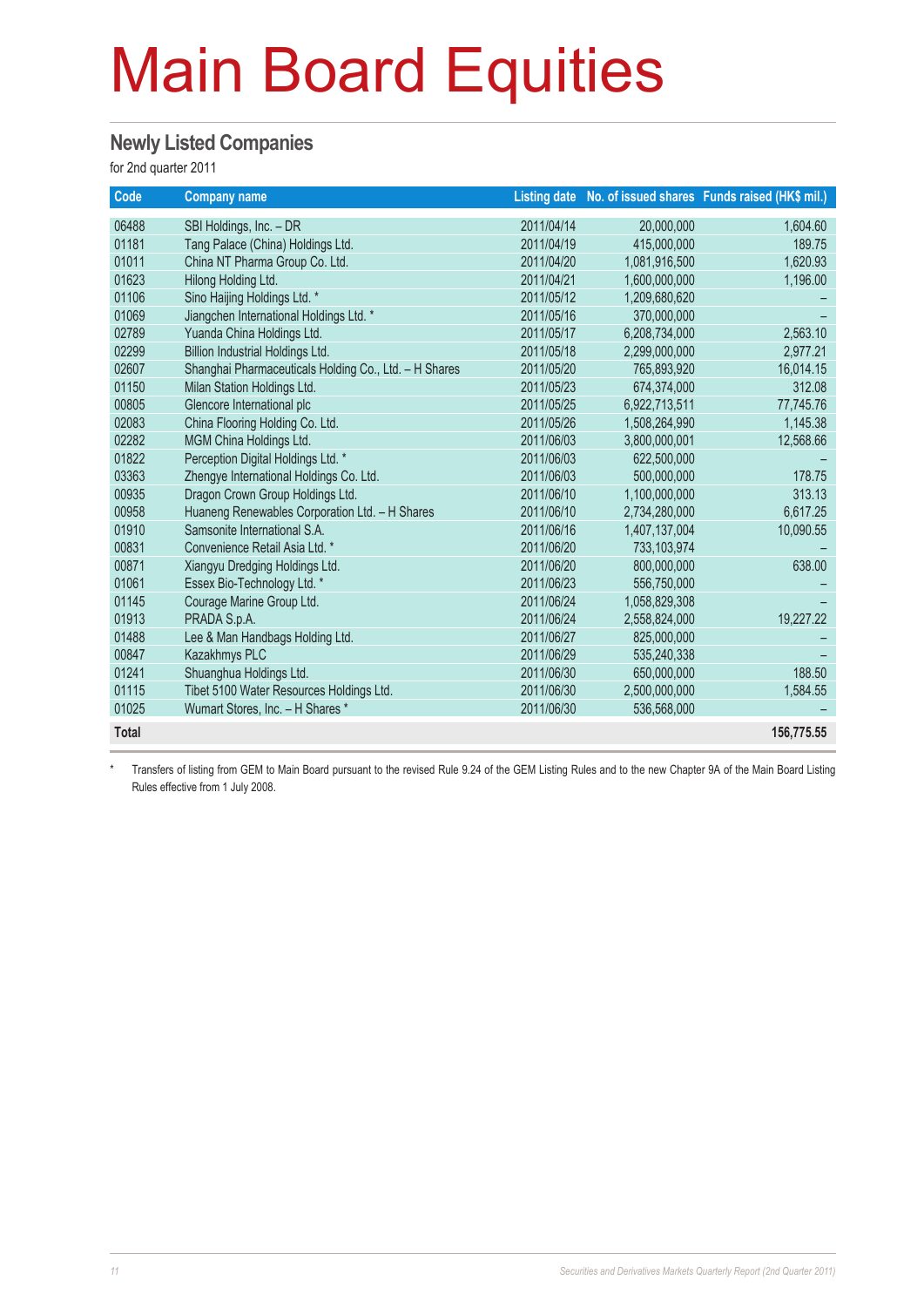#### **Withrawal of Listed Companies**

| <b>Code</b> | Company name                            | Last trading date | Delisted date |
|-------------|-----------------------------------------|-------------------|---------------|
| 02337       | Shanghai Forte Land Co. Ltd. - H Shares | 2011/05/06        | 2011/05/13    |
| 00636       | Fubon Bank (Hong Kong) Ltd.             | 2011/05/27        | 2011/06/08    |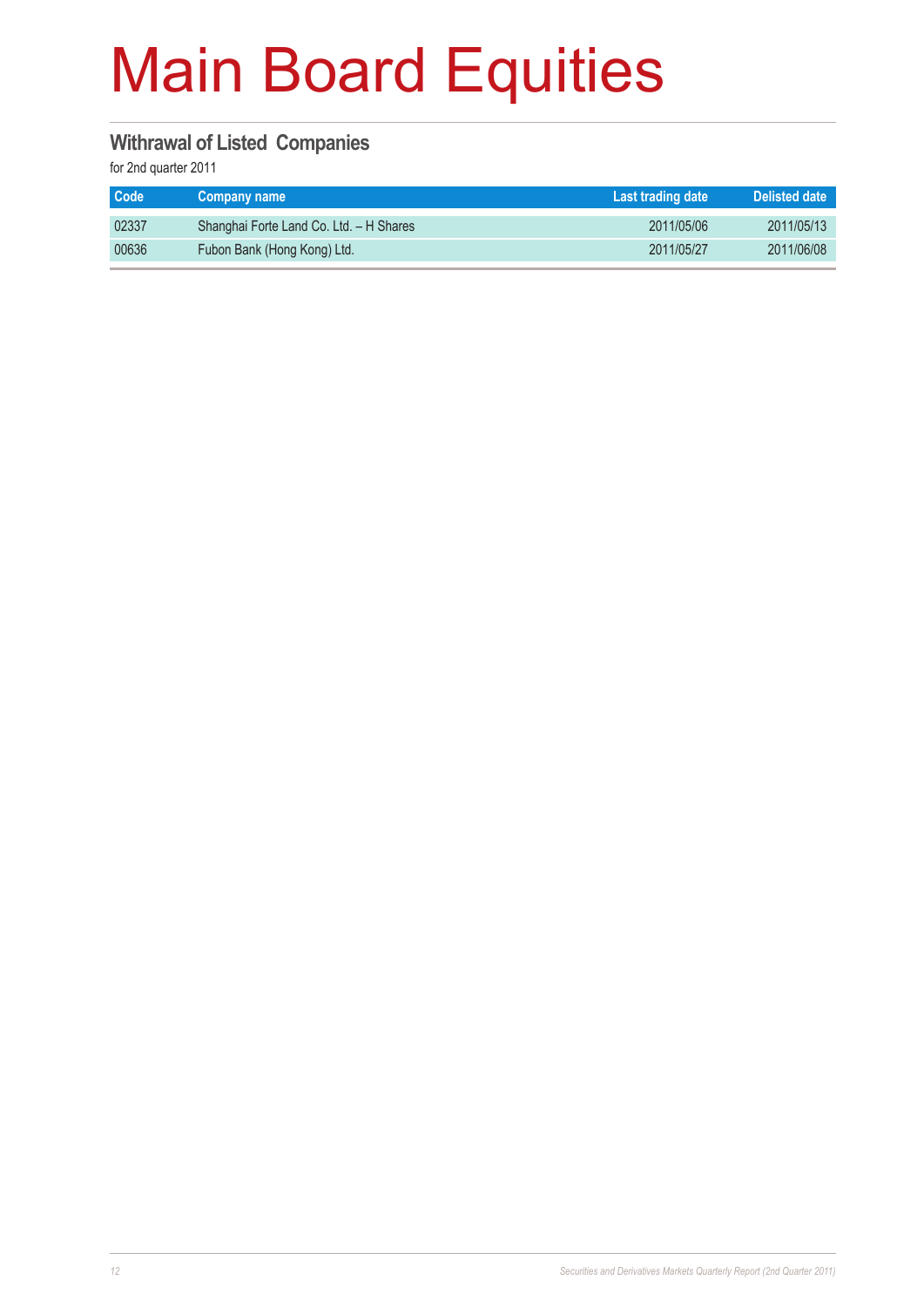#### **Company Name Changes**

for 2nd quarter 2011

| Code  | Old name                                   | New name                                     | <b>Effective date</b> | <b>Adoption date</b> |
|-------|--------------------------------------------|----------------------------------------------|-----------------------|----------------------|
| 00206 | TSC Offshore Group Ltd.                    | TSC Group Holdings Ltd.                      | 2011/03/04            | 2011/04/13           |
| 01229 | China Sonangol Resources Enterprise Ltd.   | International Resources Enterprise Ltd.      | 2011/03/16            | 2011/04/18           |
| 01031 | Golden Resorts Group Ltd.                  | Kingston Financial Group Ltd.                | 2011/04/19            | 2011/05/06           |
| 00986 | Nam Hing Holdings Ltd.                     | China Environmental Energy Investment Ltd.   | 2011/03/22            | 2011/05/06           |
| 00729 | Thunder Sky Battery Ltd.                   | Sinopoly Battery Ltd.                        | 2011/04/14            | 2011/05/11           |
| 01008 | CT Holdings (International) Ltd.           | Brilliant Circle Holdings International Ltd. | 2011/04/21            | 2011/05/27           |
| 00639 | Fushan International Energy Group Ltd.     | Shougang Fushan Resources Group Ltd.         | 2011/05/24            | 2011/06/03           |
| 00102 | Arnhold Holdings Ltd.                      | Summit Ascent Holdings Ltd.                  | 2011/05/16            | 2011/06/21           |
| 00987 | Hong Kong Energy (Holdings) Ltd.           | China Renewable Energy Investment Ltd.       | 2011/06/01            | 2011/06/21           |
| 00309 | Lo's Enviro-Pro Holdings Ltd.              | Xinhua News Media Holdings Ltd.              | 2011/05/24            | 2011/06/22           |
| 02010 | Ruinian International Ltd. *               | Real Nutriceutical Group Ltd.                | 2011/05/06            | 2011/06/24           |
| 00305 | Dragon Hill Wuling Autombile Holdings Ltd. | Wuling Motors Holdings Ltd.                  | 2011/06/09            | 2011/06/27           |
| 01052 | GZI Transport Ltd.                         | Yuexiu Transport Infrastructure Ltd.         | 2011/05/30            | 2011/06/28           |
| 00760 | Tomorrow International Holdings Ltd.       | Talent Property Group Ltd.                   | 2011/05/26            | 2011/06/28           |
| 00169 | Hengli Properties Development (Group) Ltd. | Hengli Commercial Properties (Group) Ltd.    | 2011/05/10            | 2011/06/29           |
| 01808 | Tai-I International Holdings Ltd.          | Enterprise Development Holdings Ltd.         | 2011/05/17            | 2011/06/29           |
| 00578 | Dynamic Energy Holdings Ltd.               | China CBM Group Ltd.                         | 2011/05/30            | 2011/06/30           |

Change of English name only

# Change of Chinese name only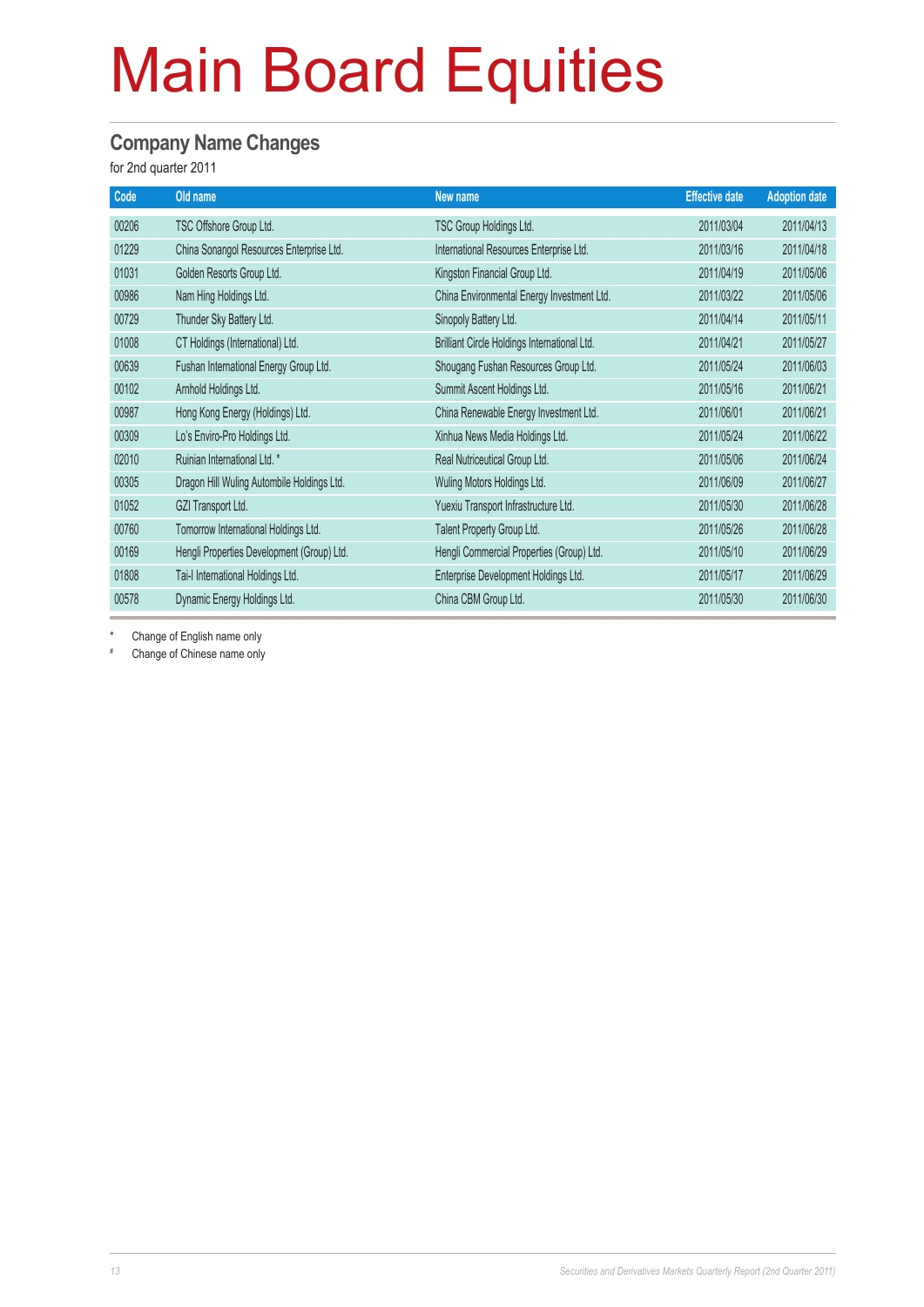#### **Bonus Issues / Bonus Warrants**

| Code  | <b>Company</b>                                                         | <b>Particulars</b>      | Ex-date    |
|-------|------------------------------------------------------------------------|-------------------------|------------|
| 01666 | Tong Ren Tang Technologies Co. Ltd. - H Shares                         | 2 for 1                 | 2011/04/11 |
| 00268 | Kingdee International Software Group Co. Ltd.                          | 2 for 10                | 2011/04/14 |
| 00763 | ZTE Corporation - H Shares                                             | 2 for 10                | 2011/04/14 |
| 00542 | Morning Star Resources Ltd.                                            | 2 for 5 offer shares    | 2011/04/27 |
| 00914 | Anhui Conch Cement Co. Ltd. - H Shares                                 | 5 for 10                | 2011/04/28 |
| 03323 | China National Building Material Co. Ltd. - H Shares                   | 10 for 10               | 2011/04/29 |
| 01066 | Shandong Weigao Group Medical Polymer Co. Ltd. - H Shares              | 1 for $1$               | 2011/05/04 |
| 00609 | Tiande Chemical Holdings Ltd.                                          | 1 for $1$               | 2011/05/04 |
| 00631 | Sany Heavy Equipment International Holdings Co. Ltd.                   | 5 for 10                | 2011/05/05 |
| 00510 | CASH Financial Services Group Ltd.                                     | 1 for 10                | 2011/05/12 |
| 01818 | Zhaojin Mining Industry Co. Ltd. - H Shares                            | 1 for $1$               | 2011/05/12 |
| 00838 | EVA Precision Industrial Holdings Ltd.                                 | 1 for 1                 | 2011/05/13 |
| 01045 | APT Satellite Holdings Ltd.                                            | 1 for 2                 | 2011/05/17 |
| 02342 | Comba Telecom Systems Holdings Ltd.                                    | 1 for 10                | 2011/05/18 |
| 00632 | Pearl Oriental Innovation Ltd.                                         | 1 for $5$               | 2011/05/20 |
| 00003 | Hong Kong and China Gas Co. Ltd., The                                  | 1 for 10                | 2011/05/23 |
| 00543 | Pacific Online Ltd.                                                    | 1 for 10                | 2011/05/24 |
| 00056 | Allied Properties (HK) Ltd.                                            | 1 2016 wt for 5         | 2011/05/25 |
| 00980 | Lianhua Supermarket Holdings Co Ltd - H Shares                         | 8 for 10                | 2011/05/26 |
| 00696 | TravelSky Technology Ltd. - H Shares                                   | 1 for 2                 | 2011/05/26 |
| 00326 | China Star Entertainment Ltd.                                          | 1 2012 wt for 5 rts shs | 2011/05/30 |
| 00733 | Hopefluent Group Holdings Ltd.                                         | 1 for $5$               | 2011/06/02 |
| 00829 | Shenguan Holdings (Group) Ltd.                                         | 10 for 10               | 2011/06/09 |
| 02899 | Zijin Mining Group Co., Ltd. - H Shares                                | 5 for 10                | 2011/06/13 |
| 01157 | Changsha Zoomlion Heavy Ind Science & Tech Dev Co., Ltd.-Hsh 0.3 for 1 |                         | 2011/06/20 |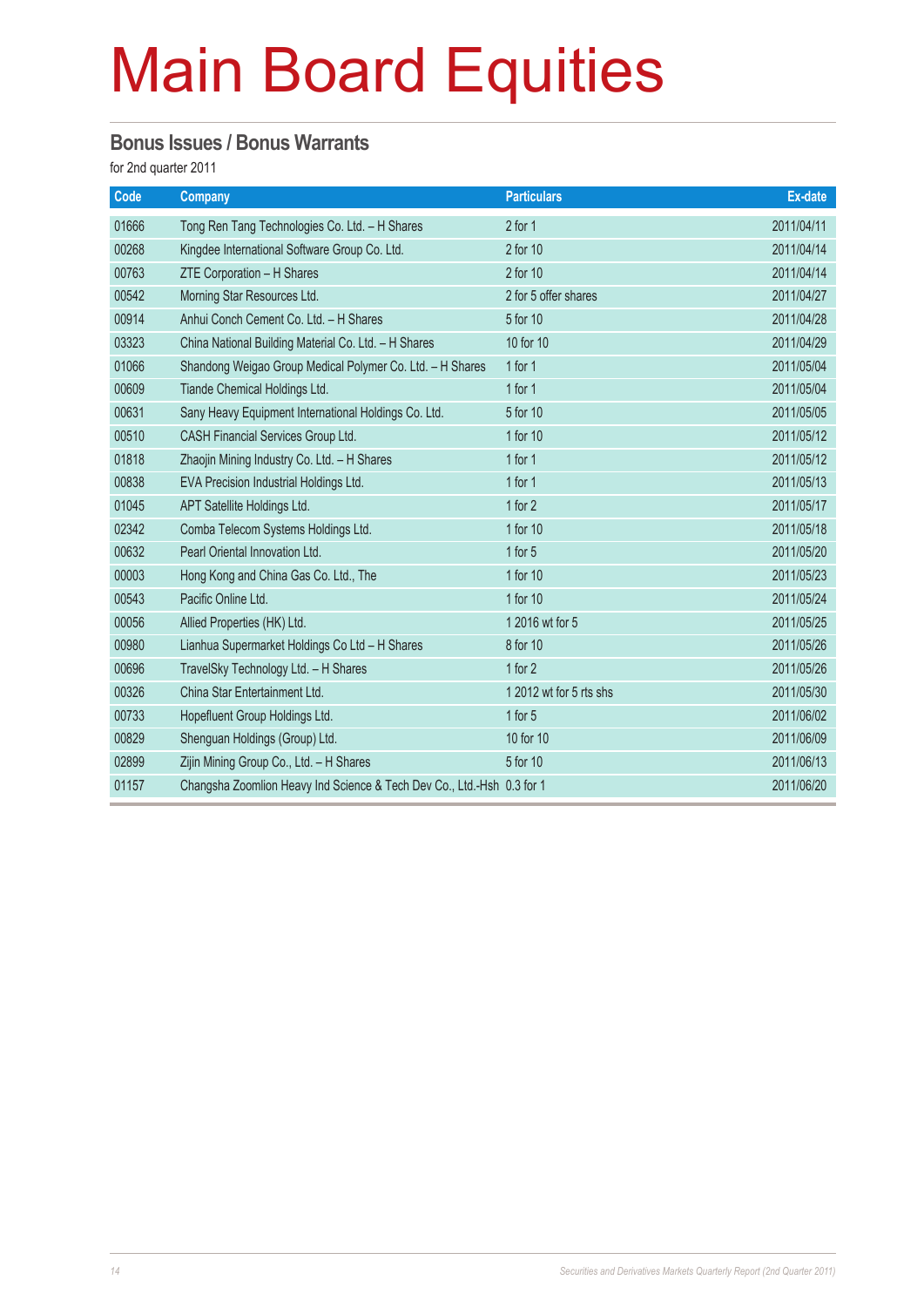#### **Share Split / Consolidation**

| Code  | Company                                    | <b>Particulars</b>      | <b>Effective date</b> |
|-------|--------------------------------------------|-------------------------|-----------------------|
| 00542 | Morning Star Resources Ltd.                | Consolidation 10 into 1 | 2011/04/08            |
| 03300 | China Glass Holdings Ltd.                  | Split 1 into 2          | 2011/04/18            |
| 00326 | China Star Entertainment Ltd.              | Consolidation 10 into 1 | 2011/05/09            |
| 00307 | Up Energy Development Group Ltd.           | Consolidation 20 into 1 | 2011/05/13            |
| 00419 | Media China Corporation Ltd.               | Consolidation 10 into 1 | 2011/05/16            |
| 00494 | Li & Fung Ltd.                             | Split 1 into 2          | 2011/05/19            |
| 00826 | Tiangong International Co. Ltd.            | Split 1 into 4          | 2011/05/24            |
| 00382 | Welling Holding Ltd.                       | Consolidation 5 into 1  | 2011/05/27            |
| 01166 | Solartech International Holdings Ltd.      | Consolidation 20 into 1 | 2011/06/02            |
| 00362 | China Zenith Chemical Group Ltd.           | Consolidation 10 into 1 | 2011/06/21            |
| 01003 | 21 Holdings Ltd.                           | Consolidation 10 into 1 | 2011/06/22            |
| 01041 | Fulbond Holdings Ltd.                      | Consolidation 10 into 1 | 2011/06/22            |
| 00689 | EPI (Holdings) Ltd.                        | Consolidation 10 into 1 | 2011/06/23            |
| 00663 | King Stone Energy Group Ltd.               | Consolidation 20 into 1 | 2011/06/27            |
| 01106 | Sino Haijing Holdings Ltd.                 | Split 1 into 2          | 2011/06/28            |
| 00986 | China Environmental Energy Investment Ltd. | Consolidation 10 into 1 | 2011/06/30            |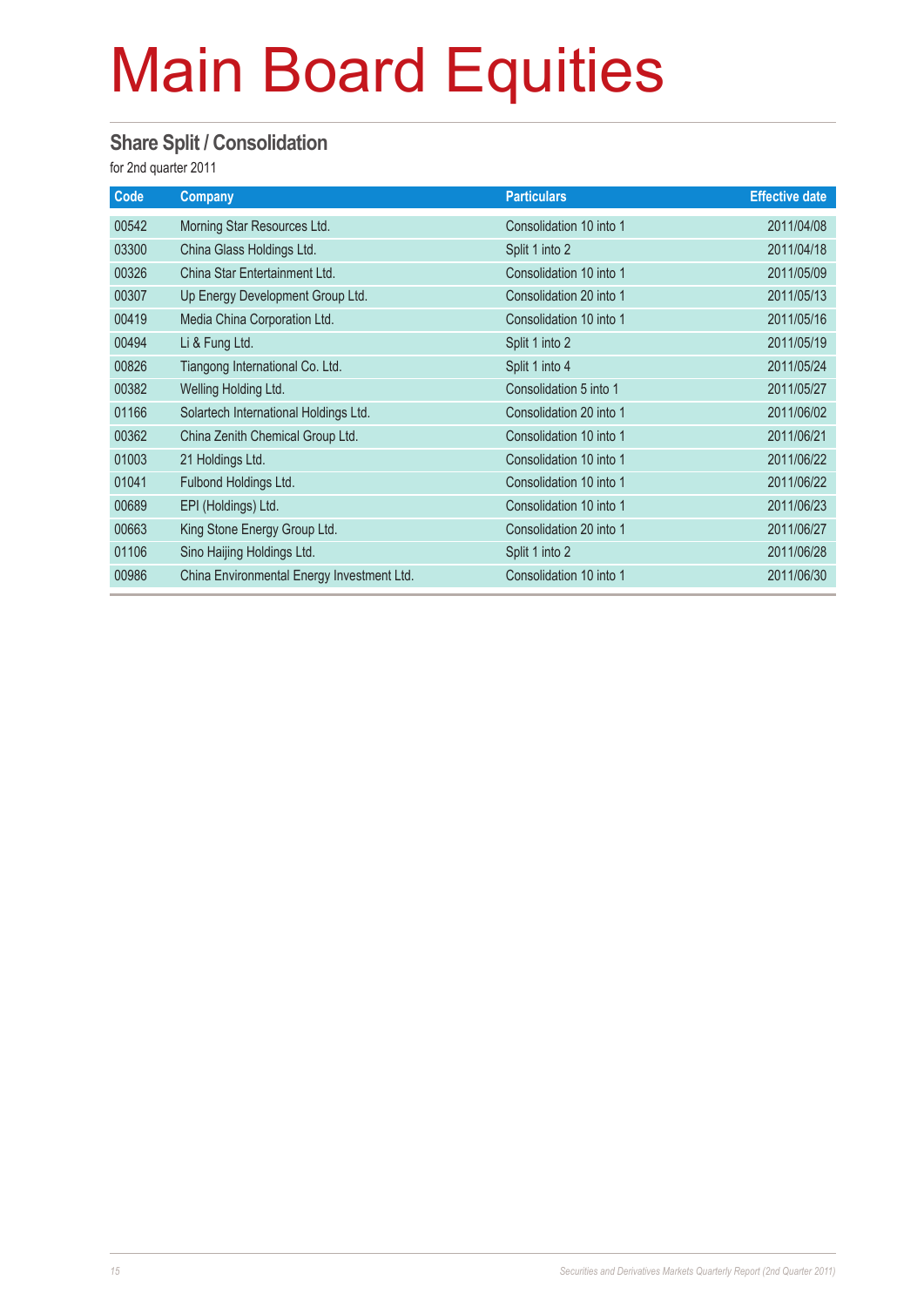#### **Rights Issues & Open Offers**

| <b>Month</b> | Code  | <b>Company</b>                                       | <b>Ratio</b>                       | Funds raised (HK\$ mil.) |
|--------------|-------|------------------------------------------------------|------------------------------------|--------------------------|
| Apr          | 01059 | Kantone Holdings Ltd.                                | Rts 2 for 5 @\$0.10                | 212.17                   |
|              | 00275 | Hanny Holdings Ltd.                                  | Rts 8 for 1 @\$0.30                | 299.02                   |
|              |       |                                                      | (after consolidation 10 into 1)    |                          |
|              | 00986 | China Environmental Energy Investment Ltd.           | Rts 26 for 1 @\$0.068              | 206.08                   |
|              |       |                                                      | (after consolidation 16 into 1)    |                          |
|              | 00736 | China Properties Investment Holdings Ltd.            | Rts 30 for 1 @\$0.068              | 338.27                   |
|              | 00885 | Forefront Group Ltd.                                 | Rts 8 for 1 @\$0.125               | 406.08                   |
|              |       |                                                      | (after consolidation 10 into 1)    |                          |
| May          | 03311 | China State Construction International Holdings Ltd. | Rts 1 for 5 @\$6.00                | 3,584.19                 |
|              | 00111 | Cinda International Holdings Ltd.                    | Rts 1 for 5 @\$1.10                | 117.55                   |
|              | 00767 | Pacific Plywood Holdings Ltd.                        | Rts 30 for 1 @\$0.08               | 221.93                   |
|              | 00542 | Morning Star Resources Ltd.                          | Open offer 5 for 1 @\$0.20         | 241.45                   |
|              |       |                                                      | with bonus 2 for 5 offer shs       |                          |
|              |       |                                                      | (after consolidation 10 into 1)    |                          |
|              | 01223 | Symphony Holdings Ltd.                               | Open offer 1 for 2 @\$0.25         | 218.01                   |
| Jun          | 00419 | Media China Corporation Ltd.                         | Rts 1 for 2 @\$0.18                | 259.15                   |
|              |       |                                                      | (after consolidation 10 into 1)    |                          |
|              | 01205 | CITIC Resources Holdings Ltd.                        | Rts 3 for 10 @\$1.38               | 2,504.93                 |
|              | 00810 | Opes Asia Development Ltd.                           | Open offer 1 for 2 @\$0.07         | 58.20                    |
|              | 00273 | Willie International Holdings Ltd.                   | Rts 8 for 1 @\$0.125               | 296.07                   |
|              | 00832 | Central China Real Estate Ltd.                       | Rts 21.4 for 100 @\$1.71           | 731.88                   |
|              | 00326 | China Star Entertainment Ltd.                        | Rts 3 for 1 @\$0.25                | 368.39                   |
|              |       |                                                      | with bonus 1 2012 wt for 5 rts shs |                          |
|              |       |                                                      | (after consolidation 10 into 1)    |                          |
| <b>Total</b> |       |                                                      |                                    | 10,063.37                |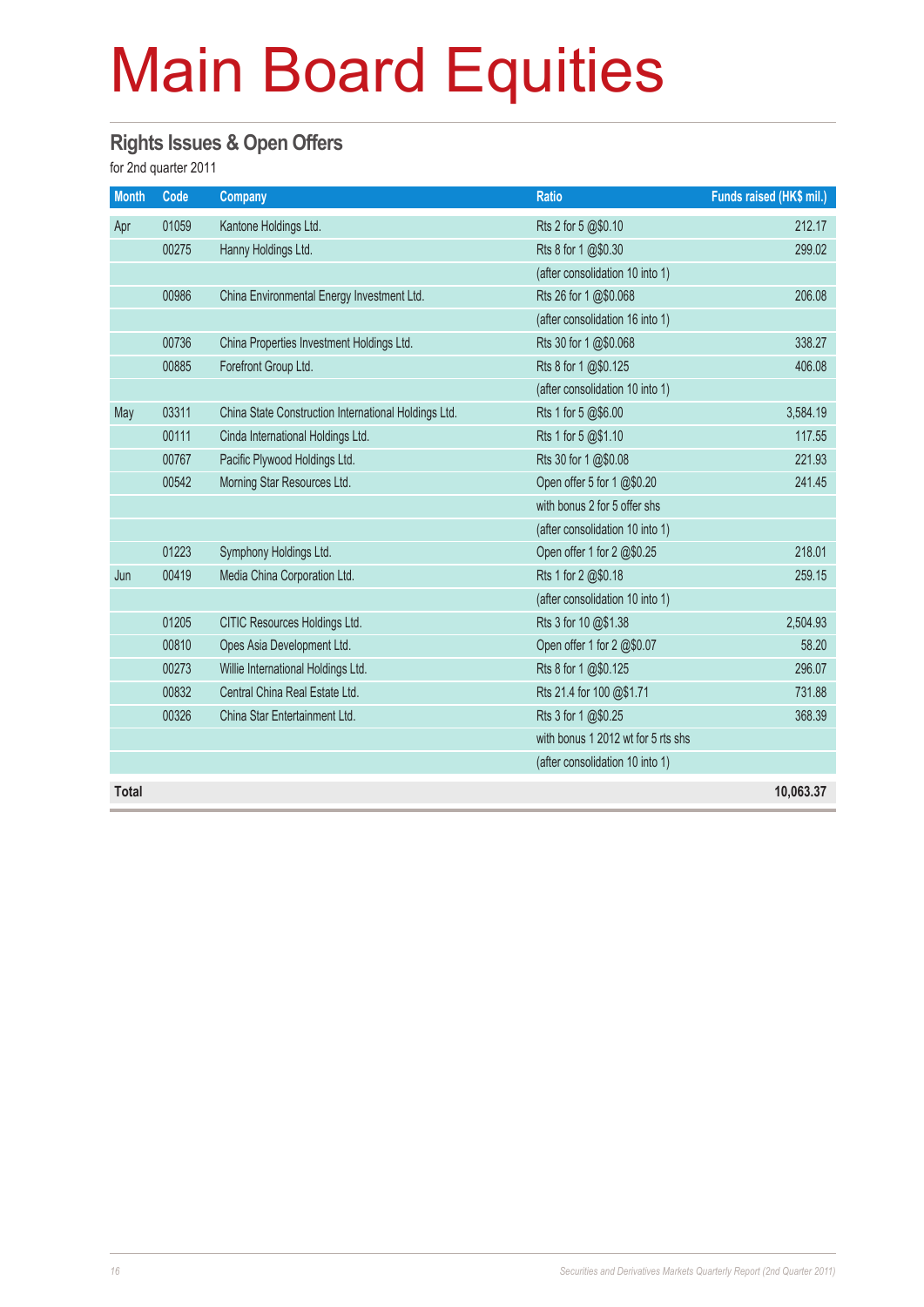#### **Placing\***

|              |             |                            | No. of new    | <b>Placing price</b> | <b>Funds raised</b> |
|--------------|-------------|----------------------------|---------------|----------------------|---------------------|
| <b>Month</b> | <b>Code</b> | <b>Company</b>             | shares placed | (HK\$)               | (HK\$ mil.)         |
| 2011         |             |                            |               |                      |                     |
| Mar **       | 00692       | <b>BAO YUAN HOLD</b>       | 58,000,000    | 0.250                | 14.50               |
|              | 02309       | <b>BIRMINGHAM INTL</b>     | 450,000,000   | 0.200                | 90.00               |
| Apr          | 01003       | 21 HOLDINGS                | 247,900,000   | 0.110                | 27.27               |
|              | 02309       | <b>BIRMINGHAM INTL</b>     | 250,000,000   | 0.200                | 50.00               |
|              | 00721       | C FIN INT INV              | 370,000,000   | 0.500                | 185.00              |
|              | 01049       | <b>CELESTIAL ASIA</b>      | 100,000,000   | 0.500                | 50.00               |
|              | 00976       | CHIHO-TIANDE               | 60,000,000    | 6.600                | 396.00              |
|              | 00922       | CHINA BOON HLDG            | 165,000,000   | 0.380                | 62.70               |
|              | 00544       | <b>DAIDO GROUP</b>         | 199,920,000   | 0.235                | 46.98               |
|              | 00329       | <b>DRAGONITE INT'L</b>     | 18,470,000    | 0.160                | 2.96                |
|              | 00887       | <b>EMPEROR WATCH&amp;J</b> | 800,000,000   | 1.000                | 800.00              |
|              | 00585       | <b>IMAGI INT'L</b>         | 1,282,816,000 | 0.280                | 359.19              |
|              | 00585       | <b>IMAGI INT'L</b>         | 1,500,000,000 | 0.076                | 114.00              |
|              | 01031       | <b>KINGSTON FIN</b>        | 560,000,000   | 0.950                | 532.00              |
|              | 01208       | <b>MIN RESOURCES</b>       | 762,612,000   | 5.100                | 3,889.32            |
|              | 00402       | <b>MONGOLIA INV</b>        | 1,320,000,000 | 0.067                | 88.44               |
|              | 01227       | <b>NATIONAL INV</b>        | 350,000,000   | 0.141                | 49.35               |
|              | 00810       | <b>OPES ASIA</b>           | 32,600,000    | 0.112                | 3.65                |
|              | 00451       | <b>SAME TIME HOLD</b>      | 11,380,000    | 3.270                | 37.21               |
|              | 00171       | <b>SILVER GRANT</b>        | 120,000,000   | 3.000                | 360.00              |
|              | 02000       | <b>SIM TECH</b>            | 137,500,000   | 1.600                | 220.00              |
|              | 00878       | SOUNDWILL HOLD             | 9,000,000     | 12.000               | 108.00              |
|              | 00204       | TEMUJIN INT'L              | 600,000,000   | 0.100                | 60.00               |
|              | 00839       | <b>TIANDA OIL PIPE</b>     | 196,000,000   | 3.960                | 776.16              |
|              | 00913       | <b>UNITY INV HOLD</b>      | 8,500,000     | 0.300                | 2.55                |
|              | 00082       | <b>VODONE</b>              | 90,000,000    | 2.260                | 203.40              |
| May          | 00030       | ABC COM (HOLD)             | 73,107,200    | 0.640                | 46.79               |
|              | 00761       | <b>BEL GLOBAL RES</b>      | 600,000,000   | 0.100                | 60.00               |
|              | 01008       | <b>BRILLIANT CIR</b>       | 7,500,000     | 8.000                | 60.00               |
|              | 00721       | C FIN INT INV              | 60,000,000    | 0.500                | 30.00               |
|              | 03300       | <b>CHINA GLASS</b>         | 200,000,000   | 4.060                | 812.00              |
|              | 00855       | <b>CHINA WATER</b>         | 235,598,277   | 3.400                | 801.03              |
|              | 00689       | EPI (HOLDINGS)             | 1,280,000,000 | 0.050                | 64.00               |
|              | 01226       | <b>GARRON INT'L</b>        | 491,800,000   | 1.150                | 565.57              |
|              | 01031       | <b>KINGSTON FIN</b>        | 330,000,000   | 1.030                | 339.90              |
|              | 00848       | <b>MAOYE INT'L</b>         | 273,000,000   | 3.810                | 1,040.13            |
|              | 00072       | <b>MODERN MEDIA</b>        | 20,850,000    | 2.500                | 52.13               |
|              | 03989       | NEW ENV ENERGY             | 202,022,000   | 0.400                | 80.81               |
|              | 02366       | <b>QJY MEDIA</b>           | 84,100,000    | 1.350                | 113.54              |
|              | 00802       | <b>RCG</b>                 | 68,500,000    | 1.450                | 99.33               |
|              | 01142       | SIBERIAN MINING            | 128,000,000   | 0.112                | 14.34               |
|              | 00993       | SIMSEN INT'L               | 216,000,000   | 0.185                | 39.96               |
|              | 00766       | SINO PROSPER SG            | 1,100,000,000 | 0.380                | 418.00              |
|              | 01099       | <b>SINOPHARM</b>           | 138,056,825   | 25.000               | 3,451.42            |
|              | 01063       | <b>SUNCORP TECH</b>        | 533, 157, 785 | 0.055                | 29.32               |
|              | 01129       | <b>WATER INDUSTRY</b>      | 325,000,000   | 0.123                | 39.98               |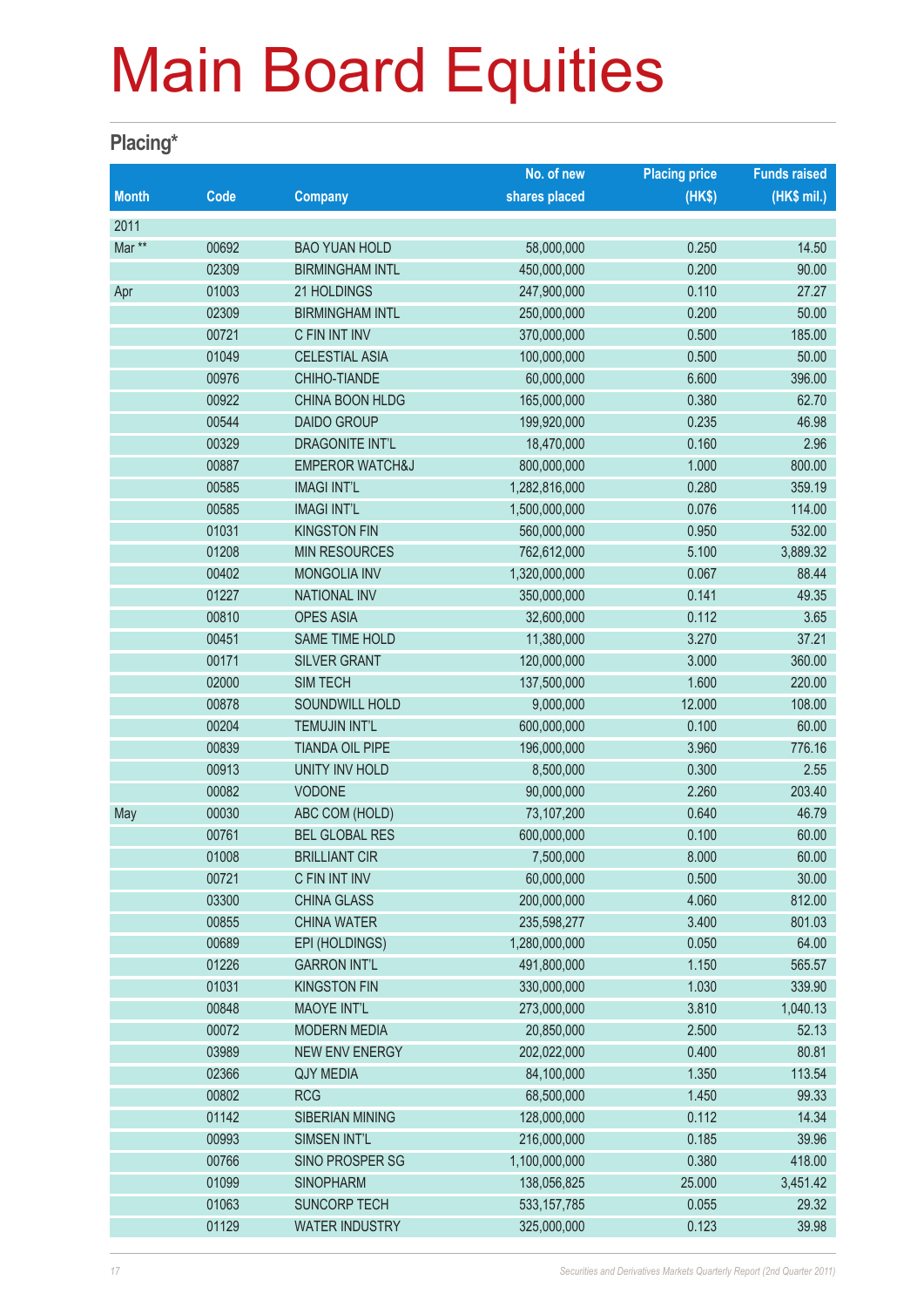|              |       |                        | No. of new    | <b>Placing price</b> | <b>Funds raised</b> |
|--------------|-------|------------------------|---------------|----------------------|---------------------|
| <b>Month</b> | Code  | <b>Company</b>         | shares placed | (HK\$)               | (HK\$ mil.)         |
|              | 01066 | <b>WEIGAO GROUP</b>    | 85,624,000    | 20.600               | 1,763.85            |
|              | 00309 | <b>XH NEWS MEDIA</b>   | 45,900,000    | 0.700                | 32.13               |
|              | 02379 | <b>ZHONGTIAN INT'L</b> | 36,170,000    | 0.660                | 23.87               |
| Jun          | 01049 | CELESTIAL ASIA         | 208,000,000   | 0.510                | 106.08              |
|              | 00263 | <b>CH YUNNAN TIN</b>   | 1,081,737,759 | 0.062                | 67.07               |
|              | 00354 | CHINASOFT INT'L        | 150,000,000   | 1.860                | 279.00              |
|              | 01060 | <b>CHINAVISION</b>     | 125,000,000   | 0.400                | 50.00               |
|              | 00943 | <b>EFORCE HOLDINGS</b> | 760,000,000   | 0.050                | 38.00               |
|              | 00764 | <b>ETERNITY INV</b>    | 220,280,000   | 0.135                | 29.74               |
|              | 01998 | FLYKE INT'L            | 24,000,000    | 1.650                | 39.60               |
|              | 00988 | <b>LOUDONG GN RES</b>  | 40,002,000    | 1.040                | 41.60               |
|              | 03828 | <b>MING FAI INT'L</b>  | 30,000,000    | 2.124                | 63.72               |
|              | 02318 | <b>PING AN</b>         | 272,000,000   | 71.500               | 19,448.00           |
|              | 00750 | <b>SINGYES SOLAR</b>   | 35,000,000    | 6.800                | 238.00              |
|              | 00878 | SOUNDWILL HOLD         | 10,000,000    | 12.200               | 122.00              |
|              | 01063 | <b>SUNCORP TECH</b>    | 653,000,000   | 0.022                | 14.37               |
|              | 00273 | <b>WILLIE INT'L</b>    | 59,213,993    | 0.200                | 11.84               |
|              | 00868 | <b>XINYI GLASS</b>     | 100,000,000   | 8.350                | 835.00              |
| <b>Total</b> |       |                        |               |                      | 39,890.78           |

Due to the reporting time-lag, placing figures for the quarter are provisional.

\*\* Supplementary information update for previous quarters.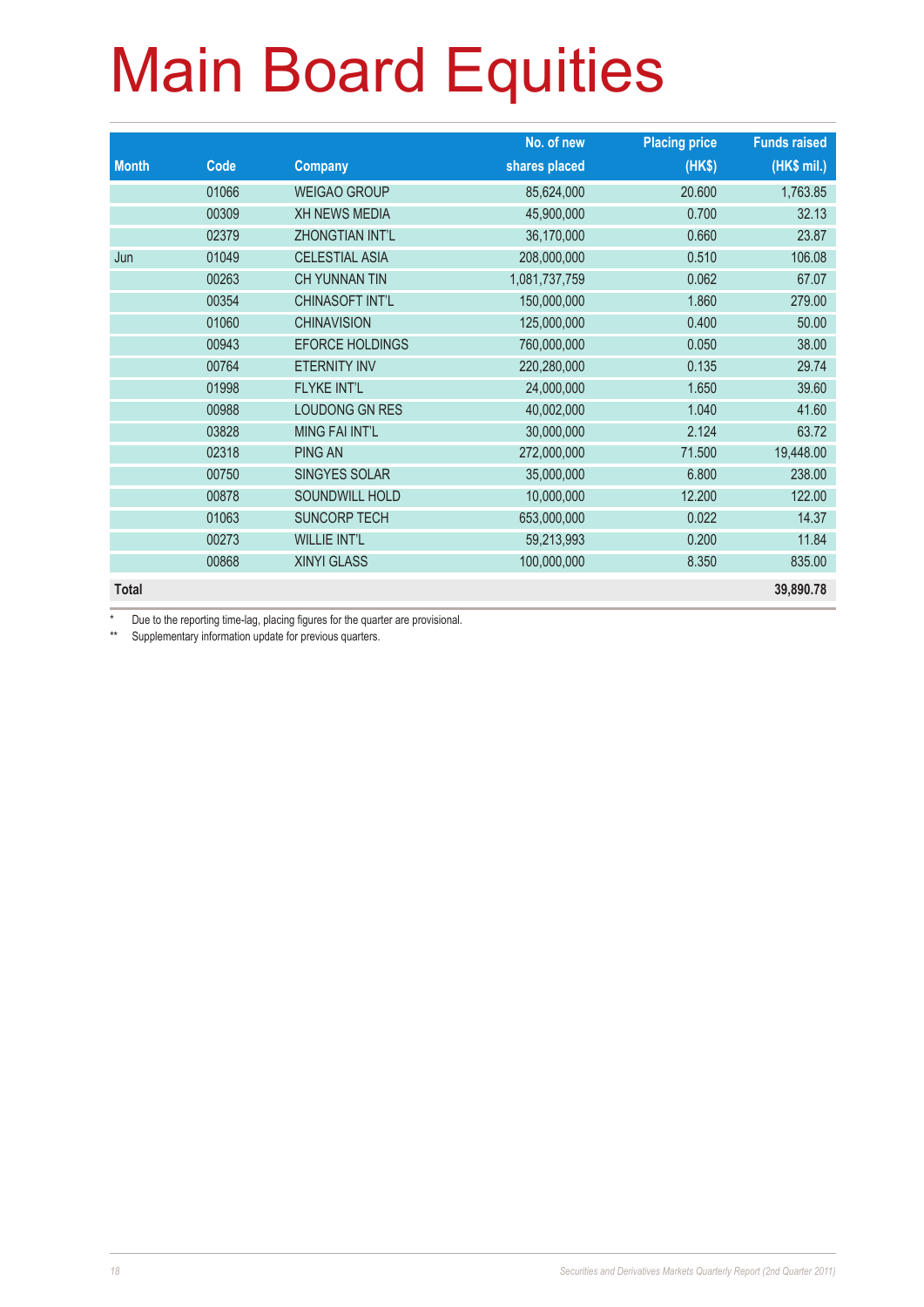### **Warrant Trading Statistics**

|      |                | <b>Equity wts</b><br>(HK\$ mil.) | <b>Derivative wts</b><br>(HK\$ mil.) | <b>Total</b><br>(HK\$ mil.) |
|------|----------------|----------------------------------|--------------------------------------|-----------------------------|
| 2010 | Q <sub>2</sub> | 302.00                           | 538,302.09                           | 538,604.09                  |
|      | Q <sub>3</sub> | 375.85                           | 669,145.29                           | 669,521.14                  |
|      | Q4             | 884.16                           | 896,594.85                           | 897,479.00                  |
| 2011 | Q <sub>1</sub> | 393.42                           | 829,434.95                           | 829,828.38                  |
|      | Q2             | 401.20                           | 636,349.65                           | 636,750.86                  |

### **Warrant Market Value**

|      |                |               | <b>Equity wts</b> |               | <b>Derivative wts</b> |           | <b>Total</b> |
|------|----------------|---------------|-------------------|---------------|-----------------------|-----------|--------------|
|      |                | <b>Number</b> | (HK\$ mil.)       | <b>Number</b> | (HK\$ mil.)           | Total no. | (HK\$ mil.)  |
| 2010 | Q2             | 25            | 1.697.57          | 4.114         | 86,643.45             | 4,139     | 88,341.02    |
|      | Q <sub>3</sub> | 25            | 2.204.10          | 4,348         | 131,501.94            | 4,373     | 133,706.04   |
|      | Q4             | 22            | 2.049.41          | 5.148         | 142.445.77            | 5.170     | 144,495.18   |
| 2011 | Q1             | 23            | 1.217.46          | 5.689         | 148,882.52            | 5,712     | 150,099.98   |
|      | Q2             | 15            | 785.68            | 4.836         | 96,546.69             | 4.851     | 97,332.38    |

### **New Listing Statistics – Warrants**

|      |                | No. of newly listed<br>equity wts | No. of newly listed<br>derivative wts | <b>Amount raised</b><br>(HK\$ mil.) |
|------|----------------|-----------------------------------|---------------------------------------|-------------------------------------|
| 2010 | Q2             | 8                                 | 1,536                                 | 64,484.98                           |
|      | Q <sub>3</sub> | 2                                 | 1,938                                 | 72,490.02                           |
|      | Q4             |                                   | 2,703                                 | 115,549.29                          |
| 2011 | Q1             | っ                                 | 2,056                                 | 86,446.46                           |
|      | Q2             | ∩                                 | 1,606                                 | 59,723.05                           |

### **Newly Listed Equity Warrants**

|              |                                           | Initial issued |                            |            | Amount raised |
|--------------|-------------------------------------------|----------------|----------------------------|------------|---------------|
| Code         | <b>Equity warrants</b>                    | amount (HK\$)  | <b>Listing date Expiry</b> |            | (HK\$ mil.)   |
| 00824        | Culturecom Holdings Ltd. Warrants 2013    | 38,598,000     | 2011/05/03                 | 2013/05/02 | 27.57         |
| 01183        | Allied Properties (HK) Ltd. Warrants 2016 | 2,781,246,634  | 2011/06/15                 | 2016/06/13 |               |
| <b>Total</b> |                                           |                |                            |            | 27.57         |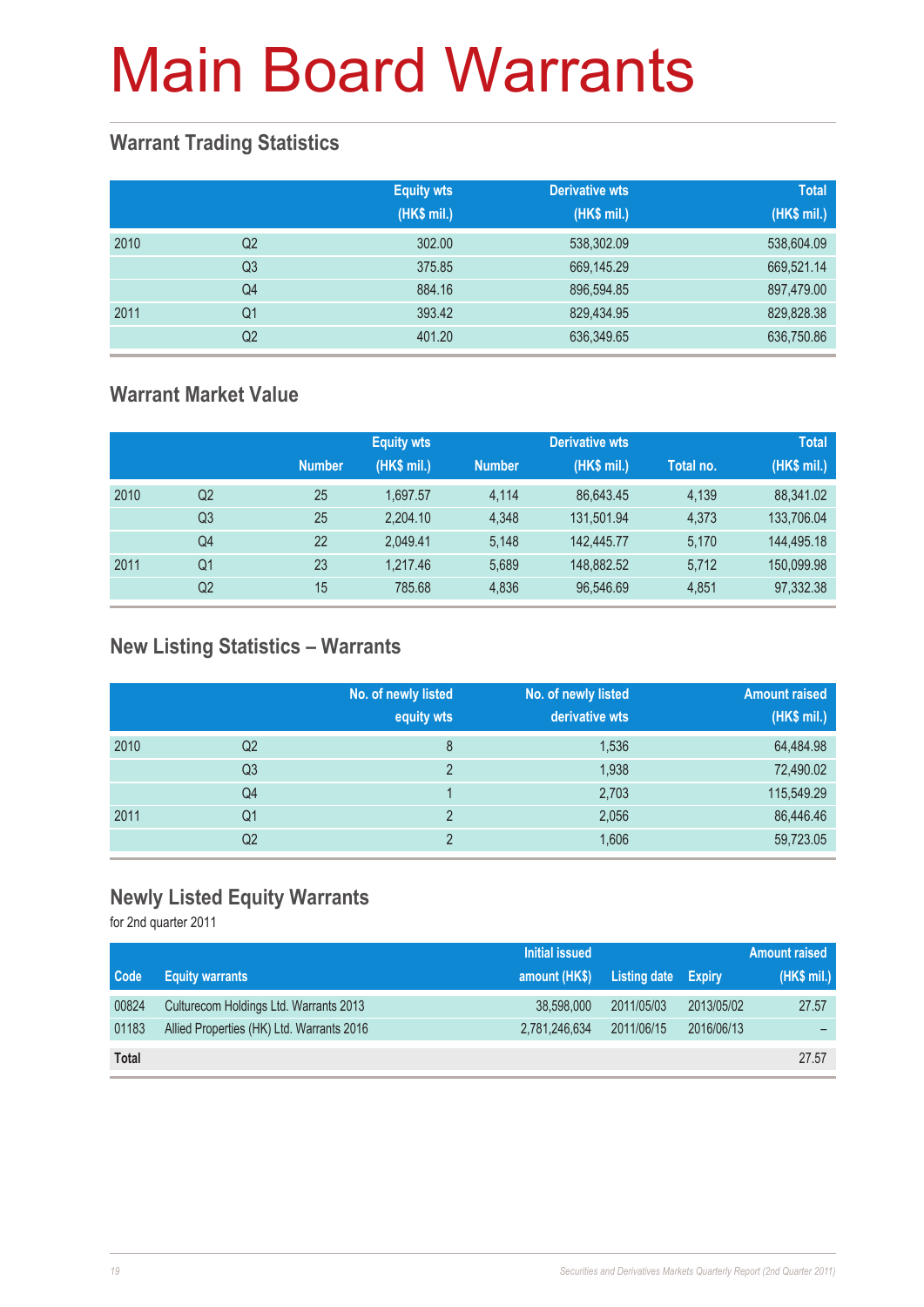### **Newly Listed Derivative Warrants**

|         |                                                              |               |                            |                       | Amount       |
|---------|--------------------------------------------------------------|---------------|----------------------------|-----------------------|--------------|
|         |                                                              | No. of        |                            |                       | raised       |
| Code    | <b>Derivative warrants</b>                                   | issue (units) | <b>Listing date Expiry</b> |                       | $(HK$$ mil.) |
| 29930   | BNP Paribas Arbit Issu B.V. - Ch Mobile Euro Wts Nov 2011    | 200,000,000   | 2011/04/01                 | 2011/11/07            | 54.00        |
| 29933   | BNP Paribas Arbit Issu B.V. - Ch Mobile Euro Wts Feb 2012    | 200,000,000   | 2011/04/01                 | 2012/02/06            | 60.00        |
| 29938   | BNP Paribas Arbit Issu B.V. - China Life Euro Wts Dec 2011   | 200,000,000   | 2011/04/01                 | 2011/12/05            | 50.00        |
| 29934   | BNP Paribas Arbit Issu B.V. - CNOOC European Wts Apr 2012    | 200,000,000   | 2011/04/01                 | 2012/04/10            | 50.00        |
| 29935   | BNP Paribas Arbit Issu B.V. - CNOOC European Wts Jul 2012    | 200,000,000   | 2011/04/01                 | 2012/07/11            | 32.00        |
| 29936   | BNP Paribas Arbit Issu B.V. - HKEx European Put Wts Dec 2011 | 100,000,000   | 2011/04/01                 | 2011/12/12            | 25.00        |
| 29939   | Credit Suisse AG - CNOOC European Warrants Jul 2011 A        | 300,000,000   | 2011/04/01                 | 2011/07/18            | 45.00        |
| 29940   | Credit Suisse AG - HSI European Warrants Jul 2011 A          | 300,000,000   | 2011/04/01                 | 2011/07/28            | 45.00        |
| 29944   | Credit Suisse AG - HSI European Put Warrants Jul 2011 B      | 300,000,000   | 2011/04/01                 | 2011/07/28            | 45.00        |
| 29946   | Deutsche Bank AG - Tencent European Put Warrants Aug 2011    | 150,000,000   | 2011/04/01                 | 2011/08/22            | 28.50        |
| 29925   | HK Bank - HSCEI European Warrants Dec 2011 B                 | 150,000,000   | 2011/04/01                 | 2011/12/29            | 37.50        |
| 29937   | HK Bank – HSCEI European Warrants Dec 2011 C                 | 150,000,000   | 2011/04/01                 | 2011/12/29            | 37.50        |
| 29928   | HK Bank - HSI European Warrants Oct 2011 A                   | 300,000,000   | 2011/04/01                 | 2011/10/28            | 75.00        |
| 29929   | HK Bank - HSI European Warrants Oct 2011 B                   | 300,000,000   | 2011/04/01                 | 2011/10/28            | 75.00        |
| 29927   | HK Bank - HSI European Warrants Dec 2011 C                   | 300,000,000   | 2011/04/01                 | 2011/12/29            | 75.00        |
| 29931   | HK Bank - HSI European Put Warrants Dec 2011 D               | 200,000,000   | 2011/04/01                 | 2011/12/29            | 50.00        |
| 29932   | HK Bank - HSI European Put Warrants Dec 2011 E               | 200,000,000   | 2011/04/01                 | 2011/12/29            | 50.00        |
| 29941   | KBC Fin Products Int'l Ltd. - Agricultural Bk Eu Wt Aug2011C | 108,000,000   | 2011/04/01                 | 2011/08/01            | 23.76        |
| 29942   | KBC Fin Products Int'l Ltd. - AIA European Warrants Sep 2011 | 188,000,000   | 2011/04/01                 | 2011/09/08            | 28.20        |
| 29943   | KBC Fin Products Int'l Ltd. - Sinopec Euro Wts Aug 2011 D    | 108,000,000   | 2011/04/01                 | 2011/08/15            | 61.56        |
| 29945   | KBC Fin Products Int'l Ltd. - Li & Fung Euro Wts Oct 2011    | 58,000,000    | 2011/04/01                 | 2011/10/03            | 14.50        |
| 29926   | Standard Chartered Bank-China Life European Wts Dec 2011 B   | 100,000,000   | 2011/04/01                 | 2011/12/08            | 34.50        |
| 29919   | SGA Societe Generale Acceptance N.V. - CCoal Eur Wt Dec 2011 | 100,000,000   | 2011/04/01                 | 2011/12/21            | 25.00        |
| 29918   | SGA Societe Generale Acceptance N.V. - CK(H) Eu Wt Apr 2012  | 500,000,000   | 2011/04/01                 | 2012/04/23            | 80.00        |
| 29920   | SGA Societe Generale Acceptance N.V. - CP&CC Eur Wt Oct2011B | 100,000,000   | 2011/04/01                 | 2011/10/10            | 67.00        |
| 29921   | SGA Societe Generale Acceptance N.V. - HWL Eur Wt Aug 2011 B | 200,000,000   | 2011/04/01                 | 2011/08/01            | 70.00        |
| 29922   | SGA Societe Generale Acceptance N.V. - HWL Eur Wt Aug 2011 C | 200,000,000   | 2011/04/01                 | 2011/08/22            | 82.00        |
| 10103   | SGA Societe Generale Acceptance N.V. - Oil Eur Put Wt Nov 11 | 100,000,000   | 2011/04/01                 | 2011/11/21            | 27.00        |
| 10099   | SGA Societe Generale Acceptance N.V. - Oil Eur Wt Nov 2011 A | 100,000,000   | 2011/04/01                 | 2011/11/21            | 25.00        |
| 10100   | SGA Societe Generale Acceptance N.V. - Oil Eur Wt Nov 2011 B | 100,000,000   | 2011/04/01                 | 2011/11/21            | 25.00        |
| 29923   | SGA Societe Generale Acceptance N.V. - Petch Eu Wt Oct 2011A | 100,000,000   | 2011/04/01                 | 2011/10/10            | 57.00        |
| 29924   | SGA Societe Generale Acceptance N.V. - Tencent Eu Wt Oct 11B | 200,000,000   | 2011/04/01                 | 2011/10/03            | 44.00        |
| 28911 # | Deutsche Bank AG - Hutchison European Warrants Jul 2011 B    | 150,000,000   | 2011/04/01                 | 2011/07/11            | 52.50        |
| 29968   | BNP Paribas Arbit Issu B.V. - BOCL European Wts Dec 2011     | 100,000,000   | 2011/04/04 2011/12/02      |                       | 25.00        |
| 29969   | BNP Paribas Arbit Issu B.V. - BYD European Warrants Nov 2011 | 95,000,000    |                            | 2011/04/04 2011/11/02 | 46.55        |
| 29970   | BNP Paribas Arbit Issu B.V. - CITIC Bank Euro Wts Oct 2011   | 50,000,000    | 2011/04/04 2011/10/04      |                       | 13.50        |
| 29974   | BNP Paribas Arbit Issu B.V. - Ch Railway Euro Wts Oct 2011   | 21,000,000    | 2011/04/04 2011/10/04      |                       | 10.08        |
| 29973   | BNP Paribas Arbit Issu B.V. - China Mengniu Euro Wts Dec 11  | 85,000,000    | 2011/04/04 2011/12/02      |                       | 21.25        |
| 29972   | Deutsche Bank AG - HSBC European Warrants Jul 2011 D         | 200,000,000   | 2011/04/04 2011/07/18      |                       | 42.00        |
| 29960   | J P Morgan SP BV - Agricultural Bk European Warrants Oct 11A | 150,000,000   | 2011/04/04 2011/10/04      |                       | 37.50        |
| 29961   | J P Morgan SP BV - AIA European Warrants Nov 2011            | 200,000,000   | 2011/04/04 2011/11/29      |                       | 50.00        |
| 29962   | J P Morgan SP BV - C Transmission European Warrants Jun 2012 | 150,000,000   | 2011/04/04 2012/06/28      |                       | 37.50        |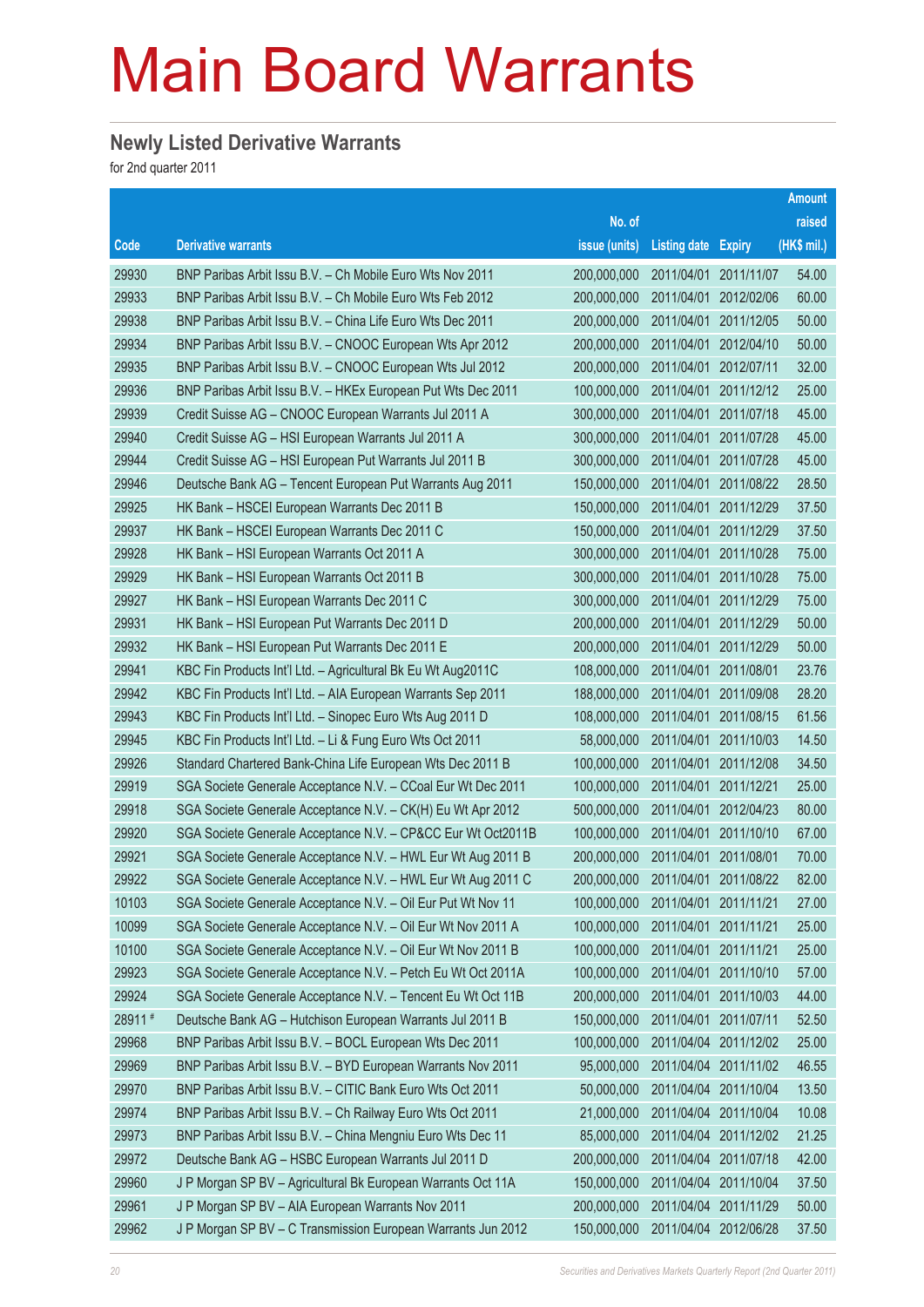|         |                                                              |               |                            |                       | <b>Amount</b> |
|---------|--------------------------------------------------------------|---------------|----------------------------|-----------------------|---------------|
|         |                                                              | No. of        |                            |                       | raised        |
| Code    | <b>Derivative warrants</b>                                   | issue (units) | <b>Listing date Expiry</b> |                       | (HK\$ mil.)   |
| 29963   | J P Morgan SP BV - China Life European Warrants Oct 2011 A   | 300,000,000   |                            | 2011/04/04 2011/10/04 | 75.00         |
| 29964   | J P Morgan SP BV - Geely Auto European Warrants Oct 2011     | 100,000,000   | 2011/04/04 2011/10/04      |                       | 25.00         |
| 29965   | Macquarie Bank Ltd.-Agricultural Bk European Warrants Oct11A | 200,000,000   | 2011/04/04 2011/10/28      |                       | 50.00         |
| 29967   | Macquarie Bank Ltd. - Stanchart European Warrants Dec 2011   | 250,000,000   |                            | 2011/04/04 2011/12/30 | 62.50         |
| 29966   | Macquarie Bank Ltd. - Yurun Food European Warrants Oct 2011  | 200,000,000   | 2011/04/04 2011/10/28      |                       | 50.00         |
| 29947   | CC Rabobank B.A. - Ch Mobile European Warrants Sep 2011      | 200,000,000   |                            | 2011/04/04 2011/09/26 | 30.00         |
| 29948   | CC Rabobank B.A. - Shougang Res European Warrants Sep 2011   | 100,000,000   |                            | 2011/04/04 2011/09/22 | 40.00         |
| 29958   | CC Rabobank B.A. - Sinofert European Warrants Oct 2011       | 100,000,000   | 2011/04/04 2011/10/28      |                       | 40.00         |
| 29959   | CC Rabobank B.A. - Tencent Holdings European Wts Sep 2011 B  | 200,000,000   |                            | 2011/04/04 2011/09/27 | 40.00         |
| 29971   | UBS AG - BYD European Warrants Oct 2011 B                    | 100,000,000   | 2011/04/04 2011/10/11      |                       | 25.00         |
| 28899 # | Standard Chartered Bank-China Life European Wts Aug 2011 B   | 100,000,000   | 2011/04/04 2011/08/22      |                       | 20.00         |
| 29985   | Barclays Bank plc - China Telecom European Warrants Oct 2011 | 100,000,000   | 2011/04/06 2011/10/28      |                       | 30.00         |
| 29986   | Barclays Bank plc - ChiUnicom European Warrants Mar 2012     | 150,000,000   | 2011/04/06 2012/03/19      |                       | 22.50         |
| 29988   | Barclays Bank plc - China Life European Warrants Oct 2011    | 150,000,000   | 2011/04/06 2011/10/28      |                       | 37.65         |
| 29987   | Barclays Bank plc - China Mobile European Wts Oct 2011 B     | 150,000,000   | 2011/04/06 2011/10/17      |                       | 37.50         |
| 29989   | Barclays Bank plc - GCL-Poly Energy European Wts Oct 2011    | 100,000,000   | 2011/04/06 2011/10/28      |                       | 44.60         |
| 11002   | Citigroup Global Mkt H Inc. - ChiUnicom Euro Wts Feb 2012    | 80,000,000    |                            | 2011/04/06 2012/02/29 | 20.00         |
| 29975   | Citigroup Global Mkt H Inc. - CNOOC Euro Put Wts Oct 2011    | 80,000,000    | 2011/04/06 2011/10/10      |                       | 20.00         |
| 29999   | KBC Fin Products Int'l Ltd. - China Coal Euro Wts Mar 2012   | 108,000,000   | 2011/04/06 2012/03/01      |                       | 27.00         |
| 11001   | KBC Fin Products Int'l Ltd. - YZ Coal European Wts Oct 2011A | 128,000,000   |                            | 2011/04/06 2011/10/06 | 32.00         |
| 29977   | Macquarie Bank Ltd. - BBMG European Warrants Oct 2011        | 250,000,000   | 2011/04/06 2011/10/31      |                       | 38.75         |
| 29979   | Macquarie Bank Ltd. - CITIC Bank European Warrants Oct 2011  | 350,000,000   | 2011/04/06 2011/10/07      |                       | 88.55         |
| 29980   | Macquarie Bank Ltd. - Minsheng Bank European Wts Oct 2011    | 128,000,000   | 2011/04/06 2011/10/10      |                       | 33.02         |
| 29981   | Macquarie Bank Ltd. - Sinopec Corp European Wts Oct 2011     | 350,000,000   |                            | 2011/04/06 2011/10/07 | 122.50        |
| 29978   | Macquarie Bank Ltd. - Cathay Pacific European Wts Oct 2011   | 350,000,000   | 2011/04/06 2011/10/31      |                       | 87.50         |
| 29982   | Macquarie Bank Ltd. - R&F Ppt European Warrants Oct 2011     | 150,000,000   | 2011/04/06 2011/10/28      |                       | 96.00         |
| 29983   | Macquarie Bank Ltd. - Sinofert European Warrants Oct 2011    | 128,000,000   |                            | 2011/04/06 2011/10/10 | 32.26         |
| 29984   | Macquarie Bank Ltd. - Zijin Mining European Wts Oct 2011     | 100,000,000   | 2011/04/06 2011/10/06      |                       | 43.40         |
| 29976   | Standard Chartered Bank - Hutchison Euro Euro Wts Oct 2011 B | 100,000,000   | 2011/04/06 2011/10/07      |                       | 36.00         |
| 27927 # | J P Morgan SP BV - China Unicom European Warrants Nov 2011   | 250,000,000   | 2011/04/06 2011/11/25      |                       | 14.50         |
| 11040   | Credit Suisse AG - HSI European Warrants Jul 2011 C          | 300,000,000   | 2011/04/07 2011/07/28      |                       | 45.00         |
| 11044   | Credit Suisse AG - HSI European Put Warrants Jul 2011 D      | 300,000,000   | 2011/04/07 2011/07/28      |                       | 45.00         |
| 11017   | Deutsche Bank AG - HSI European Warrants Oct 2011            | 150,000,000   | 2011/04/07 2011/10/28      |                       | 41.25         |
| 11020   | Deutsche Bank AG - HSI European Put Warrants Aug 2011        | 150,000,000   | 2011/04/07 2011/08/30      |                       | 28.50         |
| 11021   | Deutsche Bank AG - HSI European Put Warrants Oct 2011        | 150,000,000   | 2011/04/07 2011/10/28      |                       | 37.50         |
| 11018   | Deutsche Bank AG - HSI European Warrants Jul 2011 F          | 150,000,000   | 2011/04/07 2011/07/28      |                       | 28.50         |
| 11019   | Deutsche Bank AG - HSI European Warrants Jul 2011 G          | 150,000,000   | 2011/04/07 2011/07/28      |                       | 22.50         |
| 11007   | HK Bank - CNBM European Warrants Dec 2011                    | 120,000,000   | 2011/04/07 2011/12/16      |                       | 30.00         |
| 11008   | HK Bank - China Shenhua European Warrants Oct 2011           | 150,000,000   | 2011/04/07 2011/10/07      |                       | 37.50         |
| 11009   | HK Bank - Yanzhou Coal European Warrants Oct 2011 B          | 150,000,000   | 2011/04/07 2011/10/28      |                       | 37.50         |
| 11037   | KBC Fin Products Int'l Ltd. - Agricultural Bk Eu Wt Oct 11 A | 108,000,000   | 2011/04/07 2011/10/07      |                       | 29.16         |
| 11038   | KBC Fin Products Int'l Ltd. - Agricultural Bk Eu Wt Oct 11 B | 108,000,000   | 2011/04/07 2011/10/14      |                       | 27.00         |
| 11039   | KBC Fin Products Int'l Ltd. - Yanzhou Coal Euro Put Wt Oct11 | 98,000,000    | 2011/04/07 2011/10/14      |                       | 29.40         |
| 11003   | CC Rabobank B.A. - Cheung Kong European Warrants Oct 2011    | 100,000,000   | 2011/04/07 2011/10/28      |                       | 40.00         |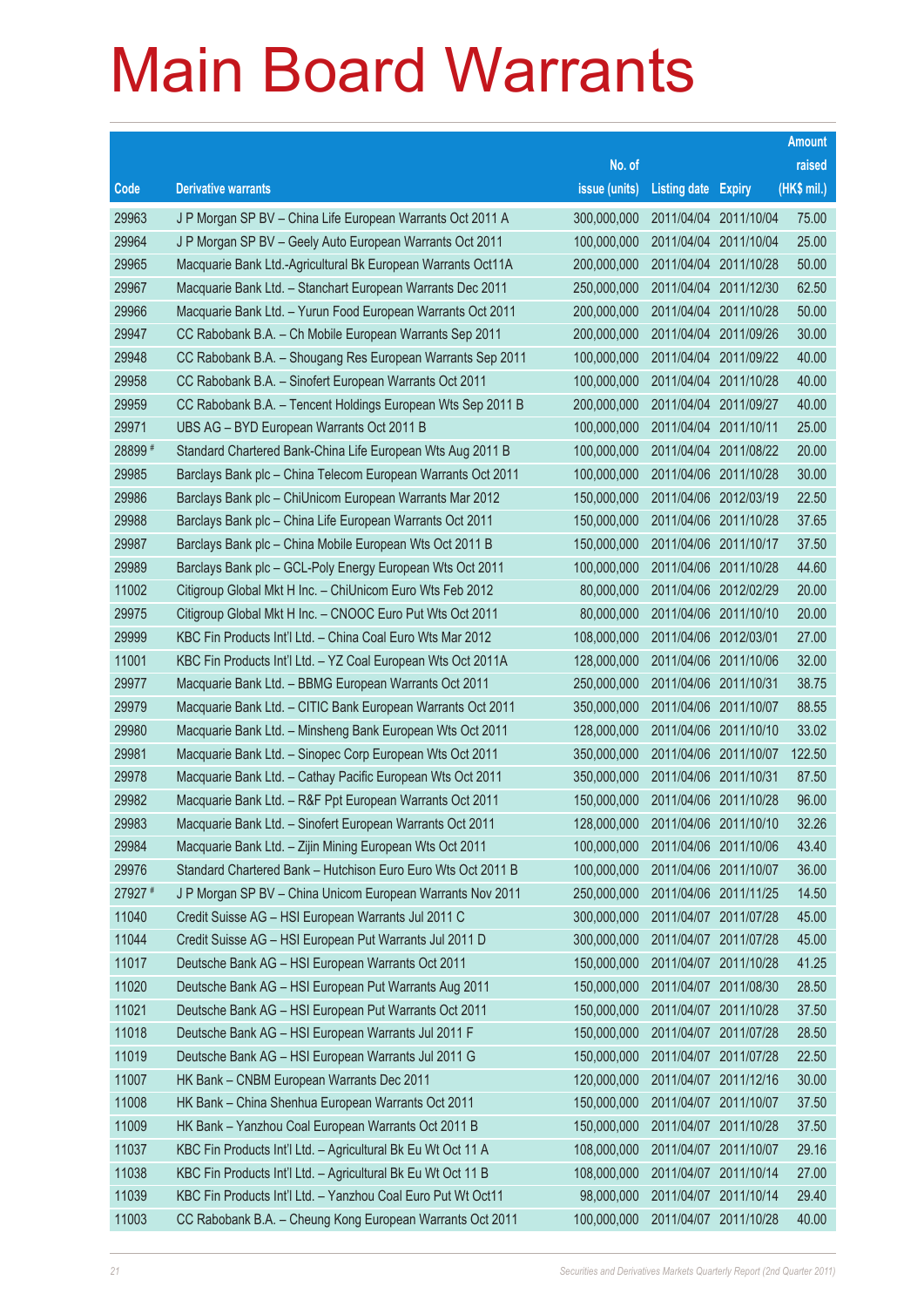|         |                                                              |               |                            |            | <b>Amount</b> |
|---------|--------------------------------------------------------------|---------------|----------------------------|------------|---------------|
|         |                                                              | No. of        |                            |            | raised        |
| Code    | <b>Derivative warrants</b>                                   | issue (units) | <b>Listing date Expiry</b> |            | (HK\$ mil.)   |
| 11004   | CC Rabobank B.A. - GCL-Poly Energy European Wts Oct 2011     | 100,000,000   | 2011/04/07 2011/10/10      |            | 35.00         |
| 11005   | CC Rabobank B.A. - Tencent Holdings European Wts Dec 2011    | 200,000,000   | 2011/04/07 2011/12/23      |            | 30.00         |
| 11006   | CC Rabobank B.A. - Weichai Power European Wts Oct 2011 B     | 150,000,000   | 2011/04/07 2011/10/10      |            | 87.00         |
| 11023   | SGA Societe Generale Acceptance N.V. - Ch Mer H Eu Wt Oct11  | 80,000,000    | 2011/04/07 2011/10/10      |            | 30.40         |
| 11024   | SGA Societe Generale Acceptance N.V.-Ch Oilfield Eu Wt Oct11 | 120,000,000   | 2011/04/07 2011/10/10      |            | 30.00         |
| 11025   | SGA Societe Generale Acceptance N.V. - Chi Res Eu Wt Oct11   | 80,000,000    | 2011/04/07 2011/10/10      |            | 28.00         |
| 11010   | SGA Societe Generale Acceptance N.V. - CLife Eu Wt Aug 2011D | 300,000,000   | 2011/04/07 2011/08/08      |            | 45.00         |
| 11011   | SGA Societe Generale Acceptance N.V. - CLife Eu Wt Aug 2011E | 300,000,000   | 2011/04/07 2011/08/15      |            | 66.00         |
| 11012   | SGA Societe Generale Acceptance N.V. - CLife Eu Wt Aug 2011F | 300,000,000   | 2011/04/07 2011/08/15      |            | 51.00         |
| 11013   | SGA Societe Generale Acceptance N.V. - CLife Eu Wt Sep 2011C | 300,000,000   | 2011/04/07 2011/09/21      |            | 54.00         |
| 11022   | SGA Societe Generale Acceptance N.V. - CMB Euro Wts Dec 2011 | 200,000,000   | 2011/04/07 2011/12/21      |            | 50.00         |
| 11026   | SGA Societe Generale Acceptance N.V. - COSCO Pac Eu Wt Nov11 | 150,000,000   | 2011/04/07 2011/11/21      |            | 37.50         |
| 11027   | SGA Societe Generale Acceptance N.V.-Evergrande Eu Wt Oct11A | 80,000,000    | 2011/04/07 2011/10/10      |            | 38.40         |
| 11029   | SGA Societe Generale Acceptance N.V. - GAC Eur Wts Jan 2012  | 120,000,000   | 2011/04/07 2012/01/04      |            | 22.80         |
| 11028   | SGA Societe Generale Acceptance N.V. - GCL-Poly Eu Wt Oct11B | 100,000,000   | 2011/04/07 2011/10/31      |            | 44.00         |
| 11014   | SGA Societe Generale Acceptance N.V. - HWL Eur Wt Aug 2011 D | 200,000,000   | 2011/04/07 2011/08/24      |            | 94.00         |
| 11030   | SGA Societe Generale Acceptance N.V. - Li & Fung Eu Wt Oct11 | 100,000,000   | 2011/04/07 2011/10/10      |            | 32.00         |
| 11031   | SGA Societe Generale Acceptance N.V-Nine Dragons Eu Wt Jul12 | 150,000,000   | 2011/04/07 2012/07/04      |            | 37.50         |
| 11032   | SGA Societe Generale Acceptance N.V. - SJM Hold Eu Wt Sep 11 | 200,000,000   | 2011/04/07 2011/09/05      |            | 32.00         |
| 11033   | SGA Societe Generale Acceptance N.V.-SkyworthDig Eu Wt Oct11 | 80,000,000    | 2011/04/07 2011/10/10      |            | 31.20         |
| 11015   | SGA Societe Generale Acceptance N.V. - Tencent Eu Wt Sep 11B | 200,000,000   | 2011/04/07 2011/09/28      |            | 40.00         |
| 11016   | SGA Societe Generale Acceptance N.V. - Tencent Eu Wt Oct 11C | 200,000,000   | 2011/04/07 2011/10/26      |            | 32.00         |
| 29296 # | Credit Suisse AG - HSI European Put Warrants Jun 2011 F      | 300,000,000   | 2011/04/07 2011/06/29      |            | 15.30         |
| 11046   | J P Morgan SP BV - GCL-Poly European Warrants Oct 2011       | 100,000,000   | 2011/04/08 2011/10/10      |            | 50.00         |
| 11047   | J P Morgan SP BV - ICBC European Warrants Oct 2011A          | 100,000,000   | 2011/04/08 2011/10/10      |            | 25.00         |
| 11048   | KBC Fin Products Int'l Ltd-Tencent Holdings Eu Put Wt Sep 11 | 108,000,000   | 2011/04/08 2011/09/05      |            | 16.20         |
| 11041   | Standard Chartered Bank - BOCL European Warrants Nov 2011    | 100,000,000   | 2011/04/08 2011/11/01      |            | 25.00         |
| 11042   | Standard Chartered Bank-China Life European Wts Feb 2012     | 150,000,000   | 2011/04/08 2012/02/01      |            | 37.50         |
| 11043   | Standard Chartered Bank - HSBC European Warrants Nov 2011 A  | 100,000,000   | 2011/04/08 2011/11/01      |            | 40.00         |
| 11045   | Standard Chartered Bank - Hutchison Euro Euro Wts Jul 2013   | 100,000,000   | 2011/04/08 2013/07/29      |            | 22.30         |
| 11049   | UBS AG - Agricultural Bank European Warrants Oct 2011        | 200,000,000   | 2011/04/08 2011/10/11      |            | 50.00         |
| 25434 # | KBC Fin Products Int'l Ltd. - HKEx European Warrants Oct 11A | 280,000,000   | 2011/04/08 2011/10/07      |            | 49.00         |
| 11059   | Credit Suisse AG - China Mobile European Warrants Aug 2011   | 300,000,000   | 2011/04/11                 | 2011/08/08 | 45.00         |
| 11060   | Credit Suisse AG - CNOOC European Warrants Jul 2011 B        | 300,000,000   | 2011/04/11                 | 2011/07/25 | 45.00         |
| 11061   | Credit Suisse AG - HSBC European Wts Jul 2011                | 300,000,000   | 2011/04/11                 | 2011/07/25 | 45.00         |
| 11056   | Credit Suisse AG - HSI European Warrants Aug 2011            | 300,000,000   | 2011/04/11                 | 2011/08/30 | 45.00         |
| 11058   | Credit Suisse AG - HSI European Put Warrants Aug 2011        | 300,000,000   | 2011/04/11                 | 2011/08/30 | 60.00         |
| 11057   | Credit Suisse AG - HSI European Put Warrants Jul 2011 E      | 300,000,000   | 2011/04/11                 | 2011/07/28 | 60.00         |
| 11063   | Credit Suisse AG - Hutchison European Warrants Aug 2011      | 300,000,000   | 2011/04/11                 | 2011/08/29 | 120.00        |
| 11062   | Credit Suisse AG - Hutchison European Warrants Jul 2011 E    | 300,000,000   | 2011/04/11                 | 2011/07/11 | 45.00         |
| 11064   | Credit Suisse AG - ICBC European Warrants Aug 2011 A         | 300,000,000   | 2011/04/11                 | 2011/08/01 | 45.00         |
| 11065   | Credit Suisse AG - Ping An European Warrants Sep 2011 B      | 300,000,000   | 2011/04/11                 | 2011/09/14 | 150.00        |
| 11066   | KBC Fin Products Int'l Ltd. - BOCL European Wts Sep 2011     | 108,000,000   | 2011/04/11                 | 2011/09/09 | 16.20         |
| 11068   | KBC Fin Products Int'l Ltd. - Ch Overseas Euro Wts Nov 2011  | 108,000,000   | 2011/04/11                 | 2011/11/01 | 27.00         |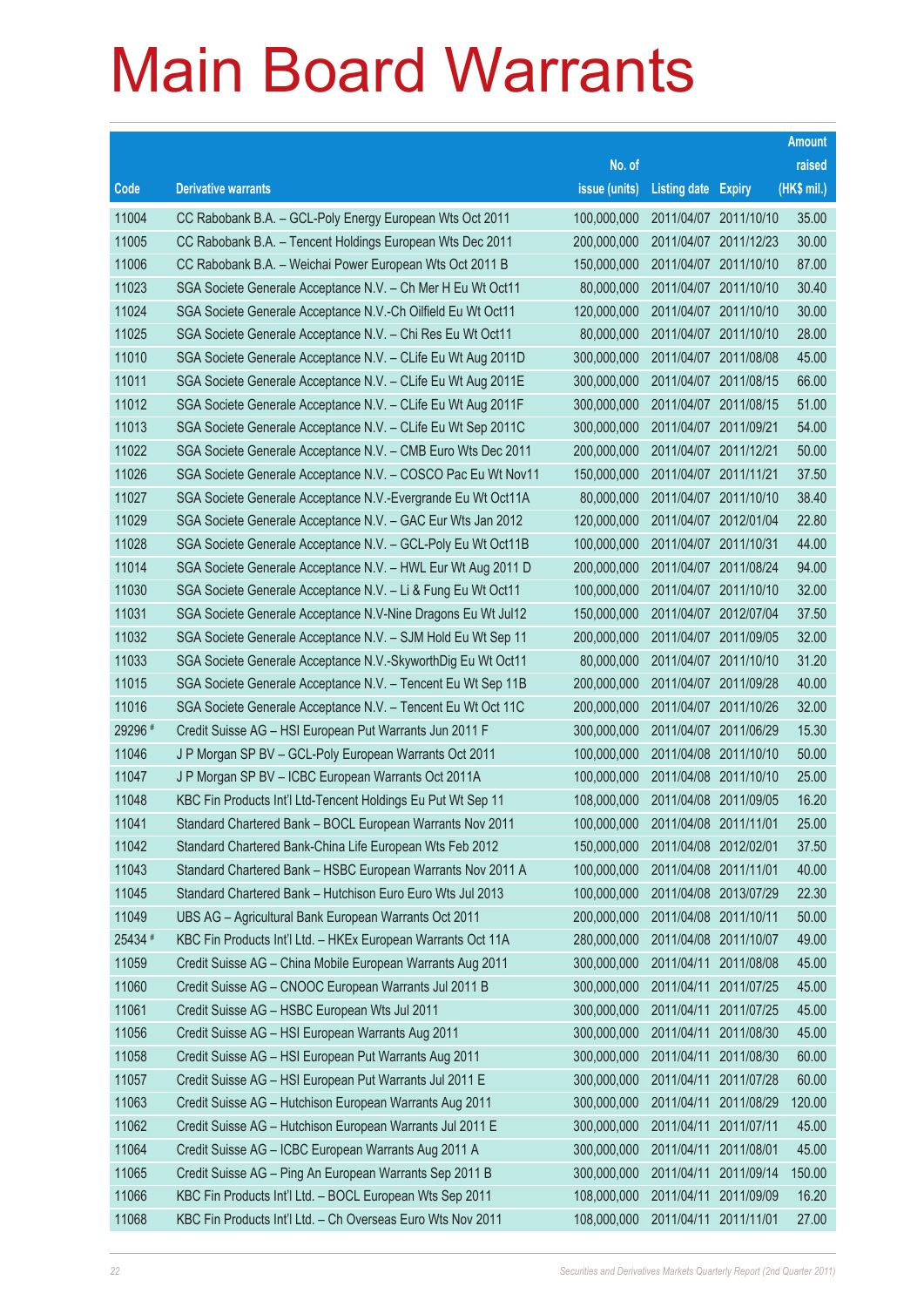|       |                                                               |               |                            |                       | <b>Amount</b> |
|-------|---------------------------------------------------------------|---------------|----------------------------|-----------------------|---------------|
|       |                                                               | No. of        |                            |                       | raised        |
| Code  | <b>Derivative warrants</b>                                    | issue (units) | <b>Listing date Expiry</b> |                       | (HK\$ mil.)   |
| 11067 | KBC Fin Products Int'l Ltd. - CNBM European Warrants Oct 11   | 68,000,000    | 2011/04/11 2011/10/11      |                       | 17.00         |
| 11069 | KBC Fin Products Int'l Ltd. - CNOOC European Wts Nov 2011     | 108,000,000   | 2011/04/11 2011/11/23      |                       | 21.60         |
| 11073 | KBC Fin Products Int'l Ltd. - HSI European Wts Aug 2011       | 200,000,000   | 2011/04/11                 | 2011/08/30            | 30.00         |
| 11072 | KBC Fin Products Int'l Ltd.-MTRC European Put Warrants Nov11  | 58,000,000    | 2011/04/11 2011/11/10      |                       | 14.50         |
| 11070 | KBC Fin Products Int'l Ltd. - PetroChina Euro Wts Aug 2011    | 88,000,000    | 2011/04/11                 | 2011/08/15            | 39.60         |
| 11071 | KBC Fin Products Int'l Ltd. - YZ Coal European Wts Oct 2011B  | 108,000,000   | 2011/04/11 2011/10/14      |                       | 27.00         |
| 11051 | Standard Chartered Bank - China Coal European Warrants Nov11  | 100,000,000   | 2011/04/11                 | 2011/11/01            | 25.00         |
| 11052 | Standard Chartered Bank - China Life Euro Put Wts Nov 2011    | 100,000,000   | 2011/04/11 2011/11/01      |                       | 25.00         |
| 11053 | Standard Chartered Bank - YZ Coal European Warrants Nov 2011  | 100,000,000   | 2011/04/11                 | 2011/11/01            | 25.00         |
| 11050 | SGA Societe Generale Acceptance N.V. - Tencent Eu Wt Oct 11D  | 200,000,000   | 2011/04/11 2011/10/10      |                       | 50.00         |
| 11054 | UBS AG - China Life European Warrants Oct 2011                | 300,000,000   | 2011/04/11                 | 2011/10/04            | 45.00         |
| 11055 | UBS AG - HSBC European Warrants Oct 2011 B                    | 300,000,000   | 2011/04/11 2011/10/11      |                       | 75.00         |
| 11111 | BOCI Asia Ltd. - China Life European Warrants Sep 2011        | 100,000,000   |                            | 2011/04/12 2011/09/26 | 15.00         |
| 11113 | BOCI Asia Ltd. - GCL-Poly Energy European Warrants Oct 2011   | 100,000,000   | 2011/04/12 2011/10/12      |                       | 35.00         |
| 11112 | BOCI Asia Ltd. - PetroChina European Warrants Aug 2011        | 100,000,000   | 2011/04/12 2011/08/03      |                       | 25.00         |
| 11083 | BNP Paribas Arbit Issu B.V. - China EB Ltd European Wt Feb12  | 95,000,000    | 2011/04/12 2012/02/02      |                       | 23.75         |
| 11106 | BNP Paribas Arbit Issu B.V. - China Overseas Eur Wt Dec 2011  | 100,000,000   |                            | 2011/04/12 2011/12/22 | 16.00         |
| 11085 | BNP Paribas Arbit Issu B.V. - CITIC Pacific Euro Wts Feb12    | 95,000,000    |                            | 2011/04/12 2012/02/02 | 27.55         |
| 11107 | BNP Paribas Arbit Issu B.V. - Chi Res Land Euro Wts Apr 12    | 100,000,000   | 2011/04/12 2012/04/05      |                       | 22.00         |
| 11086 | BNP Paribas Arbit Issu B.V. - Geely Auto European Wts Feb12   | 60,000,000    | 2011/04/12 2012/02/02      |                       | 28.20         |
| 11087 | BNP Paribas Arbit Issu B.V. - Jiangxi Copper Eu Wts Feb 2012  | 100,000,000   |                            | 2011/04/12 2012/02/02 | 32.00         |
| 11088 | BNP Paribas Arbit Issu B.V. - KECL European Warrants Dec 12   | 100,000,000   | 2011/04/12 2012/12/04      |                       | 25.00         |
| 11108 | BNP Paribas Arbit Issu B.V. - PetroCh Euro Wts Apr 2013       | 200,000,000   | 2011/04/12 2013/04/03      |                       | 50.00         |
| 11089 | BNP Paribas Arbit Issu B.V. - Sinopharm European Wts Feb 12   | 40,000,000    | 2011/04/12 2012/02/02      |                       | 13.60         |
| 11084 | BNP Paribas Arbit Issu B.V. - Yurun Food European Wts Jan 12  | 100,000,000   | 2011/04/12 2012/01/04      |                       | 25.00         |
| 11115 | Credit Suisse AG - HKEx European Warrants Aug 2011 B          | 300,000,000   | 2011/04/12 2011/08/08      |                       | 45.00         |
| 11130 | Citigroup Global Mkt H Inc. - Ch Overseas Euro Wts Dec 2011   | 80,000,000    | 2011/04/12 2011/12/23      |                       | 20.00         |
| 11109 | Citigroup Global Mkt H Inc. - HKEx European Wts Dec 2011      | 80,000,000    | 2011/04/12 2011/12/02      |                       | 12.00         |
| 11131 | Citigroup Global Mkt H Inc. - Yanzhou Coal European Wt Oct 11 | 80,000,000    | 2011/04/12 2011/10/17      |                       | 20.00         |
| 11118 | Deutsche Bank AG - CC Bank European Warrants Oct 2011         | 200,000,000   | 2011/04/12 2011/10/17      |                       | 50.00         |
| 11119 | Deutsche Bank AG - China Life European Warrants Sep 2011 B    | 300,000,000   | 2011/04/12 2011/09/26      |                       | 45.00         |
| 11120 | Deutsche Bank AG - China Life European Warrants Oct 2011      | 300,000,000   | 2011/04/12 2011/10/17      |                       | 75.00         |
| 11122 | Deutsche Bank AG - ICBC European Warrants Aug 2011            | 150,000,000   | 2011/04/12 2011/08/29      |                       | 40.50         |
| 11123 | Deutsche Bank AG - PetroChina European Warrants Oct 2011      | 100,000,000   | 2011/04/12 2011/10/17      |                       | 33.00         |
| 11124 | Deutsche Bank AG - PetroChina European Put Wts Mar 2012       | 100,000,000   | 2011/04/12 2012/03/19      |                       | 19.00         |
| 11078 | HK Bank - BYD European Warrants Oct 2011                      | 80,000,000    | 2011/04/12 2011/10/12      |                       | 20.00         |
| 11121 | J P Morgan SP BV - ICBC European Warrants Aug 2011            | 200,000,000   | 2011/04/12 2011/08/01      |                       | 32.00         |
| 11127 | J P Morgan SP BV - ICBC European Warrants Oct 2011 B          | 200,000,000   | 2011/04/12 2011/10/12      |                       | 50.00         |
| 11125 | KBC Fin Products Int'l Ltd. - HKEx European Warrants Oct 11B  | 288,000,000   | 2011/04/12 2011/10/03      |                       | 43.20         |
| 11126 | KBC Fin Products Int'l Ltd. - Jiangxi Copper Eu Wts Sep 11D   | 88,000,000    | 2011/04/12 2011/09/28      |                       | 15.84         |
| 11114 | Macquarie Bank Ltd. - China Railway European Wts Oct 2011     | 200,000,000   | 2011/04/12 2011/10/12      |                       | 50.00         |
| 11110 | Macquarie Bank Ltd. - Goldwind European Warrants Oct 2011     | 100,000,000   | 2011/04/12 2011/10/12      |                       | 25.00         |
| 11079 | Merrill Lynch Int'l & Co. C.V. - HSI Euro Put Wts Aug 2011    | 200,000,000   | 2011/04/12 2011/08/30      |                       | 30.60         |
| 11077 | Merrill Lynch Int'l & Co. C.V. - HSI European Wts Jul 2011 G  | 200,000,000   | 2011/04/12 2011/07/28      |                       | 30.40         |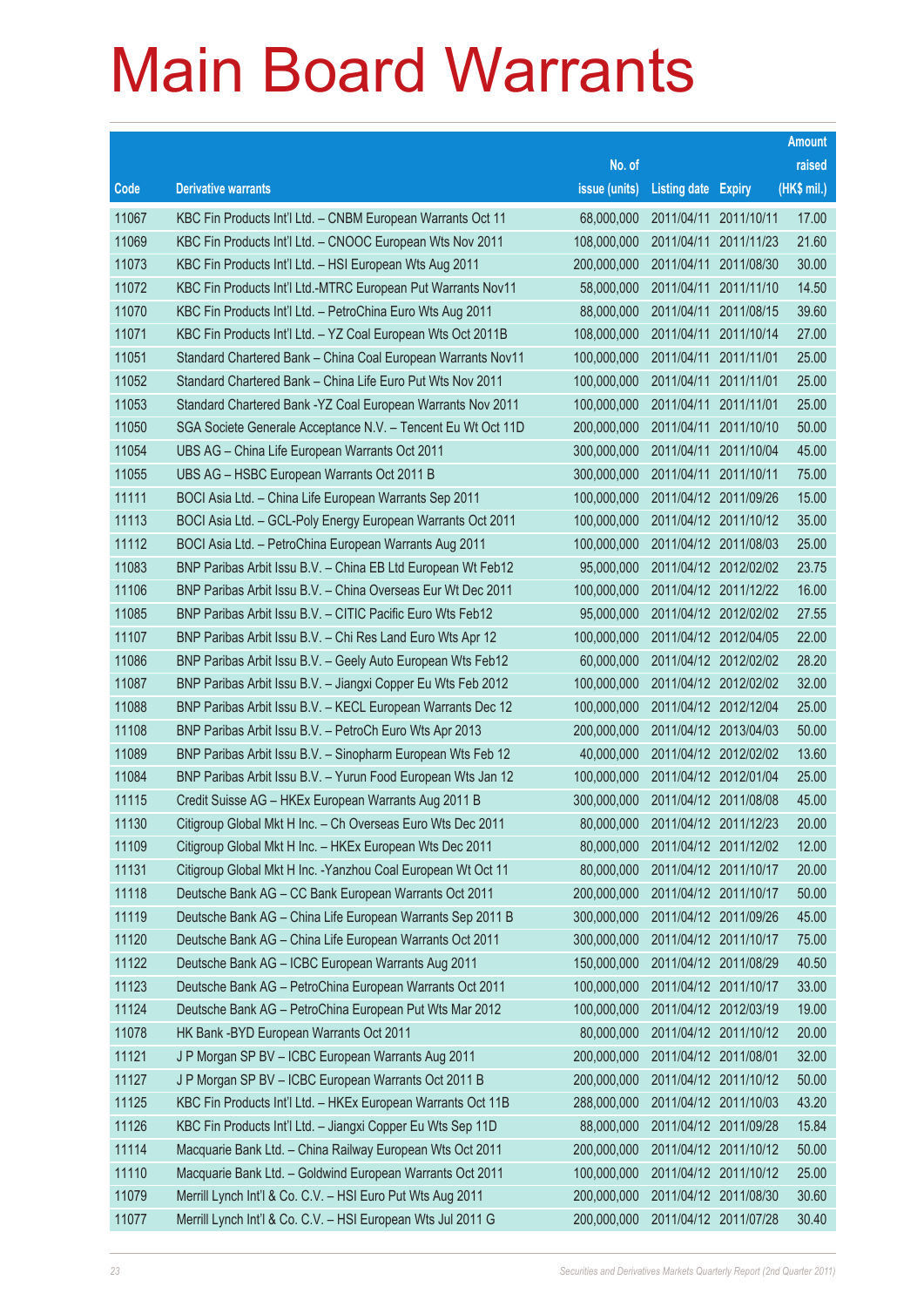|         |                                                               |               |                            | <b>Amount</b> |
|---------|---------------------------------------------------------------|---------------|----------------------------|---------------|
|         |                                                               | No. of        |                            | raised        |
| Code    | <b>Derivative warrants</b>                                    | issue (units) | <b>Listing date Expiry</b> | (HK\$ mil.)   |
| 11074   | Merrill Lynch Int'l & Co. C.V. - HSI European Wts Aug 2011 B  | 200,000,000   | 2011/04/12 2011/08/30      | 30.40         |
| 11075   | Merrill Lynch Int'l & Co. C.V. - HSI European Wts Aug 2011 C  | 200,000,000   | 2011/04/12 2011/08/30      | 30.60         |
| 11076   | Merrill Lynch Int'l & Co. C.V. - HSI European Wts Sep 2011 B  | 200,000,000   | 2011/04/12 2011/09/29      | 31.60         |
| 11080   | Merrill Lynch Int'l & Co. C.V. - HSI Euro Put Wts Sep 2011 C  | 200,000,000   | 2011/04/12 2011/09/29      | 30.00         |
| 11081   | Merrill Lynch Int'l & Co. C.V. - HSI Euro Put Wts Sep 2011 D  | 200,000,000   | 2011/04/12 2011/09/29      | 30.60         |
| 11082   | Merrill Lynch Int'l & Co. C.V. - HSI Euro Put Wts Sep 2011 E  | 200,000,000   | 2011/04/12 2011/09/29      | 35.40         |
| 11090   | SGA Societe Generale Acceptance N.V. - AGBK Eu Wt Jul 2011 C  | 200,000,000   | 2011/04/12 2011/07/25      | 44.00         |
| 11091   | SGA Societe Generale Acceptance N.V. - AGBK Eu Wt Oct 2011 C  | 200,000,000   | 2011/04/12 2011/10/12      | 50.00         |
| 11092   | SGA Societe Generale Acceptance N.V. - BYD Eu Wt Oct 2011     | 120,000,000   | 2011/04/12 2011/10/12      | 72.00         |
| 11095   | SGA Societe Generale Acceptance N.V. - CCB Eur Wt Oct 2011 B  | 200,000,000   | 2011/04/12 2011/10/12      | 54.00         |
| 11094   | SGA Societe Generale Acceptance N.V. - CCCCL Eu Wt Oct 2011   | 80,000,000    | 2011/04/12 2011/10/12      | 43.20         |
| 11093   | SGA Societe Generale Acceptance N.V. - CCoal Eur Wt Feb 2012  | 300,000,000   | 2011/04/12 2012/02/29      | 51.00         |
| 11097   | SGA Societe Generale Acceptance N.V. - Gome Euro Wt Oct 2011  | 120,000,000   | 2011/04/12 2011/10/12      | 30.00         |
| 11102   | SGA Societe Generale Acceptance N.V. - HSBC Eu Wt Oct 2011 B  | 300,000,000   | 2011/04/12 2011/10/12      | 99.00         |
| 11098   | SGA Societe Generale Acceptance N.V. - HSCEI Eu Wt Dec 2011   | 200,000,000   | 2011/04/12 2011/12/29      | 44.00         |
| 11099   | SGA Societe Generale Acceptance N.V. - HSCEI Eu Put Wt Oct 11 | 200,000,000   | 2011/04/12 2011/10/28      | 50.00         |
| 11100   | SGA Societe Generale Acceptance N.V. - HSI Eur Wt Sep 2011 E  | 300,000,000   | 2011/04/12 2011/09/29      | 45.00         |
| 11101   | SGA Societe Generale Acceptance N.V. - HSI Eu Put Wt Oct 11D  | 300,000,000   | 2011/04/12 2011/10/28      | 75.00         |
| 11103   | SGA Societe Generale Acceptance N.V. - ICBC Eu Wt Aug 2011 B  | 200,000,000   | 2011/04/12 2011/08/31      | 36.00         |
| 11104   | SGA Societe Generale Acceptance N.V. - JIANC Eu Wts Oct 2011  | 200,000,000   | 2011/04/12 2011/10/03      | 48.00         |
| 11096   | SGA Societe Generale Acceptance N.V. - Yurun Food Eu Wt Nov11 | 100,000,000   | 2011/04/12 2011/11/02      | 25.00         |
| 11105   | SGA Societe Generale Acceptance NV-Yanzhou Coal Eu Wt Nov 11  | 120,000,000   | 2011/04/12 2011/11/28      | 30.00         |
| 11116   | UBS AG - CNOOC European Warrants Jun 2012                     | 200,000,000   | 2011/04/12 2012/06/18      | 50.00         |
| 11129   | UBS AG - HSI European Put Warrants Aug 2011                   | 300,000,000   | 2011/04/12 2011/08/30      | 51.00         |
| 11128   | UBS AG - HSI European Put Warrants Jul 2011 G                 | 300,000,000   | 2011/04/12 2011/07/28      | 45.00         |
| 11117   | UBS AG - Ping An European Warrants Oct 2011                   | 100,000,000   | 2011/04/12 2011/10/17      | 30.00         |
| 25865 # | Macquarie Bank Ltd. - Tencent European Put Warrants Jun 11C   | 300,000,000   | 2011/04/12 2011/06/02      | 13.80         |
| 23753 # | Merrill Lynch Int'l & Co. C.V. - A50 China Eur Wt Jun 2011 B  | 200,000,000   | 2011/04/12 2011/06/23      | 12.40         |
| 11166   | Credit Suisse AG - CNOOC European Warrants Oct 2011           | 300,000,000   | 2011/04/13 2011/10/19      | 45.00         |
| 11167   | Credit Suisse AG - HSBC European Wts Aug 2011 B               | 300,000,000   | 2011/04/13 2011/08/08      | 45.00         |
| 11168   | Credit Suisse AG - HSI European Warrants Jul 2011 F           | 300,000,000   | 2011/04/13 2011/07/28      | 45.00         |
| 11145   | HK Bank - BOCL European Warrants Sep 2011                     | 120,000,000   | 2011/04/13 2011/09/09      | 18.00         |
| 11146   | HK Bank - CC Bank European Warrants Oct 2011                  | 120,000,000   | 2011/04/13 2011/10/13      | 30.00         |
| 11147   | HK Bank - ICBC European Warrants Sep 2011                     | 120,000,000   | 2011/04/13 2011/09/05      | 30.00         |
| 11148   | HK Bank - ICBC European Warrants Oct 2011                     | 120,000,000   | 2011/04/13 2011/10/13      | 30.00         |
| 11152   | J P Morgan SP BV - China Mob European Wts Oct 2011            | 150,000,000   | 2011/04/13 2011/10/13      | 37.50         |
| 11154   | J P Morgan SP BV - China Unicom European Warrants Mar 2012    | 100,000,000   | 2011/04/13 2012/03/30      | 25.00         |
| 11151   | J P Morgan SP BV - Cheung Kong European Warrants Jan 2012     | 200,000,000   | 2011/04/13 2012/01/16      | 30.00         |
| 11153   | J P Morgan SP BV - Ch Overseas European Warrants Oct 2011 B   | 100,000,000   | 2011/04/13 2011/10/13      | 25.00         |
| 11156   | J P Morgan SP BV - JX Copper European Warrants Oct 2011       | 100,000,000   | 2011/04/13 2011/10/13      | 25.00         |
| 11158   | J P Morgan SP BV - New World Dev European Warrants Jun 2012   | 100,000,000   | 2011/04/13 2012/06/25      | 25.00         |
| 11157   | J P Morgan SP BV - Yanzhou Coal European Warrants Oct 2011 B  | 100,000,000   | 2011/04/13 2011/10/13      | 25.00         |
| 11159   | J P Morgan SP BV - Zijin Mining European Warrants May 2012    | 200,000,000   | 2011/04/13 2012/05/23      | 30.00         |
| 11155   | KBC Fin Products Int'l Ltd. - AIA European Warrants Oct 2011  | 188,000,000   | 2011/04/13 2011/10/03      | 28.20         |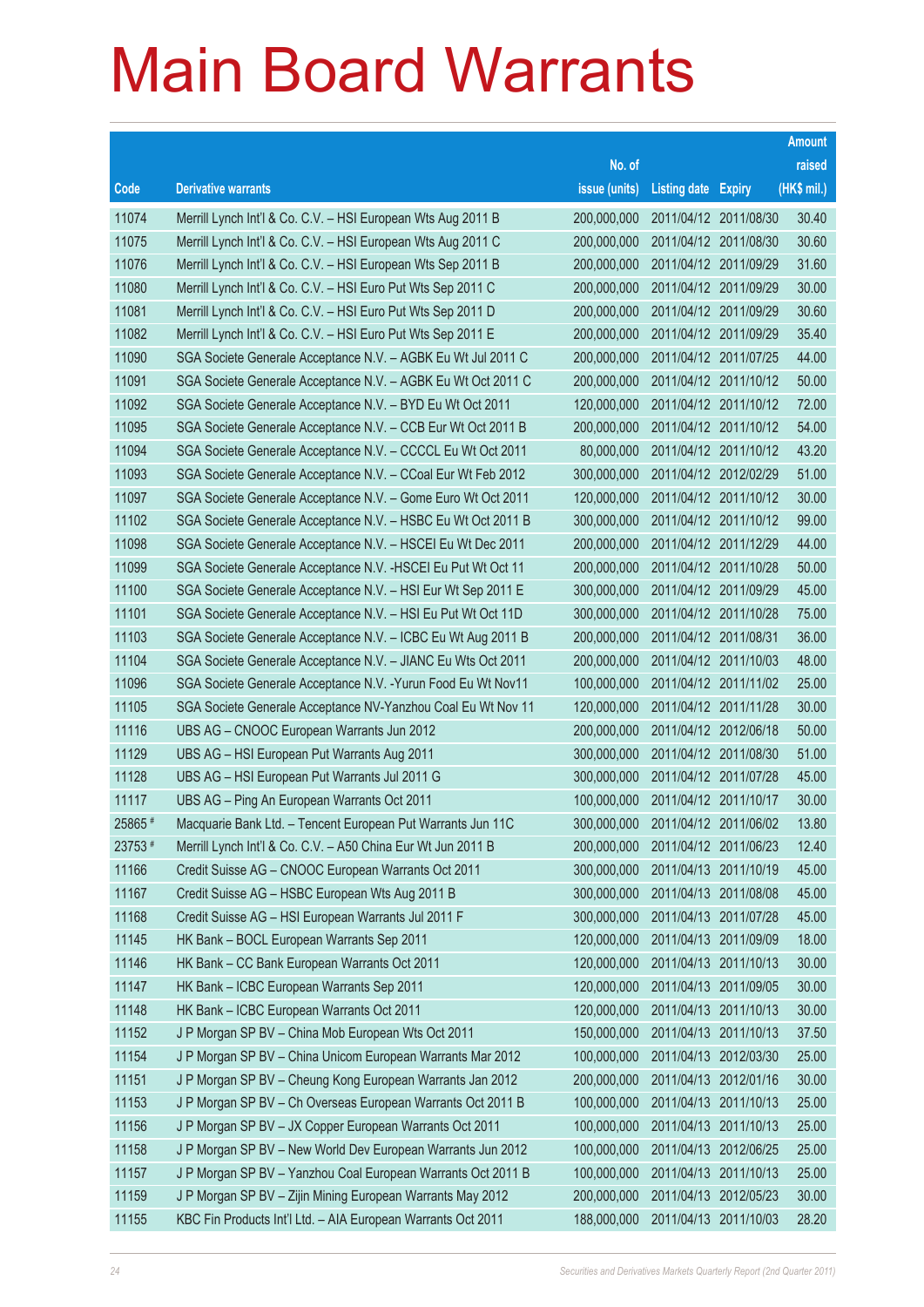|       |                                                              |               |                            |                       | <b>Amount</b> |
|-------|--------------------------------------------------------------|---------------|----------------------------|-----------------------|---------------|
|       |                                                              | No. of        |                            |                       | raised        |
| Code  | <b>Derivative warrants</b>                                   | issue (units) | <b>Listing date Expiry</b> |                       | $(HK$$ mil.)  |
| 11132 | Merrill Lynch Int'l & Co. C.V. - BOCL European Wts Jul 2011  | 80,000,000    |                            | 2011/04/13 2011/07/22 | 12.16         |
| 11133 | Merrill Lynch Int'l & Co. C.V. - Ch Mobile Eur Wt Aug 2011   | 80,000,000    | 2011/04/13 2011/08/29      |                       | 25.20         |
| 11135 | Merrill Lynch Int'l & Co. C.V. - Ch Mobile Eur Wt Jan 2012   | 80,000,000    |                            | 2011/04/13 2012/01/30 | 20.40         |
| 11136 | Merrill Lynch Int'l & Co. C.V. - Ch Telecom Eur Wt Jul 2011  | 80,000,000    | 2011/04/13 2011/07/25      |                       | 14.08         |
| 11137 | Merrill Lynch Int'l & Co. C.V. - Ch Telecom Eur Wt Oct 2011  | 80,000,000    |                            | 2011/04/13 2011/10/17 | 34.80         |
| 11134 | Merrill Lynch Int'l & Co. C.V. - Ch Mobile Eur Wt Oct 2011 C | 80,000,000    | 2011/04/13 2011/10/24      |                       | 20.40         |
| 11138 | Merrill Lynch Int'l & Co. C.V. - ICBC European Wts Jul 2011  | 80,000,000    | 2011/04/13 2011/07/18      |                       | 12.08         |
| 11139 | Merrill Lynch Int'l & Co. C.V. - ICBC European Wts Oct 2011B | 80,000,000    | 2011/04/13 2011/10/17      |                       | 20.00         |
| 11140 | Merrill Lynch Int'l & Co. C.V. - Tencent Euro Wts Sep 2011 A | 80,000,000    |                            | 2011/04/13 2011/09/27 | 15.52         |
| 11141 | Merrill Lynch Int'l & Co. C.V. - Tencent Euro Wts Sep 2011 B | 80,000,000    | 2011/04/13 2011/09/05      |                       | 12.40         |
| 11170 | CC Rabobank B.A. - CC Bank European Warrants Dec 2011        | 100,000,000   |                            | 2011/04/13 2011/12/02 | 15.10         |
| 11172 | RB of Scotland N.V. - CNOOC European Warrants Nov 2011       | 200,000,000   | 2011/04/13 2011/11/21      |                       | 33.00         |
| 11169 | RB of Scotland N.V. - A50 China European Warrants Dec 2011   | 250,000,000   | 2011/04/13 2011/12/19      |                       | 37.75         |
| 11171 | RB of Scotland N.V. - ICBC European Warrants Sep 2011        | 200,000,000   | 2011/04/13 2011/09/05      |                       | 30.20         |
| 11149 | Standard Chartered Bank - HSBC European Warrants Jul 2011 B  | 100,000,000   | 2011/04/13 2011/07/18      |                       | 22.00         |
| 11150 | Standard Chartered Bank - Tencent Hidg European Wts Sep2011B | 200,000,000   | 2011/04/13 2011/09/28      |                       | 49.60         |
| 11142 | SGA Societe Generale Acceptance N.V. - AGBK Eu Wt Oct 2011 D | 200,000,000   | 2011/04/13 2011/10/17      |                       | 50.00         |
| 11143 | SGA Societe Generale Acceptance N.V. - CCB Eur Wt Oct 2011 C | 200,000,000   | 2011/04/13 2011/10/17      |                       | 52.00         |
| 11144 | SGA Societe Generale Acceptance N.V. - ICBC Eu Wt Oct 2011 B | 200,000,000   | 2011/04/13 2011/10/17      |                       | 50.00         |
| 11161 | UBS AG - China Mobile European Warrants Sep 2011 B           | 200,000,000   | 2011/04/13 2011/09/26      |                       | 30.00         |
| 11162 | UBS AG - CNOOC European Warrants Oct 2011 B                  | 200,000,000   | 2011/04/13 2011/10/19      |                       | 30.00         |
| 11163 | UBS AG - HKEx European Warrants Mar 2012                     | 300,000,000   | 2011/04/13 2012/03/19      |                       | 45.00         |
| 11160 | UBS AG - HSI European Warrants Jul 2011 H                    | 300,000,000   | 2011/04/13 2011/07/28      |                       | 45.00         |
| 11165 | UBS AG - HSI European Put Warrants Jul 2011 I                | 300,000,000   | 2011/04/13 2011/07/28      |                       | 54.00         |
| 11164 | UBS AG - PetroChina European Warrants Oct 2011               | 100,000,000   | 2011/04/13 2011/10/17      |                       | 25.00         |
| 11198 | BNP Paribas Arbit Issu B.V. - Anhui Conch Euro Wts Dec 2015  | 100,000,000   | 2011/04/14 2015/12/02      |                       | 25.00         |
| 11199 | BNP Paribas Arbit Issu B.V. - CNBM European Wts Nov 2011     | 100,000,000   | 2011/04/14 2011/11/02      |                       | 25.00         |
| 11200 | BNP Paribas Arbit Issu B.V. - Sany Int'l Euro Wts Jan 2012   | 65,000,000    | 2011/04/14 2012/01/03      |                       | 16.25         |
| 11201 | BNP Paribas Arbit Issu B.V. - Yanzhou Coal Eur Wt Nov 2011 B | 100,000,000   |                            | 2011/04/14 2011/11/02 | 25.00         |
| 11189 | Citigroup Global Mkt H Inc. - Cheung Kong Euro Wt Jan 2012 B | 80,000,000    | 2011/04/14 2012/01/18      |                       | 12.00         |
| 11190 | Citigroup Global Mkt H Inc. - SHK Ppt Euro Put Wts Dec 2011  | 80,000,000    | 2011/04/14 2011/12/23      |                       | 12.00         |
| 11195 | Deutsche Bank AG - BOCL European Warrants Oct 2011           | 150,000,000   | 2011/04/14 2011/10/17      |                       | 37.50         |
| 11196 | Deutsche Bank AG - China Life European Warrants Nov 2011     | 300,000,000   | 2011/04/14 2011/11/28      |                       | 45.00         |
| 11173 | Deutsche Bank AG - China Mobile European Warrants Sep 2011 C | 300,000,000   | 2011/04/14 2011/09/26      |                       | 51.00         |
| 11174 | Deutsche Bank AG - CNOOC European Put Warrants Oct 2011      | 100,000,000   | 2011/04/14 2011/10/17      |                       | 25.00         |
| 11175 | Deutsche Bank AG - HKEx European Put Warrants Sep 2011       | 150,000,000   | 2011/04/14 2011/09/26      |                       | 27.00         |
| 11197 | Deutsche Bank AG - Hutchison European Warrants Aug 2011      | 200,000,000   | 2011/04/14 2011/08/29      |                       | 110.00        |
| 11182 | J P Morgan SP BV - AIA European Warrants Sep 2011            | 200,000,000   | 2011/04/14 2011/09/22      |                       | 30.00         |
| 11185 | J P Morgan SP BV - CNOOC European Warrants Oct 2011          | 100,000,000   | 2011/04/14 2011/10/14      |                       | 25.00         |
| 11183 | J P Morgan SP BV - CPIC European Warrants Oct 2011           | 100,000,000   | 2011/04/14 2011/10/14      |                       | 25.00         |
| 11186 | J P Morgan SP BV - HKEx European Warrants Nov 2011           | 300,000,000   | 2011/04/14 2011/11/29      |                       | 45.00         |
| 11187 | J P Morgan SP BV - HKEx European Put Wts Dec 2011            | 300,000,000   | 2011/04/14 2011/12/12      |                       | 51.00         |
| 11188 | J P Morgan SP BV - PetroChina European Warrants Dec 2012     | 300,000,000   | 2011/04/14 2012/12/28      |                       | 75.00         |
| 11191 | KBC Fin Products Int'l Ltd. - Anhui Conch Euro Wts Oct 2011  | 80,000,000    | 2011/04/14 2011/10/14      |                       | 29.60         |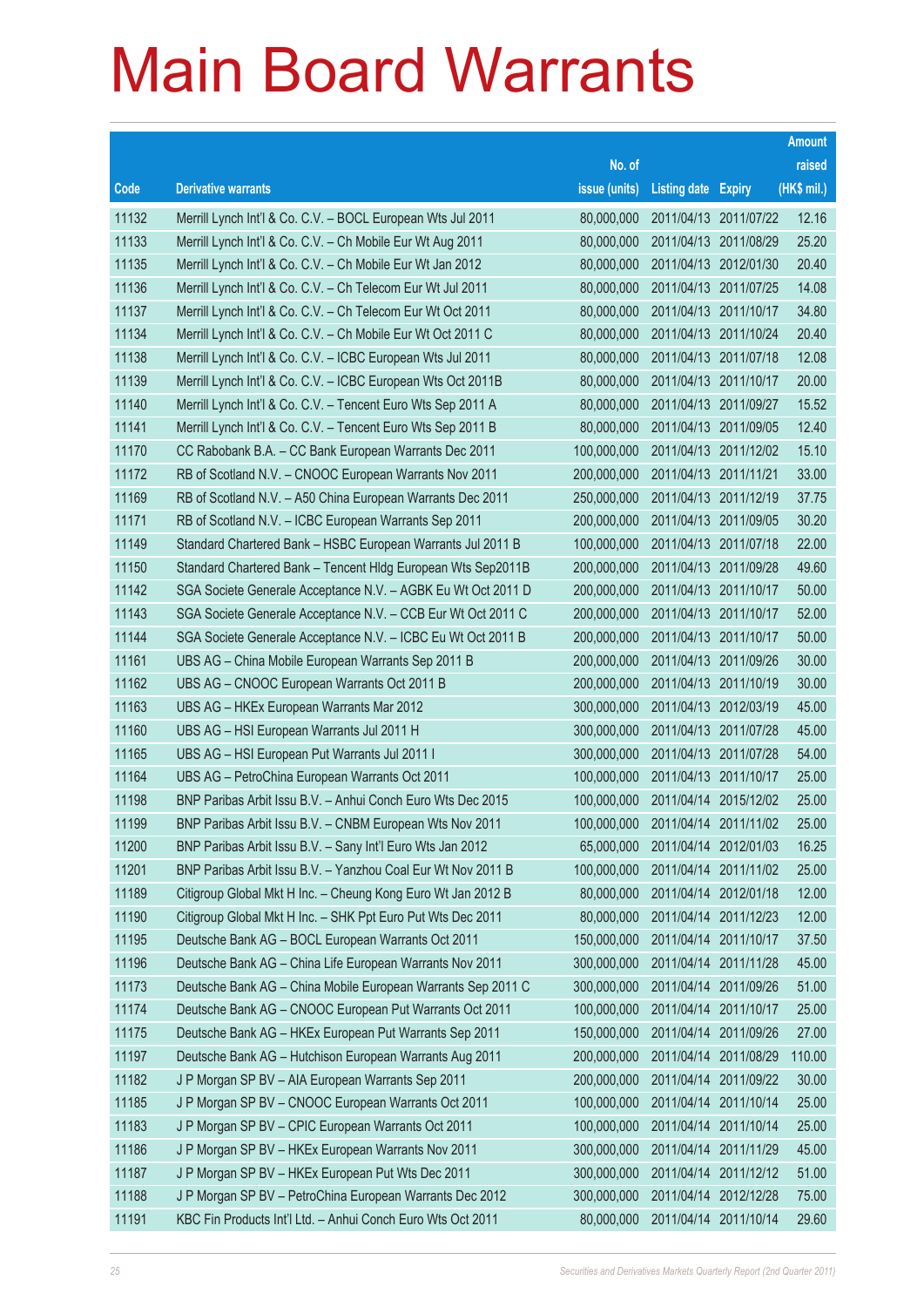|         |                                                              |               |                            |                       | <b>Amount</b> |
|---------|--------------------------------------------------------------|---------------|----------------------------|-----------------------|---------------|
|         |                                                              | No. of        |                            |                       | raised        |
| Code    | <b>Derivative warrants</b>                                   | issue (units) | <b>Listing date Expiry</b> |                       | (HK\$ mil.)   |
| 11192   | KBC Fin Products Int'l Ltd. - China Life Euro Wts Oct 2011   | 200,000,000   |                            | 2011/04/14 2011/10/14 | 50.00         |
| 11193   | KBC Fin Products Int'l Ltd. - ICBC European Wts Oct 2011 A   | 108,000,000   |                            | 2011/04/14 2011/10/14 | 34.56         |
| 11194   | KBC Fin Products Int'l Ltd. - ICBC European Wts Oct 2011 B   | 108,000,000   |                            | 2011/04/14 2011/10/14 | 27.00         |
| 11181   | SGA Societe Generale Acceptance N.V. - HSI Eur Wt Dec 2011   | 300,000,000   | 2011/04/14 2011/12/29      |                       | 54.00         |
| 11180   | SGA Societe Generale Acceptance N.V. - HSI Eur Wt Oct 2011 E | 300,000,000   |                            | 2011/04/14 2011/10/28 | 75.00         |
| 11184   | SGA Societe Generale Acceptance N.V. - HSI Eu Put Wt Oct 11F | 300,000,000   |                            | 2011/04/14 2011/10/28 | 48.00         |
| 11176   | UBS AG - CC Bank European Warrants Sep 2011 A                | 200,000,000   | 2011/04/14 2011/09/01      |                       | 30.00         |
| 11177   | UBS AG - China Life European Warrants Sep 2011 B             | 300,000,000   | 2011/04/14 2011/09/08      |                       | 45.00         |
| 11178   | UBS AG - ICBC European Warrants Oct 2011                     | 200,000,000   |                            | 2011/04/14 2011/10/17 | 50.00         |
| 11179   | UBS AG - Tencent Holdings European Warrants Oct 2011 B       | 200,000,000   |                            | 2011/04/14 2011/10/24 | 30.00         |
| 28123 # | UBS AG - HKEx European Warrants Aug 2011 A                   | 300,000,000   |                            | 2011/04/14 2011/08/04 | 19.50         |
| 11226   | BNP Paribas Arbit Issu B.V. - CITIC Pacific Euro Wt Jul12    | 100,000,000   |                            | 2011/04/15 2012/07/03 | 25.00         |
| 11227   | BNP Paribas Arbit Issu B.V. - Dongfang Elec Euro Wt Feb12    | 85,000,000    |                            | 2011/04/15 2012/02/02 | 29.75         |
| 11228   | BNP Paribas Arbit Issu B.V. - HKEx European Wts Jul 2012     | 200,000,000   |                            | 2011/04/15 2012/07/03 | 54.00         |
| 11229   | BNP Paribas Arbit Issu B.V. - HSBC European Wts Jan 2012     | 200,000,000   |                            | 2011/04/15 2012/01/04 | 144.00        |
| 11230   | BNP Paribas Arbit Issu B.V. - HSBC European Wts Apr 2012     | 200,000,000   |                            | 2011/04/15 2012/04/03 | 80.00         |
| 11231   | BNP Paribas Arbit Issu B.V. - Goldwind Euro Warrants Feb 12  | 88,000,000    |                            | 2011/04/15 2012/02/02 | 22.88         |
| 11240   | Credit Suisse AG - Agricultural Bank European Wts Jul 2011 B | 300,000,000   | 2011/04/15 2011/07/25      |                       | 45.00         |
| 11241   | Credit Suisse AG - Agricultural Bank European Wts Jul 2011 C | 300,000,000   |                            | 2011/04/15 2011/07/15 | 45.00         |
| 11236   | Credit Suisse AG – ChiUnicom European Warrants Nov 2011      | 200,000,000   | 2011/04/15 2011/11/14      |                       | 50.00         |
| 11234   | Credit Suisse AG - CC Bank European Warrants Jul 2011        | 300,000,000   |                            | 2011/04/15 2011/07/25 | 45.00         |
| 11235   | Credit Suisse AG - China Tel European Warrants Jul 2011 B    | 200,000,000   | 2011/04/15 2011/07/25      |                       | 30.00         |
| 11242   | Credit Suisse AG - HKEx European Warrants Aug 2011 C         | 300,000,000   |                            | 2011/04/15 2011/08/29 | 45.00         |
| 11239   | Credit Suisse AG - HSI European Put Warrants Jul 2011 G      | 300,000,000   | 2011/04/15 2011/07/28      |                       | 45.00         |
| 11237   | Credit Suisse AG - ICBC European Warrants Aug 2011 B         | 300,000,000   |                            | 2011/04/15 2011/08/29 | 45.00         |
| 11238   | Credit Suisse AG - Yanzhou Coal European Warrants Oct 2011   | 200,000,000   | 2011/04/15 2011/10/17      |                       | 50.00         |
| 11221   | Citigroup Global Mkt H Inc. - Ch Overseas Euro Put Wt Dec11  | 80,000,000    | 2011/04/15 2011/12/23      |                       | 20.00         |
| 11222   | Citigroup Global Mkt H Inc. - Yanzhou Coal Euro Put Wt Dec11 | 80,000,000    | 2011/04/15 2011/12/19      |                       | 20.00         |
| 11215   | Deutsche Bank AG - CC Bank European Warrants Sep 2011 B      | 200,000,000   |                            | 2011/04/15 2011/09/12 | 58.00         |
| 11216   | Deutsche Bank AG - China Life European Warrants Sep 2011 C   | 300,000,000   | 2011/04/15 2011/09/12      |                       | 45.00         |
| 11217   | Deutsche Bank AG - CNOOC European Warrants Oct 2011 C        | 200,000,000   |                            | 2011/04/15 2011/10/17 | 50.00         |
| 11218   | Deutsche Bank AG - ICBC European Warrants Oct 2011           | 200,000,000   |                            | 2011/04/15 2011/10/03 | 76.00         |
| 11219   | Deutsche Bank AG - Tencent Holdings European Wts Sep 2011 B  | 200,000,000   |                            | 2011/04/15 2011/09/20 | 30.00         |
| 11208   | HK Bank - AIA European Warrants Oct 2011                     | 150,000,000   |                            | 2011/04/15 2011/10/17 | 37.50         |
| 11209   | HK Bank - HSI European Warrants Nov 2011                     | 300,000,000   |                            | 2011/04/15 2011/11/29 | 75.00         |
| 11232   | KBC Fin Products Int'l Ltd. - A50 Ch Euro Wts Dec 2011       | 188,000,000   |                            | 2011/04/15 2011/12/19 | 28.20         |
| 11220   | Macquarie Bank Ltd. - China Unicom European Wts Jun 2012     | 300,000,000   | 2011/04/15 2012/06/01      |                       | 75.00         |
| 11225   | Macquarie Bank Ltd. - HSI European Warrants Sep 2011         | 300,000,000   | 2011/04/15 2011/09/29      |                       | 45.30         |
| 11224   | Standard Chartered Bank - China Overseas European Wt Nov11   | 100,000,000   | 2011/04/15 2011/11/01      |                       | 25.00         |
| 11223   | Standard Chartered Bank - CM Bank European Warrants Nov 2011 | 100,000,000   | 2011/04/15 2011/11/01      |                       | 25.00         |
| 11202   | SGA Societe Generale Acceptance N.V. - BOCL Eu Wt Oct 2011 B | 200,000,000   |                            | 2011/04/15 2011/10/17 | 50.00         |
| 11203   | SGA Societe Generale Acceptance N.V. - CNOOC Eu Wt Oct 2011  | 500,000,000   |                            | 2011/04/15 2011/10/17 | 125.00        |
| 11204   | SGA Societe Generale Acceptance N.V. - CNOOC Eu Wt Jan 2012  | 500,000,000   |                            | 2011/04/15 2012/01/30 | 125.00        |
| 11205   | SGA Societe Generale Acceptance N.V. - HKEx Eu Wt Nov 2011 C | 500,000,000   |                            | 2011/04/15 2011/11/02 | 75.00         |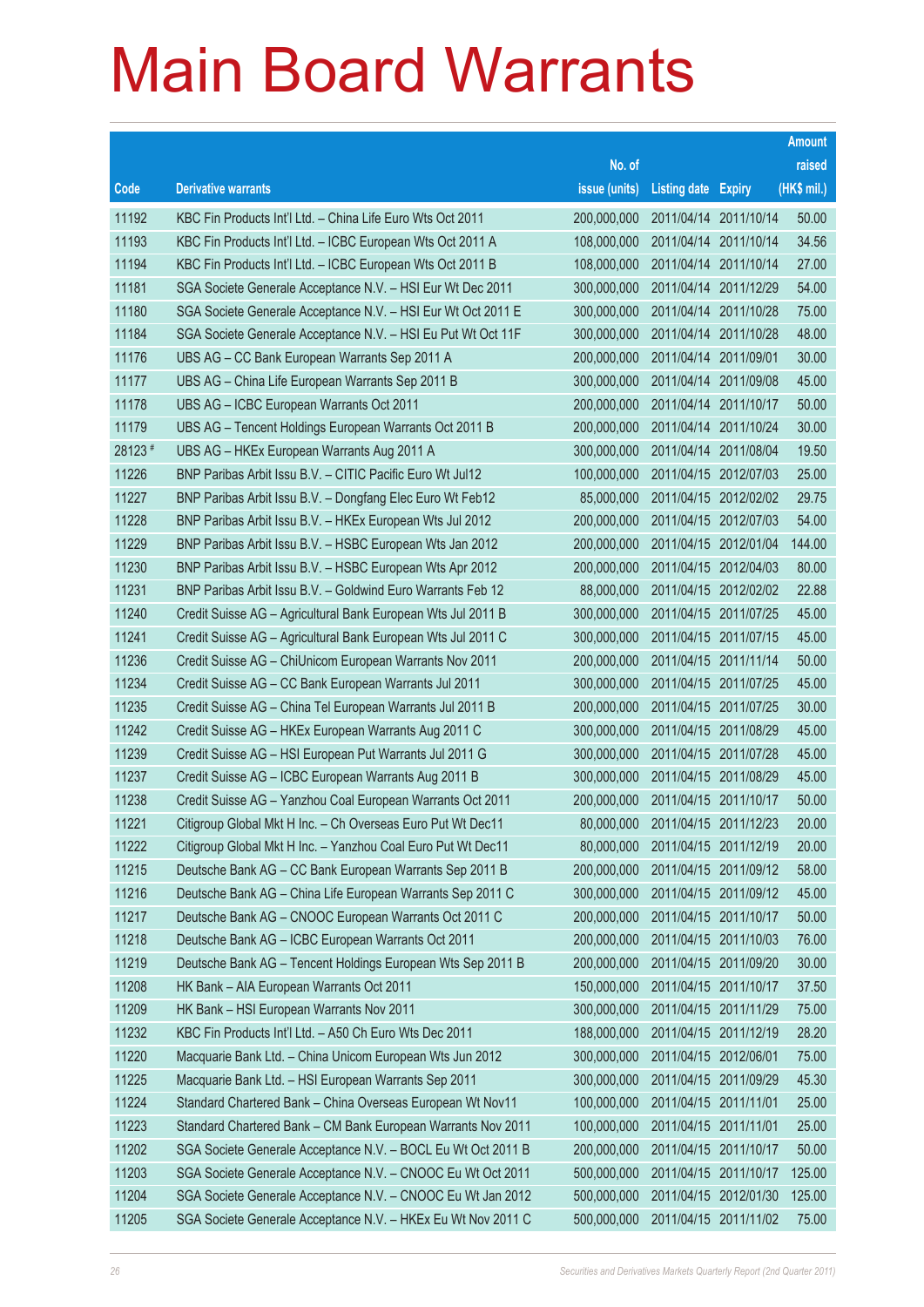|       |                                                               |               |                            |                       | <b>Amount</b> |
|-------|---------------------------------------------------------------|---------------|----------------------------|-----------------------|---------------|
|       |                                                               | No. of        |                            |                       | raised        |
| Code  | <b>Derivative warrants</b>                                    | issue (units) | <b>Listing date Expiry</b> |                       | (HK\$ mil.)   |
| 11206 | SGA Societe Generale Acceptance N.V. - HKEx Eu Wt Nov 2011 D  | 500,000,000   | 2011/04/15 2011/11/28      |                       | 75.00         |
| 11207 | SGA Societe Generale Acceptance N.V. - Petch Eu Wt Sep 2011B  | 100,000,000   |                            | 2011/04/15 2011/09/12 | 42.00         |
| 11210 | UBS AG - AIA European Warrants Sep 2011                       | 200,000,000   |                            | 2011/04/15 2011/09/22 | 30.00         |
| 11233 | UBS AG - A50 China European Warrants Dec 2011                 | 300,000,000   | 2011/04/15 2011/12/29      |                       | 45.00         |
| 11211 | UBS AG - Hutchison European Warrants Aug 2011 B               | 300,000,000   |                            | 2011/04/15 2011/08/29 | 120.00        |
| 11212 | UBS AG - Hutchison European Warrants Sep 2011 B               | 300,000,000   | 2011/04/15 2011/09/29      |                       | 54.00         |
| 11213 | UBS AG - Jiangxi Copper European Warrants Sep 2011            | 100,000,000   | 2011/04/15 2011/09/15      |                       | 15.00         |
| 11214 | UBS AG - Tencent Holdings European Warrants Sep 2011 D        | 200,000,000   | 2011/04/15 2011/09/05      |                       | 30.00         |
| 11258 | Deutsche Bank AG - China Life European Warrants Aug 2011 C    | 200,000,000   |                            | 2011/04/18 2011/08/08 | 36.00         |
| 11261 | Deutsche Bank AG - China Life European Warrants Sep 2011 D    | 200,000,000   |                            | 2011/04/18 2011/09/20 | 30.00         |
| 10101 | Deutsche Bank AG - EUR/USD European Put Warrants Oct 2011     | 50,000,000    | 2011/04/18 2011/10/24      |                       | 14.00         |
| 11259 | Deutsche Bank AG - HKEx European Warrants Sep 2011 B          | 150,000,000   |                            | 2011/04/18 2011/09/05 | 22.50         |
| 11260 | Deutsche Bank AG - HSBC European Warrants Sep 2011 E          | 200,000,000   |                            | 2011/04/18 2011/09/20 | 50.00         |
| 11251 | J P Morgan SP BV - Agricultural Bk European Warrants Oct 11B  | 150,000,000   | 2011/04/18 2011/10/18      |                       | 37.50         |
| 11252 | J P Morgan SP BV - CITIC Pacific Euro Wts Nov 2011            | 100,000,000   | 2011/04/18 2011/11/18      |                       | 25.00         |
| 11254 | Macquarie Bank Ltd. - China Unicom European Wts Aug 2012      | 300,000,000   | 2011/04/18 2012/08/01      |                       | 75.00         |
| 11255 | Macquarie Bank Ltd. - PetroChina European Wts Oct 2011        | 250,000,000   |                            | 2011/04/18 2011/10/18 | 85.50         |
| 11257 | Macquarie Bank Ltd. - Yanzhou Coal European Wts Oct 2011 B    | 200,000,000   | 2011/04/18 2011/10/28      |                       | 50.00         |
| 11246 | CC Rabobank B.A. - Anhui Conch European Warrants Oct 2011     | 100,000,000   | 2011/04/18 2011/10/24      |                       | 40.00         |
| 11247 | CC Rabobank B.A. - China EB Ltd European Warrants Feb 2012    | 100,000,000   | 2011/04/18 2012/02/27      |                       | 25.00         |
| 11248 | CC Rabobank B.A. - CNBM European Warrants Oct 2011 B          | 100,000,000   |                            | 2011/04/18 2011/10/24 | 25.00         |
| 11249 | CC Rabobank B.A. - Evergrande European Warrants Oct 2011      | 100,000,000   | 2011/04/18 2011/10/24      |                       | 35.00         |
| 11250 | CC Rabobank B.A. - Wynn Macau European Warrants Oct 2011      | 100,000,000   | 2011/04/18 2011/10/24      |                       | 25.00         |
| 11245 | Standard Chartered Bank - A50 China European Warrants Dec 11  | 100,000,000   | 2011/04/18 2011/12/21      |                       | 15.00         |
| 11244 | Standard Chartered Bank - PetroChina European Warrants Aug11B | 100,000,000   |                            | 2011/04/18 2011/08/15 | 40.50         |
| 11243 | SGA Societe Generale Acceptance N.V. - AGBK Eu Wt Oct 2011 E  | 200,000,000   | 2011/04/18 2011/10/19      |                       | 50.00         |
| 11253 | SGA Societe Generale Acceptance N.V. - Petch Eu Wt Oct 2011B  | 100,000,000   | 2011/04/18 2011/10/19      |                       | 40.00         |
| 11256 | UBS AG - China Tel European Warrants Oct 2011                 | 100,000,000   | 2011/04/18 2011/10/18      |                       | 25.00         |
| 11269 | BOCI Asia Ltd. - Agricultural Bk European Warrants Oct 2011   | 100,000,000   | 2011/04/19 2011/10/31      |                       | 25.00         |
| 11270 | BOCI Asia Ltd. - China Shenhua European Warrants Oct 2011     | 100,000,000   | 2011/04/19 2011/10/24      |                       | 25.00         |
| 11272 | BOCI Asia Ltd. - Tracker Fund European Put Warrants Dec 2011  | 100,000,000   | 2011/04/19 2011/12/15      |                       | 25.00         |
| 11271 | BOCI Asia Ltd. - Yanzhou Coal European Warrants Nov 2011      | 100,000,000   | 2011/04/19 2011/11/15      |                       | 25.00         |
| 11266 | J P Morgan SP BV - Air China European Warrants Oct 2012       | 200,000,000   | 2011/04/19 2012/10/30      |                       | 30.00         |
| 11267 | J P Morgan SP BV - Cathay Pacific European Warrants Oct 2011  | 100,000,000   | 2011/04/19 2011/10/24      |                       | 15.00         |
| 11285 | J P Morgan SP BV - HSBC European Warrants Sep 2011 D          | 200,000,000   | 2011/04/19 2011/09/14      |                       | 46.80         |
| 11268 | J P Morgan SP BV - PetroChina European Warrants Feb 2013      | 300,000,000   | 2011/04/19 2013/02/27      |                       | 75.00         |
| 11275 | Macquarie Bank Ltd. - AIA European Put Warrants Nov 2011      | 250,000,000   | 2011/04/19 2011/11/02      |                       | 62.75         |
| 11286 | Macquarie Bank Ltd. - HSCEI European Warrants Mar 2012        | 300,000,000   | 2011/04/19 2012/03/29      |                       | 75.00         |
| 11287 | Macquarie Bank Ltd. - HSCEI European Put Warrants Dec 2011    | 300,000,000   | 2011/04/19 2011/12/29      |                       | 75.00         |
| 11278 | Macquarie Bank Ltd. - Sinopharm European Warrants Nov 2011    | 200,000,000   | 2011/04/19 2011/11/02      |                       | 50.00         |
| 11277 | Macquarie Bank Ltd. - Shui On Land European Warrants Nov 11   | 200,000,000   | 2011/04/19 2011/11/02      |                       | 50.00         |
| 11262 | CC Rabobank B.A. - Agricultural Bk European Warrants Oct 11   | 150,000,000   | 2011/04/19 2011/10/24      |                       | 36.00         |
| 11263 | CC Rabobank B.A. - Ch Ship Cont European Warrants Oct 2011    | 100,000,000   | 2011/04/19 2011/10/24      |                       | 32.00         |
| 11264 | CC Rabobank B.A. - HKEx European Warrants Mar 2012            | 200,000,000   | 2011/04/19 2012/03/19      |                       | 30.00         |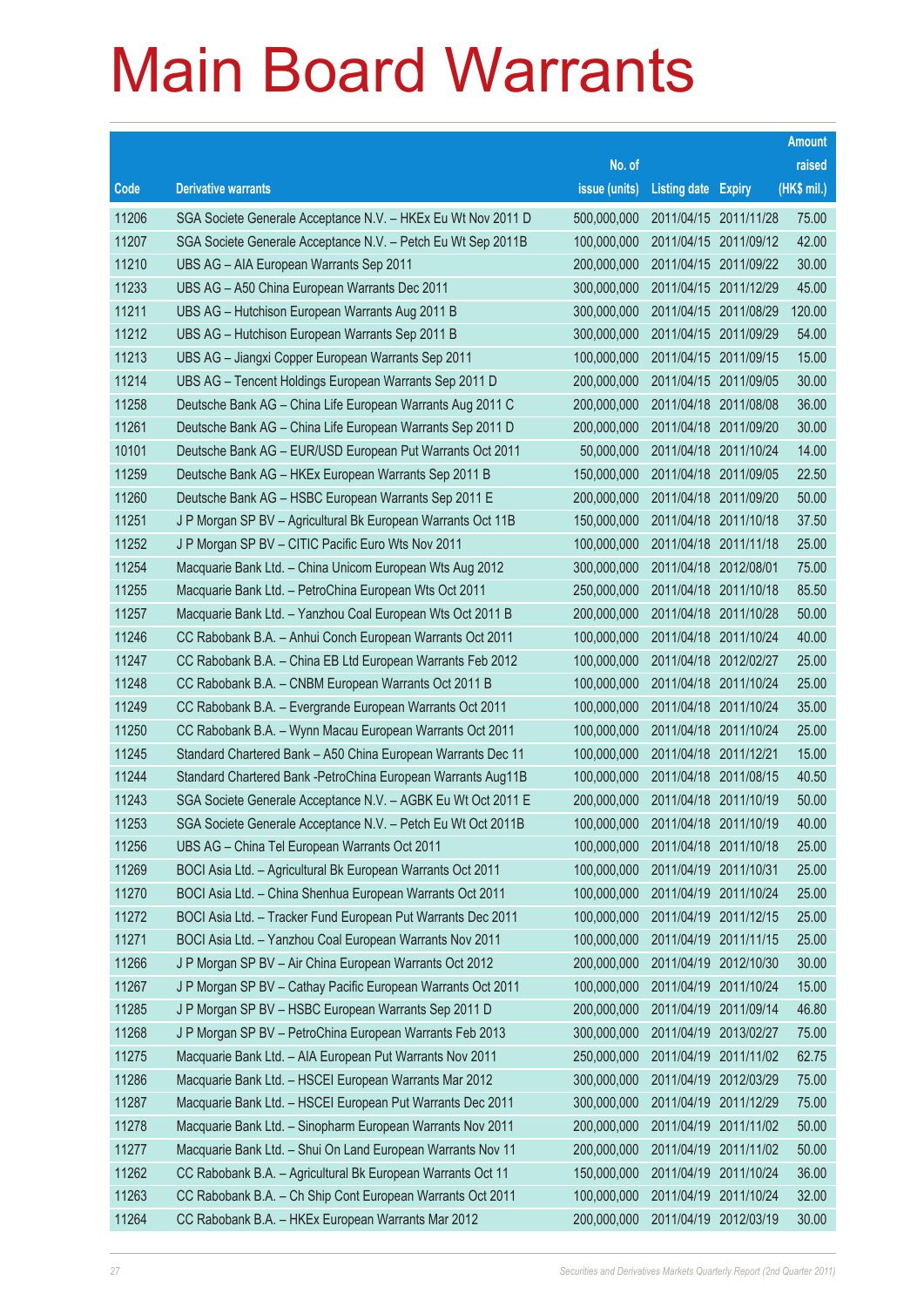|       |                                                               |               |                            | <b>Amount</b> |
|-------|---------------------------------------------------------------|---------------|----------------------------|---------------|
|       |                                                               | No. of        |                            | raised        |
| Code  | <b>Derivative warrants</b>                                    | issue (units) | <b>Listing date Expiry</b> | (HK\$ mil.)   |
| 11265 | CC Rabobank B.A. - KECL European Warrants Oct 2012            | 200,000,000   | 2011/04/19 2012/10/30      | 50.00         |
| 11281 | Standard Chartered Bank - Agricultural Bk European Wts Oct11  | 100,000,000   | 2011/04/19 2011/10/28      | 40.00         |
| 11284 | Standard Chartered Bank - BOCL European Warrants Dec 2011     | 100,000,000   | 2011/04/19 2011/12/01      | 37.00         |
| 11283 | Standard Chartered Bank-China Life European Wts Aug 2011 C    | 100.000.000   | 2011/04/19 2011/08/01      | 15.00         |
| 11280 | Standard Chartered Bank - China Mobile Euro Wts Sep 2011 B    | 100,000,000   | 2011/04/19 2011/09/27      | 25.00         |
| 11274 | Standard Chartered Bank - China Shenhua Euro Wts Oct 2011     | 100,000,000   | 2011/04/19 2011/10/31      | 36.00         |
| 11273 | Standard Chartered Bank - HSBC European Put Warrants Dec 11   | 100,000,000   | 2011/04/19 2011/12/01      | 25.00         |
| 11279 | Standard Chartered Bank - Hutchison Euro Euro Wts Feb 2012    | 200,000,000   | 2011/04/19 2012/02/01      | 50.00         |
| 11282 | Standard Chartered Bank - ICBC European Warrants Sep 2011 B   | 100,000,000   | 2011/04/19 2011/09/30      | 31.00         |
| 11276 | UBS AG - HKEx European Warrants Dec 2011 B                    | 300,000,000   | 2011/04/19 2011/12/05      | 45.00         |
| 11311 | Credit Suisse AG - Li & Fung European Warrants Sep 2011       | 200,000,000   | 2011/04/20 2011/09/05      | 30.00         |
| 11312 | Credit Suisse AG - Tencent Holdings European Wts Jul 2011 D   | 300,000,000   | 2011/04/20 2011/07/21      | 45.00         |
| 11322 | Citigroup Global Mkt H Inc. - Ch LongYuan European Wts Oct12  | 80,000,000    | 2011/04/20 2012/10/03      | 20.00         |
| 11321 | Citigroup Global Mkt H Inc. - China Life Euro Wts Sep 2011 B  | 80,000,000    | 2011/04/20 2011/09/02      | 19.20         |
| 11323 | Citigroup Global Mkt H Inc. - GCL-Poly Energy Euro Wt Oct 11  | 80,000,000    | 2011/04/20 2011/10/20      | 20.00         |
| 11324 | Citigroup Global Mkt H Inc. - HS Bank European Wts Dec 2012   | 80,000,000    | 2011/04/20 2012/12/27      | 12.00         |
| 11329 | Citigroup Global Mkt H Inc. - HSI European Warrants Jul 2011  | 80,000,000    | 2011/04/20 2011/07/28      | 12.00         |
| 11330 | Citigroup Global Mkt H Inc. - HSI European Warrants Sep 2011  | 80,000,000    | 2011/04/20 2011/09/29      | 12.00         |
| 11333 | Citigroup Global Mkt H Inc. - HSI European Put Wts Jul 2011   | 80,000,000    | 2011/04/20 2011/07/28      | 12.00         |
| 11331 | Citigroup Global Mkt H Inc. - HSI European Put Wts Aug 2011   | 80,000,000    | 2011/04/20 2011/08/30      | 12.00         |
| 11325 | Citigroup Global Mkt H Inc. - Hutchison Euro Wts Oct 2011 B   | 80,000,000    | 2011/04/20 2011/10/20      | 20.00         |
| 11304 | HK Bank – Angang Steel European Warrants Aug 2012             | 80,000,000    | 2011/04/20 2012/08/23      | 20.00         |
| 11305 | HK Bank - Ch Ship Cont European Warrants Sep 2011             | 80,000,000    | 2011/04/20 2011/09/27      | 12.00         |
| 11306 | HK Bank – HKEx European Warrants Sep 2011                     | 150,000,000   | 2011/04/20 2011/09/26      | 22.50         |
| 11313 | J P Morgan SP BV - Belle Int'l European Warrants Sep 2011     | 150,000,000   | 2011/04/20 2011/09/30      | 22.50         |
| 11314 | J P Morgan SP BV - China Life European Warrants Oct 2011 B    | 300.000.000   | 2011/04/20 2011/10/20      | 75.00         |
| 11315 | J P Morgan SP BV - CNBM European Warrants Oct 2011            | 200,000,000   | 2011/04/20 2011/10/31      | 55.80         |
| 11332 | J P Morgan SP BV - HSBC European Warrants Mar 2016            | 300,000,000   | 2011/04/20 2016/03/30      | 75.00         |
| 11316 | J P Morgan SP BV - Li & Fung European Warrants Oct 2011       | 80,000,000    | 2011/04/20 2011/10/28      | 20.00         |
| 11317 | J P Morgan SP BV - Renhe Comm European Warrants Mar 2012      | 100,000,000   | 2011/04/20 2012/03/15      | 25.00         |
| 11318 | Macquarie Bank Ltd. - China Unicom European Put Wts May 2012  | 300,000,000   | 2011/04/20 2012/05/30      | 75.00         |
| 11326 | Macquarie Bank Ltd. - CNBM European Warrants Oct 2011 B       | 150,000,000   | 2011/04/20 2011/10/20      | 37.80         |
| 11291 | Macquarie Bank Ltd. - CRCC European Warrants Nov 2011         | 200,000,000   | 2011/04/20 2011/11/02      | 50.00         |
| 11288 | Macquarie Bank Ltd. - Henderson Land Dev Euro Wts Dec 2011    | 200,000,000   | 2011/04/20 2011/12/29      | 50.00         |
| 11290 | Macquarie Bank Ltd. - Huaneng Power European Wts Nov 2011     | 150,000,000   | 2011/04/20 2011/11/02      | 37.50         |
| 11289 | Macquarie Bank Ltd. - Want Want China European Warrants Nov11 | 88,000,000    | 2011/04/20 2011/11/02      | 22.00         |
| 11303 | Standard Chartered Bank - CTel European Warrants Oct 2011     | 100,000,000   | 2011/04/20 2011/10/31      | 60.00         |
| 11302 | Standard Chartered Bank - Sinopec Corp European Wts Aug 11B   | 100,000,000   | 2011/04/20 2011/08/31      | 48.00         |
| 11296 | Standard Chartered Bank - HSBC European Warrants Oct 2011     | 100,000,000   | 2011/04/20 2011/10/24      | 90.00         |
| 11298 | Standard Chartered Bank - HSBC European Warrants Jun 2012     | 100,000,000   | 2011/04/20 2012/06/01      | 25.00         |
| 11297 | Standard Chartered Bank - HSBC European Warrants Nov 2011 B   | 100,000,000   | 2011/04/20 2011/11/30      | 30.00         |
| 11299 | Standard Chartered Bank - Hutchison Euro Euro Wts Sep 2011    | 100,000,000   | 2011/04/20 2011/09/27      | 60.00         |
| 11301 | Standard Chartered Bank - Jiangxi Copper Euro Wts Nov 2011    | 100,000,000   | 2011/04/20 2011/11/01      | 25.00         |
| 11300 | Standard Chartered Bank - MTRC European Warrants Nov 2011     | 100,000,000   | 2011/04/20 2011/11/01      | 25.00         |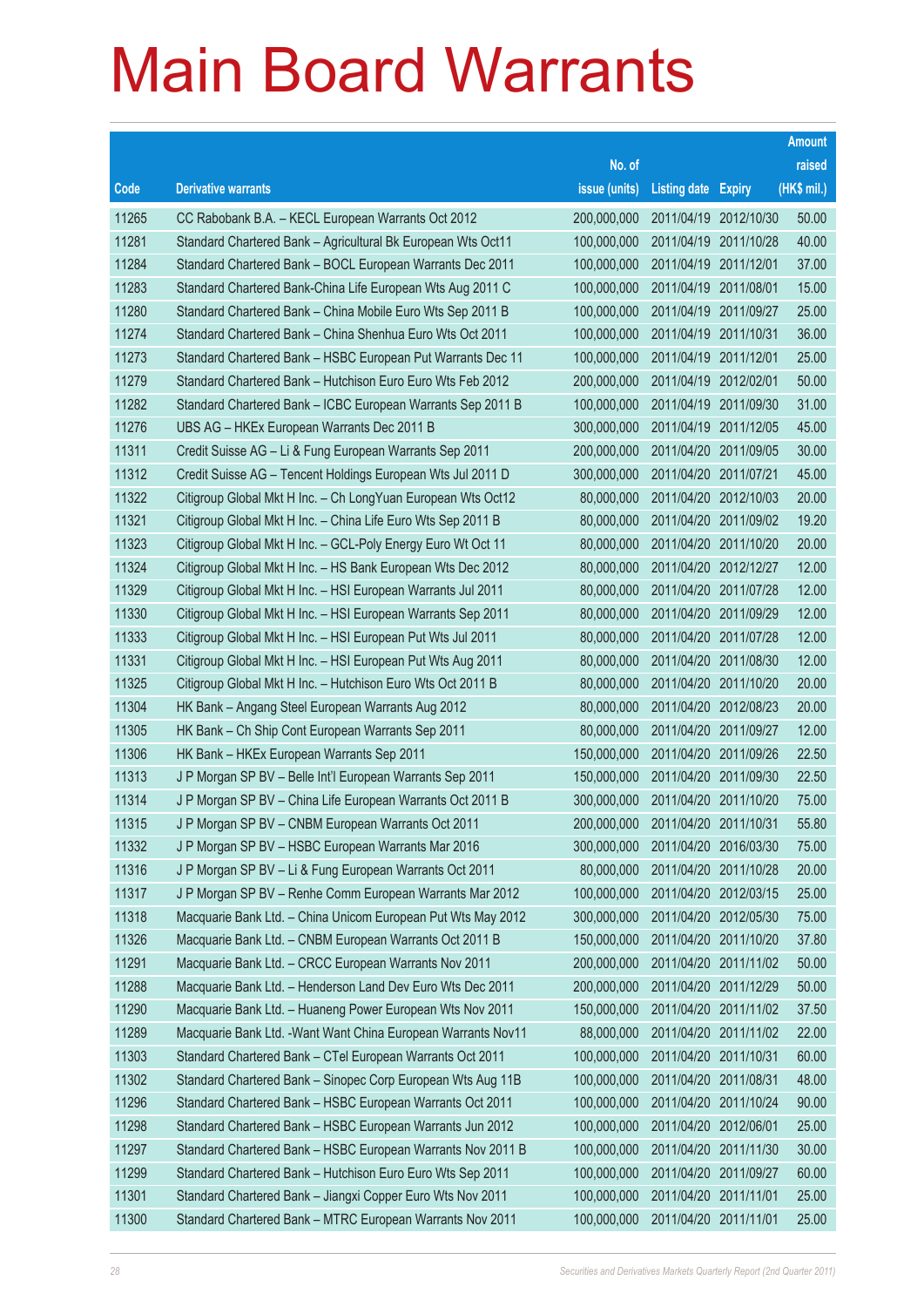|         |                                                                |               |                            |                       | <b>Amount</b> |
|---------|----------------------------------------------------------------|---------------|----------------------------|-----------------------|---------------|
|         |                                                                | No. of        |                            |                       | raised        |
| Code    | <b>Derivative warrants</b>                                     | issue (units) | <b>Listing date Expiry</b> |                       | (HK\$ mil.)   |
| 11292   | SGA Societe Generale Acceptance N.V. - Agile Ppt Eu Wts Nov11  | 200,000,000   |                            | 2011/04/20 2011/11/23 | 30.00         |
| 11293   | SGA Societe Generale Acceptance N.V. - BOCom Eur Wt Nov 2012   | 250,000,000   |                            | 2011/04/20 2012/11/26 | 37.50         |
| 11294   | SGA Societe Generale Acceptance NV-HuanengPower Eu Wt Oct 11   | 50,000,000    | 2011/04/20 2011/10/24      |                       | 12.50         |
| 11295   | SGA Societe Generale Acceptance N.V. - HWL Eur Wt Sep 2011 B   | 150,000,000   | 2011/04/20 2011/09/21      |                       | 106.50        |
| 11319   | UBS AG - China Shenhua European Warrants Oct 2011              | 100,000,000   | 2011/04/20 2011/10/31      |                       | 20.00         |
| 11320   | UBS AG - A50 China European Warrants Jul 2012                  | 200,000,000   |                            | 2011/04/20 2012/07/25 | 30.00         |
| 11307   | UBS AG - HSBC European Warrants Jul 2011 C                     | 200,000,000   |                            | 2011/04/20 2011/07/25 | 36.00         |
| 11310   | UBS AG - HSI European Warrants Oct 2011                        | 300,000,000   |                            | 2011/04/20 2011/10/28 | 75.00         |
| 11308   | UBS AG - Tencent Holdings European Warrants Aug 2011           | 200,000,000   |                            | 2011/04/20 2011/08/23 | 44.00         |
| 11309   | UBS AG - Tencent Holdings European Warrants Oct 2011 C         | 200,000,000   |                            | 2011/04/20 2011/10/03 | 30.00         |
| 27776 # | J P Morgan SP BV - China Mob European Wts Jun 2011 B           | 200,000,000   | 2011/04/20 2011/06/29      |                       | 13.00         |
| 23753 # | Merrill Lynch Int'l & Co. C.V. - A50 China Eur Wt Jun 2011 B   | 200,000,000   |                            | 2011/04/20 2011/06/23 | 11.20         |
| 26155 # | Merrill Lynch Int'l & Co. C.V. - HKEx Euro Wts Jul 2011 B      | 200,000,000   |                            | 2011/04/20 2011/07/20 | 10.40         |
| 28604 # | Merrill Lynch Int'l & Co. C.V. - HKEx Euro Wts Aug 2011 B      | 100,000,000   |                            | 2011/04/20 2011/08/29 | 11.60         |
| 11342   | BOCI Asia Ltd. - HSI European Warrants Jan 2012                | 100,000,000   | 2011/04/21                 | 2012/01/30            | 25.00         |
| 11346   | BOCI Asia Ltd. - HSI European Put Warrants Jan 2012            | 100,000,000   | 2011/04/21                 | 2012/01/30            | 25.00         |
| 11367   | Citigroup Global Mkt H Inc. - ChiUnicom Euro Wts Jan 2012      | 80,000,000    | 2011/04/21                 | 2012/01/05            | 20.00         |
| 11366   | Citigroup Global Mkt H Inc. - Cheung Kong Euro Wt Dec 2012     | 80,000,000    |                            | 2011/04/21 2012/12/20 | 12.00         |
| 11368   | Citigroup Global Mkt H Inc. - HSBC European Wts Aug 2011       | 80,000,000    | 2011/04/21                 | 2011/08/08            | 17.60         |
| 11364   | Citigroup Global Mkt H Inc. - PetroChina Euro Wts Oct 2011     | 80,000,000    | 2011/04/21                 | 2011/10/24            | 28.00         |
| 11365   | Citigroup Global Mkt H Inc. - PetroChina Euro Wts Dec 2012     | 80,000,000    | 2011/04/21                 | 2012/12/19            | 13.60         |
| 11361   | Bank of East Asia - China Tel European Warrants Nov 2011       | 50,000,000    | 2011/04/21                 | 2011/11/23            | 12.50         |
| 11363   | Bank of East Asia – Ch Comm Cons European Warrants Apr 2013    | 250,000,000   | 2011/04/21                 | 2013/04/23            | 62.50         |
| 11360   | Bank of East Asia - Sinopec Corp European Warrants Nov 2011    | 45,000,000    |                            | 2011/04/21 2011/11/23 | 11.25         |
| 11362   | Bank of East Asia - Shenhua European Warrants Nov 2011         | 60,000,000    | 2011/04/21                 | 2011/11/23            | 15.00         |
| 11340   | HK Bank - China Unicom European Warrants May 2012              | 100,000,000   | 2011/04/21                 | 2012/05/11            | 25.00         |
| 11341   | HK Bank - Lonking European Warrants Dec 2011                   | 80,000,000    | 2011/04/21                 | 2011/12/20            | 21.60         |
| 11350   | J P Morgan SP BV - China Life European Put Warrants Oct 2011   | 150,000,000   | 2011/04/21 2011/10/21      |                       | 37.50         |
| 11351   | J P Morgan SP BV - Hutchison European Warrants Aug 2011        | 100,000,000   | 2011/04/21                 | 2011/08/23            | 33.50         |
| 11354   | KBC Fin Products Int'l Ltd. - Cheung Kong Eur Wts Oct 2011     | 80,000,000    | 2011/04/21                 | 2011/10/03            | 44.80         |
| 11355   | KBC Fin Products Int'l Ltd. - Cheung Kong Eur Wts Nov 2011 B   | 80,000,000    | 2011/04/21                 | 2011/11/01            | 28.80         |
| 11356   | KBC Fin Products Int'l Ltd. - CR Cement Euro Wts Nov 2011      | 58,000,000    | 2011/04/21                 | 2011/11/10            | 29.58         |
| 11357   | KBC Fin Products Int'l Ltd.-Henderson Land Dev Eu Wt Sep11B    | 58,000,000    | 2011/04/21                 | 2011/09/07            | 18.56         |
| 11353   | KBC Fin Products Int'l Ltd. - Huaneng Power Eur Wts Mar 2012   | 58,000,000    | 2011/04/21                 | 2012/03/08            | 14.50         |
| 11359   | KBC Fin Products Int'l Ltd. - Huaneng Power Euro Put Wt Mar 12 | 58,000,000    | 2011/04/21                 | 2012/03/08            | 25.52         |
| 11358   | KBC Fin Products Int'l Ltd. - New World Euro Put Wt Dec 2011   | 58,000,000    | 2011/04/21                 | 2011/12/12            | 14.50         |
| 11344   | Macquarie Bank Ltd. - Evergrande European Warrants Oct 2011    | 150,000,000   | 2011/04/21                 | 2011/10/21            | 71.85         |
| 11343   | Macquarie Bank Ltd. - GCL-Poly Energy European Wts Oct 2011    | 250,000,000   | 2011/04/21                 | 2011/10/24            | 110.25        |
| 11337   | Merrill Lynch Int'l & Co. C.V. - CNOOC European Wts Oct 2011   | 80,000,000    | 2011/04/21                 | 2011/10/28            | 20.00         |
| 11338   | Merrill Lynch Int'l & Co. C.V. - CNOOC European Wts Nov 2011   | 80,000,000    | 2011/04/21                 | 2011/11/29            | 14.00         |
| 11339   | Merrill Lynch Int'l & Co. C.V. - CNOOC European Wts Jul 2012   | 80,000,000    | 2011/04/21                 | 2012/07/16            | 17.92         |
| 11334   | Merrill Lynch Int'l & Co. C.V. - China Railway Eu Wt Oct 11B   | 80,000,000    | 2011/04/21                 | 2011/10/21            | 22.80         |
| 11335   | Merrill Lynch Int'l & Co. C.V. - China Railway Eu Wt Nov 11    | 80,000,000    | 2011/04/21                 | 2011/11/01            | 20.40         |
| 11336   | Merrill Lynch Int'l & Co. C.V. - Ch Shenhua Eur Wts Oct 2011   | 80,000,000    | 2011/04/21                 | 2011/10/21            | 20.40         |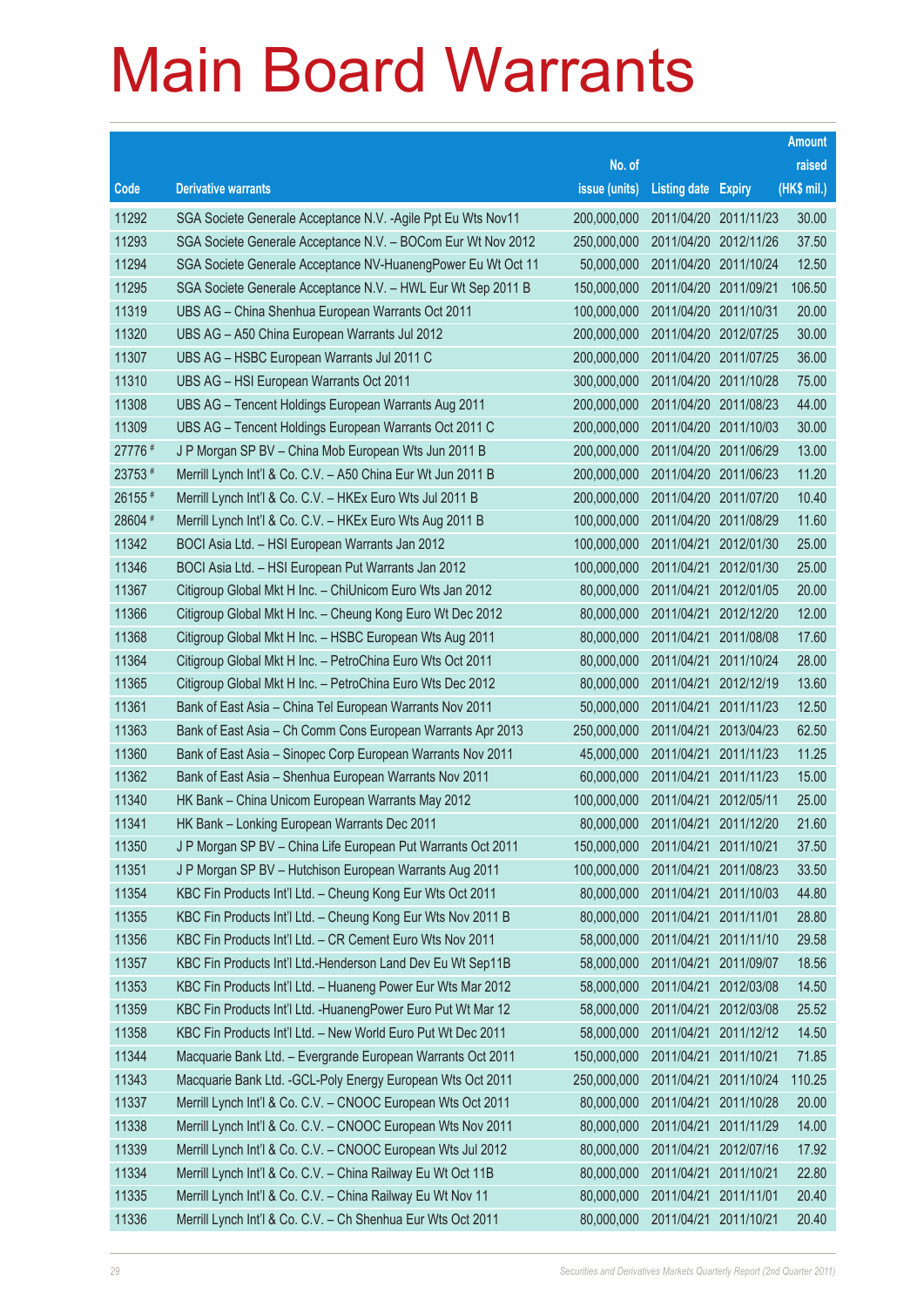|         |                                                              |               |                            |                       | <b>Amount</b> |
|---------|--------------------------------------------------------------|---------------|----------------------------|-----------------------|---------------|
|         |                                                              | No. of        |                            |                       | raised        |
| Code    | <b>Derivative warrants</b>                                   | issue (units) | <b>Listing date Expiry</b> |                       | (HK\$ mil.)   |
| 11345   | CC Rabobank B.A. - Belle Int'l European Warrants Jan 2012    | 100,000,000   |                            | 2011/04/21 2012/01/30 | 25.00         |
| 11347   | CC Rabobank B.A. - Maanshan Iron European Wts Oct 2011       | 100,000,000   | 2011/04/21 2011/10/21      |                       | 25.00         |
| 11348   | CC Rabobank B.A. - SJM Holdings European Warrants Dec 2011   | 100,000,000   |                            | 2011/04/21 2011/12/29 | 25.00         |
| 11349   | CC Rabobank B.A. - Yanzhou Coal European Warrants Oct 2011   | 150,000,000   |                            | 2011/04/21 2011/10/28 | 37.50         |
| 11370   | UBS AG - Agricultural Bank European Warrants Jul 2011 D      | 200,000,000   |                            | 2011/04/21 2011/07/26 | 30.00         |
| 11369   | UBS AG - HSBC European Warrants Sep 2011 D                   | 300,000,000   |                            | 2011/04/21 2011/09/19 | 45.00         |
| 11385   | BOCI Asia Ltd. - HS Bank European Warrants Oct 2011          | 100,000,000   |                            | 2011/04/26 2011/10/04 | 22.00         |
| 11386   | BOCI Asia Ltd. - HSBC European Warrants Sep 2011             | 100,000,000   |                            | 2011/04/26 2011/09/30 | 18.00         |
| 11387   | BOCI Asia Ltd. - Hutchison European Warrants Aug 2011        | 100,000,000   |                            | 2011/04/26 2011/08/15 | 22.00         |
| 11394   | Citigroup Global Mkt H Inc. - CC Bank European Wts Aug 2011  | 80,000,000    |                            | 2011/04/26 2011/08/25 | 12.00         |
| 11395   | Citigroup Global Mkt H Inc. - CC Bank European Wts Oct 2011  | 80,000,000    | 2011/04/26 2011/10/31      |                       | 20.00         |
| 11397   | Citigroup Global Mkt H Inc. - CNOOC European Wts Jan 2012    | 80,000,000    |                            | 2011/04/26 2012/01/18 | 12.00         |
| 11393   | Citigroup Global Mkt H Inc. - Cathay Pacific Eur Wt Oct 11B  | 80,000,000    |                            | 2011/04/26 2011/10/24 | 12.00         |
| 11396   | Citigroup Global Mkt H Inc. - China Shenhua Eur Wts Oct 2011 | 80,000,000    |                            | 2011/04/26 2011/10/31 | 20.00         |
| 11388   | HK Bank - Agricultural Bank European Warrants Oct 2011       | 120,000,000   |                            | 2011/04/26 2011/10/07 | 30.00         |
| 11389   | HK Bank - China Life European Warrants Oct 2011              | 150,000,000   |                            | 2011/04/26 2011/10/26 | 22.50         |
| 11390   | HK Bank - China Life European Warrants Dec 2011              | 150,000,000   |                            | 2011/04/26 2011/12/20 | 37.50         |
| 11374   | J P Morgan SP BV - Evergrande European Warrants Oct 2011     | 100,000,000   |                            | 2011/04/26 2011/10/26 | 54.90         |
| 11375   | Macquarie Bank Ltd.-Agricultural Bk European Warrants Oct11B | 150,000,000   |                            | 2011/04/26 2011/10/26 | 37.50         |
| 11378   | Merrill Lynch Int'l & Co. C.V. - ChiUnicom Euro Wts Dec 2011 | 80,000,000    |                            | 2011/04/26 2011/12/01 | 19.52         |
| 11379   | Merrill Lynch Int'l & Co. C.V. - ChiUnicom Euro Wts Oct 2012 | 80,000,000    |                            | 2011/04/26 2012/10/02 | 18.48         |
| 11376   | Merrill Lynch Int'l & Co. C.V. - Ch Comm Cons Eu Wt Nov 11A  | 80,000,000    |                            | 2011/04/26 2011/11/21 | 62.40         |
| 11377   | Merrill Lynch Int'l & Co. C.V. - Ch Comm Cons Eu Wt Nov 11B  | 80,000,000    |                            | 2011/04/26 2011/11/23 | 39.20         |
| 11382   | Merrill Lynch Int'l & Co. C.V. - A50 China Eur Wt Sep 2011   | 80,000,000    |                            | 2011/04/26 2011/09/27 | 12.08         |
| 11381   | Merrill Lynch Int'l & Co. C.V. - HKEx Eur Put Wts Nov 2011   | 80,000,000    | 2011/04/26 2011/11/01      |                       | 12.08         |
| 11383   | Merrill Lynch Int'l & Co. C.V. - HSCEI European Wts Dec 11B  | 200,000,000   |                            | 2011/04/26 2011/12/29 | 30.20         |
| 11384   | Merrill Lynch Int'l & Co. C.V. - HSCEI Euro Put Wts Oct 2011 | 200,000,000   |                            | 2011/04/26 2011/10/28 | 35.40         |
| 11380   | Merrill Lynch Int'l & Co. C.V. - Hutchison Euro Wts Mar 2012 | 80,000,000    | 2011/04/26 2012/03/21      |                       | 12.16         |
| 11371   | SGA Societe Generale Acceptance N.V. - CPIC Euro Wts Oct 11  | 100,000,000   |                            | 2011/04/26 2011/10/26 | 39.00         |
| 11372   | SGA Societe Generale Acceptance N.V.-Evergrande Eu Wt Oct11B | 80,000,000    |                            | 2011/04/26 2011/10/26 | 57.60         |
| 11373   | SGA Societe Generale Acceptance N.V. - SJM Hold Eu Wt Oct 11 | 200,000,000   |                            | 2011/04/26 2011/10/26 | 50.00         |
| 11391   | UBS AG - CC Bank European Warrants Sep 2011 B                | 200,000,000   |                            | 2011/04/26 2011/09/26 | 30.00         |
| 11392   | UBS AG - HKEx European Warrants Sep 2011                     | 300,000,000   |                            | 2011/04/26 2011/09/26 | 45.00         |
| 28187 # | Macquarie Bank Ltd. - Sh Petrochem European Wts Jul 2011     | 200,000,000   |                            | 2011/04/26 2011/07/13 | 11.20         |
| 11398   | Barclays Bank plc - Agricultural Bank European Wts Nov 2011  | 100,000,000   |                            | 2011/04/27 2011/11/28 | 25.00         |
| 11400   | Barclays Bank plc - CC Bank European Warrants Nov 2011       | 100,000,000   |                            | 2011/04/27 2011/11/28 | 25.00         |
| 11401   | Barclays Bank plc - CNOOC European Warrants Jul 2012         | 100,000,000   | 2011/04/27 2012/07/11      |                       | 18.10         |
| 11399   | Barclays Bank plc - China Shenhua European Warrants Nov 2011 | 100,000,000   | 2011/04/27 2011/11/21      |                       | 25.00         |
| 11402   | Barclays Bank plc - PetroChina European Warrants Dec 2012    | 100,000,000   |                            | 2011/04/27 2012/12/28 | 17.90         |
| 11415   | Citigroup Global Mkt H Inc. - Agricultural Bk Eu Wt Oct 2011 | 80,000,000    | 2011/04/27 2011/10/31      |                       | 20.00         |
| 11413   | Citigroup Global Mkt H Inc. - AIA European Warrants Dec 2011 | 80,000,000    |                            | 2011/04/27 2011/12/05 | 20.00         |
| 11420   | Citigroup Global Mkt H Inc. - BOCL European Wts Oct 2011     | 80,000,000    |                            | 2011/04/27 2011/10/10 | 12.00         |
| 11414   | Citigroup Global Mkt H Inc. - BYD European Warrants Oct 2011 | 80,000,000    | 2011/04/27 2011/10/31      |                       | 20.00         |
| 11419   | Citigroup Global Mkt H Inc. - China Coal European Wts Feb 12 | 80,000,000    |                            | 2011/04/27 2012/02/23 | 12.00         |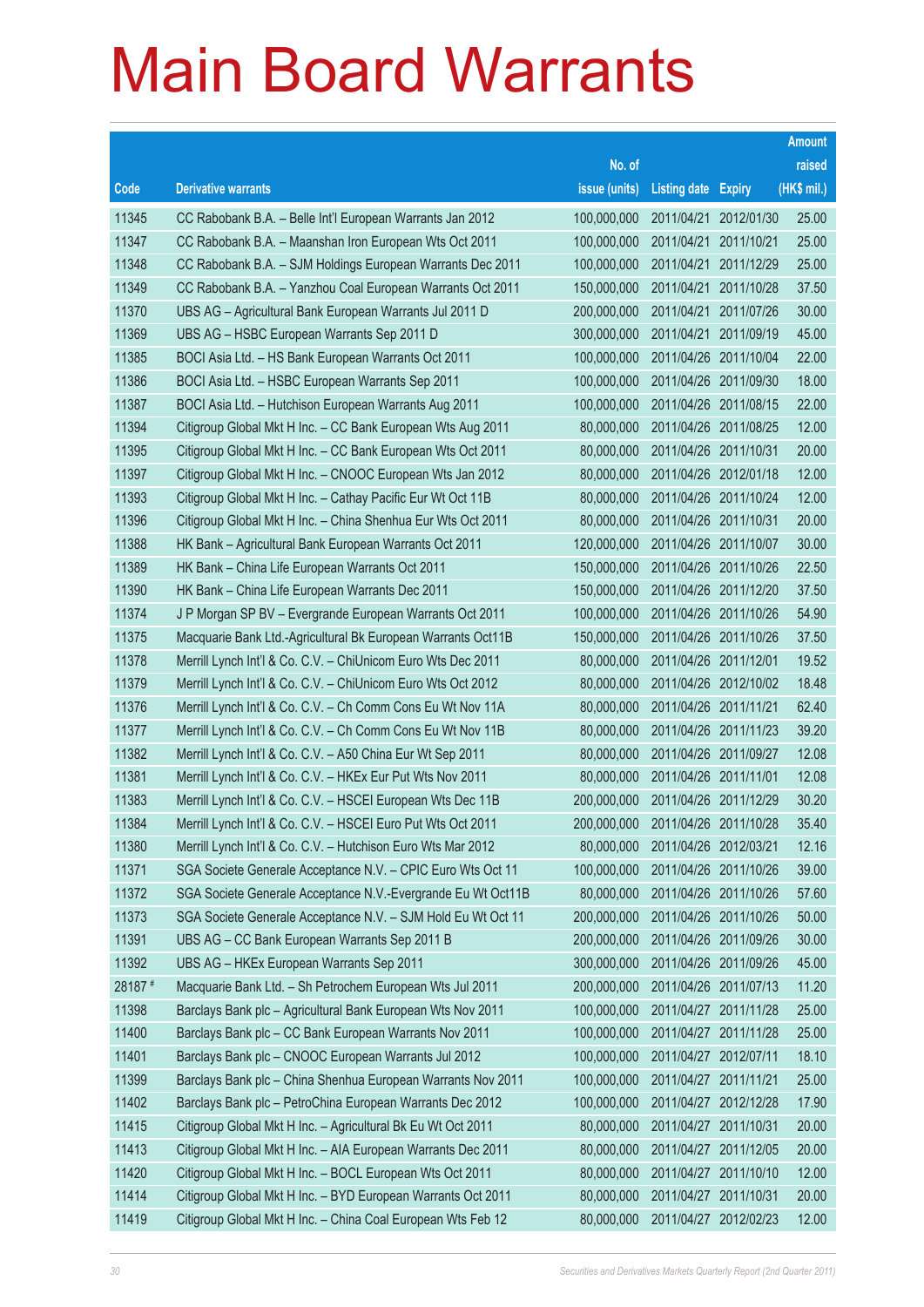|         |                                                              |               |                            |            | <b>Amount</b> |
|---------|--------------------------------------------------------------|---------------|----------------------------|------------|---------------|
|         |                                                              | No. of        |                            |            | raised        |
| Code    | <b>Derivative warrants</b>                                   | issue (units) | <b>Listing date Expiry</b> |            | (HK\$ mil.)   |
| 11417   | Citigroup Global Mkt H Inc. - CPIC European Warrants Oct 11  | 80,000,000    | 2011/04/27 2011/10/31      |            | 20.00         |
| 11412   | Citigroup Global Mkt H Inc. - China Shenhua Eur Wts Oct 11A  | 80,000,000    | 2011/04/27 2011/10/31      |            | 20.00         |
| 11410   | Citigroup Global Mkt H Inc. - HKEx European Wts Nov 2011     | 80,000,000    | 2011/04/27 2011/11/02      |            | 12.00         |
| 11411   | Citigroup Global Mkt H Inc. - HKEx European Put Wts Oct 2011 | 80,000,000    | 2011/04/27 2011/10/26      |            | 12.00         |
| 11416   | Citigroup Global Mkt H Inc. - ICBC European Wts Oct 2011     | 80,000,000    | 2011/04/27 2011/10/31      |            | 20.00         |
| 11409   | Macquarie Bank Ltd. - AIA European Warrants Nov 2011         | 250,000,000   | 2011/04/27 2011/11/18      |            | 64.00         |
| 11408   | SGA Societe Generale Acceptance N.V. - AIA Euro Wt Sep 2011  | 200,000,000   | 2011/04/27 2011/09/26      |            | 30.00         |
| 11407   | SGA Societe Generale Acceptance NV-Angang Steel Eu Wt May 12 | 150,000,000   | 2011/04/27 2012/05/28      |            | 37.50         |
| 11403   | SGA Societe Generale Acceptance NV-Minsheng Bk Eu Wt Oct 11  | 120,000,000   | 2011/04/27 2011/10/31      |            | 57.60         |
| 11404   | SGA Societe Generale Acceptance N.V.-Geely Auto Eu Wt Oct11  | 80,000,000    | 2011/04/27 2011/10/31      |            | 20.80         |
| 11405   | SGA Societe Generale Acceptance N.V. - HLand Eur Wt Oct 11A  | 60,000,000    | 2011/04/27 2011/10/31      |            | 15.00         |
| 11406   | SGA Societe Generale Acceptance NV-Maanshan Iron Eu Wt Oct11 | 50,000,000    | 2011/04/27 2011/10/31      |            | 15.50         |
| 11418   | UBS AG - AIA European Warrants Nov 2011                      | 100,000,000   | 2011/04/27 2011/11/28      |            | 15.00         |
| 28222 # | Merrill Lynch Int'l & Co. C.V. - Ch Mobile Eur Wt Jun 2011 B | 200,000,000   | 2011/04/27 2011/06/27      |            | 10.20         |
| 28776 # | CC Rabobank B.A. - Tencent Holdings European Put Wts Aug 11  | 400,000,000   | 2011/04/27                 | 2011/08/22 | 36.00         |
| 11425   | BOCI Asia Ltd. - AIA European Warrants Sep 2011              | 100,000,000   | 2011/04/28 2011/09/30      |            | 15.00         |
| 11424   | BOCI Asia Ltd. - Li & Fung European Warrants Oct 2011        | 100,000,000   | 2011/04/28 2011/10/31      |            | 18.00         |
| 11441   | Citigroup Global Mkt H Inc. - Jiangxi Copper Euro Wts Oct 11 | 80,000,000    | 2011/04/28 2011/10/31      |            | 20.00         |
| 11440   | Citigroup Global Mkt H Inc. - Nine Dragons Euro Wts Jun 2012 | 80,000,000    | 2011/04/28 2012/06/26      |            | 12.00         |
| 11442   | Citigroup Global Mkt H Inc. - Ping An Euro Wts Oct 2011      | 80,000,000    | 2011/04/28 2011/10/31      |            | 32.00         |
| 11443   | Citigroup Global Mkt H Inc. - Tencent European Put Wts Dec11 | 80,000,000    | 2011/04/28 2011/12/30      |            | 20.00         |
| 11429   | HK Bank - AIA European Warrants Feb 2012                     | 150,000,000   | 2011/04/28 2012/02/22      |            | 37.50         |
| 11427   | HK Bank - China Mobile European Warrants Sep 2011            | 150,000,000   | 2011/04/28 2011/09/19      |            | 30.00         |
| 11428   | HK Bank - CC Bank European Warrants Sep 2011                 | 120,000,000   | 2011/04/28 2011/09/26      |            | 30.00         |
| 11426   | HK Bank - GCL-Poly Energy European Warrants Dec 2011         | 80,000,000    | 2011/04/28 2011/12/12      |            | 20.00         |
| 11431   | HK Bank - HSI European Warrants Oct 2011 D                   | 250.000.000   | 2011/04/28 2011/10/28      |            | 62.50         |
| 11432   | HK Bank – HSI European Warrants Oct 2011 E                   | 250,000,000   | 2011/04/28 2011/10/28      |            | 62.50         |
| 11430   | HK Bank - HSI European Put Warrants Oct 2011 C               | 200,000,000   | 2011/04/28 2011/10/28      |            | 50.00         |
| 11435   | Macquarie Bank Ltd. - Air China European Warrants Apr 2012   | 150,000,000   | 2011/04/28 2012/04/03      |            | 37.50         |
| 11434   | Macquarie Bank Ltd. - Avichina European Warrants Nov 2011    | 150,000,000   | 2011/04/28 2011/11/03      |            | 75.00         |
| 11433   | Macquarie Bank Ltd. - Sh Petrochem European Wts Oct 2011     | 150,000,000   | 2011/04/28 2011/10/27      |            | 37.95         |
| 11423   | CC Rabobank B.A. - Agile Ppt European Warrants Jan 2012      | 100,000,000   | 2011/04/28 2012/01/30      |            | 25.00         |
| 11422   | CC Rabobank B.A. - Anta Sports European Warrants Sep 2011    | 100,000,000   | 2011/04/28 2011/09/22      |            | 15.00         |
| 11421   | CC Rabobank B.A. - Jiangxi Copper European Warrants Sep 2011 | 200,000,000   | 2011/04/28 2011/09/27      |            | 30.00         |
| 11436   | UBS AG - CNOOC European Warrants Oct 2011 C                  | 200,000,000   | 2011/04/28 2011/10/31      |            | 30.00         |
| 11439   | UBS AG - HSI European Warrants Aug 2011 D                    | 300,000,000   | 2011/04/28 2011/08/30      |            | 45.00         |
| 11438   | UBS AG - HSI European Put Warrants Aug 2011 C                | 300,000,000   | 2011/04/28                 | 2011/08/30 | 45.00         |
| 11437   | UBS AG - HSI European Put Warrants Sep 2011 A                | 300,000,000   | 2011/04/28 2011/09/29      |            | 45.00         |
| 27921 # | Merrill Lynch Int'l & Co. C.V. - CNOOC European Wts Jun 11G  | 200,000,000   | 2011/04/28 2011/06/09      |            | 10.40         |
| 11493   | BOCI Asia Ltd. - BYD European Warrants Oct 2011              | 100,000,000   | 2011/04/29 2011/10/07      |            | 17.00         |
| 11491   | BOCI Asia Ltd. - Geely Auto European Warrants Oct 2011       | 100,000,000   | 2011/04/29                 | 2011/10/31 | 25.00         |
| 11492   | BOCI Asia Ltd. - Lenovo European Warrants Oct 2011           | 100,000,000   | 2011/04/29 2011/10/31      |            | 25.00         |
| 11490   | BOCI Asia Ltd. - Tencent Holdings European Warrants Dec 2011 | 200,000,000   | 2011/04/29                 | 2011/12/23 | 36.00         |
| 11507   | BNP Paribas Arbit Issu B.V. - BYD European Warrants Dec 11A  | 100,000,000   | 2011/04/29 2011/12/02      |            | 25.00         |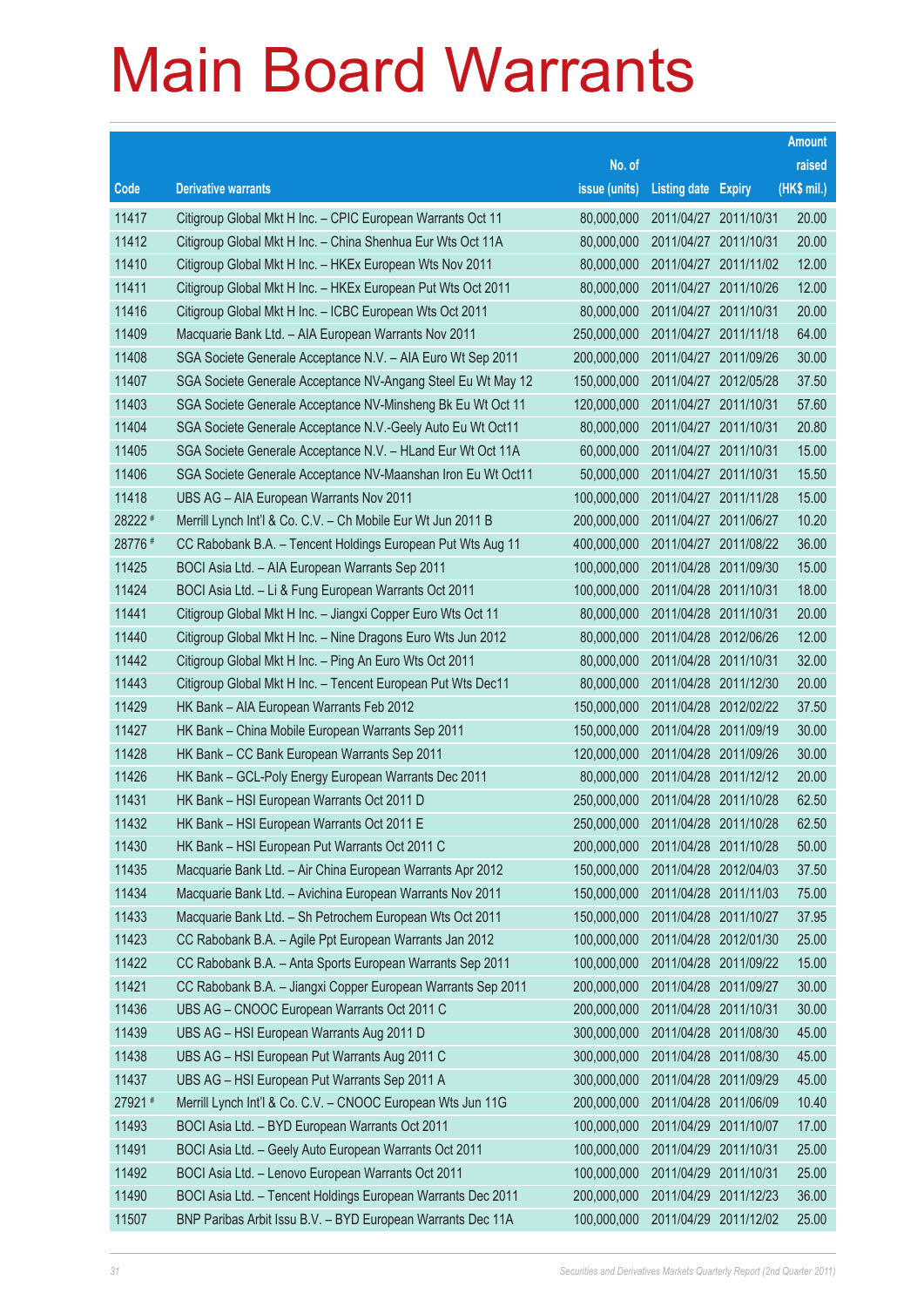|       |                                                              |               |                            |                       | <b>Amount</b> |
|-------|--------------------------------------------------------------|---------------|----------------------------|-----------------------|---------------|
|       |                                                              | No. of        |                            |                       | raised        |
| Code  | <b>Derivative warrants</b>                                   | issue (units) | <b>Listing date Expiry</b> |                       | (HK\$ mil.)   |
| 11508 | BNP Paribas Arbit Issu B.V.-CM Bank European Warrants Feb 12 | 100,000,000   |                            | 2011/04/29 2012/02/02 | 25.00         |
| 11506 | BNP Paribas Arbit Issu B.V. - SJM Holdings Euro Wts Jan 2012 | 100,000,000   |                            | 2011/04/29 2012/01/03 | 25.00         |
| 11503 | Citigroup Global Mkt H Inc. - BBMG European Warrants Dec 11  | 80,000,000    | 2011/04/29 2011/12/19      |                       | 12.00         |
| 11513 | Citigroup Global Mkt H Inc. - Comba European Warrants Apr 12 | 50,000,000    | 2011/04/29 2012/04/17      |                       | 12.50         |
| 11499 | Citigroup Global Mkt H Inc. - Ch Railway Cons Eu Wts Oct 11  | 50,000,000    | 2011/04/29 2011/10/31      |                       | 17.50         |
| 11514 | Citigroup Global Mkt H Inc. - Chineway Pharm Euro Wts Feb12  | 50,000,000    |                            | 2011/04/29 2012/02/06 | 12.50         |
| 11512 | Citigroup Global Mkt H Inc. - Ch Zhongwang Euro Wts Feb12    | 80,000,000    | 2011/04/29 2012/02/06      |                       | 24.00         |
| 11501 | Citigroup Global Mkt H Inc. - Galaxy Ent European Wts Dec11  | 80,000,000    |                            | 2011/04/29 2011/12/05 | 20.00         |
| 11511 | Citigroup Global Mkt H Inc. - KB Laminates Euro Wts Dec12    | 80,000,000    |                            | 2011/04/29 2012/12/24 | 20.00         |
| 11515 | Citigroup Global Mkt H Inc. - Kingdee Int'l Euro Wts Apr12   | 80,000,000    | 2011/04/29 2012/04/17      |                       | 24.00         |
| 11498 | Citigroup Global Mkt H Inc. - Li & Fung European Wts Oct 11  | 80,000,000    | 2011/04/29 2011/10/31      |                       | 20.00         |
| 11500 | Citigroup Global Mkt H Inc. - Zijin Mining Euro Wts Oct 2011 | 50,000,000    | 2011/04/29 2011/10/31      |                       | 17.50         |
| 11455 | HK Bank - HSI European Warrants Aug 2011                     | 280,000,000   |                            | 2011/04/29 2011/08/30 | 42.00         |
| 11485 | J P Morgan SP BV - BEA European Warrants Oct 2011            | 80,000,000    | 2011/04/29 2011/10/31      |                       | 20.00         |
| 11489 | J P Morgan SP BV - Ch Railway Cons European Warrants Dec 13  | 200,000,000   |                            | 2011/04/29 2013/12/30 | 50.00         |
| 11488 | J P Morgan SP BV - Ch Southern Air European Wts Oct 2011     | 80,000,000    | 2011/04/29 2011/10/31      |                       | 20.00         |
| 11487 | J P Morgan SP BV - Henderson Land Dev European Wts Oct 2011  | 80,000,000    | 2011/04/29 2011/10/31      |                       | 20.00         |
| 11486 | J P Morgan SP BV - Ping An European Warrants Oct 2011 A      | 200,000,000   | 2011/04/29 2011/10/31      |                       | 96.00         |
| 11504 | Macquarie Bank Ltd. - CC Bank European Warrants Nov 2011     | 200,000,000   |                            | 2011/04/29 2011/11/02 | 50.20         |
| 11505 | Macquarie Bank Ltd. - CC Bank European Put Warrants Nov 2011 | 200,000,000   |                            | 2011/04/29 2011/11/02 | 70.20         |
| 11454 | Macquarie Bank Ltd. - HSI European Put Warrants Dec 2011     | 300,000,000   |                            | 2011/04/29 2011/12/29 | 75.00         |
| 11444 | Merrill Lynch Int'l & Co. C.V. - China Life Eu Wt Sep 2011 A | 80,000,000    |                            | 2011/04/29 2011/09/27 | 18.40         |
| 11445 | Merrill Lynch Int'l & Co. C.V. - Ch Life Eur Put Wt Nov 2011 | 80,000,000    | 2011/04/29 2011/11/14      |                       | 25.60         |
| 11446 | Merrill Lynch Int'l & Co. C.V. - CM Bank Euro Wts Sep 2011   | 80,000,000    |                            | 2011/04/29 2011/09/19 | 12.40         |
| 11447 | Merrill Lynch Int'l & Co. C.V. - CM Bank Euro Wts Dec 2011   | 80,000,000    |                            | 2011/04/29 2011/12/19 | 12.16         |
| 11453 | Merrill Lynch Int'l & Co. C.V. - A50 China Eur Wt Nov 2011 A | 80,000,000    | 2011/04/29 2011/11/07      |                       | 12.08         |
| 11448 | Merrill Lynch Int'l & Co. C.V. - HKEx Euro Wts Aug 2011 C    | 80,000,000    |                            | 2011/04/29 2011/08/16 | 15.92         |
| 11451 | Merrill Lynch Int'l & Co. C.V. - HSBC Euro Wts Oct 2011      | 80,000,000    | 2011/04/29 2011/10/10      |                       | 24.40         |
| 11449 | Merrill Lynch Int'l & Co. C.V. - HSBC Euro Wts Sep 2011 A    | 80,000,000    | 2011/04/29 2011/09/19      |                       | 30.00         |
| 11450 | Merrill Lynch Int'l & Co. C.V. - HSBC Euro Wts Sep 2011 B    | 80,000,000    |                            | 2011/04/29 2011/09/05 | 15.20         |
| 11452 | Merrill Lynch Int'l & Co. C.V. - Hutchison Euro Wts Mar 12A  | 80,000,000    | 2011/04/29 2012/03/19      |                       | 12.32         |
| 11476 | Nomura Int'l plc - Alibaba European Warrants Nov 2011        | 100,000,000   | 2011/04/29 2011/11/21      |                       | 15.00         |
| 11482 | Nomura Int'l plc - BOC HK European Warrants Dec 2011         | 100,000,000   | 2011/04/29 2011/12/05      |                       | 15.60         |
| 11469 | Nomura Int'l plc - China Telecom European Warrants Oct 2011  | 80,000,000    | 2011/04/29 2011/10/31      |                       | 23.68         |
| 11470 | Nomura Int'l plc - China Telecom European Warrants Dec 2011  | 80,000,000    | 2011/04/29 2011/12/19      |                       | 20.48         |
| 11471 | Nomura Int'l plc - China Unicom European Warrants May 2012   | 200,000,000   | 2011/04/29 2012/05/25      |                       | 30.20         |
| 11477 | Nomura Int'l plc - CC Bank European Warrants Oct 2011        | 100,000,000   | 2011/04/29 2011/10/31      |                       | 28.80         |
| 11478 | Nomura Int'l plc - CC Bank European Warrants Aug 2011 A      | 100,000,000   |                            | 2011/04/29 2011/08/25 | 15.60         |
| 11483 | Nomura Int'l plc - China Life European Warrants Oct 2011     | 100,000,000   | 2011/04/29 2011/10/31      |                       | 25.50         |
| 11484 | Nomura Int'l plc - China Life European Warrants Dec 2011     | 100,000,000   | 2011/04/29 2011/12/30      |                       | 25.00         |
| 11474 | Nomura Int'l plc - CNOOC European Warrants Jan 2012          | 100,000,000   | 2011/04/29 2012/01/31      |                       | 15.00         |
| 11475 | Nomura Int'l plc - CNOOC European Warrants Jun 2012          | 100,000,000   | 2011/04/29 2012/06/11      |                       | 17.00         |
| 11480 | Nomura Int'l plc - China Shenhua European Warrants Oct 2011  | 100,000,000   | 2011/04/29 2011/10/24      |                       | 15.60         |
| 11479 | Nomura Int'l plc - Dongfang Elec European Warrants Sep 2011  | 80,000,000    | 2011/04/29 2011/09/26      |                       | 12.24         |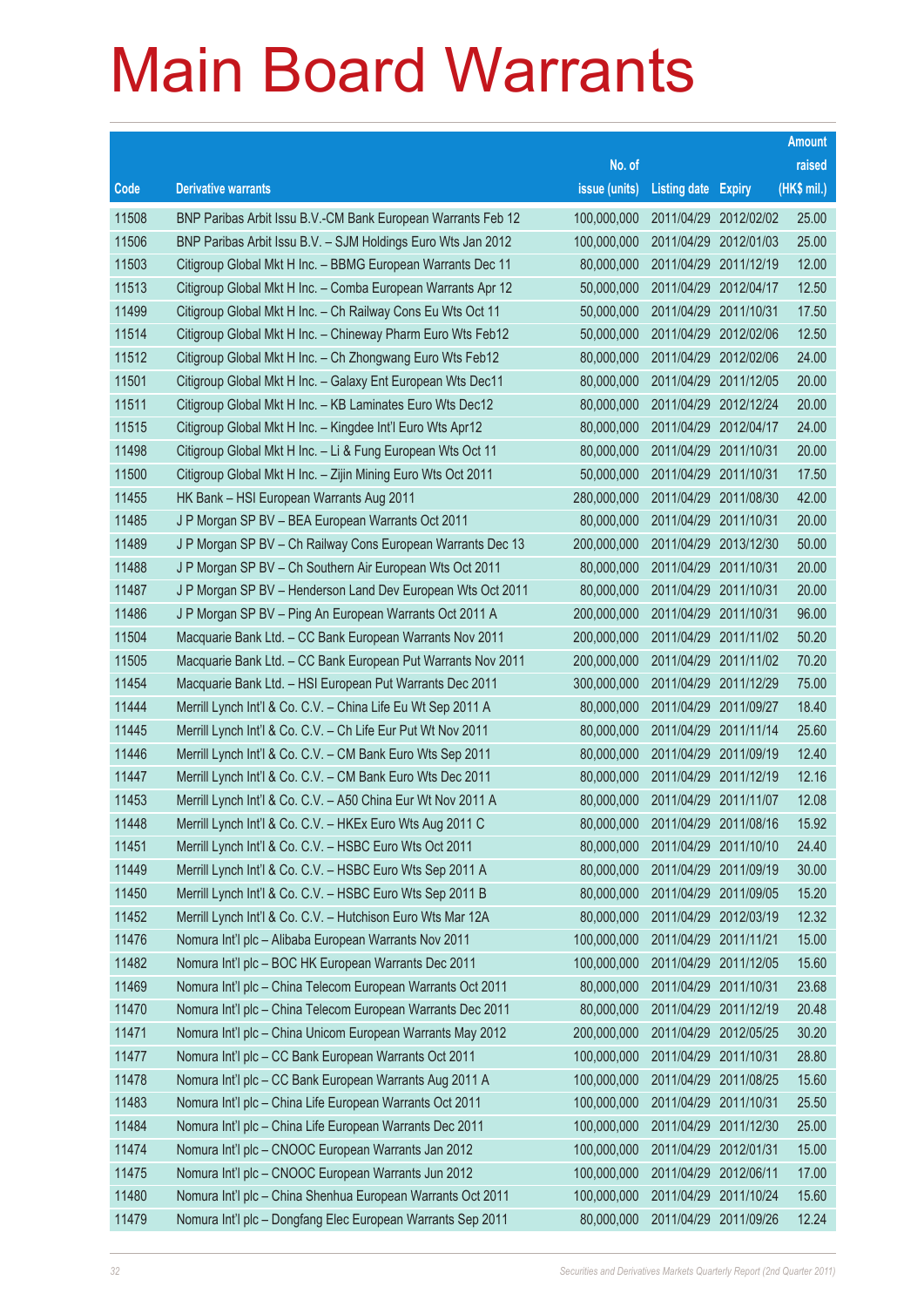|         |                                                              |               |                            |            | <b>Amount</b> |
|---------|--------------------------------------------------------------|---------------|----------------------------|------------|---------------|
|         |                                                              | No. of        |                            |            | raised        |
| Code    | <b>Derivative warrants</b>                                   | issue (units) | <b>Listing date Expiry</b> |            | (HK\$ mil.)   |
| 11468   | Nomura Int'l plc - HKEx European Warrants Nov 2011 A         | 100,000,000   | 2011/04/29 2011/11/30      |            | 15.00         |
| 11467   | Nomura Int'l plc - JIANC European Warrants Nov 2011          | 100,000,000   | 2011/04/29 2011/11/30      |            | 25.00         |
| 11472   | Nomura Int'l plc - PetroChina European Warrants Dec 2012     | 100,000,000   | 2011/04/29 2012/12/31      |            | 15.50         |
| 11473   | Nomura Int'l plc - PetroChina European Warrants Feb 2013     | 100,000,000   | 2011/04/29 2013/02/28      |            | 15.00         |
| 11465   | Nomura Int'l plc - SHK P European Warrants Dec 2012          | 100,000,000   | 2011/04/29 2012/12/03      |            | 17.50         |
| 11466   | Nomura Int'l plc - SHK P European Warrants Dec 2012 A        | 100,000,000   | 2011/04/29 2012/12/21      |            | 15.00         |
| 11481   | Nomura Int'l plc - Yanzhou Coal European Warrants Aug 2011   | 100,000,000   | 2011/04/29 2011/08/25      |            | 15.10         |
| 11464   | CC Rabobank B.A. - AIA European Warrants Nov 2011            | 200,000,000   | 2011/04/29 2011/11/28      |            | 30.00         |
| 11495   | CC Rabobank B.A. - BOCL European Warrants Dec 2011           | 200,000,000   | 2011/04/29 2011/12/12      |            | 30.00         |
| 11497   | CC Rabobank B.A. - CC Bank European Warrants Oct 2011        | 200,000,000   | 2011/04/29 2011/10/31      |            | 50.00         |
| 11456   | CC Rabobank B.A. - Minsheng Bank European Wts Sep 2011       | 150,000,000   | 2011/04/29                 | 2011/09/30 | 36.00         |
| 11461   | CC Rabobank B.A. – Ch Southern Air European Warrants Oct 11  | 100,000,000   | 2011/04/29 2011/10/31      |            | 40.00         |
| 11457   | CC Rabobank B.A. - Dongfeng Motor European Warrants Oct 2011 | 150,000,000   | 2011/04/29 2011/10/31      |            | 22.50         |
| 11496   | CC Rabobank B.A. - Galaxy Ent European Warrants Oct 2011     | 100,000,000   | 2011/04/29 2011/10/31      |            | 25.00         |
| 11462   | CC Rabobank B.A. - Gome European Warrants Oct 2011           | 100,000,000   | 2011/04/29                 | 2011/10/04 | 20.00         |
| 11463   | CC Rabobank B.A. - Greatwall Motor European Wts Nov 2011     | 120,000,000   | 2011/04/29 2011/11/29      |            | 30.00         |
| 11494   | CC Rabobank B.A. - ICBC European Warrants Oct 2011           | 200,000,000   | 2011/04/29 2011/10/10      |            | 40.00         |
| 11458   | CC Rabobank B.A. - PetroChina European Warrants Oct 2011     | 100,000,000   | 2011/04/29 2011/10/17      |            | 55.00         |
| 11459   | CC Rabobank B.A. - Ping An European Warrants Nov 2011        | 100,000,000   | 2011/04/29 2011/11/14      |            | 45.00         |
| 11502   | CC Rabobank B.A. - Westchinacement European Warrants Dec 11  | 80,000,000    | 2011/04/29 2011/12/19      |            | 32.00         |
| 11460   | CC Rabobank B.A. - ZTE European Warrants Oct 2011            | 120,000,000   | 2011/04/29 2011/10/31      |            | 30.00         |
| 11510   | RB of Scotland N.V. - BYD European Warrants Sep 2011 A       | 100,000,000   | 2011/04/29 2011/09/05      |            | 15.10         |
| 11509   | RB of Scotland N.V. - China Mobile European Wts Oct 2011 C   | 200,000,000   | 2011/04/29                 | 2011/10/21 | 30.20         |
| 10104   | Goldman Sachs SP (Asia) - N225 Index Euro Wts Sep 2011 B     | 100,000,000   | 2011/04/29 2011/09/09      |            | 3.40          |
| 10105   | Goldman Sachs SP (Asia) – N225 Index Euro Wts Dec 2011 B     | 100,000,000   | 2011/04/29 2011/12/09      |            | 3.20          |
| 10106   | Goldman Sachs SP (Asia) - N225 Index Euro Put Wts Sep 2011 A | 100,000,000   | 2011/04/29 2011/09/09      |            | 21.60         |
| 10107   | Goldman Sachs SP (Asia) - N225 Index Euro Put Wts Dec 2011 A | 100,000,000   | 2011/04/29 2011/12/09      |            | 18.00         |
| 27300 # | Merrill Lynch Int'l & Co. C.V.-HSI European Warrants Jun 11A | 300,000,000   | 2011/04/29 2011/06/29      |            | 14.40         |
| 11522   | BNP Paribas Arbit Issu B.V. - China Unicom Euro Wt Oct12A    | 100,000,000   | 2011/05/03 2012/10/03      |            | 25.00         |
| 11520   | BNP Paribas Arbit Issu B.V. - Evergrande European Wts Dec 11 | 100,000,000   | 2011/05/03 2011/12/02      |            | 37.00         |
| 11530   | BNP Paribas Arbit Issu B.V. - ICBC European Wts Dec 2011 A   | 100,000,000   | 2011/05/03 2011/12/02      |            | 25.00         |
| 11523   | BNP Paribas Arbit Issu B.V. - Tsingtao Brew Euro Wts Dec11   | 29,000,000    | 2011/05/03 2011/12/02      |            | 10.15         |
| 11521   | BNP Paribas Arbit Issu B.V. - Xinyi Glass European Wts Jul12 | 100,000,000   | 2011/05/03 2012/07/03      |            | 25.00         |
| 11526   | Citigroup Global Mkt H Inc. - AAC Acoustic European Wt Feb12 | 80,000,000    | 2011/05/03 2012/02/06      |            | 20.00         |
| 11528   | Citigroup Global Mkt H Inc. - ChiUnicom Euro Wts May 2012    | 80,000,000    | 2011/05/03 2012/05/04      |            | 16.00         |
| 11527   | Citigroup Global Mkt H Inc.-Tencent European Wts Sep11A      | 80,000,000    | 2011/05/03 2011/09/26      |            | 12.00         |
| 11519   | J P Morgan SP BV - Angang Steel European Warrants May 2012   | 200,000,000   | 2011/05/03 2012/05/28      |            | 30.00         |
| 11518   | J P Morgan SP BV - BOC HK European Warrants Nov 2011         | 200,000,000   | 2011/05/03 2011/11/11      |            | 30.20         |
| 11517   | J P Morgan SP BV - China Unicom European Warrants Dec 2011   | 200,000,000   | 2011/05/03 2011/12/29      |            | 50.00         |
| 11524   | J P Morgan SP BV - China Coal European Warrants Feb 2012     | 200,000,000   | 2011/05/03 2012/02/23      |            | 30.00         |
| 11529   | J P Morgan SP BV - Tencent European Put Warrants Sep 2011 A  | 200,000,000   | 2011/05/03 2011/09/12      |            | 44.60         |
| 11516   | SGA Societe Generale Acceptance N.V. - Tencent Eu Wt Sep 11C | 200,000,000   | 2011/05/03 2011/09/07      |            | 34.00         |
| 11525   | UBS AG - CPIC European Warrants Nov 2011                     | 200,000,000   | 2011/05/03 2011/11/08      |            | 50.00         |
| 28984 # | Merrill Lynch Int'l & Co. C.V. - China Life Eu Wt Jul 2011   | 500,000,000   | 2011/05/03 2011/07/04      |            | 10.00         |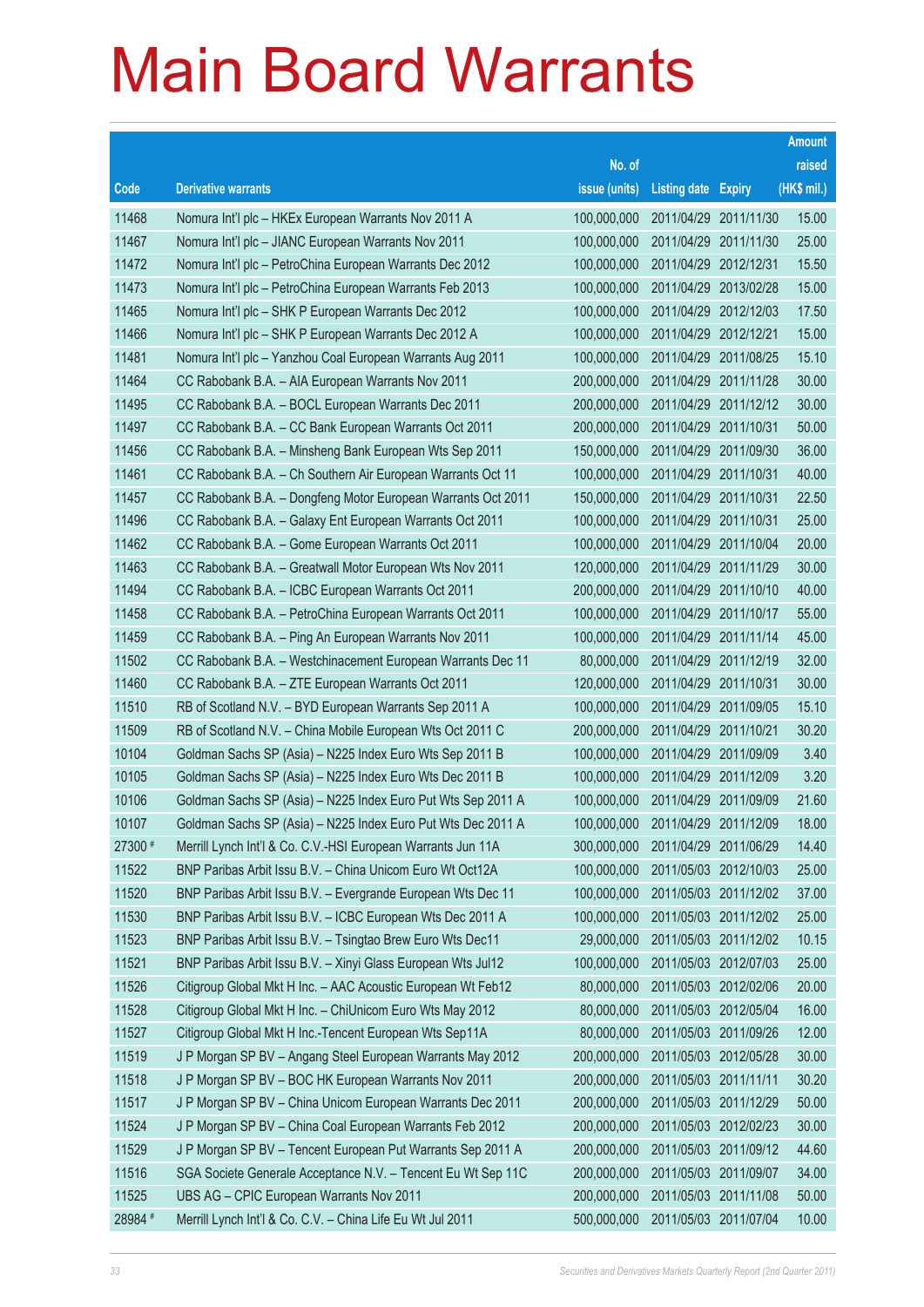|         |                                                               |               |                            |                       | <b>Amount</b> |
|---------|---------------------------------------------------------------|---------------|----------------------------|-----------------------|---------------|
|         |                                                               | No. of        |                            |                       | raised        |
| Code    | <b>Derivative warrants</b>                                    | issue (units) | <b>Listing date Expiry</b> |                       | (HK\$ mil.)   |
| 23354 # | UBS AG - A50 China European Warrants Aug 2011 A               | 300,000,000   | 2011/05/03 2011/08/29      |                       | 19.50         |
| 11556   | BNP Paribas Arbit Issu B.V. - Brilliance Chi Euro Wt Apr12    | 100,000,000   | 2011/05/04 2012/04/03      |                       | 25.00         |
| 11554   | BNP Paribas Arbit Issu B.V. - China Liansu European Wt Oct12  | 100,000,000   | 2011/05/04 2012/10/04      |                       | 25.00         |
| 11557   | BNP Paribas Arbit Issu B.V. - CQRC Bank European Wts Sep13    | 100,000,000   |                            | 2011/05/04 2013/09/03 | 25.00         |
| 11555   | BNP Paribas Arbit Issu B.V. - Zoomlion European Wts Dec11     | 100,000,000   |                            | 2011/05/04 2011/12/02 | 25.00         |
| 10108   | BNP Paribas Arbit Issu B.V. - Gold European Put Wts Dec 11C   | 200,000,000   |                            | 2011/05/04 2011/12/06 | 50.00         |
| 10110   | BNP Paribas Arbit Issu B.V. - Oil Futures European Wt Nov11D  | 200,000,000   | 2011/05/04 2011/11/16      |                       | 50.00         |
| 10109   | BNP Paribas Arbit Issu B.V. - Oil Futures European Wt May12C  | 200,000,000   | 2011/05/04 2012/05/17      |                       | 50.00         |
| 11553   | KBC Fin Products Int'l Ltd. - Agricultural Bk Eu Wt Oct 11C   | 168,000,000   |                            | 2011/05/04 2011/10/12 | 28.56         |
| 11549   | KBC Fin Products Int'l Ltd. - AIA European Put Warrants Nov11 | 108,000,000   | 2011/05/04 2011/11/04      |                       | 27.00         |
| 11550   | KBC Fin Products Int'l Ltd. - AIA European Warrants Dec 11A   | 198,000,000   | 2011/05/04 2011/12/01      |                       | 29.70         |
| 11547   | Macquarie Bank Ltd. - SJM Holdings European Warrants Jan 12   | 200,000,000   | 2011/05/04 2012/01/03      |                       | 50.60         |
| 11546   | Macquarie Bank Ltd. - Wynn Macau European Warrants Nov 2011   | 200,000,000   |                            | 2011/05/04 2011/11/04 | 52.20         |
| 11534   | Merrill Lynch Int'l & Co. C.V. - Ag Bk European Wts Aug 2011  | 80,000,000    | 2011/05/04 2011/08/09      |                       | 12.08         |
| 11535   | Merrill Lynch Int'l & Co. C.V. - Ag Bk European Wts Oct 11A   | 80,000,000    | 2011/05/04 2011/10/10      |                       | 18.96         |
| 11536   | Merrill Lynch Int'l & Co. C.V. - Ag Bk Euro Put Wts Sep 11A   | 80,000,000    | 2011/05/04 2011/09/19      |                       | 12.40         |
| 11537   | Merrill Lynch Int'l & Co. C.V. - AIA European Warrants Sep11  | 80,000,000    |                            | 2011/05/04 2011/09/22 | 13.28         |
| 11538   | Merrill Lynch Int'l & Co. C.V. - AIA European Warrants Nov11  | 80,000,000    | 2011/05/04 2011/11/28      |                       | 12.00         |
| 11532   | Merrill Lynch Int'l & Co. C.V. - AIA European Warrants Jul12  | 80,000,000    | 2011/05/04 2012/07/23      |                       | 20.00         |
| 11533   | Merrill Lynch Int'l & Co. C.V. - AIA European Put Wts Nov11   | 80,000,000    | 2011/05/04 2011/11/28      |                       | 20.00         |
| 11539   | Merrill Lynch Int'l & Co. C.V. - CM Bank Euro Put Wts Nov11   | 80,000,000    |                            | 2011/05/04 2011/11/07 | 20.00         |
| 11543   | SGA Societe Generale Acceptance N.V. - CP&CC Eur Wt Nov 2011  | 200,000,000   | 2011/05/04 2011/11/07      |                       | 90.00         |
| 11544   | SGA Societe Generale Acceptance N.V. - CP&CC Eur Wt Nov 11A   | 200,000,000   | 2011/05/04 2011/11/07      |                       | 50.00         |
| 11545   | SGA Societe Generale Acceptance N.V. - CP&CC Eur Wt Nov 11B   | 200,000,000   | 2011/05/04 2011/11/28      |                       | 30.00         |
| 11541   | SGA Societe Generale Acceptance N.V. - HKEx Eu Wt Aug 2012    | 500,000,000   |                            | 2011/05/04 2012/08/06 | 100.00        |
| 11540   | SGA Societe Generale Acceptance N.V. - JIANC Eu Wts Nov 2011  | 200,000,000   | 2011/05/04 2011/11/07      |                       | 50.00         |
| 11548   | SGA Societe Generale Acceptance N.V. - KECL Euro Wts Feb 12   | 200,000,000   | 2011/05/04 2012/02/29      |                       | 50.00         |
| 11542   | SGA Societe Generale Acceptance N.V. - Petch Eu Wt Dec 2012   | 500,000,000   | 2011/05/04 2012/12/19      |                       | 85.00         |
| 11552   | UBS AG - AIA European Warrants Sep 2011 A                     | 200,000,000   | 2011/05/04 2011/09/30      |                       | 30.00         |
| 11551   | UBS AG - China Life European Warrants Sep 2011 C              | 300,000,000   | 2011/05/04 2011/09/19      |                       | 45.00         |
| 10112   | BNP Paribas Arbit Issu B.V. - EUR/USD European Warrants Dec11 | 200,000,000   | 2011/05/05 2011/12/12      |                       | 50.00         |
| 10111   | BNP Paribas Arbit Issu B.V. - EUR/USD European Put Wts Dec11  | 200,000,000   | 2011/05/05 2011/12/12      |                       | 50.00         |
| 11567   | BNP Paribas Arbit Issu B.V. - HSI European Wts Dec 2013       | 200,000,000   | 2011/05/05 2013/12/30      |                       | 50.00         |
| 11565   | BNP Paribas Arbit Issu B.V. - HSI Euro Put Wts May 2013       | 200,000,000   | 2011/05/05 2013/05/30      |                       | 52.00         |
| 11569   | BNP Paribas Arbit Issu B.V. - HSI European Wts Sep 2011 D     | 200,000,000   | 2011/05/05 2011/09/29      |                       | 30.00         |
| 11568   | BNP Paribas Arbit Issu B.V. - HSI European Wts Oct 2011 A     | 200,000,000   | 2011/05/05 2011/10/28      |                       | 44.00         |
| 11566   | BNP Paribas Arbit Issu B.V. - HSI Euro Put Wts Sep 2011 C     | 200,000,000   | 2011/05/05 2011/09/29      |                       | 30.00         |
| 10114   | BNP Paribas Arbit Issu B.V. - USD/YEN European Warrants Dec11 | 200,000,000   | 2011/05/05 2011/12/12      |                       | 50.00         |
| 10113   | BNP Paribas Arbit Issu B.V. - USD/YEN European Put Wts Dec11  | 200,000,000   | 2011/05/05 2011/12/12      |                       | 50.00         |
| 11561   | Macquarie Bank Ltd. - CQRC Bank European Warrants Nov 2011    | 200,000,000   | 2011/05/05 2011/11/07      |                       | 51.60         |
| 11560   | Macquarie Bank Ltd. - Zoomlion European Warrants Nov 2011     | 200,000,000   | 2011/05/05 2011/11/07      |                       | 50.40         |
| 11559   | Macquarie Bank Ltd. - Hutchison European Put Wts Nov 2011     | 200,000,000   | 2011/05/05 2011/11/07      |                       | 66.40         |
| 11558   | Macquarie Bank Ltd. - China Mengniu European Wts Dec 2011     | 200,000,000   | 2011/05/05 2011/12/02      |                       | 50.00         |
| 11562   | UBS AG - AIA European Warrants Nov 2011 A                     | 200,000,000   | 2011/05/05 2011/11/08      |                       | 50.00         |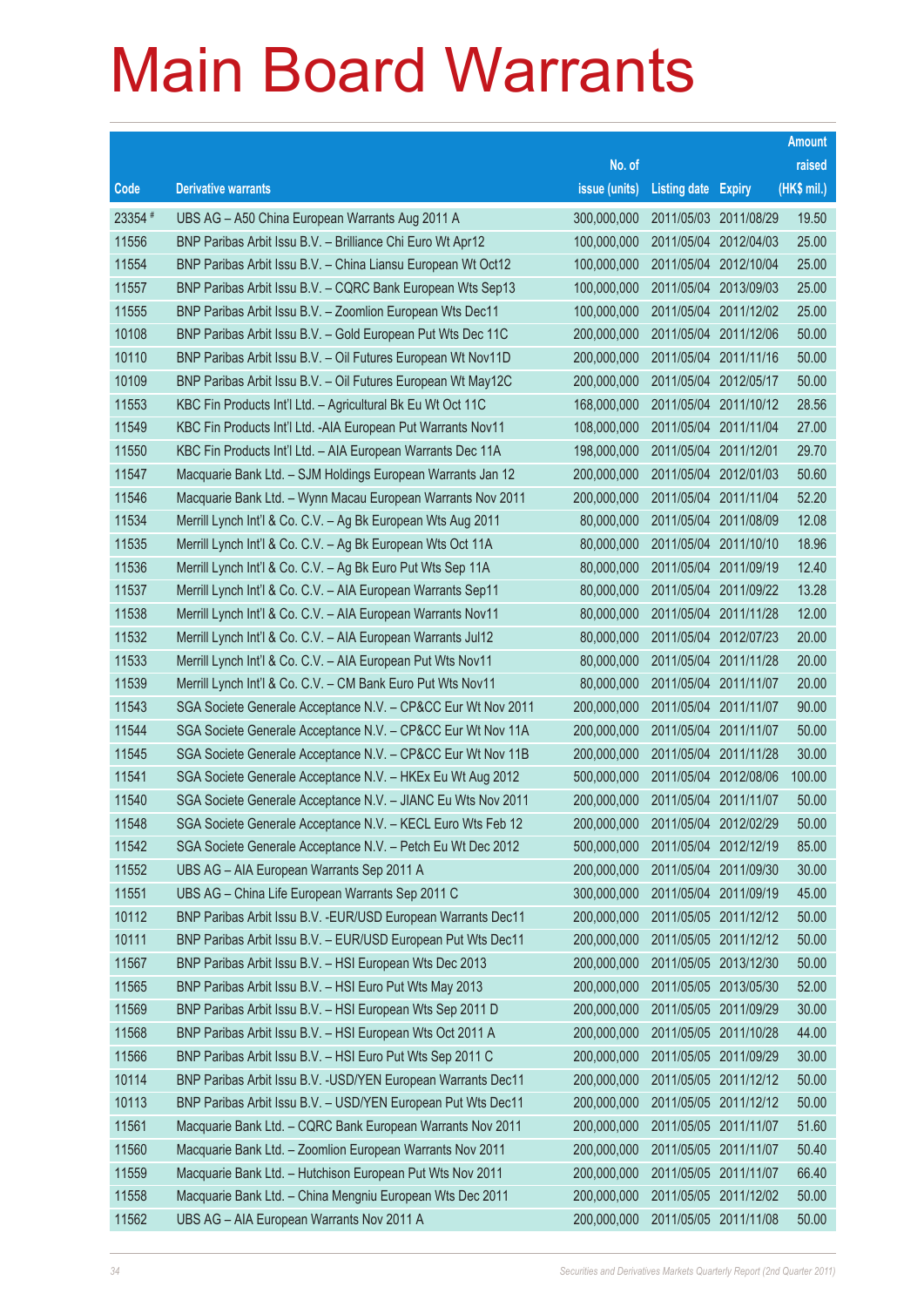|       |                                                              |               |                            |                       | <b>Amount</b> |
|-------|--------------------------------------------------------------|---------------|----------------------------|-----------------------|---------------|
|       |                                                              | No. of        |                            |                       | raised        |
| Code  | <b>Derivative warrants</b>                                   | issue (units) | <b>Listing date Expiry</b> |                       | (HK\$ mil.)   |
| 11564 | UBS AG – China Life European Warrants Sep 2011 D             | 300,000,000   | 2011/05/05 2011/09/27      |                       | 51.00         |
| 11563 | UBS AG - Tencent Holdings European Put Warrants Sep 2011     | 100,000,000   | 2011/05/05 2011/09/27      |                       | 15.00         |
| 11604 | BNP Paribas Arbit Issu B.V. - China Life Euro Wts Oct 2011 A | 100,000,000   | 2011/05/06 2011/10/04      |                       | 18.00         |
| 11603 | BNP Paribas Arbit Issu B.V. - China Life Euro Wts Dec 2012   | 100,000,000   |                            | 2011/05/06 2012/12/04 | 26.00         |
| 11602 | BNP Paribas Arbit Issu B.V. - CNOOC European Wts Nov 2011 C  | 100,000,000   |                            | 2011/05/06 2011/11/02 | 15.00         |
| 11601 | BNP Paribas Arbit Issu B.V. - CNOOC European Wts Jan 2012 A  | 100,000,000   |                            | 2011/05/06 2012/01/03 | 18.00         |
| 11597 | BNP Paribas Arbit Issu B.V. - CRCC European Wts Dec 2013     | 100,000,000   | 2011/05/06 2013/12/03      |                       | 25.00         |
| 11600 | Macquarie Bank Ltd. - China Coal European Warrants Feb 2012  | 300,000,000   | 2011/05/06 2012/02/28      |                       | 45.00         |
| 11586 | Macquarie Bank Ltd. - CLP European Warrants Feb 2012         | 200,000,000   |                            | 2011/05/06 2012/02/02 | 51.20         |
| 11587 | Macquarie Bank Ltd. - Shanshui Cement European Wts Jun 2012  | 200,000,000   | 2011/05/06 2012/06/27      |                       | 50.00         |
| 11588 | Macquarie Bank Ltd. - Jiangxi Copper European Put Wts Dec 11 | 300,000,000   | 2011/05/06 2011/12/29      |                       | 75.00         |
| 11585 | Macquarie Bank Ltd. - Sands China European Warrants Dec 2011 | 200,000,000   | 2011/05/06 2011/12/02      |                       | 50.00         |
| 11584 | Macquarie Bank Ltd. - Goldwind European Warrants Dec 2011    | 200,000,000   |                            | 2011/05/06 2011/12/02 | 50.40         |
| 11589 | Merrill Lynch Int'l & Co. C.V. - CHALCO Euro Wts Nov 2011    | 80,000,000    | 2011/05/06 2011/11/21      |                       | 34.40         |
| 11590 | Merrill Lynch Int'l & Co. C.V. - CHALCO Euro Wts Nov 2012    | 80,000,000    | 2011/05/06 2012/11/26      |                       | 12.08         |
| 11592 | Merrill Lynch Int'l & Co. C.V. - China Coal Eur Wts Feb 2012 | 80,000,000    |                            | 2011/05/06 2012/02/23 | 12.48         |
| 11575 | Merrill Lynch Int'l & Co. C.V. - HKEx Eur Put Wts Sep 2011 C | 80,000,000    | 2011/05/06 2011/09/29      |                       | 12.00         |
| 11574 | Merrill Lynch Int'l & Co. C.V. - Tencent Euro Wts Sep 2011 D | 80,000,000    |                            | 2011/05/06 2011/09/30 | 12.00         |
| 11573 | Merrill Lynch Int'l & Co. C.V. - Tencent Euro Wts Oct 2011 C | 80,000,000    | 2011/05/06 2011/10/17      |                       | 12.08         |
| 11572 | Merrill Lynch Int'l & Co. C.V. - Tencent Euro Put Wts Sep11C | 80,000,000    |                            | 2011/05/06 2011/09/26 | 17.92         |
| 11571 | Merrill Lynch Int'l & Co. C.V. - Yanzhou Coal Eu Wt Sep 2011 | 80,000,000    |                            | 2011/05/06 2011/09/26 | 29.60         |
| 11570 | Merrill Lynch Int'l & Co. C.V. - Yanzhou Coal Eu Wt Oct 2011 | 80,000,000    | 2011/05/06 2011/10/10      |                       | 13.92         |
| 11591 | Merrill Lynch Int'l & Co. C.V. - Zijin Mining Eu Wt Nov 2011 | 80,000,000    | 2011/05/06 2011/11/07      |                       | 39.60         |
| 11593 | Standard Chartered Bank - Zoomlion European Warrants Feb 12  | 60,000,000    | 2011/05/06 2012/02/03      |                       | 15.60         |
| 11594 | Standard Chartered Bank - SPDR Gold Trust Euro Wts Dec11     | 50,000,000    |                            | 2011/05/06 2011/12/30 | 34.00         |
| 11581 | SGA Societe Generale Acceptance N.V. - CTel Eu Wt Aug 2011   | 80,000,000    |                            | 2011/05/06 2011/08/22 | 18.40         |
| 11580 | SGA Societe Generale Acceptance N.V. – CTel Eu Wt Oct 2011   | 80,000,000    | 2011/05/06 2011/10/24      |                       | 24.80         |
| 11579 | SGA Societe Generale Acceptance N.V.-ChiUnicom Eu Wts Dec 11 | 200,000,000   | 2011/05/06 2011/12/28      |                       | 36.00         |
| 11578 | SGA Societe Generale Acceptance N.V.-ChiUnicom Eu Wts May 12 | 200,000,000   | 2011/05/06 2012/05/28      |                       | 30.00         |
| 11595 | SGA Societe Generale Acceptance N.V. - CLife Eu Wt Nov 2011A | 300,000,000   | 2011/05/06 2011/11/23      |                       | 75.00         |
| 11596 | SGA Societe Generale Acceptance N.V. - A50 Ch Eu Wt Nov 11A  | 300,000,000   | 2011/05/06 2011/11/07      |                       | 45.00         |
| 11576 | SGA Societe Generale Acceptance N.V. - HSBC Eu Wt Nov 2011   | 300,000,000   | 2011/05/06 2011/11/16      |                       | 81.00         |
| 11577 | SGA Societe Generale Acceptance N.V. - HSBC Eu Wt Nov 2011 A | 300,000,000   | 2011/05/06 2011/11/07      |                       | 108.00        |
| 11583 | SGA Societe Generale Acceptance N.V. - HSI Eu Put Wt Nov 11  | 300,000,000   | 2011/05/06 2011/11/29      |                       | 81.00         |
| 11582 | SGA Societe Generale Acceptance N.V. - HSI Eur Wt Dec 2011 A | 300,000,000   | 2011/05/06 2011/12/29      |                       | 45.00         |
| 11599 | UBS AG - China Life European Warrants Sep 2011 E             | 300,000,000   | 2011/05/06 2011/09/19      |                       | 78.00         |
| 11598 | UBS AG - Hutchison European Warrants Nov 2011                | 300,000,000   | 2011/05/06 2011/11/08      |                       | 90.00         |
| 11608 | Barclays Bank plc - HSI European Warrants Dec 2011           | 150,000,000   | 2011/05/09 2011/12/29      |                       | 37.65         |
| 11613 | BNP Paribas Arbit Issu B.V.-Dongfeng Motor European Wt Aug12 | 100,000,000   | 2011/05/09 2012/08/02      |                       | 25.00         |
| 11612 | BNP Paribas Arbit Issu B.V. - Nine Dragons European Wt Apr13 | 100,000,000   | 2011/05/09 2013/04/02      |                       | 25.00         |
| 11611 | KBC Fin Products Int'l Ltd. - Angang Steel Euro Put Wt Jan12 | 80,000,000    | 2011/05/09 2012/01/18      |                       | 20.00         |
| 11605 | Merrill Lynch Int'l & Co. C.V. - ICBC European Wts Sep 2011  | 80,000,000    | 2011/05/09 2011/09/07      |                       | 12.08         |
| 11606 | Merrill Lynch Int'l & Co. C.V. - SPA European Wts Nov 2011   | 80,000,000    | 2011/05/09 2011/11/28      |                       | 26.40         |
| 11607 | Merrill Lynch Int'l & Co. C.V. - SPA European Wts Mar 2012   | 80,000,000    | 2011/05/09 2012/03/21      |                       | 12.08         |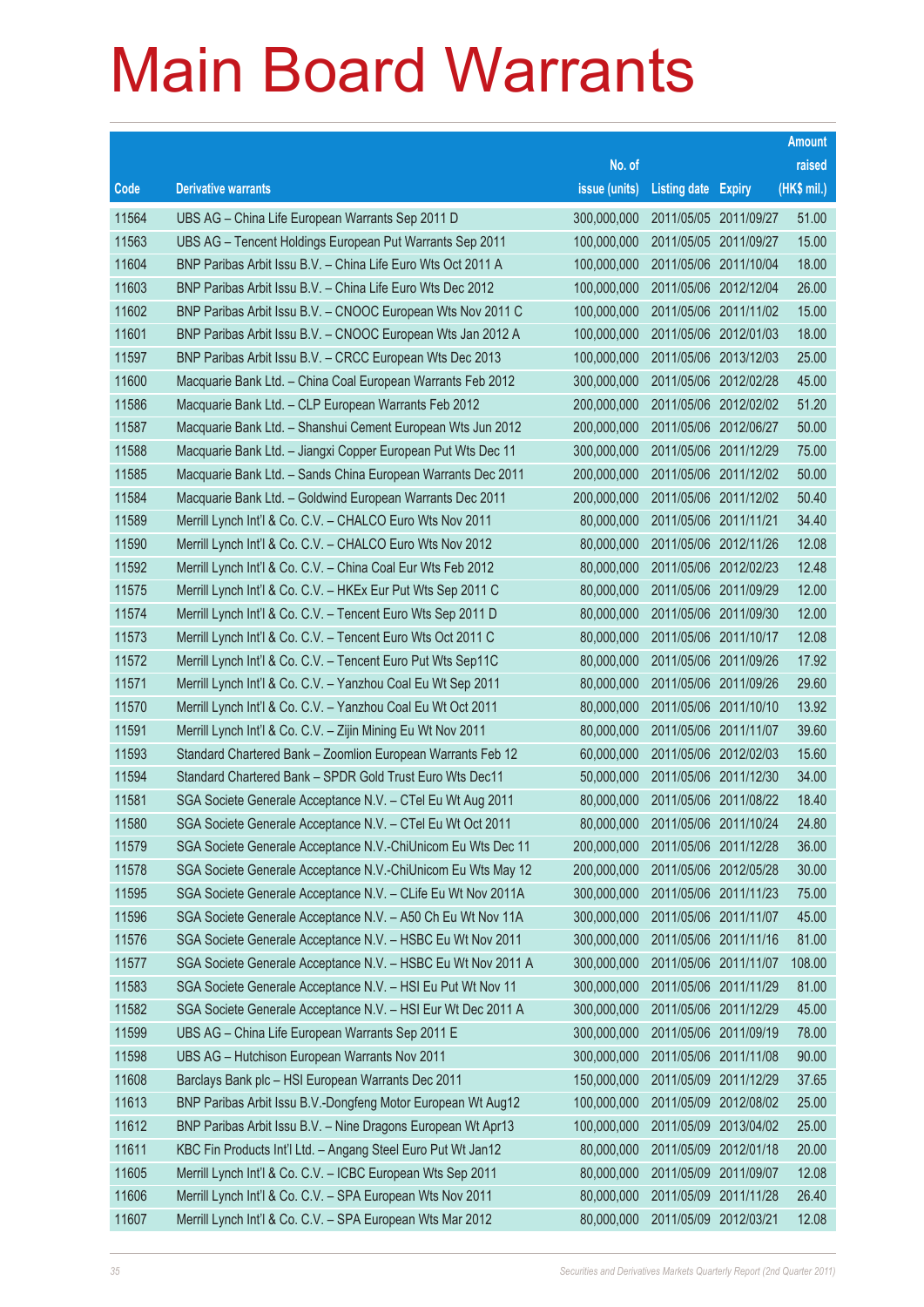|         |                                                              |               |                            |            | <b>Amount</b> |
|---------|--------------------------------------------------------------|---------------|----------------------------|------------|---------------|
|         |                                                              | No. of        |                            |            | raised        |
| Code    | <b>Derivative warrants</b>                                   | issue (units) | <b>Listing date Expiry</b> |            | (HK\$ mil.)   |
| 11610   | Standard Chartered Bank – China Coal European Warrants Dec11 | 100,000,000   | 2011/05/09 2011/12/30      |            | 17.80         |
| 11614   | SGA Societe Generale Acceptance N.V. - HWL Eur Wt Mar 2012   | 400,000,000   | 2011/05/09 2012/03/21      |            | 60.00         |
| 11609   | SGA Societe Generale Acceptance N.V. - HWL Eur Wt Jul 2013   | 400,000,000   | 2011/05/09 2013/07/29      |            | 72.00         |
| 11615   | UBS AG - A50 China European Warrants Jan 2012                | 300,000,000   | 2011/05/09 2012/01/18      |            | 45.00         |
| 11616   | UBS AG - Hutchison European Warrants Jul 2013                | 500,000,000   | 2011/05/09 2013/07/29      |            | 75.00         |
| 28604 # | Merrill Lynch Int'l & Co. C.V. - HKEx Euro Wts Aug 2011 B    | 200,000,000   | 2011/05/09 2011/08/29      |            | 14.20         |
| 11620   | HK Bank - Tencent European Warrants Sep 2011                 | 250,000,000   | 2011/05/11                 | 2011/09/30 | 37.50         |
| 11619   | HK Bank – Tencent European Put Warrants Sep 2011             | 180,000,000   | 2011/05/11 2011/09/16      |            | 32.40         |
| 11621   | Standard Chartered Bank - Anhui Conch European Wts Nov 2011  | 100,000,000   | 2011/05/11                 | 2011/11/28 | 60.00         |
| 11622   | Standard Chartered Bank - Anhui Conch European Wts Dec 2011  | 100,000,000   | 2011/05/11 2011/12/30      |            | 52.00         |
| 11623   | Standard Chartered Bank - Evergrande European Wts Dec 2011   | 40,000,000    | 2011/05/11                 | 2011/12/30 | 28.00         |
| 11624   | UBS AG - A50 China European Warrants Nov 2011 A              | 300,000,000   | 2011/05/11 2011/11/04      |            | 45.00         |
| 11040 # | Credit Suisse AG - HSI European Warrants Jul 2011 C          | 600,000,000   | 2011/05/11 2011/07/28      |            | 34.80         |
| 11638   | BNP Paribas Arbit Issu B.V. - Ch Mobile Euro Wts Mar 2012    | 100,000,000   | 2011/05/12 2012/03/02      |            | 25.00         |
| 11640   | BNP Paribas Arbit Issu B.V. - China Life Euro Wts Jun 2012   | 100,000,000   | 2011/05/12 2012/06/04      |            | 25.00         |
| 11639   | BNP Paribas Arbit Issu B.V. - Ch Mobile Euro Wts Dec 2011 A  | 100,000,000   | 2011/05/12 2011/12/02      |            | 25.00         |
| 11657   | KBC Fin Products Int'l Ltd. - HSBC European Wts Oct 2011     | 128,000,000   | 2011/05/12 2011/10/10      |            | 19.20         |
| 11658   | KBC Fin Products Int'l Ltd. - HSBC European Wts Nov 2011     | 128,000,000   | 2011/05/12 2011/11/15      |            | 46.08         |
| 11653   | KBC Fin Products Int'l Ltd. - HSCEI Euro Wts Dec 2011        | 100,000,000   | 2011/05/12 2011/12/29      |            | 17.00         |
| 11650   | KBC Fin Products Int'l Ltd. - HSCEI Euro Wts Mar 2012        | 100,000,000   | 2011/05/12 2012/03/29      |            | 25.00         |
| 11651   | KBC Fin Products Int'l Ltd. - HSCEI Euro Put Wts Dec 2011    | 100,000,000   | 2011/05/12 2011/12/29      |            | 27.00         |
| 11652   | KBC Fin Products Int'l Ltd. - HSCEI Euro Put Wts Dec 2011 A  | 100,000,000   | 2011/05/12 2011/12/29      |            | 20.00         |
| 11648   | KBC Fin Products Int'l Ltd. - HSI European Wts Dec 2011      | 200,000,000   | 2011/05/12 2011/12/29      |            | 50.00         |
| 11659   | KBC Fin Products Int'l Ltd. - HSI Euro Put Wts Dec 2011      | 200,000,000   | 2011/05/12 2011/12/29      |            | 62.00         |
| 11649   | KBC Fin Products Int'l Ltd. - HSI European Wts Dec 2011 A    | 200,000,000   | 2011/05/12 2011/12/29      |            | 50.00         |
| 11654   | KBC Fin Products Int'l Ltd. - Hutchison Euro Wts Nov 2011    | 128,000,000   | 2011/05/12 2011/11/15      |            | 32.00         |
| 11655   | KBC Fin Products Int'l Ltd. – Hutchison Euro Wts Nov 2011 A  | 128,000,000   | 2011/05/12 2011/11/15      |            | 43.52         |
| 11656   | KBC Fin Products Int'l Ltd. - Hutchison Euro Wts Nov 2011 B  | 128,000,000   | 2011/05/12 2011/11/15      |            | 65.28         |
| 11627   | Nomura Int'l plc - Angang Steel European Warrants May 2012   | 100,000,000   | 2011/05/12 2012/05/28      |            | 15.00         |
| 11634   | Nomura Int'l plc - BJ Ent Water European Warrants Nov 2011   | 100,000,000   | 2011/05/12 2011/11/14      |            | 25.00         |
| 11631   | Nomura Int'l plc - BYD European Warrants Oct 2011            | 100,000,000   | 2011/05/12 2011/10/31      |            | 18.00         |
| 11628   | Nomura Int'l plc - China Mobile European Warrants Sep 2011   | 128,000,000   | 2011/05/12 2011/09/14      |            | 19.33         |
| 11632   | Nomura Int'l plc - China Coal European Warrants Feb 2012     | 150,000,000   | 2011/05/12 2012/02/24      |            | 22.65         |
| 11633   | Nomura Int'l plc - Shineway Pharm European Warrants Nov 2011 | 100,000,000   | 2011/05/12 2011/11/14      |            | 25.20         |
| 11630   | Nomura Int'l plc - Zoomlion European Warrants Nov 2011       | 100,000,000   | 2011/05/12 2011/11/14      |            | 25.00         |
| 11625   | Nomura Int'l plc - Hutchison European Warrants Nov 2011      | 100,000,000   | 2011/05/12 2011/11/30      |            | 44.00         |
| 11629   | Nomura Int'l plc - Lenovo European Warrants Nov 2011         | 100,000,000   | 2011/05/12 2011/11/14      |            | 25.00         |
| 11626   | Nomura Int'l plc - Sh Petrochem European Warrants Sep 2011   | 100,000,000   | 2011/05/12 2011/09/29      |            | 15.10         |
| 11644   | CC Rabobank B.A. - CC Bank European Warrants Sep 2011        | 100,000,000   | 2011/05/12 2011/09/12      |            | 15.10         |
| 11645   | CC Rabobank B.A. - CC Bank European Warrants Oct 2011        | 100,000,000   | 2011/05/12 2011/10/31      |            | 15.10         |
| 11646   | RB of Scotland N.V. - China Life European Wts Oct 2011       | 200,000,000   | 2011/05/12 2011/10/04      |            | 30.20         |
| 11647   | RB of Scotland N.V. - China Life European Wts Oct 2011 A     | 200,000,000   | 2011/05/12 2011/10/31      |            | 30.20         |
| 11635   | Standard Chartered Bank - China Life Euro Put Wts Aug 2011   | 100,000,000   | 2011/05/12 2011/08/29      |            | 15.60         |
| 11636   | Standard Chartered Bank - China Life Euro Put Wts Feb 2012   | 100,000,000   | 2011/05/12 2012/02/28      |            | 25.00         |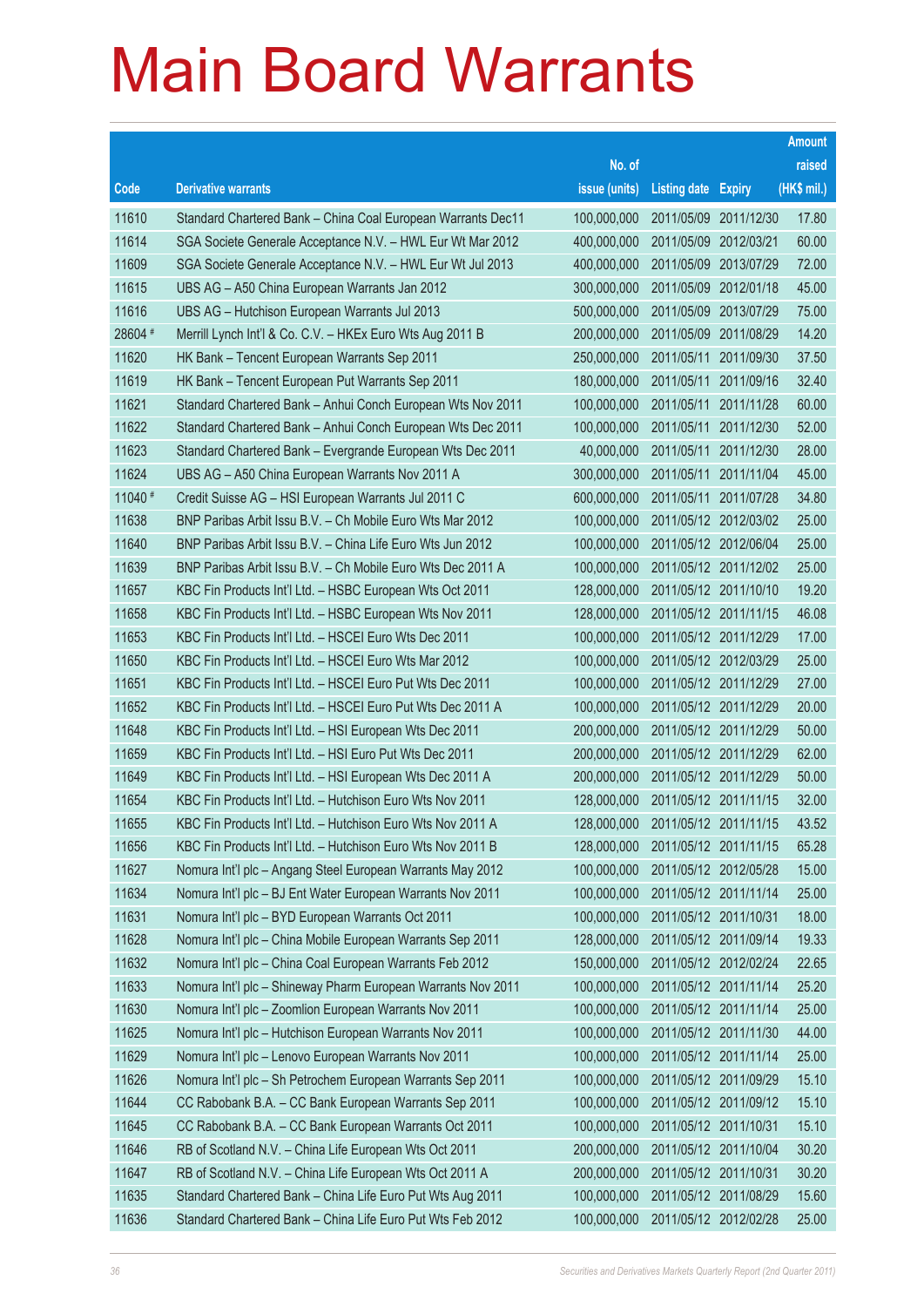|       |                                                               |               |                       | <b>Amount</b> |
|-------|---------------------------------------------------------------|---------------|-----------------------|---------------|
|       |                                                               | No. of        |                       | raised        |
| Code  | <b>Derivative warrants</b>                                    | issue (units) | Listing date Expiry   | (HK\$ mil.)   |
| 11637 | Standard Chartered Bank - CNBM European Warrants Nov 2011     | 100,000,000   | 2011/05/12 2011/11/30 | 25.00         |
| 11641 | UBS AG - China Life European Warrants Oct 2011 A              | 300,000,000   | 2011/05/12 2011/10/24 | 45.00         |
| 11643 | UBS AG – China Mobile European Warrants Oct 2011 A            | 200,000,000   | 2011/05/12 2011/10/10 | 30.00         |
| 11642 | UBS AG - ICBC European Warrants Oct 2011 A                    | 100,000,000   | 2011/05/12 2011/10/03 | 15.00         |
| 11669 | HK Bank - Sinopec Corp European Warrants Sep 2011             | 100,000,000   | 2011/05/13 2011/09/28 | 17.00         |
| 11670 | HK Bank - Henderson Land Dev European Warrants Nov 2011       | 100,000,000   | 2011/05/13 2011/11/14 | 25.00         |
| 11673 | KBC Fin Products Int'l Ltd. - Ch Mobile Euro Wt Nov 2011      | 128,000,000   | 2011/05/13 2011/11/15 | 32.00         |
| 11682 | KBC Fin Products Int'l Ltd. - Ch Overseas Euro Wts Apr 2012   | 108,000,000   | 2011/05/13 2012/04/02 | 16.20         |
| 11681 | KBC Fin Products Int'l Ltd.- China Overseas Eu Put Wt Nov11   | 108,000,000   | 2011/05/13 2011/11/15 | 16.20         |
| 11680 | KBC Fin Products Int'l Ltd. - China Unicom Euro Wts Dec 2011  | 80,000,000    | 2011/05/13 2011/12/01 | 20.00         |
| 11678 | KBC Fin Products Int'l Ltd. - Minsheng Bank Euro Wt Nov 2011  | 58,000,000    | 2011/05/13 2011/11/15 | 27.26         |
| 11677 | KBC Fin Products Int'l Ltd. - Minsheng Bank Eu Put Wts Nov11  | 58,000,000    | 2011/05/13 2011/11/15 | 22.04         |
| 11674 | KBC Fin Products Int'l Ltd. - CNOOC European Wts Dec 2011     | 80,000,000    | 2011/05/13 2011/12/21 | 20.00         |
| 11679 | KBC Fin Products Int'l Ltd. - China Unicom Eur Put Wt Dec11A  | 80,000,000    | 2011/05/13 2011/12/01 | 20.00         |
| 11676 | KBC Fin Products Int'l Ltd. - R&F Ppt European Wts Feb 2012   | 68,000,000    | 2011/05/13 2012/02/01 | 10.20         |
| 11675 | KBC Fin Products Int'l Ltd. - HKEx European Warrants Dec 11   | 198,000,000   | 2011/05/13 2011/12/15 | 49.50         |
| 11668 | Macquarie Bank Ltd. - CNOOC European Put Warrants Dec 2011    | 300,000,000   | 2011/05/13 2011/12/29 | 75.00         |
| 11672 | Macquarie Bank Ltd. - A50 China European Put Wts May 2012     | 200,000,000   | 2011/05/13 2012/05/22 | 35.20         |
| 11671 | Macquarie Bank Ltd. - Nine Dragons European Wts Jun 2012      | 200,000,000   | 2011/05/13 2012/06/26 | 30.00         |
| 11667 | CC Rabobank B.A. - China COSCO European Warrants Nov 2011     | 100,000,000   | 2011/05/13 2011/11/14 | 70.00         |
| 11666 | CC Rabobank B.A. - Zoomlion European Warrants Nov 2011        | 100,000,000   | 2011/05/13 2011/11/14 | 25.00         |
| 11663 | CC Rabobank B.A. - Li & Fung European Warrants Oct 2011 C     | 100,000,000   | 2011/05/13 2011/10/03 | 25.00         |
| 11664 | CC Rabobank B.A. - Realgold Mining European Warrants Mar 12   | 100,000,000   | 2011/05/13 2012/03/26 | 25.00         |
| 11665 | CC Rabobank B.A. - Winsway European Warrants Nov 2011         | 100,000,000   | 2011/05/13 2011/11/14 | 50.00         |
| 11662 | Standard Chartered Bank - Agricultural Bk European Wt Oct11A  | 100,000,000   | 2011/05/13 2011/10/10 | 15.40         |
| 11660 | Standard Chartered Bank - CTel European Warrants Dec 2011     | 100,000,000   | 2011/05/13 2011/12/01 | 25.00         |
| 11661 | Standard Chartered Bank - CC Bank European Warrants Sep 11A   | 100,000,000   | 2011/05/13 2011/09/19 | 33.00         |
| 11686 | HK Bank - BYD European Warrants Nov 2011 A                    | 120,000,000   | 2011/05/16 2011/11/16 | 30.00         |
| 11685 | HK Bank - Minsheng Bank European Warrants Sep 2011            | 100,000,000   | 2011/05/16 2011/09/30 | 20.00         |
| 11688 | HK Bank - Chi Taiping European Warrants Dec 2011              | 100,000,000   | 2011/05/16 2011/12/01 | 25.00         |
| 11687 | HK Bank - Sinofert European Warrants Dec 2011                 | 80,000,000    | 2011/05/16 2011/12/01 | 20.00         |
| 11692 | KBC Fin Products Int'l Ltd. - AIA European Put Warrants Dec11 | 108,000,000   | 2011/05/16 2011/12/01 | 27.00         |
| 11683 | Macquarie Bank Ltd. - China Railway European Wts Dec 2011     | 100,000,000   | 2011/05/16 2011/12/02 | 25.00         |
| 11690 | RB of Scotland N.V. - HSCEI European Put Warrants Dec 2011    | 200,000,000   | 2011/05/16 2011/12/29 | 30.20         |
| 11689 | RB of Scotland N.V. - HWL European Warrants Sep 2011          | 200,000,000   | 2011/05/16 2011/09/19 | 30.20         |
| 11684 | Standard Chartered Bank - Sinopec Corp European Wts Nov 2011  | 100,000,000   | 2011/05/16 2011/11/21 | 29.00         |
| 11694 | UBS AG - Cheung Kong European Warrants Dec 2012               | 200,000,000   | 2011/05/16 2012/12/10 | 30.00         |
| 11693 | UBS AG - HSI European Warrants Sep 2011                       | 300,000,000   | 2011/05/16 2011/09/29 | 45.00         |
| 11691 | UBS AG - Jiangxi Copper European Warrants Sep 2011 A          | 200,000,000   | 2011/05/16 2011/09/29 | 30.00         |
| 11695 | UBS AG - Yanzhou Coal European Wts Oct 2011                   | 200,000,000   | 2011/05/16 2011/10/21 | 30.00         |
| 11713 | Macquarie Bank Ltd. - AIA European Warrants Dec 2011          | 250,000,000   | 2011/05/17 2011/12/02 | 38.25         |
| 11712 | Macquarie Bank Ltd. - AIA European Put Warrants Feb 2012      | 150,000,000   | 2011/05/17 2012/02/02 | 37.50         |
| 11706 | SGA Societe Generale Acceptance N.V. - BYD Eu Wt Oct 2011 A   | 250,000,000   | 2011/05/17 2011/10/10 | 57.50         |
| 11701 | SGA Societe Generale Acceptance N.V. - Ch Mob Eu Wt Nov 2011  | 200,000,000   | 2011/05/17 2011/11/21 | 50.00         |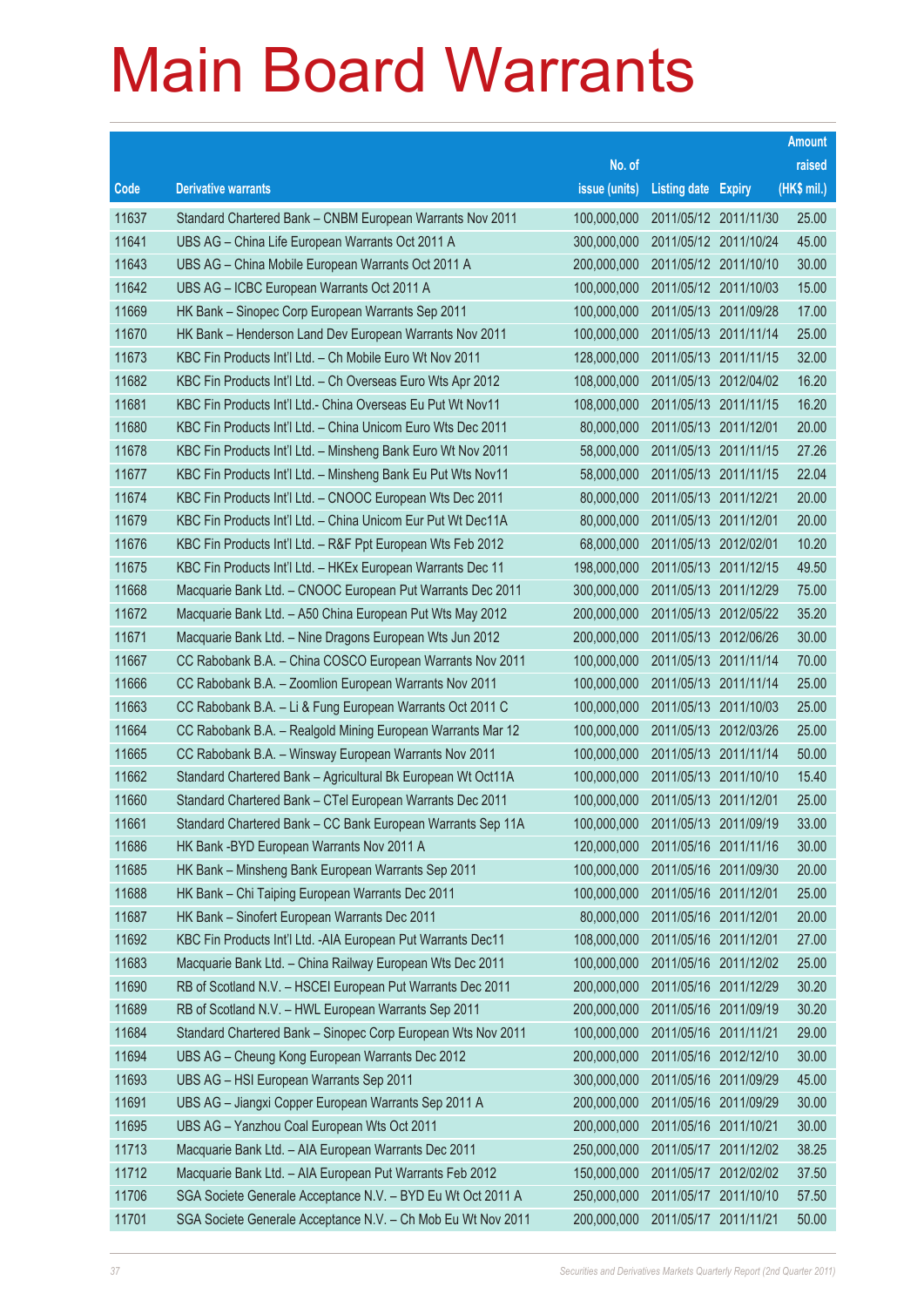|                |                                                                                                              |                            |                                                | <b>Amount</b>  |
|----------------|--------------------------------------------------------------------------------------------------------------|----------------------------|------------------------------------------------|----------------|
|                |                                                                                                              | No. of                     |                                                | raised         |
| Code           | <b>Derivative warrants</b>                                                                                   | issue (units)              | <b>Listing date Expiry</b>                     | (HK\$ mil.)    |
| 11705          | SGA Societe Generale Acceptance N.V. - CCB Eur Wt Sep 2011 C                                                 | 200,000,000                | 2011/05/17 2011/09/26                          | 64.00          |
| 11710          | SGA Societe Generale Acceptance N.V-Chi COSCO Euro Wt Jan 13                                                 | 200,000,000                | 2011/05/17 2013/01/02                          | 30.00          |
| 11702          | SGA Societe Generale Acceptance N.V. - Ch Mob Eu Wt Nov 11A                                                  | 200,000,000                | 2011/05/17 2011/11/21                          | 66.00          |
| 11709          | SGA Societe Generale Acceptance N.V. - CNBM Euro Wt Nov 2011                                                 | 150,000,000                | 2011/05/17 2011/11/30                          | 37.50          |
| 11699          | SGA Societe Generale Acceptance N.V. - CNOOC Eu Wt Dec 2011A                                                 | 500,000,000                | 2011/05/17 2011/12/28                          | 75.00          |
| 11700          | SGA Societe Generale Acceptance N.V. - CP&CC Eur Wt Nov 11C                                                  | 100,000,000                | 2011/05/17 2011/11/21                          | 43.00          |
| 11703          | SGA Societe Generale Acceptance N.V. - Zoomlion Eu Wt Nov11                                                  | 200,000,000                | 2011/05/17 2011/11/21                          | 50.00          |
| 11708          | SGA Societe Generale Acceptance N.V. - Esprit Euro Wts Nov11                                                 | 80,000,000                 | 2011/05/17 2011/11/21                          | 20.00          |
| 11707          | SGA Societe Generale Acceptance N.V. - R&F Ppt Eu Wts Feb 12                                                 | 200,000,000                | 2011/05/17 2012/02/01                          | 30.00          |
| 11711          | SGA Societe Generale Acceptance N.V. - GCL-Poly Eu Wt Nov 11                                                 | 100,000,000                | 2011/05/17 2011/11/30                          | 49.00          |
| 11697          | SGA Societe Generale Acceptance N.V. - HKEx Eu Wt Apr 2012                                                   | 500,000,000                | 2011/05/17 2012/04/11                          | 125.00         |
| 11698          | SGA Societe Generale Acceptance N.V. - HKEx Eu Wt Dec 2011 C                                                 | 500,000,000                | 2011/05/17 2011/12/19                          | 125.00         |
| 11696          | SGA Societe Generale Acceptance N.V. - HWL Eur Wt Nov 2011                                                   | 150,000,000                | 2011/05/17 2011/11/07                          | 90.00          |
| 11704          | SGA Societe Generale Acceptance N.V. - ICBC Eu Wt Aug 2011 C                                                 | 200,000,000                | 2011/05/17 2011/08/22                          | 62.00          |
| 28670 #        | CC Rabobank B.A. - Galaxy Ent European Warrants Aug 2011                                                     | 100,000,000                | 2011/05/17 2011/08/15                          | 17.70          |
| 11729          | BNP Paribas Arbit Issu B.V. - CC Bank Euro Wts Jan 2012                                                      | 100,000,000                | 2011/05/18 2012/01/04                          | 55.00          |
| 11728          | BNP Paribas Arbit Issu B.V. - CC Bank Euro Wts Feb 2012                                                      | 100,000,000                | 2011/05/18 2012/02/02                          | 28.00          |
| 11735          | BNP Paribas Arbit Issu B.V. - Sinopec Corp Euro Wts Nov 2011                                                 | 100,000,000                | 2011/05/18 2011/11/02                          | 22.00          |
| 11736          | BNP Paribas Arbit Issu B.V. - Esprit European Wts Jan 2012                                                   | 100,000,000                | 2011/05/18 2012/01/03                          | 26.00          |
| 11726          | BNP Paribas Arbit Issu B.V. - GCL-Poly Euro Wts Feb 2012                                                     | 100,000,000                | 2011/05/18 2012/02/02                          | 68.00          |
| 11727          | BNP Paribas Arbit Issu B.V. - Tencent Holdings Eu Wts Mar 12                                                 | 100,000,000                | 2011/05/18 2012/03/02                          | 25.00          |
| 11747          | Credit Suisse AG - Agricultural Bank European Wts Sep 2011                                                   | 300,000,000                | 2011/05/18 2011/09/26                          | 60.00          |
| 11748          | Credit Suisse AG - Agricultural Bank European Wts Oct 2011                                                   | 300,000,000                | 2011/05/18 2011/10/17                          | 45.00          |
| 11749<br>11741 | Credit Suisse AG - AIA European Warrants Sep 2011<br>Credit Suisse AG - ChiUnicom European Warrants Dec 2011 | 300,000,000<br>200,000,000 | 2011/05/18 2011/09/26<br>2011/05/18 2011/12/20 | 45.00<br>40.00 |
| 11745          | Credit Suisse AG - CC Bank European Warrants Sep 2011                                                        | 300,000,000                | 2011/05/18 2011/09/05                          | 45.00          |
| 11744          | Credit Suisse AG - CC Bank European Warrants Aug 2011 A                                                      | 300,000,000                | 2011/05/18 2011/08/29                          | 45.00          |
| 11751          | Credit Suisse AG - China Life European Warrants Sep 2011                                                     | 300,000,000                | 2011/05/18 2011/09/30                          | 45.00          |
| 11742          | Credit Suisse AG - CNOOC European Warrants Sep 2011                                                          | 300,000,000                | 2011/05/18 2011/09/26                          | 45.00          |
| 11743          | Credit Suisse AG - CNOOC European Warrants Oct 2011 A                                                        | 300,000,000                | 2011/05/18 2011/10/24                          | 45.00          |
| 11746          | Credit Suisse AG - Zoomlion European Warrants Nov 2011                                                       | 200,000,000                | 2011/05/18 2011/11/21                          | 50.00          |
| 11738          | Credit Suisse AG - HSBC European Wts Sep 2011 A                                                              | 300,000,000                | 2011/05/18 2011/09/19                          | 45.00          |
| 11737          | Credit Suisse AG - HSI European Warrants Sep 2011                                                            | 300,000,000                | 2011/05/18 2011/09/29                          | 45.00          |
| 11739          | Credit Suisse AG - Hutchison European Warrants Oct 2011                                                      | 300,000,000                | 2011/05/18 2011/10/03                          | 75.00          |
| 11740          | Credit Suisse AG - Jiangxi Copper European Wts Sep 2011                                                      | 200,000,000                | 2011/05/18 2011/09/12                          | 30.00          |
| 11750          | Credit Suisse AG - Ping An European Warrants Nov 2011 C                                                      | 300,000,000                | 2011/05/18 2011/11/21                          | 75.00          |
| 11724          | HK Bank - China Life European Warrants Sep 2011                                                              | 200,000,000                | 2011/05/18 2011/09/21                          | 30.00          |
| 11725          | HK Bank - China Life European Warrants Nov 2011                                                              | 200,000,000                | 2011/05/18 2011/11/28                          | 30.00          |
| 11730          | Macquarie Bank Ltd. - Zoomlion European Warrants Dec 2011                                                    | 200,000,000                | 2011/05/18 2011/12/29                          | 50.00          |
| 11714          | Merrill Lynch Int'l & Co. C.V. - BankComm Euro Wts Feb 2012                                                  | 80,000,000                 | 2011/05/18 2012/02/20                          | 33.20          |
| 11715          | Merrill Lynch Int'l & Co. C.V. - MTRC European Wts Nov 2011                                                  | 80,000,000                 | 2011/05/18 2011/11/08                          | 14.56          |
| 11718          | Merrill Lynch Int'l & Co. C.V. - MTRC European Wts Oct 2012                                                  | 80,000,000                 | 2011/05/18 2012/10/22                          | 20.40          |
| 11716          | Merrill Lynch Int'l & Co. C.V. - Wharf European Wts Oct11                                                    | 80,000,000                 | 2011/05/18 2011/10/17                          | 21.60          |
| 11717          | Merrill Lynch Int'l & Co. C.V. - Wharf European Wts Dec11                                                    | 80,000,000                 | 2011/05/18 2011/12/19                          | 20.40          |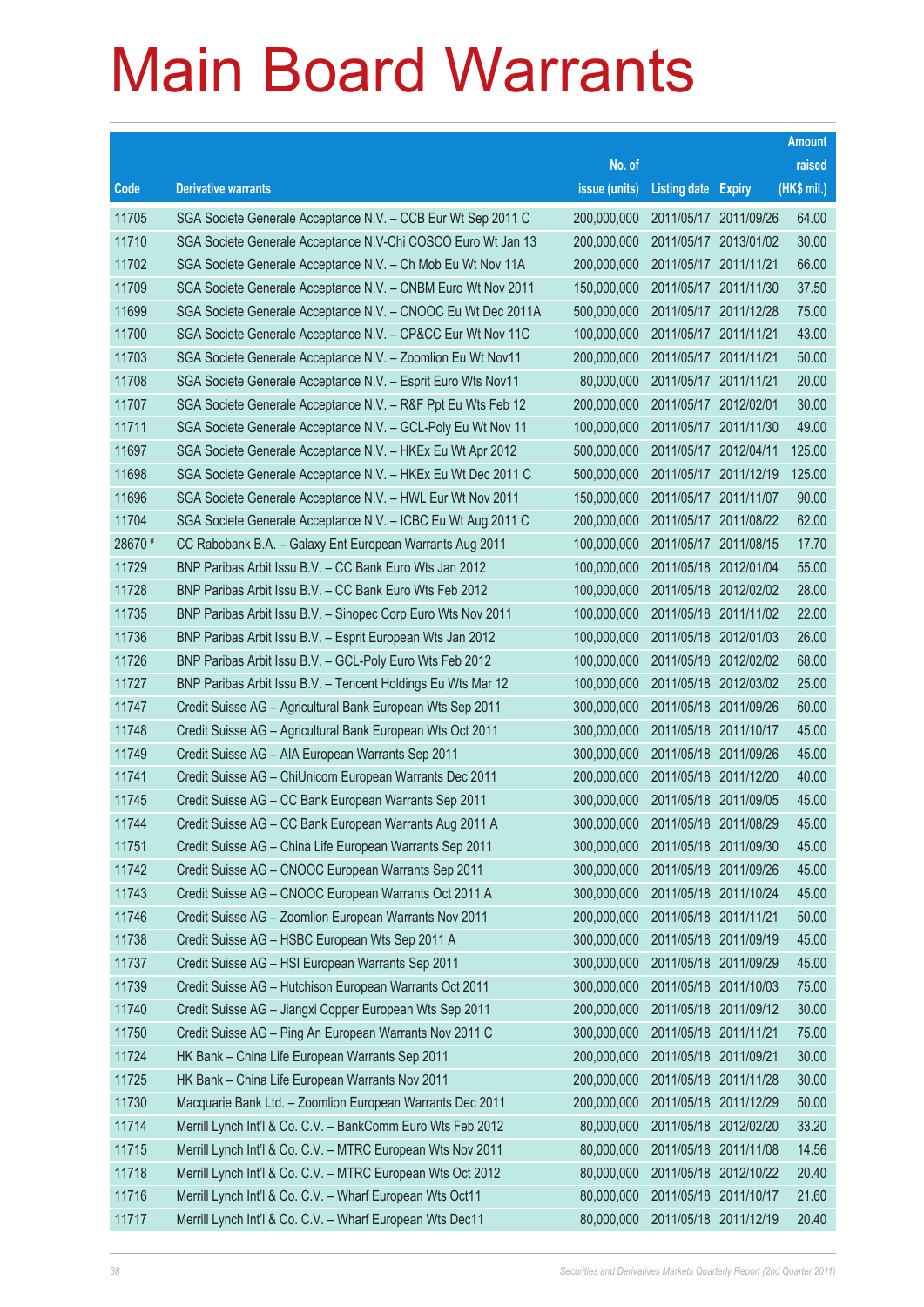|       |                                                               |               |                            |                       | <b>Amount</b> |
|-------|---------------------------------------------------------------|---------------|----------------------------|-----------------------|---------------|
|       |                                                               | No. of        |                            |                       | raised        |
| Code  | <b>Derivative warrants</b>                                    | issue (units) | <b>Listing date Expiry</b> |                       | (HK\$ mil.)   |
| 11720 | CC Rabobank B.A. - AIA European Put Warrants Nov 2011         | 200,000,000   | 2011/05/18 2011/11/21      |                       | 40.00         |
| 11721 | CC Rabobank B.A. - Datang European Warrants Nov 2011          | 100,000,000   | 2011/05/18 2011/11/21      |                       | 25.00         |
| 11719 | CC Rabobank B.A. - Esprit European Warrants Dec 2011          | 100,000,000   | 2011/05/18 2011/12/29      |                       | 25.00         |
| 11722 | CC Rabobank B.A. - Huaneng Power European Warrants Mar 2012   | 100,000,000   | 2011/05/18 2012/03/01      |                       | 40.00         |
| 11723 | CC Rabobank B.A. - Tencent Holdings European Put Wts Nov 11A  | 200,000,000   |                            | 2011/05/18 2011/11/07 | 30.00         |
| 11731 | RB of Scotland N.V. - AIA European Warrants Sep 2011          | 200,000,000   |                            | 2011/05/18 2011/09/30 | 30.20         |
| 11732 | RB of Scotland N.V. - AIA European Warrants Nov 2011          | 200,000,000   | 2011/05/18 2011/11/28      |                       | 30.20         |
| 11734 | RB of Scotland N.V. - CNOOC European Warrants Oct 2011 A      | 200,000,000   | 2011/05/18 2011/10/21      |                       | 30.20         |
| 11733 | RB of Scotland N.V. - Sinopec Corp European Wts Nov 2011      | 100,000,000   |                            | 2011/05/18 2011/11/18 | 25.10         |
| 11789 | BNP Paribas Arbit Issu B.V. - Ch Railway Euro Wts Feb 2012    | 40,000,000    |                            | 2011/05/19 2012/02/02 | 18.00         |
| 11790 | BNP Paribas Arbit Issu B.V. - Yanzhou Coal Eur Wt Feb 2012    | 100,000,000   |                            | 2011/05/19 2012/02/02 | 35.00         |
| 11788 | Credit Suisse AG - BOCL European Warrants Oct 2011            | 200,000,000   |                            | 2011/05/19 2011/10/10 | 30.00         |
| 11786 | Credit Suisse AG - GCL-Poly Energy European Warrants Oct 11   | 200,000,000   |                            | 2011/05/19 2011/10/04 | 60.00         |
| 11787 | Credit Suisse AG - GCL-Poly Energy European Warrants Nov 11   | 200,000,000   | 2011/05/19 2011/11/21      |                       | 100.00        |
| 11785 | Credit Suisse AG - HKEx European Warrants Sep 2011            | 300,000,000   | 2011/05/19 2011/09/26      |                       | 45.00         |
| 11784 | Credit Suisse AG - HSBC European Wts Sep 2011 B               | 300,000,000   |                            | 2011/05/19 2011/09/05 | 45.00         |
| 11782 | Credit Suisse AG - HSI European Warrants Aug 2011 A           | 300,000,000   |                            | 2011/05/19 2011/08/30 | 45.00         |
| 11783 | Credit Suisse AG - HSI European Warrants Aug 2011 B           | 300,000,000   |                            | 2011/05/19 2011/08/30 | 45.00         |
| 11776 | HK Bank - Angang Steel European Warrants May 2012             | 100,000,000   | 2011/05/19 2012/05/21      |                       | 15.00         |
| 11777 | HK Bank - CNBM European Warrants Dec 2011 A                   | 100,000,000   |                            | 2011/05/19 2011/12/30 | 25.00         |
| 11778 | HK Bank - Esprit European Warrants Jan 2012                   | 100,000,000   |                            | 2011/05/19 2012/01/20 | 15.00         |
| 11779 | HK Bank - Esprit European Put Warrants Dec 2011               | 80,000,000    |                            | 2011/05/19 2011/12/30 | 20.00         |
| 11780 | HK Bank - HWL European Warrants Sep 2011                      | 160,000,000   | 2011/05/19 2011/09/23      |                       | 32.00         |
| 11781 | HK Bank - Zijin Mining European Warrants Nov 2011             | 80,000,000    | 2011/05/19 2011/11/21      |                       | 20.00         |
| 11791 | KBC Fin Products Int'l Ltd. - HKEx European Put Wts Nov 2011  | 80,000,000    |                            | 2011/05/19 2011/11/08 | 12.00         |
| 11793 | KBC Fin Products Int'l Ltd. - SHK Ppt Euro Put Wts Dec 2011   | 80,000,000    | 2011/05/19 2011/12/20      |                       | 12.00         |
| 11792 | KBC Fin Products Int'l Ltd-Tencent Holdings Eu Put Wt Dec 11  | 108,000,000   | 2011/05/19 2011/12/01      |                       | 32.40         |
| 11754 | Macquarie Bank Ltd. - China Tel European Warrants Dec 2011    | 200,000,000   | 2011/05/19 2011/12/02      |                       | 50.00         |
| 11753 | Macquarie Bank Ltd. - China Life European Wts Jan 2012        | 200,000,000   | 2011/05/19 2012/01/04      |                       | 51.00         |
| 11752 | Macquarie Bank Ltd. - GCL-Poly Energy European Wts Nov 2011 A | 150,000,000   |                            | 2011/05/19 2011/11/30 | 57.90         |
| 11768 | Nomura Int'l plc - Anhui Conch European Warrants Nov 2011     | 100,000,000   |                            | 2011/05/19 2011/11/30 | 26.60         |
| 11772 | Nomura Int'l plc - AviChina European Warrants Nov 2011        | 100,000,000   | 2011/05/19 2011/11/21      |                       | 37.00         |
| 11771 | Nomura Int'l plc - Chinares Cement European Warrants Feb 13   | 100,000,000   | 2011/05/19 2013/02/04      |                       | 25.00         |
| 11774 | Nomura Int'l plc - Ch State Con European Warrants May 2012    | 100,000,000   | 2011/05/19 2012/05/21      |                       | 25.00         |
| 11770 | Nomura Int'l plc - Zoomlion European Warrants Nov 2011 A      | 100,000,000   | 2011/05/19 2011/11/30      |                       | 25.20         |
| 11773 | Nomura Int'l plc - A50 China European Warrants Feb 2012       | 100,000,000   | 2011/05/19 2012/02/01      |                       | 17.00         |
| 11775 | Nomura Int'l plc - Lonking European Warrants Sep 2011         | 100,000,000   | 2011/05/19 2011/09/26      |                       | 30.00         |
| 11769 | Nomura Int'l plc - Sinopharm European Warrants Oct 2011       | 100,000,000   | 2011/05/19 2011/10/31      |                       | 15.20         |
| 11766 | Nomura Int'l plc - Wharf European Warrants Nov 2011           | 100,000,000   | 2011/05/19 2011/11/30      |                       | 25.00         |
| 11767 | Nomura Int'l plc - Xinyi Glass European Warrants Jun 2012     | 100,000,000   |                            | 2011/05/19 2012/06/25 | 25.10         |
| 11759 | CC Rabobank B.A. - CHALCO European Warrants Nov 2011          | 100,000,000   | 2011/05/19 2011/11/28      |                       | 60.00         |
| 11761 | CC Rabobank B.A. - China Oilfield European Warrants Oct 2011  | 100,000,000   | 2011/05/19 2011/10/31      |                       | 15.00         |
| 11756 | CC Rabobank B.A. - China Coal European Warrants Feb 2012      | 200,000,000   | 2011/05/19 2012/02/23      |                       | 30.00         |
| 11762 | CC Rabobank B.A. - Chaoda Modern European Warrants Mar 2012   | 100,000,000   | 2011/05/19 2012/03/12      |                       | 80.00         |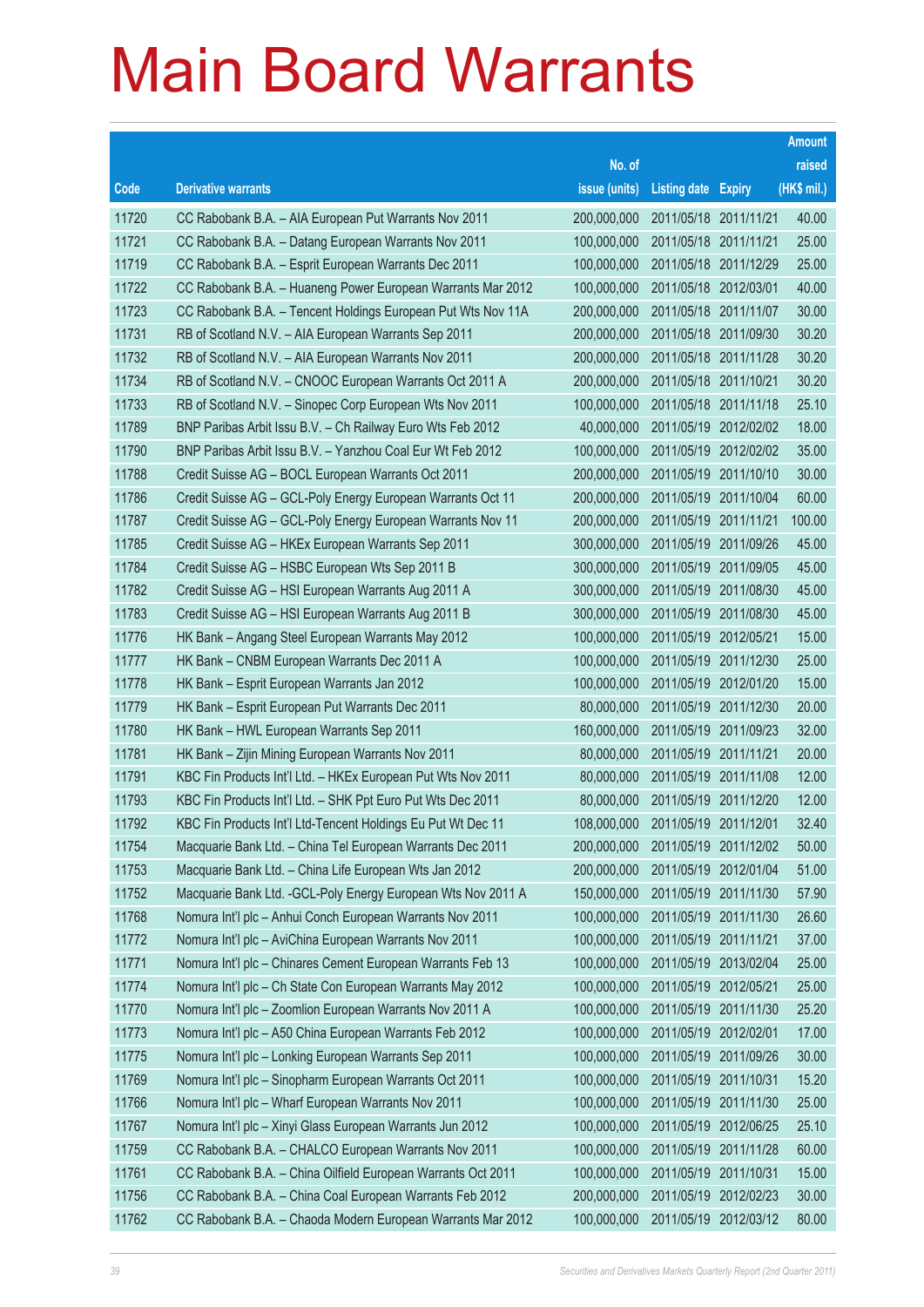|         |                                                               |               |                            | <b>Amount</b> |
|---------|---------------------------------------------------------------|---------------|----------------------------|---------------|
|         |                                                               | No. of        |                            | raised        |
| Code    | <b>Derivative warrants</b>                                    | issue (units) | <b>Listing date Expiry</b> | (HK\$ mil.)   |
| 11758   | CC Rabobank B.A. - China Liansu European Warrants Nov 2011    | 100,000,000   | 2011/05/19 2011/11/28      | 110.00        |
| 11763   | CC Rabobank B.A. - CQRC Bank European Warrants Nov 2011       | 100,000,000   | 2011/05/19 2011/11/28      | 60.00         |
| 11760   | CC Rabobank B.A. - Chinares Cement European Warrants Nov 11   | 100,000,000   | 2011/05/19 2011/11/28      | 80.00         |
| 11755   | CC Rabobank B.A. – Chi Res Power European Warrants May 2012   | 100,000,000   | 2011/05/19 2012/05/07      | 25.00         |
| 11757   | CC Rabobank B.A. - GCL-Poly Energy European Wts Nov 2011      | 100,000,000   | 2011/05/19 2011/11/28      | 50.00         |
| 11765   | Standard Chartered Bank - Agricultural Bk European Wts Nov11  | 100,000,000   | 2011/05/19 2011/11/25      | 17.40         |
| 11764   | Standard Chartered Bank - CC Bank European Warrants Jan 2012  | 100,000,000   | 2011/05/19 2012/01/03      | 25.00         |
| 11552 # | UBS AG - AIA European Warrants Sep 2011 A                     | 200,000,000   | 2011/05/19 2011/09/30      | 25.40         |
| 28103 # | Citigroup Global Mkt H Inc. - Sinopec Corp Euro Wts May 2012  | 137,000,000   | 2011/05/19 2012/05/21      | 10.00         |
| 11823   | Credit Suisse AG - AIA European Put Warrants Oct 2011         | 300,000,000   | 2011/05/20 2011/10/31      | 45.00         |
| 11821   | Credit Suisse AG - AIA European Warrants Sep 2011 A           | 300,000,000   | 2011/05/20 2011/09/26      | 45.00         |
| 11820   | Credit Suisse AG - CC Bank European Warrants Sep 2011 A       | 300,000,000   | 2011/05/20 2011/09/19      | 45.00         |
| 11819   | Credit Suisse AG - HSI European Warrants Sep 2011 A           | 300,000,000   | 2011/05/20 2011/09/29      | 45.00         |
| 11822   | Credit Suisse AG - ICBC European Warrants Sep 2011            | 300,000,000   | 2011/05/20 2011/09/30      | 45.00         |
| 11804   | HK Bank - HSI European Put Warrants Nov 2011                  | 200,000,000   | 2011/05/20 2011/11/29      | 50.00         |
| 11799   | HK Bank - HSI European Warrants Nov 2011 A                    | 200,000,000   | 2011/05/20 2011/11/29      | 50.00         |
| 11800   | HK Bank - HSI European Warrants Nov 2011 B                    | 200,000,000   | 2011/05/20 2011/11/29      | 50.00         |
| 11801   | HK Bank - HSI European Warrants Nov 2011 C                    | 200,000,000   | 2011/05/20 2011/11/29      | 50.00         |
| 11802   | HK Bank - HSI European Warrants Dec 2011 F                    | 250,000,000   | 2011/05/20 2011/12/29      | 62.50         |
| 11805   | HK Bank – HSI European Put Warrants Nov 2011 D                | 200,000,000   | 2011/05/20 2011/11/29      | 50.00         |
| 11803   | HK Bank – Zhaojin Mining European Warrants Mar 2012           | 100,000,000   | 2011/05/20 2012/03/23      | 25.00         |
| 11824   | KBC Fin Products Int'l Ltd. - ICBC European Wts Nov 2011      | 108,000,000   | 2011/05/20 2011/11/21      | 33.48         |
| 11794   | Macquarie Bank Ltd. - BYD European Warrants Dec 2011          | 200,000,000   | 2011/05/20 2011/12/02      | 50.00         |
| 11796   | Macquarie Bank Ltd. - CNOOC European Warrants Apr 2012        | 200,000,000   | 2011/05/20 2012/04/27      | 50.00         |
| 11797   | Macquarie Bank Ltd. - Henganintl European Warrants Nov 2011   | 200,000,000   | 2011/05/20 2011/11/21      | 51.60         |
| 11795   | Macquarie Bank Ltd. - Yurun Food European Warrants Nov 2011   | 200,000,000   | 2011/05/20 2011/11/29      | 50.00         |
| 11798   | Macquarie Bank Ltd. - Yanzhou Coal European Wts Dec 2011      | 200,000,000   | 2011/05/20 2011/12/02      | 52.00         |
| 11808   | Merrill Lynch Int'l & Co. C.V. - Ch Mobile Eur Wt Apr 2012    | 80,000,000    | 2011/05/20 2012/04/16      | 20.00         |
| 11809   | Merrill Lynch Int'l & Co. C.V. - Ch Mobile Eur Wt Sep 2012    | 80,000,000    | 2011/05/20 2012/09/11      | 52.80         |
| 11806   | Merrill Lynch Int'l & Co. C.V. - Ch Mobile Eur Wt Dec 2011 C  | 80,000,000    | 2011/05/20 2011/12/19      | 25.20         |
| 11807   | Merrill Lynch Int'l & Co. C.V. - Ch Mobile Eur Wt Jan 2012 A  | 80,000,000    | 2011/05/20 2012/01/09      | 21.20         |
| 11810   | Merrill Lynch Int'l & Co. C.V. - Ch Mobile Eu Put Wt Dec 11D  | 80,000,000    | 2011/05/20 2011/12/12      | 25.60         |
| 10115   | RB of Scotland N.V. - Gold European Put Warrants Dec 2011     | 100,000,000   | 2011/05/20 2011/12/28      | 25.10         |
| 11827   | RB of Scotland N.V. - HSBC European Warrants Oct 2011         | 100,000,000   | 2011/05/20 2011/10/04      | 15.10         |
| 11818   | SGA Societe Generale Acceptance N.V. - CHALCO Eu Wt Dec 2011  | 30,000,000    | 2011/05/20 2011/12/21      | 15.30         |
| 11817   | SGA Societe Generale Acceptance N.V. - CITBK Euro Wt Nov 11   | 40,000,000    | 2011/05/20 2011/11/21      | 16.00         |
| 11811   | SGA Societe Generale Acceptance N.V. - CLife Eu Wt Sep 2011D  | 300,000,000   | 2011/05/20 2011/09/26      | 54.00         |
| 11816   | SGA Societe Generale Acceptance N.V. - Shenhua Eu Wt Nov 11   | 150,000,000   | 2011/05/20 2011/11/21      | 37.50         |
| 11815   | SGA Societe Generale Acceptance N.V. - HWL Eur Wt Sep 2011 C  | 150,000,000   | 2011/05/20 2011/09/26      | 79.50         |
| 11814   | SGA Societe Generale Acceptance N.V. - Sinopharm Eu Wts Nov11 | 80,000,000    | 2011/05/20 2011/11/21      | 20.00         |
| 11813   | SGA Societe Generale Acceptance NV-Yanzhou Coal Eu Wt Nov11A  | 120,000,000   | 2011/05/20 2011/11/21      | 36.00         |
| 11812   | SGA Societe Generale Acceptance NV-Zijin Mining Eu Wt Nov 11  | 30,000,000    | 2011/05/20 2011/11/21      | 15.30         |
| 11825   | UBS AG - HSI European Warrants Sep 2011 B                     | 300,000,000   | 2011/05/20 2011/09/29      | 45.00         |
| 11826   | UBS AG - HSI European Warrants Sep 2011 C                     | 300,000,000   | 2011/05/20 2011/09/29      | 45.00         |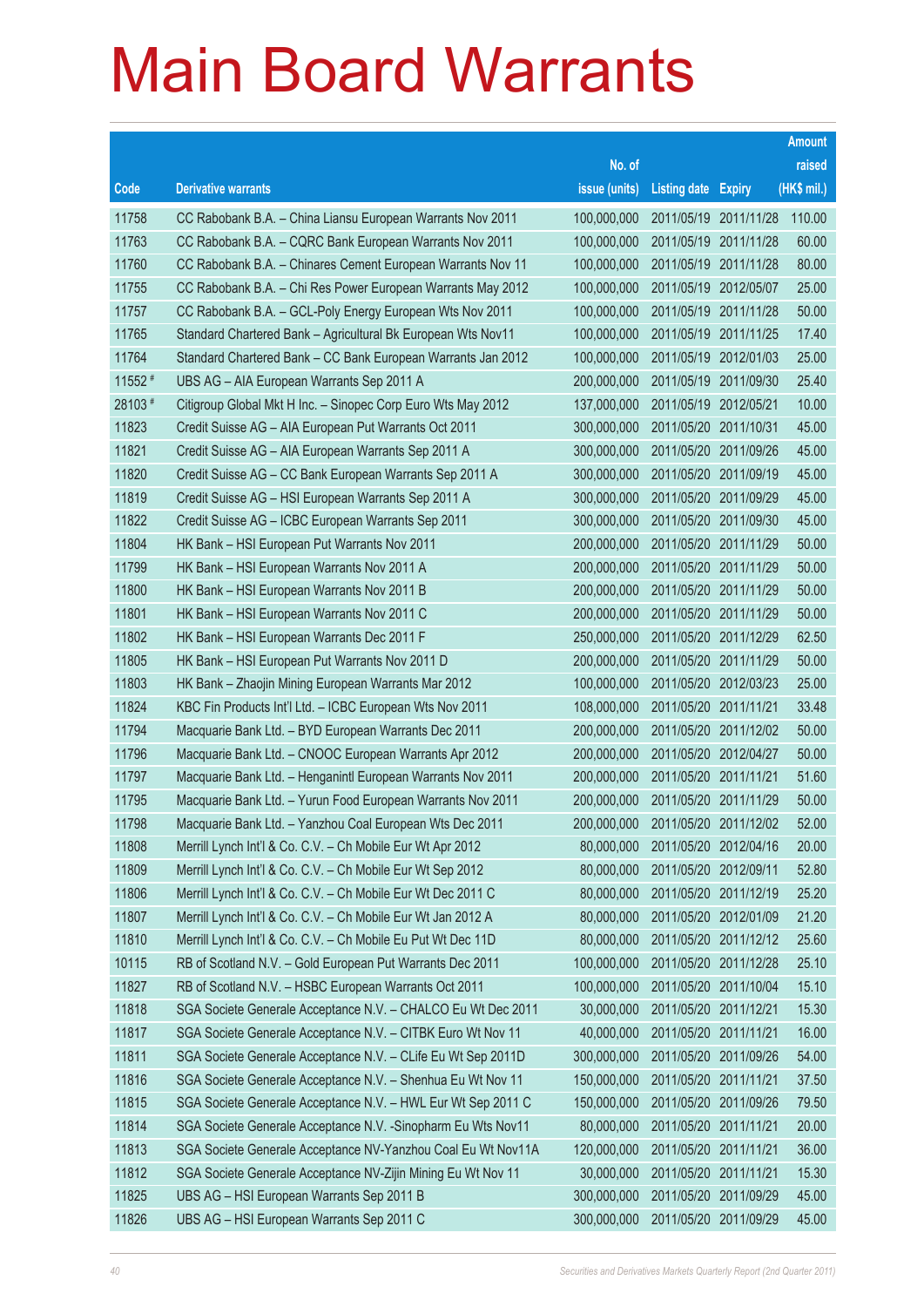|         |                                                               |               |                            |                       | <b>Amount</b> |
|---------|---------------------------------------------------------------|---------------|----------------------------|-----------------------|---------------|
|         |                                                               | No. of        |                            |                       | raised        |
| Code    | <b>Derivative warrants</b>                                    | issue (units) | <b>Listing date Expiry</b> |                       | (HK\$ mil.)   |
| 29940 # | Credit Suisse AG - HSI European Warrants Jul 2011 A           | 300,000,000   | 2011/05/20 2011/07/28      |                       | 15.60         |
| 11841   | BNP Paribas Arbit Issu B.V. - China Coal Euro Wts Feb 2013    | 100,000,000   | 2011/05/23 2013/02/04      |                       | 25.00         |
| 11842   | BNP Paribas Arbit Issu B.V. - PICC European Wts Feb 2012      | 100,000,000   |                            | 2011/05/23 2012/02/02 | 15.00         |
| 11851   | Citigroup Global Mkt H Inc. - BOC HK European Wts Oct 2011    | 80,000,000    |                            | 2011/05/23 2011/10/24 | 12.00         |
| 11854   | Citigroup Global Mkt H Inc. - CNBM European Warrants Dec 11   | 80,000,000    |                            | 2011/05/23 2011/12/05 | 20.00         |
| 11852   | Citigroup Global Mkt H Inc. - Zoomlion European Wts Nov11     | 80,000,000    |                            | 2011/05/23 2011/11/30 | 20.00         |
| 11853   | Citigroup Global Mkt H Inc. - Esprit European Wts Dec 2011    | 80,000,000    | 2011/05/23 2011/12/05      |                       | 20.00         |
| 11832   | Citigroup Global Mkt H Inc. - HSCEI European Wts Oct 2011     | 80,000,000    |                            | 2011/05/23 2011/10/28 | 12.00         |
| 11831   | Citigroup Global Mkt H Inc. - HSCEI Euro Put Wts Dec 2011     | 80,000,000    |                            | 2011/05/23 2011/12/29 | 20.00         |
| 11833   | Citigroup Global Mkt H Inc. - HSI European Put Wts Sep 2011   | 80,000,000    |                            | 2011/05/23 2011/09/29 | 12.00         |
| 11834   | Citigroup Global Mkt H Inc. - HSI European Warrants Sep 11A   | 80,000,000    | 2011/05/23 2011/09/29      |                       | 12.80         |
| 11835   | Citigroup Global Mkt H Inc. - HSI European Warrants Sep 11B   | 80,000,000    |                            | 2011/05/23 2011/09/29 | 12.00         |
| 11850   | Citigroup Global Mkt H Inc. - Lonking European Wts Nov11      | 50,000,000    |                            | 2011/05/23 2011/11/30 | 12.50         |
| 11848   | Bank of East Asia - CHALCO European Warrants Jun 2013         | 235,000,000   | 2011/05/23 2013/06/24      |                       | 58.75         |
| 11847   | Bank of East Asia - China Coal European Warrants Jun 2013     | 130,000,000   | 2011/05/23 2013/06/24      |                       | 32.50         |
| 11846   | Bank of East Asia - Cheung Kong European Warrants Jan 2012    | 41,000,000    | 2011/05/23 2012/01/03      |                       | 10.25         |
| 11849   | Bank of East Asia - Zijin Mining European Warrants Jan 2012   | 38,000,000    |                            | 2011/05/23 2012/01/03 | 10.26         |
| 11830   | HK Bank - PICC European Warrants Dec 2011                     | 100,000,000   | 2011/05/23 2011/12/14      |                       | 15.00         |
| 11845   | KBC Fin Products Int'l Ltd. - HSI Euro Put Wts Oct 2011       | 200,000,000   | 2011/05/23 2011/10/28      |                       | 30.00         |
| 11843   | KBC Fin Products Int'l Ltd. - Hutchison Eur Put Wts Dec 2011  | 80,000,000    | 2011/05/23 2011/12/01      |                       | 44.00         |
| 11844   | KBC Fin Products Int'l Ltd. - Hutchison Eur Put Wts Dec 11A   | 80,000,000    | 2011/05/23 2011/12/01      |                       | 20.00         |
| 11829   | Macquarie Bank Ltd. - CM Bank European Warrants Dec 2011 A    | 200,000,000   |                            | 2011/05/23 2011/12/02 | 31.80         |
| 11828   | Standard Chartered Bank - Henganintl European Warrants Sep11  | 100,000,000   | 2011/05/23 2011/09/12      |                       | 23.30         |
| 11838   | SGA Societe Generale Acceptance N.V. - Henganintl Eu Wt Nov11 | 40,000,000    |                            | 2011/05/23 2011/11/23 | 19.60         |
| 11837   | SGA Societe Generale Acceptance N.V. - JIANC Eu Wts Dec 2011  | 200,000,000   |                            | 2011/05/23 2011/12/05 | 50.00         |
| 11836   | SGA Societe Generale Acceptance N.V. - Lonking Euro Wt Nov11  | 30,000,000    | 2011/05/23 2011/11/23      |                       | 11.70         |
| 11840   | UBS AG - CNOOC European Warrants Oct 2011 D                   | 200,000,000   | 2011/05/23 2011/10/31      |                       | 30.00         |
| 11839   | UBS AG - HKEx European Warrants Oct 2011 C                    | 300,000,000   | 2011/05/23 2011/10/24      |                       | 45.00         |
| 26984 # | KBC Fin Products Int'l Ltd. - Ch Mobile Euro Wt Oct 2011 A    | 230,000,000   | 2011/05/23 2011/10/11      |                       | 10.12         |
| 11879   | Credit Suisse AG - CNOOC European Warrants Aug 2011           | 300,000,000   | 2011/05/24 2011/08/29      |                       | 45.00         |
| 11880   | Credit Suisse AG - Yanzhou Coal European Warrants Aug 2011    | 200,000,000   | 2011/05/24 2011/08/29      |                       | 30.00         |
| 11877   | Citigroup Global Mkt H Inc. - BOCL European Wts Nov 2011      | 80,000,000    | 2011/05/24 2011/11/24      |                       | 20.00         |
| 11865   | Citigroup Global Mkt H Inc. - Minsheng Bank Euro Wts Nov 11   | 80,000,000    | 2011/05/24 2011/11/30      |                       | 20.00         |
| 11867   | Citigroup Global Mkt H Inc. - Evergrande European Wts Nov 11  | 50,000,000    | 2011/05/24 2011/11/30      |                       | 15.00         |
| 11866   | Citigroup Global Mkt H Inc. - GCL-Poly Energy Euro Wt Nov 11  | 80,000,000    | 2011/05/24 2011/11/24      |                       | 24.00         |
| 11864   | Citigroup Global Mkt H Inc. - SHK Ppt European Wts Dec 2012   | 80,000,000    | 2011/05/24 2012/12/10      |                       | 12.00         |
| 11873   | J P Morgan SP BV - AIA European Warrants Dec 2011             | 200,000,000   | 2011/05/24 2011/12/29      |                       | 50.00         |
| 11881   | J P Morgan SP BV - China Mob European Wts Nov 2011            | 150,000,000   | 2011/05/24 2011/11/24      |                       | 37.50         |
| 11874   | J P Morgan SP BV - China Life European Warrants Sep 2011 A    | 200,000,000   | 2011/05/24 2011/09/23      |                       | 30.00         |
| 11884   | J P Morgan SP BV - CM Bank European Warrants Nov 2011         | 200,000,000   | 2011/05/24 2011/11/28      |                       | 30.60         |
| 11882   | J P Morgan SP BV - Minsheng Bank European Warrants Nov 2011   | 100,000,000   | 2011/05/24 2011/11/25      |                       | 39.10         |
| 11883   | J P Morgan SP BV - HSBC European Warrants Oct 2011            | 200,000,000   | 2011/05/24 2011/10/04      |                       | 55.00         |
| 11876   | J P Morgan SP BV - HSBC European Warrants Sep 2011 E          | 200,000,000   | 2011/05/24 2011/09/05      |                       | 33.80         |
| 11869   | J P Morgan SP BV - Hutchison European Warrants Nov 2011       | 100,000,000   | 2011/05/24 2011/11/24      |                       | 27.50         |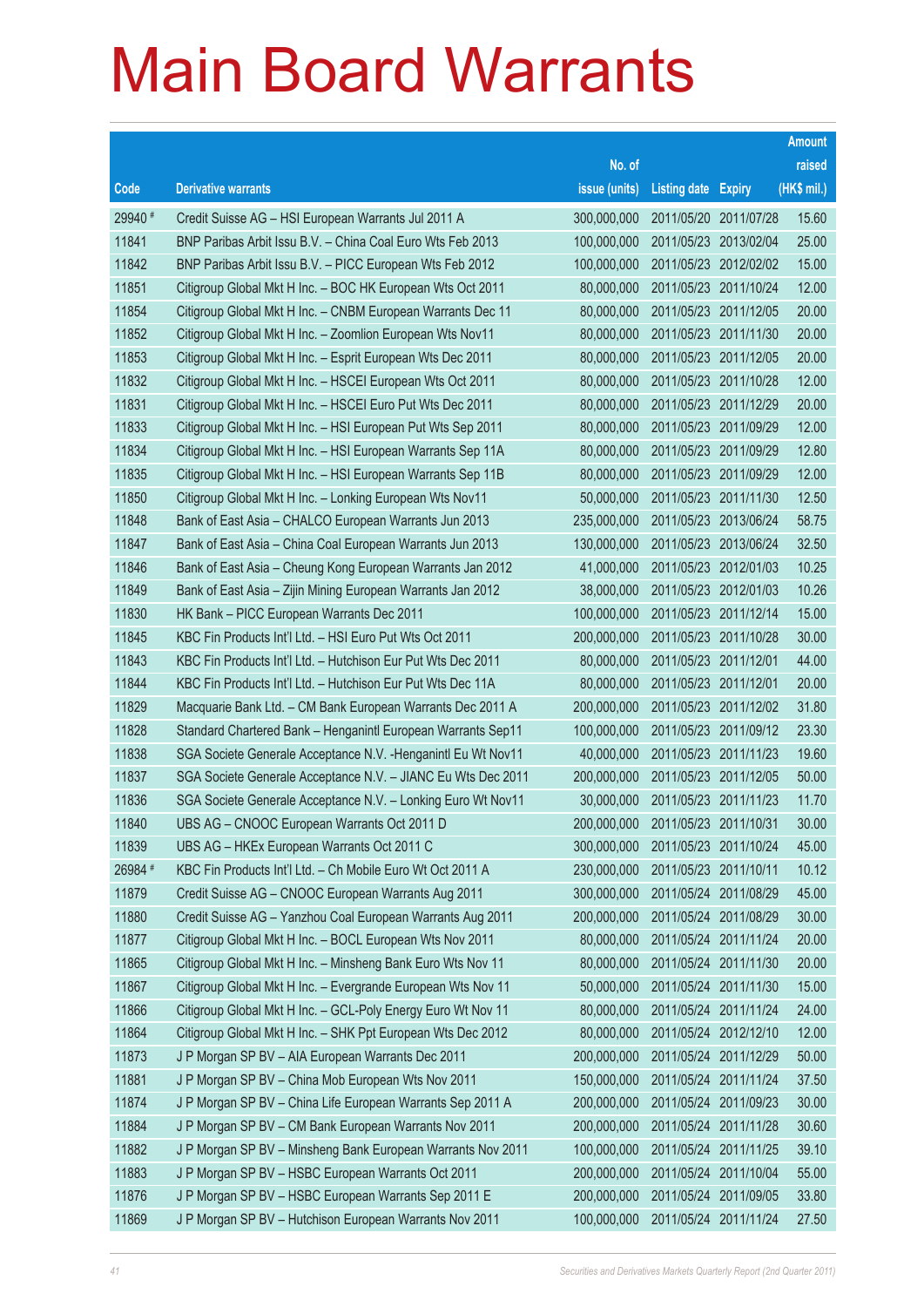|         |                                                               |               |                       |                       | <b>Amount</b> |
|---------|---------------------------------------------------------------|---------------|-----------------------|-----------------------|---------------|
|         |                                                               | No. of        |                       |                       | raised        |
| Code    | <b>Derivative warrants</b>                                    | issue (units) | Listing date Expiry   |                       | (HK\$ mil.)   |
| 11870   | J P Morgan SP BV - Hutchison European Warrants Nov 2011 A     | 100,000,000   |                       | 2011/05/24 2011/11/24 | 43.20         |
| 11871   | J P Morgan SP BV - ICBC European Warrants Nov 2011            | 150,000,000   | 2011/05/24 2011/11/24 |                       | 37.50         |
| 11875   | J P Morgan SP BV - Shimao Property European Wts Jun 2012      | 150,000,000   | 2011/05/24 2012/06/29 |                       | 22.50         |
| 11872   | J P Morgan SP BV - Stanchart European Warrants Dec 2011       | 200,000,000   | 2011/05/24 2011/12/29 |                       | 50.00         |
| 11856   | Macquarie Bank Ltd. - Esprit European Warrants Jan 2012       | 200,000,000   |                       | 2011/05/24 2012/01/27 | 32.80         |
| 11855   | Macquarie Bank Ltd. - ICBC European Warrants Dec 2011         | 200,000,000   | 2011/05/24 2011/12/02 |                       | 50.00         |
| 11868   | Macquarie Bank Ltd. - Tingyi European Warrants Jan 2012       | 250,000,000   | 2011/05/24 2012/01/03 |                       | 62.50         |
| 11878   | RB of Scotland N.V. - ICBC European Warrants Oct 2011         | 200,000,000   | 2011/05/24 2011/10/10 |                       | 30.20         |
| 11861   | SGA Societe Generale Acceptance N.V. - CLife Eu Wt Nov 2011B  | 300,000,000   |                       | 2011/05/24 2011/11/28 | 84.00         |
| 11860   | SGA Societe Generale Acceptance N.V. - CLife Eu Wt Dec 2011   | 300,000,000   |                       | 2011/05/24 2011/12/05 | 75.00         |
| 11858   | SGA Societe Generale Acceptance N.V. - HSBC Eu Wt Sep 2011 G  | 300,000,000   | 2011/05/24 2011/09/21 |                       | 96.00         |
| 11857   | SGA Societe Generale Acceptance N.V. - HSBC Eu Wt Nov 2011 B  | 300,000,000   | 2011/05/24 2011/11/28 |                       | 156.00        |
| 11859   | SGA Societe Generale Acceptance N.V. - HSI Eur Wt Nov 2011    | 300,000,000   | 2011/05/24 2011/11/29 |                       | 75.00         |
| 11862   | UBS AG - AIA European Put Warrants Oct 2011                   | 100,000,000   | 2011/05/24 2011/10/28 |                       | 15.00         |
| 11863   | UBS AG – CC Bank European Warrants Sep 2011 C                 | 200,000,000   | 2011/05/24 2011/09/23 |                       | 50.00         |
| 23640 # | SGA Societe Generale Acceptance N.V. - A50 Ch Eu Wt Nov 2011  | 250,000,000   | 2011/05/24 2011/11/21 |                       | 25.75         |
| 11889   | BOCI Asia Ltd. - Evergrande European Warrants Nov 2011        | 100,000,000   | 2011/05/25 2011/11/28 |                       | 40.00         |
| 11888   | BOCI Asia Ltd. - Tencent Holdings European Put Warrants Nov11 | 200,000,000   | 2011/05/25 2011/11/29 |                       | 40.00         |
| 11903   | BNP Paribas Arbit Issu B.V. - Galaxy Ent European Wts Mar 12  | 100,000,000   |                       | 2011/05/25 2012/03/02 | 25.00         |
| 11902   | BNP Paribas Arbit Issu B.V. - Wynn Macau European Wts Apr12   | 100,000,000   | 2011/05/25 2012/04/03 |                       | 36.00         |
| 11886   | HK Bank – Datang Power European Warrants Nov 2011             | 80,000,000    |                       | 2011/05/25 2011/11/25 | 20.00         |
| 11887   | HK Bank - Evergrande European Warrants Nov 2011               | 80,000,000    | 2011/05/25 2011/11/25 |                       | 20.00         |
| 11898   | HK Bank - HSI European Put Warrants Jul 2012                  | 250,000,000   | 2011/05/25 2012/07/30 |                       | 62.50         |
| 11897   | HK Bank - SJM Holdings European Warrants Nov 2011             | 120,000,000   | 2011/05/25 2011/11/25 |                       | 30.00         |
| 11895   | J P Morgan SP BV - AIA European Warrants Nov 2011 A           | 200,000,000   | 2011/05/25 2011/11/28 |                       | 30.00         |
| 11909   | J P Morgan SP BV - Angang Steel European Warrants May 2012 A  | 100,000,000   | 2011/05/25 2012/05/21 |                       | 15.00         |
| 11892   | J P Morgan SP BV - CITIC Bank European Warrants Nov 2011 A    | 100,000,000   | 2011/05/25 2011/11/25 |                       | 25.00         |
| 11896   | J P Morgan SP BV - Dongfeng Motor European Warrants Oct 2011  | 100,000,000   | 2011/05/25 2011/10/31 |                       | 15.00         |
| 11893   | J P Morgan SP BV - Shougang Res European Warrants Nov 2011    | 100,000,000   | 2011/05/25 2011/11/25 |                       | 30.00         |
| 11891   | J P Morgan SP BV - Lee & Man Paper European Warrants Nov 11   | 100,000,000   | 2011/05/25 2011/11/25 |                       | 40.00         |
| 11894   | J P Morgan SP BV - Tencent European Put Warrants Nov 2011     | 200,000,000   | 2011/05/25 2011/11/25 |                       | 50.00         |
| 11890   | J P Morgan SP BV - Zijin Mining European Warrants Nov 2011    | 100,000,000   | 2011/05/25 2011/11/25 |                       | 40.00         |
| 11900   | Macquarie Bank Ltd. - BankComm European Warrants Dec 2011     | 200,000,000   | 2011/05/25 2011/12/02 |                       | 50.80         |
| 11899   | Macquarie Bank Ltd. - Tencent European Put Warrants Dec 11A   | 300,000,000   | 2011/05/25 2011/12/02 |                       | 56.70         |
| 11908   | RB of Scotland N.V. - HKEx European Warrants Dec 2011         | 200,000,000   | 2011/05/25 2011/12/05 |                       | 30.20         |
| 11904   | Standard Chartered Bank - CC Bank European Warrants Dec 2011  | 100,000,000   | 2011/05/25 2011/12/02 |                       | 25.00         |
| 11905   | Standard Chartered Bank - GCL-Poly Energy European Wts Oct11  | 100,000,000   | 2011/05/25 2011/10/27 |                       | 46.00         |
| 11906   | Standard Chartered Bank - GCL-Poly Energy European Wts Dec11  | 100,000,000   | 2011/05/25 2011/12/02 |                       | 88.00         |
| 11907   | Standard Chartered Bank - GCL-Poly Energy European Wts Aug13  | 200,000,000   | 2011/05/25 2013/08/30 |                       | 50.00         |
| 11885   | SGA Societe Generale Acceptance N.V. - CLife Eu Wt Jan 2012   | 300,000,000   | 2011/05/25 2012/01/04 |                       | 75.00         |
| 11901   | SGA Societe Generale Acceptance N.V. - HSBC Eu Wt Dec 2011 A  | 300,000,000   | 2011/05/25 2011/12/05 |                       | 81.00         |
| 11910   | Barclays Bank plc - HSI European Warrants Nov 2011            | 150,000,000   | 2011/05/26 2011/11/29 |                       | 37.50         |
| 11911   | Barclays Bank plc - HSI European Put Warrants Nov 2011        | 150,000,000   | 2011/05/26 2011/11/29 |                       | 37.50         |
| 11924   | BNP Paribas Arbit Issu B.V. - Sands China European Wts Feb12  | 100,000,000   | 2011/05/26 2012/02/02 |                       | 25.00         |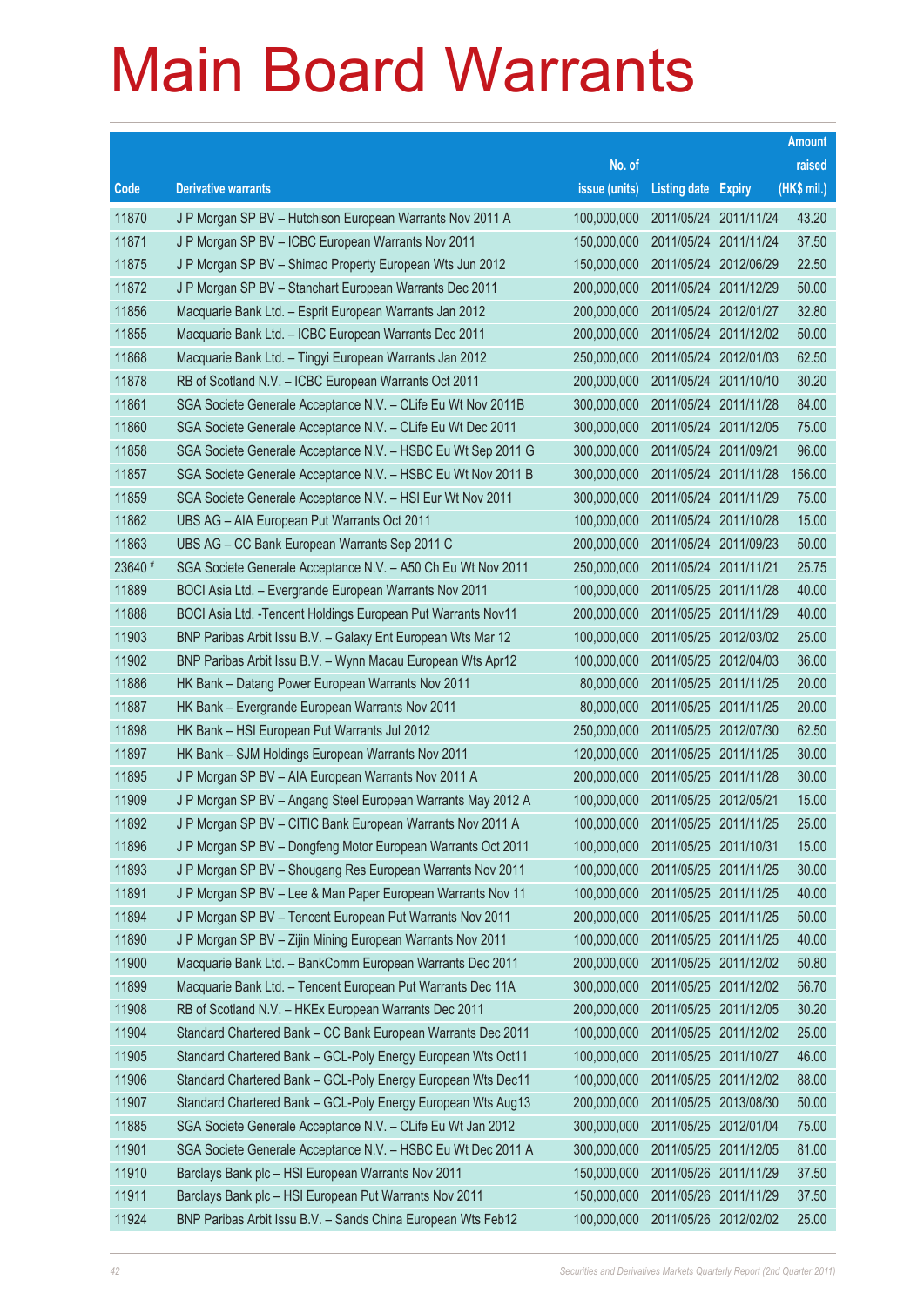|         |                                                               |               |                            |                       | <b>Amount</b> |
|---------|---------------------------------------------------------------|---------------|----------------------------|-----------------------|---------------|
|         |                                                               | No. of        |                            |                       | raised        |
| Code    | <b>Derivative warrants</b>                                    | issue (units) | <b>Listing date Expiry</b> |                       | (HK\$ mil.)   |
| 11928   | Citigroup Global Mkt H Inc. - China Mobile Eur Wt Nov 2011    | 50,000,000    | 2011/05/26 2011/11/30      |                       | 12.50         |
| 11925   | Citigroup Global Mkt H Inc. - CC Bank European Wts Nov 2011   | 80,000,000    |                            | 2011/05/26 2011/11/30 | 24.00         |
| 11927   | Citigroup Global Mkt H Inc. - GCL-Poly Energy Euro Wt Nov11A  | 80,000,000    | 2011/05/26 2011/11/30      |                       | 32.00         |
| 11929   | Citigroup Global Mkt H Inc. - Kerry Ppt European Wts Nov 11   | 80,000,000    |                            | 2011/05/26 2011/11/30 | 20.00         |
| 11926   | Citigroup Global Mkt H Inc. - SJM Holdings European Wt Nov11  | 80,000,000    |                            | 2011/05/26 2011/11/30 | 20.00         |
| 11912   | HK Bank - China Shenhua European Warrants Nov 2011            | 150,000,000   |                            | 2011/05/26 2011/11/28 | 37.50         |
| 11913   | HK Bank - Galaxy Ent European Warrants Jan 2012               | 100,000,000   |                            | 2011/05/26 2012/01/12 | 25.00         |
| 11933   | KBC Fin Products Int'l Ltd. - BEA European Put Warrants Jan12 | 58,000,000    |                            | 2011/05/26 2012/01/18 | 14.50         |
| 11932   | KBC Fin Products Int'l Ltd. - Sinopec Euro Wts Nov 2011       | 80,000,000    |                            | 2011/05/26 2011/11/15 | 31.20         |
| 11931   | KBC Fin Products Int'l Ltd. - Sinopec Corp Eu Put Wt Nov 11   | 80,000,000    | 2011/05/26 2011/11/28      |                       | 38.40         |
| 11935   | KBC Fin Products Int'l Ltd. - HS Bank Euro Put Wts Nov 2011   | 68,000,000    | 2011/05/26 2011/11/28      |                       | 20.40         |
| 11937   | KBC Fin Products Int'l Ltd. - HSBC European Wts Oct 2011 C    | 128,000,000   |                            | 2011/05/26 2011/10/12 | 19.20         |
| 11939   | KBC Fin Products Int'l Ltd. - HSBC European Wts Oct 2011 D    | 128,000,000   |                            | 2011/05/26 2011/10/10 | 19.20         |
| 11938   | KBC Fin Products Int'l Ltd. - HSBC European Wts Nov 2011 A    | 128,000,000   | 2011/05/26 2011/11/11      |                       | 28.16         |
| 11936   | KBC Fin Products Int'l Ltd. - HS Bank European Wts Dec 2011A  | 68,000,000    | 2011/05/26 2011/12/01      |                       | 28.56         |
| 11934   | KBC Fin Products Int'l Ltd. - Hutchison Euro Wts Oct 2011     | 188,000,000   |                            | 2011/05/26 2011/10/03 | 28.20         |
| 11914   | Macquarie Bank Ltd. - Angang Steel European Wts Dec 2011      | 100,000,000   |                            | 2011/05/26 2011/12/02 | 34.80         |
| 11915   | Merrill Lynch Int'l & Co. C.V. - Sinopec Euro Wts Nov 2011    | 80,000,000    |                            | 2011/05/26 2011/11/28 | 22.40         |
| 11921   | Merrill Lynch Int'l & Co. C.V. - Sinopec Eu Put Wts Nov 2011  | 80,000,000    | 2011/05/26 2011/11/29      |                       | 44.80         |
| 11918   | Merrill Lynch Int'l & Co. C.V. - HSCEI European Wts Oct 2011  | 80,000,000    |                            | 2011/05/26 2011/10/28 | 12.88         |
| 11919   | Merrill Lynch Int'l & Co. C.V. - HSCEI European Wts Dec 11C   | 80,000,000    |                            | 2011/05/26 2011/12/29 | 12.72         |
| 11920   | Merrill Lynch Int'l & Co. C.V. - HSCEI European Wts Dec 11D   | 80,000,000    |                            | 2011/05/26 2011/12/29 | 12.56         |
| 11923   | Merrill Lynch Int'l & Co. C.V. - HSCEI Euro Put Wts Dec 2011  | 80,000,000    | 2011/05/26 2011/12/29      |                       | 14.96         |
| 11916   | Merrill Lynch Int'l & Co. C.V. - PetroChina Eu Wt Nov 2011 A  | 80,000,000    | 2011/05/26 2011/11/28      |                       | 44.80         |
| 11917   | Merrill Lynch Int'l & Co. C.V. - PetroChina Eu Wt Dec 2012    | 80,000,000    |                            | 2011/05/26 2012/12/19 | 12.40         |
| 11922   | Merrill Lynch Int'l & Co. C.V. - PetroChina Eu Put Wt Nov 11  | 80,000,000    | 2011/05/26 2011/11/29      |                       | 48.80         |
| 11930   | UBS AG - Tencent Holdings European Put Warrants Nov 2011      | 100,000,000   | 2011/05/26 2011/11/22      |                       | 15.00         |
| 28888 # | UBS AG - Hutchison European Warrants Mar 2012 B               | 500,000,000   | 2011/05/26 2012/03/21      |                       | 39.50         |
| 11956   | Barclays Bank plc - China Life European Warrants Nov 2011     | 150,000,000   | 2011/05/27 2011/11/28      |                       | 37.50         |
| 11955   | Barclays Bank plc - CNOOC European Put Warrants Dec 2011      | 100,000,000   | 2011/05/27 2011/12/28      |                       | 25.00         |
| 11952   | Barclays Bank plc - HSBC European Warrants Dec 2011 A         | 150,000,000   | 2011/05/27 2011/12/19      |                       | 37.50         |
| 11951   | Barclays Bank plc - HSI European Put Warrants Sep 2011 A      | 150,000,000   | 2011/05/27 2011/09/29      |                       | 23.10         |
| 11953   | Barclays Bank plc - Hutchison European Warrants Dec 2013      | 100,000,000   | 2011/05/27 2013/12/23      |                       | 25.00         |
| 11954   | Barclays Bank plc - Tencent Holdings European Warrants Nov 11 | 150,000,000   | 2011/05/27 2011/11/28      |                       | 37.50         |
| 11959   | Credit Suisse AG - Cheung Kong European Warrants Sep 2011     | 200,000,000   | 2011/05/27 2011/09/26      |                       | 40.00         |
| 11962   | Credit Suisse AG - ChiUnicom European Warrants Dec 2011 A     | 200,000,000   | 2011/05/27 2011/12/19      |                       | 50.00         |
| 11958   | Credit Suisse AG - HSI European Put Warrants Sep 2011         | 300,000,000   | 2011/05/27 2011/09/29      |                       | 45.00         |
| 11957   | Credit Suisse AG - HSI European Put Warrants Aug 2011 C       | 300,000,000   | 2011/05/27 2011/08/30      |                       | 45.00         |
| 11949   | Macquarie Bank Ltd. - Agricultural Bk European Put Wt Dec 11  | 250,000,000   |                            | 2011/05/27 2011/12/02 | 62.50         |
| 11960   | Macquarie Bank Ltd. - Belle Int'l European Warrants Feb 2012  | 200,000,000   | 2011/05/27 2012/02/10      |                       | 50.00         |
| 11950   | Macquarie Bank Ltd. - China Life European Put Wts Dec 2011    | 250,000,000   | 2011/05/27 2011/12/02      |                       | 62.50         |
| 11942   | Merrill Lynch Int'l & Co. C.V. - HSI Euro Put Wts Nov 2011    | 200,000,000   | 2011/05/27 2011/11/29      |                       | 33.00         |
| 11940   | Merrill Lynch Int'l & Co. C.V. - HSI European Wts Nov 2011 A  | 200,000,000   | 2011/05/27 2011/11/29      |                       | 31.60         |
| 11941   | Merrill Lynch Int'l & Co. C.V. - HSI European Wts Nov 2011 B  | 200,000,000   | 2011/05/27 2011/11/29      |                       | 30.60         |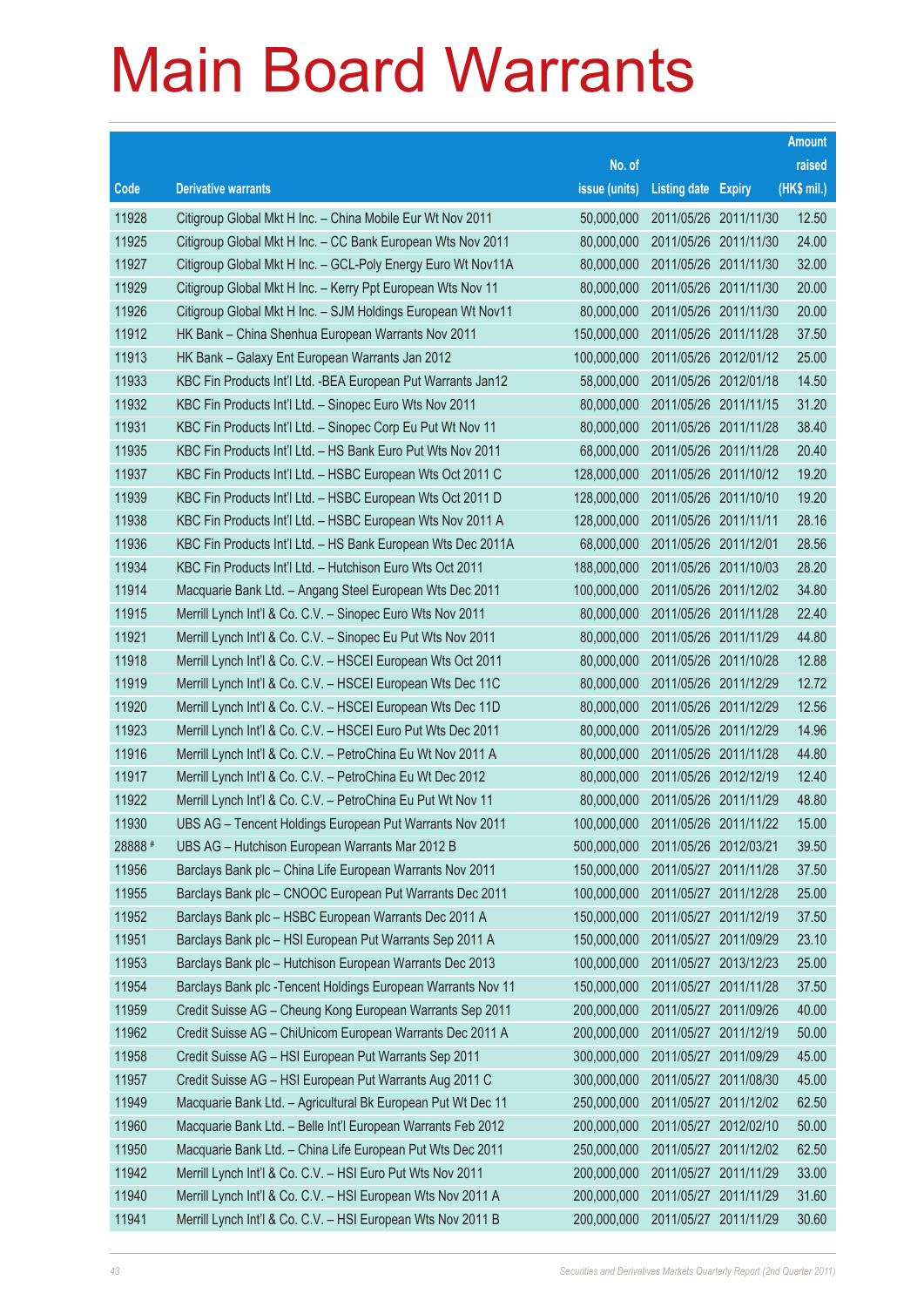|          |                                                              |               |                            |                       | <b>Amount</b> |
|----------|--------------------------------------------------------------|---------------|----------------------------|-----------------------|---------------|
|          |                                                              | No. of        |                            |                       | raised        |
| Code     | <b>Derivative warrants</b>                                   | issue (units) | <b>Listing date Expiry</b> |                       | (HK\$ mil.)   |
| 11943    | Merrill Lynch Int'l & Co. C.V. - HSI Euro Put Wts Nov 2011 C | 200,000,000   | 2011/05/27 2011/11/29      |                       | 33.60         |
| 11945    | CC Rabobank B.A. - Ch Rongsheng European Warrants Dec 2011   | 100,000,000   |                            | 2011/05/27 2011/12/05 | 60.00         |
| 11948    | CC Rabobank B.A. - RUSAL European Warrants Apr 2012          | 100,000,000   | 2011/05/27 2012/04/10      |                       | 25.00         |
| 11946    | CC Rabobank B.A. - Sinopharm European Warrants Oct 2011      | 100,000,000   | 2011/05/27 2011/10/26      |                       | 15.00         |
| 11947    | CC Rabobank B.A. - Zhaojin Mining European Warrants Dec 2011 | 100,000,000   |                            | 2011/05/27 2011/12/05 | 25.00         |
| 11944    | CC Rabobank B.A. - Zijin Mining European Warrants Dec 2011   | 100,000,000   |                            | 2011/05/27 2011/12/05 | 30.00         |
| 11961    | UBS AG - China Unicom European Warrants Apr 2012             | 100,000,000   |                            | 2011/05/27 2012/04/30 | 25.00         |
| $11113*$ | BOCI Asia Ltd. - GCL-Poly Energy European Warrants Oct 2011  | 100,000,000   |                            | 2011/05/27 2011/10/12 | 10.50         |
| 29426 #  | Merrill Lynch Int'l & Co. C.V. - Tencent Euro Wts Nov 2011   | 120,000,000   | 2011/05/27 2011/11/21      |                       | 20.40         |
| 29433 #  | BOCI Asia Ltd. - GCL-Poly Energy European Warrants Sep 2011B | 100,000,000   |                            | 2011/05/27 2011/09/19 | 20.10         |
| 11963    | HK Bank - CNOOC European Put Warrants Mar 2012               | 120,000,000   | 2011/05/30 2012/03/28      |                       | 30.00         |
| 11964    | HK Bank - ICBC European Put Warrants Dec 2011                | 100,000,000   | 2011/05/30 2011/12/16      |                       | 25.00         |
| 11965    | HK Bank - Lonking European Warrants Nov 2011                 | 80,000,000    |                            | 2011/05/30 2011/11/30 | 20.00         |
| 11971    | KBC Fin Products Int'l Ltd. - China Tel Euro Wts Jan 2012    | 80,000,000    |                            | 2011/05/30 2012/01/10 | 35.20         |
| 11972    | KBC Fin Products Int'l Ltd. - China Unicom Euro Wts Feb 2012 | 80,000,000    | 2011/05/30 2012/02/15      |                       | 20.00         |
| 11968    | KBC Fin Products Int'l Ltd. - China Life Euro Wts Dec 2011   | 128,000,000   |                            | 2011/05/30 2011/12/15 | 49.92         |
| 11969    | KBC Fin Products Int'l Ltd. - China Life Euro Wts Dec 2011 A | 158,000,000   | 2011/05/30 2011/12/01      |                       | 45.82         |
| 11970    | KBC Fin Products Int'l Ltd. - China Life Euro Wts Jan 2012   | 158,000,000   |                            | 2011/05/30 2012/01/03 | 42.66         |
| 11975    | KBC Fin Products Int'l Ltd. - HKEx European Warrants Dec 11A | 198,000,000   | 2011/05/30 2011/12/08      |                       | 49.50         |
| 11973    | KBC Fin Products Int'l Ltd. - Tencent Holdings Eu Wt Dec 11  | 108,000,000   | 2011/05/30 2011/12/01      |                       | 27.00         |
| 11974    | KBC Fin Products Int'l Ltd-Tencent Holdings Eu Put Wt Dec11A | 108,000,000   |                            | 2011/05/30 2011/12/05 | 16.20         |
| 11967    | Macquarie Bank Ltd. - Chi Res Power European Warrants Jan 12 | 200,000,000   |                            | 2011/05/30 2012/01/04 | 50.00         |
| 11976    | RB of Scotland N.V. - HSI European Warrants Dec 2011         | 250,000,000   | 2011/05/30 2011/12/29      |                       | 37.75         |
| 11978    | RB of Scotland N.V. - HSI European Put Warrants Oct 2011     | 250,000,000   |                            | 2011/05/30 2011/10/28 | 37.75         |
| 11979    | RB of Scotland N.V. - HSI European Put Warrants Dec 2011     | 250,000,000   |                            | 2011/05/30 2011/12/29 | 62.75         |
| 11977    | RB of Scotland N.V. - HSI European Warrants Dec 2011 A       | 250,000,000   | 2011/05/30 2011/12/29      |                       | 37.75         |
| 11966    | SGA Societe Generale Acceptance N.V. - Ch Mob Eu Wt Nov 11B  | 200,000,000   | 2011/05/30 2011/11/30      |                       | 74.00         |
| 11981    | UBS AG - A50 China European Warrants Jan 2012 A              | 200,000,000   | 2011/05/30 2012/01/09      |                       | 30.00         |
| 11980    | UBS AG - HSI European Put Warrants Nov 2011                  | 300,000,000   | 2011/05/30 2011/11/29      |                       | 75.00         |
| 11990    | Citigroup Global Mkt H Inc. - C Transmission Euro Wt Feb 12  | 80,000,000    |                            | 2011/05/31 2012/02/24 | 12.00         |
| 11991    | Citigroup Global Mkt H Inc. - Dongfeng European Wts Jan 2012 | 80,000,000    | 2011/05/31 2012/01/03      |                       | 12.00         |
| 11993    | Citigroup Global Mkt H Inc. - HSBC European Wts Dec 2011     | 80,000,000    | 2011/05/31 2011/12/01      |                       | 24.00         |
| 11994    | Citigroup Global Mkt H Inc. - HSBC European Wts Sep 2011 C   | 80,000,000    | 2011/05/31                 | 2011/09/27            | 12.00         |
| 11992    | Citigroup Global Mkt H Inc. - ICBC European Wts Dec 2011     | 80,000,000    | 2011/05/31 2011/12/01      |                       | 24.00         |
| 11987    | Macquarie Bank Ltd. - China Mobile European Wts Dec 2011     | 300,000,000   |                            | 2011/05/31 2011/12/02 | 75.00         |
| 11984    | Merrill Lynch Int'l & Co. C.V. - CK(H) European Wts Sep 2011 | 80,000,000    |                            | 2011/05/31 2011/09/12 | 19.36         |
| 11983    | Merrill Lynch Int'l & Co. C.V. - China Life Eu Wt Dec 2011   | 80,000,000    | 2011/05/31                 | 2011/12/05            | 14.80         |
| 11986    | Merrill Lynch Int'l & Co. C.V. - Ch Life Eur Put Wt Dec 2011 | 80,000,000    | 2011/05/31 2011/12/19      |                       | 20.00         |
| 11982    | Merrill Lynch Int'l & Co. C.V. - CNOOC European Wts Oct 11A  | 80,000,000    | 2011/05/31                 | 2011/10/24            | 12.16         |
| 11985    | Merrill Lynch Int'l & Co. C.V. - CNOOC Euro Put Wts Feb 2012 | 80,000,000    | 2011/05/31                 | 2012/02/20            | 20.00         |
| 11989    | Standard Chartered Bank - Anhui Conch European Wts Apr 2012  | 100,000,000   | 2011/05/31                 | 2012/04/27            | 48.00         |
| 11988    | Standard Chartered Bank - CTel European Warrants Apr 2012    | 100,000,000   | 2011/05/31 2012/04/27      |                       | 60.00         |
| 12314    | Barclays Bank plc - CHALCO European Warrants Jun 2013        | 100,000,000   | 2011/06/01                 | 2013/06/24            | 18.10         |
| 12317    | Barclays Bank plc - China Mobile European Put Wts Dec 2011   | 150,000,000   | 2011/06/01                 | 2011/12/28            | 37.50         |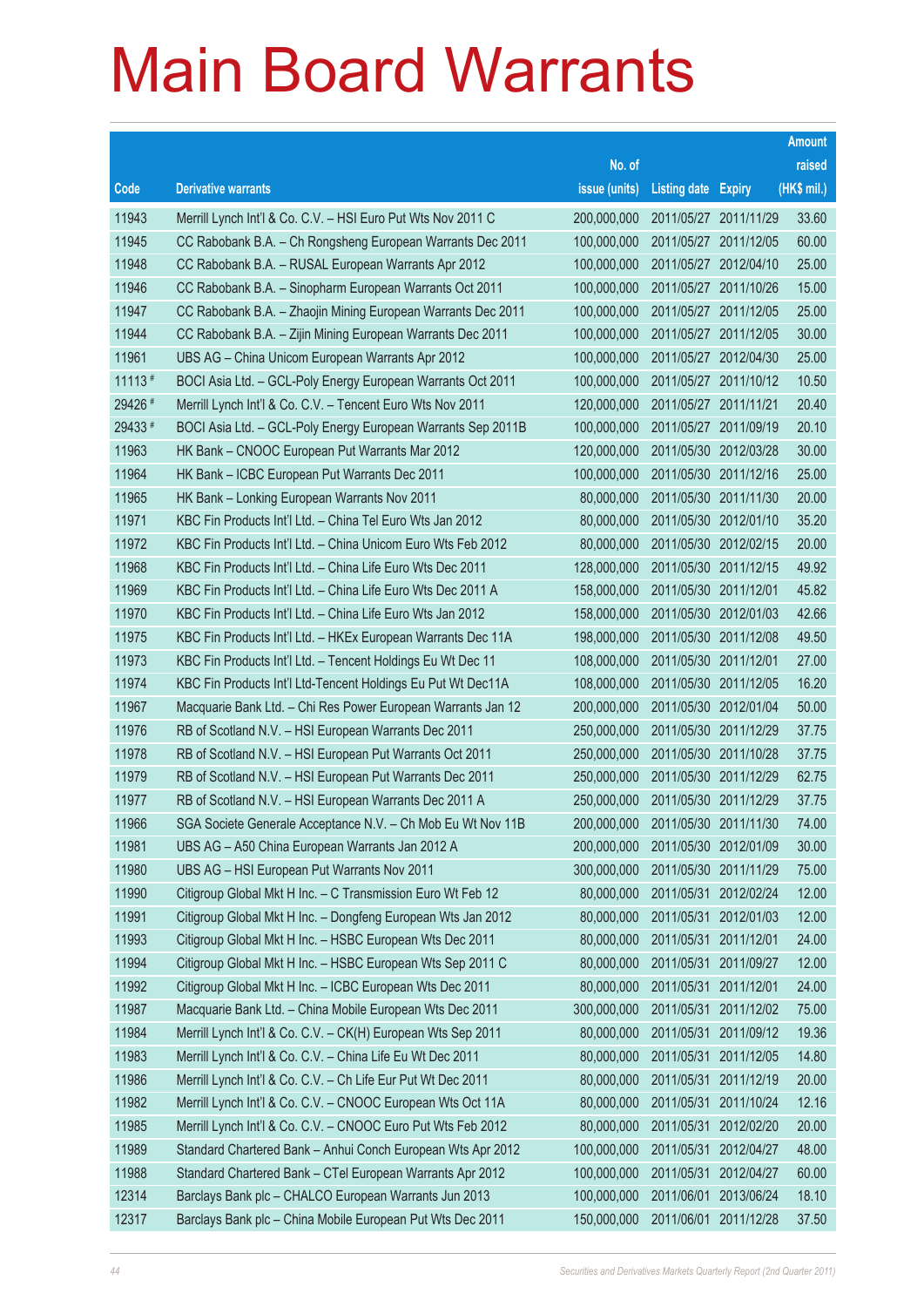|         |                                                              |               |                            |                       | <b>Amount</b> |
|---------|--------------------------------------------------------------|---------------|----------------------------|-----------------------|---------------|
|         |                                                              | No. of        |                            |                       | raised        |
| Code    | <b>Derivative warrants</b>                                   | issue (units) | <b>Listing date Expiry</b> |                       | (HK\$ mil.)   |
| 12310   | Barclays Bank plc - China Overseas European Wts Jun 2012     | 100,000,000   |                            | 2011/06/01 2012/06/18 | 25.00         |
| 12311   | Barclays Bank plc - ChiUnicom European Warrants Dec 2011     | 150,000,000   |                            | 2011/06/01 2011/12/29 | 33.75         |
| 12316   | Barclays Bank plc - CC Bank European Put Warrants Dec 2011   | 100,000,000   | 2011/06/01                 | 2011/12/28            | 25.00         |
| 12315   | Barclays Bank plc - CPIC European Warrants Dec 2011          | 100,000,000   |                            | 2011/06/01 2011/12/28 | 25.00         |
| 12318   | Barclays Bank plc - ICBC European Put Warrants Oct 2011      | 130,000,000   | 2011/06/01                 | 2011/10/04            | 32.11         |
| 12313   | Barclays Bank plc - SJM Holdings European Warrants Dec 2011  | 100,000,000   |                            | 2011/06/01 2011/12/28 | 25.00         |
| 11996   | BOCI Asia Ltd. - China Railway European Warrants Dec 2011    | 100,000,000   | 2011/06/01                 | 2011/12/05            | 25.00         |
| 11997   | BOCI Asia Ltd. - Lonking European Warrants Dec 2011          | 100,000,000   |                            | 2011/06/01 2011/12/05 | 25.00         |
| 11998   | BOCI Asia Ltd. - Mongolia Energy European Warrants Jan 2012  | 100,000,000   | 2011/06/01                 | 2012/01/30            | 28.00         |
| 11999   | BOCI Asia Ltd. - Renhe Comm European Warrants Mar 2012       | 100,000,000   |                            | 2011/06/01 2012/03/15 | 15.00         |
| 12000   | BNP Paribas Arbit Issu B.V. - Belle Int'l Euro Wts Jul 2012  | 100,000,000   | 2011/06/01                 | 2012/07/03            | 25.00         |
| 12325   | BNP Paribas Arbit Issu B.V. - BOCL European Wts Feb 2012     | 100,000,000   |                            | 2011/06/01 2012/02/02 | 33.00         |
| 12300   | BNP Paribas Arbit Issu B.V. - Ch Oilfield European Wts Apr12 | 100,000,000   |                            | 2011/06/01 2012/04/03 | 25.00         |
| 12326   | BNP Paribas Arbit Issu B.V. - China Life Euro Wts Jan 2012   | 200,000,000   |                            | 2011/06/01 2012/01/04 | 50.00         |
| 12328   | BNP Paribas Arbit Issu B.V. - Ch Mobile Euro Wts Jan 2012 A  | 200,000,000   | 2011/06/01                 | 2012/01/04            | 88.00         |
| 12329   | BNP Paribas Arbit Issu B.V. - HSBC European Wts Dec 2011 A   | 200,000,000   |                            | 2011/06/01 2011/12/02 | 108.00        |
| 12330   | BNP Paribas Arbit Issu B.V. - HSI Euro Put Wts Dec 2011      | 200,000,000   | 2011/06/01                 | 2011/12/29            | 52.00         |
| 12324   | BNP Paribas Arbit Issu B.V. - HSI European Wts Nov 2011 A    | 200,000,000   |                            | 2011/06/01 2011/11/29 | 30.00         |
| 12327   | BNP Paribas Arbit Issu B.V. - ICBC European Wts Jan 2012     | 100,000,000   | 2011/06/01                 | 2012/01/03            | 46.00         |
| 12334   | Credit Suisse AG - Cheung Kong European Warrants Dec 2011    | 300,000,000   |                            | 2011/06/01 2011/12/05 | 75.00         |
| 12335   | Credit Suisse AG - GCL-Poly Energy European Warrants Aug 13  | 200,000,000   | 2011/06/01                 | 2013/08/26            | 30.00         |
| 12319   | Citigroup Global Mkt H Inc. - Bank of EA European Wts Feb 12 | 80,000,000    |                            | 2011/06/01 2012/02/06 | 20.00         |
| 12321   | Citigroup Global Mkt H Inc. - COSCO Pacific Euro Wts Dec 11  | 80,000,000    | 2011/06/01                 | 2011/12/12            | 12.00         |
| 12323   | Citigroup Global Mkt H Inc. - GCL-Poly Energy Euro Wt Aug 13 | 180,000,000   |                            | 2011/06/01 2013/08/23 | 27.00         |
| 12322   | Citigroup Global Mkt H Inc. - Goldwind European Wts Nov11    | 80,000,000    | 2011/06/01                 | 2011/11/25            | 12.00         |
| 12320   | Citigroup Global Mkt H Inc. - ZTE European Warrants Dec 2011 | 80,000,000    | 2011/06/01 2011/12/01      |                       | 20.00         |
| 12305   | J P Morgan Int'l Der. Ltd. - CC Bank European Wts Oct 2011   | 200,000,000   |                            | 2011/06/01 2011/10/24 | 35.80         |
| 12304   | J P Morgan Int'l Der. Ltd. - CC Bank European Wts Sep 2011 A | 200,000,000   |                            | 2011/06/01 2011/09/19 | 43.00         |
| 12303   | J P Morgan SP BV - China Life European Warrants Dec 2011     | 300,000,000   | 2011/06/01                 | 2011/12/01            | 75.00         |
| 12302   | J P Morgan SP BV - HSBC European Warrants Sep 2011 F         | 200,000,000   |                            | 2011/06/01 2011/09/19 | 65.40         |
| 12301   | J P Morgan SP BV - HSBC European Warrants Oct 2011 A         | 200,000,000   | 2011/06/01                 | 2011/10/25            | 45.60         |
| 12312   | RB of Scotland N.V. - HSCEI European Warrants Jun 2012       | 200,000,000   | 2011/06/01                 | 2012/06/28            | 50.20         |
| 12306   | Standard Chartered Bank - BYD European Warrants Mar 2012     | 100,000,000   | 2011/06/01                 | 2012/03/01            | 29.00         |
| 12307   | Standard Chartered Bank - BYD European Warrants Aug 2012     | 100,000,000   | 2011/06/01                 | 2012/08/08            | 28.00         |
| 12308   | Standard Chartered Bank - Ping An European Warrants Jun 2013 | 100,000,000   | 2011/06/01                 | 2013/06/24            | 21.30         |
| 12309   | Standard Chartered Bank - Ping An European Warrants Dec 2013 | 100,000,000   | 2011/06/01                 | 2013/12/02            | 25.00         |
| 11995   | SGA Societe Generale Acceptance N.V. - ICBC Eu Wt Oct 2011 C | 200,000,000   | 2011/06/01                 | 2011/10/31            | 34.00         |
| 12331   | UBS AG - CC Bank European Warrants Sep 2011 D                | 200,000,000   |                            | 2011/06/01 2011/09/29 | 30.00         |
| 12332   | UBS AG - China Life European Warrants Nov 2011               | 300,000,000   | 2011/06/01                 | 2011/11/21            | 45.00         |
| 12333   | UBS AG - HKEx European Put Warrants Dec 2011                 | 300,000,000   |                            | 2011/06/01 2011/12/05 | 45.00         |
| 22695 # | BOCI Asia Ltd. - HSBC European Warrants Dec 2011             | 300,000,000   | 2011/06/01                 | 2011/12/19            | 18.60         |
| 29944 # | Credit Suisse AG - HSI European Put Warrants Jul 2011 B      | 300,000,000   |                            | 2011/06/01 2011/07/28 | 22.80         |
| 12344   | HK Bank - Esprit European Warrants Dec 2011                  | 120,000,000   |                            | 2011/06/02 2011/12/29 | 30.00         |
| 12345   | HK Bank - ICBC European Warrants Oct 2011 A                  | 120,000,000   |                            | 2011/06/02 2011/10/24 | 18.00         |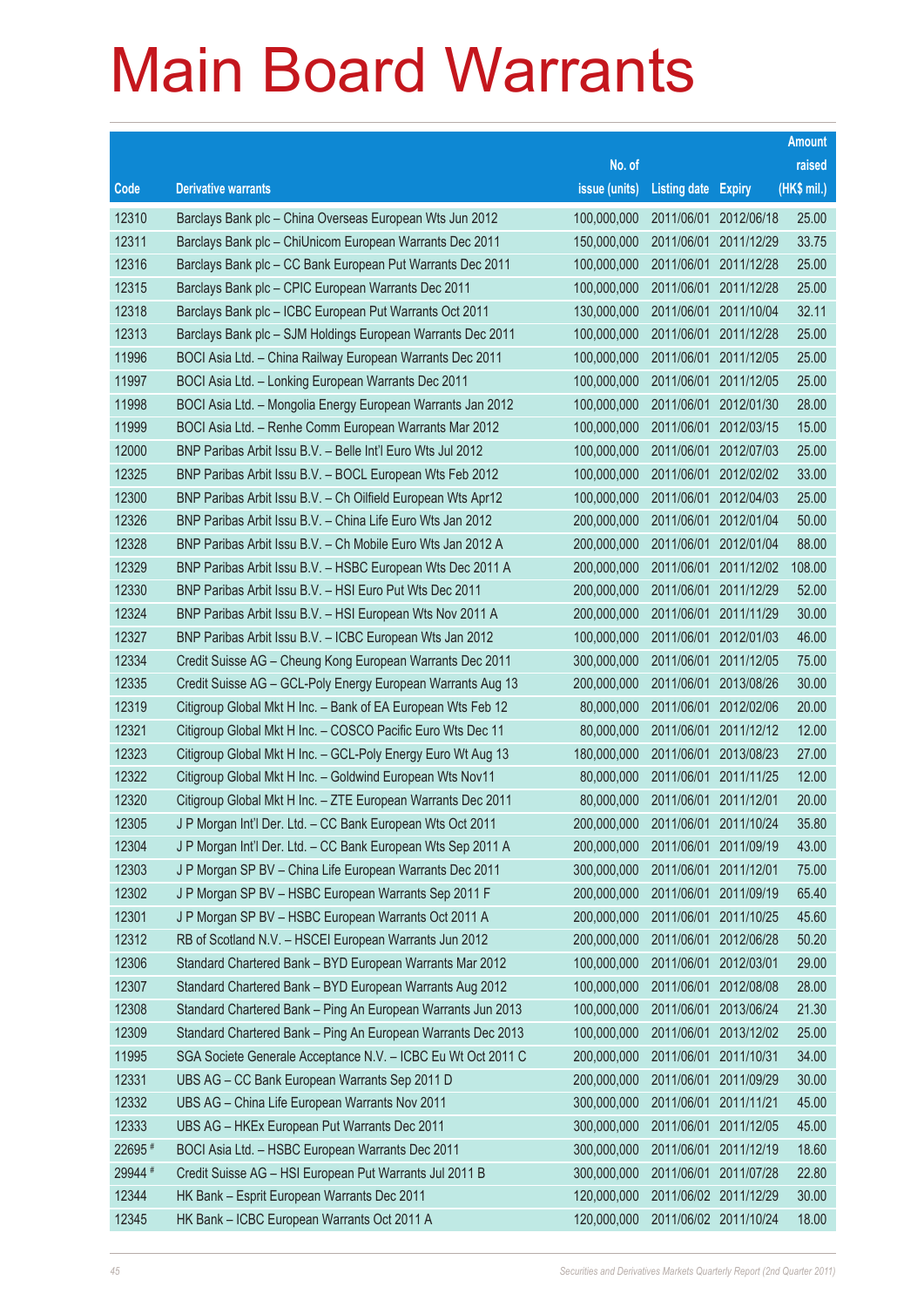|       |                                                               |               |                            |                       | <b>Amount</b> |
|-------|---------------------------------------------------------------|---------------|----------------------------|-----------------------|---------------|
|       |                                                               | No. of        |                            |                       | raised        |
| Code  | <b>Derivative warrants</b>                                    | issue (units) | <b>Listing date Expiry</b> |                       | (HK\$ mil.)   |
| 12365 | Macquarie Bank Ltd. - Anhui Conch European Warrants Dec 2011  | 200,000,000   | 2011/06/02 2011/12/05      |                       | 50.00         |
| 12356 | Macquarie Bank Ltd. - C Transmission European Warrants Mar12  | 100,000,000   |                            | 2011/06/02 2012/03/02 | 115.50        |
| 12355 | Macquarie Bank Ltd. - Shougang Res European Warrants Dec 11   | 200,000,000   | 2011/06/02 2011/12/02      |                       | 72.40         |
| 12363 | Macquarie Bank Ltd. - KECL European Warrants Aug 2012         | 200,000,000   | 2011/06/02 2012/08/03      |                       | 50.20         |
| 12364 | Macquarie Bank Ltd. - Sinoma European Warrants Nov 2012       | 200,000,000   | 2011/06/02 2012/11/27      |                       | 35.60         |
| 12339 | Merrill Lynch Int'l & Co. C.V. - HSI European Wts Jan 2012    | 200,000,000   | 2011/06/02 2012/01/30      |                       | 50.00         |
| 12341 | Merrill Lynch Int'l & Co. C.V. - HSI Euro Put Wts Dec 2011    | 200,000,000   | 2011/06/02 2011/12/29      |                       | 50.00         |
| 12336 | Merrill Lynch Int'l & Co. C.V. - HSI European Wts Dec 2011 A  | 200,000,000   | 2011/06/02 2011/12/29      |                       | 52.00         |
| 12337 | Merrill Lynch Int'l & Co. C.V. - HSI European Wts Dec 2011 B  | 200,000,000   | 2011/06/02 2011/12/29      |                       | 31.20         |
| 12338 | Merrill Lynch Int'l & Co. C.V. - HSI European Wts Dec 2011 C  | 200,000,000   | 2011/06/02 2011/12/29      |                       | 52.00         |
| 12340 | Merrill Lynch Int'l & Co. C.V. - HSI European Wts Jan 2012 A  | 200,000,000   | 2011/06/02 2012/01/30      |                       | 50.00         |
| 12342 | Merrill Lynch Int'l & Co. C.V. - HSI Euro Put Wts Dec 2011 D  | 200,000,000   | 2011/06/02 2011/12/29      |                       | 50.00         |
| 12343 | Merrill Lynch Int'l & Co. C.V. - HSI Euro Put Wts Dec 2011 E  | 200,000,000   | 2011/06/02 2011/12/29      |                       | 53.00         |
| 12346 | SGA Societe Generale Acceptance N.V. - CLife Eu Wt Dec 2011A  | 300,000,000   | 2011/06/02 2011/12/05      |                       | 90.00         |
| 12347 | SGA Societe Generale Acceptance N.V. - CLife Eu Wt Jan 2012A  | 300,000,000   | 2011/06/02 2012/01/11      |                       | 78.00         |
| 12349 | SGA Societe Generale Acceptance N.V. - HSBC Eu Wt Jan 2012    | 300,000,000   | 2011/06/02 2012/01/04      |                       | 81.00         |
| 12348 | SGA Societe Generale Acceptance N.V. - HSBC Eu Wt Dec 2011 B  | 300,000,000   | 2011/06/02 2011/12/12      |                       | 90.00         |
| 12350 | SGA Societe Generale Acceptance N.V. - HSCEI Eu Wt Oct 2011   | 200,000,000   | 2011/06/02 2011/10/28      |                       | 34.00         |
| 12351 | SGA Societe Generale Acceptance N.V. - HSCEI Eu Put Wt Dec 11 | 200,000,000   | 2011/06/02 2011/12/29      |                       | 50.00         |
| 12353 | SGA Societe Generale Acceptance N.V. - HSI Eu Put Wt Dec 11   | 300,000,000   | 2011/06/02 2011/12/29      |                       | 75.00         |
| 12352 | SGA Societe Generale Acceptance N.V. - HSI Eur Wt Dec 2011 B  | 300,000,000   | 2011/06/02 2011/12/29      |                       | 75.00         |
| 12354 | SGA Societe Generale Acceptance N.V. - HSI Eu Put Wt Dec 11C  | 300,000,000   | 2011/06/02 2011/12/29      |                       | 75.00         |
| 12366 | UBS AG - BYD European Warrants Dec 2011                       | 100,000,000   | 2011/06/02 2011/12/08      |                       | 25.00         |
| 12377 | BOCI Asia Ltd. - China Life European Warrants Sep 2011 A      | 100,000,000   | 2011/06/03 2011/09/30      |                       | 16.00         |
| 12379 | BOCI Asia Ltd. - HSI European Warrants Dec 2011               | 100,000,000   | 2011/06/03 2011/12/29      |                       | 15.00         |
| 12378 | BOCI Asia Ltd. - Tracker Fund European Warrants Aug 2012      | 100,000,000   | 2011/06/03 2012/08/01      |                       | 25.00         |
| 12400 | BNP Paribas Arbit Issu B.V. - Ch Rongsheng European Wt Jan12  | 23,000,000    | 2011/06/03 2012/01/03      |                       | 12.88         |
| 12408 | Citigroup Global Mkt H Inc. - CNOOC European Wts Dec 2011     | 80,000,000    | 2011/06/03 2011/12/23      |                       | 12.00         |
| 12410 | Citigroup Global Mkt H Inc. - A50 China Eur Put Wts May 2012  | 80,000,000    | 2011/06/03 2012/05/21      |                       | 12.00         |
| 12407 | Citigroup Global Mkt H Inc. - Link Reit European Wts Feb 12   | 80,000,000    | 2011/06/03 2012/02/06      |                       | 20.00         |
| 12406 | Citigroup Global Mkt H Inc. - PetroChina Euro Wts Aug 2012    | 80,000,000    | 2011/06/03 2012/08/13      |                       | 12.00         |
| 12409 | Citigroup Global Mkt H Inc. - Ch Rongsheng European Wt Dec11  | 50,000,000    | 2011/06/03 2011/12/05      |                       | 12.50         |
| 12382 | HK Bank - BYD European Warrants Dec 2011                      | 100,000,000   | 2011/06/03 2011/12/16      |                       | 25.00         |
| 12383 | HK Bank - China Coal European Warrants Dec 2012               | 100,000,000   | 2011/06/03 2012/12/05      |                       | 25.00         |
| 12386 | HK Bank - Ch Ship Cont European Warrants Mar 2012             | 80,000,000    | 2011/06/03 2012/03/09      |                       | 24.80         |
| 12381 | HK Bank - Shougang Res European Warrants Feb 2012             | 80,000,000    | 2011/06/03 2012/02/21      |                       | 27.20         |
| 12385 | HK Bank - R&F Ppt European Warrants Nov 2012                  | 100,000,000   | 2011/06/03 2012/11/16      |                       | 25.00         |
| 12387 | HK Bank - GCL-Poly Energy European Warrants Dec 2011 A        | 80,000,000    | 2011/06/03 2011/12/05      |                       | 44.00         |
| 12380 | HK Bank - KECL European Warrants Aug 2012                     | 100,000,000   | 2011/06/03 2012/08/13      |                       | 25.00         |
| 12384 | HK Bank - Li Ning European Warrants Apr 2012                  | 100,000,000   | 2011/06/03 2012/04/20      |                       | 25.00         |
| 12405 | KBC Fin Products Int'l Ltd. - Ch Mobile Euro Wt Dec 2011      | 128,000,000   | 2011/06/03 2011/12/05      |                       | 32.00         |
| 12404 | KBC Fin Products Int'l Ltd. - Ch Mobile Euro Wt Nov 2011 A    | 128,000,000   | 2011/06/03 2011/11/14      |                       | 32.00         |
| 12390 | KBC Fin Products Int'l Ltd. - HSBC European Wts Dec 2011      | 128,000,000   | 2011/06/03 2011/12/05      |                       | 32.00         |
| 12397 | KBC Fin Products Int'l Ltd. - HSBC Euro Put Wts Dec 2011      | 108,000,000   | 2011/06/03 2011/12/05      |                       | 48.60         |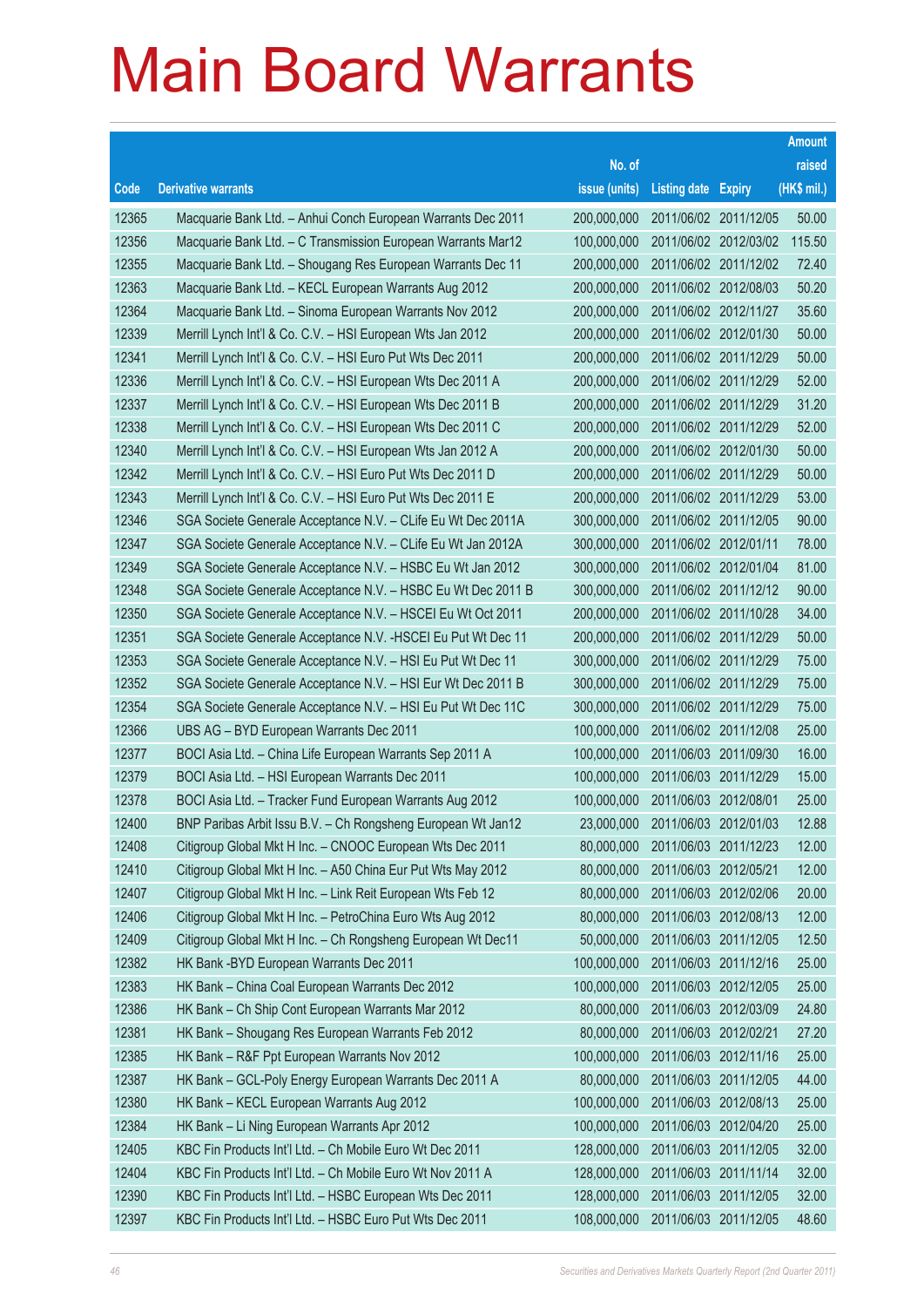|         |                                                              |               |                            | <b>Amount</b> |
|---------|--------------------------------------------------------------|---------------|----------------------------|---------------|
|         |                                                              | No. of        |                            | raised        |
| Code    | <b>Derivative warrants</b>                                   | issue (units) | <b>Listing date Expiry</b> | (HK\$ mil.)   |
| 12388   | KBC Fin Products Int'l Ltd. - HSBC European Wts Oct 2011 E   | 108,000,000   | 2011/06/03 2011/10/17      | 51.84         |
| 12389   | KBC Fin Products Int'l Ltd. - HSBC European Wts Oct 2011 F   | 108,000,000   | 2011/06/03 2011/10/03      | 61.56         |
| 12391   | KBC Fin Products Int'l Ltd. - HSBC European Wts Dec 2011 A   | 128,000,000   | 2011/06/03 2011/12/05      | 32.00         |
| 12392   | KBC Fin Products Int'l Ltd. - HSBC European Wts Dec 2011 B   | 108,000,000   | 2011/06/03 2011/12/15      | 16.20         |
| 12393   | KBC Fin Products Int'l Ltd. - HSBC European Wts Dec 2011 C   | 128,000,000   | 2011/06/03 2011/12/05      | 48.64         |
| 12394   | KBC Fin Products Int'l Ltd. - Hutchison Euro Wts Sep 2011    | 128,000,000   | 2011/06/03 2011/09/27      | 66.56         |
| 12395   | KBC Fin Products Int'l Ltd. - Hutchison Euro Wts Sep 2011 A  | 128,000,000   | 2011/06/03 2011/09/22      | 42.24         |
| 12396   | KBC Fin Products Int'l Ltd. - Hutchison Euro Wts Oct 2011 A  | 128,000,000   | 2011/06/03 2011/10/03      | 19.20         |
| 12401   | KBC Fin Products Int'l Ltd. - ICBC European Wts Sep 2011     | 108,000,000   | 2011/06/03 2011/09/26      | 27.00         |
| 12403   | KBC Fin Products Int'l Ltd. - ICBC European Wts Dec 2011     | 128,000,000   | 2011/06/03 2011/12/05      | 32.00         |
| 12402   | KBC Fin Products Int'l Ltd. - ICBC European Wts Oct 2011 C   | 128,000,000   | 2011/06/03 2011/10/03      | 19.20         |
| 12367   | Merrill Lynch Int'l & Co. C.V. - BOC HK Euro Wts Sep 2012    | 80,000,000    | 2011/06/03 2012/09/28      | 20.00         |
| 12368   | Merrill Lynch Int'l & Co. C.V. - Ch Shenhua Eur Wts Jan 2012 | 80,000,000    | 2011/06/03 2012/01/09      | 30.40         |
| 12369   | Merrill Lynch Int'l & Co. C.V. - HSBC Euro Wts Oct 2011 A    | 80,000,000    | 2011/06/03 2011/10/11      | 38.00         |
| 12370   | Merrill Lynch Int'l & Co. C.V. - JX Copper Euro Wts Dec 2011 | 80,000,000    | 2011/06/03 2011/12/05      | 20.40         |
| 12371   | Merrill Lynch Int'l & Co. C.V. - JX Copper Euro Wts Mar 2012 | 80,000,000    | 2011/06/03 2012/03/05      | 20.40         |
| 12373   | CC Rabobank B.A. - CITIC Pacific European Warrants Dec 2011  | 100,000,000   | 2011/06/03 2011/12/05      | 25.00         |
| 12375   | CC Rabobank B.A. - China Life European Warrants Nov 2011     | 200,000,000   | 2011/06/03 2011/11/28      | 30.00         |
| 12376   | CC Rabobank B.A. - Evergrande European Warrants Nov 2011     | 100,000,000   | 2011/06/03 2011/11/23      | 40.00         |
| 12372   | CC Rabobank B.A. - Galaxy Ent European Warrants Mar 2012     | 100,000,000   | 2011/06/03 2012/03/26      | 25.00         |
| 12374   | CC Rabobank B.A. - Yanzhou Coal European Warrants Nov 2011   | 100,000,000   | 2011/06/03 2011/11/21      | 35.00         |
| 12399   | Standard Chartered Bank - Evergrande European Wts Aug 2013   | 200,000,000   | 2011/06/03 2013/08/01      | 50.00         |
| 12398   | Standard Chartered Bank - HSBC European Warrants Feb 2012    | 100,000,000   | 2011/06/03 2012/02/01      | 42.50         |
| 11380 # | Merrill Lynch Int'l & Co. C.V. - Hutchison Euro Wts Mar 2012 | 200,000,000   | 2011/06/03 2012/03/21      | 18.60         |
| 11815 # | SGA Societe Generale Acceptance N.V. - HWL Eur Wt Sep 2011 C | 100,000,000   | 2011/06/03 2011/09/26      | 62.00         |
| 12430   | Credit Suisse AG - AIA European Warrants Nov 2011            | 300,000,000   | 2011/06/07 2011/11/28      | 45.00         |
| 12422   | KBC Fin Products Int'l Ltd. – AIA European Warrants Dec 11B  | 188,000,000   | 2011/06/07 2011/12/07      | 47.00         |
| 12423   | KBC Fin Products Int'l Ltd. - AIA European Warrants Dec 11C  | 188,000,000   | 2011/06/07 2011/12/07      | 54.52         |
| 12425   | KBC Fin Products Int'l Ltd. - Ch Mobile Euro Wt Jan 2012     | 128,000,000   | 2011/06/07 2012/01/03      | 32.00         |
| 12420   | KBC Fin Products Int'l Ltd. - CC Bank Euro Wts Nov 2011      | 108,000,000   | 2011/06/07 2011/11/02      | 19.44         |
| 12421   | KBC Fin Products Int'l Ltd. - CC Bank Euro Wts Nov 2011 A    | 108,000,000   | 2011/06/07 2011/11/23      | 37.80         |
| 12417   | KBC Fin Products Int'l Ltd. - China Life Euro Wts Nov 2011   | 158,000,000   | 2011/06/07 2011/11/16      | 23.70         |
| 12419   | KBC Fin Products Int'l Ltd. - China Life Euro Wts Nov 2011 A | 158,000,000   | 2011/06/07 2011/11/21      | 34.76         |
| 12418   | KBC Fin Products Int'l Ltd. - China Life Euro Wts Jan 2012 A | 158,000,000   | 2011/06/07 2012/01/03      | 39.50         |
| 12416   | KBC Fin Products Int'l Ltd. - China Life Eur Put Wt Dec 2011 | 108,000,000   | 2011/06/07 2011/12/07      | 29.16         |
| 12426   | KBC Fin Products Int'l Ltd. - Ch Mobile Euro Wt Dec 2011 D   | 128,000,000   | 2011/06/07 2011/12/07      | 46.08         |
| 12427   | KBC Fin Products Int'l Ltd. - Ch Mobile Euro Wt Jan 2012 A   | 108,000,000   | 2011/06/07 2012/01/10      | 63.72         |
| 12424   | KBC Fin Products Int'l Ltd. - Ch Mobile Eu Put Wt Dec 2011 C | 128,000,000   | 2011/06/07 2011/12/07      | 44.80         |
| 12428   | KBC Fin Products Int'l Ltd. - HSCEI Euro Wts Dec 2011 B      | 100,000,000   | 2011/06/07 2011/12/29      | 25.00         |
| 12429   | KBC Fin Products Int'l Ltd. - HSCEI Euro Put Wts Mar 2012    | 100,000,000   | 2011/06/07 2012/03/29      | 46.00         |
| 12413   | Macquarie Bank Ltd. - China Unicom European Wts Apr 2012     | 300,000,000   | 2011/06/07 2012/04/03      | 75.00         |
| 12411   | Macquarie Bank Ltd. - CITIC Pacific European Warrants Feb 12 | 150,000,000   | 2011/06/07 2012/02/02      | 30.75         |
| 12414   | Macquarie Bank Ltd. - Jiangxi Copper European Wts Jan 2012   | 300,000,000   | 2011/06/07 2012/01/04      | 75.00         |
| 12412   | Macquarie Bank Ltd. - Lee & Man Paper European Wts Jan12     | 200,000,000   | 2011/06/07 2012/01/04      | 87.60         |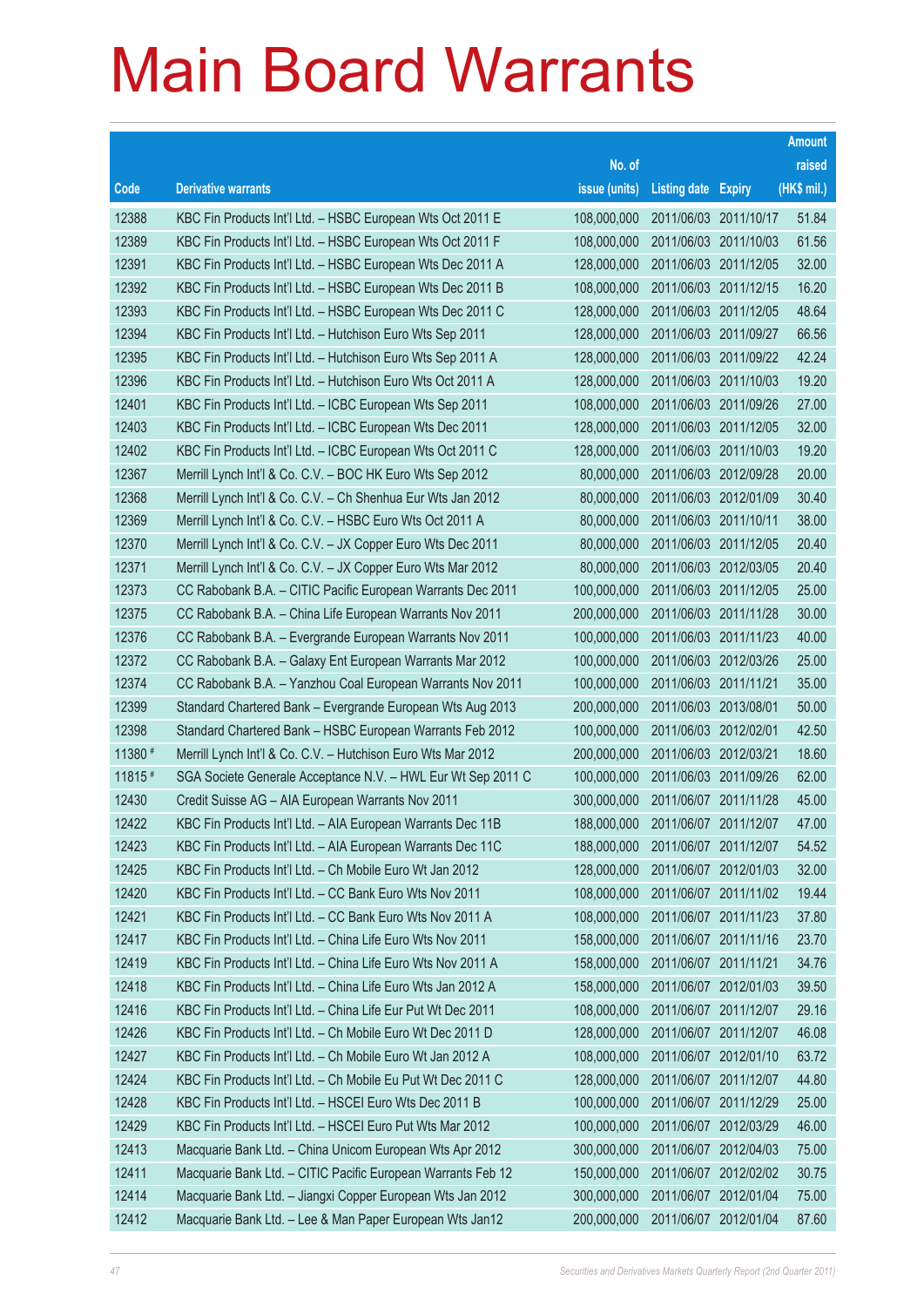|         |                                                              |               |                            | <b>Amount</b> |
|---------|--------------------------------------------------------------|---------------|----------------------------|---------------|
|         |                                                              | No. of        |                            | raised        |
| Code    | <b>Derivative warrants</b>                                   | issue (units) | <b>Listing date Expiry</b> | (HK\$ mil.)   |
| 12415   | Macquarie Bank Ltd. - Ch Rongsheng European Warrants Dec 11  | 100,000,000   | 2011/06/07 2011/12/06      | 29.20         |
| 12431   | UBS AG - GCL-Poly Energy European Warrants Dec 2011          | 100,000,000   | 2011/06/07 2011/12/12      | 25.00         |
| 12432   | UBS AG - GCL-Poly Energy European Warrants Aug 2013          | 400,000,000   | 2011/06/07 2013/08/23      | 60.00         |
| 28380 # | Macquarie Bank Ltd. - Tencent European Put Warrants Aug 11B  | 250,000,000   | 2011/06/07 2011/08/02      | 13.25         |
| 29427 # | Merrill Lynch Int'l & Co. C.V. - Tencent Euro Put Wts Sep 11 | 200,000,000   | 2011/06/07 2011/09/12      | 12.60         |
| 12443   | BNP Paribas Arbit Issu B.V. - PetroCh Euro Wts Oct 2011      | 100,000,000   | 2011/06/08 2011/10/31      | 35.00         |
| 12445   | Credit Suisse AG - Hutchison European Warrants Nov 2011      | 300,000,000   | 2011/06/08 2011/11/11      | 75.00         |
| 12444   | Credit Suisse AG - Hutchison European Warrants Oct 2011 A    | 300,000,000   | 2011/06/08 2011/10/28      | 105.00        |
| 12446   | HK Bank - GCL-Poly Energy European Warrants Dec 2013         | 100,000,000   | 2011/06/08 2013/12/30      | 25.00         |
| 12454   | KBC Fin Products Int'l Ltd. - BOCL European Wts Nov 2011     | 108,000,000   | 2011/06/08 2011/11/18      | 21.60         |
| 12453   | KBC Fin Products Int'l Ltd. - BOCL European Wts Dec 2011     | 88,000,000    | 2011/06/08 2011/12/08      | 22.88         |
| 12455   | KBC Fin Products Int'l Ltd. - BOCL European Wts Jan 2012     | 158,000,000   | 2011/06/08 2012/01/03      | 23.70         |
| 12457   | KBC Fin Products Int'l Ltd. - A50 Ch European Put Wts Dec 11 | 88,000,000    | 2011/06/08 2011/12/30      | 13.20         |
| 12460   | KBC Fin Products Int'l Ltd. - HSI European Wts Oct 2011      | 200,000,000   | 2011/06/08 2011/10/28      | 30.00         |
| 12461   | KBC Fin Products Int'l Ltd. - HSI European Wts Sep 2011 F    | 200,000,000   | 2011/06/08 2011/09/29      | 30.00         |
| 12462   | KBC Fin Products Int'l Ltd. - HSI European Wts Sep 2011 G    | 200,000,000   | 2011/06/08 2011/09/29      | 30.00         |
| 12459   | KBC Fin Products Int'l Ltd. - HSI Euro Put Wts Oct 2011 A    | 200,000,000   | 2011/06/08 2011/10/28      | 30.00         |
| 12458   | KBC Fin Products Int'l Ltd. - HSI Euro Put Wts Dec 2011 B    | 200,000,000   | 2011/06/08 2011/12/29      | 58.00         |
| 12456   | KBC Fin Products Int'l Ltd. - Hutchison Euro Wts Oct 2011 B  | 168,000,000   | 2011/06/08 2011/10/17      | 25.20         |
| 12441   | Macquarie Bank Ltd. - China Unicom European Put Wts Jul 2012 | 200,000,000   | 2011/06/08 2012/07/03      | 50.00         |
| 12448   | Macquarie Bank Ltd. - HSCEI European Warrants Dec 2011       | 300,000,000   | 2011/06/08 2011/12/29      | 45.00         |
| 12447   | Macquarie Bank Ltd. - HSI European Warrants Nov 2011         | 300,000,000   | 2011/06/08 2011/11/29      | 48.00         |
| 12437   | CC Rabobank B.A. - Shougang Res European Warrants Dec 2011   | 100,000,000   | 2011/06/08 2011/12/09      | 45.00         |
| 12438   | CC Rabobank B.A. - GCL-Poly Energy European Wts Dec 2011     | 120,000,000   | 2011/06/08 2011/12/09      | 54.00         |
| 12439   | CC Rabobank B.A. - HSBC European Warrants Nov 2011           | 100,000,000   | 2011/06/08 2011/11/09      | 20.00         |
| 12440   | CC Rabobank B.A. - Hutchison European Warrants Oct 2011      | 120,000,000   | 2011/06/08 2011/10/26      | 42.00         |
| 12436   | CC Rabobank B.A. - China Mengniu European Warrants Jan 2012  | 100,000,000   | 2011/06/08 2012/01/06      | 25.00         |
| 12433   | Standard Chartered Bank - CC Bank European Warrants Jun 2012 | 100,000,000   | 2011/06/08 2012/06/01      | 50.00         |
| 12434   | Standard Chartered Bank - CC Bank European Warrants Nov 2012 | 100,000,000   | 2011/06/08 2012/11/01      | 25.00         |
| 12435   | Standard Chartered Bank-China Life European Wts Mar 2012     | 100,000,000   | 2011/06/08 2012/03/30      | 25.00         |
| 12442   | UBS AG - AIA European Warrants Mar 2012                      | 300,000,000   | 2011/06/08 2012/03/12      | 75.00         |
| 12449   | UBS AG - HKEx European Warrants Dec 2011 C                   | 300,000,000   | 2011/06/08 2011/12/05      | 45.00         |
| 12451   | UBS AG - HSI European Warrants Nov 2011                      | 300,000,000   | 2011/06/08 2011/11/29      | 45.00         |
| 12452   | UBS AG - HSI European Put Warrants Oct 2011                  | 300,000,000   | 2011/06/08 2011/10/28      | 45.00         |
| 12450   | UBS AG - Hutchison European Warrants Nov 2011 A              | 300,000,000   | 2011/06/08 2011/11/08      | 75.00         |
| 12486   | BNP Paribas Arbit Issu B.V. - Anhui Conch Euro Wts Feb 2012  | 100,000,000   | 2011/06/09 2012/02/02      | 36.00         |
| 12485   | BNP Paribas Arbit Issu B.V. - BOCHK European Warrants Dec 12 | 100,000,000   | 2011/06/09 2012/12/04      | 29.00         |
| 12487   | BNP Paribas Arbit Issu B.V. - Ch Mer Hold European Wts Feb12 | 80,000,000    | 2011/06/09 2012/02/02      | 35.20         |
| 12489   | BNP Paribas Arbit Issu B.V. - CPIC European Warrants Apr 12  | 100,000,000   | 2011/06/09 2012/04/02      | 36.00         |
| 12488   | BNP Paribas Arbit Issu B.V. - Wharf European Warrants Jan 12 | 80,000,000    | 2011/06/09 2012/01/04      | 27.20         |
| 12473   | Credit Suisse AG - China Mobile European Warrants Oct 2011 C | 300,000,000   | 2011/06/09 2011/10/03      | 45.00         |
| 12495   | Citigroup Global Mkt H Inc. - CPIC European Warrants Dec 11  | 80,000,000    | 2011/06/09 2011/12/12      | 20.00         |
| 12496   | Citigroup Global Mkt H Inc. - Galaxy Ent European Wts Dec11A | 80,000,000    | 2011/06/09 2011/12/12      | 20.00         |
| 12498   | Citigroup Global Mkt H Inc. - Hutchison Euro Wts Dec 2011    | 80,000,000    | 2011/06/09 2011/12/09      | 28.00         |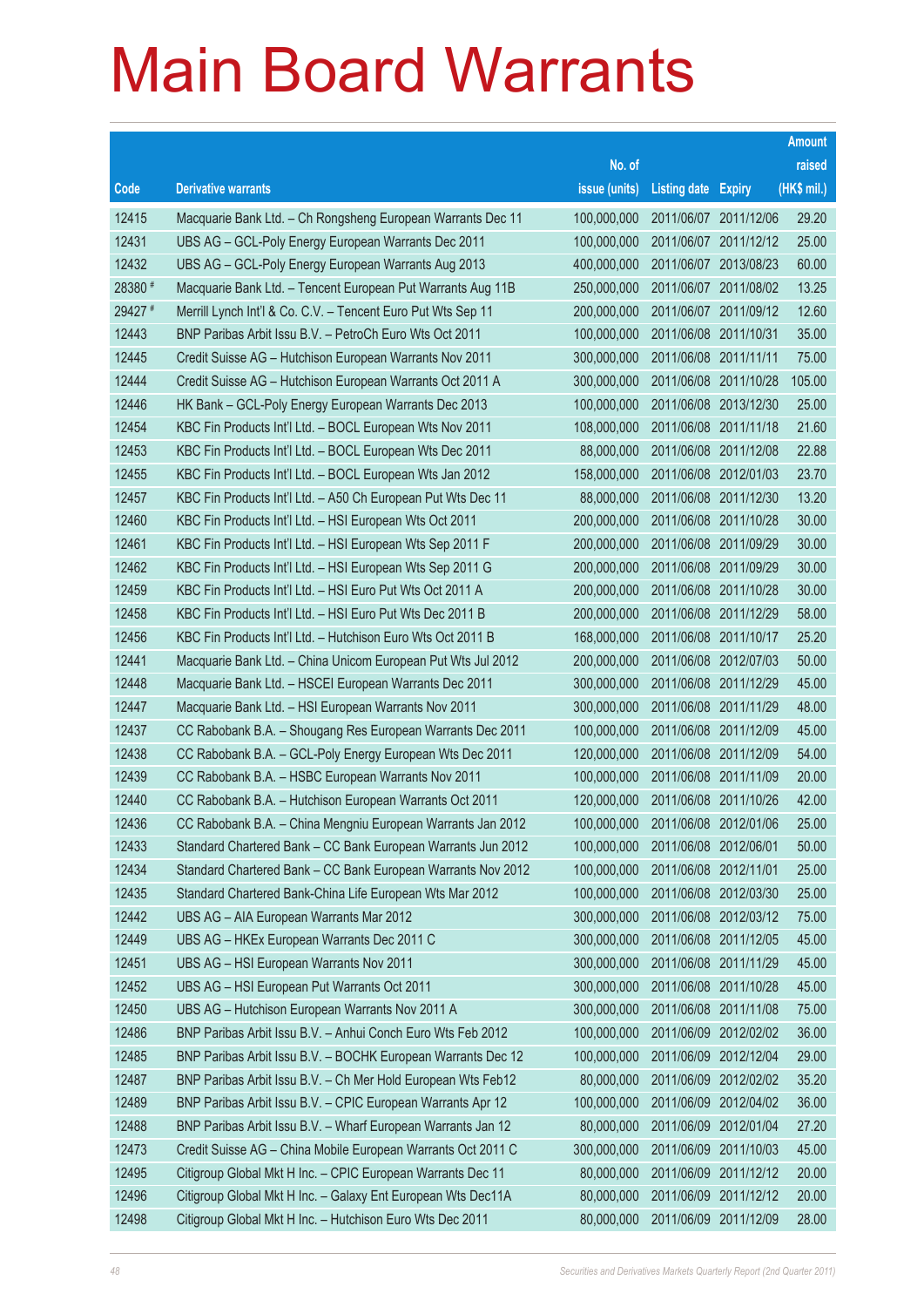|       |                                                               |               |                            |            | <b>Amount</b> |
|-------|---------------------------------------------------------------|---------------|----------------------------|------------|---------------|
|       |                                                               | No. of        |                            |            | raised        |
| Code  | <b>Derivative warrants</b>                                    | issue (units) | <b>Listing date Expiry</b> |            | $(HK$$ mil.)  |
| 12497 | Citigroup Global Mkt H Inc. - Lenovo European Warrants Dec11  | 80,000,000    | 2011/06/09 2011/12/12      |            | 20.00         |
| 12494 | Citigroup Global Mkt H Inc. - PICC P&C European Wts Feb 2012  | 80,000,000    | 2011/06/09 2012/02/03      |            | 12.00         |
| 12492 | Bank of East Asia – BYD European Warrants Feb 2012            | 50,000,000    | 2011/06/09 2012/02/23      |            | 12.50         |
| 12493 | Bank of East Asia – R&F Ppt European Warrants Dec 2012        | 130,000,000   | 2011/06/09 2012/12/21      |            | 32.50         |
| 12491 | Bank of East Asia – HKEx European Warrants Jul 2012           | 80,000,000    | 2011/06/09 2012/07/23      |            | 20.00         |
| 12490 | Bank of East Asia - Hutchison European Warrants Jan 2012      | 41,000,000    | 2011/06/09 2012/01/20      |            | 10.25         |
| 12477 | HK Bank - HWL European Warrants Oct 2011                      | 200,000,000   | 2011/06/09 2011/10/26      |            | 58.00         |
| 12478 | HK Bank – HWL European Warrants Dec 2011                      | 200,000,000   | 2011/06/09 2011/12/09      |            | 50.00         |
| 12479 | HK Bank – HWL European Warrants Jan 2012                      | 200,000,000   | 2011/06/09 2012/01/27      |            | 50.00         |
| 12471 | Macquarie Bank Ltd. - Ch Oilfield European Warrants Jan 2012  | 200,000,000   | 2011/06/09 2012/01/04      |            | 50.00         |
| 12470 | Macquarie Bank Ltd. - Ch Comm Cons European Wts Jan 2012      | 100,000,000   | 2011/06/09 2012/01/04      |            | 28.60         |
| 12472 | Macquarie Bank Ltd. - China Shenhua European Wts Jan 2012     | 200,000,000   | 2011/06/09 2012/01/04      |            | 50.00         |
| 12483 | Merrill Lynch Int'l & Co. C.V. - Hutchison Euro Wts Nov 2011  | 80,000,000    | 2011/06/09 2011/11/23      |            | 40.80         |
| 12484 | Merrill Lynch Int'l & Co. C.V. - Hutchison Euro Wts Nov 11A   | 80,000,000    | 2011/06/09 2011/11/08      |            | 27.60         |
| 12481 | CC Rabobank B.A. - ChiUnicom European Warrants Apr 2012       | 150,000,000   | 2011/06/09 2012/04/23      |            | 27.00         |
| 12482 | CC Rabobank B.A. - Chow Sang Sang European Warrants Dec 2011  | 100,000,000   | 2011/06/09 2011/12/12      |            | 25.00         |
| 12480 | CC Rabobank B.A. - Hutchison European Warrants Dec 2011       | 200,000,000   | 2011/06/09 2011/12/12      |            | 66.00         |
| 12475 | Standard Chartered Bank - Hutchison Euro Euro Wts Jan 2014    | 200,000,000   | 2011/06/09 2014/01/07      |            | 50.00         |
| 12474 | Standard Chartered Bank - Hutchison Euro Euro Wts Oct 2011 C  | 100,000,000   | 2011/06/09                 | 2011/10/03 | 36.50         |
| 12476 | Standard Chartered Bank - ICBC European Warrants Dec 2011     | 100,000,000   | 2011/06/09 2011/12/09      |            | 25.00         |
| 12463 | SGA Societe Generale Acceptance N.V. - BOCL Eu Wt Dec 2011    | 200,000,000   | 2011/06/09 2011/12/12      |            | 50.00         |
| 12464 | SGA Societe Generale Acceptance N.V. - Ch Mob Eu Wt Jan 2012  | 200,000,000   | 2011/06/09 2012/01/09      |            | 50.00         |
| 12465 | SGA Societe Generale Acceptance N.V. - CNOOC Eu Wt Apr 2012   | 500,000,000   | 2011/06/09 2012/04/02      |            | 90.00         |
| 12466 | SGA Societe Generale Acceptance N.V. - HWL Eur Wt Oct 2011    | 200,000,000   | 2011/06/09 2011/10/03      |            | 58.00         |
| 12467 | SGA Societe Generale Acceptance N.V. - HWL Eur Wt Oct 2011 A  | 200,000,000   | 2011/06/09 2011/10/26      |            | 52.00         |
| 12468 | SGA Societe Generale Acceptance N.V. - Lonking Euro Wt Dec11  | 30,000,000    | 2011/06/09 2011/12/21      |            | 14.10         |
| 12469 | SGA Societe Generale Acceptance N.V. - SJM Hold Eu Wt Dec 11  | 200,000,000   | 2011/06/09 2011/12/12      |            | 54.00         |
| 12502 | BNP Paribas Arbit Issu B.V. - Ch Ship Cont European Wt Jan12  | 60,000,000    | 2011/06/10 2012/01/04      |            | 19.80         |
| 12501 | BNP Paribas Arbit Issu B.V. - CSR Times European Wts Jan12    | 55,000,000    | 2011/06/10 2012/01/04      |            | 20.90         |
| 12506 | BNP Paribas Arbit Issu B.V. - HLand Dev Euro Wts Jan 2012     | 80,000,000    | 2011/06/10 2012/01/04      |            | 25.60         |
| 12505 | BNP Paribas Arbit Issu B.V. - MTRC European Warrants Dec 2012 | 45,000,000    | 2011/06/10 2012/12/04      |            | 11.70         |
| 12504 | BNP Paribas Arbit Issu B.V. - SkyworthDig European Wts Jun14  | 100,000,000   | 2011/06/10 2014/06/04      |            | 25.00         |
| 12503 | BNP Paribas Arbit Issu B.V. - Zhaojin Mining Euro Wts Mar12   | 55,000,000    | 2011/06/10 2012/03/02      |            | 15.95         |
| 12510 | Credit Suisse AG - BYD European Warrants Oct 2011             | 200,000,000   | 2011/06/10 2011/10/03      |            | 30.00         |
| 12508 | Credit Suisse AG - ChiUnicom European Warrants Feb 2012       | 200,000,000   | 2011/06/10 2012/02/20      |            | 50.00         |
| 12507 | Credit Suisse AG - HSI European Warrants Sep 2011 B           | 300,000,000   | 2011/06/10 2011/09/29      |            | 45.00         |
| 12512 | Credit Suisse AG - HSI European Put Warrants Sep 2011 C       | 300,000,000   | 2011/06/10 2011/09/29      |            | 45.00         |
| 12509 | Credit Suisse AG - Tencent Holdings European Wts Oct 2011 A   | 300,000,000   | 2011/06/10 2011/10/31      |            | 60.00         |
| 12511 | Credit Suisse AG - Tencent Holdings Euro Put Wts Sep 2011 D   | 300,000,000   | 2011/06/10 2011/09/12      |            | 45.00         |
| 12524 | Citigroup Global Mkt H Inc. - Anhui Conch European Wts Dec11  | 80,000,000    | 2011/06/10 2011/12/12      |            | 20.00         |
| 12526 | Citigroup Global Mkt H Inc. - Evergrande European Wts Oct11A  | 50,000,000    | 2011/06/10 2011/10/19      |            | 20.00         |
| 12525 | Citigroup Global Mkt H Inc. - Li & Fung European Wts Feb 12   | 80,000,000    | 2011/06/10 2012/02/06      |            | 20.00         |
| 12523 | Citigroup Global Mkt H Inc. - SPDR Gold T European Wts Dec11  | 50,000,000    | 2011/06/10 2011/12/12      |            | 20.00         |
| 12519 | KBC Fin Products Int'l Ltd. - Ping An European Wts Dec 2011   | 80,000,000    | 2011/06/10 2011/12/12      |            | 43.20         |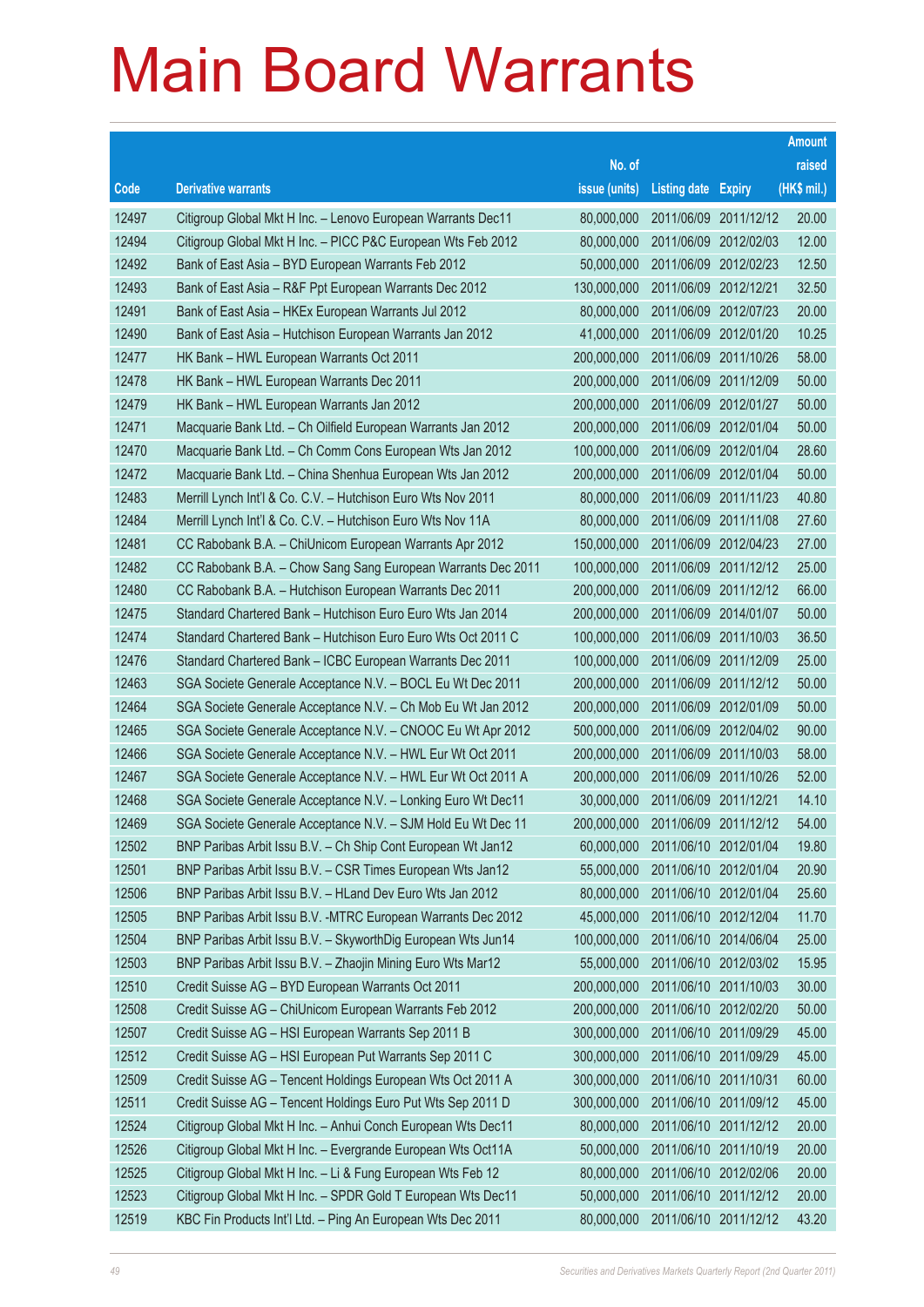|         |                                                              |               |                            |                       | <b>Amount</b> |
|---------|--------------------------------------------------------------|---------------|----------------------------|-----------------------|---------------|
|         |                                                              | No. of        |                            |                       | raised        |
| Code    | <b>Derivative warrants</b>                                   | issue (units) | <b>Listing date Expiry</b> |                       | (HK\$ mil.)   |
| 12520   | KBC Fin Products Int'l Ltd. - Ping An European Wts Dec 2011A | 80,000,000    |                            | 2011/06/10 2011/12/22 | 26.40         |
| 12521   | KBC Fin Products Int'l Ltd. - Ping An Euro Put Wts Dec 2011  | 68,000,000    |                            | 2011/06/10 2011/12/12 | 41.48         |
| 12500   | Macquarie Bank Ltd. - HSI European Warrants Mar 2012         | 300,000,000   |                            | 2011/06/10 2012/03/29 | 75.00         |
| 12499   | Macquarie Bank Ltd. - Lenovo European Warrants Jan 2012      | 128,000,000   |                            | 2011/06/10 2012/01/04 | 32.13         |
| 12513   | CC Rabobank B.A. - CMOC European Warrants Nov 2012           | 80,000,000    |                            | 2011/06/10 2012/11/27 | 13.60         |
| 12514   | CC Rabobank B.A. - Shineway Pharm European Warrants Feb 2012 | 80,000,000    |                            | 2011/06/10 2012/02/27 | 24.00         |
| 12515   | CC Rabobank B.A. - Henganintl European Warrants Dec 2011     | 80,000,000    |                            | 2011/06/10 2011/12/12 | 47.20         |
| 12517   | CC Rabobank B.A. - Poly HK Inv European Warrants Dec 2011    | 80,000,000    |                            | 2011/06/10 2011/12/12 | 50.40         |
| 12516   | CC Rabobank B.A. - Soho China European Warrants Dec 2011     | 80,000,000    |                            | 2011/06/10 2011/12/12 | 50.40         |
| 12518   | UBS AG - HSBC European Warrants Sep 2011 E                   | 300,000,000   |                            | 2011/06/10 2011/09/19 | 60.00         |
| 12541   | Credit Suisse AG - Agricultural Bank European Wts Sep 2011 A | 300,000,000   |                            | 2011/06/13 2011/09/30 | 45.00         |
| 12527   | Citigroup Global Mkt H Inc. - Agricultural Bk Eu Wt Dec 2011 | 80,000,000    | 2011/06/13 2011/12/13      |                       | 28.00         |
| 12528   | Citigroup Global Mkt H Inc. - Angang Steel European Wt Dec12 | 80,000,000    |                            | 2011/06/13 2012/12/31 | 20.00         |
| 12535   | KBC Fin Products Int'l Ltd. - Agricultural Bk Eu Wt Nov 2011 | 108,000,000   | 2011/06/13 2011/11/01      |                       | 33.48         |
| 12529   | Macquarie Bank Ltd. - Bank of EA European Warrants May 2012  | 200,000,000   |                            | 2011/06/13 2012/05/03 | 50.00         |
| 12537   | CC Rabobank B.A. - Air China European Warrants Dec 2012      | 80,000,000    | 2011/06/13 2012/12/17      |                       | 20.00         |
| 12531   | CC Rabobank B.A. - BEA European Warrants Jan 2012            | 80,000,000    |                            | 2011/06/13 2012/01/09 | 20.00         |
| 12538   | CC Rabobank B.A. - Zoomlion European Warrants Jan 2012       | 80,000,000    |                            | 2011/06/13 2012/01/30 | 20.00         |
| 12532   | CC Rabobank B.A. - LOccitane European Warrants Mar 2012      | 80,000,000    |                            | 2011/06/13 2012/03/12 | 20.00         |
| 12539   | CC Rabobank B.A. - Nine Dragons European Warrants Jan 2012   | 80,000,000    |                            | 2011/06/13 2012/01/16 | 58.40         |
| 12533   | CC Rabobank B.A. - Shui On Land European Warrants Mar 2012   | 80,000,000    |                            | 2011/06/13 2012/03/26 | 31.20         |
| 12534   | CC Rabobank B.A. - Ting Yi European Warrants Dec 2011        | 80,000,000    |                            | 2011/06/13 2011/12/19 | 20.00         |
| 12540   | CC Rabobank B.A. - Winsway European Warrants Jan 2012        | 80,000,000    |                            | 2011/06/13 2012/01/30 | 49.60         |
| 12530   | Standard Chartered Bank - CNBM European Warrants Jan 2012    | 100,000,000   |                            | 2011/06/13 2012/01/06 | 25.00         |
| 12536   | Standard Chartered Bank - HSBC European Warrants Dec 2015    | 200,000,000   |                            | 2011/06/13 2015/12/07 | 50.00         |
| 12543   | UBS AG - Agricultural Bank European Warrants Oct 2011 A      | 200,000,000   | 2011/06/13 2011/10/21      |                       | 30.00         |
| 12542   | UBS AG - China Mobile European Warrants Dec 2011 A           | 200,000,000   | 2011/06/13 2011/12/13      |                       | 50.00         |
| 12548   | BNP Paribas Arbit Issu B.V. - KECL European Warrants Mar 12  | 100,000,000   | 2011/06/14 2012/03/02      |                       | 18.00         |
| 12546   | UBS AG - China Life European Warrants Nov 2011 A             | 300,000,000   |                            | 2011/06/14 2011/11/28 | 45.00         |
| 12547   | UBS AG - SHK Ppt European Warrants Dec 2012                  | 200,000,000   |                            | 2011/06/14 2012/12/10 | 30.00         |
| 11782 # | Credit Suisse AG - HSI European Warrants Aug 2011 A          | 300,000,000   |                            | 2011/06/14 2011/08/30 | 16.50         |
| 12567   | BNP Paribas Arbit Issu B.V. - HSI European Wts Jan 2012      | 200,000,000   |                            | 2011/06/15 2012/01/30 | 50.00         |
| 12569   | BNP Paribas Arbit Issu B.V. - HSI Euro Put Wts Oct 2011      | 200,000,000   |                            | 2011/06/15 2011/10/28 | 36.00         |
| 12570   | BNP Paribas Arbit Issu B.V. - HSI Euro Put Wts Nov 2011      | 200,000,000   |                            | 2011/06/15 2011/11/29 | 30.00         |
| 12568   | BNP Paribas Arbit Issu B.V. - HSI European Wts Jan 2012 A    | 200,000,000   |                            | 2011/06/15 2012/01/30 | 30.00         |
| 12580   | Credit Suisse AG - BYD European Warrants Oct 2011 A          | 200,000,000   |                            | 2011/06/15 2011/10/04 | 30.00         |
| 12577   | Credit Suisse AG - China Unicom European Put Warrants Nov 11 | 200,000,000   |                            | 2011/06/15 2011/11/25 | 30.00         |
| 12573   | Credit Suisse AG - Cheung Kong European Warrants Apr 2012    | 300,000,000   | 2011/06/15 2012/04/23      |                       | 45.00         |
| 12579   | Credit Suisse AG - Zoomlion European Warrants Dec 2011       | 200,000,000   |                            | 2011/06/15 2011/12/19 | 50.00         |
| 12574   | Credit Suisse AG - HSBC European Wts Oct 2011                | 300,000,000   |                            | 2011/06/15 2011/10/04 | 45.00         |
| 12572   | Credit Suisse AG - HSI European Warrants Sep 2011 D          | 300,000,000   |                            | 2011/06/15 2011/09/29 | 45.00         |
| 12582   | Credit Suisse AG - HSI European Put Warrants Sep 2011 E      | 300,000,000   |                            | 2011/06/15 2011/09/29 | 45.00         |
| 12575   | Credit Suisse AG - Hutchison European Warrants Oct 2011 B    | 300,000,000   |                            | 2011/06/15 2011/10/24 | 120.00        |
| 12576   | Credit Suisse AG - KECL European Warrants Feb 2012           | 200,000,000   | 2011/06/15 2012/02/27      |                       | 30.00         |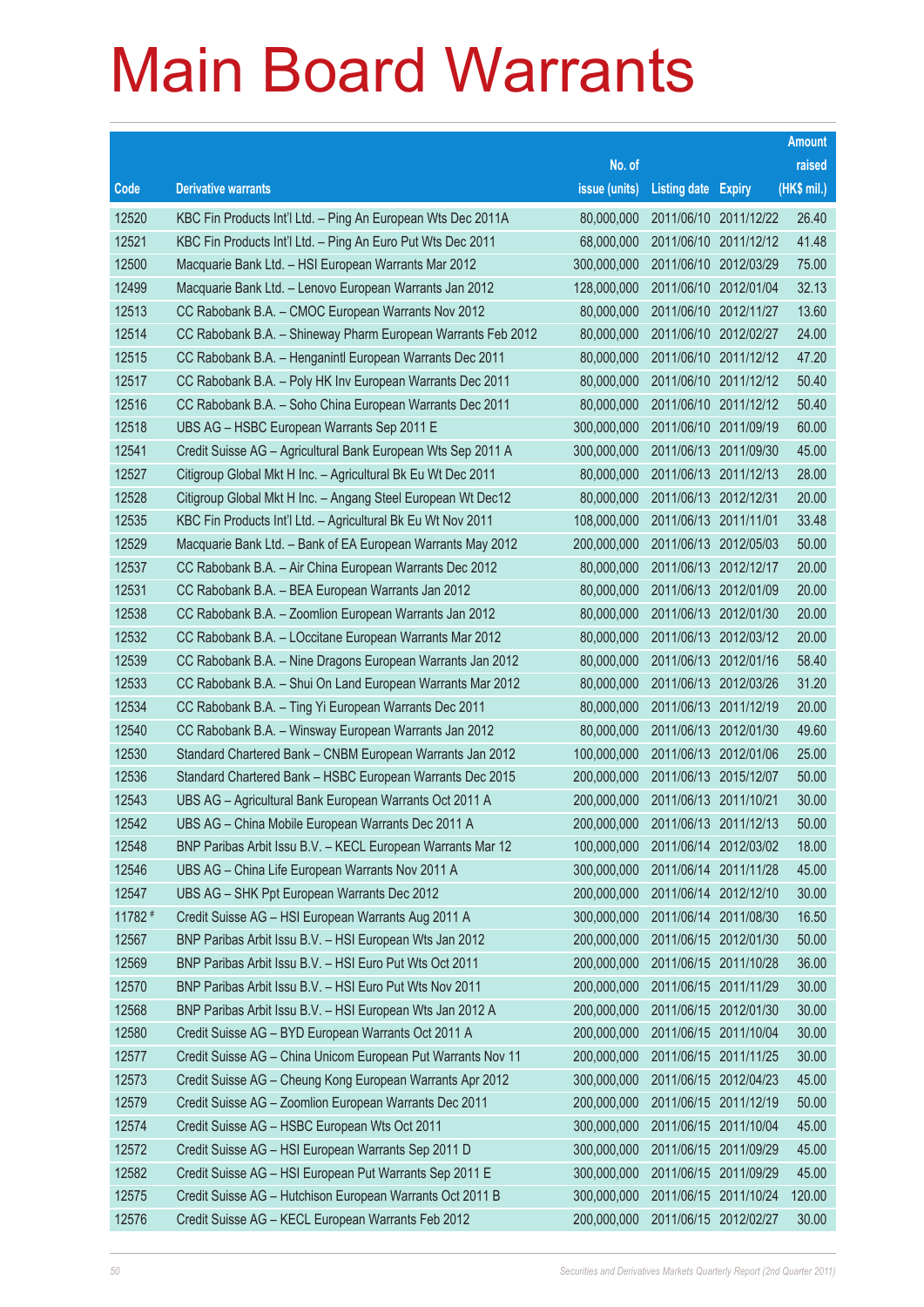|       |                                                              |               |                            |                       | <b>Amount</b> |
|-------|--------------------------------------------------------------|---------------|----------------------------|-----------------------|---------------|
|       |                                                              | No. of        |                            |                       | raised        |
| Code  | <b>Derivative warrants</b>                                   | issue (units) | <b>Listing date Expiry</b> |                       | (HK\$ mil.)   |
| 12581 | Credit Suisse AG - Lonking European Warrants Dec 2011        | 200,000,000   | 2011/06/15 2011/12/19      |                       | 50.00         |
| 12578 | Credit Suisse AG - PetroChina European Warrants Sep 2011     | 300,000,000   | 2011/06/15 2011/09/30      |                       | 45.00         |
| 12565 | HK Bank - BOCL European Warrants Dec 2011                    | 100,000,000   | 2011/06/15 2011/12/15      |                       | 25.00         |
| 12566 | HK Bank - HSCEI European Put Warrants Dec 2011               | 150,000,000   |                            | 2011/06/15 2011/12/29 | 37.50         |
| 12571 | Macquarie Bank Ltd. - HSI European Put Warrants Nov 2011     | 300,000,000   |                            | 2011/06/15 2011/11/29 | 45.00         |
| 12549 | Merrill Lynch Int'l & Co. C.V. - BankComm Euro Wts Jan 2012  | 80,000,000    |                            | 2011/06/15 2012/01/16 | 29.20         |
| 12550 | Merrill Lynch Int'l & Co. C.V. - CM Bank Euro Wts Nov 2012   | 80,000,000    | 2011/06/15 2012/11/26      |                       | 22.80         |
| 12551 | Merrill Lynch Int'l & Co. C.V. - Sinopec Euro Wts Dec 2011 A | 80,000,000    |                            | 2011/06/15 2011/12/20 | 20.00         |
| 12552 | Merrill Lynch Int'l & Co. C.V. - Ch Shenhua Eur Wts Apr 2012 | 80,000,000    |                            | 2011/06/15 2012/04/30 | 20.00         |
| 12554 | Merrill Lynch Int'l & Co. C.V. - HKEx Euro Wts Apr 2012      | 80,000,000    |                            | 2011/06/15 2012/04/05 | 12.16         |
| 12553 | Merrill Lynch Int'l & Co. C.V. - HKEx Euro Wts Dec 2011 C    | 80,000,000    | 2011/06/15 2011/12/09      |                       | 12.08         |
| 12555 | Merrill Lynch Int'l & Co. C.V. - ICBC European Wts Oct 2011C | 80,000,000    | 2011/06/15 2011/10/11      |                       | 12.16         |
| 12556 | Merrill Lynch Int'l & Co. C.V. - ICBC European Wts Oct 2011D | 80,000,000    |                            | 2011/06/15 2011/10/10 | 17.68         |
| 12557 | Merrill Lynch Int'l & Co. C.V. - Tencent Euro Put Wts Mar 12 | 80,000,000    |                            | 2011/06/15 2012/03/30 | 20.00         |
| 12558 | CC Rabobank B.A. - Angang Steel European Warrants Jan 2012   | 100,000,000   | 2011/06/15 2012/01/31      |                       | 75.00         |
| 12561 | CC Rabobank B.A. - Ch Comm Cons European Warrants Jan 2012   | 100,000,000   | 2011/06/15 2012/01/16      |                       | 65.00         |
| 12564 | CC Rabobank B.A. - Ch State Con European Warrants Aug 2012   | 100,000,000   | 2011/06/15 2012/08/31      |                       | 25.00         |
| 12563 | CC Rabobank B.A. - GAC European Warrants Mar 2012            | 100,000,000   |                            | 2011/06/15 2012/03/26 | 25.00         |
| 12559 | CC Rabobank B.A. - Ch Rongsheng European Warrants Dec 2011 A | 100,000,000   | 2011/06/15 2011/12/29      |                       | 55.00         |
| 12562 | CC Rabobank B.A. - Sands China European Warrants Jan 2012    | 100,000,000   | 2011/06/15 2012/01/30      |                       | 25.00         |
| 12560 | CC Rabobank B.A. - Wynn Macau European Warrants Mar 2012     | 100,000,000   |                            | 2011/06/15 2012/03/30 | 47.00         |
| 12584 | SGA Societe Generale Acceptance N.V. - A50 Ch Eu Wt Feb 2012 | 300,000,000   |                            | 2011/06/15 2012/02/06 | 57.00         |
| 12585 | SGA Societe Generale Acceptance N.V. - A50 Ch Eu Wt Jul 12A  | 300,000,000   | 2011/06/15 2012/07/25      |                       | 75.00         |
| 12586 | SGA Societe Generale Acceptance N.V. - A50 Ch Eu Wt Oct 2012 | 300,000,000   |                            | 2011/06/15 2012/10/15 | 75.00         |
| 12583 | UBS AG - ICBC European Warrants Dec 2011                     | 100,000,000   | 2011/06/15 2011/12/19      |                       | 25.00         |
| 12604 | Credit Suisse AG - Agricultural Bank European Wts Sep 2011 B | 300,000,000   | 2011/06/16 2011/09/26      |                       | 45.00         |
| 12603 | Credit Suisse AG - CC Bank European Warrants Sep 2011 B      | 300,000,000   | 2011/06/16 2011/09/26      |                       | 45.00         |
| 12606 | Credit Suisse AG - GCL-Poly Energy European Warrants Sep 11  | 200,000,000   | 2011/06/16 2011/09/26      |                       | 30.00         |
| 12601 | Credit Suisse AG - HKEx European Warrants Nov 2011           | 300,000,000   | 2011/06/16 2011/11/21      |                       | 45.00         |
| 12602 | Credit Suisse AG - HKEx European Warrants Dec 2011           | 300,000,000   |                            | 2011/06/16 2011/12/12 | 45.00         |
| 12598 | Credit Suisse AG - HSI European Warrants Sep 2011 F          | 300,000,000   | 2011/06/16 2011/09/29      |                       | 45.00         |
| 12599 | Credit Suisse AG - HSI European Warrants Sep 2011 G          | 300,000,000   | 2011/06/16 2011/09/29      |                       | 45.00         |
| 12600 | Credit Suisse AG - HSI European Warrants Sep 2011 H          | 300,000,000   | 2011/06/16 2011/09/29      |                       | 45.00         |
| 12608 | Credit Suisse AG - HSI European Put Warrants Sep 2011 I      | 300,000,000   | 2011/06/16 2011/09/29      |                       | 45.00         |
| 12605 | Credit Suisse AG - ICBC European Warrants Sep 2011 A         | 300,000,000   | 2011/06/16 2011/09/26      |                       | 45.00         |
| 12607 | Credit Suisse AG - Tencent Holdings Euro Put Wts Nov 2011    | 300,000,000   | 2011/06/16 2011/11/07      |                       | 45.00         |
| 12587 | HK Bank - CHALCO European Warrants Sep 2013                  | 120,000,000   | 2011/06/16 2013/09/25      |                       | 18.00         |
| 12590 | Macquarie Bank Ltd. - BJ Ent Water European Warrants Nov 11  | 200,000,000   | 2011/06/16 2011/11/09      |                       | 30.00         |
| 12596 | Macquarie Bank Ltd. - BYD European Warrants Oct 2011         | 100,000,000   | 2011/06/16 2011/10/04      |                       | 15.00         |
| 12591 | Macquarie Bank Ltd. - CC Bank European Warrants Dec 2011     | 200,000,000   | 2011/06/16 2011/12/16      |                       | 69.20         |
| 12595 | Macquarie Bank Ltd. - CC Bank European Put Warrants Dec 2011 | 200,000,000   | 2011/06/16 2011/12/16      |                       | 50.00         |
| 12592 | Macquarie Bank Ltd. - Ch Ship Cont European Warrants Jan 12  | 200,000,000   | 2011/06/16 2012/01/04      |                       | 56.20         |
| 12594 | Macquarie Bank Ltd. - Li & Fung European Warrants Oct 2012   | 200,000,000   | 2011/06/16 2012/10/03      |                       | 50.20         |
| 12593 | Macquarie Bank Ltd. - Maanshan Iron European Wts Dec 2011    | 200,000,000   | 2011/06/16 2011/12/16      |                       | 55.00         |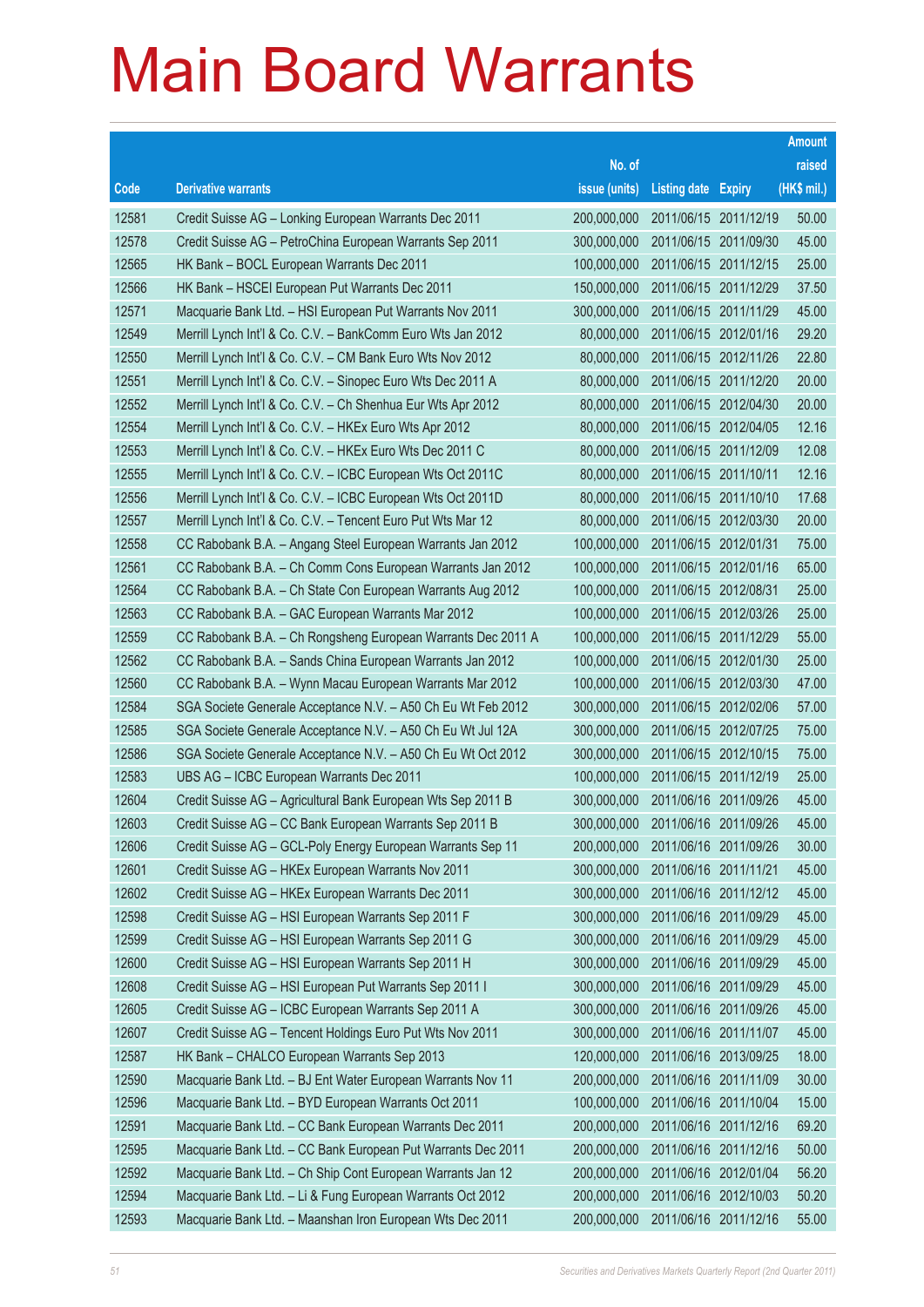|         |                                                               |               |                            |                       | <b>Amount</b> |
|---------|---------------------------------------------------------------|---------------|----------------------------|-----------------------|---------------|
|         |                                                               | No. of        |                            |                       | raised        |
| Code    | <b>Derivative warrants</b>                                    | issue (units) | <b>Listing date Expiry</b> |                       | (HK\$ mil.)   |
| 12588   | SGA Societe Generale Acceptance N.V. - BOCL Eu Wt Nov 2011    | 200,000,000   | 2011/06/16 2011/11/28      |                       | 36.00         |
| 12597   | SGA Societe Generale Acceptance N.V. - CCB Eur Wt Sep 2011 D  | 200,000,000   | 2011/06/16 2011/09/28      |                       | 52.00         |
| 12589   | SGA Societe Generale Acceptance N.V. - ICBC Eu Wt Oct 2011 D  | 200,000,000   | 2011/06/16 2011/10/03      |                       | 60.00         |
| 12611   | HK Bank - Agricultural Bank European Warrants Dec 2011        | 100,000,000   |                            | 2011/06/17 2011/12/19 | 25.00         |
| 12612   | Macquarie Bank Ltd. - BOCHK European Warrants Jun 2012        | 200,000,000   | 2011/06/17 2012/06/04      |                       | 50.00         |
| 12613   | Macquarie Bank Ltd. - CITIC Bank European Warrants Dec 2011   | 200,000,000   |                            | 2011/06/17 2011/12/19 | 70.20         |
| 12614   | Standard Chartered Bank - China Mobile Euro Wts Feb 2012      | 100,000,000   | 2011/06/17 2012/02/29      |                       | 25.00         |
| 12616   | Standard Chartered Bank - A50 China European Warrants Apr 12  | 100,000,000   |                            | 2011/06/17 2012/04/20 | 19.50         |
| 12615   | Standard Chartered Bank - YZ Coal European Warrants Mar 2012  | 100,000,000   |                            | 2011/06/17 2012/03/02 | 25.00         |
| 12618   | UBS AG - Agricultural Bank European Warrants Dec 2011         | 100,000,000   |                            | 2011/06/17 2011/12/19 | 25.00         |
| 12617   | UBS AG - BYD European Warrants Dec 2011 A                     | 100,000,000   | 2011/06/17 2011/12/19      |                       | 25.00         |
| 12619   | UBS AG - Tencent Holdings European Warrants Oct 2011 D        | 200,000,000   | 2011/06/17 2011/10/31      |                       | 30.00         |
| 12620   | UBS AG - Tencent Holdings European Put Warrants Nov 2011 A    | 200,000,000   | 2011/06/17 2011/11/07      |                       | 30.00         |
| 25670 # | SGA Societe Generale Acceptance N.V. - HKEx Eu Wt Oct 2011 A  | 300,000,000   |                            | 2011/06/17 2011/10/03 | 18.30         |
| 12621   | BOCI Asia Ltd. - BOCL European Warrants Jan 2012              | 100,000,000   | 2011/06/20 2012/01/16      |                       | 25.00         |
| 12622   | BOCI Asia Ltd. - CC Bank European Warrants Jan 2012           | 100,000,000   |                            | 2011/06/20 2012/01/16 | 25.00         |
| 12623   | BOCI Asia Ltd. - ICBC European Warrants Jan 2012              | 100,000,000   |                            | 2011/06/20 2012/01/16 | 25.00         |
| 12627   | BNP Paribas Arbit Issu B.V. - BYD European Warrants Jun 2012  | 90,000,000    | 2011/06/20 2012/06/04      |                       | 22.50         |
| 12628   | BNP Paribas Arbit Issu B.V. - A50 China Euro Wts Feb 2012     | 100,000,000   |                            | 2011/06/20 2012/02/02 | 16.00         |
| 12626   | BNP Paribas Arbit Issu B.V. - SHK Ppt European Warrants Sep12 | 100,000,000   |                            | 2011/06/20 2012/09/04 | 18.00         |
| 12633   | Credit Suisse - Cheung Kong European Put Warrants Dec 2011    | 200,000,000   |                            | 2011/06/20 2011/12/20 | 50.00         |
| 12632   | Credit Suisse AG - HSI European Warrants Feb 2012             | 500,000,000   |                            | 2011/06/20 2012/02/28 | 125.00        |
| 12631   | Credit Suisse AG - SHK Ppt European Warrants Dec 2011         | 200,000,000   | 2011/06/20 2011/12/20      |                       | 50.00         |
| 12634   | Credit Suisse AG - SHK Ppt European Put Warrants Dec 2011     | 200,000,000   |                            | 2011/06/20 2011/12/20 | 50.00         |
| 12630   | HK Bank - Zijin Mining European Warrants Dec 2011 A           | 80,000,000    |                            | 2011/06/20 2011/12/29 | 20.00         |
| 12625   | Macquarie Bank Ltd. - China Life European Put Wts Feb 2012 A  | 200,000,000   |                            | 2011/06/20 2012/02/02 | 50.00         |
| 12638   | Macquarie Bank Ltd. - CRCC European Warrants Jan 2012         | 200,000,000   | 2011/06/20 2012/01/04      |                       | 50.00         |
| 12624   | Macquarie Bank Ltd. - HSBC European Warrants Jan 2012         | 200,000,000   | 2011/06/20 2012/01/04      |                       | 61.40         |
| 12639   | Macquarie Bank Ltd. - Wharf European Warrants Jan 2012        | 200,000,000   | 2011/06/20 2012/01/04      |                       | 56.20         |
| 12629   | Standard Chartered Bank - CC Bank European Warrants Dec 11A   | 100,000,000   |                            | 2011/06/20 2011/12/30 | 55.00         |
| 12642   | Standard Chartered Bank - CNBM European Warrants May 2012     | 100,000,000   | 2011/06/20 2012/05/07      |                       | 27.50         |
| 12641   | Standard Chartered Bank - HKEx European Warrants Mar 2012     | 100,000,000   | 2011/06/20 2012/03/29      |                       | 17.60         |
| 12640   | Standard Chartered Bank - MTRC European Warrants Feb 2012     | 100,000,000   | 2011/06/20 2012/02/01      |                       | 25.00         |
| 12635   | SGA Societe Generale Acceptance N.V. - BYD Eu Wt Dec 2011     | 180,000,000   | 2011/06/20 2011/12/21      |                       | 52.20         |
| 12636   | SGA Societe Generale Acceptance N.V. - HSI Eur Wt Sep 2011 F  | 300,000,000   | 2011/06/20 2011/09/29      |                       | 45.00         |
| 12637   | SGA Societe Generale Acceptance N.V. - HSI Eu Put Wt Nov 11A  | 300,000,000   | 2011/06/20 2011/11/29      |                       | 45.00         |
| 11418 # | UBS AG - AIA European Warrants Nov 2011                       | 200,000,000   | 2011/06/20 2011/11/28      |                       | 19.60         |
| 12650   | BOCI Asia Ltd. - BOC HK European Warrants Jul 2012            | 100,000,000   | 2011/06/21 2012/07/04      |                       | 25.00         |
| 12652   | BOCI Asia Ltd. - HKEx European Put Warrants Dec 2011          | 200,000,000   | 2011/06/21                 | 2011/12/12            | 30.00         |
| 12653   | BOCI Asia Ltd. - HSBC European Put Warrants Dec 2011          | 100,000,000   | 2011/06/21                 | 2011/12/28            | 25.00         |
| 12651   | BOCI Asia Ltd. - KECL European Warrants Feb 2012              | 100,000,000   | 2011/06/21                 | 2012/02/29            | 15.00         |
| 12656   | Macquarie Bank Ltd. - Hang Lung Ppt European Wts Apr 2012     | 200,000,000   | 2011/06/21                 | 2012/04/03            | 50.40         |
| 12655   | Macquarie Bank Ltd. - MTRC European Warrants Oct 2012         | 200,000,000   | 2011/06/21                 | 2012/10/04            | 50.00         |
| 12657   | Macquarie Bank Ltd. - Zijin Mining European Put Wts Feb 2012  | 200,000,000   | 2011/06/21                 | 2012/02/02            | 50.00         |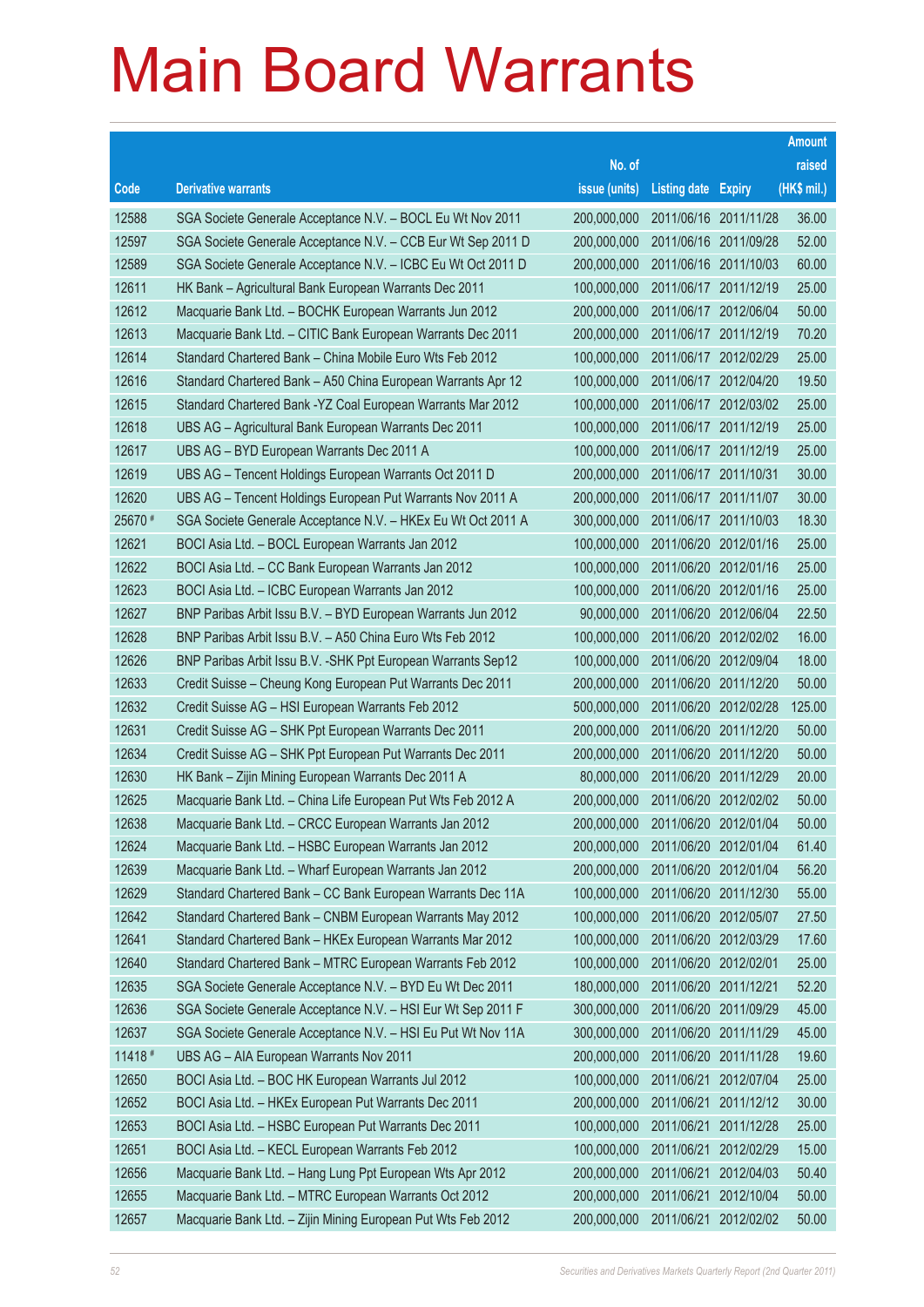|         |                                                              |               |                            |                       | <b>Amount</b> |
|---------|--------------------------------------------------------------|---------------|----------------------------|-----------------------|---------------|
|         |                                                              | No. of        |                            |                       | raised        |
| Code    | <b>Derivative warrants</b>                                   | issue (units) | <b>Listing date Expiry</b> |                       | (HK\$ mil.)   |
| 12643   | Merrill Lynch Int'l & Co. C.V. - China Life Eu Wt Dec 2011 A | 80,000,000    | 2011/06/21 2011/12/28      |                       | 13.92         |
| 12644   | Merrill Lynch Int'l & Co. C.V. - China Life Eu Wt Dec 2011 B | 80,000,000    | 2011/06/21 2011/12/06      |                       | 12.08         |
| 12647   | Merrill Lynch Int'l & Co. C.V. - HSBC Euro Wts Nov 2011 A    | 80,000,000    | 2011/06/21                 | 2011/11/14            | 13.44         |
| 12645   | Merrill Lynch Int'l & Co. C.V. - HSBC Euro Wts Dec 2011 D    | 80,000,000    |                            | 2011/06/21 2011/12/07 | 29.60         |
| 12646   | Merrill Lynch Int'l & Co. C.V. - HSBC Euro Wts Dec 2011 E    | 80,000,000    |                            | 2011/06/21 2011/12/06 | 19.04         |
| 12648   | Merrill Lynch Int'l & Co. C.V. - Tencent Euro Wts Dec 2011 A | 80,000,000    | 2011/06/21 2011/12/28      |                       | 22.40         |
| 12649   | Merrill Lynch Int'l & Co. C.V. - Tencent Euro Wts Feb 2012   | 80,000,000    | 2011/06/21 2012/02/21      |                       | 20.00         |
| 12658   | UBS AG - BOCL European Warrants Nov 2011                     | 100,000,000   |                            | 2011/06/21 2011/11/24 | 15.00         |
| 12654   | UBS AG - China Unicom European Warrants Dec 2011             | 100,000,000   |                            | 2011/06/21 2011/12/12 | 15.00         |
| 12660   | UBS AG - HSI European Warrants Dec 2011                      | 300,000,000   | 2011/06/21 2011/12/29      |                       | 45.00         |
| 12659   | UBS AG - ICBC European Warrants Dec 2011 A                   | 100,000,000   |                            | 2011/06/21 2011/12/28 | 25.00         |
| 11783 # | Credit Suisse AG - HSI European Warrants Aug 2011 B          | 300,000,000   |                            | 2011/06/21 2011/08/30 | 12.00         |
| 12671   | BNP Paribas Arbit Issu B.V. - Alibaba European Wts Oct 2012  | 100,000,000   |                            | 2011/06/22 2012/10/04 | 25.00         |
| 12674   | HK Bank - AIA European Warrants Mar 2012                     | 150,000,000   |                            | 2011/06/22 2012/03/26 | 37.50         |
| 12673   | HK Bank - CC Bank European Warrants Nov 2011                 | 120,000,000   |                            | 2011/06/22 2011/11/23 | 30.00         |
| 12675   | HK Bank - ICBC European Warrants Dec 2011                    | 100,000,000   |                            | 2011/06/22 2011/12/22 | 25.00         |
| 12672   | HK Bank – Maanshan Iron European Warrants Dec 2011           | 80,000,000    | 2011/06/22 2011/12/28      |                       | 20.00         |
| 12676   | HK Bank - Zhaojin Mining European Warrants Feb 2012          | 100,000,000   |                            | 2011/06/22 2012/02/14 | 25.00         |
| 12677   | Macquarie Bank Ltd. - Galaxy Ent European Warrants Jan 2012  | 200,000,000   |                            | 2011/06/22 2012/01/04 | 50.00         |
| 12662   | Macquarie Bank Ltd. - HSCEI European Put Warrants Dec 2011 A | 388,000,000   | 2011/06/22 2011/12/29      |                       | 97.78         |
| 12661   | Macquarie Bank Ltd. - HSI European Put Warrants Nov 2011 A   | 388,000,000   |                            | 2011/06/22 2011/11/29 | 58.20         |
| 12663   | Merrill Lynch Int'l & Co. C.V. - AIA European Warrants Jan12 | 80,000,000    |                            | 2011/06/22 2012/01/10 | 20.40         |
| 12664   | Merrill Lynch Int'l & Co. C.V. - AIA European Warrants Mar12 | 80,000,000    |                            | 2011/06/22 2012/03/07 | 20.00         |
| 12669   | Merrill Lynch Int'l & Co. C.V. - AIA European Put Wts Jan 12 | 80,000,000    |                            | 2011/06/22 2012/01/30 | 20.00         |
| 12665   | Merrill Lynch Int'l & Co. C.V. - BEA European Wts Jan 2012   | 80,000,000    |                            | 2011/06/22 2012/01/09 | 21.20         |
| 12666   | Merrill Lynch Int'l & Co. C.V. - BEA European Wts Mar 2012   | 80,000,000    |                            | 2011/06/22 2012/03/12 | 20.40         |
| 12667   | Merrill Lynch Int'l & Co. C.V. - BOC HK Euro Wts May 2012    | 80,000,000    | 2011/06/22 2012/05/07      |                       | 20.80         |
| 12668   | Merrill Lynch Int'l & Co. C.V. - China Railway Eu Wt Mar 12  | 80,000,000    |                            | 2011/06/22 2012/03/12 | 27.20         |
| 12670   | Merrill Lynch Int'l & Co. C.V. - HSI European Wts Sep 2011 F | 200,000,000   | 2011/06/22 2011/09/29      |                       | 30.20         |
| 12681   | Standard Chartered Bank - Tencent Hidg European Wts Nov 2011 | 100,000,000   |                            | 2011/06/22 2011/11/30 | 18.00         |
| 12682   | Standard Chartered Bank - Zijin Mining European Wts Dec11    | 100,000,000   |                            | 2011/06/22 2011/12/30 | 25.00         |
| 12680   | SGA Societe Generale Acceptance N.V. - CCoal Eur Wt Nov 2012 | 300,000,000   | 2011/06/22 2012/11/28      |                       | 54.00         |
| 12679   | SGA Societe Generale Acceptance N.V. - CMB Euro Wts Apr 2012 | 200,000,000   |                            | 2011/06/22 2012/04/30 | 50.00         |
| 12678   | SGA Societe Generale Acceptance N.V. - CPAir Eur Wt Jan 2012 | 80,000,000    |                            | 2011/06/22 2012/01/30 | 15.20         |
| 12684   | UBS AG - AIA European Warrants Dec 2011                      | 100,000,000   |                            | 2011/06/22 2011/12/05 | 15.00         |
| 12683   | UBS AG - Sinopec Corp European Warrants Nov 2011             | 100,000,000   | 2011/06/22 2011/11/21      |                       | 15.00         |
| 12685   | UBS AG - HSI European Warrants Nov 2011 A                    | 300,000,000   | 2011/06/22 2011/11/29      |                       | 45.00         |
| 12696   | BOCI Asia Ltd. - GCL-Poly Energy European Warrants Aug 2013  | 300,000,000   |                            | 2011/06/23 2013/08/30 | 45.00         |
| 12722   | Credit Suisse AG - BOCL European Warrants Dec 2011           | 200,000,000   |                            | 2011/06/23 2011/12/05 | 30.00         |
| 12715   | Credit Suisse AG - CNBM European Warrants Nov 2011           | 150,000,000   | 2011/06/23 2011/11/28      |                       | 22.50         |
| 12721   | Credit Suisse AG - EvergrandeEuropean Warrants Dec 2011      | 150,000,000   | 2011/06/23 2011/12/23      |                       | 37.50         |
| 12720   | Credit Suisse AG - HSBC European Wts Nov 2011                | 300,000,000   | 2011/06/23 2011/11/28      |                       | 63.00         |
| 12713   | Credit Suisse AG - Lenovo European Warrants Nov 2011         | 150,000,000   | 2011/06/23 2011/11/07      |                       | 22.50         |
| 12714   | Credit Suisse AG - PICC European Warrants Dec 2011           | 150,000,000   | 2011/06/23 2011/12/19      |                       | 22.50         |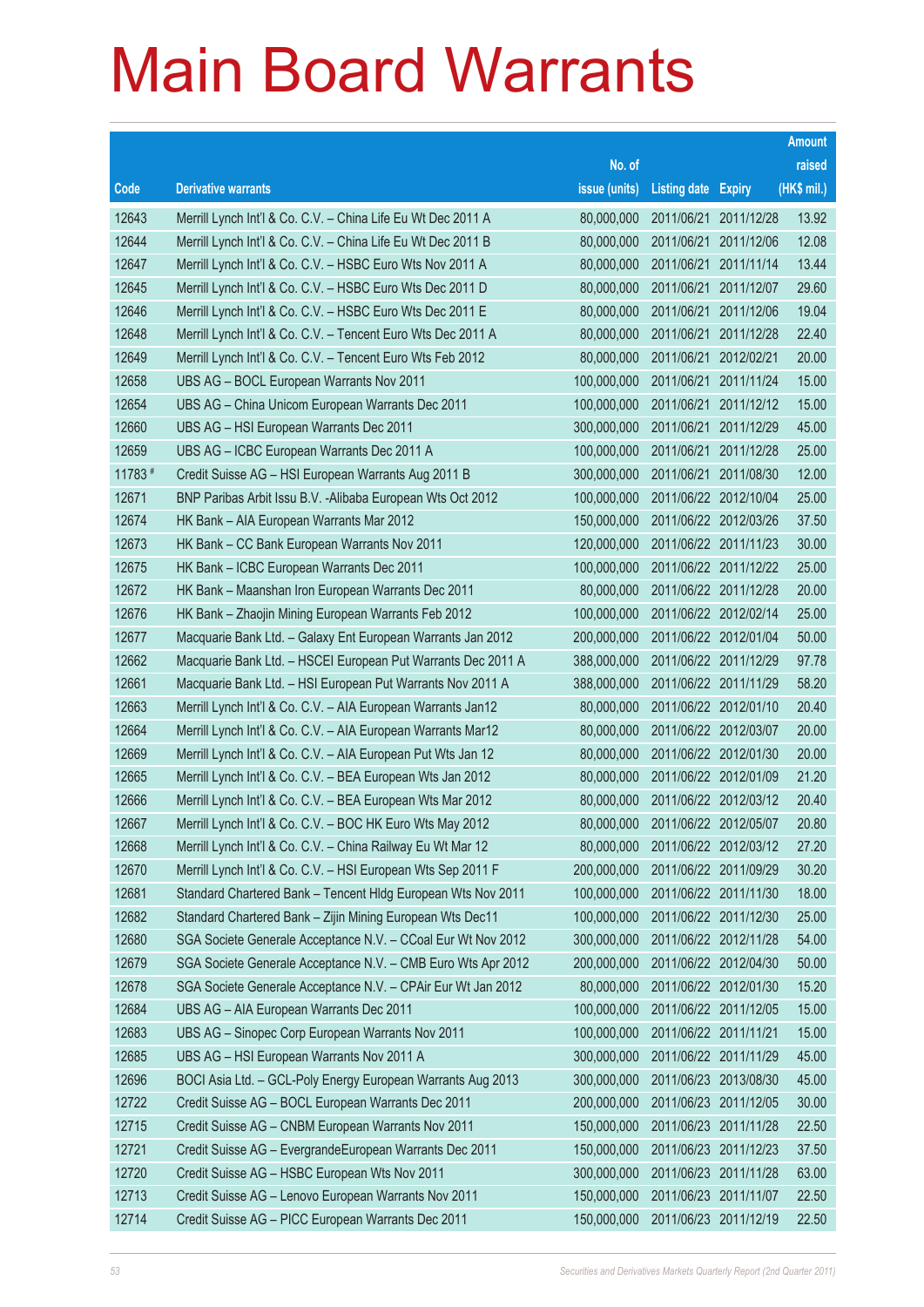|         |                                                               |               |                            |            | <b>Amount</b> |
|---------|---------------------------------------------------------------|---------------|----------------------------|------------|---------------|
|         |                                                               | No. of        |                            |            | raised        |
| Code    | <b>Derivative warrants</b>                                    | issue (units) | <b>Listing date Expiry</b> |            | (HK\$ mil.)   |
| 12693   | HK Bank - China COSCO European Warrants Mar 2012              | 80,000,000    | 2011/06/23 2012/03/09      |            | 40.00         |
| 12694   | HK Bank – HSI European Warrants Sep 2011 A                    | 200,000,000   | 2011/06/23 2011/09/29      |            | 30.00         |
| 12695   | HK Bank - HSI European Warrants Dec 2011 G                    | 200,000,000   | 2011/06/23 2011/12/29      |            | 50.00         |
| 12697   | Macquarie Bank Ltd. - Henderson Land Dev Euro Wts Jan 2012    | 200,000,000   | 2011/06/23 2012/01/04      |            | 51.60         |
| 12699   | Macquarie Bank Ltd. - Hunan Nonferrous European Wts Dec 2011  | 200,000,000   | 2011/06/23 2011/12/23      |            | 52.00         |
| 12698   | Macquarie Bank Ltd. - ZTE European Warrants Dec 2011          | 200,000,000   | 2011/06/23 2011/12/23      |            | 50.40         |
| 12688   | Merrill Lynch Int'l & Co. C.V. - Ch Comm Cons Eu Wt Nov 2013  | 80,000,000    | 2011/06/23 2013/11/26      |            | 13.44         |
| 12687   | Merrill Lynch Int'l & Co. C.V. - CNOOC European Wts Apr 2012  | 80,000,000    | 2011/06/23 2012/04/26      |            | 20.00         |
| 12686   | Merrill Lynch Int'l & Co. C.V. - CNOOC European Wts Nov 2012  | 80,000,000    | 2011/06/23 2012/11/21      |            | 20.00         |
| 12691   | Merrill Lynch Int'l & Co. C.V. - HKEx Eur Put Wts Dec 2011 D  | 80,000,000    | 2011/06/23 2011/12/16      |            | 12.32         |
| 12689   | Merrill Lynch Int'l & Co. C.V. - HSBC Euro Put Wt Feb 2012    | 80,000,000    | 2011/06/23 2012/02/06      |            | 49.60         |
| 12692   | Merrill Lynch Int'l & Co. C.V. - HSI Euro Put Wts Nov 2011 D  | 200,000,000   | 2011/06/23 2011/11/29      |            | 30.80         |
| 12690   | Merrill Lynch Int'l & Co. C.V. - Hutchison Eu Put Wt Nov 2011 | 80,000,000    | 2011/06/23 2011/11/14      |            | 24.00         |
| 12703   | Nomura Int'l plc - HSI European Warrants Sep 2011             | 200,000,000   | 2011/06/23 2011/09/29      |            | 30.20         |
| 12705   | Nomura Int'l plc - HSI European Warrants Oct 2011             | 200,000,000   | 2011/06/23 2011/10/28      |            | 30.60         |
| 12707   | Nomura Int'l plc - HSI European Warrants Nov 2011             | 200,000,000   | 2011/06/23 2011/11/29      |            | 30.00         |
| 12708   | Nomura Int'l plc - HSI European Put Warrants Sep 2011         | 200,000,000   | 2011/06/23 2011/09/29      |            | 41.60         |
| 12711   | Nomura Int'l plc - HSI European Put Warrants Oct 2011         | 200,000,000   | 2011/06/23 2011/10/28      |            | 39.00         |
| 12712   | Nomura Int'l plc - HSI European Put Warrants Dec 2011         | 200,000,000   | 2011/06/23 2011/12/29      |            | 31.40         |
| 12704   | Nomura Int'l plc - HSI European Warrants Sep 2011 A           | 200,000,000   | 2011/06/23 2011/09/29      |            | 30.20         |
| 12706   | Nomura Int'l plc - HSI European Warrants Oct 2011 A           | 200,000,000   | 2011/06/23 2011/10/28      |            | 30.40         |
| 12709   | Nomura Int'l plc - HSI European Put Warrants Sep 2011 B       | 200,000,000   | 2011/06/23 2011/09/29      |            | 31.00         |
| 12710   | Nomura Int'l plc - HSI European Put Warrants Sep 2011 C       | 200,000,000   | 2011/06/23 2011/09/29      |            | 31.60         |
| 12716   | Standard Chartered Bank - HSBC European Warrants Sep 2011 D   | 100,000,000   | 2011/06/23 2011/09/23      |            | 17.80         |
| 12718   | Standard Chartered Bank - ICBC European Warrants Oct 2011     | 100,000,000   | 2011/06/23 2011/10/10      |            | 18.00         |
| 12717   | Standard Chartered Bank - ICBC European Warrants Sep 2011 C   | 100.000.000   | 2011/06/23 2011/09/26      |            | 25.00         |
| 12719   | Standard Chartered Bank - ICBC European Warrants Dec 2011 A   | 100,000,000   | 2011/06/23 2011/12/28      |            | 25.00         |
| 12701   | SGA Societe Generale Acceptance N.V. - AGBK Eu Wt Jan 2012    | 200,000,000   | 2011/06/23 2012/01/09      |            | 52.00         |
| 12700   | SGA Societe Generale Acceptance N.V. - CCB Eur Wt Nov 2011    | 200,000,000   | 2011/06/23 2011/11/30      |            | 52.00         |
| 12702   | SGA Societe Generale Acceptance N.V. - ICBC Eu Wt Jan 2012    | 200,000,000   | 2011/06/23 2012/01/09      |            | 54.00         |
| 12723   | UBS AG - HKEx European Warrants Dec 2011 D                    | 300,000,000   | 2011/06/23 2011/12/22      |            | 45.00         |
| 12725   | UBS AG - SPDR Gold Trust European Warrants Dec 2011           | 100,000,000   | 2011/06/23 2011/12/23      |            | 25.00         |
| 12724   | UBS AG - Tencent Holdings European Warrants Dec 2011          | 200,000,000   | 2011/06/23 2011/12/12      |            | 30.00         |
| 11380 # | Merrill Lynch Int'l & Co. C.V. - Hutchison Euro Wts Mar 2012  | 300,000,000   | 2011/06/23 2012/03/21      |            | 14.10         |
| 29060 # | Standard Chartered Bank-China Life European Wts Nov 2011      | 230,000,000   | 2011/06/23 2011/11/04      |            | 10.35         |
| 12764   | Credit Suisse AG - HKEx European Warrants Dec 2011 A          | 300,000,000   | 2011/06/24 2011/12/20      |            | 45.00         |
| 12768   | Credit Suisse AG - HSI European Put Warrants Oct 2011         | 500,000,000   | 2011/06/24 2011/10/28      |            | 75.00         |
| 12765   | Credit Suisse AG - HSI European Warrants Sep 2011 J           | 500,000,000   | 2011/06/24 2011/09/29      |            | 75.00         |
| 12766   | Credit Suisse AG - HSI European Warrants Sep 2011 K           | 500,000,000   | 2011/06/24 2011/09/29      |            | 75.00         |
| 12767   | Credit Suisse AG - HSI European Warrants Sep 2011 L           | 500,000,000   | 2011/06/24 2011/09/29      |            | 75.00         |
| 12761   | Credit Suisse AG - Tencent Holdings European Wts Sep 2011 E   | 300,000,000   | 2011/06/24                 | 2011/09/30 | 45.00         |
| 12732   | HK Bank - Angang Steel European Warrants Jul 2013             | 80,000,000    | 2011/06/24 2013/07/30      |            | 20.00         |
| 12734   | HK Bank - China Mobile European Warrants Nov 2011             | 150,000,000   | 2011/06/24 2011/11/14      |            | 37.50         |
| 12733   | HK Bank - China Life European Warrants Jan 2012               | 150,000,000   | 2011/06/24 2012/01/04      |            | 27.00         |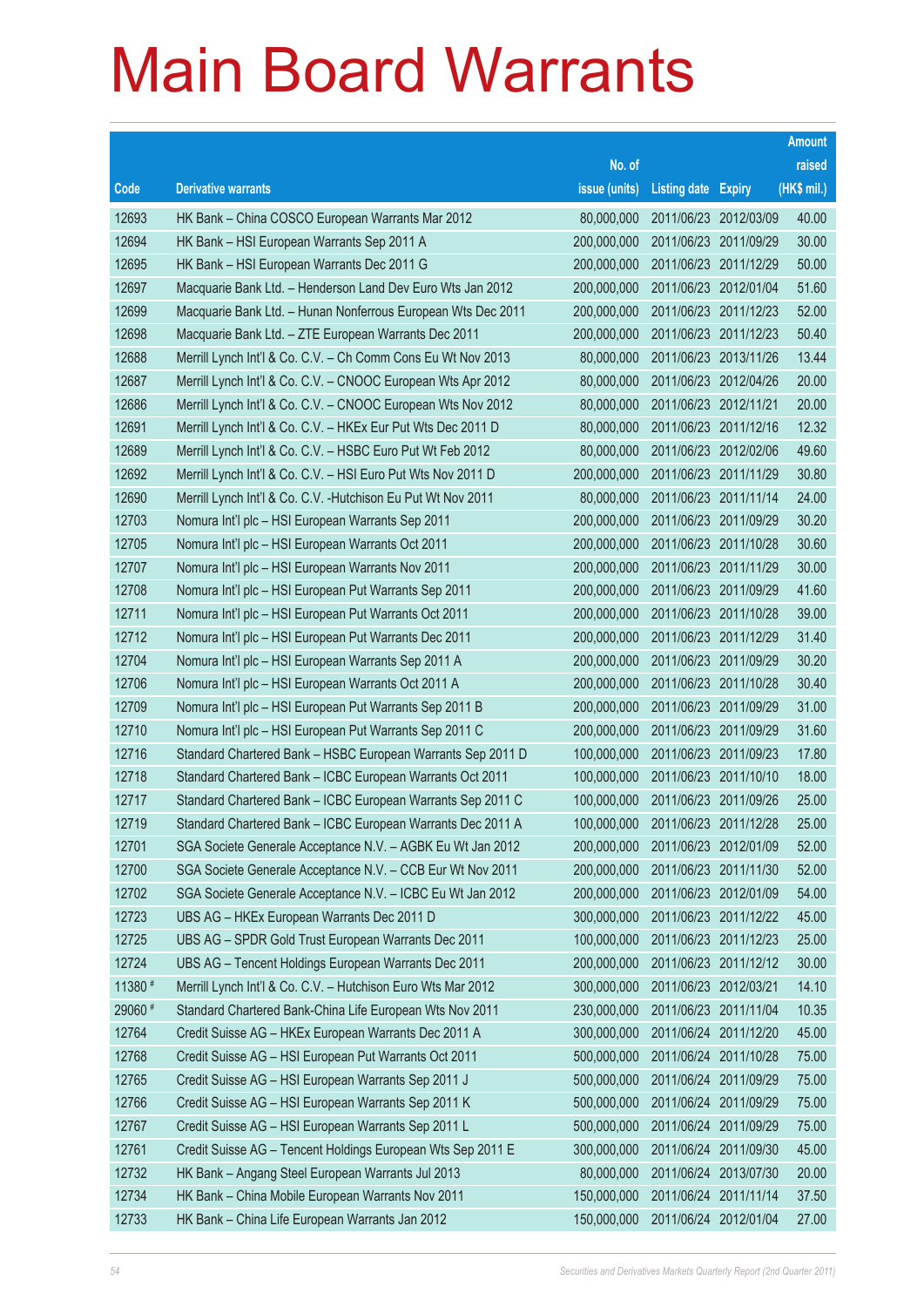|       |                                                              |               |                            |                       | <b>Amount</b> |
|-------|--------------------------------------------------------------|---------------|----------------------------|-----------------------|---------------|
|       |                                                              | No. of        |                            |                       | raised        |
| Code  | <b>Derivative warrants</b>                                   | issue (units) | <b>Listing date Expiry</b> |                       | (HK\$ mil.)   |
| 12742 | HK Bank – China Life European Put Warrants Mar 2012          | 150,000,000   |                            | 2011/06/24 2012/03/16 | 37.50         |
| 12735 | HK Bank - Geely Auto European Warrants Jun 2012              | 80,000,000    | 2011/06/24 2012/06/27      |                       | 22.40         |
| 12740 | HK Bank - HSI European Warrants Sep 2013                     | 250,000,000   |                            | 2011/06/24 2013/09/27 | 62.50         |
| 12741 | HK Bank - HSI European Warrants Jun 2014                     | 250,000,000   |                            | 2011/06/24 2014/06/27 | 62.50         |
| 12744 | HK Bank - HSI European Put Warrants Dec 2013                 | 250,000,000   |                            | 2011/06/24 2013/12/30 | 62.50         |
| 12736 | HK Bank - Shimao Ppt European Warrants Dec 2013              | 80,000,000    |                            | 2011/06/24 2013/12/30 | 20.00         |
| 12737 | HK Bank - SJM Holdings European Warrants Dec 2011            | 80,000,000    | 2011/06/24 2011/12/28      |                       | 20.00         |
| 12738 | HK Bank – Tencent European Warrants Jan 2012                 | 150,000,000   |                            | 2011/06/24 2012/01/20 | 37.50         |
| 12743 | HK Bank - Tencent European Put Warrants Mar 2012             | 150,000,000   |                            | 2011/06/24 2012/03/09 | 37.50         |
| 12739 | HK Bank - ZTE European Warrants Aug 2012                     | 80,000,000    | 2011/06/24 2012/08/16      |                       | 20.00         |
| 12730 | Macquarie Bank Ltd. - CHALCO European Put Warrants Jan 2012  | 200,000,000   |                            | 2011/06/24 2012/01/04 | 56.40         |
| 12731 | Macquarie Bank Ltd. - BankComm European Put Wts Jan 2012     | 200,000,000   | 2011/06/24 2012/01/04      |                       | 51.00         |
| 12745 | Macquarie Bank Ltd. - Sinopec Corp European Wts Jan 2012     | 200,000,000   |                            | 2011/06/24 2012/01/04 | 84.00         |
| 12726 | Macquarie Bank Ltd. - HKEx European Warrants Jan 2013        | 200,000,000   | 2011/06/24 2013/01/03      |                       | 50.00         |
| 12727 | Macquarie Bank Ltd. - HKEx European Put Warrants Jan 2012    | 200,000,000   |                            | 2011/06/24 2012/01/04 | 66.20         |
| 12728 | Merrill Lynch Int'l & Co. C.V. - HSI European Wts Nov 2011 E | 200,000,000   | 2011/06/24 2011/11/29      |                       | 30.40         |
| 12729 | Merrill Lynch Int'l & Co. C.V. - HSI Euro Put Wts Oct 2011 G | 200,000,000   |                            | 2011/06/24 2011/10/28 | 30.00         |
| 12756 | Nomura Int'l plc - AIA European Warrants Dec 2011            | 100,000,000   | 2011/06/24 2011/12/05      |                       | 15.00         |
| 12758 | Nomura Int'l plc - BOC HK European Warrants May 2012         | 100,000,000   |                            | 2011/06/24 2012/05/30 | 16.70         |
| 12753 | Nomura Int'l plc – CC Bank European Warrants Dec 2011        | 100,000,000   | 2011/06/24 2011/12/16      |                       | 26.40         |
| 12760 | Nomura Int'l plc – CC Bank European Put Warrants Dec 2011    | 100,000,000   |                            | 2011/06/24 2011/12/16 | 26.70         |
| 12754 | Nomura Int'l plc - CITIC Bank European Warrants Dec 2011     | 100,000,000   | 2011/06/24 2011/12/16      |                       | 25.00         |
| 12746 | Nomura Int'l plc - Cheung Kong European Warrants Dec 2011    | 100,000,000   | 2011/06/24 2011/12/05      |                       | 28.00         |
| 12759 | Nomura Int'l plc - China Life European Warrants Dec 2011 A   | 100,000,000   | 2011/06/24 2011/12/05      |                       | 15.00         |
| 12757 | Nomura Int'l plc - Minsheng Bank European Warrants Oct 2011  | 100,000,000   |                            | 2011/06/24 2011/10/10 | 15.00         |
| 12752 | Nomura Int'l plc – CNOOC European Warrants Nov 2011 A        | 100,000,000   | 2011/06/24 2011/11/30      |                       | 15.00         |
| 12750 | Nomura Int'l plc - Sinopec European Warrants Dec 2011        | 100,000,000   | 2011/06/24 2011/12/28      |                       | 30.00         |
| 12751 | Nomura Int'l plc - HKEx European Warrants Apr 2012           | 100,000,000   | 2011/06/24 2012/04/11      |                       | 15.00         |
| 12747 | Nomura Int'l plc - HSBC European Warrants Jan 2012           | 100,000,000   |                            | 2011/06/24 2012/01/04 | 25.80         |
| 12748 | Nomura Int'l plc - Hutchison European Warrants Nov 2011 A    | 100,000,000   | 2011/06/24 2011/11/11      |                       | 20.50         |
| 12749 | Nomura Int'l plc - JIANC European Warrants Dec 2011          | 100,000,000   | 2011/06/24 2011/12/28      |                       | 26.50         |
| 12755 | Nomura Int'l plc - Yanzhou Coal European Warrants Oct 2011 A | 100,000,000   | 2011/06/24 2011/10/14      |                       | 15.00         |
| 12770 | UBS AG - China Mobile European Warrants Nov 2011             | 200,000,000   |                            | 2011/06/24 2011/11/14 | 30.00         |
| 12769 | UBS AG - China Life European Warrants Dec 2011               | 300,000,000   | 2011/06/24 2011/12/28      |                       | 75.00         |
| 12763 | UBS AG - A50 China European Warrants Feb 2012                | 200,000,000   | 2011/06/24 2012/02/01      |                       | 30.00         |
| 12762 | UBS AG - HSBC European Warrants Nov 2011                     | 200,000,000   | 2011/06/24 2011/11/28      |                       | 40.00         |
| 12772 | UBS AG - HSI European Warrants Dec 2011 A                    | 300,000,000   | 2011/06/24 2011/12/29      |                       | 75.00         |
| 12773 | UBS AG - HSI European Put Warrants Oct 2011 A                | 300,000,000   | 2011/06/24 2011/10/28      |                       | 45.00         |
| 12771 | UBS AG - Hutchison European Warrants Dec 2011                | 300,000,000   |                            | 2011/06/24 2011/12/28 | 132.00        |
| 12784 | HK Bank - Alibaba European Warrants Dec 2012                 | 120,000,000   | 2011/06/27 2012/12/28      |                       | 30.00         |
| 12785 | HK Bank - BYD European Warrants Aug 2012                     | 100,000,000   |                            | 2011/06/27 2012/08/13 | 25.00         |
| 12789 | HK Bank - C Transmission European Warrants Feb 2012          | 80,000,000    | 2011/06/27 2012/02/10      |                       | 20.00         |
| 12786 | HK Bank - Minsheng Bank European Warrants Dec 2011           | 80,000,000    | 2011/06/27 2011/12/28      |                       | 21.60         |
| 12790 | HK Bank - Ch Ship Cont European Warrants Apr 2012            | 80,000,000    | 2011/06/27 2012/04/10      |                       | 20.00         |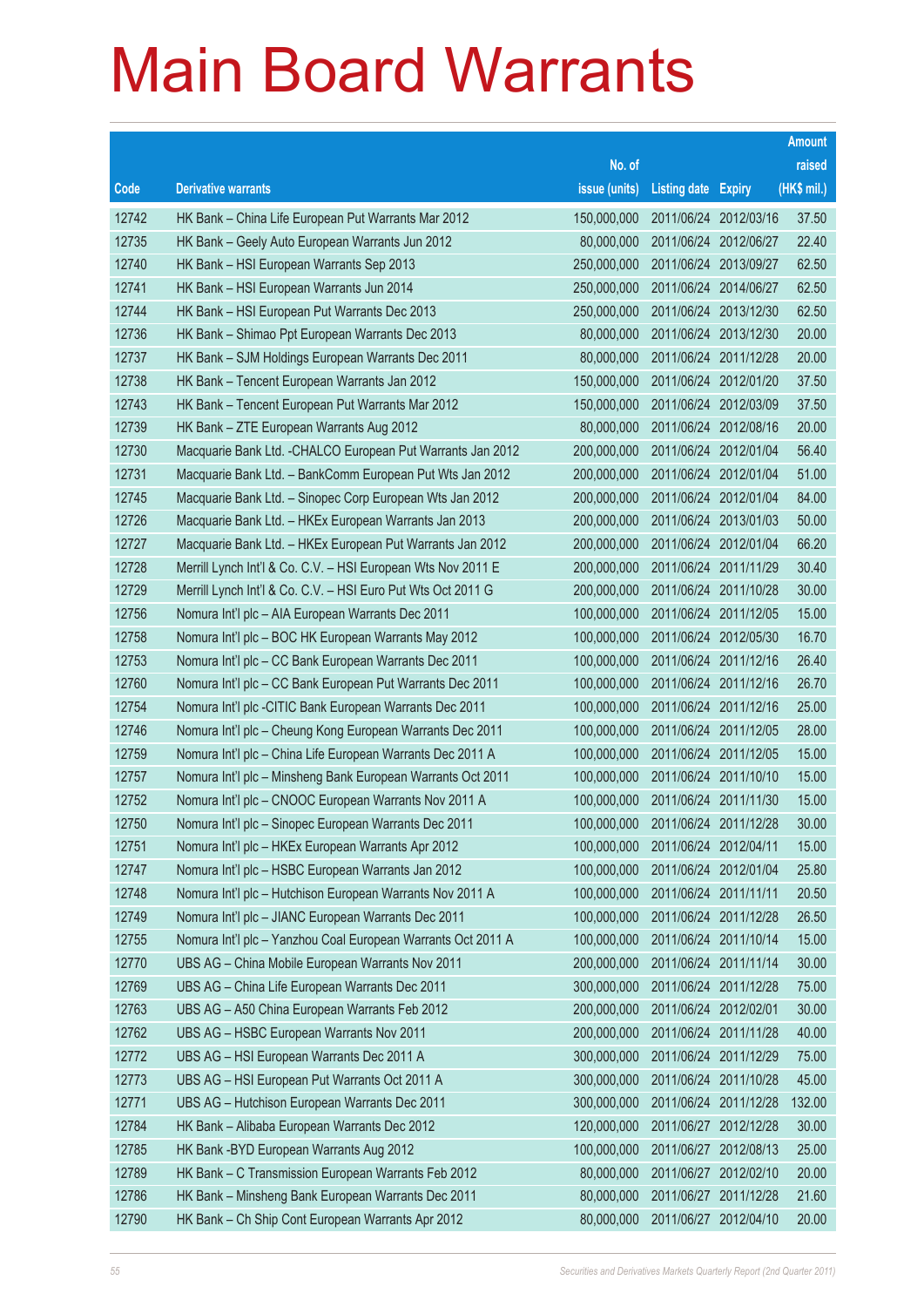|         |                                                              |               |                            |                       | <b>Amount</b> |
|---------|--------------------------------------------------------------|---------------|----------------------------|-----------------------|---------------|
|         |                                                              | No. of        |                            |                       | raised        |
| Code    | <b>Derivative warrants</b>                                   | issue (units) | <b>Listing date Expiry</b> |                       | (HK\$ mil.)   |
| 12787   | HK Bank - China Shenhua European Warrants Dec 2011           | 120,000,000   | 2011/06/27 2011/12/28      |                       | 30.00         |
| 12788   | HK Bank – China Shenhua European Warrants Oct 2012           | 150,000,000   | 2011/06/27 2012/10/18      |                       | 37.50         |
| 12791   | HK Bank - Evergrande European Warrants Mar 2012              | 80,000,000    | 2011/06/27 2012/03/29      |                       | 36.00         |
| 12792   | HK Bank – Foxconn European Warrants Apr 2012 A               | 80,000,000    |                            | 2011/06/27 2012/04/23 | 22.40         |
| 12794   | Macquarie Bank Ltd. - Esprit European Warrants Jan 2012 A    | 200,000,000   |                            | 2011/06/27 2012/01/04 | 51.00         |
| 12782   | Macquarie Bank Ltd. - HSBC European Put Warrants Jan 2012    | 200,000,000   | 2011/06/27 2012/01/04      |                       | 50.20         |
| 12781   | Macquarie Bank Ltd. - PetroChina European Wts Jan 2012       | 200,000,000   | 2011/06/27 2012/01/04      |                       | 51.80         |
| 12795   | Macquarie Bank Ltd. - SHK Ppt European Warrants Jan 2012     | 200,000,000   | 2011/06/27 2012/01/04      |                       | 51.60         |
| 12783   | Macquarie Bank Ltd. - Tencent European Put Warrants May 2012 | 200,000,000   | 2011/06/27 2012/05/31      |                       | 51.80         |
| 12774   | Merrill Lynch Int'l & Co. C.V. - BOCL European Wts Nov 2011  | 80,000,000    | 2011/06/27 2011/11/17      |                       | 12.08         |
| 12775   | Merrill Lynch Int'l & Co. C.V. - BOCL European Wts Dec 2011  | 80,000,000    | 2011/06/27 2011/12/01      |                       | 12.08         |
| 12793   | Merrill Lynch Int'l & Co. C.V. - China Life Eu Wt Nov 2011 A | 80,000,000    | 2011/06/27 2011/11/21      |                       | 12.56         |
| 12776   | Merrill Lynch Int'l & Co. C.V. - CNOOC European Wts Dec 2011 | 80,000,000    |                            | 2011/06/27 2011/12/14 | 12.16         |
| 12777   | Merrill Lynch Int'l & Co. C.V. - CNOOC European Wts Feb 2012 | 80,000,000    | 2011/06/27 2012/02/14      |                       | 20.00         |
| 12778   | Merrill Lynch Int'l & Co. C.V. - HSBC Euro Wts Nov 2011 B    | 80,000,000    | 2011/06/27 2011/11/29      |                       | 32.80         |
| 12780   | Merrill Lynch Int'l & Co. C.V. - HSCEI European Wts Jan 2012 | 100,000,000   |                            | 2011/06/27 2012/01/30 | 25.00         |
| 12779   | Merrill Lynch Int'l & Co. C.V. - PetroChina Eu Wt Dec 2011   | 80,000,000    |                            | 2011/06/27 2011/12/30 | 36.00         |
| 12796   | Standard Chartered Bank - China Unicom European Wts Feb12    | 100,000,000   |                            | 2011/06/27 2012/02/02 | 25.00         |
| 12797   | Standard Chartered Bank-China Life European Wts Jan 2012     | 100,000,000   | 2011/06/27 2012/01/04      |                       | 25.00         |
| 12798   | Standard Chartered Bank - GCL-Poly Energy European Wts Jul14 | 100,000,000   | 2011/06/27 2014/07/31      |                       | 25.00         |
| 12799   | UBS AG - BYD European Warrants Dec 2011 B                    | 100,000,000   |                            | 2011/06/27 2011/12/14 | 15.00         |
| 12800   | UBS AG - CC Bank European Warrants Dec 2011 A                | 200,000,000   | 2011/06/27 2011/12/09      |                       | 50.00         |
| 12801   | UBS AG - HKEx European Warrants Dec 2011 E                   | 300,000,000   | 2011/06/27 2011/12/01      |                       | 45.00         |
| 12802   | UBS AG - Hutchison European Warrants Dec 2011 A              | 300,000,000   |                            | 2011/06/27 2011/12/28 | 129.00        |
| 12811   | Credit Suisse AG - CNOOC European Warrants Oct 2011 B        | 300,000,000   | 2011/06/28 2011/10/24      |                       | 45.00         |
| 12803   | HK Bank - Sinopec Corp European Warrants Dec 2011            | 100.000.000   | 2011/06/28 2011/12/28      |                       | 25.00         |
| 12807   | Macquarie Bank Ltd. - Angang Steel European Wts Jan 2012     | 200,000,000   | 2011/06/28 2012/01/04      |                       | 50.60         |
| 12808   | Macquarie Bank Ltd. - HSCEI European Warrants Feb 2012       | 388,000,000   | 2011/06/28 2012/02/28      |                       | 97.78         |
| 12809   | Macquarie Bank Ltd. - HSI European Warrants Dec 2011         | 388,000,000   | 2011/06/28 2011/12/29      |                       | 64.41         |
| 12810   | Macquarie Bank Ltd. - HSI European Put Warrants Dec 2011 A   | 388,000,000   | 2011/06/28 2011/12/29      |                       | 64.80         |
| 12806   | Standard Chartered Bank - CC Bank European Warrants Nov 11A  | 100,000,000   | 2011/06/28 2011/11/23      |                       | 24.70         |
| 12804   | Standard Chartered Bank - Sinopec Corp European Wts May 2012 | 100,000,000   | 2011/06/28 2012/05/30      |                       | 93.00         |
| 12805   | Standard Chartered Bank - Tencent Hidg European Wts Dec 2011 | 100,000,000   | 2011/06/28 2011/12/12      |                       | 27.00         |
| 12812   | UBS AG - CC Bank European Warrants Dec 2011 B                | 200,000,000   | 2011/06/28 2011/12/23      |                       | 68.00         |
| 29168 # | Citigroup Global Mkt H Inc. - CNOOC European Wts Oct 2011 B  | 120,000,000   | 2011/06/28 2011/10/25      |                       | 11.16         |
| 12820   | BNP Paribas Arbit Issu B.V. - Henganintl Euro Wts Apr 2016   | 100,000,000   | 2011/06/29 2016/04/05      |                       | 25.00         |
| 12822   | BNP Paribas Arbit Issu B.V. - HSBC European Wts Dec 2015     | 200,000,000   | 2011/06/29 2015/12/02      |                       | 32.00         |
| 12821   | BNP Paribas Arbit Issu B.V. - HSBC European Wts Jan 2012 A   | 200,000,000   | 2011/06/29 2012/01/04      |                       | 50.00         |
| 12823   | BNP Paribas Arbit Issu B.V. - Hutchison Euro Wts Jan 2014    | 200,000,000   | 2011/06/29 2014/01/03      |                       | 30.00         |
| 12817   | HK Bank - HSI European Warrants Dec 2011 H                   | 200,000,000   | 2011/06/29 2011/12/29      |                       | 50.00         |
| 12819   | HK Bank - HSI European Warrants Dec 2011 I                   | 250,000,000   | 2011/06/29                 | 2011/12/29            | 62.50         |
| 12818   | HK Bank - HSI European Warrants Dec 2011 J                   | 200,000,000   | 2011/06/29 2011/12/29      |                       | 50.00         |
| 12816   | HK Bank - HWL European Warrants Dec 2013                     | 200,000,000   | 2011/06/29 2013/12/16      |                       | 30.00         |
| 12813   | Merrill Lynch Int'l & Co. C.V. - CNOOC European Wts Jan 2012 | 80,000,000    | 2011/06/29 2012/01/03      |                       | 12.08         |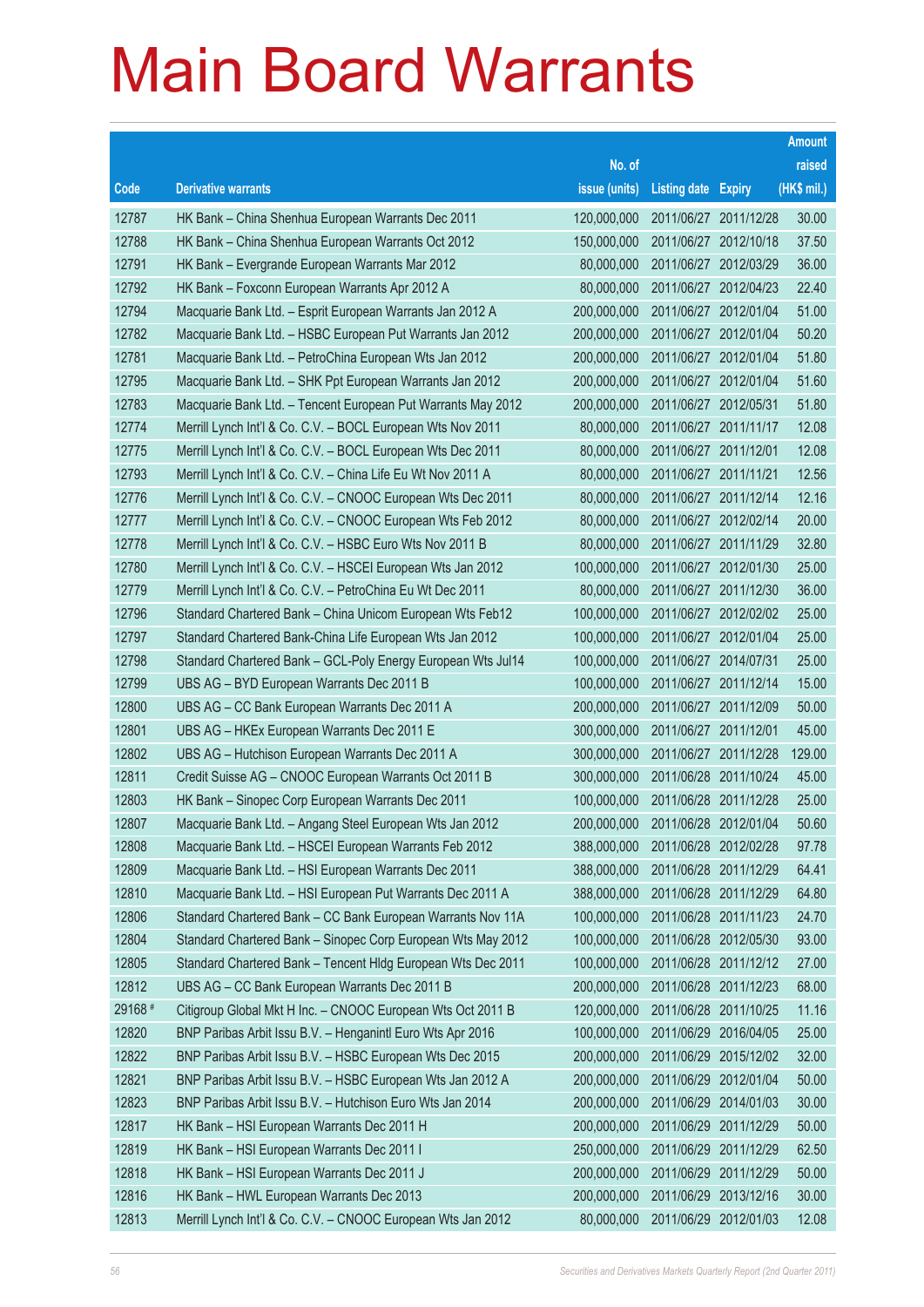|         |                                                              |               |                       |                       | <b>Amount</b> |
|---------|--------------------------------------------------------------|---------------|-----------------------|-----------------------|---------------|
|         |                                                              | No. of        |                       |                       | raised        |
| Code    | <b>Derivative warrants</b>                                   | issue (units) | <b>Listing date</b>   | <b>Expiry</b>         | (HK\$ mil.)   |
| 12814   | Merrill Lynch Int'l & Co. C.V. - Ping An Euro Wts Dec 2012 A | 80,000,000    | 2011/06/29            | 2012/12/17            | 12.16         |
| 12815   | Merrill Lynch Int'l & Co. C.V. - Tencent Eur Put Wt Feb 2012 | 80,000,000    | 2011/06/29 2012/02/20 |                       | 20.00         |
| 12838   | Barclays Bank plc - China Mobile European Wts Jan 2012       | 100,000,000   | 2011/06/30            | 2012/01/26            | 25.00         |
| 12837   | Barclays Bank plc - CC Bank European Warrants Jan 2012       | 100,000,000   | 2011/06/30            | 2012/01/26            | 30.50         |
| 12840   | Barclays Bank plc - China Life European Warrants Jan 2012    | 100,000,000   | 2011/06/30 2012/01/26 |                       | 25.10         |
| 12836   | Barclays Bank plc - CNOOC European Warrants Jul 2012 A       | 100,000,000   |                       | 2011/06/30 2012/07/03 | 25.00         |
| 12834   | Barclays Bank plc - HSBC European Warrants Jan 2012          | 100,000,000   | 2011/06/30 2012/01/26 |                       | 25.20         |
| 12835   | Barclays Bank plc - Hutchison European Warrants Nov 2011     | 100,000,000   | 2011/06/30            | 2011/11/10            | 27.50         |
| 12839   | Barclays Bank plc - ICBC European Warrants Jan 2012          | 100,000,000   | 2011/06/30 2012/01/26 |                       | 25.00         |
| 12824   | BNP Paribas Arbit Issu B.V. - HK Gas European Warrants Sep12 | 95,000,000    | 2011/06/30 2012/09/04 |                       | 23.75         |
| 12831   | Merrill Lynch Int'l & Co. C.V.-CK(H) Euro Put Warrants Jun12 | 80,000,000    | 2011/06/30 2012/06/11 |                       | 20.00         |
| 12832   | Merrill Lynch Int'l & Co. C.V.-CK(H) Euro Put Warrants May13 | 80,000,000    | 2011/06/30            | 2013/05/20            | 20.00         |
| 12828   | Merrill Lynch Int'l & Co. C.V. - HS Bank Euro Wts May 2012   | 80,000,000    | 2011/06/30 2012/05/21 |                       | 22.80         |
| 12825   | Merrill Lynch Int'l & Co. C.V. - HSBC Euro Wts Feb 2012      | 80,000,000    | 2011/06/30 2012/02/15 |                       | 26.40         |
| 12826   | Merrill Lynch Int'l & Co. C.V. - HSBC Euro Wts Mar 2012      | 80,000,000    |                       | 2011/06/30 2012/03/12 | 24.00         |
| 12827   | Merrill Lynch Int'l & Co. C.V. - HSBC Euro Wts Apr 2012      | 80,000,000    | 2011/06/30 2012/04/16 |                       | 20.40         |
| 12830   | Merrill Lynch Int'l & Co. C.V. - HSBC Euro Put Wt May 2013   | 80,000,000    | 2011/06/30            | 2013/05/13            | 20.00         |
| 12833   | Merrill Lynch Int'l & Co. C.V. - HSBC Euro Put Wt Dec 2013   | 80,000,000    | 2011/06/30 2013/12/11 |                       | 20.00         |
| 12829   | Merrill Lynch Int'l & Co. C.V. - Hutchison Euro Wts Jun 2012 | 80,000,000    |                       | 2011/06/30 2012/06/18 | 26.80         |
| 12845   | Standard Chartered Bank - BOCL European Warrants Jan 2012    | 100,000,000   | 2011/06/30 2012/01/30 |                       | 29.00         |
| 12844   | Standard Chartered Bank - China Mobile Euro Wts Nov 2011     | 100,000,000   | 2011/06/30            | 2011/11/30            | 39.00         |
| 12841   | UBS AG - CPIC European Warrants Dec 2011                     | 100,000,000   | 2011/06/30            | 2011/12/30            | 25.00         |
| 12843   | UBS AG - HSI European Warrants Dec 2011 B                    | 300,000,000   | 2011/06/30 2011/12/29 |                       | 45.00         |
| 12842   | UBS AG - Tencent Holdings European Warrants Nov 2011         | 200,000,000   | 2011/06/30 2011/11/21 |                       | 30.00         |
| 11337 # | Merrill Lynch Int'l & Co. C.V. - CNOOC European Wts Oct 2011 | 200,000,000   | 2011/06/30 2011/10/28 |                       | 10.20         |
| 22971 # | Credit Suisse AG - HSBC European Wts Dec 2011                | 600,000,000   |                       | 2011/06/30 2011/12/12 | 21.60         |
| Total   |                                                              |               |                       |                       | 59,695.48     |

# Further issue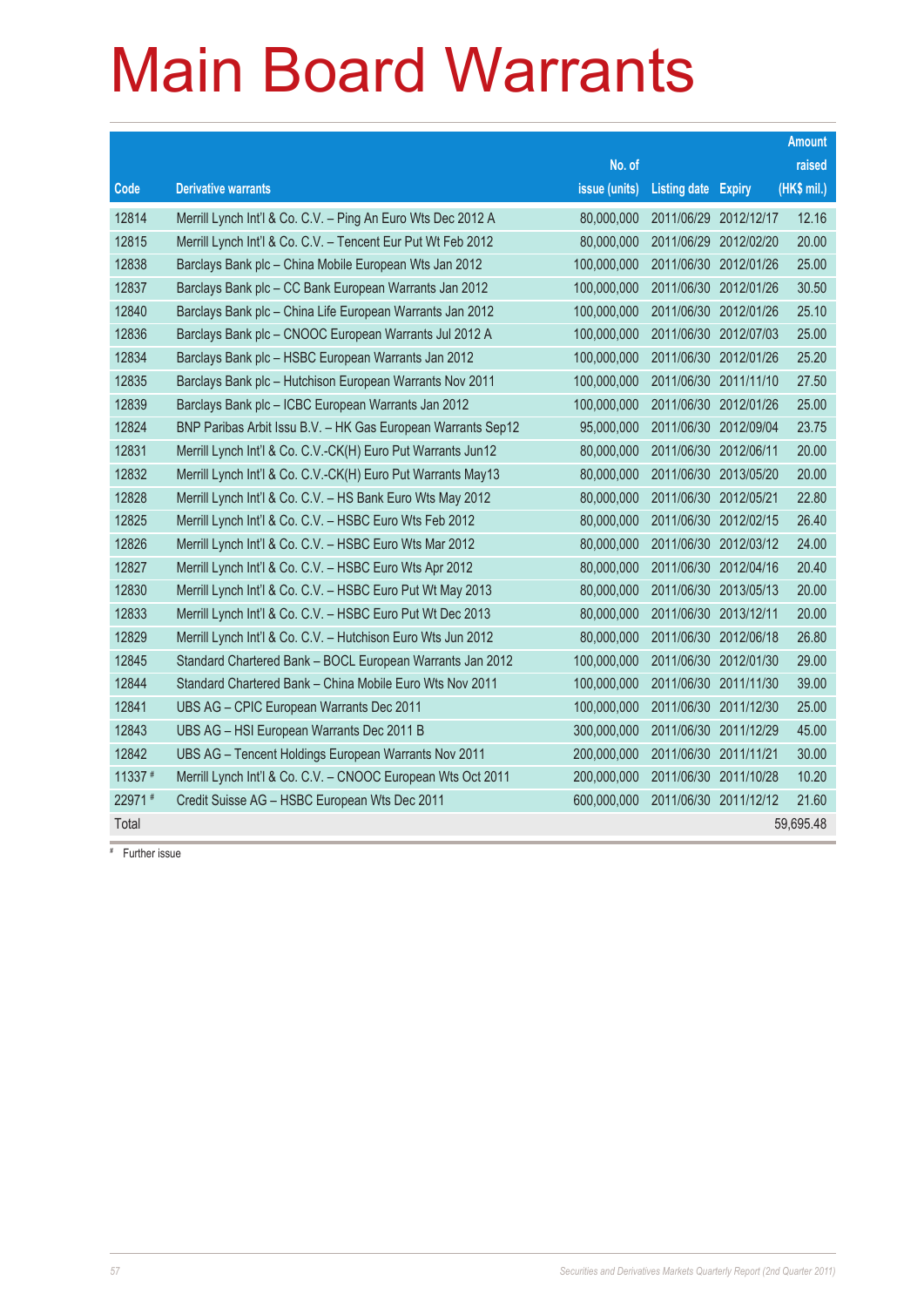# Main Board Debt Securities

#### **Debt Securities Trading Statistics**

|      |    |                                | <b>Turnover value</b>   |
|------|----|--------------------------------|-------------------------|
|      |    | Exchange fund notes (HK\$ mil) | Market total (HK\$ mil) |
| 2010 | Q2 | $\overline{\phantom{0}}$       | 1.22                    |
|      | Q3 | $\overline{\phantom{0}}$       | 0.05                    |
|      | Q4 | $\overline{\phantom{0}}$       | 0.10                    |
| 2011 | Q1 | $\overline{\phantom{0}}$       | 1.96                    |
|      | Q2 | -                              | 0.60                    |

#### **Debt Securities Nominal Value**

|      |    | No. of issues | Nominal value (HK\$ mil.) |
|------|----|---------------|---------------------------|
| 2010 | Q2 | 158           | 426,338.89                |
|      | Q3 | 160           | 440,113.92                |
|      | Q4 | 169           | 488,418.71                |
| 2011 | Q1 | 170           | 506,219.59                |
|      | Q2 | 173           | 523,451.54                |

### **New Listing Statistics - Debt Securities**

|      |    | No. of newly listed debt securities | Amount raised (HK\$ mil.) |
|------|----|-------------------------------------|---------------------------|
| 2010 | Q2 | 6                                   | 28,133.65                 |
|      | Q3 |                                     | 21,025.02                 |
|      | Q4 | 16                                  | 60,126.80                 |
| 2011 | Q1 |                                     | 24,958.35                 |
|      | Q2 | 13                                  | 43,572.09                 |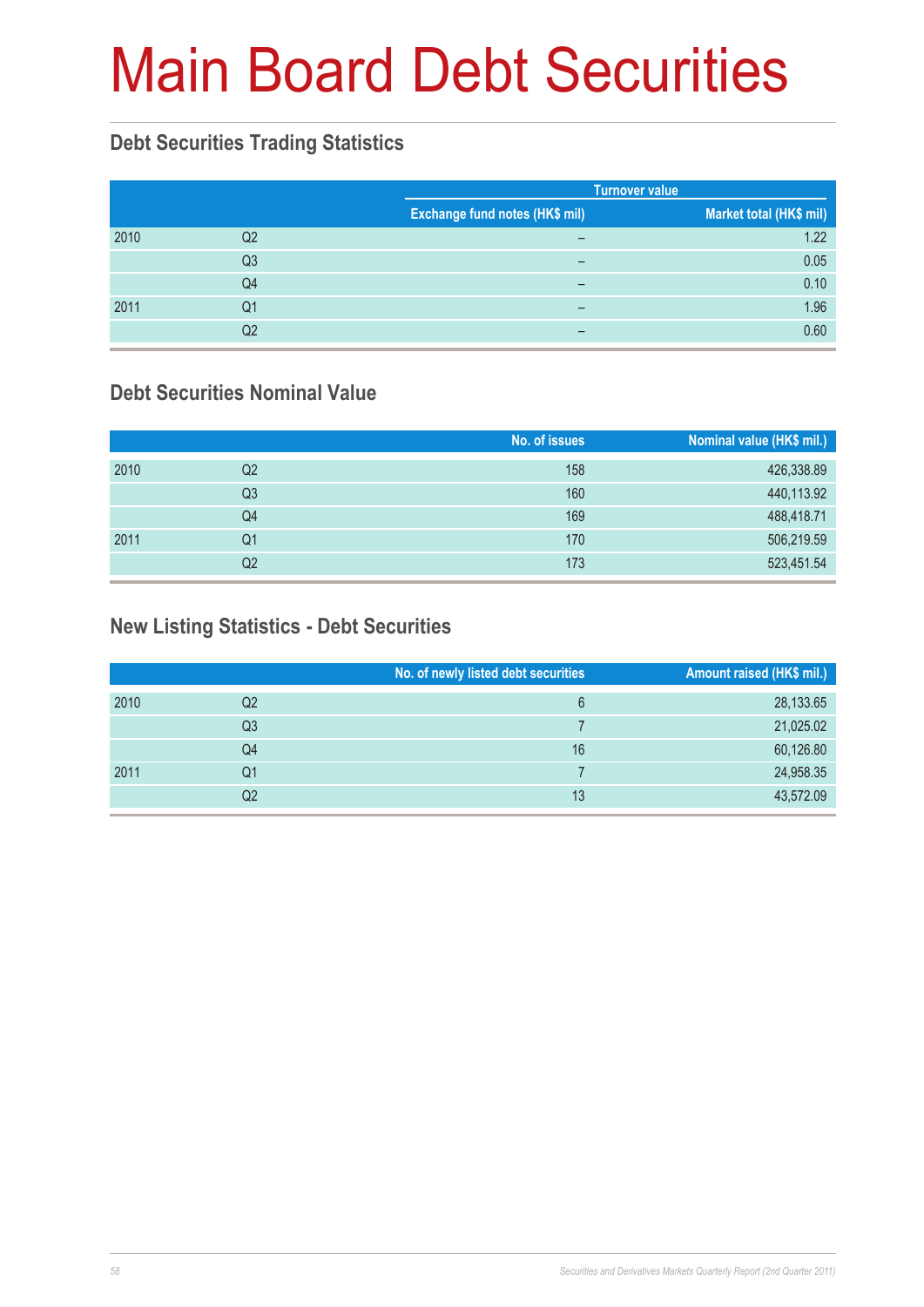# Main Board Debt Securities

#### **Newly Listed Debt Securities**

for 2nd quarter 2011

|              |                                                                                                                   |                  |               |                     |                 | <b>Amount raised</b> |
|--------------|-------------------------------------------------------------------------------------------------------------------|------------------|---------------|---------------------|-----------------|----------------------|
| Code         | <b>Debt securities</b>                                                                                            | <b>Principal</b> |               | <b>Listing date</b> | <b>Maturity</b> | (HK\$ mil.)          |
| 86003        | HKCG (Finance) Ltd. 1.40% Fixed Rate<br><b>Notes 2016</b>                                                         | <b>RMB</b>       | 1,000,000,000 | 2011/04/11          | 2016/04/11      | 1,188.50             |
| 04509        | Hong Kong Mortgage Corporation Ltd. Floating<br>Rate Notes 2013                                                   | <b>USD</b>       | 450,000,000   | 2011/04/18          | 2013/04/15      | 3,504.35             |
| 04510        | CITIC Pacific Ltd. 6.625% Notes 2021                                                                              | <b>USD</b>       | 500,000,000   | 2011/04/18          | 2021/04/15      | 3,900.00             |
| 04511        | CITIC Pacific Ltd. 7.875% Perpetual<br>Subordinated Capital Sec                                                   | <b>USD</b>       | 750,000,000   | 2011/04/18          | Perpetual       | 5,850.00             |
| 04512        | CNPC (HK) Overseas Capital Ltd. 3.125%<br><b>Guaranteed Senior N 2016</b>                                         | <b>USD</b>       | 700,000,000   | 2011/04/29          | 2016/04/28      | 5,403.65             |
| 04513        | CNPC (HK) Overseas Capital Ltd. 4.50%<br><b>Guaranteed Senior N 2021</b>                                          | <b>USD</b>       | 650,000,000   | 2011/04/29          | 2021/04/28      | 4,954.25             |
| 04514        | CNPC (HK) Overseas Capital Ltd. 5.95%<br>Guaranteed Senior N 2041                                                 | <b>USD</b>       | 500,000,000   | 2011/04/29          | 2041/04/28      | 3,814.67             |
| 04515        | China Huiyuan Juice Group Ltd. 4%<br>Convertible Bonds 2016                                                       | <b>USD</b>       | 150,000,000   | 2011/05/03          | 2016/04/29      | 1,170.00             |
| 04206 #      | The Govt of the HKSAR of the PRC 1.43%<br><b>Bonds 2015</b>                                                       | <b>HKD</b>       | 2,500,000,000 | 2011/05/05          | 2015/12/02      | 2,477.00             |
| 04516        | China Resources Power East Foundation Co., Ltd.<br>Perpetual Subordinated Guaranteed<br><b>Capital Securities</b> | <b>USD</b>       | 750,000,000   | 2011/05/11          | Perpetual       | 5,850.00             |
| 04517        | China Power International Development Ltd.<br>USD Settled 2.25% Convertible Bonds 2016                            | <b>RMB</b>       | 982,000,000   | 2011/05/17          | 2016/05/17      | 1,174.96             |
| 04014        | Hong Kong Monetary Authority 0.59%<br>Exchange Fund Notes 2013                                                    | <b>HKD</b>       | 1,200,000,000 | 2011/05/19          | 2013/05/20      | 1,202.40             |
| 04191#       | Hong Kong Monetary Authority 2.46%<br>Exchange Fund Notes 2014                                                    | <b>HKD</b>       | 1,200,000,000 | 2011/06/13          | 2014/06/23      | 1,264.80             |
| 04015        | Hong Kong Monetary Authority 1.57%<br>Exchange Fund Notes 2016                                                    | <b>HKD</b>       | 1,000,000,000 | 2011/06/14          | 2016/06/13      | 1,011.90             |
| 04016        | Hong Kong Monetary Authority 2.31%<br>Exchange Fund Notes 2021                                                    | <b>HKD</b>       | 800,000,000   | 2011/06/21          | 2021/06/21      | 805.60               |
| <b>Total</b> |                                                                                                                   |                  |               |                     |                 | 43,572.09            |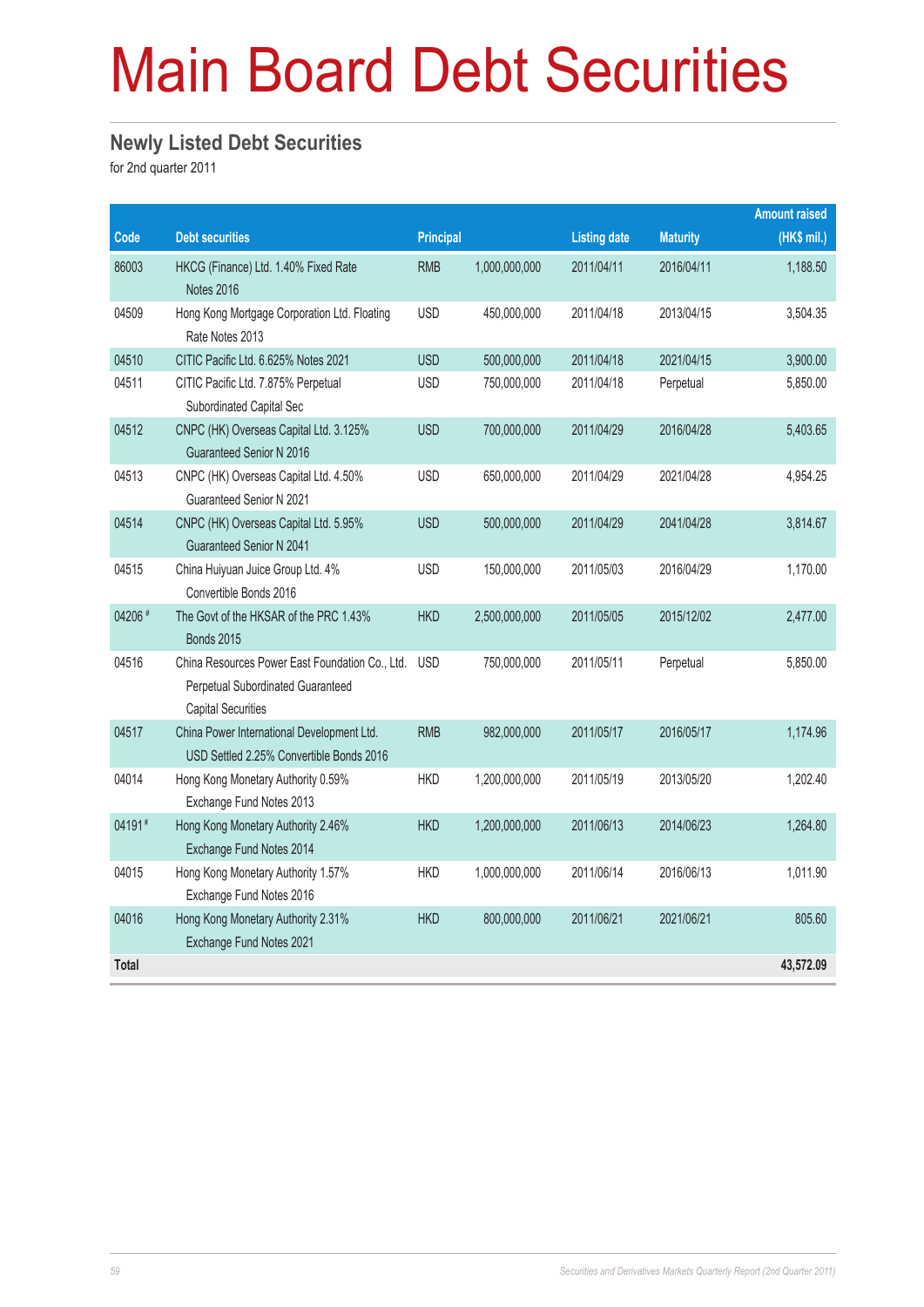# Main Board Unit Trusts and Mutual Funds

### **Unit Trusts and Mutual Funds Trading Statistics**

|      |                | <b>Exchange Traded</b><br>Fund (ETF)<br>(HK\$ mil.) | <b>Real Estate</b><br><b>Investment</b><br><b>Trusts (REITs)</b><br>(HK\$ mil.) | <b>Others</b><br>(HK\$ mil.) | <b>Total</b><br>(HK\$ mil.) | % of market total<br>(HK\$ mil.) |
|------|----------------|-----------------------------------------------------|---------------------------------------------------------------------------------|------------------------------|-----------------------------|----------------------------------|
| 2010 | Q <sub>2</sub> | 136,150.74                                          | 10,809.77                                                                       | 176.89                       | 147, 137. 40                | 3.94                             |
|      | Q <sub>3</sub> | 137,121.96                                          | 10,860.01                                                                       | 182.56                       | 148.164.53                  | 3.77                             |
|      | Q4             | 222,632.25                                          | 13,000.51                                                                       | 234.47                       | 235,867.23                  | 4.29                             |
| 2011 | Q <sub>1</sub> | 158,281.12                                          | 13,623.13                                                                       | 220.01                       | 172,124.26                  | 3.67                             |
|      | Q <sub>2</sub> | 127,347.26                                          | 16,652.86                                                                       | 105.65                       | 144,105.78                  | 3.45                             |

Note: 1. Turnover value traded in non-HKD currency securities have been included start from 29 November 2010

### **Unit Trusts and Mutual Funds Market Value**

|      |                | No. of<br><b>issues</b> | <b>Exchange</b><br><b>Traded Funds</b><br>(ETF)<br>(HK\$ mil.) | No. of<br><b>issues</b> | <b>Real Estate</b><br><b>Investment</b><br><b>Trusts</b><br>(REITs)<br>(HK\$ mil.) | No. of<br><b>issues</b> | <b>Others</b><br>(HK\$ mil.) | No. of<br><b>issues</b> | <b>Total</b><br>(HK\$ mil.) |
|------|----------------|-------------------------|----------------------------------------------------------------|-------------------------|------------------------------------------------------------------------------------|-------------------------|------------------------------|-------------------------|-----------------------------|
| 2010 | Q <sub>2</sub> | 62                      | 584,399.19                                                     | 8                       | 82,806.33                                                                          | $\overline{2}$          | 2,617.20                     | 72                      | 669,822.73                  |
|      | Q <sub>3</sub> | 66                      | 647,219.69                                                     | 8                       | 95,248.94                                                                          | $\overline{2}$          | 2,972.33                     | 76                      | 745,440.96                  |
|      | Q4             | 69                      | 696,344.55                                                     | 8                       | 102,876.43                                                                         | $\overline{2}$          | 3,034.79                     | 79                      | 802,255.77                  |
| 2011 | Q <sub>1</sub> | 72                      | 690,953.11                                                     | 8                       | 104,083.69                                                                         | $\overline{2}$          | 3,034.79                     | 82                      | 798,071.59                  |
|      | Q <sub>2</sub> | 76                      | 712,469.72                                                     | 9                       | 137,043.45                                                                         | $\overline{2}$          | 2,987.22                     | 87                      | 852,500.38                  |

#### **New Listing Unit Trust and Mutual Funds Statistics**

|      |                | No. of newly listed<br>unit trust and mutual funds | <b>Funds raised</b><br>(HK\$ mil.) |
|------|----------------|----------------------------------------------------|------------------------------------|
| 2010 | Q2             |                                                    |                                    |
|      | Q <sub>3</sub> |                                                    |                                    |
|      | Q4             |                                                    |                                    |
| 2011 | Q1             |                                                    |                                    |
|      | Q2             |                                                    |                                    |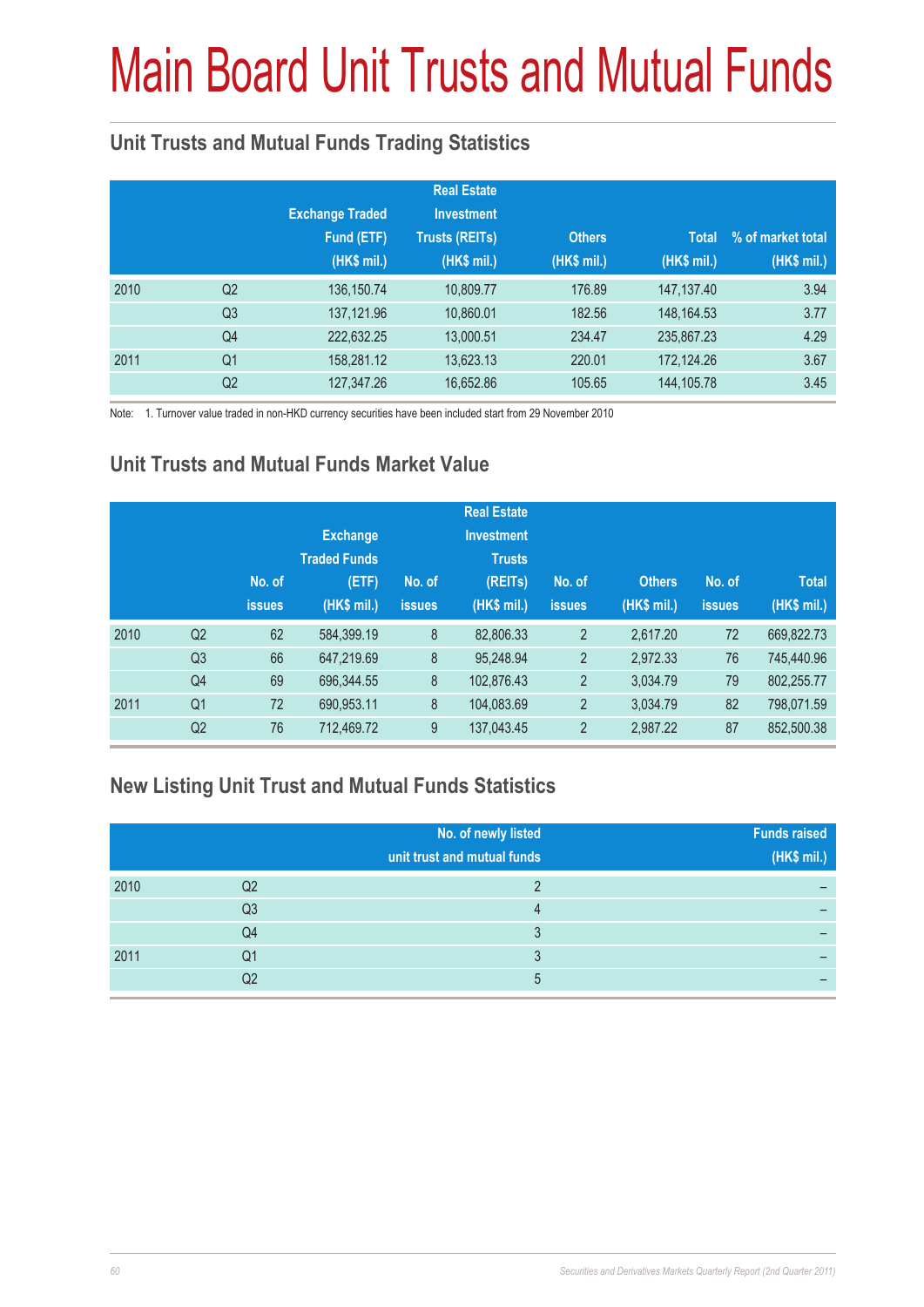# Main Board Unit Trusts and Mutual Funds

#### **Newly Listed Unit Trust and Mutual Funds**

for 2nd quarter 2011

|                                       |                                |                 | <b>Amount raised</b>                                                                                                                                                                          |                     |
|---------------------------------------|--------------------------------|-----------------|-----------------------------------------------------------------------------------------------------------------------------------------------------------------------------------------------|---------------------|
| <b>Unit trust and Mutual funds</b>    | <b>Fund manager</b>            |                 | (HK\$ mil)                                                                                                                                                                                    | <b>Listing date</b> |
| <b>HSBC MSCI Golden Dragon ETF</b>    |                                | n.a.            | n.a.                                                                                                                                                                                          | 2011/04/18          |
| HSBC MSCI Hong Kong ETF               |                                | n.a.            | n.a.                                                                                                                                                                                          | 2011/04/18          |
| <b>HSBC MSCI China ETF</b>            |                                | n.a.            | n.a.                                                                                                                                                                                          | 2011/04/18          |
| <b>HSBC MSCI Taiwan ETF</b>           |                                | n.a.            | n.a.                                                                                                                                                                                          | 2011/04/18          |
| Hui Xian Real Estate Investment Trust | Hui Xian Asset Management Ltd. | <b>RMB 5.24</b> | RMB 10.480.00                                                                                                                                                                                 | 2011/04/29          |
|                                       |                                |                 | (equivalent to                                                                                                                                                                                |                     |
|                                       |                                |                 | HKD 12,507.88)                                                                                                                                                                                |                     |
|                                       |                                |                 | <b>Issue price (HK\$)</b><br>HSBC Investment Fund (Hong Kong) Ltd.<br>HSBC Investment Fund (Hong Kong) Ltd.<br>HSBC Investment Fund (Hong Kong) Ltd.<br>HSBC Investment Fund (Hong Kong) Ltd. |                     |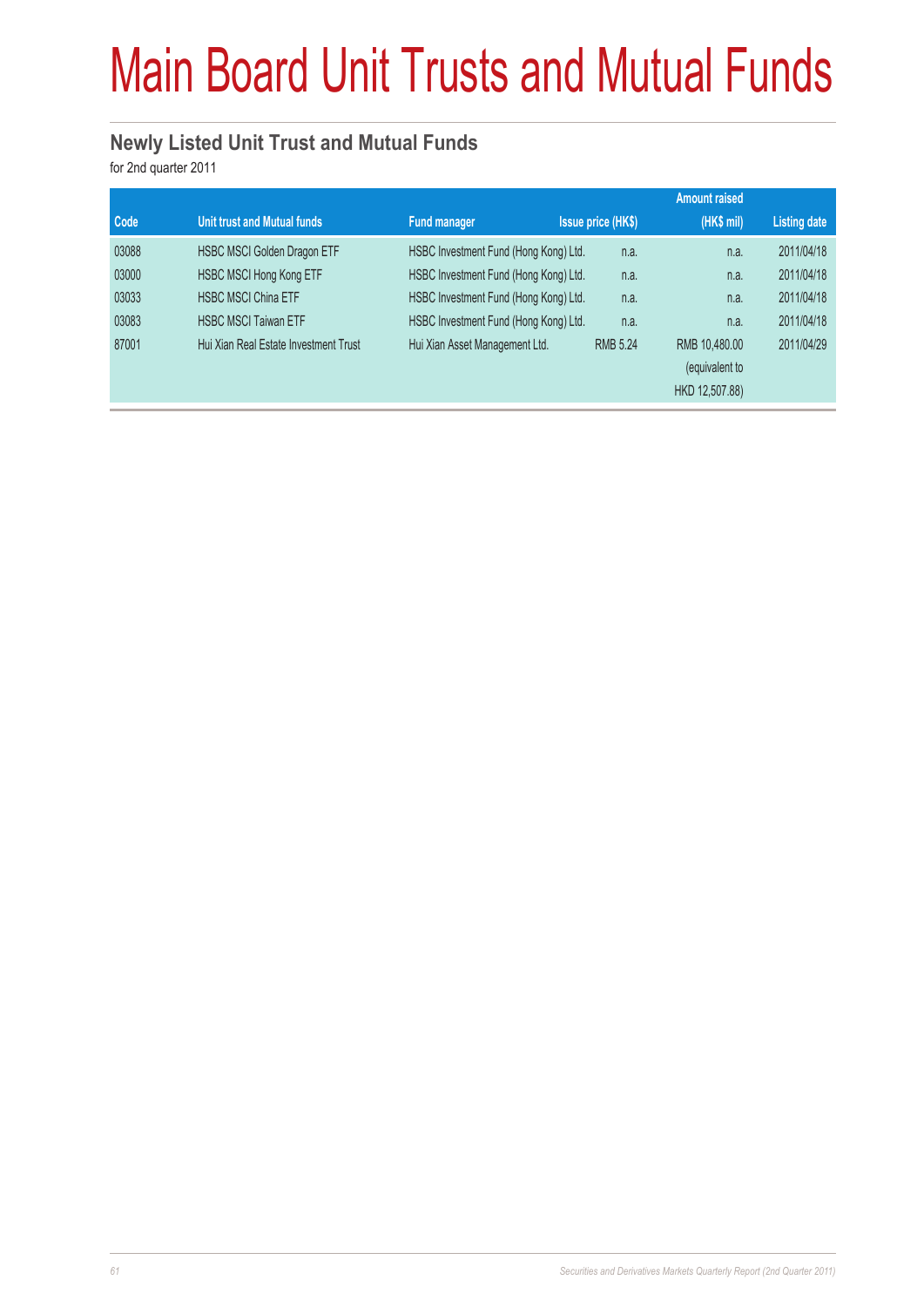#### **Callable Bull / Bear Contracts Trading Statistics**

|      |    | <b>Number</b> | Market value (HK\$ mil.) | Turnover value (HK\$ mil.) |
|------|----|---------------|--------------------------|----------------------------|
| 2010 | Q2 | 1,020         | 43,060.09                | 299,639.52                 |
|      | Q3 | 974           | 40,872.16                | 351,106.38                 |
|      | Q4 | 1,064         | 49,816.76                | 514,510.75                 |
| 2011 | Q1 | 974           | 43,399.41                | 367,097.05                 |
|      | Q2 | 711           | 32,550.52                | 325,829.26                 |

### **New Listings Callable Bull / Bear Contracts Statistics**

|      |    | No. of newly listed CBBC | Amount raised (HK\$ mil.) |
|------|----|--------------------------|---------------------------|
| 2010 | Q2 | 1,473                    | 74,636.30                 |
|      | Q3 | 1,369                    | 73,903.10                 |
|      | Q4 | 1,813                    | 107,647.20                |
| 2011 | Q1 | 1,449                    | 80,829.55                 |
|      | Q2 | 931                      | 54,073.65                 |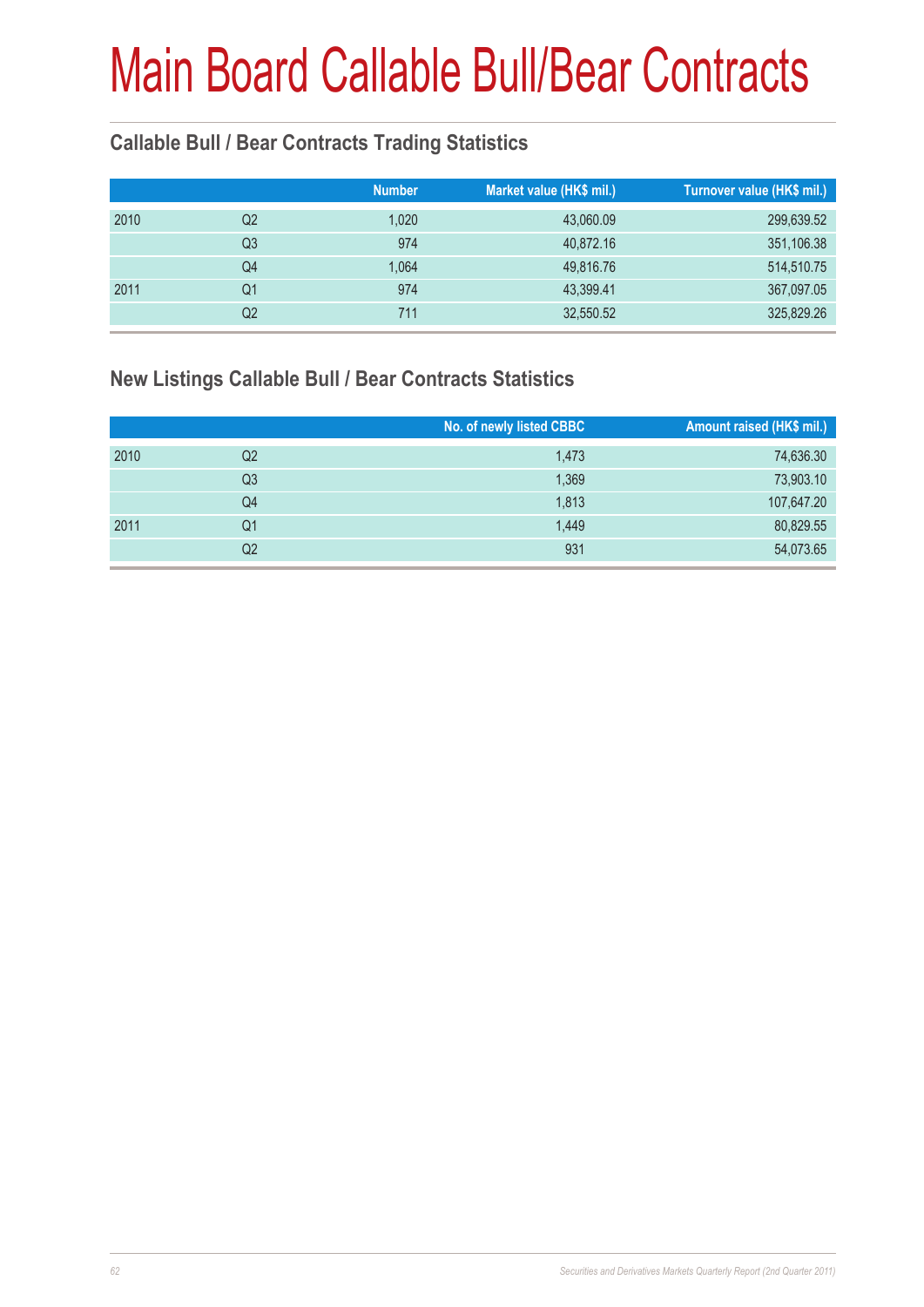#### **Newly Listed Callable Bull / Bear Contracts**

for 2nd quarter 2011

|        |                                                               | No. of        |                     |               | <b>Amount raised</b> |
|--------|---------------------------------------------------------------|---------------|---------------------|---------------|----------------------|
| Code   | <b>Callable Bull / Bear Contracts</b>                         | issue (units) | <b>Listing date</b> | <b>Expiry</b> | $(HK$$ mil.)         |
| 63545  | BNP Paribas Arbit Issu B.V. - HSI R Bull CBBC Dec 2011 N      | 200,000,000   | 2011/04/01          | 2011/12/29    | 50.00                |
| 63546  | BNP Paribas Arbit Issu B.V. - HSI R Bull CBBC Dec 2011 Z      | 200,000,000   | 2011/04/01          | 2011/12/29    | 50.00                |
| 63537  | Credit Suisse AG - HSI R Bull CBBC Oct 2011 M                 | 210,000,000   | 2011/04/01          | 2011/10/28    | 52.50                |
| 63538  | Credit Suisse AG - HSI R Bull CBBC Oct 2011 N                 | 210,000,000   | 2011/04/01          | 2011/10/28    | 52.50                |
| 63536  | Credit Suisse AG - HSI R Bear CBBC Jul 2011 G                 | 210,000,000   | 2011/04/01          | 2011/07/28    | 52.50                |
| 63549  | Deutsche Bank AG - A50 China R Bull CBBC Sep 2011 E           | 80,000,000    | 2011/04/01          | 2011/09/20    | 20.00                |
| 63542  | Deutsche Bank AG - HSCEI R Bull CBBC Oct 2011 A               | 80,000,000    | 2011/04/01          | 2011/10/28    | 20.00                |
| 63543  | Deutsche Bank AG - HSI R Bull CBBC Oct 2011 D                 | 300,000,000   | 2011/04/01          | 2011/10/28    | 75.00                |
| 63544  | Deutsche Bank AG - HSI R Bull CBBC Nov 2011 R                 | 300,000,000   | 2011/04/01          | 2011/11/29    | 81.00                |
| 63547  | KBC Fin Products Int'l Ltd. - HSI R Bull CBBC Jul 2011 Y      | 208,000,000   | 2011/04/01          | 2011/07/28    | 52.00                |
| 63548  | KBC Fin Products Int'l Ltd. - HSI R Bull CBBC Aug 2011 I      | 248,000,000   | 2011/04/01          | 2011/08/30    | 62.00                |
| 63533  | SGA Societe Generale Acceptance N.V. - HSI R Bull CBBC Aug11G | 300,000,000   | 2011/04/01          | 2011/08/30    | 75.00                |
| 63539  | SGA Societe Generale Acceptance N.V. - HSI R Bull CBBC Aug11S | 300,000,000   | 2011/04/01          | 2011/08/30    | 75.00                |
| 63540  | SGA Societe Generale Acceptance N.V. - HSI R Bull CBBC Aug11Z | 300,000,000   | 2011/04/01          | 2011/08/30    | 75.00                |
| 63534  | SGA Societe Generale Acceptance N.V. - HSI R Bear CBBC Jul11M | 300,000,000   | 2011/04/01          | 2011/07/28    | 75.00                |
| 63541  | UBS AG - HSI R Bull CBBC Jul 2011 P                           | 300,000,000   | 2011/04/01          | 2011/07/28    | 75.00                |
| 63535  | UBS AG - HSI R Bear CBBC Aug 2011 I                           | 300,000,000   | 2011/04/01          | 2011/08/30    | 75.00                |
| 63550  | Credit Suisse AG - A50 China R Bull CBBC Aug 2011 B           | 100,000,000   | 2011/04/04          | 2011/08/29    | 25.00                |
| 63551  | Credit Suisse AG - HSI R Bear CBBC Jul 2011 H                 | 210,000,000   | 2011/04/04          | 2011/07/28    | 52.50                |
| 63562  | Deutsche Bank AG - DJIA R Bull CBBC Dec 2011 C                | 80,000,000    | 2011/04/04          | 2011/12/19    | 20.00                |
| 63553  | Deutsche Bank AG - HSI R Bull CBBC Dec 2011 G                 | 300,000,000   | 2011/04/04          | 2011/12/29    | 75.00                |
| 63554  | Deutsche Bank AG - HSI R Bear CBBC Aug 2011 W                 | 300,000,000   | 2011/04/04          | 2011/08/30    | 75.00                |
| 63555  | Deutsche Bank AG - HSI R Bear CBBC Sep 2011 V                 | 300,000,000   | 2011/04/04          | 2011/09/29    | 84.00                |
| 63556  | Deutsche Bank AG - HSI R Bear CBBC Oct 2011 J                 | 300,000,000   | 2011/04/04          | 2011/10/28    | 90.00                |
| 63557  | Deutsche Bank AG - HSI R Bear CBBC Nov 2011 S                 | 300,000,000   | 2011/04/04          | 2011/11/29    | 99.00                |
| 63558  | Deutsche Bank AG - HSI R Bear CBBC Nov 2011 T                 | 300,000,000   | 2011/04/04          | 2011/11/29    | 105.00               |
| 63560  | UBS AG - CC Bank R Bear CBBC Sep 2011 B                       | 300,000,000   | 2011/04/04          | 2011/09/12    | 75.00                |
| 63552  | UBS AG - HSI R Bull CBBC Jul 2011 M                           | 300,000,000   | 2011/04/04          | 2011/07/28    | 75.00                |
| 63559  | UBS AG - HSI R Bull CBBC Sep 2011 I                           | 300,000,000   | 2011/04/04          | 2011/09/29    | 75.00                |
| 63561  | UBS AG - HSI R Bear CBBC Jul 2011 A                           | 300,000,000   | 2011/04/04          | 2011/07/28    | 75.00                |
| 67262# | Credit Suisse AG - Hutchison R Bull CBBC Jun 2011 B           | 200,000,000   | 2011/04/04          | 2011/06/07    | 21.20                |
| 63567  | BNP Paribas Arbit Issu B.V. - HSI R Bear CBBC Jul 2011 U      | 200,000,000   | 2011/04/06          | 2011/07/28    | 50.00                |
| 63563  | Deutsche Bank AG - HSI R Bull CBBC Aug 2011 R                 | 300,000,000   | 2011/04/06          | 2011/08/30    | 75.00                |
| 63564  | Deutsche Bank AG - HSI R Bear CBBC Sep 2011 X                 | 300,000,000   | 2011/04/06          | 2011/09/29    | 114.00               |
| 63565  | Deutsche Bank AG - HSI R Bear CBBC Nov 2011 U                 | 300,000,000   | 2011/04/06          | 2011/11/29    | 108.00               |
| 63566  | Deutsche Bank AG - HSI R Bear CBBC Nov 2011 V                 | 300,000,000   | 2011/04/06          | 2011/11/29    | 126.00               |
| 63569  | UBS AG - HSI R Bear CBBC Jul 2011 O                           | 300,000,000   | 2011/04/06          | 2011/07/28    | 75.00                |
| 63568  | UBS AG - TCH R Bear CBBC Jul 2011 D                           | 100,000,000   | 2011/04/06          | 2011/07/25    | 25.00                |
| 63592  | BNP Paribas Arbit Issu B.V. - HSI R Bull CBBC Dec 2011 A      | 200,000,000   | 2011/04/07          | 2011/12/29    | 50.00                |
| 63590  | BNP Paribas Arbit Issu B.V. - HSI R Bull CBBC Dec 2011 D      | 200,000,000   | 2011/04/07          | 2011/12/29    | 50.00                |
| 63593  | BNP Paribas Arbit Issu B.V. - HSI R Bull CBBC Dec 2011 X      | 200,000,000   | 2011/04/07          | 2011/12/29    | 50.00                |
| 63589  | Credit Suisse AG - HSI R Bull CBBC Sep 2011 H                 | 210,000,000   | 2011/04/07          | 2011/09/29    | 52.50                |
| 63587  | Credit Suisse AG - HSI R Bear CBBC Jul 2011 Q                 | 210,000,000   | 2011/04/07          | 2011/07/28    | 52.50                |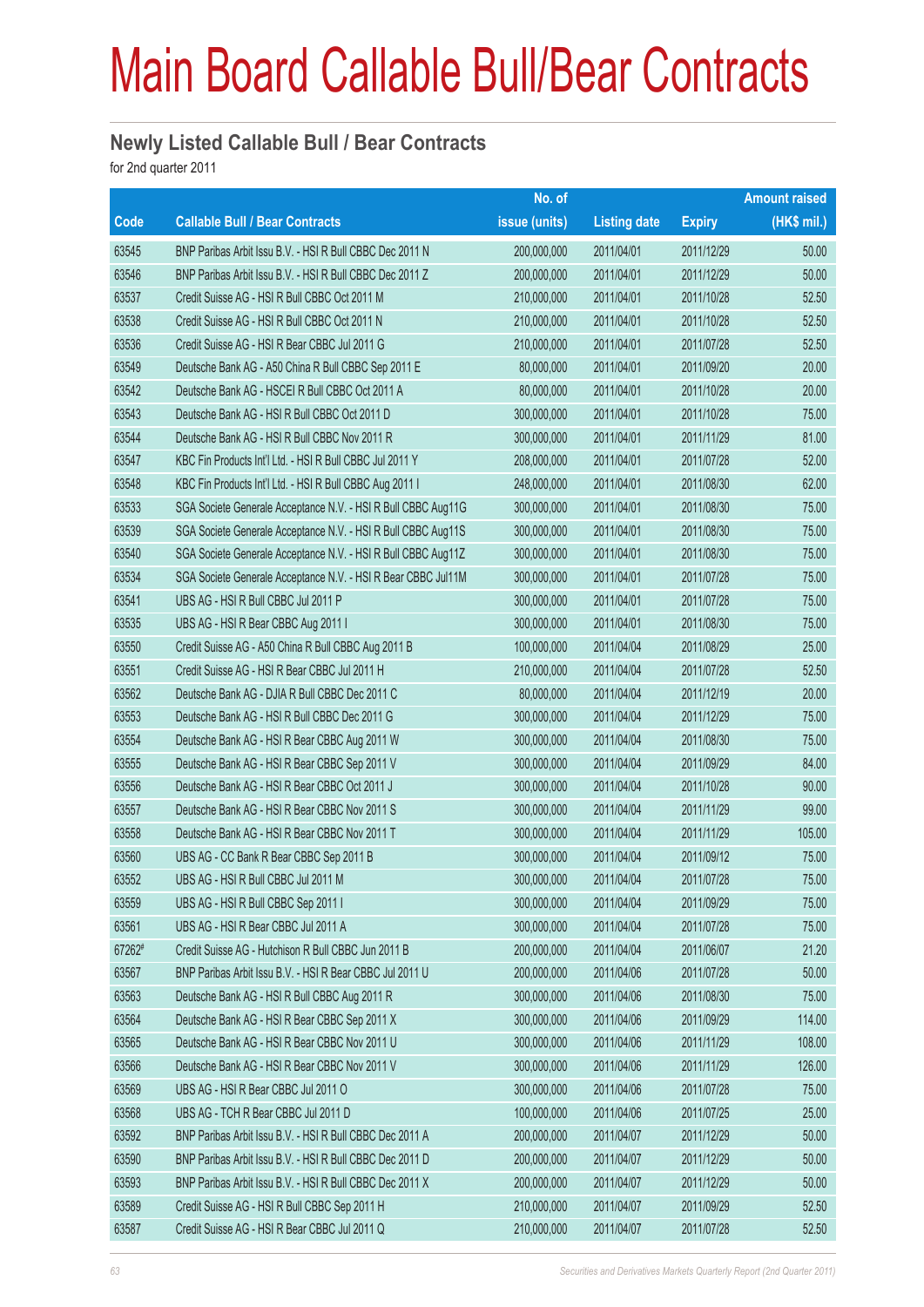|       |                                                                | No. of        |                     |               | <b>Amount raised</b> |
|-------|----------------------------------------------------------------|---------------|---------------------|---------------|----------------------|
| Code  | <b>Callable Bull / Bear Contracts</b>                          | issue (units) | <b>Listing date</b> | <b>Expiry</b> | $(HK$$ mil.)         |
| 63603 | Deutsche Bank AG - HSI R Bull CBBC Jul 2011 Z                  | 300,000,000   | 2011/04/07          | 2011/07/28    | 81.00                |
| 63604 | Deutsche Bank AG - HSI R Bull CBBC Aug 2011 X                  | 300,000,000   | 2011/04/07          | 2011/08/30    | 75.00                |
| 63583 | Deutsche Bank AG - HSI R Bull CBBC Dec 2011 H                  | 300,000,000   | 2011/04/07          | 2011/12/29    | 105.00               |
| 63582 | Deutsche Bank AG - HSI R Bear CBBC Oct 2011 I                  | 300,000,000   | 2011/04/07          | 2011/10/28    | 75.00                |
| 63597 | J P Morgan SP BV - HSI R Bull CBBC Jul 2011 U                  | 200,000,000   | 2011/04/07          | 2011/07/28    | 50.00                |
| 63598 | J P Morgan SP BV - HSI R Bull CBBC Jul 2011 V                  | 200,000,000   | 2011/04/07          | 2011/07/28    | 50.00                |
| 63602 | J P Morgan SP BV - HSI R Bull CBBC Jul 2011 W                  | 200,000,000   | 2011/04/07          | 2011/07/28    | 50.00                |
| 63596 | KBC Fin Products Int'l Ltd. - HSI R Bull CBBC Sep 2011 C       | 248,000,000   | 2011/04/07          | 2011/09/29    | 62.00                |
| 63570 | SGA Societe Generale Acceptance N.V. - CMob R Bull CBBC Sep11A | 300,000,000   | 2011/04/07          | 2011/09/26    | 75.00                |
| 63574 | SGA Societe Generale Acceptance N.V. - A50 R Bull CBBC Sep11A  | 150,000,000   | 2011/04/07          | 2011/09/26    | 37.50                |
| 63571 | SGA Societe Generale Acceptance N.V. - HKEx R Bull CBBC Sep11A | 150,000,000   | 2011/04/07          | 2011/09/26    | 48.00                |
| 63572 | SGA Societe Generale Acceptance N.V. - HKEx R Bull CBBC Sep11B | 150,000,000   | 2011/04/07          | 2011/09/26    | 37.50                |
| 63573 | SGA Societe Generale Acceptance N.V. - HSBC R Bear CBBC Sep11A | 300,000,000   | 2011/04/07          | 2011/09/26    | 75.00                |
| 63586 | SGA Societe Generale Acceptance N.V. - HSI R Bull CBBC Aug11W  | 300,000,000   | 2011/04/07          | 2011/08/30    | 75.00                |
| 63585 | SGA Societe Generale Acceptance N.V. - HSI R Bull CBBC Aug11X  | 300,000,000   | 2011/04/07          | 2011/08/30    | 75.00                |
| 63580 | SGA Societe Generale Acceptance N.V. - HSI R Bear CBBC Aug11A  | 300,000,000   | 2011/04/07          | 2011/08/30    | 75.00                |
| 63579 | SGA Societe Generale Acceptance N.V. - HSI R Bear CBBC Aug11B  | 300,000,000   | 2011/04/07          | 2011/08/30    | 75.00                |
| 63575 | SGA Societe Generale Acceptance N.V. - TCH R Bear CBBC Sep11A  | 100,000,000   | 2011/04/07          | 2011/09/26    | 28.00                |
| 63577 | SGA Societe Generale Acceptance N.V. - TCH R Bear CBBC Sep11B  | 100,000,000   | 2011/04/07          | 2011/09/26    | 39.00                |
| 63594 | UBS AG - HSI R Bull CBBC Jul 2011 F                            | 300,000,000   | 2011/04/07          | 2011/07/28    | 75.00                |
| 63595 | UBS AG - HSI R Bull CBBC Aug 2011 J                            | 300,000,000   | 2011/04/07          | 2011/08/30    | 75.00                |
| 63581 | UBS AG - HSI R Bear CBBC Aug 2011 K                            | 300,000,000   | 2011/04/07          | 2011/08/30    | 75.00                |
| 63611 | Credit Suisse AG - HSI R Bull CBBC Sep 2011 E                  | 210,000,000   | 2011/04/08          | 2011/09/29    | 52.50                |
| 63606 | Credit Suisse AG - HSI R Bull CBBC Oct 2011 O                  | 210,000,000   | 2011/04/08          | 2011/10/28    | 52.50                |
| 63605 | Credit Suisse AG - HSI R Bear CBBC Jul 2011 S                  | 210,000,000   | 2011/04/08          | 2011/07/28    | 52.50                |
| 63609 | Deutsche Bank AG - HSI R Bull CBBC Nov 2011 W                  | 300,000,000   | 2011/04/08          | 2011/11/29    | 75.00                |
| 63613 | RB of Scotland N.V. - HSI R Bull CBBC Aug 2011 D               | 250,000,000   | 2011/04/08          | 2011/08/30    | 62.50                |
| 63614 | RB of Scotland N.V. - HSI R Bull CBBC Aug 2011 E               | 250,000,000   | 2011/04/08          | 2011/08/30    | 62.50                |
| 63616 | UBS AG - HSI R Bull CBBC Jul 2011 S                            | 300,000,000   | 2011/04/08          | 2011/07/28    | 75.00                |
| 63612 | UBS AG - HSI R Bear CBBC Jul 2011 K                            | 300,000,000   | 2011/04/08          | 2011/07/28    | 75.00                |
| 63667 | BNP Paribas Arbit Issu B.V. - HSI R Bull CBBC Dec 2011 P       | 200,000,000   | 2011/04/11          | 2011/12/29    | 50.00                |
| 63666 | BNP Paribas Arbit Issu B.V. - HSI R Bull CBBC Dec 2011 Q       | 200,000,000   | 2011/04/11          | 2011/12/29    | 50.00                |
| 63665 | BNP Paribas Arbit Issu B.V. - HSI R Bull CBBC Dec 2011 W       | 200,000,000   | 2011/04/11          | 2011/12/29    | 50.00                |
| 63640 | Credit Suisse AG - China Mobile R Bull CBBC Sep 2011 A         | 100,000,000   | 2011/04/11          | 2011/09/26    | 25.00                |
| 63645 | Credit Suisse AG - China Mobile R Bear CBBC Sep 2011 B         | 100,000,000   | 2011/04/11          | 2011/09/26    | 25.00                |
| 63651 | Credit Suisse AG - HSI R Bull CBBC Oct 2011 P                  | 210,000,000   | 2011/04/11          | 2011/10/28    | 52.50                |
| 63652 | Credit Suisse AG - HSI R Bull CBBC Oct 2011 Q                  | 210,000,000   | 2011/04/11          | 2011/10/28    | 52.50                |
| 63619 | Credit Suisse AG - HSI R Bull CBBC Nov 2011 D                  | 210,000,000   | 2011/04/11          | 2011/11/29    | 52.50                |
| 63620 | Credit Suisse AG - HSI R Bear CBBC Jul 2011 A                  | 210,000,000   | 2011/04/11          | 2011/07/28    | 52.50                |
| 63643 | Credit Suisse AG - Hutchison R Bear CBBC Aug 2011 A            | 100,000,000   | 2011/04/11          | 2011/08/29    | 25.00                |
| 63621 | Credit Suisse AG - TCH R Bull CBBC Sep 2011 A                  | 100,000,000   | 2011/04/11          | 2011/09/26    | 34.00                |
| 63644 | Credit Suisse AG - TCH R Bear CBBC Aug 2011 C                  | 100,000,000   | 2011/04/11          | 2011/08/29    | 25.00                |
| 63639 | Deutsche Bank AG - China Life R Bull CBBC Sep 2011 D           | 80,000,000    | 2011/04/11          | 2011/09/27    | 20.00                |
| 63631 | Deutsche Bank AG - HSCEI R Bull CBBC Nov 2011 A                | 80,000,000    | 2011/04/11          | 2011/11/29    | 20.00                |
| 63636 | Deutsche Bank AG - HSCEI R Bear CBBC Oct 2011 B                | 80,000,000    | 2011/04/11          | 2011/10/28    | 23.20                |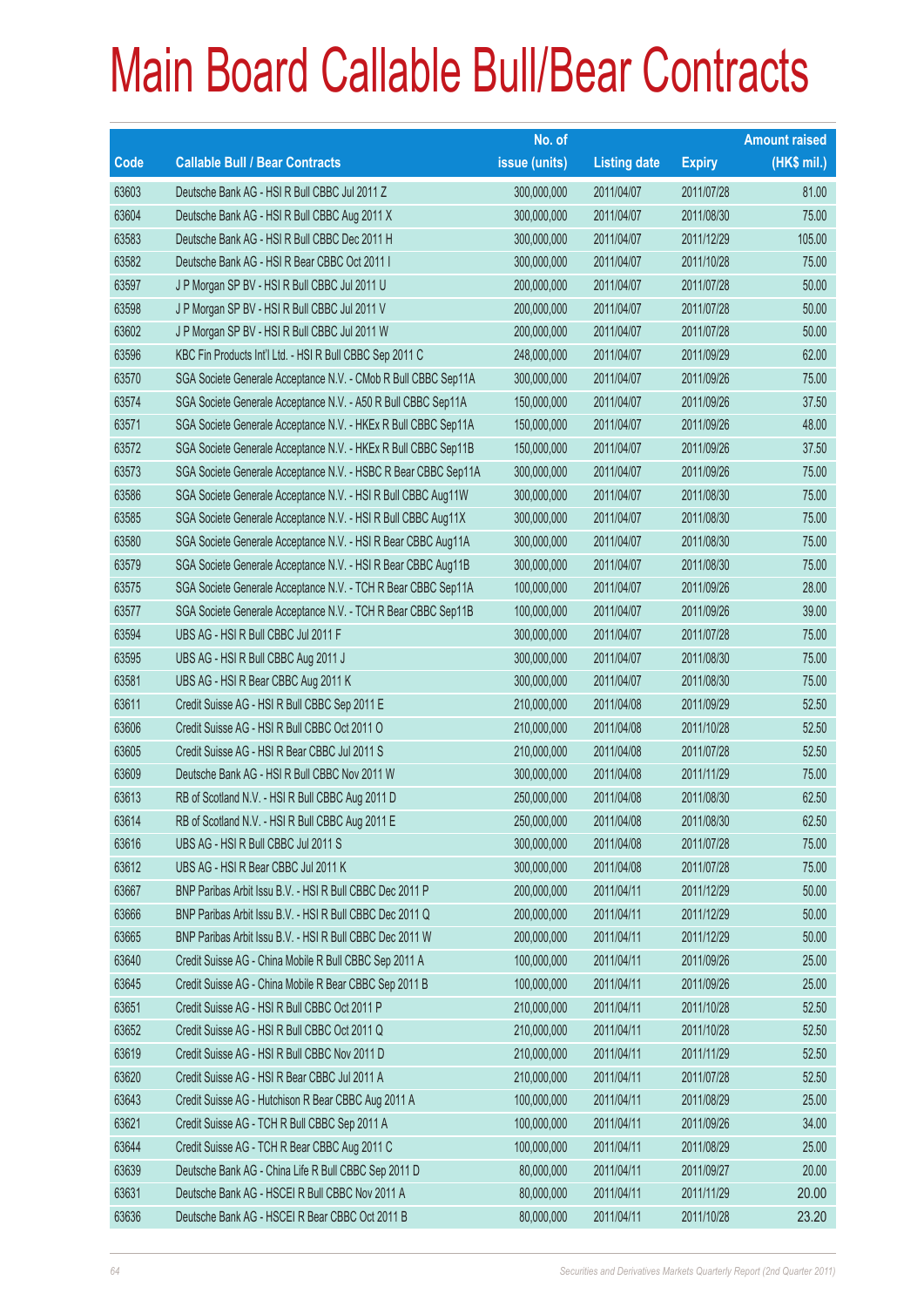|       |                                                               | No. of        |                     |               | <b>Amount raised</b> |
|-------|---------------------------------------------------------------|---------------|---------------------|---------------|----------------------|
| Code  | <b>Callable Bull / Bear Contracts</b>                         | issue (units) | <b>Listing date</b> | <b>Expiry</b> | $(HK$$ mil.)         |
| 63676 | Deutsche Bank AG - HSI R Bull CBBC Jul 2011 Q                 | 300,000,000   | 2011/04/11          | 2011/07/28    | 78.00                |
| 63677 | Deutsche Bank AG - HSI R Bull CBBC Aug 2011 Z                 | 300,000,000   | 2011/04/11          | 2011/08/30    | 75.00                |
| 63637 | Deutsche Bank AG - HSI R Bull CBBC Nov 2011 X                 | 300,000,000   | 2011/04/11          | 2011/11/29    | 75.00                |
| 63678 | Deutsche Bank AG - HSI R Bear CBBC Jul 2011 L                 | 300,000,000   | 2011/04/11          | 2011/07/28    | 75.00                |
| 63638 | Deutsche Bank AG - HSI R Bear CBBC Nov 2011 Y                 | 300,000,000   | 2011/04/11          | 2011/11/29    | 75.00                |
| 63626 | HK Bank - HSI R Bull CBBC Sep 2011 L                          | 100,000,000   | 2011/04/11          | 2011/09/29    | 25.00                |
| 63669 | KBC Fin Products Int'l Ltd. - HSI R Bull CBBC Jul 2011 Z      | 208,000,000   | 2011/04/11          | 2011/07/28    | 52.00                |
| 63675 | KBC Fin Products Int'l Ltd. - HSI R Bull CBBC Aug 2011 J      | 248,000,000   | 2011/04/11          | 2011/08/30    | 62.00                |
| 63615 | SGA Societe Generale Acceptance N.V. - HSI R Bull CBBC Aug11Y | 300,000,000   | 2011/04/11          | 2011/08/30    | 75.00                |
| 63617 | SGA Societe Generale Acceptance N.V. - HSI R Bear CBBC Jul11J | 300,000,000   | 2011/04/11          | 2011/07/28    | 75.00                |
| 63653 | UBS AG - ABC R Bull CBBC Sep 2011 B                           | 100,000,000   | 2011/04/11          | 2011/09/12    | 25.00                |
| 63662 | UBS AG - ABC R Bear CBBC Sep 2011 C                           | 100,000,000   | 2011/04/11          | 2011/09/26    | 25.00                |
| 63664 | UBS AG - CNOOC R Bear CBBC Sep 2011 A                         | 100,000,000   | 2011/04/11          | 2011/09/12    | 25.00                |
| 63655 | UBS AG - HSI R Bull CBBC Jul 2011 J                           | 300,000,000   | 2011/04/11          | 2011/07/28    | 75.00                |
| 63658 | UBS AG - HSI R Bull CBBC Jul 2011 Y                           | 300,000,000   | 2011/04/11          | 2011/07/28    | 75.00                |
| 63661 | UBS AG - HSI R Bull CBBC Aug 2011 H                           | 300,000,000   | 2011/04/11          | 2011/08/30    | 75.00                |
| 63650 | UBS AG - HSI R Bear CBBC Jul 2011 E                           | 300,000,000   | 2011/04/11          | 2011/07/28    | 75.00                |
| 63646 | UBS AG - HSI R Bear CBBC Aug 2011 L                           | 300,000,000   | 2011/04/11          | 2011/08/30    | 75.00                |
| 63649 | UBS AG - HSI R Bear CBBC Sep 2011 J                           | 300,000,000   | 2011/04/11          | 2011/09/29    | 75.00                |
| 63708 | BNP Paribas Arbit Issu B.V. - HSI R Bull CBBC Sep 2011 H      | 200,000,000   | 2011/04/12          | 2011/09/29    | 50.00                |
| 63709 | BNP Paribas Arbit Issu B.V. - HSI R Bull CBBC Sep 2011 I      | 200,000,000   | 2011/04/12          | 2011/09/29    | 50.00                |
| 63710 | BNP Paribas Arbit Issu B.V. - HSI R Bull CBBC Dec 2011 M      | 200,000,000   | 2011/04/12          | 2011/12/29    | 50.00                |
| 63725 | Credit Suisse AG - HKEx R Bull CBBC Aug 2011 B                | 100,000,000   | 2011/04/12          | 2011/08/29    | 25.00                |
| 63731 | Credit Suisse AG - HKEx R Bear CBBC Aug 2011 C                | 100,000,000   | 2011/04/12          | 2011/08/29    | 26.00                |
| 63726 | Credit Suisse AG - HSI R Bull CBBC Sep 2011 I                 | 210,000,000   | 2011/04/12          | 2011/09/29    | 52.50                |
| 63729 | Credit Suisse AG - HSI R Bull CBBC Oct 2011 R                 | 210,000,000   | 2011/04/12          | 2011/10/28    | 52.50                |
| 63730 | Credit Suisse AG - HSI R Bull CBBC Nov 2011 E                 | 210,000,000   | 2011/04/12          | 2011/11/29    | 52.50                |
| 63705 | Credit Suisse AG - HSI R Bear CBBC Jul 2011 H                 | 210,000,000   | 2011/04/12          | 2011/07/28    | 52.50                |
| 63706 | Credit Suisse AG - HSI R Bear CBBC Jul 2011 Z                 | 210,000,000   | 2011/04/12          | 2011/07/28    | 52.50                |
| 63735 | Deutsche Bank AG - A50 China R Bull CBBC Sep 2011 F           | 80,000,000    | 2011/04/12          | 2011/09/27    | 20.00                |
| 63736 | Deutsche Bank AG - A50 China R Bear CBBC Sep 2011 G           | 80,000,000    | 2011/04/12          | 2011/09/27    | 27.20                |
| 63733 | Deutsche Bank AG - HSI R Bull CBBC Sep 2011 W                 | 300,000,000   | 2011/04/12          | 2011/09/29    | 75.00                |
| 63734 | Deutsche Bank AG - HSI R Bull CBBC Nov 2011 A                 | 300,000,000   | 2011/04/12          | 2011/11/29    | 84.00                |
| 63712 | Deutsche Bank AG - HSI R Bear CBBC Aug 2011 H                 | 300,000,000   | 2011/04/12          | 2011/08/30    | 81.00                |
| 63711 | Deutsche Bank AG - HSI R Bear CBBC Aug 2011 I                 | 300,000,000   | 2011/04/12          | 2011/08/30    | 75.00                |
| 63713 | Deutsche Bank AG - HSI R Bear CBBC Sep 2011 Y                 | 300,000,000   | 2011/04/12          | 2011/09/29    | 90.00                |
| 63717 | Deutsche Bank AG - HSI R Bear CBBC Oct 2011 L                 | 300,000,000   | 2011/04/12          | 2011/10/28    | 99.00                |
| 63691 | Deutsche Bank AG - HSI R Bear CBBC Nov 2011 Z                 | 300,000,000   | 2011/04/12          | 2011/11/29    | 75.00                |
| 63692 | HK Bank - CNOOC R Bull CBBC Oct 2011 A                        | 80,000,000    | 2011/04/12          | 2011/10/28    | 20.00                |
| 63697 | HK Bank - CNOOC R Bear CBBC Oct 2011 B                        | 80,000,000    | 2011/04/12          | 2011/10/28    | 32.80                |
| 63694 | HK Bank - HSI R Bull CBBC Oct 2011 B                          | 100,000,000   | 2011/04/12          | 2011/10/28    | 25.00                |
| 63724 | KBC Fin Products Int'l Ltd. - HSI R Bull CBBC Aug 2011 K      | 168,000,000   | 2011/04/12          | 2011/08/30    | 42.00                |
| 63698 | Macquarie Bank Ltd. - HSI R Bull CBBC Sep 2011 A              | 300,000,000   | 2011/04/12          | 2011/09/29    | 75.00                |
| 63699 | Macquarie Bank Ltd. - HSI R Bear CBBC Aug 2011 A              | 300,000,000   | 2011/04/12          | 2011/08/30    | 75.00                |
| 63737 | RB of Scotland N.V. - HSI R Bull CBBC Aug 2011 F              | 250,000,000   | 2011/04/12          | 2011/08/30    | 62.50                |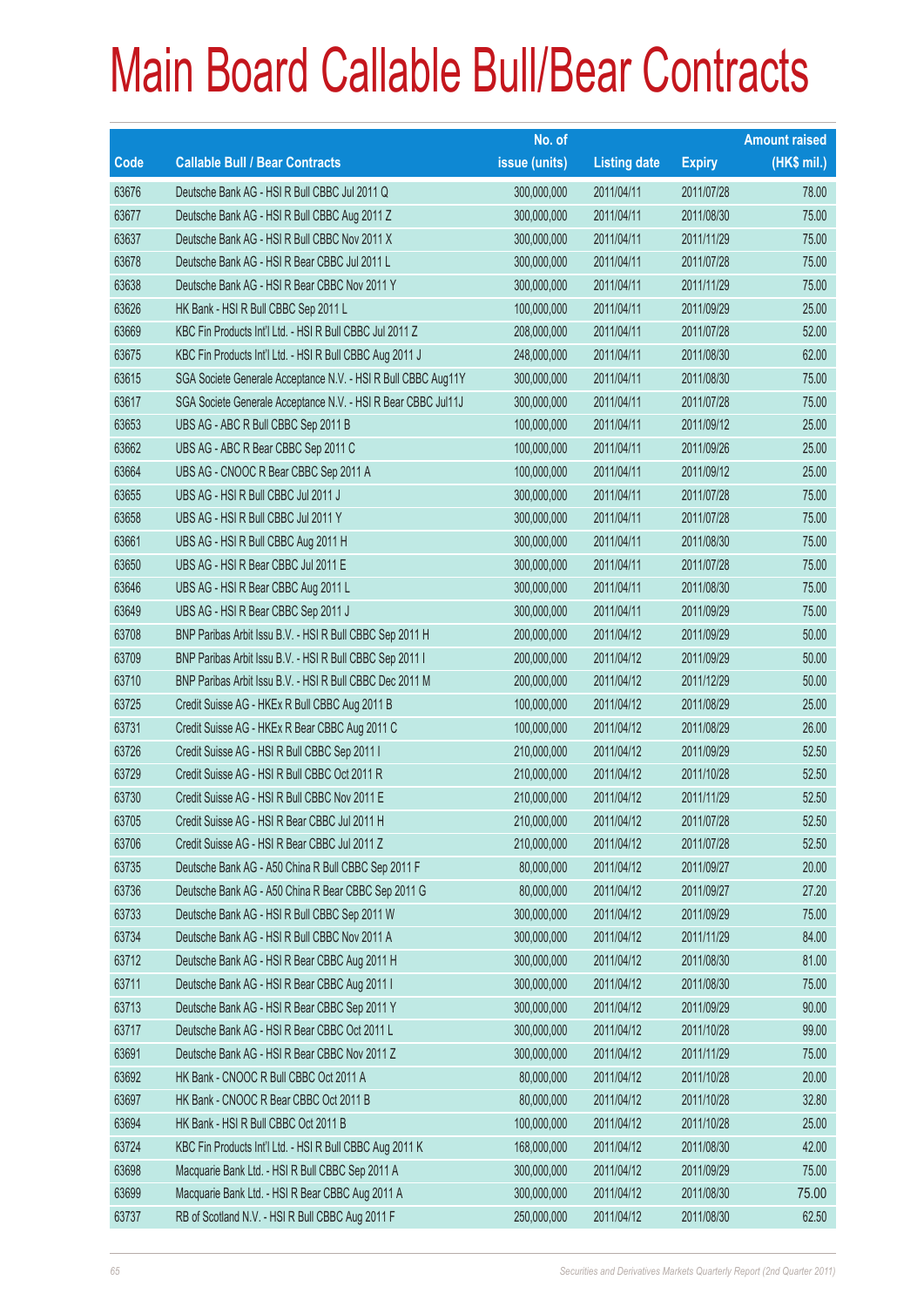|       |                                                               | No. of        |                     |               | <b>Amount raised</b> |
|-------|---------------------------------------------------------------|---------------|---------------------|---------------|----------------------|
| Code  | <b>Callable Bull / Bear Contracts</b>                         | issue (units) | <b>Listing date</b> | <b>Expiry</b> | $(HK$$ mil.)         |
| 63738 | RB of Scotland N.V. - HSI R Bull CBBC Aug 2011 G              | 250,000,000   | 2011/04/12          | 2011/08/30    | 62.50                |
| 63680 | SGA Societe Generale Acceptance N.V. - HSI R Bull CBBC Sep11F | 300,000,000   | 2011/04/12          | 2011/09/29    | 75.00                |
| 63688 | SGA Societe Generale Acceptance N.V. - HSI R Bull CBBC Sep11G | 300,000,000   | 2011/04/12          | 2011/09/29    | 75.00                |
| 63689 | SGA Societe Generale Acceptance N.V. - HSI R Bull CBBC Sep11H | 300,000,000   | 2011/04/12          | 2011/09/29    | 75.00                |
| 63690 | SGA Societe Generale Acceptance N.V. - HSI R Bull CBBC Sep11I | 300,000,000   | 2011/04/12          | 2011/09/29    | 75.00                |
| 63700 | SGA Societe Generale Acceptance N.V. - HSI R Bull CBBC Sep11J | 300,000,000   | 2011/04/12          | 2011/09/29    | 75.00                |
| 63703 | SGA Societe Generale Acceptance N.V. - HSI R Bull CBBC Sep11K | 300,000,000   | 2011/04/12          | 2011/09/29    | 75.00                |
| 63704 | SGA Societe Generale Acceptance N.V. - HSI R Bear CBBC Jul11M | 300,000,000   | 2011/04/12          | 2011/07/28    | 75.00                |
| 63718 | UBS AG - HKEx R Bull CBBC Sep 2011 B                          | 100,000,000   | 2011/04/12          | 2011/09/19    | 25.00                |
| 63723 | UBS AG - HKEx R Bear CBBC Sep 2011 C                          | 100,000,000   | 2011/04/12          | 2011/09/26    | 25.00                |
| 63722 | UBS AG - HSI R Bull CBBC Jul 2011 V                           | 300,000,000   | 2011/04/12          | 2011/07/28    | 75.00                |
| 63720 | UBS AG - HSI R Bull CBBC Jul 2011 Z                           | 300,000,000   | 2011/04/12          | 2011/07/28    | 75.00                |
| 63695 | UBS AG - HSI R Bear CBBC Jul 2011 L                           | 300,000,000   | 2011/04/12          | 2011/07/28    | 75.00                |
| 63719 | UBS AG - ICBC R Bull CBBC Oct 2011 A                          | 100,000,000   | 2011/04/12          | 2011/10/10    | 25.00                |
| 63745 | BNP Paribas Arbit Issu B.V. - HSI R Bull CBBC Sep 2011 C      | 200,000,000   | 2011/04/13          | 2011/09/29    | 50.00                |
| 63747 | BNP Paribas Arbit Issu B.V. - HSI R Bull CBBC Sep 2011 D      | 200,000,000   | 2011/04/13          | 2011/09/29    | 50.00                |
| 63751 | Credit Suisse AG - HSI R Bull CBBC Sep 2011 J                 | 210,000,000   | 2011/04/13          | 2011/09/29    | 52.50                |
| 63743 | Credit Suisse AG - HSI R Bull CBBC Nov 2011 F                 | 210,000,000   | 2011/04/13          | 2011/11/29    | 52.50                |
| 63744 | Credit Suisse AG - HSI R Bear CBBC Jul 2011 G                 | 210,000,000   | 2011/04/13          | 2011/07/28    | 52.50                |
| 63742 | Credit Suisse AG - TCH R Bull CBBC Aug 2011 D                 | 100,000,000   | 2011/04/13          | 2011/08/29    | 25.00                |
| 63746 | Credit Suisse AG - TCH R Bear CBBC Aug 2011 E                 | 100,000,000   | 2011/04/13          | 2011/08/29    | 25.00                |
| 63748 | Deutsche Bank AG - HSI R Bull CBBC Sep 2011 U                 | 300,000,000   | 2011/04/13          | 2011/09/29    | 75.00                |
| 63749 | Deutsche Bank AG - HSI R Bull CBBC Oct 2011 K                 | 300,000,000   | 2011/04/13          | 2011/10/28    | 87.00                |
| 63770 | Deutsche Bank AG - HSI R Bear CBBC Sep 2011 S                 | 300,000,000   | 2011/04/13          | 2011/09/29    | 75.00                |
| 63750 | Deutsche Bank AG - HSI R Bear CBBC Nov 2011 E                 | 300,000,000   | 2011/04/13          | 2011/11/29    | 75.00                |
| 63759 | J P Morgan SP BV - HSI R Bull CBBC Aug 2011 A                 | 200,000,000   | 2011/04/13          | 2011/08/30    | 50.00                |
| 63760 | J P Morgan SP BV - HSI R Bull CBBC Aug 2011 B                 | 200,000,000   | 2011/04/13          | 2011/08/30    | 50.00                |
| 63766 | J P Morgan SP BV - HSI R Bull CBBC Aug 2011 C                 | 200,000,000   | 2011/04/13          | 2011/08/30    | 50.00                |
| 63767 | J P Morgan SP BV - HSI R Bull CBBC Aug 2011 D                 | 200,000,000   | 2011/04/13          | 2011/08/30    | 50.00                |
| 63756 | KBC Fin Products Int'l Ltd. - HSI R Bear CBBC Aug 2011 L      | 248,000,000   | 2011/04/13          | 2011/08/30    | 62.00                |
| 63772 | RB of Scotland N.V. - HSCEI R Bear CBBC Aug 2011 A            | 250,000,000   | 2011/04/13          | 2011/08/30    | 62.50                |
| 63773 | RB of Scotland N.V. - HSCEI R Bear CBBC Aug 2011 B            | 250,000,000   | 2011/04/13          | 2011/08/30    | 62.50                |
| 63771 | RB of Scotland N.V. - Ping An R Bull CBBC Oct 2011 A          | 80,000,000    | 2011/04/13          | 2011/10/10    | 20.00                |
| 63740 | SGA Societe Generale Acceptance N.V. - HSI R Bull CBBC Sep11L | 300,000,000   | 2011/04/13          | 2011/09/29    | 75.00                |
| 63741 | SGA Societe Generale Acceptance N.V. - HSI R Bull CBBC Sep11M | 300,000,000   | 2011/04/13          | 2011/09/29    | 75.00                |
| 63753 | UBS AG - A50 China R Bull CBBC Sep 2011 D                     | 100,000,000   | 2011/04/13          | 2011/09/12    | 25.00                |
| 63754 | UBS AG - HSI R Bull CBBC Jul 2011 W                           | 300,000,000   | 2011/04/13          | 2011/07/28    | 75.00                |
| 63755 | UBS AG - HSI R Bull CBBC Aug 2011 M                           | 300,000,000   | 2011/04/13          | 2011/08/30    | 75.00                |
| 63739 | UBS AG - HSI R Bear CBBC Aug 2011 O                           | 300,000,000   | 2011/04/13          | 2011/08/30    | 75.00                |
| 63752 | UBS AG - Hutchison R Bull CBBC Sep 2011 A                     | 100,000,000   | 2011/04/13          | 2011/09/19    | 25.00                |
| 63789 | BNP Paribas Arbit Issu B.V. - HSI R Bear CBBC Jul 2011 P      | 200,000,000   | 2011/04/14          | 2011/07/28    | 50.00                |
| 63790 | BNP Paribas Arbit Issu B.V. - HSI R Bear CBBC Jul 2011 Q      | 200,000,000   | 2011/04/14          | 2011/07/28    | 50.00                |
| 63788 | BNP Paribas Arbit Issu B.V. - HSI R Bear CBBC Jul 2011 R      | 200,000,000   | 2011/04/14          | 2011/07/28    | 50.00                |
| 63787 | BNP Paribas Arbit Issu B.V. - HSI R Bear CBBC Jul 2011 S      | 200,000,000   | 2011/04/14          | 2011/07/28    | 50.00                |
| 63786 | BNP Paribas Arbit Issu B.V. - HSI R Bear CBBC Jul 2011 T      | 200,000,000   | 2011/04/14          | 2011/07/28    | 50.00                |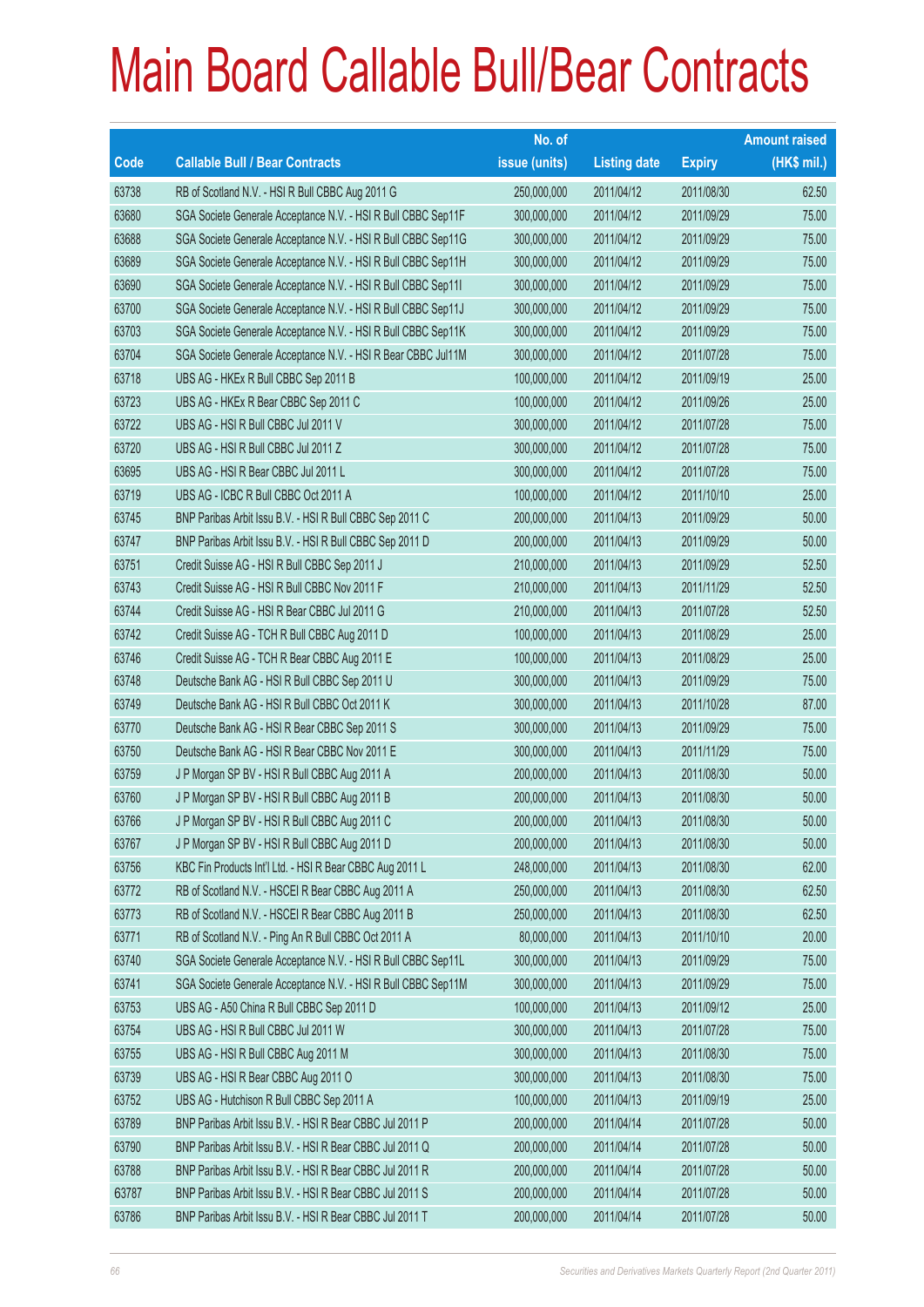|       |                                                               | No. of        |                     |               | <b>Amount raised</b> |
|-------|---------------------------------------------------------------|---------------|---------------------|---------------|----------------------|
| Code  | <b>Callable Bull / Bear Contracts</b>                         | issue (units) | <b>Listing date</b> | <b>Expiry</b> | $(HK$$ mil.)         |
| 63775 | Credit Suisse AG - A50 China R Bull CBBC Sep 2011 A           | 100,000,000   | 2011/04/14          | 2011/09/26    | 25.00                |
| 63779 | Credit Suisse AG - A50 China R Bear CBBC Sep 2011 B           | 100,000,000   | 2011/04/14          | 2011/09/26    | 25.00                |
| 63776 | Credit Suisse AG - HSI R Bear CBBC Jul 2011 W                 | 210,000,000   | 2011/04/14          | 2011/07/28    | 52.50                |
| 63792 | Deutsche Bank AG - China Mobile R Bull CBBC Sep 2011 C        | 80,000,000    | 2011/04/14          | 2011/09/29    | 20.00                |
| 63791 | Deutsche Bank AG - China Life R Bull CBBC Sep 2011 E          | 80,000,000    | 2011/04/14          | 2011/09/29    | 20.00                |
| 63794 | Deutsche Bank AG - A50 China R Bull CBBC Sep 2011 H           | 80,000,000    | 2011/04/14          | 2011/09/29    | 20.00                |
| 63793 | Deutsche Bank AG - HSBC R Bull CBBC Sep 2011 G                | 80,000,000    | 2011/04/14          | 2011/09/15    | 20.00                |
| 63774 | Deutsche Bank AG - HSI R Bull CBBC Dec 2011 I                 | 300,000,000   | 2011/04/14          | 2011/12/29    | 75.00                |
| 63778 | Deutsche Bank AG - HSI R Bear CBBC Aug 2011 D                 | 300,000,000   | 2011/04/14          | 2011/08/30    | 75.00                |
| 63777 | Deutsche Bank AG - HSI R Bear CBBC Aug 2011 T                 | 300,000,000   | 2011/04/14          | 2011/08/30    | 84.00                |
| 63781 | UBS AG - China Life R Bull CBBC Sep 2011 D                    | 100,000,000   | 2011/04/14          | 2011/09/19    | 25.50                |
| 63783 | UBS AG - HSI R Bull CBBC Sep 2011 K                           | 300,000,000   | 2011/04/14          | 2011/09/29    | 75.00                |
| 63784 | UBS AG - HSI R Bull CBBC Oct 2011 C                           | 300,000,000   | 2011/04/14          | 2011/10/28    | 75.00                |
| 63780 | UBS AG - Ping An R Bull CBBC Sep 2011 A                       | 100,000,000   | 2011/04/14          | 2011/09/26    | 25.00                |
| 63785 | UBS AG - Ping An R Bear CBBC Sep 2011 B                       | 100,000,000   | 2011/04/14          | 2011/09/26    | 25.00                |
| 63782 | UBS AG - TCH R Bull CBBC Sep 2011 E                           | 100,000,000   | 2011/04/14          | 2011/09/26    | 25.00                |
| 63810 | BNP Paribas Arbit Issu B.V. - HSI R Bull CBBC Sep 2011 F      | 200,000,000   | 2011/04/15          | 2011/09/29    | 50.00                |
| 63811 | BNP Paribas Arbit Issu B.V. - HSI R Bull CBBC Sep 2011 K      | 200,000,000   | 2011/04/15          | 2011/09/29    | 50.00                |
| 63800 | Credit Suisse AG - HSI R Bull CBBC Sep 2011 N                 | 210,000,000   | 2011/04/15          | 2011/09/29    | 52.50                |
| 63799 | Credit Suisse AG - HSI R Bear CBBC Jul 2011 R                 | 210,000,000   | 2011/04/15          | 2011/07/28    | 52.50                |
| 63809 | Deutsche Bank AG - A50 China R Bear CBBC Oct 2011 A           | 80,000,000    | 2011/04/15          | 2011/10/11    | 20.00                |
| 63808 | Deutsche Bank AG - HSI R Bull CBBC Oct 2011 Q                 | 300,000,000   | 2011/04/15          | 2011/10/28    | 75.00                |
| 63796 | Deutsche Bank AG - HSI R Bear CBBC Jul 2011 O                 | 300,000,000   | 2011/04/15          | 2011/07/28    | 75.00                |
| 63807 | KBC Fin Products Int'l Ltd. - HSI R Bull CBBC Aug 2011 M      | 248,000,000   | 2011/04/15          | 2011/08/30    | 62.00                |
| 63797 | SGA Societe Generale Acceptance N.V. - HSI R Bull CBBC Sep11N | 300,000,000   | 2011/04/15          | 2011/09/29    | 75.00                |
| 63798 | SGA Societe Generale Acceptance N.V. - HSI R Bull CBBC Sep110 | 300,000,000   | 2011/04/15          | 2011/09/29    | 75.00                |
| 63801 | UBS AG - HSI R Bull CBBC Aug 2011 A                           | 300,000,000   | 2011/04/15          | 2011/08/30    | 75.00                |
| 63802 | UBS AG - HSI R Bull CBBC Nov 2011 A                           | 300,000,000   | 2011/04/15          | 2011/11/29    | 75.00                |
| 63795 | UBS AG - HSI R Bear CBBC Jul 2011 X                           | 300,000,000   | 2011/04/15          | 2011/07/28    | 75.00                |
| 63806 | UBS AG - HSI R Bear CBBC Sep 2011 L                           | 300,000,000   | 2011/04/15          | 2011/09/29    | 75.00                |
| 63830 | Credit Suisse AG - HSI R Bull CBBC Nov 2011 G                 | 210,000,000   | 2011/04/18          | 2011/11/29    | 52.50                |
| 63831 | Credit Suisse AG - HSI R Bear CBBC Aug 2011 V                 | 210,000,000   | 2011/04/18          | 2011/08/30    | 52.50                |
| 63832 | Credit Suisse AG - HSI R Bear CBBC Oct 2011 S                 | 210,000,000   | 2011/04/18          | 2011/10/28    | 56.70                |
| 63833 | Credit Suisse AG - HSI R Bear CBBC Nov 2011 H                 | 210,000,000   | 2011/04/18          | 2011/11/29    | 52.50                |
| 63834 | Credit Suisse AG - HSI R Bear CBBC Nov 2011 I                 | 210,000,000   | 2011/04/18          | 2011/11/29    | 52.50                |
| 63844 | Deutsche Bank AG - A50 China R Bear CBBC Oct 2011 B           | 80,000,000    | 2011/04/18          | 2011/10/18    | 20.00                |
| 63829 | Deutsche Bank AG - HSI R Bull CBBC Jul 2011 K                 | 300,000,000   | 2011/04/18          | 2011/07/28    | 75.00                |
| 63828 | HK Bank - HSI R Bull CBBC Oct 2011 C                          | 100,000,000   | 2011/04/18          | 2011/10/28    | 25.00                |
| 63813 | J P Morgan SP BV - HSI R Bear CBBC Aug 2011 E                 | 200,000,000   | 2011/04/18          | 2011/08/30    | 50.00                |
| 63814 | J P Morgan SP BV - HSI R Bear CBBC Aug 2011 F                 | 200,000,000   | 2011/04/18          | 2011/08/30    | 50.00                |
| 63815 | J P Morgan SP BV - HSI R Bear CBBC Aug 2011 G                 | 200,000,000   | 2011/04/18          | 2011/08/30    | 50.00                |
| 63816 | J P Morgan SP BV - HSI R Bear CBBC Aug 2011 H                 | 200,000,000   | 2011/04/18          | 2011/08/30    | 50.00                |
| 63817 | J P Morgan SP BV - HSI R Bear CBBC Aug 2011 I                 | 200,000,000   | 2011/04/18          | 2011/08/30    | 50.00                |
| 63818 | J P Morgan SP BV - HSI R Bear CBBC Aug 2011 J                 | 200,000,000   | 2011/04/18          | 2011/08/30    | 50.00                |
| 63819 | J P Morgan SP BV - HSI R Bear CBBC Aug 2011 K                 | 200,000,000   | 2011/04/18          | 2011/08/30    | 50.00                |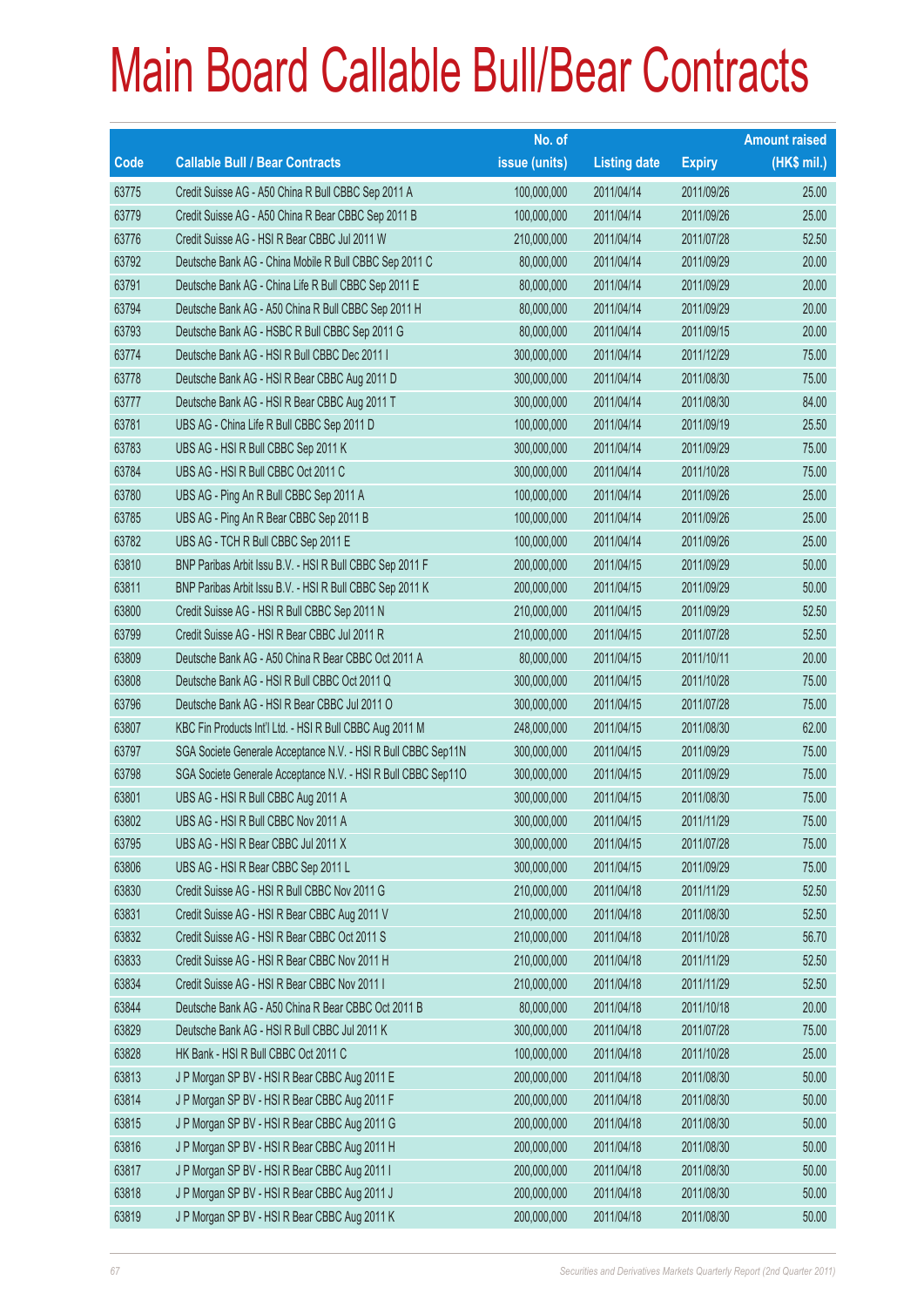|       |                                                               | No. of        |                     |               | <b>Amount raised</b> |
|-------|---------------------------------------------------------------|---------------|---------------------|---------------|----------------------|
| Code  | <b>Callable Bull / Bear Contracts</b>                         | issue (units) | <b>Listing date</b> | <b>Expiry</b> | $(HK$$ mil.)         |
| 63820 | J P Morgan SP BV - HSI R Bear CBBC Aug 2011 L                 | 200,000,000   | 2011/04/18          | 2011/08/30    | 50.00                |
| 63822 | J P Morgan SP BV - HSI R Bear CBBC Aug 2011 M                 | 200,000,000   | 2011/04/18          | 2011/08/30    | 50.00                |
| 63823 | J P Morgan SP BV - HSI R Bear CBBC Aug 2011 N                 | 200,000,000   | 2011/04/18          | 2011/08/30    | 50.00                |
| 63824 | J P Morgan SP BV - HSI R Bear CBBC Aug 2011 O                 | 200,000,000   | 2011/04/18          | 2011/08/30    | 57.00                |
| 63825 | J P Morgan SP BV - HSI R Bear CBBC Aug 2011 P                 | 200,000,000   | 2011/04/18          | 2011/08/30    | 50.00                |
| 63826 | J P Morgan SP BV - HSI R Bear CBBC Aug 2011 Q                 | 200,000,000   | 2011/04/18          | 2011/08/30    | 67.00                |
| 63812 | SGA Societe Generale Acceptance N.V. - HSI R Bear CBBC Jul11G | 300,000,000   | 2011/04/18          | 2011/07/28    | 75.00                |
| 63835 | UBS AG - HKEx R Bull CBBC Sep 2011 D                          | 100,000,000   | 2011/04/18          | 2011/09/26    | 25.00                |
| 63836 | UBS AG - HKEx R Bear CBBC Oct 2011 A                          | 100,000,000   | 2011/04/18          | 2011/10/10    | 30.00                |
| 63837 | UBS AG - HSI R Bull CBBC Jul 2011 A                           | 300,000,000   | 2011/04/18          | 2011/07/28    | 75.00                |
| 63838 | UBS AG - HSI R Bull CBBC Oct 2011 D                           | 300,000,000   | 2011/04/18          | 2011/10/28    | 75.00                |
| 63839 | UBS AG - HSI R Bear CBBC Sep 2011 M                           | 300,000,000   | 2011/04/18          | 2011/09/29    | 75.00                |
| 63840 | UBS AG - HSI R Bear CBBC Sep 2011 N                           | 300,000,000   | 2011/04/18          | 2011/09/29    | 75.00                |
| 63842 | UBS AG - HSI R Bear CBBC Oct 2011 E                           | 300,000,000   | 2011/04/18          | 2011/10/28    | 85.50                |
| 63843 | UBS AG - HSI R Bear CBBC Nov 2011 B                           | 300,000,000   | 2011/04/18          | 2011/11/29    | 84.00                |
| 63863 | BNP Paribas Arbit Issu B.V. - HSI R Bear CBBC Jul 2011 E      | 200,000,000   | 2011/04/19          | 2011/07/28    | 50.00                |
| 63860 | BNP Paribas Arbit Issu B.V. - HSI R Bear CBBC Jul 2011 W      | 200,000,000   | 2011/04/19          | 2011/07/28    | 50.00                |
| 63857 | BNP Paribas Arbit Issu B.V. - HSI R Bear CBBC Jul 2011 X      | 200,000,000   | 2011/04/19          | 2011/07/28    | 50.00                |
| 63847 | Credit Suisse AG - HSI R Bull CBBC Oct 2011 T                 | 210,000,000   | 2011/04/19          | 2011/10/28    | 52.50                |
| 63846 | Credit Suisse AG - HSI R Bear CBBC Jul 2011 E                 | 210,000,000   | 2011/04/19          | 2011/07/28    | 52.50                |
| 63865 | Credit Suisse AG - TCH R Bear CBBC Aug 2011 F                 | 100,000,000   | 2011/04/19          | 2011/08/29    | 25.00                |
| 63880 | Deutsche Bank AG - HSI R Bull CBBC Jul 2011 X                 | 300,000,000   | 2011/04/19          | 2011/07/28    | 75.00                |
| 63853 | Deutsche Bank AG - HSI R Bear CBBC Jul 2011 V                 | 300,000,000   | 2011/04/19          | 2011/07/28    | 81.00                |
| 63854 | Deutsche Bank AG - HSI R Bear CBBC Jul 2011 W                 | 300,000,000   | 2011/04/19          | 2011/07/28    | 75.00                |
| 63869 | HK Bank - ABC R Bull CBBC Oct 2011 A                          | 80,000,000    | 2011/04/19          | 2011/10/28    | 20.00                |
| 63875 | HK Bank - ABC R Bear CBBC Oct 2011 B                          | 80,000,000    | 2011/04/19          | 2011/10/28    | 20.00                |
| 63870 | HK Bank - CC Bank R Bull CBBC Oct 2011 A                      | 80,000,000    | 2011/04/19          | 2011/10/28    | 20.00                |
| 63871 | HK Bank - CM Bank R Bull CBBC Oct 2011 A                      | 80,000,000    | 2011/04/19          | 2011/10/28    | 20.80                |
| 63876 | HK Bank - CM Bank R Bear CBBC Oct 2011 B                      | 80,000,000    | 2011/04/19          | 2011/10/28    | 24.80                |
| 63872 | HK Bank - Sinopec Corp R Bull CBBC Oct 2011 B                 | 80,000,000    | 2011/04/19          | 2011/10/28    | 20.00                |
| 63873 | HK Bank - ICBC R Bull CBBC Oct 2011 A                         | 80,000,000    | 2011/04/19          | 2011/10/28    | 20.00                |
| 63845 | UBS AG - HSI R Bull CBBC Jul 2011 O                           | 300,000,000   | 2011/04/19          | 2011/07/28    | 75.00                |
| 63878 | UBS AG - HSI R Bear CBBC Jul 2011 K                           | 300,000,000   | 2011/04/19          | 2011/07/28    | 75.00                |
| 63877 | UBS AG - HSI R Bear CBBC Jul 2011 N                           | 300,000,000   | 2011/04/19          | 2011/07/28    | 75.00                |
| 63896 | BOCI Asia Ltd. - HSI R Bull CBBC Jul 2011 A                   | 100,000,000   | 2011/04/20          | 2011/07/28    | 25.00                |
| 63900 | BOCI Asia Ltd. - HSI R Bear CBBC Jul 2011 B                   | 100,000,000   | 2011/04/20          | 2011/07/28    | 25.00                |
| 63917 | Credit Suisse AG - HSI R Bull CBBC Oct 2011 V                 | 210,000,000   | 2011/04/20          | 2011/10/28    | 52.50                |
| 63899 | Credit Suisse AG - HSI R Bear CBBC Oct 2011 U                 | 210,000,000   | 2011/04/20          | 2011/10/28    | 52.50                |
| 63898 | Credit Suisse AG - TCH R Bull CBBC Sep 2011 B                 | 100,000,000   | 2011/04/20          | 2011/09/26    | 25.00                |
| 63883 | Deutsche Bank AG - China Life R Bear CBBC Sep 2011 F          | 100,000,000   | 2011/04/20          | 2011/09/27    | 33.00                |
| 63884 | Deutsche Bank AG - HSBC R Bear CBBC Sep 2011 H                | 100,000,000   | 2011/04/20          | 2011/09/27    | 25.00                |
| 63918 | Deutsche Bank AG - HSI R Bull CBBC Jul 2011 T                 | 300,000,000   | 2011/04/20          | 2011/07/28    | 75.00                |
| 63901 | SGA Societe Generale Acceptance N.V. - HSI R Bull CBBC Sep11P | 300,000,000   | 2011/04/20          | 2011/09/29    | 75.00                |
| 63902 | SGA Societe Generale Acceptance N.V. - HSI R Bull CBBC Sep11Q | 300,000,000   | 2011/04/20          | 2011/09/29    | 75.00                |
| 63886 | SGA Societe Generale Acceptance N.V. - HSI R Bear CBBC Jul11J | 300,000,000   | 2011/04/20          | 2011/07/28    | 75.00                |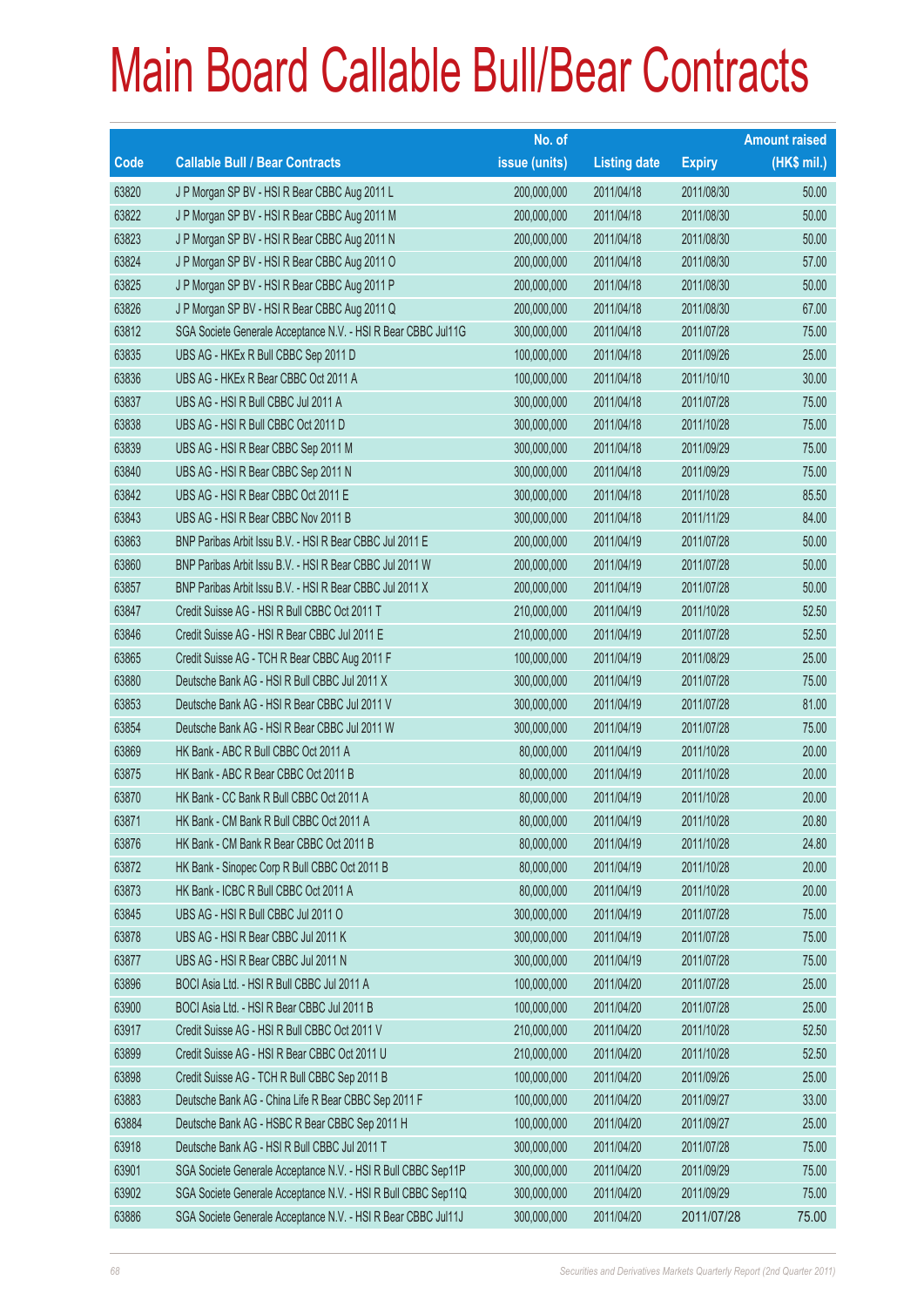|       |                                                               | No. of        |                     |               | <b>Amount raised</b> |
|-------|---------------------------------------------------------------|---------------|---------------------|---------------|----------------------|
| Code  | <b>Callable Bull / Bear Contracts</b>                         | issue (units) | <b>Listing date</b> | <b>Expiry</b> | $(HK$$ mil.)         |
| 63887 | SGA Societe Generale Acceptance N.V. - HSI R Bear CBBC Jul11M | 300,000,000   | 2011/04/20          | 2011/07/28    | 75.00                |
| 63895 | SGA Societe Generale Acceptance N.V. - HSI R Bear CBBC Aug11A | 300,000,000   | 2011/04/20          | 2011/08/30    | 75.00                |
| 63888 | SGA Societe Generale Acceptance N.V. - HSI R Bear CBBC Aug11B | 300,000,000   | 2011/04/20          | 2011/08/30    | 75.00                |
| 63905 | UBS AG - HSI R Bull CBBC Jul 2011 E                           | 300,000,000   | 2011/04/20          | 2011/07/28    | 75.00                |
| 63915 | UBS AG - HSI R Bear CBBC Jul 2011 V                           | 300,000,000   | 2011/04/20          | 2011/07/28    | 75.00                |
| 63906 | UBS AG - HSI R Bear CBBC Aug 2011 R                           | 300,000,000   | 2011/04/20          | 2011/08/30    | 75.00                |
| 63909 | UBS AG - HSI R Bear CBBC Sep 2011 O                           | 300,000,000   | 2011/04/20          | 2011/09/29    | 75.00                |
| 63910 | UBS AG - HSI R Bear CBBC Nov 2011 C                           | 300,000,000   | 2011/04/20          | 2011/11/29    | 75.00                |
| 63924 | Credit Suisse AG - HSI R Bull CBBC Sep 2011 M                 | 210,000,000   | 2011/04/21          | 2011/09/29    | 52.50                |
| 63920 | Credit Suisse AG - HSI R Bear CBBC Jul 2011 G                 | 210,000,000   | 2011/04/21          | 2011/07/28    | 52.50                |
| 63919 | UBS AG - HSI R Bull CBBC Jul 2011 L                           | 300,000,000   | 2011/04/21          | 2011/07/28    | 75.00                |
| 63930 | UBS AG - HSI R Bear CBBC Jul 2011 W                           | 300,000,000   | 2011/04/21          | 2011/07/28    | 75.00                |
| 63931 | Credit Suisse AG - HSI R Bull CBBC Sep 2011 L                 | 210,000,000   | 2011/04/26          | 2011/09/29    | 52.50                |
| 63932 | UBS AG - CC Bank R Bear CBBC Oct 2011 A                       | 100,000,000   | 2011/04/26          | 2011/10/03    | 25.00                |
| 63933 | UBS AG - ICBC R Bear CBBC Sep 2011 A                          | 100,000,000   | 2011/04/26          | 2011/09/26    | 25.00                |
| 63939 | BNP Paribas Arbit Issu B.V. - HSI R Bear CBBC Jul 2011 H      | 200,000,000   | 2011/04/27          | 2011/07/28    | 50.00                |
| 63940 | BNP Paribas Arbit Issu B.V. - HSI R Bear CBBC Jul 2011 K      | 200,000,000   | 2011/04/27          | 2011/07/28    | 50.00                |
| 63937 | UBS AG - HSI R Bull CBBC Aug 2011 S                           | 300,000,000   | 2011/04/27          | 2011/08/30    | 75.00                |
| 63935 | UBS AG - HSI R Bull CBBC Sep 2011 P                           | 300,000,000   | 2011/04/27          | 2011/09/29    | 75.00                |
| 63936 | UBS AG - HSI R Bull CBBC Sep 2011 Q                           | 300,000,000   | 2011/04/27          | 2011/09/29    | 75.00                |
| 63934 | UBS AG - HSI R Bear CBBC Aug 2011 N                           | 300,000,000   | 2011/04/27          | 2011/08/30    | 75.00                |
| 63963 | BNP Paribas Arbit Issu B.V. - HSI R Bear CBBC Jul 2011 I      | 200,000,000   | 2011/04/28          | 2011/07/28    | 50.00                |
| 63964 | BNP Paribas Arbit Issu B.V. - HSI R Bear CBBC Jul 2011 J      | 200,000,000   | 2011/04/28          | 2011/07/28    | 50.00                |
| 63952 | BNP Paribas Arbit Issu B.V. - HSI R Bear CBBC Jul 2011 L      | 200,000,000   | 2011/04/28          | 2011/07/28    | 50.00                |
| 63969 | SGA Societe Generale Acceptance N.V. - HSI R Bear CBBC Sep11R | 300,000,000   | 2011/04/28          | 2011/09/29    | 75.00                |
| 63971 | SGA Societe Generale Acceptance N.V. - HSI R Bear CBBC Sep11S | 300,000,000   | 2011/04/28          | 2011/09/29    | 75.00                |
| 63972 | SGA Societe Generale Acceptance N.V. - HSI R Bear CBBC Sep11T | 300,000,000   | 2011/04/28          | 2011/09/29    | 75.00                |
| 63977 | SGA Societe Generale Acceptance N.V. - HSI R Bear CBBC Sep11U | 300,000,000   | 2011/04/28          | 2011/09/29    | 75.00                |
| 63951 | UBS AG - HSI R Bull CBBC Jul 2011 A                           | 300,000,000   | 2011/04/28          | 2011/07/28    | 75.00                |
| 63950 | UBS AG - HSI R Bull CBBC Aug 2011 I                           | 300,000,000   | 2011/04/28          | 2011/08/30    | 75.00                |
| 63981 | UBS AG - HSI R Bull CBBC Oct 2011 F                           | 300,000,000   | 2011/04/28          | 2011/10/28    | 75.00                |
| 63979 | UBS AG - HSI R Bear CBBC Jul 2011 O                           | 300,000,000   | 2011/04/28          | 2011/07/28    | 75.00                |
| 63980 | UBS AG - HSI R Bear CBBC Aug 2011 P                           | 300,000,000   | 2011/04/28          | 2011/08/30    | 75.00                |
| 63988 | BNP Paribas Arbit Issu B.V. - HSI R Bull CBBC Sep 2011 E      | 200,000,000   | 2011/04/29          | 2011/09/29    | 50.00                |
| 63987 | BNP Paribas Arbit Issu B.V. - HSI R Bull CBBC Sep 2011 J      | 200,000,000   | 2011/04/29          | 2011/09/29    | 50.00                |
| 63984 | SGA Societe Generale Acceptance N.V. - HSI R Bull CBBC Sep11V | 300,000,000   | 2011/04/29          | 2011/09/29    | 75.00                |
| 63985 | SGA Societe Generale Acceptance N.V. - HSI R Bull CBBC Sep11W | 300,000,000   | 2011/04/29          | 2011/09/29    | 75.00                |
| 63986 | SGA Societe Generale Acceptance N.V. - HSI R Bull CBBC Sep11X | 300,000,000   | 2011/04/29          | 2011/09/29    | 75.00                |
| 63995 | UBS AG - HSI R Bull CBBC Aug 2011 F                           | 300,000,000   | 2011/04/29          | 2011/08/30    | 75.00                |
| 63983 | UBS AG - HSI R Bear CBBC Aug 2011 T                           | 300,000,000   | 2011/04/29          | 2011/08/30    | 75.00                |
| 64008 | BNP Paribas Arbit Issu B.V. - HSI R Bull CBBC Sep 2011 N      | 200,000,000   | 2011/05/03          | 2011/09/29    | 50.00                |
| 63999 | BNP Paribas Arbit Issu B.V. - HSI R Bull CBBC Sep 2011 O      | 200,000,000   | 2011/05/03          | 2011/09/29    | 50.00                |
| 64010 | BNP Paribas Arbit Issu B.V. - HSI R Bear CBBC Aug 2011 K      | 200,000,000   | 2011/05/03          | 2011/08/30    | 50.00                |
| 64013 | BNP Paribas Arbit Issu B.V. - HSI R Bear CBBC Aug 2011 L      | 200,000,000   | 2011/05/03          | 2011/08/30    | 50.00                |
| 63997 | UBS AG - HSI R Bull CBBC Aug 2011 K                           | 300,000,000   | 2011/05/03          | 2011/08/30    | 75.00                |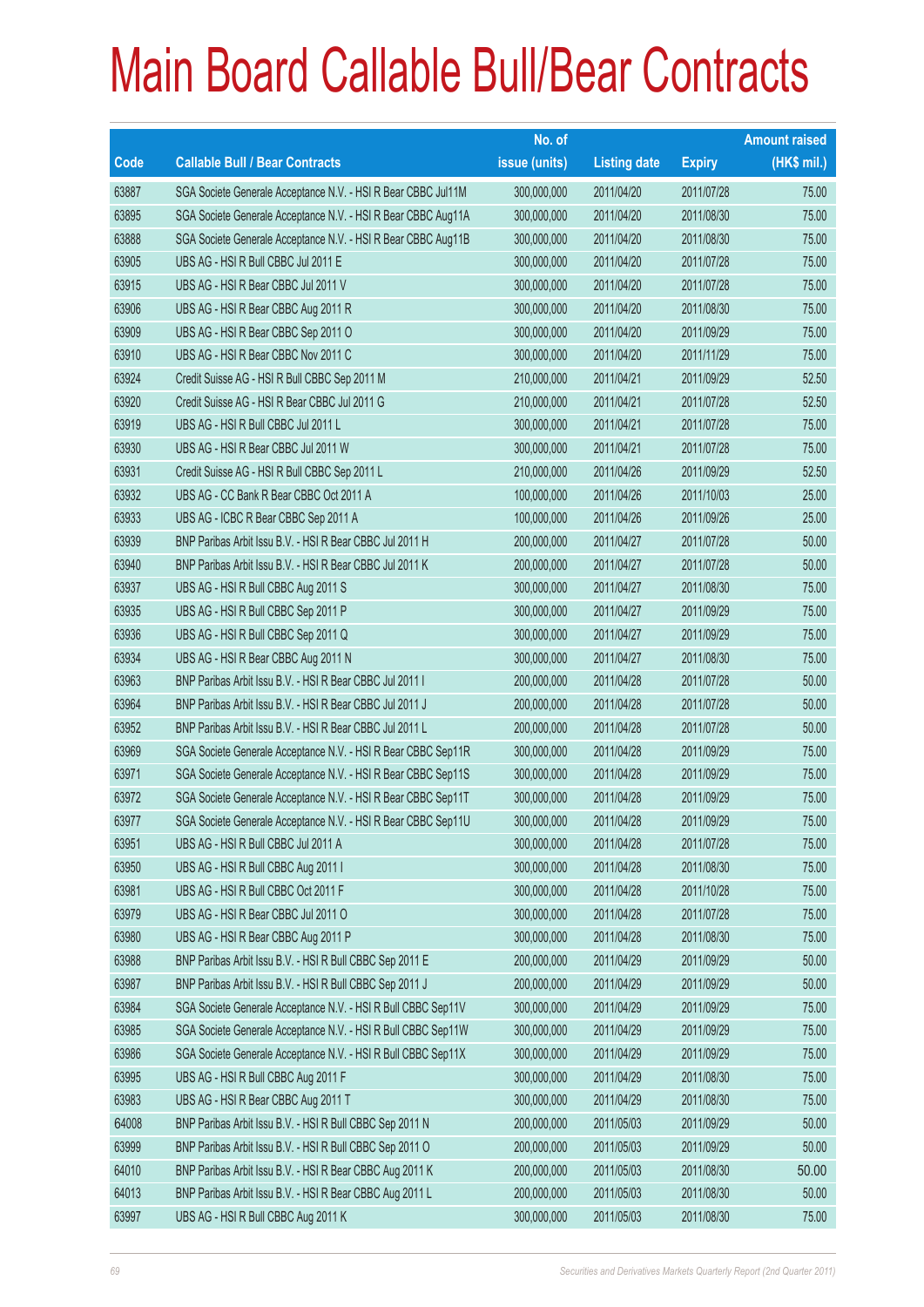|       |                                                               | No. of        |                     |               | <b>Amount raised</b> |
|-------|---------------------------------------------------------------|---------------|---------------------|---------------|----------------------|
| Code  | <b>Callable Bull / Bear Contracts</b>                         | issue (units) | <b>Listing date</b> | <b>Expiry</b> | $(HK$$ mil.)         |
| 63998 | UBS AG - HSI R Bull CBBC Oct 2011 G                           | 300,000,000   | 2011/05/03          | 2011/10/28    | 75.00                |
| 63996 | UBS AG - HSI R Bear CBBC Sep 2011 R                           | 300,000,000   | 2011/05/03          | 2011/09/29    | 75.00                |
| 64023 | BNP Paribas Arbit Issu B.V. - HSI R Bear CBBC Aug 2011 M      | 200,000,000   | 2011/05/04          | 2011/08/30    | 50.00                |
| 64022 | HK Bank - CNOOC R Bull CBBC Nov 2011 A                        | 80,000,000    | 2011/05/04          | 2011/11/18    | 20.00                |
| 64019 | SGA Societe Generale Acceptance N.V. - HSI R Bull CBBC Sep11J | 300,000,000   | 2011/05/04          | 2011/09/29    | 75.00                |
| 64017 | SGA Societe Generale Acceptance N.V. - HSI R Bull CBBC Sep11K | 300,000,000   | 2011/05/04          | 2011/09/29    | 75.00                |
| 64014 | SGA Societe Generale Acceptance N.V. - HSI R Bull CBBC Sep11Y | 300,000,000   | 2011/05/04          | 2011/09/29    | 75.00                |
| 64016 | SGA Societe Generale Acceptance N.V. - HSI R Bull CBBC Sep11Z | 300,000,000   | 2011/05/04          | 2011/09/29    | 75.00                |
| 64032 | UBS AG - AIA R Bull CBBC Oct 2011 B                           | 100,000,000   | 2011/05/04          | 2011/10/24    | 25.00                |
| 64031 | UBS AG - AIA R Bear CBBC Oct 2011 A                           | 100,000,000   | 2011/05/04          | 2011/10/17    | 30.00                |
| 64044 | UBS AG - COVS R Bull CBBC Oct 2011 B                          | 100,000,000   | 2011/05/04          | 2011/10/24    | 25.00                |
| 64043 | UBS AG - COVS R Bear CBBC Oct 2011 A                          | 100,000,000   | 2011/05/04          | 2011/10/10    | 25.50                |
| 64052 | UBS AG - CUni R Bull CBBC Oct 2011 D                          | 100,000,000   | 2011/05/04          | 2011/10/03    | 32.00                |
| 64051 | UBS AG - CUni R Bear CBBC Oct 2011 C                          | 100,000,000   | 2011/05/04          | 2011/10/17    | 25.00                |
| 64028 | UBS AG - HSI R Bull CBBC Sep 2011 S                           | 300,000,000   | 2011/05/04          | 2011/09/29    | 75.00                |
| 64034 | UBS AG - HSI R Bear CBBC Aug 2011 Q                           | 300,000,000   | 2011/05/04          | 2011/08/30    | 75.00                |
| 64053 | SGA Societe Generale Acceptance N.V. - HSI R Bear CBBC Aug11A | 300,000,000   | 2011/05/05          | 2011/08/30    | 75.00                |
| 64054 | SGA Societe Generale Acceptance N.V. - HSI R Bear CBBC Aug11B | 300,000,000   | 2011/05/05          | 2011/08/30    | 75.00                |
| 64058 | UBS AG - ABC R Bear CBBC Nov 2011 A                           | 100,000,000   | 2011/05/05          | 2011/11/07    | 25.00                |
| 64066 | UBS AG - HSBC R Bull CBBC Nov 2011 A                          | 100,000,000   | 2011/05/05          | 2011/11/14    | 25.00                |
| 64056 | UBS AG - HSI R Bull CBBC Sep 2011 U                           | 300,000,000   | 2011/05/05          | 2011/09/29    | 75.00                |
| 64067 | UBS AG - HSI R Bear CBBC Aug 2011 L                           | 300,000,000   | 2011/05/05          | 2011/08/30    | 75.00                |
| 64055 | UBS AG - HSI R Bear CBBC Sep 2011 T                           | 300,000,000   | 2011/05/05          | 2011/09/29    | 75.00                |
| 64068 | UBS AG - HSI R Bear CBBC Oct 2011 H                           | 300,000,000   | 2011/05/05          | 2011/10/28    | 75.00                |
| 64059 | UBS AG - TCH R Bear CBBC Nov 2011 A                           | 100,000,000   | 2011/05/05          | 2011/11/14    | 37.50                |
| 64074 | BNP Paribas Arbit Issu B.V. - HSI R Bear CBBC Aug 2011 N      | 200,000,000   | 2011/05/06          | 2011/08/30    | 50.00                |
| 64075 | BNP Paribas Arbit Issu B.V. - HSI R Bear CBBC Aug 2011 O      | 200,000,000   | 2011/05/06          | 2011/08/30    | 50.00                |
| 64076 | BNP Paribas Arbit Issu B.V. - HSI R Bear CBBC Aug 2011 P      | 200,000,000   | 2011/05/06          | 2011/08/30    | 50.00                |
| 64073 | KBC Fin Products Int'l Ltd. - HSI R Bear CBBC Sep 2011 D      | 228,000,000   | 2011/05/06          | 2011/09/29    | 57.00                |
| 64072 | UBS AG - HSCEI R Bear CBBC Oct 2011 A                         | 100,000,000   | 2011/05/06          | 2011/10/28    | 25.00                |
| 64071 | UBS AG - HSI R Bull CBBC Aug 2011 M                           | 300,000,000   | 2011/05/06          | 2011/08/30    | 75.00                |
| 64070 | UBS AG - HSI R Bear CBBC Oct 2011 I                           | 300,000,000   | 2011/05/06          | 2011/10/28    | 75.00                |
| 64069 | UBS AG - HSI R Bear CBBC Nov 2011 D                           | 300,000,000   | 2011/05/06          | 2011/11/29    | 75.00                |
| 64077 | Merrill Lynch Int'l & Co. C.V. - HSI R Bull CBBC Nov 2011 A   | 100,000,000   | 2011/05/09          | 2011/11/29    | 26.50                |
| 64078 | Merrill Lynch Int'l & Co. C.V. - HSI R Bull CBBC Nov 2011 B   | 100,000,000   | 2011/05/09          | 2011/11/29    | 26.00                |
| 64079 | Merrill Lynch Int'l & Co. C.V. - HSI R Bull CBBC Nov 2011 C   | 100,000,000   | 2011/05/09          | 2011/11/29    | 25.50                |
| 64080 | Merrill Lynch Int'l & Co. C.V. - HSI R Bull CBBC Nov 2011 D   | 100,000,000   | 2011/05/09          | 2011/11/29    | 25.00                |
| 64081 | Merrill Lynch Int'l & Co. C.V. - HSI R Bear CBBC Nov 2011 E   | 100,000,000   | 2011/05/09          | 2011/11/29    | 25.00                |
| 64082 | Merrill Lynch Int'l & Co. C.V. - HSI R Bear CBBC Nov 2011 F   | 100,000,000   | 2011/05/09          | 2011/11/29    | 25.50                |
| 64085 | Merrill Lynch Int'l & Co. C.V. - HSI R Bear CBBC Nov 2011 G   | 100,000,000   | 2011/05/09          | 2011/11/29    | 26.00                |
| 64087 | Merrill Lynch Int'l & Co. C.V. - HSI R Bear CBBC Nov 2011 H   | 100,000,000   | 2011/05/09          | 2011/11/29    | 26.50                |
| 64088 | Merrill Lynch Int'l & Co. C.V. - HSI R Bear CBBC Nov 2011 I   | 100,000,000   | 2011/05/09          | 2011/11/29    | 27.00                |
| 64097 | RB of Scotland N.V. - Yanzhou Coal R Bull CBBC Feb 2012 A     | 80,000,000    | 2011/05/09          | 2012/02/27    | 20.00                |
| 64093 | SGA Societe Generale Acceptance N.V. - HSI R Bear CBBC Sep11L | 300,000,000   | 2011/05/09          | 2011/09/29    | 75.00                |
| 64094 | SGA Societe Generale Acceptance N.V. - HSI R Bear CBBC Sep11M | 300,000,000   | 2011/05/09          | 2011/09/29    | 75.00                |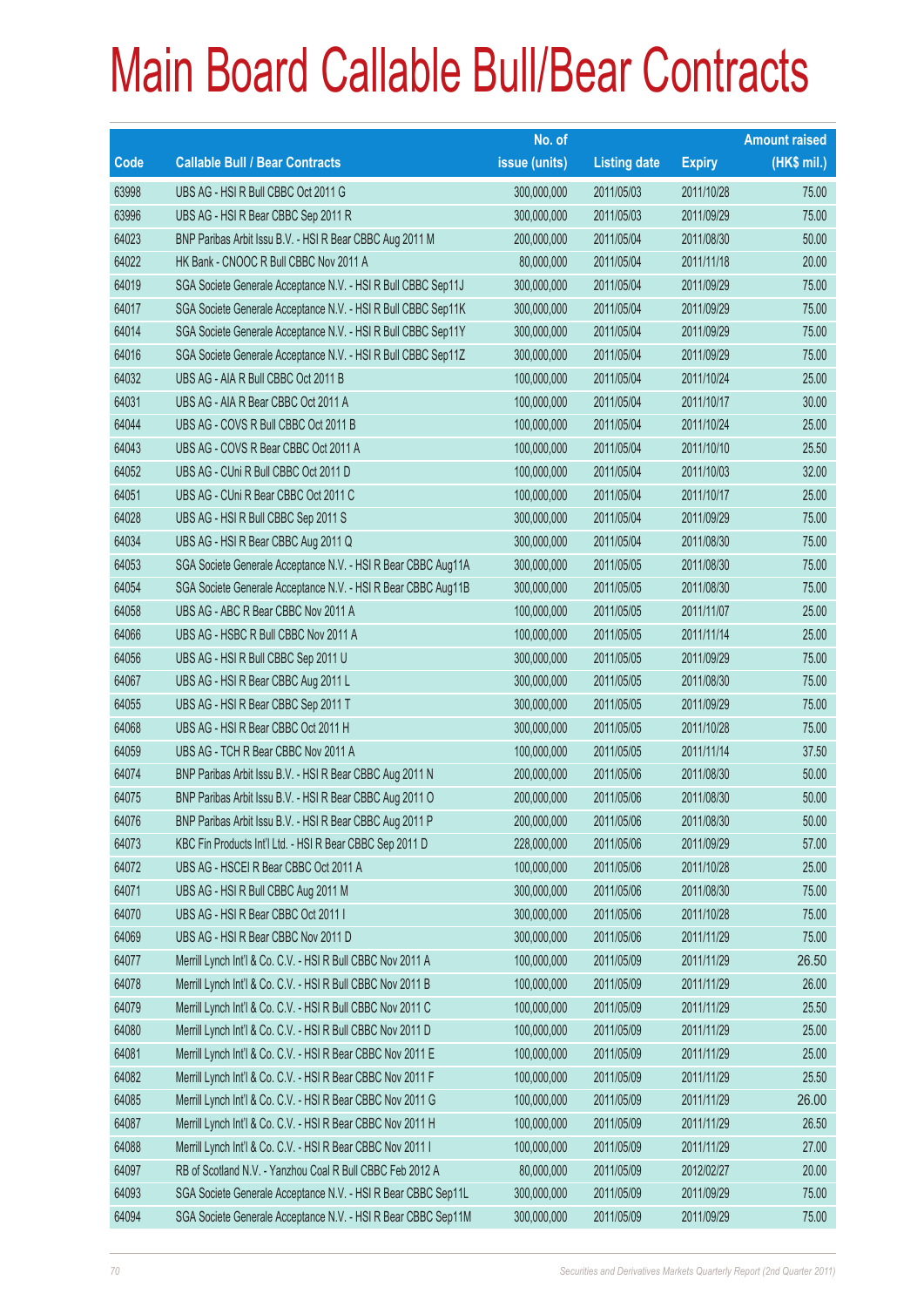|       |                                                               | No. of        |                     |               | <b>Amount raised</b> |
|-------|---------------------------------------------------------------|---------------|---------------------|---------------|----------------------|
| Code  | <b>Callable Bull / Bear Contracts</b>                         | issue (units) | <b>Listing date</b> | <b>Expiry</b> | $(HK$$ mil.)         |
| 64099 | SGA Societe Generale Acceptance N.V. - HSI R Bear CBBC Sep11N | 300,000,000   | 2011/05/09          | 2011/09/29    | 75.00                |
| 64100 | SGA Societe Generale Acceptance N.V. - HSI R Bear CBBC Sep110 | 300,000,000   | 2011/05/09          | 2011/09/29    | 75.00                |
| 64102 | UBS AG - China Life R Bull CBBC Oct 2011 A                    | 100,000,000   | 2011/05/09          | 2011/10/24    | 58.00                |
| 64096 | UBS AG - HSI R Bull CBBC Aug 2011 O                           | 300,000,000   | 2011/05/09          | 2011/08/30    | 75.00                |
| 64101 | UBS AG - HSI R Bear CBBC Aug 2011 A                           | 300,000,000   | 2011/05/09          | 2011/08/30    | 75.00                |
| 64127 | BNP Paribas Arbit Issu B.V. - HSI R Bear CBBC Aug 2011 Q      | 200,000,000   | 2011/05/11          | 2011/08/30    | 50.00                |
| 64130 | BNP Paribas Arbit Issu B.V. - HSI R Bear CBBC Aug 2011 R      | 200,000,000   | 2011/05/11          | 2011/08/30    | 50.00                |
| 64116 | HK Bank - China Life R Bull CBBC Dec 2011 A                   | 80,000,000    | 2011/05/11          | 2011/12/29    | 20.00                |
| 64117 | HK Bank - A50 R Bull CBBC Dec 2011 A                          | 200,000,000   | 2011/05/11          | 2011/12/29    | 50.00                |
| 64118 | HK Bank - A50 R Bull CBBC Dec 2011 B                          | 100,000,000   | 2011/05/11          | 2011/12/29    | 25.00                |
| 64120 | HK Bank - A50 R Bear CBBC Dec 2011 C                          | 200,000,000   | 2011/05/11          | 2011/12/29    | 50.00                |
| 64121 | HK Bank - HSI R Bear CBBC Dec 2011 A                          | 100,000,000   | 2011/05/11          | 2011/12/29    | 25.00                |
| 64122 | HK Bank - HSI R Bear CBBC Dec 2011 B                          | 100,000,000   | 2011/05/11          | 2011/12/29    | 25.00                |
| 64119 | HK Bank - TCH R Bear CBBC Nov 2011 B                          | 80,000,000    | 2011/05/11          | 2011/11/29    | 35.20                |
| 64124 | KBC Fin Products Int'l Ltd. - HSI R Bear CBBC Aug 2011 O      | 168,000,000   | 2011/05/11          | 2011/08/30    | 42.00                |
| 64123 | UBS AG - HSI R Bull CBBC Aug 2011 H                           | 300,000,000   | 2011/05/11          | 2011/08/30    | 75.00                |
| 64115 | UBS AG - HSI R Bear CBBC Sep 2011 V                           | 300,000,000   | 2011/05/11          | 2011/09/29    | 75.00                |
| 64149 | BNP Paribas Arbit Issu B.V. - HSI R Bear CBBC Aug 2011 S      | 200,000,000   | 2011/05/12          | 2011/08/30    | 50.00                |
| 64150 | BNP Paribas Arbit Issu B.V. - HSI R Bear CBBC Aug 2011 T      | 200,000,000   | 2011/05/12          | 2011/08/30    | 50.00                |
| 64151 | BNP Paribas Arbit Issu B.V. - HSI R Bear CBBC Aug 2011 U      | 200,000,000   | 2011/05/12          | 2011/08/30    | 50.00                |
| 64132 | RB of Scotland N.V. - DJIA R Bull CBBC Dec 2011 A             | 80,000,000    | 2011/05/12          | 2011/12/16    | 20.00                |
| 64133 | RB of Scotland N.V. - DJIA R Bear CBBC Dec 2011 B             | 80,000,000    | 2011/05/12          | 2011/12/16    | 20.00                |
| 64156 | UBS AG - Sinopec Corp R Bull CBBC Oct 2011 A                  | 100,000,000   | 2011/05/12          | 2011/10/17    | 25.00                |
| 64155 | UBS AG - A50 China R Bear CBBC Oct 2011 A                     | 100,000,000   | 2011/05/12          | 2011/10/24    | 25.00                |
| 64147 | UBS AG - HSI R Bull CBBC Aug 2011 N                           | 300,000,000   | 2011/05/12          | 2011/08/30    | 75.00                |
| 64143 | UBS AG - HSI R Bull CBBC Sep 2011 W                           | 300,000,000   | 2011/05/12          | 2011/09/29    | 75.00                |
| 64148 | UBS AG - HSI R Bull CBBC Sep 2011 X                           | 300,000,000   | 2011/05/12          | 2011/09/29    | 75.00                |
| 64142 | UBS AG - HSI R Bull CBBC Oct 2011 J                           | 300,000,000   | 2011/05/12          | 2011/10/28    | 75.00                |
| 64152 | UBS AG - HSI R Bear CBBC Sep 2011 Y                           | 300,000,000   | 2011/05/12          | 2011/09/29    | 75.00                |
| 64154 | UBS AG - HSI R Bear CBBC Sep 2011 Z                           | 300,000,000   | 2011/05/12          | 2011/09/29    | 75.00                |
| 64180 | BNP Paribas Arbit Issu B.V. - HSI R Bear CBBC Aug 2011 V      | 200,000,000   | 2011/05/13          | 2011/08/30    | 50.00                |
| 64163 | HK Bank - China Shenhua R Bull CBBC Dec 2011 A                | 80,000,000    | 2011/05/13          | 2011/12/29    | 20.00                |
| 64159 | HK Bank - Hutchison R Bear CBBC Dec 2011 A                    | 80,000,000    | 2011/05/13          | 2011/12/29    | 20.00                |
| 64162 | HK Bank - SHK Ppt R Bull CBBC Dec 2011 B                      | 80,000,000    | 2011/05/13          | 2011/12/29    | 20.00                |
| 64178 | UBS AG - China Mobile R Bull CBBC Oct 2011 A                  | 100,000,000   | 2011/05/13          | 2011/10/24    | 25.00                |
| 64179 | UBS AG - CNOOC R Bull CBBC Oct 2011 A                         | 100,000,000   | 2011/05/13          | 2011/10/17    | 25.00                |
| 64157 | UBS AG - HSI R Bull CBBC Aug 2011 S                           | 300,000,000   | 2011/05/13          | 2011/08/30    | 75.00                |
| 64164 | UBS AG - HSI R Bear CBBC Aug 2011 P                           | 300,000,000   | 2011/05/13          | 2011/08/30    | 75.00                |
| 64167 | UBS AG - HSI R Bear CBBC Aug 2011 T                           | 300,000,000   | 2011/05/13          | 2011/08/30    | 75.00                |
| 64186 | BNP Paribas Arbit Issu B.V. - HSI R Bear CBBC Aug 2011 W      | 200,000,000   | 2011/05/16          | 2011/08/30    | 50.00                |
| 64181 | HK Bank - CNOOC R Bull CBBC Dec 2011 A                        | 80,000,000    | 2011/05/16          | 2011/12/29    | 20.80                |
| 64195 | KBC Fin Products Int'l Ltd. - HSI R Bear CBBC Sep 2011 E      | 128,000,000   | 2011/05/16          | 2011/09/29    | 32.00                |
| 64183 | RB of Scotland N.V. - HSI R Bear CBBC Sep 2011 A              | 250,000,000   | 2011/05/16          | 2011/09/29    | 62.50                |
| 64185 | RB of Scotland N.V. - HSI R Bear CBBC Sep 2011 B              | 250,000,000   | 2011/05/16          | 2011/09/29    | 62.50                |
| 64192 | SGA Societe Generale Acceptance N.V. - HSI R Bull CBBC Aug11W | 300,000,000   | 2011/05/16          | 2011/08/30    | 75.00                |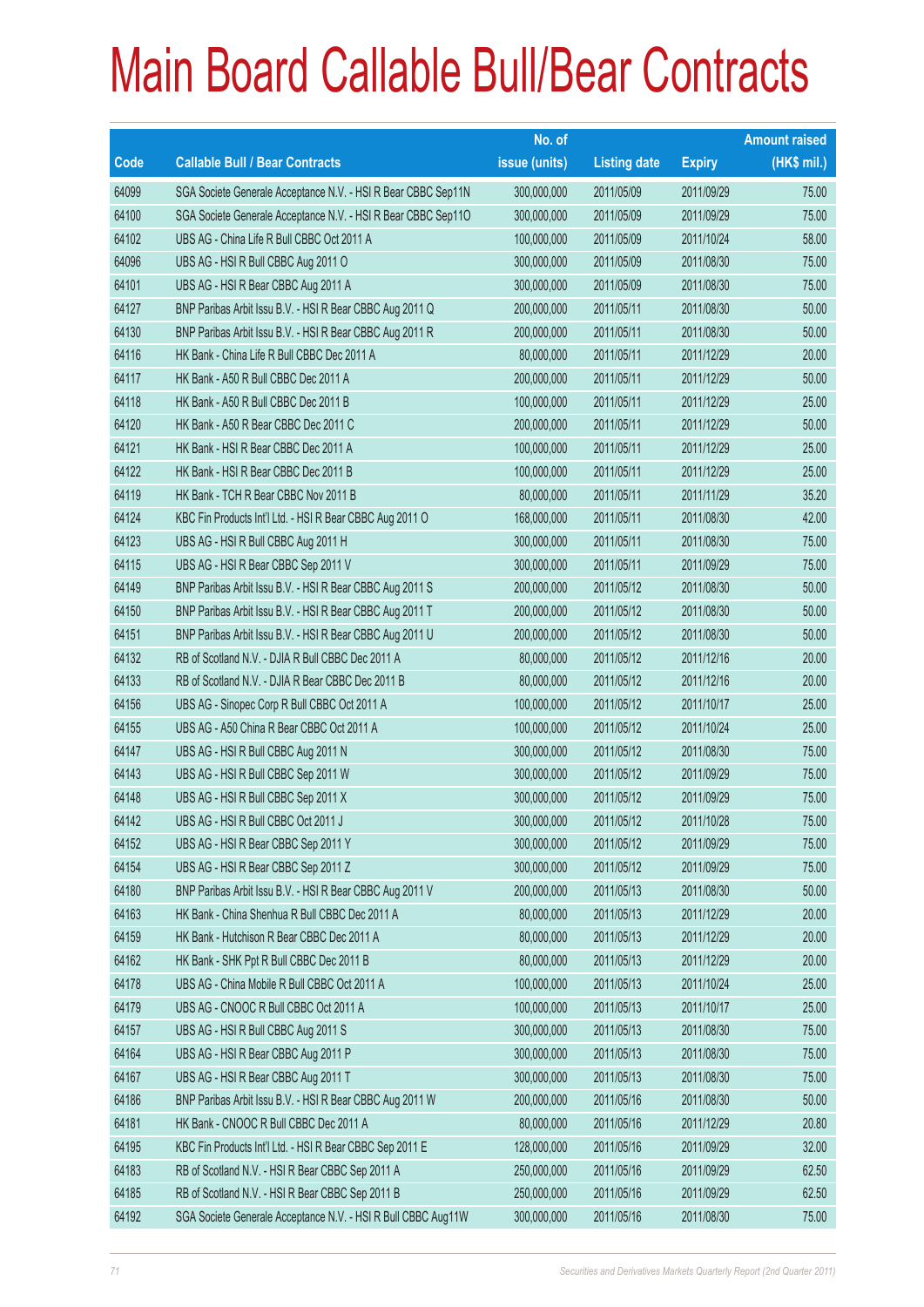|       |                                                               | No. of        |                     |               | <b>Amount raised</b> |
|-------|---------------------------------------------------------------|---------------|---------------------|---------------|----------------------|
| Code  | <b>Callable Bull / Bear Contracts</b>                         | issue (units) | <b>Listing date</b> | <b>Expiry</b> | (HK\$ mil.)          |
| 64194 | SGA Societe Generale Acceptance N.V. - HSI R Bull CBBC Aug11X | 300,000,000   | 2011/05/16          | 2011/08/30    | 75.00                |
| 64193 | SGA Societe Generale Acceptance N.V. - HSI R Bull CBBC Aug11Y | 300,000,000   | 2011/05/16          | 2011/08/30    | 75.00                |
| 64187 | SGA Societe Generale Acceptance N.V. - HSI R Bear CBBC Sep11F | 300,000,000   | 2011/05/16          | 2011/09/29    | 75.00                |
| 64188 | SGA Societe Generale Acceptance N.V. - HSI R Bear CBBC Sep11G | 300,000,000   | 2011/05/16          | 2011/09/29    | 75.00                |
| 64189 | SGA Societe Generale Acceptance N.V. - HSI R Bear CBBC Sep11H | 300,000,000   | 2011/05/16          | 2011/09/29    | 75.00                |
| 64190 | SGA Societe Generale Acceptance N.V. - HSI R Bear CBBC Sep11P | 300,000,000   | 2011/05/16          | 2011/09/29    | 75.00                |
| 64191 | SGA Societe Generale Acceptance N.V. - HSI R Bear CBBC Sep11Q | 300,000,000   | 2011/05/16          | 2011/09/29    | 75.00                |
| 64199 | UBS AG - China Life R Bear CBBC Oct 2011 B                    | 100,000,000   | 2011/05/16          | 2011/10/17    | 31.50                |
| 64198 | UBS AG - HSI R Bull CBBC Aug 2011 K                           | 300,000,000   | 2011/05/16          | 2011/08/30    | 75.00                |
| 64197 | UBS AG - HSI R Bear CBBC Aug 2011 F                           | 300,000,000   | 2011/05/16          | 2011/08/30    | 75.00                |
| 64196 | UBS AG - HSI R Bear CBBC Dec 2011 A                           | 300,000,000   | 2011/05/16          | 2011/12/29    | 75.00                |
| 64201 | BNP Paribas Arbit Issu B.V. - HSI R Bull CBBC Dec 2011 M      | 200,000,000   | 2011/05/17          | 2011/12/29    | 50.00                |
| 64202 | BNP Paribas Arbit Issu B.V. - HSI R Bull CBBC Dec 2011 P      | 200,000,000   | 2011/05/17          | 2011/12/29    | 50.00                |
| 64204 | UBS AG - AIA R Bull CBBC Nov 2011 B                           | 100,000,000   | 2011/05/17          | 2011/11/07    | 25.00                |
| 64203 | UBS AG - AIA R Bear CBBC Nov 2011 A                           | 100,000,000   | 2011/05/17          | 2011/11/14    | 36.50                |
| 64205 | UBS AG - HSI R Bull CBBC Sep 2011 B                           | 300,000,000   | 2011/05/17          | 2011/09/29    | 75.00                |
| 64206 | UBS AG - HSI R Bull CBBC Oct 2011 K                           | 300,000,000   | 2011/05/17          | 2011/10/28    | 75.00                |
| 64207 | UBS AG - HSI R Bull CBBC Oct 2011 L                           | 300,000,000   | 2011/05/17          | 2011/10/28    | 75.00                |
| 64218 | Credit Suisse AG - HSI R Bull CBBC Sep 2011 D                 | 210,000,000   | 2011/05/18          | 2011/09/29    | 52.50                |
| 64219 | Credit Suisse AG - HSI R Bull CBBC Oct 2011 X                 | 210,000,000   | 2011/05/18          | 2011/10/28    | 52.50                |
| 64220 | Credit Suisse AG - HSI R Bull CBBC Nov 2011 J                 | 210,000,000   | 2011/05/18          | 2011/11/29    | 52.50                |
| 64228 | Credit Suisse AG - HSI R Bull CBBC Nov 2011 K                 | 210,000,000   | 2011/05/18          | 2011/11/29    | 52.50                |
| 64235 | Credit Suisse AG - HSI R Bull CBBC Nov 2011 L                 | 210,000,000   | 2011/05/18          | 2011/11/29    | 52.50                |
| 64236 | Credit Suisse AG - HSI R Bull CBBC Dec 2011 D                 | 210,000,000   | 2011/05/18          | 2011/12/29    | 52.50                |
| 64215 | Credit Suisse AG - HSI R Bear CBBC Aug 2011 O                 | 210,000,000   | 2011/05/18          | 2011/08/30    | 52.50                |
| 64214 | Credit Suisse AG - HSI R Bear CBBC Aug 2011 T                 | 210,000,000   | 2011/05/18          | 2011/08/30    | 52.50                |
| 64216 | Credit Suisse AG - HSI R Bear CBBC Aug 2011 W                 | 210,000,000   | 2011/05/18          | 2011/08/30    | 52.50                |
| 64217 | Credit Suisse AG - HSI R Bear CBBC Aug 2011 X                 | 210,000,000   | 2011/05/18          | 2011/08/30    | 52.50                |
| 64238 | Credit Suisse AG - TCH R Bull CBBC Sep 2011 C                 | 100,000,000   | 2011/05/18          | 2011/09/26    | 25.00                |
| 64239 | Credit Suisse AG - TCH R Bull CBBC Oct 2011 A                 | 100,000,000   | 2011/05/18          | 2011/10/24    | 31.00                |
| 64240 | Credit Suisse AG - TCH R Bear CBBC Sep 2011 D                 | 100,000,000   | 2011/05/18          | 2011/09/26    | 25.00                |
| 64209 | Merrill Lynch Int'l & Co. C.V. - HSI R Bear CBBC Nov 2011 J   | 100,000,000   | 2011/05/18          | 2011/11/29    | 25.00                |
| 64212 | RB of Scotland N.V. - HSI R Bear CBBC Sep 2011 C              | 250,000,000   | 2011/05/18          | 2011/09/29    | 62.50                |
| 64213 | RB of Scotland N.V. - HSI R Bear CBBC Sep 2011 D              | 250,000,000   | 2011/05/18          | 2011/09/29    | 62.50                |
| 64211 | UBS AG - HSI R Bull CBBC Sep 2011 A                           | 300,000,000   | 2011/05/18          | 2011/09/29    | 75.00                |
| 64266 | BNP Paribas Arbit Issu B.V. - HSI R Bear CBBC Aug 2011 X      | 200,000,000   | 2011/05/19          | 2011/08/30    | 50.00                |
| 64267 | BNP Paribas Arbit Issu B.V. - HSI R Bear CBBC Aug 2011 Y      | 200,000,000   | 2011/05/19          | 2011/08/30    | 50.00                |
| 64264 | Credit Suisse AG - A50 China R Bear CBBC Sep 2011 C           | 100,000,000   | 2011/05/19          | 2011/09/26    | 25.00                |
| 64258 | Credit Suisse AG - HKEx R Bear CBBC Sep 2011 A                | 100,000,000   | 2011/05/19          | 2011/09/26    | 25.00                |
| 64257 | Credit Suisse AG - HSI R Bull CBBC Nov 2011 M                 | 210,000,000   | 2011/05/19          | 2011/11/29    | 52.50                |
| 64242 | Credit Suisse AG - HSI R Bear CBBC Aug 2011 N                 | 210,000,000   | 2011/05/19          | 2011/08/30    | 52.50                |
| 64247 | Credit Suisse AG - HSI R Bear CBBC Aug 2011 R                 | 210,000,000   | 2011/05/19          | 2011/08/30    | 52.50                |
| 64250 | Credit Suisse AG - HSI R Bear CBBC Sep 2011 K                 | 210,000,000   | 2011/05/19          | 2011/09/29    | 52.50                |
| 64251 | Credit Suisse AG - HSI R Bear CBBC Sep 2011 O                 | 210,000,000   | 2011/05/19          | 2011/09/29    | 52.50                |
| 64252 | Credit Suisse AG - HSI R Bear CBBC Oct 2011 Y                 | 210,000,000   | 2011/05/19          | 2011/10/28    | 52.50                |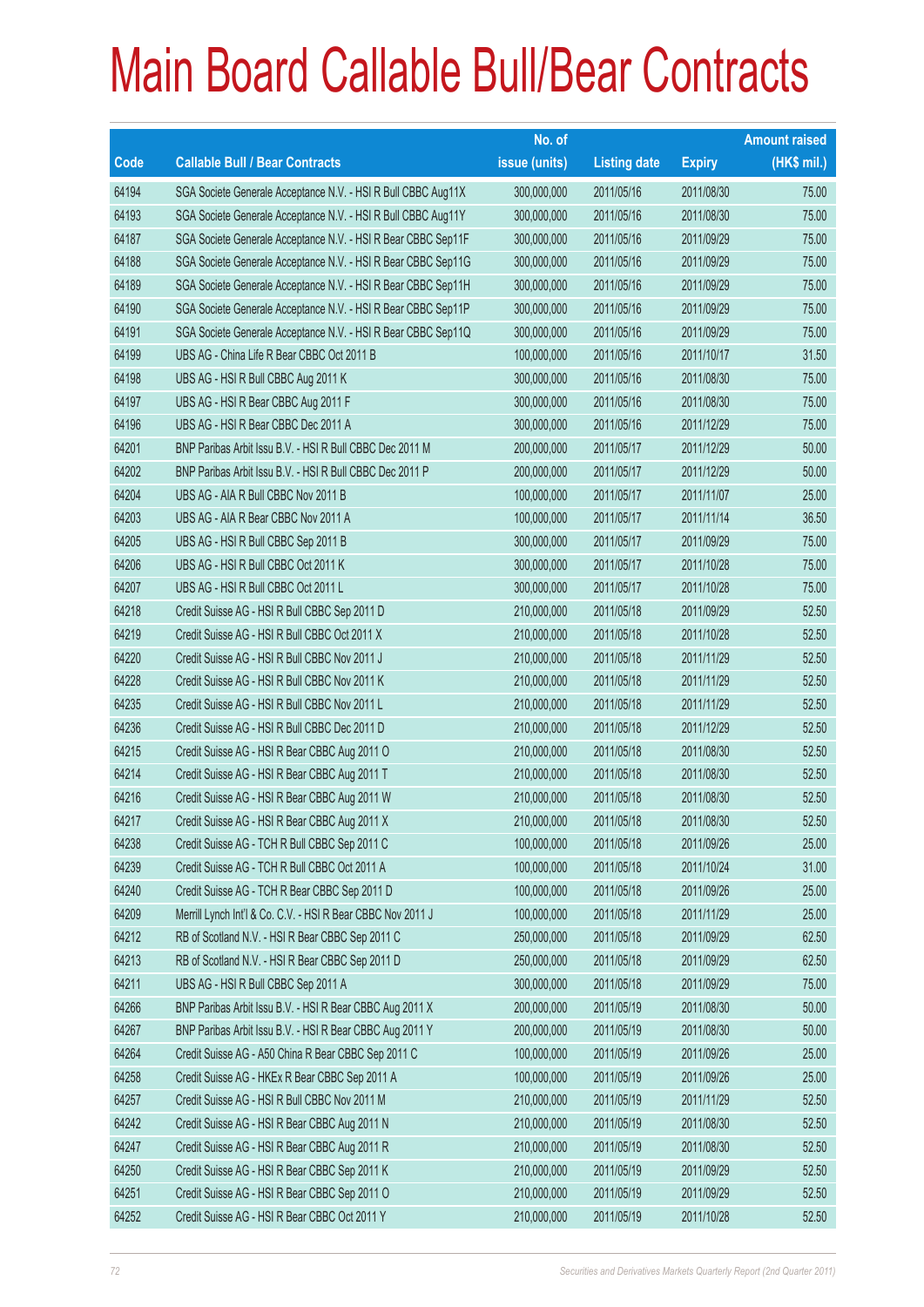|       |                                                               | No. of        |                     |               | <b>Amount raised</b> |
|-------|---------------------------------------------------------------|---------------|---------------------|---------------|----------------------|
| Code  | <b>Callable Bull / Bear Contracts</b>                         | issue (units) | <b>Listing date</b> | <b>Expiry</b> | $(HK$$ mil.)         |
| 64253 | Credit Suisse AG - HSI R Bear CBBC Oct 2011 Z                 | 210,000,000   | 2011/05/19          | 2011/10/28    | 52.50                |
| 64262 | Credit Suisse AG - TCH R Bear CBBC Sep 2011 E                 | 100,000,000   | 2011/05/19          | 2011/09/26    | 29.00                |
| 64263 | Credit Suisse AG - TCH R Bear CBBC Oct 2011 C                 | 100,000,000   | 2011/05/19          | 2011/10/24    | 39.00                |
| 64270 | RB of Scotland N.V. - CPIC R Bull CBBC Jan 2012 A             | 80,000,000    | 2011/05/19          | 2012/01/09    | 20.00                |
| 64271 | RB of Scotland N.V. - China Shenhua R Bull CBBC Jan 2012 A    | 80,000,000    | 2011/05/19          | 2012/01/09    | 20.00                |
| 64273 | RB of Scotland N.V. - Jiangxi Copper R Bull CBBC Jan 2012 A   | 80,000,000    | 2011/05/19          | 2012/01/09    | 20.00                |
| 64268 | UBS AG - HSI R Bear CBBC Sep 2011 C                           | 300,000,000   | 2011/05/19          | 2011/09/29    | 75.00                |
| 64269 | UBS AG - TCH R Bull CBBC Oct 2011 A                           | 100,000,000   | 2011/05/19          | 2011/10/17    | 26.50                |
| 64303 | Credit Suisse AG - HSI R Bull CBBC Oct 2011 F                 | 210,000,000   | 2011/05/20          | 2011/10/28    | 52.50                |
| 64300 | Credit Suisse AG - HSI R Bear CBBC Aug 2011 C                 | 210,000,000   | 2011/05/20          | 2011/08/30    | 52.50                |
| 64296 | Credit Suisse AG - HSI R Bear CBBC Aug 2011 S                 | 210,000,000   | 2011/05/20          | 2011/08/30    | 52.50                |
| 64297 | Credit Suisse AG - HSI R Bear CBBC Aug 2011 Y                 | 210,000,000   | 2011/05/20          | 2011/08/30    | 52.50                |
| 64301 | Credit Suisse AG - HSI R Bear CBBC Sep 2011 P                 | 210,000,000   | 2011/05/20          | 2011/09/29    | 52.50                |
| 64302 | Credit Suisse AG - HSI R Bear CBBC Sep 2011 Q                 | 210,000,000   | 2011/05/20          | 2011/09/29    | 52.50                |
| 64276 | HK Bank - China Life R Bull CBBC Nov 2011 A                   | 80,000,000    | 2011/05/20          | 2011/11/29    | 25.60                |
| 64279 | HK Bank - HSI R Bear CBBC Nov 2011 A                          | 150,000,000   | 2011/05/20          | 2011/11/29    | 37.50                |
| 64281 | HK Bank - HSI R Bear CBBC Nov 2011 B                          | 150,000,000   | 2011/05/20          | 2011/11/29    | 37.50                |
| 64284 | HK Bank - HSI R Bear CBBC Dec 2011 C                          | 150,000,000   | 2011/05/20          | 2011/12/29    | 37.50                |
| 64310 | KBC Fin Products Int'l Ltd. - HSI R Bull CBBC Oct 2011 A      | 168,000,000   | 2011/05/20          | 2011/10/28    | 42.00                |
| 64274 | Merrill Lynch Int'l & Co. C.V. - HSI R Bull CBBC Nov 2011 K   | 100,000,000   | 2011/05/20          | 2011/11/29    | 25.00                |
| 64275 | Merrill Lynch Int'l & Co. C.V. - HSI R Bear CBBC Nov 2011 L   | 100,000,000   | 2011/05/20          | 2011/11/29    | 25.00                |
| 64294 | SGA Societe Generale Acceptance N.V. - HSI R Bull CBBC Aug11G | 300,000,000   | 2011/05/20          | 2011/08/30    | 75.00                |
| 64287 | SGA Societe Generale Acceptance N.V. - HSI R Bull CBBC Aug11S | 300,000,000   | 2011/05/20          | 2011/08/30    | 75.00                |
| 64293 | SGA Societe Generale Acceptance N.V. - HSI R Bull CBBC Aug11Z | 300,000,000   | 2011/05/20          | 2011/08/30    | 75.00                |
| 64290 | SGA Societe Generale Acceptance N.V. - HSI R Bull CBBC Sep11T | 300,000,000   | 2011/05/20          | 2011/09/29    | 75.00                |
| 64292 | SGA Societe Generale Acceptance N.V. - HSI R Bull CBBC Sep11U | 300,000,000   | 2011/05/20          | 2011/09/29    | 75.00                |
| 64285 | SGA Societe Generale Acceptance N.V. - HSI R Bear CBBC Sep11R | 300,000,000   | 2011/05/20          | 2011/09/29    | 75.00                |
| 64288 | SGA Societe Generale Acceptance N.V. - HSI R Bear CBBC Sep11S | 300,000,000   | 2011/05/20          | 2011/09/29    | 75.00                |
| 64308 | UBS AG - HSI R Bull CBBC Aug 2011 I                           | 300,000,000   | 2011/05/20          | 2011/08/30    | 75.00                |
| 64309 | UBS AG - HSI R Bull CBBC Sep 2011 J                           | 300,000,000   | 2011/05/20          | 2011/09/29    | 75.00                |
| 64307 | UBS AG - HSI R Bear CBBC Sep 2011 H                           | 300,000,000   | 2011/05/20          | 2011/09/29    | 75.00                |
| 64313 | Credit Suisse AG - HSI R Bull CBBC Nov 2011 N                 | 210,000,000   | 2011/05/23          | 2011/11/29    | 52.50                |
| 64317 | KBC Fin Products Int'l Ltd. - HSI R Bear CBBC Sep 2011 F      | 128,000,000   | 2011/05/23          | 2011/09/29    | 32.00                |
| 64312 | SGA Societe Generale Acceptance N.V. - HSI R Bull CBBC Sep11V | 300,000,000   | 2011/05/23          | 2011/09/29    | 75.00                |
| 64311 | UBS AG - HSI R Bull CBBC Aug 2011 J                           | 300,000,000   | 2011/05/23          | 2011/08/30    | 75.00                |
| 64314 | UBS AG - HSI R Bull CBBC Oct 2011 M                           | 300,000,000   | 2011/05/23          | 2011/10/28    | 75.00                |
| 64315 | UBS AG - HSI R Bull CBBC Nov 2011 E                           | 300,000,000   | 2011/05/23          | 2011/11/29    | 75.00                |
| 64329 | Credit Suisse AG - HSI R Bull CBBC Oct 2011 Q                 | 300,000,000   | 2011/05/24          | 2011/10/28    | 75.00                |
| 64326 | Credit Suisse AG - HSI R Bull CBBC Oct 2011 R                 | 300,000,000   | 2011/05/24          | 2011/10/28    | 75.00                |
| 64341 | J P Morgan SP BV - HSI R Bull CBBC Sep 2011 G                 | 200,000,000   | 2011/05/24          | 2011/09/29    | 50.00                |
| 64332 | J P Morgan SP BV - HSI R Bear CBBC Sep 2011 A                 | 200,000,000   | 2011/05/24          | 2011/09/29    | 50.00                |
| 64333 | JP Morgan SP BV - HSIR Bear CBBC Sep 2011 B                   | 200,000,000   | 2011/05/24          | 2011/09/29    | 50.00                |
| 64334 | JP Morgan SP BV - HSIR Bear CBBC Sep 2011 C                   | 200,000,000   | 2011/05/24          | 2011/09/29    | 50.00                |
| 64335 | JP Morgan SP BV - HSIR Bear CBBC Sep 2011 D                   | 200,000,000   | 2011/05/24          | 2011/09/29    | 50.00                |
| 64339 | J P Morgan SP BV - HSI R Bear CBBC Sep 2011 E                 | 200,000,000   | 2011/05/24          | 2011/09/29    | 50.00                |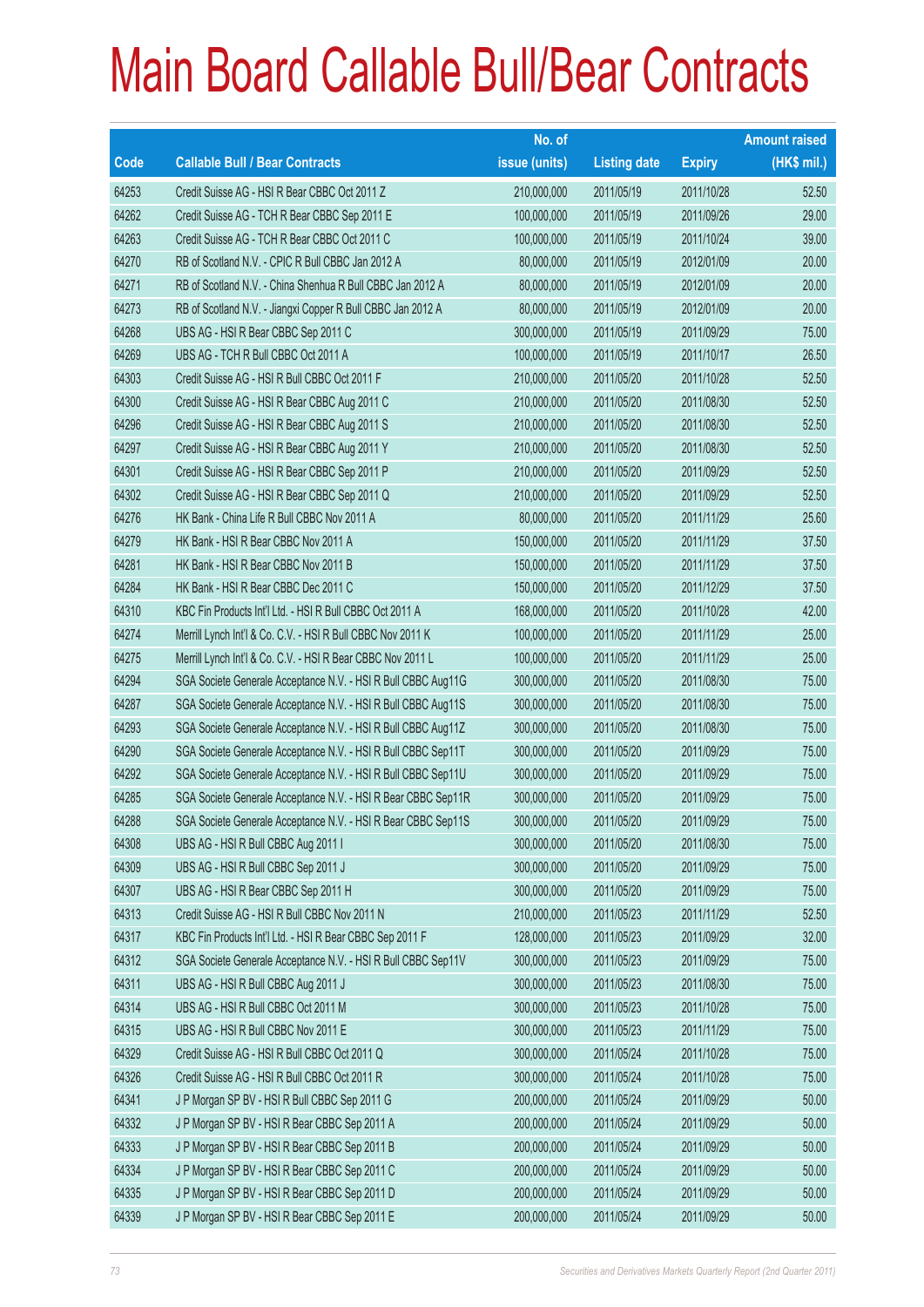|       |                                                                | No. of        |                     |               | <b>Amount raised</b> |
|-------|----------------------------------------------------------------|---------------|---------------------|---------------|----------------------|
| Code  | <b>Callable Bull / Bear Contracts</b>                          | issue (units) | <b>Listing date</b> | <b>Expiry</b> | (HK\$ mil.)          |
| 64340 | J P Morgan SP BV - HSI R Bear CBBC Sep 2011 F                  | 200,000,000   | 2011/05/24          | 2011/09/29    | 50.00                |
| 64331 | KBC Fin Products Int'l Ltd. - HSI R Bull CBBC Sep 2011 G       | 188,000,000   | 2011/05/24          | 2011/09/29    | 47.00                |
| 64325 | SGA Societe Generale Acceptance N.V. - HSI R Bull CBBC Aug11W  | 300,000,000   | 2011/05/24          | 2011/08/30    | 75.00                |
| 64319 | SGA Societe Generale Acceptance N.V. - HSI R Bull CBBC Sep11J  | 300,000,000   | 2011/05/24          | 2011/09/29    | 75.00                |
| 64320 | SGA Societe Generale Acceptance N.V. - HSI R Bull CBBC Sep11K  | 300,000,000   | 2011/05/24          | 2011/09/29    | 75.00                |
| 64318 | SGA Societe Generale Acceptance N.V. - HSI R Bull CBBC Sep11W  | 300,000,000   | 2011/05/24          | 2011/09/29    | 75.00                |
| 64324 | SGA Societe Generale Acceptance N.V. - HSI R Bull CBBC Sep11X  | 300,000,000   | 2011/05/24          | 2011/09/29    | 75.00                |
| 64330 | UBS AG - HSI R Bull CBBC Sep 2011 K                            | 300,000,000   | 2011/05/24          | 2011/09/29    | 75.00                |
| 64361 | BNP Paribas Arbit Issu B.V. - HSI R Bull CBBC Dec 2011 Q       | 200,000,000   | 2011/05/25          | 2011/12/29    | 50.00                |
| 64362 | BNP Paribas Arbit Issu B.V. - HSI R Bull CBBC Dec 2011 W       | 200,000,000   | 2011/05/25          | 2011/12/29    | 50.00                |
| 64367 | J P Morgan SP BV - HSI R Bull CBBC Sep 2011 H                  | 200,000,000   | 2011/05/25          | 2011/09/29    | 50.00                |
| 64342 | SGA Societe Generale Acceptance N.V - CLife R Bull CBBC Oct11A | 100,000,000   | 2011/05/25          | 2011/10/31    | 37.00                |
| 64343 | SGA Societe Generale Acceptance N.V - CLife R Bull CBBC Oct11B | 100,000,000   | 2011/05/25          | 2011/10/31    | 26.00                |
| 64359 | SGA Societe Generale Acceptance N.V. - A50 R Bull CBBC Oct11C  | 150,000,000   | 2011/05/25          | 2011/10/31    | 37.50                |
| 64360 | SGA Societe Generale Acceptance N.V. - A50 R Bull CBBC Oct11D  | 150,000,000   | 2011/05/25          | 2011/10/31    | 37.50                |
| 64355 | SGA Societe Generale Acceptance N.V. - A50 R Bear CBBC Oct11A  | 150,000,000   | 2011/05/25          | 2011/10/31    | 37.50                |
| 64358 | SGA Societe Generale Acceptance N.V. - A50 R Bear CBBC Oct11B  | 150,000,000   | 2011/05/25          | 2011/10/31    | 37.50                |
| 64345 | SGA Societe Generale Acceptance N.V. - HWL R Bull CBBC Oct11A  | 150,000,000   | 2011/05/25          | 2011/10/31    | 37.50                |
| 64348 | SGA Societe Generale Acceptance N.V. - HWL R Bull CBBC Oct11B  | 150,000,000   | 2011/05/25          | 2011/10/31    | 37.50                |
| 64349 | SGA Societe Generale Acceptance N.V. - HWL R Bear CBBC Oct11C  | 150,000,000   | 2011/05/25          | 2011/10/31    | 37.50                |
| 64350 | SGA Societe Generale Acceptance N.V. - HWL R Bear CBBC Oct11D  | 150,000,000   | 2011/05/25          | 2011/10/31    | 37.50                |
| 64353 | SGA Societe Generale Acceptance N.V. - TCH R Bull CBBC Oct11A  | 100,000,000   | 2011/05/25          | 2011/10/31    | 32.00                |
| 64354 | SGA Societe Generale Acceptance N.V. - TCH R Bear CBBC Oct11B  | 100,000,000   | 2011/05/25          | 2011/10/31    | 35.00                |
| 64366 | UBS AG - COVS R Bull CBBC Nov 2011 A                           | 100,000,000   | 2011/05/25          | 2011/11/07    | 25.00                |
| 64363 | UBS AG - HSI R Bull CBBC Oct 2011 N                            | 300,000,000   | 2011/05/25          | 2011/10/28    | 75.00                |
| 64373 | Credit Suisse AG - HSI R Bull CBBC Nov 2011 O                  | 300,000,000   | 2011/05/26          | 2011/11/29    | 75.00                |
| 64370 | Credit Suisse AG - HSI R Bear CBBC Aug 2011 Z                  | 300,000,000   | 2011/05/26          | 2011/08/30    | 75.00                |
| 64374 | UBS AG - HSI R Bull CBBC Sep 2011 P                            | 300,000,000   | 2011/05/26          | 2011/09/29    | 75.00                |
| 64368 | UBS AG - HSI R Bear CBBC Aug 2011 M                            | 300,000,000   | 2011/05/26          | 2011/08/30    | 75.00                |
| 64388 | Credit Suisse AG - HSI R Bull CBBC Oct 2011 P                  | 300,000,000   | 2011/05/27          | 2011/10/28    | 75.00                |
| 64389 | Credit Suisse AG - HSI R Bull CBBC Nov 2011 P                  | 300,000,000   | 2011/05/27          | 2011/11/29    | 75.00                |
| 64379 | Credit Suisse AG - HSI R Bear CBBC Aug 2011 I                  | 300,000,000   | 2011/05/27          | 2011/08/30    | 75.00                |
| 64384 | RB of Scotland N.V. - HSCEI R Bull CBBC Nov 2011 A             | 250,000,000   | 2011/05/27          | 2011/11/29    | 62.50                |
| 64385 | RB of Scotland N.V. - HSCEI R Bull CBBC Nov 2011 B             | 250,000,000   | 2011/05/27          | 2011/11/29    | 62.50                |
| 64377 | SGA Societe Generale Acceptance N.V. - HSI R Bull CBBC Aug11M  | 300,000,000   | 2011/05/27          | 2011/08/30    | 75.00                |
| 64376 | SGA Societe Generale Acceptance N.V. - HSI R Bull CBBC Aug11Y  | 300,000,000   | 2011/05/27          | 2011/08/30    | 75.00                |
| 64375 | SGA Societe Generale Acceptance N.V. - HSI R Bear CBBC Sep11Y  | 300,000,000   | 2011/05/27          | 2011/09/29    | 75.00                |
| 64383 | UBS AG - HKEx R Bull CBBC Nov 2011 A                           | 100,000,000   | 2011/05/27          | 2011/11/21    | 25.00                |
| 64378 | UBS AG - HSI R Bear CBBC Sep 2011 Q                            | 300,000,000   | 2011/05/27          | 2011/09/29    | 75.00                |
| 64458 | BNP Paribas Arbit Issu B.V. - HSI R Bear CBBC Aug 2011 A       | 200,000,000   | 2011/05/30          | 2011/08/30    | 50.00                |
| 64452 | BNP Paribas Arbit Issu B.V. - HSI R Bear CBBC Aug 2011 F       | 200,000,000   | 2011/05/30          | 2011/08/30    | 50.00                |
| 64460 | BNP Paribas Arbit Issu B.V. - HSI R Bear CBBC Aug 2011 I       | 200,000,000   | 2011/05/30          | 2011/08/30    | 50.00                |
| 64451 | BNP Paribas Arbit Issu B.V. - HSI R Bear CBBC Aug 2011 Z       | 200,000,000   | 2011/05/30          | 2011/08/30    | 50.00                |
| 64399 | Credit Suisse AG - HSI R Bull CBBC Oct 2011 T                  | 300,000,000   | 2011/05/30          | 2011/10/28    | 75.00                |
| 64398 | Credit Suisse AG - HSI R Bear CBBC Sep 2011 I                  | 300,000,000   | 2011/05/30          | 2011/09/29    | 75.00                |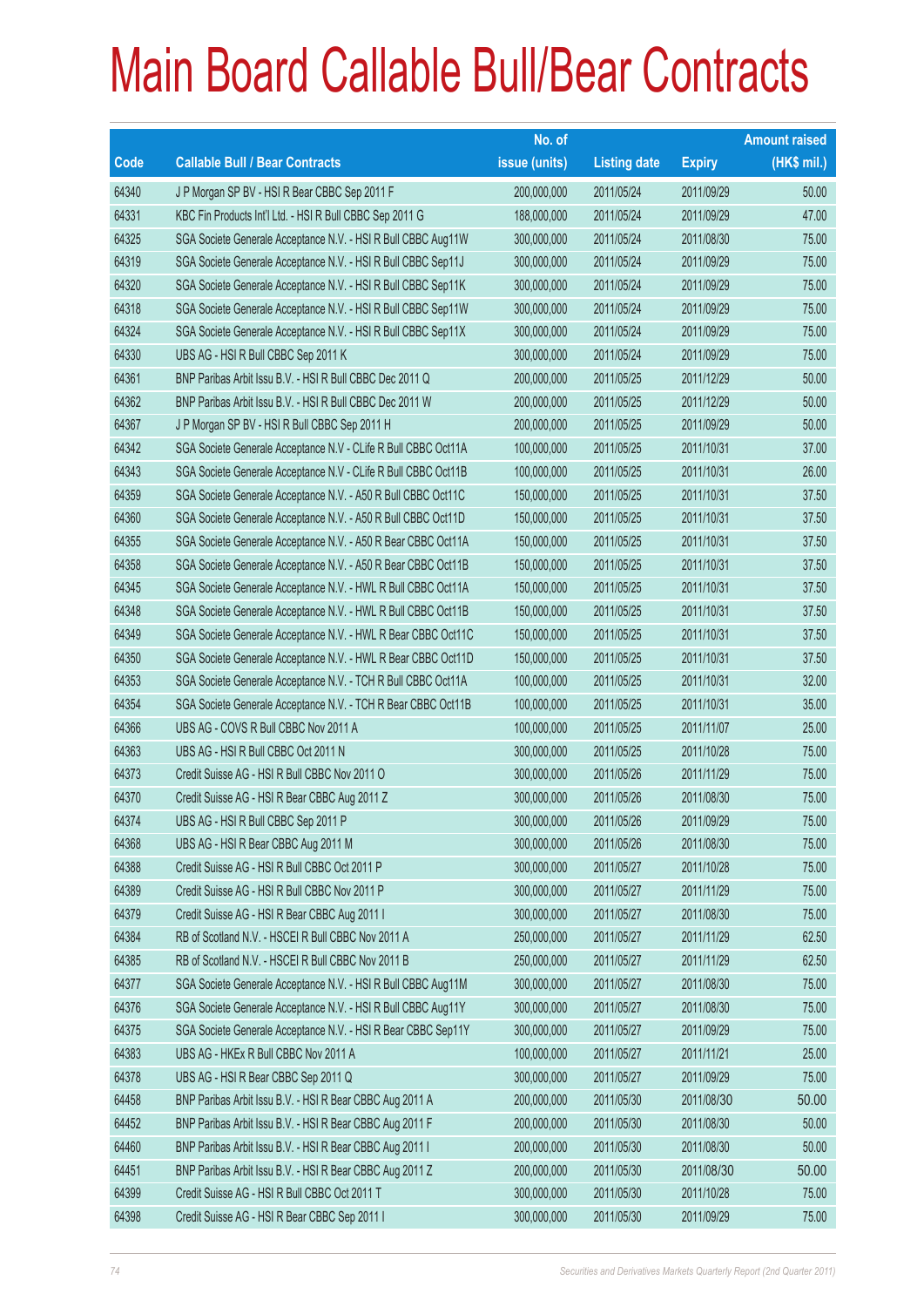|        |                                                               | No. of        |                     |               | <b>Amount raised</b> |
|--------|---------------------------------------------------------------|---------------|---------------------|---------------|----------------------|
| Code   | <b>Callable Bull / Bear Contracts</b>                         | issue (units) | <b>Listing date</b> | <b>Expiry</b> | (HK\$ mil.)          |
| 64396  | Credit Suisse AG - HSI R Bear CBBC Sep 2011 U                 | 300,000,000   | 2011/05/30          | 2011/09/29    | 75.00                |
| 64461  | KBC Fin Products Int'l Ltd. - HSI R Bear CBBC Nov 2011 A      | 208,000,000   | 2011/05/30          | 2011/11/29    | 52.00                |
| 64391  | SGA Societe Generale Acceptance N.V. - HSI R Bear CBBC Sep11Q | 300,000,000   | 2011/05/30          | 2011/09/29    | 75.00                |
| 64392  | SGA Societe Generale Acceptance N.V. - HSI R Bear CBBC Sep11R | 300,000,000   | 2011/05/30          | 2011/09/29    | 75.00                |
| 64390  | SGA Societe Generale Acceptance N.V. - HSI R Bear CBBC Sep11Z | 300,000,000   | 2011/05/30          | 2011/09/29    | 75.00                |
| 64476  | UBS AG - A50 China R Bull CBBC Oct 2011 C                     | 100,000,000   | 2011/05/30          | 2011/10/03    | 25.00                |
| 64475  | UBS AG - A50 China R Bear CBBC Oct 2011 B                     | 100,000,000   | 2011/05/30          | 2011/10/17    | 25.00                |
| 64467  | UBS AG - HSI R Bull CBBC Aug 2011 H                           | 300,000,000   | 2011/05/30          | 2011/08/30    | 75.00                |
| 64468  | UBS AG - HSI R Bull CBBC Aug 2011 N                           | 300,000,000   | 2011/05/30          | 2011/08/30    | 75.00                |
| 64394  | UBS AG - HSI R Bull CBBC Aug 2011 O                           | 300,000,000   | 2011/05/30          | 2011/08/30    | 75.00                |
| 64465  | UBS AG - HSI R Bull CBBC Oct 2011 O                           | 300,000,000   | 2011/05/30          | 2011/10/28    | 76.50                |
| 64462  | UBS AG - HSI R Bull CBBC Nov 2011 F                           | 300,000,000   | 2011/05/30          | 2011/11/29    | 136.50               |
| 64469  | UBS AG - HSI R Bull CBBC Dec 2011 B                           | 300,000,000   | 2011/05/30          | 2011/12/29    | 75.00                |
| 64470  | UBS AG - HSI R Bear CBBC Aug 2011 G                           | 300,000,000   | 2011/05/30          | 2011/08/30    | 75.00                |
| 64473  | UBS AG - HSI R Bear CBBC Sep 2011 S                           | 300,000,000   | 2011/05/30          | 2011/09/29    | 75.00                |
| 68322# | HK Bank - HSI R Bull CBBC Sep 2011 A                          | 200,000,000   | 2011/05/30          | 2011/08/30    | 14.80                |
| 64499  | Credit Suisse AG - A50 China R Bull CBBC Oct 2011 A           | 100,000,000   | 2011/05/31          | 2011/10/24    | 25.00                |
| 64498  | Credit Suisse AG - A50 China R Bear CBBC Sep 2011 D           | 100,000,000   | 2011/05/31          | 2011/09/26    | 25.00                |
| 64496  | Credit Suisse AG - HKEx R Bull CBBC Oct 2011 A                | 100,000,000   | 2011/05/31          | 2011/10/24    | 25.00                |
| 64495  | Credit Suisse AG - HSI R Bull CBBC Nov 2011 Q                 | 300,000,000   | 2011/05/31          | 2011/11/29    | 75.00                |
| 64494  | Credit Suisse AG - HSI R Bear CBBC Sep 2011 J                 | 300,000,000   | 2011/05/31          | 2011/09/29    | 75.00                |
| 64497  | Credit Suisse AG - TCH R Bear CBBC Sep 2011 F                 | 100,000,000   | 2011/05/31          | 2011/09/26    | 25.00                |
| 64500  | HK Bank - CM Bank R Bull CBBC Feb 2012 A                      | 80,000,000    | 2011/05/31          | 2012/02/28    | 20.00                |
| 64503  | HK Bank - CNOOC R Bear CBBC Feb 2012 A                        | 80,000,000    | 2011/05/31          | 2012/02/28    | 32.80                |
| 64501  | HK Bank - Sinopec Corp R Bear CBBC Feb 2012 A                 | 80,000,000    | 2011/05/31          | 2012/02/28    | 20.00                |
| 64502  | HK Bank - China Shenhua R Bear CBBC Feb 2012 A                | 80,000,000    | 2011/05/31          | 2012/02/28    | 20.00                |
| 64504  | HK Bank - A50 R Bear CBBC Feb 2012 A                          | 100,000,000   | 2011/05/31          | 2012/02/28    | 25.00                |
| 64481  | Merrill Lynch Int'l & Co. C.V. - HSI R Bull CBBC Dec 2011 A   | 100,000,000   | 2011/05/31          | 2011/12/29    | 30.00                |
| 64483  | Merrill Lynch Int'l & Co. C.V. - HSI R Bull CBBC Dec 2011 B   | 100,000,000   | 2011/05/31          | 2011/12/29    | 25.00                |
| 64486  | Merrill Lynch Int'l & Co. C.V. - HSI R Bull CBBC Dec 2011 C   | 100,000,000   | 2011/05/31          | 2011/12/29    | 25.00                |
| 64487  | Merrill Lynch Int'l & Co. C.V. - HSI R Bear CBBC Dec 2011 D   | 100,000,000   | 2011/05/31          | 2011/12/29    | 25.00                |
| 64488  | CC Rabobank B.A. - HSI R Bull CBBC Dec 2011 A                 | 150,000,000   | 2011/05/31          | 2011/12/29    | 37.50                |
| 64490  | CC Rabobank B.A. - HSI R Bull CBBC Dec 2011 B                 | 150,000,000   | 2011/05/31          | 2011/12/29    | 37.50                |
| 64491  | CC Rabobank B.A. - HSI R Bull CBBC Dec 2011 C                 | 150,000,000   | 2011/05/31          | 2011/12/29    | 37.50                |
| 64492  | CC Rabobank B.A. - HSI R Bear CBBC Dec 2011 D                 | 150,000,000   | 2011/05/31          | 2011/12/29    | 37.50                |
| 64493  | CC Rabobank B.A. - HSI R Bear CBBC Dec 2011 E                 | 150,000,000   | 2011/05/31          | 2011/12/29    | 37.50                |
| 64505  | UBS AG - HSI R Bear CBBC Sep 2011 U                           | 300,000,000   | 2011/05/31          | 2011/09/29    | 75.00                |
| 66806# | HK Bank - A50 R Bull CBBC Jul 2011 B                          | 150,000,000   | 2011/05/31          | 2011/07/29    | 22.05                |
| 64516  | Credit Suisse AG - HSI R Bear CBBC Sep 2011 N                 | 300,000,000   | 2011/06/01          | 2011/09/29    | 75.00                |
| 64526  | J P Morgan SP BV - HSI R Bull CBBC Sep 2011 M                 | 200,000,000   | 2011/06/01          | 2011/09/29    | 50.00                |
| 64527  | J P Morgan SP BV - HSI R Bull CBBC Sep 2011 N                 | 200,000,000   | 2011/06/01          | 2011/09/29    | 50.00                |
| 64528  | J P Morgan SP BV - HSI R Bull CBBC Sep 2011 O                 | 200,000,000   | 2011/06/01          | 2011/09/29    | 50.00                |
| 64521  | J P Morgan SP BV - HSI R Bear CBBC Sep 2011 I                 | 200,000,000   | 2011/06/01          | 2011/09/29    | 50.00                |
| 64522  | J P Morgan SP BV - HSI R Bear CBBC Sep 2011 J                 | 200,000,000   | 2011/06/01          | 2011/09/29    | 50.00                |
| 64524  | JP Morgan SP BV - HSI R Bear CBBC Sep 2011 K                  | 200,000,000   | 2011/06/01          | 2011/09/29    | 50.00                |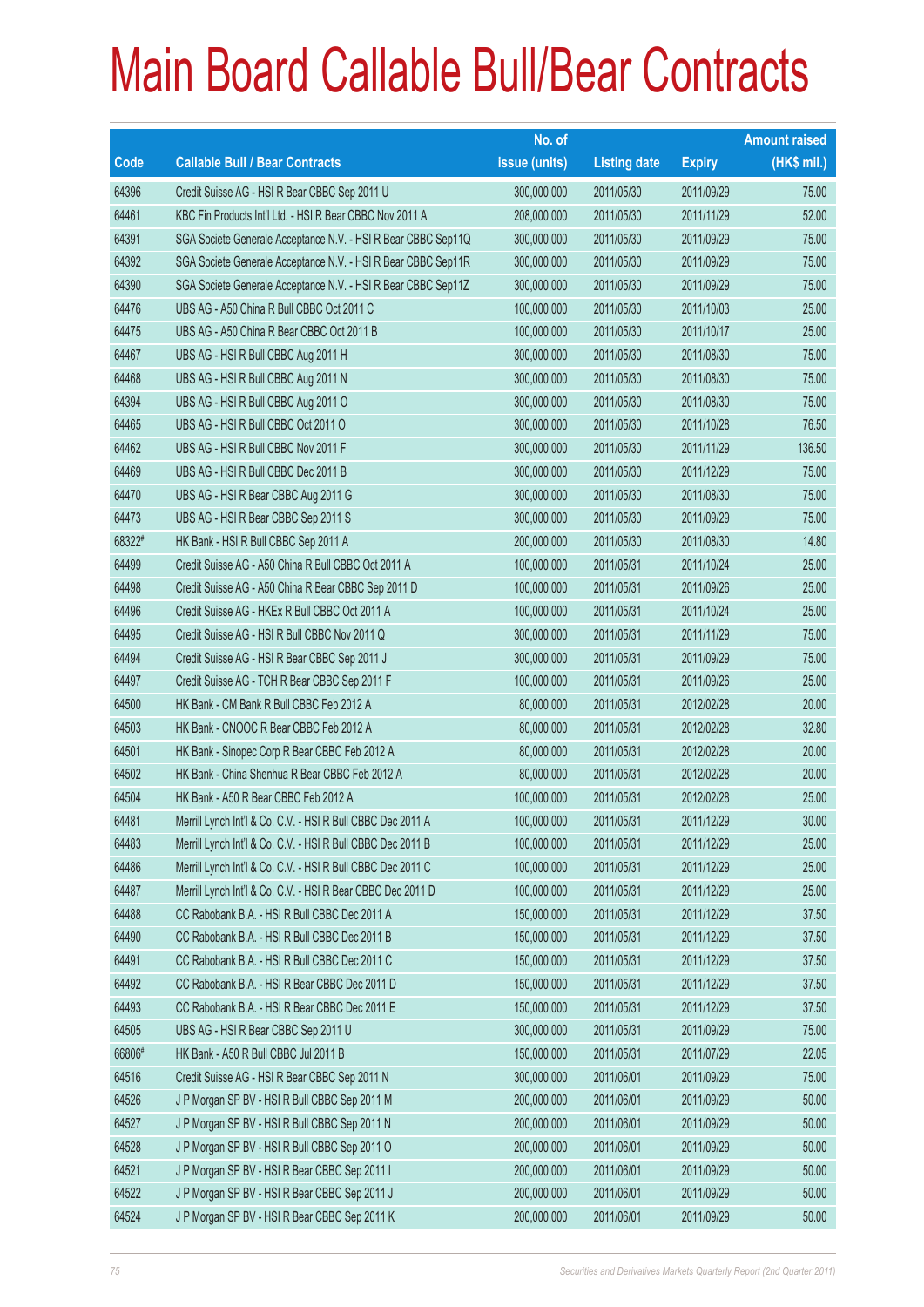|        |                                                                | No. of        |                     |               | <b>Amount raised</b> |
|--------|----------------------------------------------------------------|---------------|---------------------|---------------|----------------------|
| Code   | <b>Callable Bull / Bear Contracts</b>                          | issue (units) | <b>Listing date</b> | <b>Expiry</b> | (HK\$ mil.)          |
| 64525  | J P Morgan SP BV - HSI R Bear CBBC Sep 2011 L                  | 200,000,000   | 2011/06/01          | 2011/09/29    | 50.00                |
| 64512  | RB of Scotland N.V. - HSI R Bull CBBC Sep 2011 E               | 250,000,000   | 2011/06/01          | 2011/09/29    | 62.50                |
| 64513  | RB of Scotland N.V. - HSI R Bull CBBC Sep 2011 F               | 250,000,000   | 2011/06/01          | 2011/09/29    | 62.50                |
| 64514  | RB of Scotland N.V. - HSI R Bull CBBC Sep 2011 G               | 250,000,000   | 2011/06/01          | 2011/09/29    | 62.50                |
| 64509  | SGA Societe Generale Acceptance N.V. - HSI R Bull CBBC Sep11S  | 300,000,000   | 2011/06/01          | 2011/09/29    | 75.00                |
| 64510  | SGA Societe Generale Acceptance N.V. - HSI R Bear CBBC Sep11V  | 300,000,000   | 2011/06/01          | 2011/09/29    | 75.00                |
| 64518  | UBS AG - HSI R Bull CBBC Sep 2011 X                            | 300,000,000   | 2011/06/01          | 2011/09/29    | 75.00                |
| 64511  | UBS AG - HSI R Bull CBBC Oct 2011 P                            | 300,000,000   | 2011/06/01          | 2011/10/28    | 75.00                |
| 64517  | UBS AG - HSI R Bull CBBC Oct 2011 R                            | 300,000,000   | 2011/06/01          | 2011/10/28    | 75.00                |
| 64515  | UBS AG - HSI R Bear CBBC Oct 2011 Q                            | 300,000,000   | 2011/06/01          | 2011/10/28    | 75.00                |
| 64519  | UBS AG - HSI R Bear CBBC Oct 2011 S                            | 300,000,000   | 2011/06/01          | 2011/10/28    | 75.00                |
| 64520  | UBS AG - HSI R Bear CBBC Nov 2011 G                            | 300,000,000   | 2011/06/01          | 2011/11/29    | 75.00                |
| 64530  | Credit Suisse AG - HSI R Bull CBBC Oct 2011 U                  | 300,000,000   | 2011/06/02          | 2011/10/28    | 75.00                |
| 64529  | Credit Suisse AG - HSI R Bull CBBC Oct 2011 V                  | 300,000,000   | 2011/06/02          | 2011/10/28    | 75.00                |
| 64531  | HK Bank - Sinopec Corp R Bull CBBC Nov 2011 A                  | 80,000,000    | 2011/06/02          | 2011/11/22    | 20.00                |
| 64532  | HK Bank - Sinopec Corp R Bull CBBC Dec 2011 A                  | 80,000,000    | 2011/06/02          | 2011/12/23    | 20.00                |
| 64543  | KBC Fin Products Int'l Ltd. - HSI R Bull CBBC Oct 2011 B       | 208,000,000   | 2011/06/02          | 2011/10/28    | 52.00                |
| 64537  | UBS AG - HSI R Bull CBBC Oct 2011 T                            | 300,000,000   | 2011/06/02          | 2011/10/28    | 75.00                |
| 64540  | UBS AG - HSI R Bull CBBC Oct 2011 U                            | 300,000,000   | 2011/06/02          | 2011/10/28    | 75.00                |
| 64541  | UBS AG - HSI R Bull CBBC Oct 2011 V                            | 300,000,000   | 2011/06/02          | 2011/10/28    | 75.00                |
| 64542  | UBS AG - HSI R Bull CBBC Nov 2011 H                            | 300,000,000   | 2011/06/02          | 2011/11/29    | 75.00                |
| 64555  | BNP Paribas Arbit Issu B.V. - HSI R Bull CBBC Dec 2011 A       | 200,000,000   | 2011/06/03          | 2011/12/29    | 50.00                |
| 64557  | BNP Paribas Arbit Issu B.V. - HSI R Bull CBBC Dec 2011 D       | 200,000,000   | 2011/06/03          | 2011/12/29    | 50.00                |
| 64561  | BNP Paribas Arbit Issu B.V. - HSI R Bull CBBC Dec 2011 N       | 200,000,000   | 2011/06/03          | 2011/12/29    | 50.00                |
| 64554  | BNP Paribas Arbit Issu B.V. - HSI R Bull CBBC Dec 2011 X       | 200,000,000   | 2011/06/03          | 2011/12/29    | 50.00                |
| 64558  | BNP Paribas Arbit Issu B.V. - HSI R Bull CBBC Dec 2011 Z       | 200,000,000   | 2011/06/03          | 2011/12/29    | 50.00                |
| 64563  | Credit Suisse AG - HSI R Bull CBBC Oct 2011 O                  | 300,000,000   | 2011/06/03          | 2011/10/28    | 75.00                |
| 64564  | Credit Suisse AG - HSI R Bull CBBC Nov 2011 R                  | 300,000,000   | 2011/06/03          | 2011/11/29    | 75.00                |
| 64562  | Credit Suisse AG - HSI R Bear CBBC Sep 2011 E                  | 300,000,000   | 2011/06/03          | 2011/09/29    | 75.00                |
| 64544  | SGA Societe Generale Acceptance N.V. - HSBC R Bull CBBC Oct11A | 300,000,000   | 2011/06/03          | 2011/10/31    | 75.00                |
| 64545  | SGA Societe Generale Acceptance N.V. - HSBC R Bull CBBC Oct11B | 300,000,000   | 2011/06/03          | 2011/10/31    | 75.00                |
| 64546  | SGA Societe Generale Acceptance N.V. - HSBC R Bull CBBC Oct11C | 300,000,000   | 2011/06/03          | 2011/10/31    | 75.00                |
| 64547  | SGA Societe Generale Acceptance N.V. - HSBC R Bear CBBC Oct11D | 300,000,000   | 2011/06/03          | 2011/10/31    | 75.00                |
| 64551  | SGA Societe Generale Acceptance N.V. - HSI R Bull CBBC Sep11I  | 300,000,000   | 2011/06/03          | 2011/09/29    | 75.00                |
| 64548  | SGA Societe Generale Acceptance N.V. - HSI R Bull CBBC Oct11A  | 300,000,000   | 2011/06/03          | 2011/10/28    | 75.00                |
| 64549  | SGA Societe Generale Acceptance N.V. - HSI R Bull CBBC Oct11B  | 300,000,000   | 2011/06/03          | 2011/10/28    | 75.00                |
| 64552  | SGA Societe Generale Acceptance N.V. - HSI R Bull CBBC Oct11C  | 300,000,000   | 2011/06/03          | 2011/10/28    | 75.00                |
| 64553  | SGA Societe Generale Acceptance N.V. - HSI R Bull CBBC Oct11D  | 300,000,000   | 2011/06/03          | 2011/10/28    | 75.00                |
| 64566  | UBS AG - HSI R Bull CBBC Sep 2011 B                            | 300,000,000   | 2011/06/03          | 2011/09/29    | 75.00                |
| 64565  | UBS AG - HSI R Bull CBBC Sep 2011 W                            | 300,000,000   | 2011/06/03          | 2011/09/29    | 75.00                |
| 64568  | UBS AG - HSI R Bull CBBC Oct 2011 X                            | 300,000,000   | 2011/06/03          | 2011/10/28    | 75.00                |
| 64550  | UBS AG - HSI R Bear CBBC Oct 2011 W                            | 300,000,000   | 2011/06/03          | 2011/10/28    | 75.00                |
| 63492# | Deutsche Bank AG - Hutchison R Bull CBBC Oct 2011 A            | 120,000,000   | 2011/06/03          | 2011/10/18    | 11.40                |
| 64577  | Credit Suisse AG - HSI R Bull CBBC Nov 2011 S                  | 300,000,000   | 2011/06/07          | 2011/11/29    | 75.00                |
| 64576  | Credit Suisse AG - HSI R Bear CBBC Sep 2011 L                  | 300,000,000   | 2011/06/07          | 2011/09/29    | 75.00                |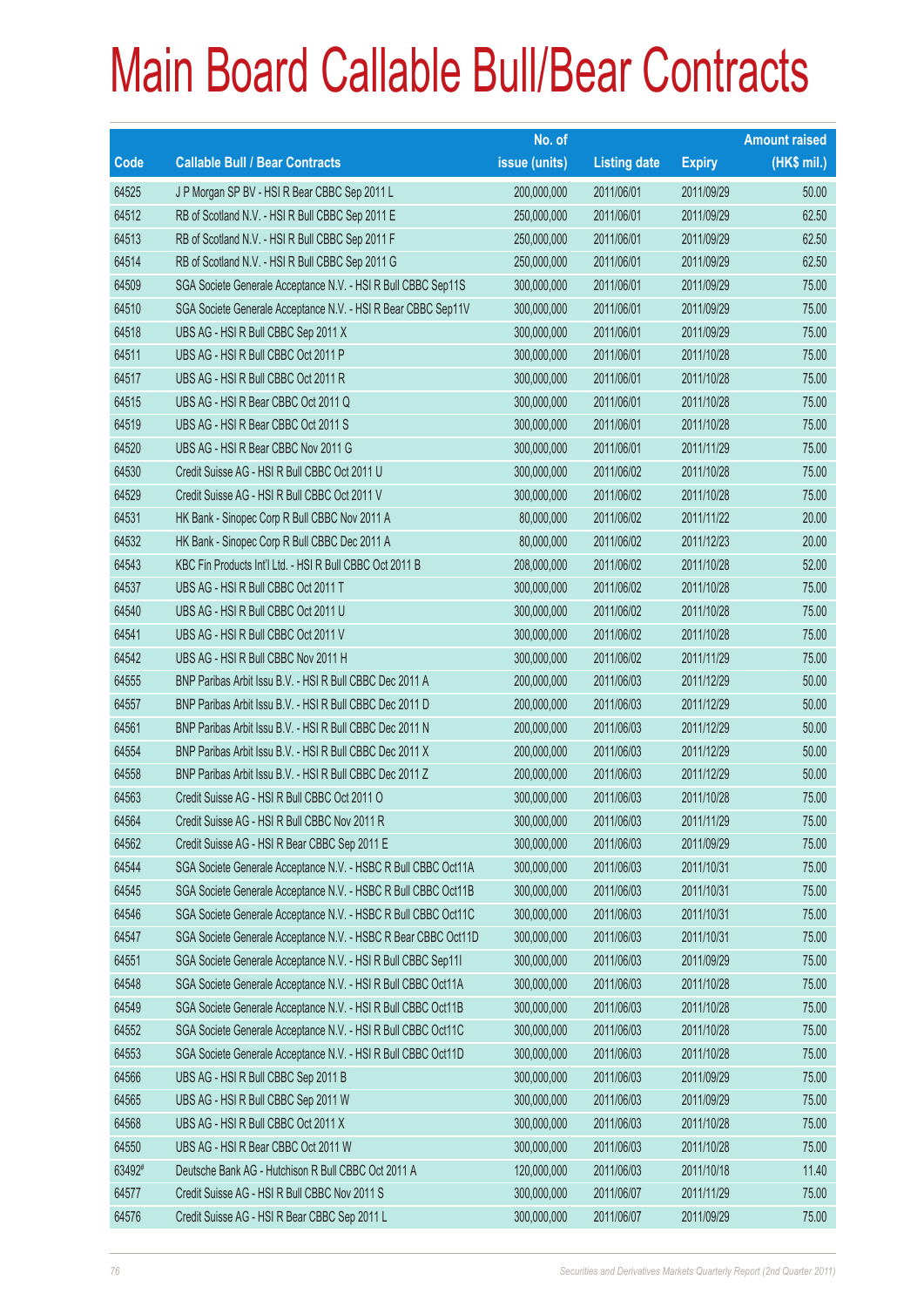|       |                                                               | No. of        |                     |               | <b>Amount raised</b> |
|-------|---------------------------------------------------------------|---------------|---------------------|---------------|----------------------|
| Code  | <b>Callable Bull / Bear Contracts</b>                         | issue (units) | <b>Listing date</b> | <b>Expiry</b> | (HK\$ mil.)          |
| 64571 | KBC Fin Products Int'l Ltd. - HSI R Bull CBBC Oct 2011 C      | 188,000,000   | 2011/06/07          | 2011/10/28    | 47.00                |
| 64570 | SGA Societe Generale Acceptance N.V. - HSI R Bull CBBC Oct11E | 300,000,000   | 2011/06/07          | 2011/10/28    | 75.00                |
| 64572 | UBS AG - HSI R Bull CBBC Oct 2011 Y                           | 300,000,000   | 2011/06/07          | 2011/10/28    | 75.00                |
| 64573 | UBS AG - HSI R Bull CBBC Nov 2011 I                           | 300,000,000   | 2011/06/07          | 2011/11/29    | 75.00                |
| 64575 | UBS AG - HSI R Bull CBBC Nov 2011 J                           | 300,000,000   | 2011/06/07          | 2011/11/29    | 75.00                |
| 64569 | UBS AG - HSI R Bear CBBC Sep 2011 A                           | 300,000,000   | 2011/06/07          | 2011/09/29    | 75.00                |
| 64608 | BNP Paribas Arbit Issu B.V. - HSI R Bull CBBC Dec 2011 M      | 200,000,000   | 2011/06/08          | 2011/12/29    | 50.00                |
| 64610 | BNP Paribas Arbit Issu B.V. - HSI R Bull CBBC Dec 2011 O      | 200,000,000   | 2011/06/08          | 2011/12/29    | 50.00                |
| 64611 | BNP Paribas Arbit Issu B.V. - HSI R Bull CBBC Dec 2011 P      | 200,000,000   | 2011/06/08          | 2011/12/29    | 50.00                |
| 64613 | BNP Paribas Arbit Issu B.V. - HSI R Bull CBBC Dec 2011 Q      | 200,000,000   | 2011/06/08          | 2011/12/29    | 50.00                |
| 64612 | BNP Paribas Arbit Issu B.V. - HSI R Bull CBBC Dec 2011 R      | 200,000,000   | 2011/06/08          | 2011/12/29    | 50.00                |
| 64606 | Credit Suisse AG - HSI R Bull CBBC Oct 2011 X                 | 300,000,000   | 2011/06/08          | 2011/10/28    | 75.00                |
| 64607 | Credit Suisse AG - HSI R Bull CBBC Nov 2011 V                 | 300,000,000   | 2011/06/08          | 2011/11/29    | 75.00                |
| 64596 | Credit Suisse AG - HSI R Bear CBBC Sep 2011 H                 | 300,000,000   | 2011/06/08          | 2011/09/29    | 75.00                |
| 64580 | Credit Suisse AG - HSI R Bear CBBC Sep 2011 M                 | 300,000,000   | 2011/06/08          | 2011/09/29    | 75.00                |
| 64597 | Credit Suisse AG - HSI R Bear CBBC Sep 2011 Z                 | 300,000,000   | 2011/06/08          | 2011/09/29    | 75.00                |
| 64601 | Credit Suisse AG - HSI R Bear CBBC Oct 2011 M                 | 300,000,000   | 2011/06/08          | 2011/10/28    | 75.00                |
| 64600 | Credit Suisse AG - HSI R Bear CBBC Oct 2011 N                 | 300,000,000   | 2011/06/08          | 2011/10/28    | 75.00                |
| 64604 | Credit Suisse AG - HSI R Bear CBBC Nov 2011 T                 | 300,000,000   | 2011/06/08          | 2011/11/29    | 75.00                |
| 64605 | Credit Suisse AG - HSI R Bear CBBC Nov 2011 U                 | 300,000,000   | 2011/06/08          | 2011/11/29    | 75.00                |
| 64616 | KBC Fin Products Int'l Ltd. - HSI R Bull CBBC Nov 2011 B      | 108,000,000   | 2011/06/08          | 2011/11/29    | 27.00                |
| 64617 | KBC Fin Products Int'l Ltd. - HSI R Bull CBBC Nov 2011 C      | 128,000,000   | 2011/06/08          | 2011/11/29    | 32.00                |
| 64614 | Macquarie Bank Ltd. - HSI R Bull CBBC Dec 2011 A              | 300,000,000   | 2011/06/08          | 2011/12/30    | 75.00                |
| 64615 | Macquarie Bank Ltd. - HSI R Bear CBBC Oct 2011 A              | 300,000,000   | 2011/06/08          | 2011/10/28    | 75.00                |
| 64587 | UBS AG - HSI R Bull CBBC Sep 2011 C                           | 300,000,000   | 2011/06/08          | 2011/09/29    | 75.00                |
| 64591 | UBS AG - HSI R Bull CBBC Oct 2011 D                           | 300,000,000   | 2011/06/08          | 2011/10/28    | 75.00                |
| 64593 | UBS AG - HSI R Bear CBBC Oct 2011 G                           | 300,000,000   | 2011/06/08          | 2011/10/28    | 75.00                |
| 64578 | UBS AG - HSI R Bear CBBC Oct 2011 Z                           | 300,000,000   | 2011/06/08          | 2011/10/28    | 75.00                |
| 64585 | UBS AG - HSI R Bear CBBC Nov 2011 K                           | 300,000,000   | 2011/06/08          | 2011/11/29    | 75.00                |
| 64586 | UBS AG - HSI R Bear CBBC Nov 2011 L                           | 300,000,000   | 2011/06/08          | 2011/11/29    | 75.00                |
| 64581 | UBS AG - Hutchison R Bull CBBC Nov 2011 A                     | 100,000,000   | 2011/06/08          | 2011/11/21    | 25.00                |
| 64629 | Credit Suisse AG - HSI R Bull CBBC Nov 2011 X                 | 300,000,000   | 2011/06/09          | 2011/11/29    | 75.00                |
| 64625 | Credit Suisse AG - HSI R Bear CBBC Oct 2011 F                 | 300,000,000   | 2011/06/09          | 2011/10/28    | 75.00                |
| 64626 | Credit Suisse AG - HSI R Bear CBBC Nov 2011 W                 | 300,000,000   | 2011/06/09          | 2011/11/29    | 75.00                |
| 64627 | Credit Suisse AG - HSI R Bear CBBC Dec 2011 E                 | 300,000,000   | 2011/06/09          | 2011/12/29    | 75.00                |
| 64628 | Credit Suisse AG - HSI R Bear CBBC Dec 2011 F                 | 300,000,000   | 2011/06/09          | 2011/12/29    | 75.00                |
| 64630 | Credit Suisse AG - Hutchison R Bull CBBC Sep 2011 A           | 100,000,000   | 2011/06/09          | 2011/09/26    | 25.00                |
| 64631 | Credit Suisse AG - TCH R Bull CBBC Sep 2011 G                 | 100,000,000   | 2011/06/09          | 2011/09/26    | 25.00                |
| 64632 | Credit Suisse AG - TCH R Bull CBBC Oct 2011 D                 | 100,000,000   | 2011/06/09          | 2011/10/24    | 25.00                |
| 64618 | SGA Societe Generale Acceptance N.V. - HSI R Bull CBBC Oct11F | 300,000,000   | 2011/06/09          | 2011/10/28    | 75.00                |
| 64619 | SGA Societe Generale Acceptance N.V. - HSI R Bull CBBC Oct11G | 300,000,000   | 2011/06/09          | 2011/10/28    | 75.00                |
| 64620 | SGA Societe Generale Acceptance N.V. - HSI R Bull CBBC Oct11H | 300,000,000   | 2011/06/09          | 2011/10/28    | 75.00                |
| 64621 | SGA Societe Generale Acceptance N.V. - HSI R Bull CBBC Oct111 | 300,000,000   | 2011/06/09          | 2011/10/28    | 75.00                |
| 64622 | SGA Societe Generale Acceptance N.V. - HSI R Bear CBBC Sep11Q | 300,000,000   | 2011/06/09          | 2011/09/29    | 75.00                |
| 64624 | UBS AG - HSI R Bull CBBC Oct 2011 F                           | 300,000,000   | 2011/06/09          | 2011/10/28    | 75.00                |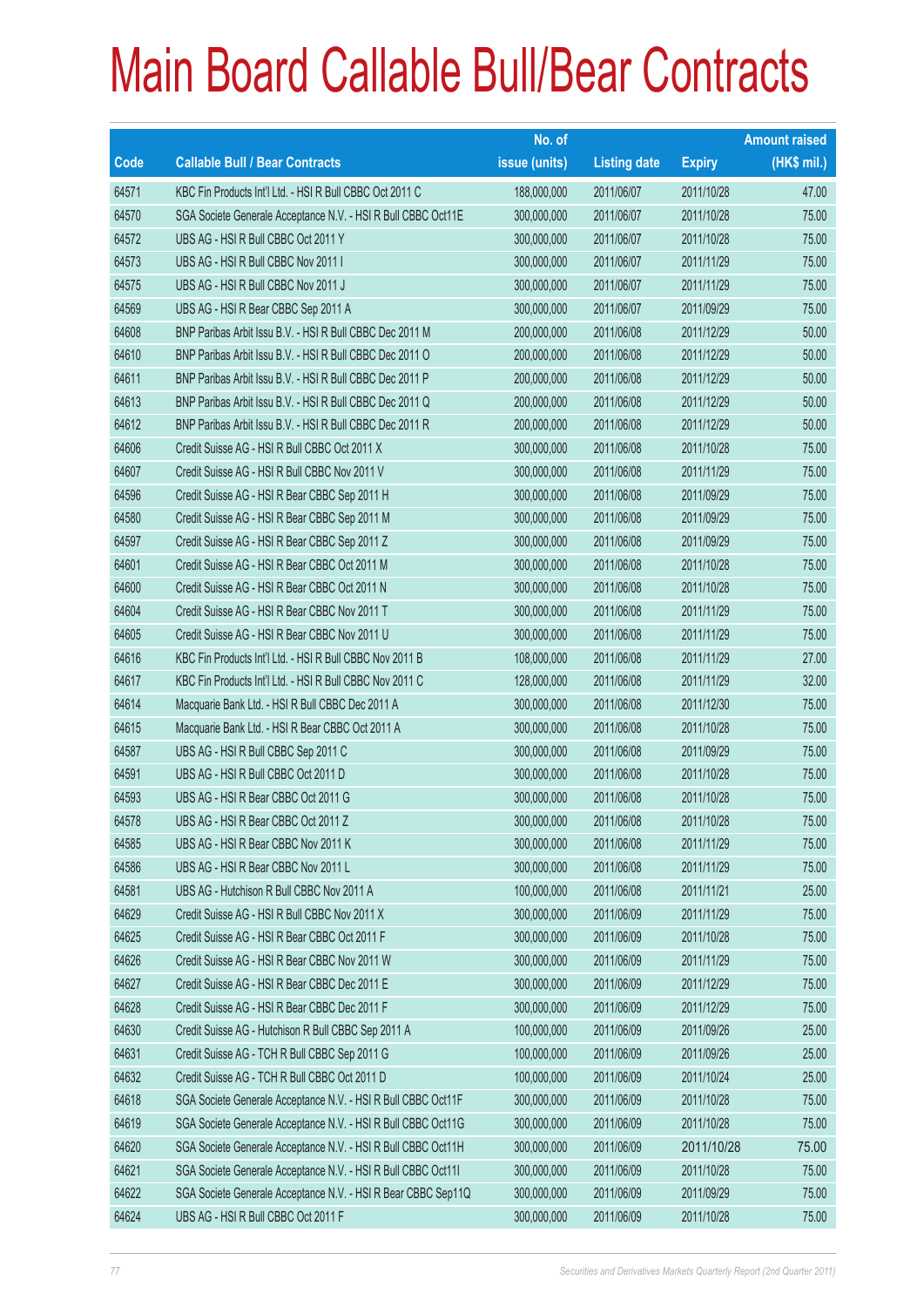|       |                                                               | No. of        |                     |               | <b>Amount raised</b> |
|-------|---------------------------------------------------------------|---------------|---------------------|---------------|----------------------|
| Code  | <b>Callable Bull / Bear Contracts</b>                         | issue (units) | <b>Listing date</b> | <b>Expiry</b> | (HK\$ mil.)          |
| 64635 | UBS AG - HSI R Bull CBBC Nov 2011 M                           | 300,000,000   | 2011/06/09          | 2011/11/29    | 75.00                |
| 64648 | Credit Suisse AG - HSI R Bull CBBC Dec 2011 G                 | 300,000,000   | 2011/06/10          | 2011/12/29    | 75.00                |
| 64645 | Credit Suisse AG - HSI R Bear CBBC Sep 2011 D                 | 300,000,000   | 2011/06/10          | 2011/09/29    | 75.00                |
| 64646 | Credit Suisse AG - HSI R Bear CBBC Sep 2011 W                 | 300,000,000   | 2011/06/10          | 2011/09/29    | 75.00                |
| 64651 | KBC Fin Products Int'l Ltd. - HSI R Bear CBBC Oct 2011 D      | 108,000,000   | 2011/06/10          | 2011/10/28    | 27.00                |
| 64652 | KBC Fin Products Int'l Ltd. - HSI R Bear CBBC Nov 2011 D      | 128,000,000   | 2011/06/10          | 2011/11/29    | 32.00                |
| 64642 | SGA Societe Generale Acceptance N.V. - HSI R Bear CBBC Sep11F | 300,000,000   | 2011/06/10          | 2011/09/29    | 75.00                |
| 64637 | SGA Societe Generale Acceptance N.V. - HSI R Bear CBBC Sep11R | 300,000,000   | 2011/06/10          | 2011/09/29    | 75.00                |
| 64638 | SGA Societe Generale Acceptance N.V. - HSI R Bear CBBC Sep11Y | 300,000,000   | 2011/06/10          | 2011/09/29    | 75.00                |
| 64641 | SGA Societe Generale Acceptance N.V. - HSI R Bear CBBC Sep11Z | 300,000,000   | 2011/06/10          | 2011/09/29    | 75.00                |
| 64636 | UBS AG - HSI R Bull CBBC Sep 2011 J                           | 300,000,000   | 2011/06/10          | 2011/09/29    | 75.00                |
| 64649 | UBS AG - HSI R Bear CBBC Sep 2011 H                           | 300,000,000   | 2011/06/10          | 2011/09/29    | 75.00                |
| 64650 | UBS AG - HSI R Bear CBBC Sep 2011 I                           | 300,000,000   | 2011/06/10          | 2011/09/29    | 75.00                |
| 64660 | BNP Paribas Arbit Issu B.V. - HSI R Bear CBBC Sep 2011 L      | 200,000,000   | 2011/06/13          | 2011/09/29    | 50.00                |
| 64657 | BNP Paribas Arbit Issu B.V. - HSI R Bear CBBC Sep 2011 M      | 200,000,000   | 2011/06/13          | 2011/09/29    | 50.00                |
| 64661 | BNP Paribas Arbit Issu B.V. - HSI R Bear CBBC Sep 2011 P      | 200,000,000   | 2011/06/13          | 2011/09/29    | 50.00                |
| 64662 | BNP Paribas Arbit Issu B.V. - HSI R Bear CBBC Sep 2011 Q      | 200,000,000   | 2011/06/13          | 2011/09/29    | 50.00                |
| 64663 | BNP Paribas Arbit Issu B.V. - HSI R Bear CBBC Sep 2011 R      | 200,000,000   | 2011/06/13          | 2011/09/29    | 50.00                |
| 64670 | BNP Paribas Arbit Issu B.V. - HSI R Bear CBBC Sep 2011 Y      | 200,000,000   | 2011/06/13          | 2011/09/29    | 50.00                |
| 64669 | BNP Paribas Arbit Issu B.V. - HSI R Bear CBBC Sep 2011 Z      | 200,000,000   | 2011/06/13          | 2011/09/29    | 50.00                |
| 64672 | Credit Suisse AG - HSI R Bull CBBC Oct 2011 Q                 | 300,000,000   | 2011/06/13          | 2011/10/28    | 75.00                |
| 64671 | Credit Suisse AG - HSI R Bear CBBC Sep 2011 I                 | 300,000,000   | 2011/06/13          | 2011/09/29    | 75.00                |
| 64656 | Credit Suisse AG - HSI R Bear CBBC Sep 2011 X                 | 300,000,000   | 2011/06/13          | 2011/09/29    | 75.00                |
| 64675 | Credit Suisse AG - Hutchison R Bull CBBC Oct 2011 A           | 100,000,000   | 2011/06/13          | 2011/10/24    | 25.00                |
| 64664 | KBC Fin Products Int'l Ltd. - HSI R Bear CBBC Nov 2011 E      | 168,000,000   | 2011/06/13          | 2011/11/29    | 42.00                |
| 64653 | SGA Societe Generale Acceptance N.V. - HSI R Bear CBBC Sep11G | 300,000,000   | 2011/06/13          | 2011/09/29    | 75.00                |
| 64668 | UBS AG - HSBC R Bull CBBC Nov 2011 B                          | 100,000,000   | 2011/06/13          | 2011/11/14    | 25.00                |
| 64666 | UBS AG - HSI R Bull CBBC Sep 2011 K                           | 300,000,000   | 2011/06/13          | 2011/09/29    | 75.00                |
| 64665 | UBS AG - HSI R Bear CBBC Nov 2011 N                           | 300,000,000   | 2011/06/13          | 2011/11/29    | 75.00                |
| 64667 | UBS AG - Hutchison R Bull CBBC Nov 2011 B                     | 100,000,000   | 2011/06/13          | 2011/11/21    | 25.00                |
| 64683 | Credit Suisse AG - HSI R Bull CBBC Nov 2011 Y                 | 300,000,000   | 2011/06/14          | 2011/11/29    | 75.00                |
| 64687 | Credit Suisse AG - HSI R Bull CBBC Dec 2011 H                 | 300,000,000   | 2011/06/14          | 2011/12/29    | 75.00                |
| 64688 | Credit Suisse AG - HSI R Bull CBBC Dec 2011 I                 | 300,000,000   | 2011/06/14          | 2011/12/29    | 75.00                |
| 64679 | Credit Suisse AG - HSI R Bear CBBC Sep 2011 U                 | 300,000,000   | 2011/06/14          | 2011/09/29    | 75.00                |
| 64680 | Credit Suisse AG - HSI R Bear CBBC Oct 2011 O                 | 300,000,000   | 2011/06/14          | 2011/10/28    | 75.00                |
| 64676 | SGA Societe Generale Acceptance N.V. - HSI R Bear CBBC Sep11H | 300,000,000   | 2011/06/14          | 2011/09/29    | 75.00                |
| 64677 | SGA Societe Generale Acceptance N.V. - HSI R Bear CBBC Sep110 | 300,000,000   | 2011/06/14          | 2011/09/29    | 75.00                |
| 64689 | UBS AG - A50 China R Bull CBBC Nov 2011 A                     | 100,000,000   | 2011/06/14          | 2011/11/21    | 25.00                |
| 64678 | UBS AG - HSI R Bull CBBC Oct 2011 J                           | 300,000,000   | 2011/06/14          | 2011/10/28    | 75.00                |
| 64690 | UBS AG - HSI R Bear CBBC Nov 2011 O                           | 300,000,000   | 2011/06/14          | 2011/11/29    | 75.00                |
| 64705 | BNP Paribas Arbit Issu B.V. - HSI R Bear CBBC Sep 2011 S      | 200,000,000   | 2011/06/15          | 2011/09/29    | 50.00                |
| 64708 | BNP Paribas Arbit Issu B.V. - HSI R Bear CBBC Sep 2011 T      | 200,000,000   | 2011/06/15          | 2011/09/29    | 50.00                |
| 64709 | BNP Paribas Arbit Issu B.V. - HSI R Bear CBBC Sep 2011 U      | 200,000,000   | 2011/06/15          | 2011/09/29    | 50.00                |
| 64704 | Credit Suisse AG - HSI R Bull CBBC Oct 2011 T                 | 300,000,000   | 2011/06/15          | 2011/10/28    | 75.00                |
| 64703 | Credit Suisse AG - HSI R Bear CBBC Sep 2011 J                 | 300,000,000   | 2011/06/15          | 2011/09/29    | 75.00                |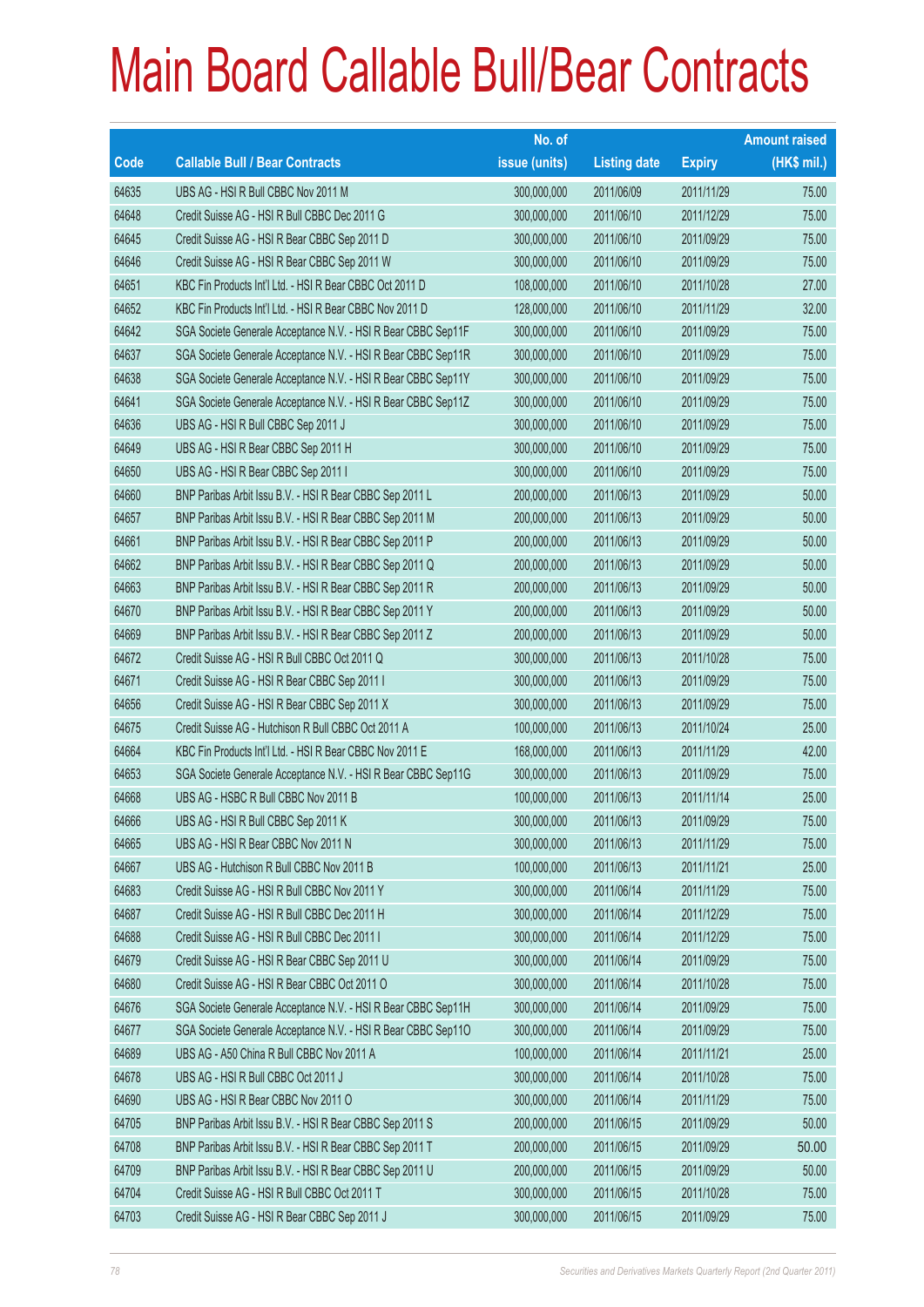|        |                                                               | No. of        |                     |               | <b>Amount raised</b> |
|--------|---------------------------------------------------------------|---------------|---------------------|---------------|----------------------|
| Code   | <b>Callable Bull / Bear Contracts</b>                         | issue (units) | <b>Listing date</b> | <b>Expiry</b> | $(HK$$ mil.)         |
| 64697  | HK Bank - HSI R Bear CBBC Jan 2012 A                          | 120,000,000   | 2011/06/15          | 2012/01/30    | 30.00                |
| 64698  | HK Bank - HSI R Bear CBBC Jan 2012 B                          | 150,000,000   | 2011/06/15          | 2012/01/30    | 37.50                |
| 64713  | KBC Fin Products Int'l Ltd. - HSI R Bear CBBC Nov 2011 F      | 128,000,000   | 2011/06/15          | 2011/11/29    | 32.00                |
| 64702  | Macquarie Bank Ltd. - HSI R Bull CBBC Dec 2011 B              | 300,000,000   | 2011/06/15          | 2011/12/30    | 75.00                |
| 64695  | SGA Societe Generale Acceptance N.V. - HSI R Bull CBBC Sep11P | 300,000,000   | 2011/06/15          | 2011/09/29    | 75.00                |
| 64696  | SGA Societe Generale Acceptance N.V. - HSI R Bear CBBC Sep11V | 300,000,000   | 2011/06/15          | 2011/09/29    | 75.00                |
| 64711  | SGA Societe Generale Acceptance N.V. - HSI R Bear CBBC Oct11J | 300,000,000   | 2011/06/15          | 2011/10/28    | 75.00                |
| 64712  | SGA Societe Generale Acceptance N.V. - HSI R Bear CBBC Oct11K | 300,000,000   | 2011/06/15          | 2011/10/28    | 75.00                |
| 64699  | UBS AG - HSI R Bull CBBC Nov 2011 P                           | 300,000,000   | 2011/06/15          | 2011/11/29    | 75.00                |
| 64701  | UBS AG - HSI R Bull CBBC Dec 2011 C                           | 300,000,000   | 2011/06/15          | 2011/12/29    | 75.00                |
| 64721  | UBS AG - HSI R Bear CBBC Oct 2011 L                           | 300,000,000   | 2011/06/15          | 2011/10/28    | 75.00                |
| 64714  | UBS AG - TCH R Bull CBBC Nov 2011 B                           | 100,000,000   | 2011/06/15          | 2011/11/07    | 25.00                |
| 64716  | UBS AG - TCH R Bear CBBC Nov 2011 C                           | 100,000,000   | 2011/06/15          | 2011/11/14    | 25.00                |
| 63366# | HK Bank - HSI R Bull CBBC Sep 2011 E                          | 250,000,000   | 2011/06/15          | 2011/09/29    | 14.25                |
| 68488# | HK Bank - HSI R Bull CBBC Aug 2011 D                          | 200,000,000   | 2011/06/15          | 2011/08/30    | 22.00                |
| 64728  | BNP Paribas Arbit Issu B.V. - HSI R Bear CBBC Sep 2011 V      | 200,000,000   | 2011/06/16          | 2011/09/29    | 50.00                |
| 64729  | BNP Paribas Arbit Issu B.V. - HSI R Bear CBBC Sep 2011 W      | 200,000,000   | 2011/06/16          | 2011/09/29    | 50.00                |
| 64743  | Credit Suisse AG - HSI R Bull CBBC Nov 2011 Z                 | 300,000,000   | 2011/06/16          | 2011/11/29    | 75.00                |
| 64746  | Credit Suisse AG - HSI R Bull CBBC Jan 2012 A                 | 300,000,000   | 2011/06/16          | 2012/01/30    | 75.00                |
| 64742  | Credit Suisse AG - HSI R Bear CBBC Sep 2011 N                 | 300,000,000   | 2011/06/16          | 2011/09/29    | 75.00                |
| 64741  | Credit Suisse AG - HSI R Bear CBBC Sep 2011 P                 | 300,000,000   | 2011/06/16          | 2011/09/29    | 75.00                |
| 64740  | Credit Suisse AG - TCH R Bear CBBC Oct 2011 E                 | 100,000,000   | 2011/06/16          | 2011/10/24    | 25.00                |
| 64730  | SGA Societe Generale Acceptance N.V. - HSI R Bull CBBC Sep11S | 300,000,000   | 2011/06/16          | 2011/09/29    | 75.00                |
| 64732  | SGA Societe Generale Acceptance N.V. - HSI R Bear CBBC Oct11L | 300,000,000   | 2011/06/16          | 2011/10/28    | 75.00                |
| 64734  | SGA Societe Generale Acceptance N.V. - HSI R Bear CBBC Oct11M | 300,000,000   | 2011/06/16          | 2011/10/28    | 75.00                |
| 64726  | UBS AG - HSI R Bull CBBC Oct 2011 M                           | 300,000,000   | 2011/06/16          | 2011/10/28    | 75.00                |
| 64723  | UBS AG - HSI R Bull CBBC Nov 2011 Q                           | 300,000,000   | 2011/06/16          | 2011/11/29    | 75.00                |
| 64747  | UBS AG - HSI R Bull CBBC Nov 2011 R                           | 300,000,000   | 2011/06/16          | 2011/11/29    | 75.00                |
| 64748  | UBS AG - HSI R Bull CBBC Dec 2011 D                           | 300,000,000   | 2011/06/16          | 2011/12/29    | 75.00                |
| 64752  | UBS AG - HSI R Bear CBBC Sep 2011 P                           | 300,000,000   | 2011/06/16          | 2011/09/29    | 75.00                |
| 64756  | UBS AG - HSI R Bear CBBC Oct 2011 Q                           | 300,000,000   | 2011/06/16          | 2011/10/28    | 75.00                |
| 64758  | UBS AG - HSI R Bear CBBC Oct 2011 X                           | 300,000,000   | 2011/06/16          | 2011/10/28    | 75.00                |
| 64751  | UBS AG - ICBC R Bull CBBC Dec 2011 A                          | 100,000,000   | 2011/06/16          | 2011/12/05    | 25.00                |
| 64776  | Credit Suisse AG - HSI R Bull CBBC Dec 2011 J                 | 300,000,000   | 2011/06/17          | 2011/12/29    | 75.00                |
| 64775  | Credit Suisse AG - HSI R Bear CBBC Sep 2011 E                 | 300,000,000   | 2011/06/17          | 2011/09/29    | 75.00                |
| 64761  | Merrill Lynch Int'l & Co. C.V. - HSI R Bull CBBC Jan 2012 A   | 100,000,000   | 2011/06/17          | 2012/01/30    | 31.50                |
| 64762  | Merrill Lynch Int'l & Co. C.V. - HSI R Bull CBBC Jan 2012 B   | 100,000,000   | 2011/06/17          | 2012/01/30    | 25.00                |
| 64767  | Merrill Lynch Int'l & Co. C.V. - HSI R Bull CBBC Jan 2012 C   | 100,000,000   | 2011/06/17          | 2012/01/30    | 25.50                |
| 64768  | Merrill Lynch Int'l & Co. C.V. - HSI R Bull CBBC Jan 2012 D   | 100,000,000   | 2011/06/17          | 2012/01/30    | 25.00                |
| 64769  | Merrill Lynch Int'l & Co. C.V. - HSI R Bear CBBC Jan 2012 E   | 100,000,000   | 2011/06/17          | 2012/01/30    | 25.00                |
| 64770  | Merrill Lynch Int'l & Co. C.V. - HSI R Bear CBBC Jan 2012 F   | 100,000,000   | 2011/06/17          | 2012/01/30    | 25.00                |
| 64772  | Merrill Lynch Int'l & Co. C.V. - HSI R Bear CBBC Jan 2012 G   | 100,000,000   | 2011/06/17          | 2012/01/30    | 25.00                |
| 64773  | Merrill Lynch Int'l & Co. C.V. - HSI R Bear CBBC Jan 2012 H   | 100,000,000   | 2011/06/17          | 2012/01/30    | 25.00                |
| 64759  | SGA Societe Generale Acceptance N.V. - HSI R Bull CBBC Sep11I | 300,000,000   | 2011/06/17          | 2011/09/29    | 75.00                |
| 64760  | SGA Societe Generale Acceptance N.V. - HSI R Bull CBBC Sep11J | 300,000,000   | 2011/06/17          | 2011/09/29    | 75.00                |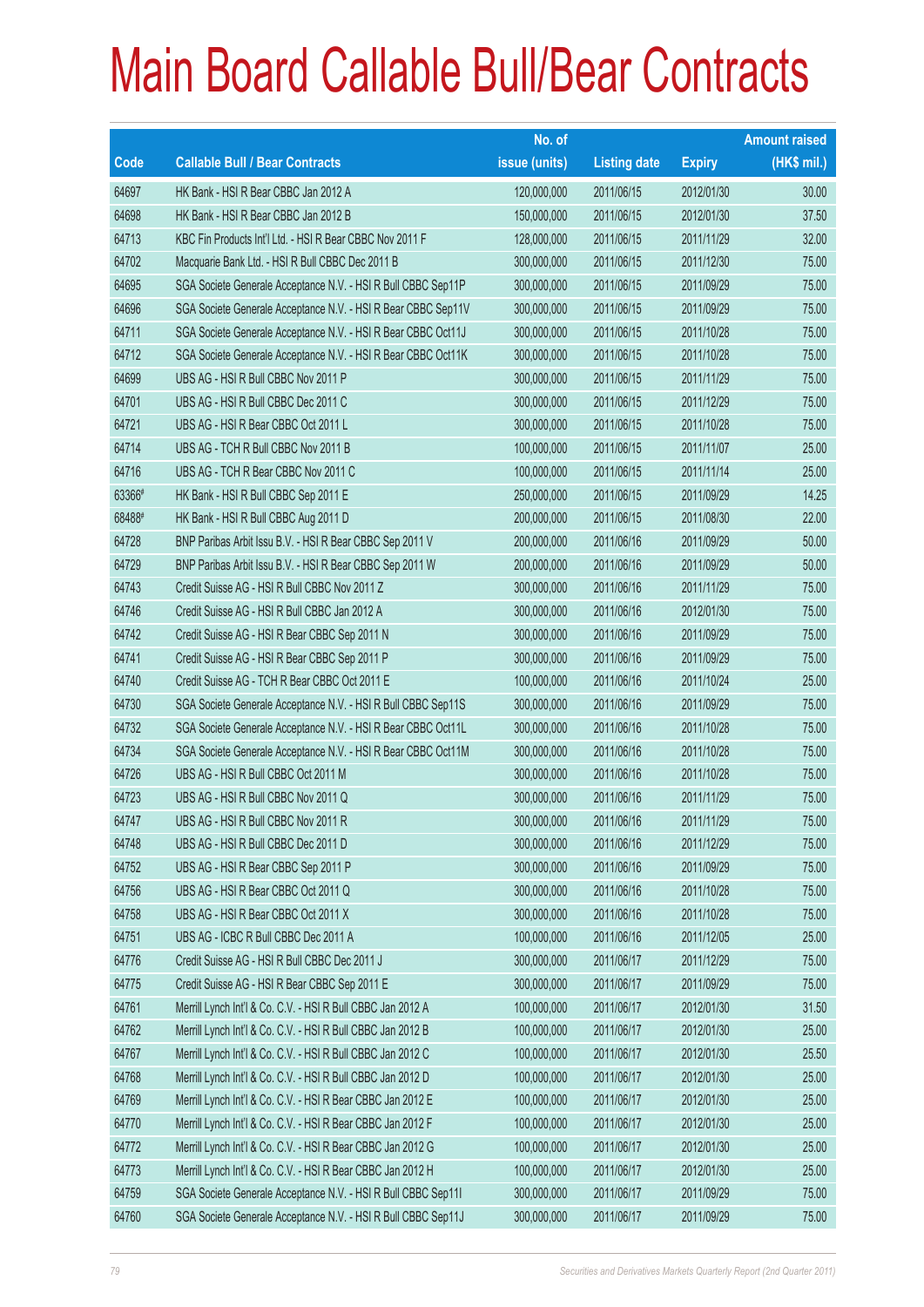|        |                                                               | No. of        |                     |               | <b>Amount raised</b> |
|--------|---------------------------------------------------------------|---------------|---------------------|---------------|----------------------|
| Code   | <b>Callable Bull / Bear Contracts</b>                         | issue (units) | <b>Listing date</b> | <b>Expiry</b> | (HK\$ mil.)          |
| 64779  | UBS AG - CC Bank R Bull CBBC Nov 2011 A                       | 100,000,000   | 2011/06/17          | 2011/11/21    | 25.00                |
| 64774  | UBS AG - HSI R Bull CBBC Sep 2011 Q                           | 300,000,000   | 2011/06/17          | 2011/09/29    | 75.00                |
| 64778  | UBS AG - HSI R Bull CBBC Oct 2011 V                           | 300,000,000   | 2011/06/17          | 2011/10/28    | 75.00                |
| 64777  | UBS AG - HSI R Bull CBBC Oct 2011 W                           | 300,000,000   | 2011/06/17          | 2011/10/28    | 75.00                |
| 64780  | UBS AG - HSI R Bear CBBC Sep 2011 S                           | 300,000,000   | 2011/06/17          | 2011/09/29    | 75.00                |
| 64791  | Credit Suisse AG - HSI R Bull CBBC Nov 2011 F                 | 300,000,000   | 2011/06/20          | 2011/11/29    | 75.00                |
| 64809  | Credit Suisse AG - HSI R Bear CBBC Sep 2011 V                 | 300,000,000   | 2011/06/20          | 2011/09/29    | 75.00                |
| 64792  | Credit Suisse AG - TCH R Bull CBBC Nov 2011 A                 | 100,000,000   | 2011/06/20          | 2011/11/28    | 36.00                |
| 64793  | Credit Suisse AG - TCH R Bear CBBC Nov 2011 B                 | 100,000,000   | 2011/06/20          | 2011/11/28    | 25.00                |
| 64781  | HK Bank - China Mobile R Bull CBBC Dec 2011 A                 | 100,000,000   | 2011/06/20          | 2011/12/16    | 25.00                |
| 64782  | HK Bank - Sinopec Corp R Bull CBBC Dec 2011 B                 | 120,000,000   | 2011/06/20          | 2011/12/28    | 30.00                |
| 64783  | HK Bank - A50 R Bull CBBC Jan 2012 A                          | 120,000,000   | 2011/06/20          | 2012/01/20    | 30.00                |
| 64787  | HK Bank - A50 R Bear CBBC Dec 2011 D                          | 100,000,000   | 2011/06/20          | 2011/12/02    | 25.00                |
| 64788  | HK Bank - HSI R Bull CBBC Dec 2011 D                          | 200,000,000   | 2011/06/20          | 2011/12/29    | 50.00                |
| 64789  | HK Bank - HSI R Bear CBBC Jan 2012 C                          | 120,000,000   | 2011/06/20          | 2012/01/30    | 30.00                |
| 64807  | SGA Societe Generale Acceptance N.V. - HSI R Bull CBBC Sep11K | 300,000,000   | 2011/06/20          | 2011/09/29    | 75.00                |
| 64794  | SGA Societe Generale Acceptance N.V. - HSI R Bull CBBC Sep11W | 300,000,000   | 2011/06/20          | 2011/09/29    | 75.00                |
| 64797  | SGA Societe Generale Acceptance N.V. - HSI R Bull CBBC Oct11P | 300,000,000   | 2011/06/20          | 2011/10/28    | 75.00                |
| 64798  | SGA Societe Generale Acceptance N.V. - HSI R Bull CBBC Oct11Q | 300,000,000   | 2011/06/20          | 2011/10/28    | 75.00                |
| 64799  | SGA Societe Generale Acceptance N.V. - HSI R Bull CBBC Oct11R | 300,000,000   | 2011/06/20          | 2011/10/28    | 75.00                |
| 64800  | SGA Societe Generale Acceptance N.V. - HSI R Bull CBBC Oct11S | 300,000,000   | 2011/06/20          | 2011/10/28    | 75.00                |
| 64801  | SGA Societe Generale Acceptance N.V. - HSI R Bull CBBC Oct11T | 300,000,000   | 2011/06/20          | 2011/10/28    | 75.00                |
| 64802  | SGA Societe Generale Acceptance N.V. - HSI R Bull CBBC Oct11U | 300,000,000   | 2011/06/20          | 2011/10/28    | 75.00                |
| 64803  | SGA Societe Generale Acceptance N.V. - HSI R Bull CBBC Oct11V | 300,000,000   | 2011/06/20          | 2011/10/28    | 75.00                |
| 64795  | SGA Societe Generale Acceptance N.V. - HSI R Bear CBBC Oct11N | 300,000,000   | 2011/06/20          | 2011/10/28    | 75.00                |
| 64796  | SGA Societe Generale Acceptance N.V. - HSI R Bear CBBC Oct110 | 300,000,000   | 2011/06/20          | 2011/10/28    | 75.00                |
| 64814  | UBS AG - HSBC R Bear CBBC Nov 2011 C                          | 100,000,000   | 2011/06/20          | 2011/11/07    | 25.00                |
| 64790  | UBS AG - HSI R Bull CBBC Sep 2011 U                           | 300,000,000   | 2011/06/20          | 2011/09/29    | 75.00                |
| 64811  | UBS AG - HSI R Bull CBBC Sep 2011 Z                           | 300,000,000   | 2011/06/20          | 2011/09/29    | 75.00                |
| 64812  | UBS AG - HSI R Bull CBBC Oct 2011 D                           | 300,000,000   | 2011/06/20          | 2011/10/28    | 75.00                |
| 64813  | UBS AG - HSI R Bull CBBC Nov 2011 S                           | 300,000,000   | 2011/06/20          | 2011/11/29    | 75.00                |
| 64810  | UBS AG - HSI R Bear CBBC Sep 2011 Y                           | 300,000,000   | 2011/06/20          | 2011/09/29    | 75.00                |
| 63492# | Deutsche Bank AG - Hutchison R Bull CBBC Oct 2011 A           | 160,000,000   | 2011/06/20          | 2011/10/18    | 10.40                |
| 67713# | KBC Fin Products Int'l Ltd. - HSI R Bull CBBC Aug 2011 A      | 180,000,000   | 2011/06/20          | 2011/08/30    | 13.14                |
| 64830  | BNP Paribas Arbit Issu B.V. - HSI R Bull CBBC Dec 2011 N      | 200,000,000   | 2011/06/21          | 2011/12/29    | 50.00                |
| 64828  | BNP Paribas Arbit Issu B.V. - HSI R Bull CBBC Dec 2011 T      | 200,000,000   | 2011/06/21          | 2011/12/29    | 50.00                |
| 64829  | BNP Paribas Arbit Issu B.V. - HSI R Bull CBBC Dec 2011 W      | 200,000,000   | 2011/06/21          | 2011/12/29    | 50.00                |
| 64815  | Credit Suisse AG - Sinopec Corp R Bull CBBC Dec 2011 A        | 100,000,000   | 2011/06/21          | 2011/12/12    | 25.00                |
| 64819  | Credit Suisse AG - HSI R Bull CBBC Dec 2011 K                 | 300,000,000   | 2011/06/21          | 2011/12/29    | 75.00                |
| 64820  | Credit Suisse AG - HSI R Bull CBBC Dec 2011 L                 | 300,000,000   | 2011/06/21          | 2011/12/29    | 75.00                |
| 64822  | Credit Suisse AG - HSI R Bull CBBC Jan 2012 B                 | 300,000,000   | 2011/06/21          | 2012/01/30    | 75.00                |
| 64825  | Credit Suisse AG - HSI R Bull CBBC Jan 2012 C                 | 300,000,000   | 2011/06/21          | 2012/01/30    | 75.00                |
| 64826  | Credit Suisse AG - HSI R Bull CBBC Jan 2012 D                 | 300,000,000   | 2011/06/21          | 2012/01/30    | 75.00                |
| 64816  | Credit Suisse AG - TCH R Bull CBBC Oct 2011 F                 | 100,000,000   | 2011/06/21          | 2011/10/24    | 25.00                |
| 64827  | UBS AG - HSI R Bear CBBC Dec 2011 E                           | 300,000,000   | 2011/06/21          | 2011/12/29    | 75.00                |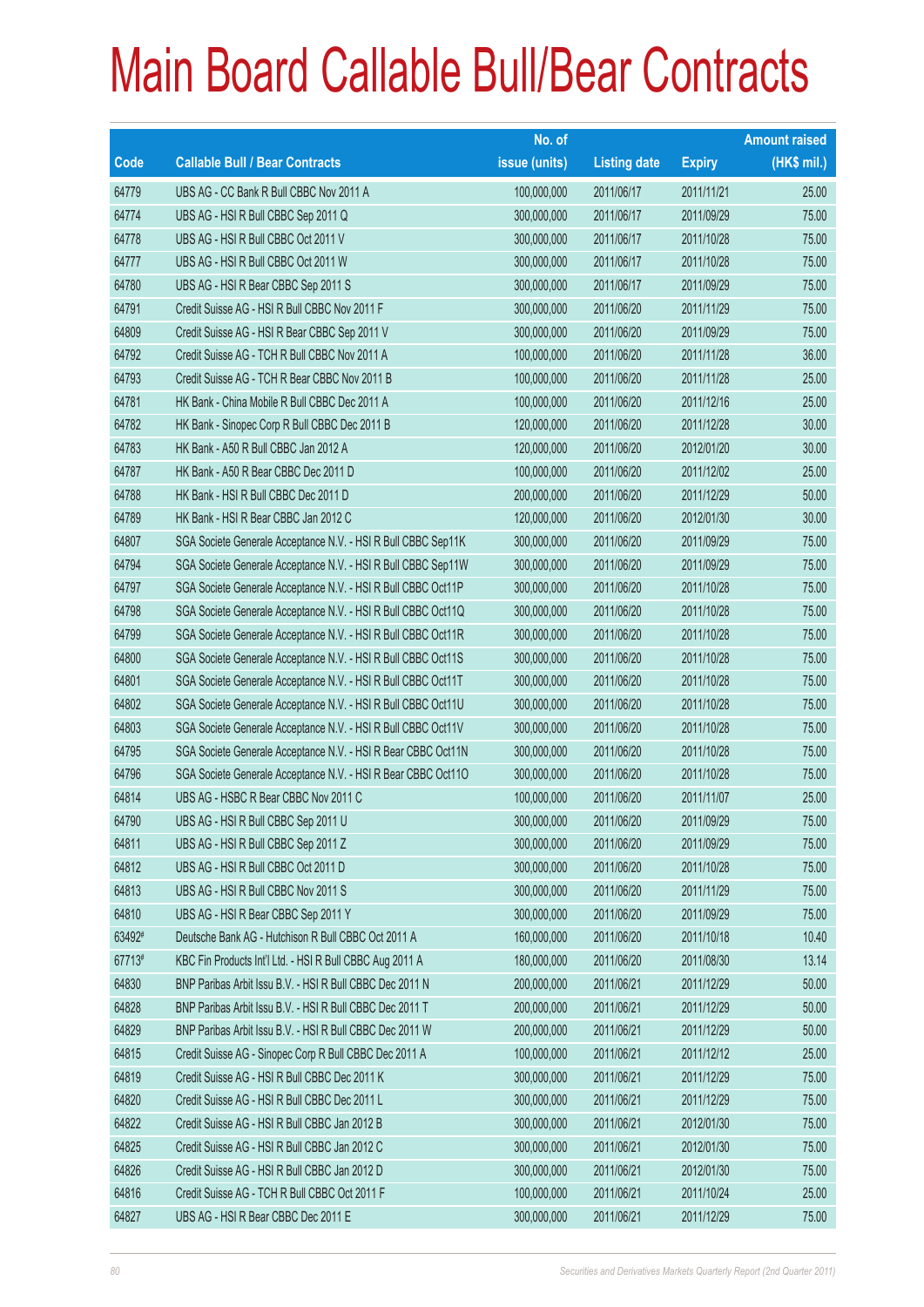|        |                                                               | No. of        |                     |               | <b>Amount raised</b> |
|--------|---------------------------------------------------------------|---------------|---------------------|---------------|----------------------|
| Code   | <b>Callable Bull / Bear Contracts</b>                         | issue (units) | <b>Listing date</b> | <b>Expiry</b> | (HK\$ mil.)          |
| 63470# | Credit Suisse AG - HSI R Bull CBBC Oct 2011 L                 | 210,000,000   | 2011/06/21          | 2011/10/28    | 15.75                |
| 64835  | Credit Suisse AG - HSI R Bull CBBC Nov 2011 G                 | 300,000,000   | 2011/06/22          | 2011/11/29    | 75.00                |
| 64831  | Macquarie Bank Ltd. - HSI R Bear CBBC Jan 2012 A              | 388,000,000   | 2011/06/22          | 2012/01/30    | 97.78                |
| 64832  | SGA Societe Generale Acceptance N.V. - HSI R Bull CBBC Oct11W | 300,000,000   | 2011/06/22          | 2011/10/28    | 78.00                |
| 64833  | SGA Societe Generale Acceptance N.V. - HSI R Bull CBBC Oct11X | 300,000,000   | 2011/06/22          | 2011/10/28    | 75.00                |
| 64836  | UBS AG - HSI R Bear CBBC Sep 2011 B                           | 300,000,000   | 2011/06/22          | 2011/09/29    | 75.00                |
| 64855  | BNP Paribas Arbit Issu B.V. - HSI R Bear CBBC Sep 2011 C      | 200,000,000   | 2011/06/23          | 2011/09/29    | 50.00                |
| 64856  | BNP Paribas Arbit Issu B.V. - HSI R Bear CBBC Sep 2011 D      | 200,000,000   | 2011/06/23          | 2011/09/29    | 50.00                |
| 64863  | BNP Paribas Arbit Issu B.V. - HSI R Bear CBBC Sep 2011 F      | 200,000,000   | 2011/06/23          | 2011/09/29    | 50.00                |
| 64860  | BNP Paribas Arbit Issu B.V. - HSI R Bear CBBC Sep 2011 I      | 200,000,000   | 2011/06/23          | 2011/09/29    | 50.00                |
| 64837  | BNP Paribas Arbit Issu B.V. - HSI R Bear CBBC Sep 2011 X      | 200,000,000   | 2011/06/23          | 2011/09/29    | 50.00                |
| 64844  | Credit Suisse AG - HSI R Bull CBBC Dec 2011 M                 | 300,000,000   | 2011/06/23          | 2011/12/29    | 75.00                |
| 64882  | Credit Suisse AG - HSI R Bull CBBC Dec 2011 N                 | 300,000,000   | 2011/06/23          | 2011/12/29    | 75.00                |
| 64883  | Credit Suisse AG - HSI R Bull CBBC Jan 2012 E                 | 300,000,000   | 2011/06/23          | 2012/01/30    | 84.00                |
| 64884  | Credit Suisse AG - HSI R Bull CBBC Jan 2012 F                 | 300,000,000   | 2011/06/23          | 2012/01/30    | 75.00                |
| 64885  | Credit Suisse AG - HSI R Bull CBBC Jan 2012 G                 | 300,000,000   | 2011/06/23          | 2012/01/30    | 75.00                |
| 64887  | Credit Suisse AG - HSI R Bull CBBC Feb 2012 A                 | 300,000,000   | 2011/06/23          | 2012/02/28    | 96.00                |
| 64889  | Credit Suisse AG - HSI R Bull CBBC Feb 2012 B                 | 300,000,000   | 2011/06/23          | 2012/02/28    | 90.00                |
| 64890  | Credit Suisse AG - HSI R Bull CBBC Feb 2012 C                 | 300,000,000   | 2011/06/23          | 2012/02/28    | 78.00                |
| 64891  | Credit Suisse AG - HSI R Bull CBBC Feb 2012 D                 | 300,000,000   | 2011/06/23          | 2012/02/28    | 75.00                |
| 64878  | Credit Suisse AG - HSI R Bear CBBC Sep 2011 T                 | 300,000,000   | 2011/06/23          | 2011/09/29    | 75.00                |
| 64842  | Credit Suisse AG - HSI R Bear CBBC Oct 2011 U                 | 300,000,000   | 2011/06/23          | 2011/10/28    | 75.00                |
| 64838  | SGA Societe Generale Acceptance N.V. - HSI R Bull CBBC Oct11Y | 300,000,000   | 2011/06/23          | 2011/10/28    | 75.00                |
| 64848  | SGA Societe Generale Acceptance N.V. - HSI R Bull CBBC Dec11A | 300,000,000   | 2011/06/23          | 2011/12/29    | 123.00               |
| 64850  | SGA Societe Generale Acceptance N.V. - HSI R Bull CBBC Dec11B | 300,000,000   | 2011/06/23          | 2011/12/29    | 99.00                |
| 64851  | SGA Societe Generale Acceptance N.V. - HSI R Bull CBBC Dec11C | 300,000,000   | 2011/06/23          | 2011/12/29    | 115.50               |
| 64853  | SGA Societe Generale Acceptance N.V. - HSI R Bull CBBC Dec11D | 300,000,000   | 2011/06/23          | 2011/12/29    | 112.50               |
| 64854  | SGA Societe Generale Acceptance N.V. - HSI R Bull CBBC Dec11E | 300,000,000   | 2011/06/23          | 2011/12/29    | 90.00                |
| 64841  | SGA Societe Generale Acceptance N.V. - HSI R Bear CBBC Oct11C | 300,000,000   | 2011/06/23          | 2011/10/28    | 75.00                |
| 64840  | SGA Societe Generale Acceptance N.V. - HSI R Bear CBBC Oct11Z | 300,000,000   | 2011/06/23          | 2011/10/28    | 75.00                |
| 64864  | UBS AG - Cheung Kong R Bull CBBC Dec 2011 A                   | 100,000,000   | 2011/06/23          | 2011/12/12    | 25.00                |
| 64865  | UBS AG - HSBC R Bull CBBC Nov 2011 D                          | 100,000,000   | 2011/06/23          | 2011/11/14    | 25.00                |
| 64839  | UBS AG - HSI R Bull CBBC Sep 2011 C                           | 300,000,000   | 2011/06/23          | 2011/09/29    | 75.00                |
| 64867  | UBS AG - HSI R Bull CBBC Nov 2011 T                           | 300,000,000   | 2011/06/23          | 2011/11/29    | 75.00                |
| 64868  | UBS AG - HSI R Bull CBBC Dec 2011 F                           | 300,000,000   | 2011/06/23          | 2011/12/29    | 156.00               |
| 64869  | UBS AG - HSI R Bull CBBC Dec 2011 G                           | 300,000,000   | 2011/06/23          | 2011/12/29    | 75.00                |
| 64870  | UBS AG - HSI R Bull CBBC Dec 2011 H                           | 300,000,000   | 2011/06/23          | 2011/12/29    | 75.00                |
| 64872  | UBS AG - HSI R Bull CBBC Jan 2012 A                           | 300,000,000   | 2011/06/23          | 2012/01/30    | 75.00                |
| 64873  | UBS AG - HSI R Bull CBBC Jan 2012 B                           | 300,000,000   | 2011/06/23          | 2012/01/30    | 75.00                |
| 64876  | UBS AG - HSI R Bear CBBC Sep 2011 W                           | 300,000,000   | 2011/06/23          | 2011/09/29    | 75.00                |
| 64877  | UBS AG - HSI R Bear CBBC Nov 2011 U                           | 300,000,000   | 2011/06/23          | 2011/11/29    | 75.00                |
| 64866  | UBS AG - Ping An R Bull CBBC Dec 2011 A                       | 100,000,000   | 2011/06/23          | 2011/12/19    | 25.00                |
| 64932  | BNP Paribas Arbit Issu B.V. - HSI R Bear CBBC Sep 2011 H      | 200,000,000   | 2011/06/24          | 2011/09/29    | 50.00                |
| 64933  | BNP Paribas Arbit Issu B.V. - HSI R Bear CBBC Sep 2011 J      | 200,000,000   | 2011/06/24          | 2011/09/29    | 50.00                |
| 64931  | BNP Paribas Arbit Issu B.V. - HSI R Bear CBBC Sep 2011 K      | 200,000,000   | 2011/06/24          | 2011/09/29    | 50.00                |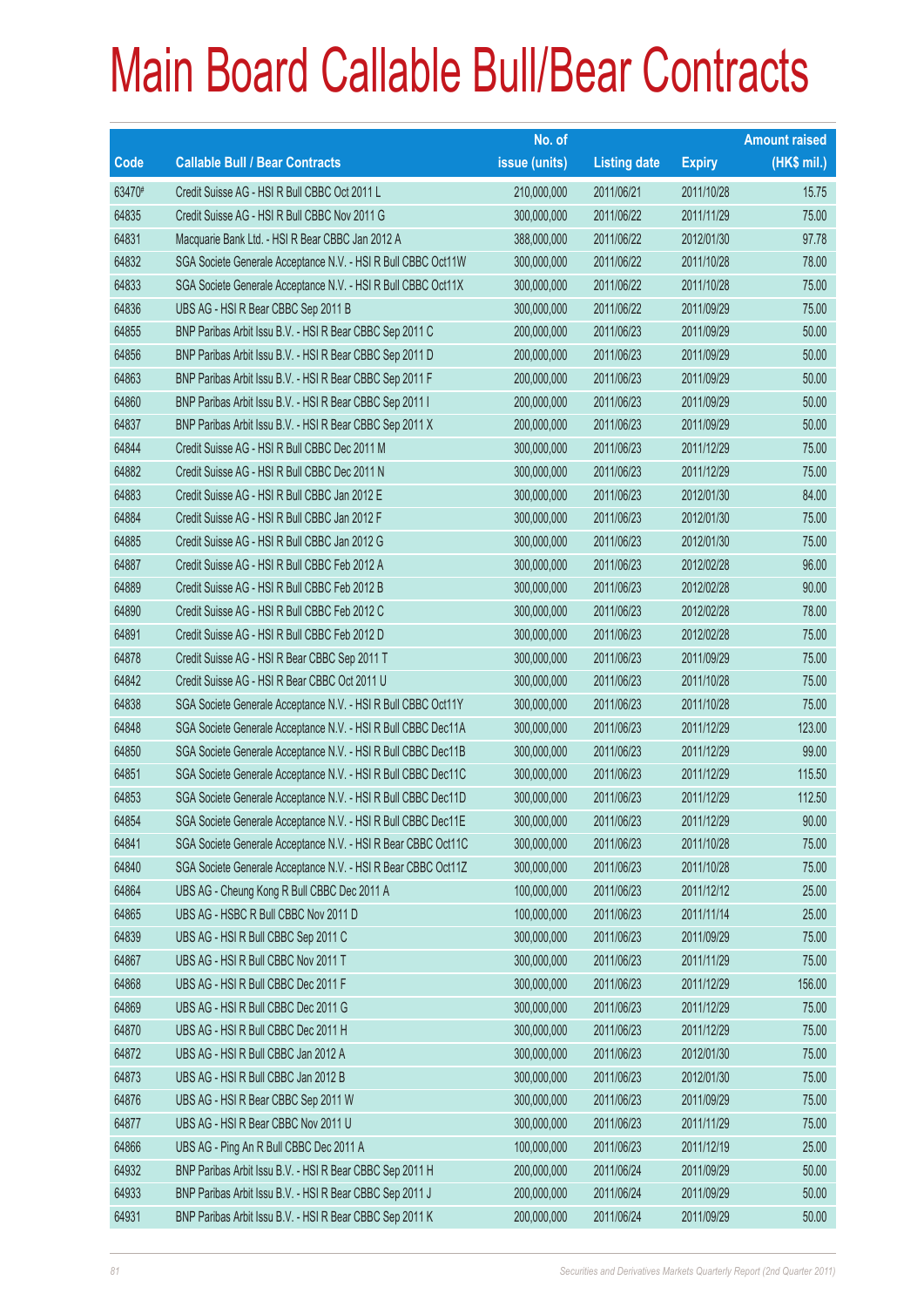|       |                                                             | No. of        |                     |               | <b>Amount raised</b> |
|-------|-------------------------------------------------------------|---------------|---------------------|---------------|----------------------|
| Code  | <b>Callable Bull / Bear Contracts</b>                       | issue (units) | <b>Listing date</b> | <b>Expiry</b> | $(HK$$ mil.)         |
| 64914 | Credit Suisse AG - HSI R Bull CBBC Nov 2011 E               | 300,000,000   | 2011/06/24          | 2011/11/29    | 75.00                |
| 64911 | Credit Suisse AG - HSI R Bull CBBC Dec 2011 O               | 300,000,000   | 2011/06/24          | 2011/12/29    | 75.00                |
| 64910 | Credit Suisse AG - HSI R Bear CBBC Oct 2011 J               | 300,000,000   | 2011/06/24          | 2011/10/28    | 75.00                |
| 64913 | Credit Suisse AG - HSI R Bear CBBC Oct 2011 P               | 300,000,000   | 2011/06/24          | 2011/10/28    | 75.00                |
| 64909 | Credit Suisse AG - HSI R Bear CBBC Oct 2011 X               | 300,000,000   | 2011/06/24          | 2011/10/28    | 75.00                |
| 64906 | Credit Suisse AG - TCH R Bull CBBC Dec 2011 A               | 100,000,000   | 2011/06/24          | 2011/12/12    | 36.00                |
| 64905 | Credit Suisse AG - TCH R Bear CBBC Nov 2011 C               | 100,000,000   | 2011/06/24          | 2011/11/21    | 25.00                |
| 64896 | Merrill Lynch Int'l & Co. C.V. - HSI R Bull CBBC Jan 2012 I | 100,000,000   | 2011/06/24          | 2012/01/30    | 25.50                |
| 64897 | Merrill Lynch Int'l & Co. C.V. - HSI R Bull CBBC Jan 2012 J | 100,000,000   | 2011/06/24          | 2012/01/30    | 25.00                |
| 64898 | Merrill Lynch Int'l & Co. C.V. - HSI R Bear CBBC Jan 2012 K | 100,000,000   | 2011/06/24          | 2012/01/30    | 25.00                |
| 64899 | Merrill Lynch Int'l & Co. C.V. - HSI R Bear CBBC Jan 2012 L | 100,000,000   | 2011/06/24          | 2012/01/30    | 25.50                |
| 64902 | Merrill Lynch Int'l & Co. C.V. - HSI R Bear CBBC Jan 2012 M | 100,000,000   | 2011/06/24          | 2012/01/30    | 27.50                |
| 64903 | Merrill Lynch Int'l & Co. C.V. - HSI R Bear CBBC Jan 2012 N | 100,000,000   | 2011/06/24          | 2012/01/30    | 28.50                |
| 64915 | UBS AG - AIA R Bull CBBC Dec 2011 A                         | 100,000,000   | 2011/06/24          | 2011/12/05    | 30.00                |
| 64916 | UBS AG - China Life R Bull CBBC Dec 2011 A                  | 100,000,000   | 2011/06/24          | 2011/12/05    | 47.50                |
| 64926 | UBS AG - China Life R Bear CBBC Dec 2011 B                  | 100,000,000   | 2011/06/24          | 2011/12/12    | 33.00                |
| 64921 | UBS AG - A50 China R Bull CBBC Nov 2011 B                   | 100,000,000   | 2011/06/24          | 2011/11/28    | 25.00                |
| 64923 | UBS AG - HSCEI R Bull CBBC Nov 2011 A                       | 100,000,000   | 2011/06/24          | 2011/11/29    | 25.00                |
| 64912 | UBS AG - HSI R Bull CBBC Sep 2011 J                         | 300,000,000   | 2011/06/24          | 2011/09/29    | 75.00                |
| 64904 | UBS AG - HSI R Bull CBBC Oct 2011 F                         | 300,000,000   | 2011/06/24          | 2011/10/28    | 75.00                |
| 64924 | UBS AG - HSI R Bull CBBC Dec 2011 I                         | 300,000,000   | 2011/06/24          | 2011/12/29    | 75.00                |
| 64925 | UBS AG - HSI R Bull CBBC Jan 2012 C                         | 300,000,000   | 2011/06/24          | 2012/01/30    | 85.50                |
| 64928 | UBS AG - HSI R Bear CBBC Sep 2011 K                         | 300,000,000   | 2011/06/24          | 2011/09/29    | 75.00                |
| 64929 | UBS AG - HSI R Bear CBBC Oct 2011 K                         | 300,000,000   | 2011/06/24          | 2011/10/28    | 75.00                |
| 64930 | UBS AG - HSI R Bear CBBC Nov 2011 V                         | 300,000,000   | 2011/06/24          | 2011/11/29    | 75.00                |
| 64917 | UBS AG - TCH R Bull CBBC Nov 2011 D                         | 100,000,000   | 2011/06/24          | 2011/11/28    | 25.00                |
| 64918 | UBS AG - TCH R Bull CBBC Dec 2011 A                         | 100,000,000   | 2011/06/24          | 2011/12/12    | 38.00                |
| 64927 | UBS AG - TCH R Bear CBBC Nov 2011 E                         | 100,000,000   | 2011/06/24          | 2011/11/28    | 28.50                |
| 64967 | Credit Suisse AG - HKEx R Bull CBBC Nov 2011 A              | 100,000,000   | 2011/06/27          | 2011/11/28    | 25.00                |
| 64969 | Credit Suisse AG - HKEx R Bear CBBC Nov 2011 B              | 100,000,000   | 2011/06/27          | 2011/11/28    | 25.00                |
| 64972 | Credit Suisse AG - HSI R Bull CBBC Dec 2011 P               | 300,000,000   | 2011/06/27          | 2011/12/29    | 75.00                |
| 64951 | Credit Suisse AG - HSI R Bull CBBC Jan 2012 H               | 300,000,000   | 2011/06/27          | 2012/01/30    | 75.00                |
| 64952 | Credit Suisse AG - HSI R Bull CBBC Feb 2012 E               | 300,000,000   | 2011/06/27          | 2012/02/28    | 75.00                |
| 64953 | Credit Suisse AG - HSI R Bull CBBC Feb 2012 F               | 300,000,000   | 2011/06/27          | 2012/02/28    | 75.00                |
| 64955 | Credit Suisse AG - HSI R Bull CBBC Mar 2012 A               | 300,000,000   | 2011/06/27          | 2012/03/29    | 85.50                |
| 64956 | Credit Suisse AG - HSI R Bull CBBC Mar 2012 B               | 300,000,000   | 2011/06/27          | 2012/03/29    | 75.00                |
| 64957 | Credit Suisse AG - HSI R Bull CBBC Mar 2012 C               | 300,000,000   | 2011/06/27          | 2012/03/29    | 75.00                |
| 64958 | Credit Suisse AG - HSI R Bull CBBC Mar 2012 D               | 300,000,000   | 2011/06/27          | 2012/03/29    | 75.00                |
| 65004 | Credit Suisse AG - HSI R Bear CBBC Sep 2011 C               | 300,000,000   | 2011/06/27          | 2011/09/29    | 75.00                |
| 64949 | Credit Suisse AG - HSI R Bear CBBC Oct 2011 K               | 300,000,000   | 2011/06/27          | 2011/10/28    | 75.00                |
| 64950 | Credit Suisse AG - HSI R Bear CBBC Oct 2011 Q               | 300,000,000   | 2011/06/27          | 2011/10/28    | 75.00                |
| 64966 | Credit Suisse AG - Hutchison R Bull CBBC Nov 2011 A         | 100,000,000   | 2011/06/27          | 2011/11/28    | 25.00                |
| 64968 | Credit Suisse AG - Hutchison R Bear CBBC Nov 2011 B         | 100,000,000   | 2011/06/27          | 2011/11/28    | 25.00                |
| 64934 | HK Bank - China Life R Bull CBBC Dec 2011 B                 | 80,000,000    | 2011/06/27          | 2011/12/29    | 20.00                |
| 64941 | HK Bank - CM Bank R Bull CBBC Feb 2012 B                    | 80,000,000    | 2011/06/27          | 2012/02/24    | 20.00                |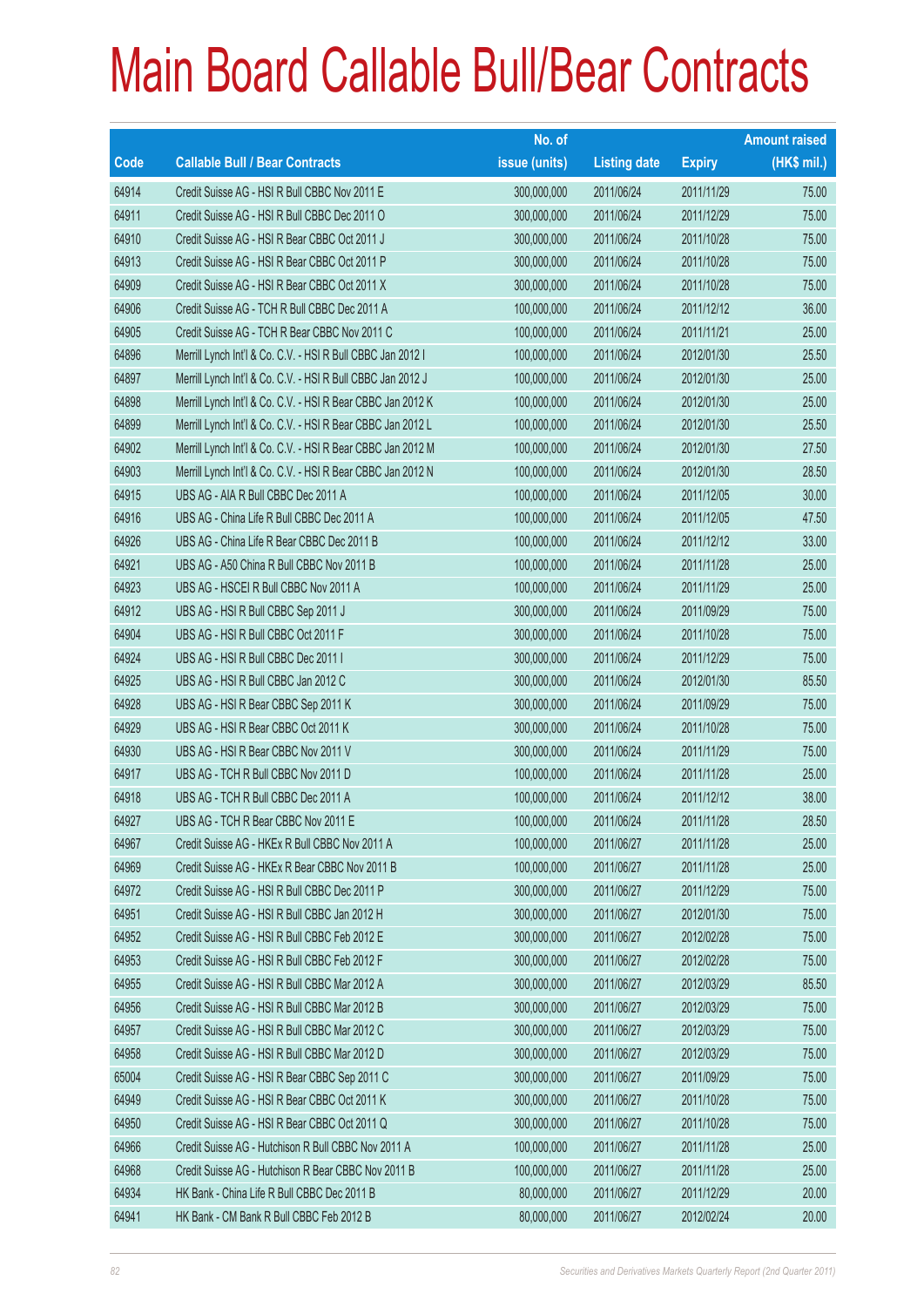|        |                                                               | No. of        |                     |               | <b>Amount raised</b> |
|--------|---------------------------------------------------------------|---------------|---------------------|---------------|----------------------|
| Code   | <b>Callable Bull / Bear Contracts</b>                         | issue (units) | <b>Listing date</b> | <b>Expiry</b> | (HK\$ mil.)          |
| 64944  | HK Bank - A50 R Bull CBBC Jan 2012 B                          | 100,000,000   | 2011/06/27          | 2012/01/30    | 25.00                |
| 64945  | HK Bank - HSI R Bull CBBC Dec 2011 E                          | 100,000,000   | 2011/06/27          | 2011/12/29    | 25.00                |
| 64946  | HK Bank - HSI R Bull CBBC Dec 2011 F                          | 100,000,000   | 2011/06/27          | 2011/12/29    | 25.00                |
| 64947  | HK Bank - HSI R Bull CBBC Jan 2012 D                          | 100,000,000   | 2011/06/27          | 2012/01/30    | 25.00                |
| 64943  | HK Bank - Hutchison R Bull CBBC Dec 2011 B                    | 80,000,000    | 2011/06/27          | 2011/12/29    | 20.00                |
| 64973  | SGA Societe Generale Acceptance N.V. - HSI R Bull CBBC Dec11F | 300,000,000   | 2011/06/27          | 2011/12/29    | 106.50               |
| 64974  | SGA Societe Generale Acceptance N.V. - HSI R Bull CBBC Dec11G | 300,000,000   | 2011/06/27          | 2011/12/29    | 123.00               |
| 64975  | SGA Societe Generale Acceptance N.V. - HSI R Bull CBBC Dec11H | 300,000,000   | 2011/06/27          | 2011/12/29    | 120.00               |
| 64979  | SGA Societe Generale Acceptance N.V. - HSI R Bull CBBC Dec11I | 300,000,000   | 2011/06/27          | 2011/12/29    | 97.50                |
| 64980  | SGA Societe Generale Acceptance N.V. - HSI R Bull CBBC Dec11J | 300,000,000   | 2011/06/27          | 2011/12/29    | 112.50               |
| 64985  | SGA Societe Generale Acceptance N.V. - HSI R Bear CBBC Oct11A | 300,000,000   | 2011/06/27          | 2011/10/28    | 75.00                |
| 64986  | SGA Societe Generale Acceptance N.V. - HSI R Bear CBBC Oct11B | 300,000,000   | 2011/06/27          | 2011/10/28    | 75.00                |
| 64982  | SGA Societe Generale Acceptance N.V. - HSI R Bear CBBC Oct11D | 300,000,000   | 2011/06/27          | 2011/10/28    | 75.00                |
| 64987  | SGA Societe Generale Acceptance N.V. - HSI R Bear CBBC Oct11E | 300,000,000   | 2011/06/27          | 2011/10/28    | 75.00                |
| 64988  | UBS AG - Cheung Kong R Bull CBBC Dec 2011 B                   | 100,000,000   | 2011/06/27          | 2011/12/19    | 25.00                |
| 64990  | UBS AG - HKEx R Bull CBBC Dec 2011 A                          | 100,000,000   | 2011/06/27          | 2011/12/19    | 36.00                |
| 64991  | UBS AG - HKEx R Bull CBBC Dec 2011 B                          | 100,000,000   | 2011/06/27          | 2011/12/12    | 25.00                |
| 65007  | UBS AG - HKEx R Bear CBBC Dec 2011 C                          | 100,000,000   | 2011/06/27          | 2011/12/19    | 26.50                |
| 65006  | UBS AG - HSI R Bull CBBC Sep 2011 X                           | 300,000,000   | 2011/06/27          | 2011/09/29    | 75.00                |
| 65005  | UBS AG - HSI R Bull CBBC Nov 2011 X                           | 300,000,000   | 2011/06/27          | 2011/11/29    | 75.00                |
| 65009  | UBS AG - HSI R Bear CBBC Oct 2011 P                           | 300,000,000   | 2011/06/27          | 2011/10/28    | 75.00                |
| 64948  | UBS AG - HSI R Bear CBBC Nov 2011 W                           | 300,000,000   | 2011/06/27          | 2011/11/29    | 75.00                |
| 64992  | UBS AG - Hutchison R Bull CBBC Dec 2011 A                     | 100,000,000   | 2011/06/27          | 2011/12/12    | 25.00                |
| 64993  | UBS AG - SHK Ppt R Bull CBBC Dec 2011 A                       | 100,000,000   | 2011/06/27          | 2011/12/19    | 25.00                |
| 64995  | UBS AG - TCH R Bull CBBC Dec 2011 B                           | 100,000,000   | 2011/06/27          | 2011/12/19    | 35.00                |
| 65008  | UBS AG - TCH R Bear CBBC Dec 2011 C                           | 100,000,000   | 2011/06/27          | 2011/12/19    | 31.50                |
| 65030  | BNP Paribas Arbit Issu B.V. - HSI R Bull CBBC Dec 2011 D      | 200,000,000   | 2011/06/28          | 2011/12/29    | 50.00                |
| 65031  | BNP Paribas Arbit Issu B.V. - HSI R Bull CBBC Dec 2011 Z      | 200,000,000   | 2011/06/28          | 2011/12/29    | 50.00                |
| 65018  | Credit Suisse AG - HSI R Bull CBBC Dec 2011 Q                 | 300,000,000   | 2011/06/28          | 2011/12/29    | 75.00                |
| 65017  | Macquarie Bank Ltd. - HSI R Bull CBBC Jan 2012 B              | 388,000,000   | 2011/06/28          | 2012/01/30    | 97.78                |
| 65016  | Macquarie Bank Ltd. - HSI R Bull CBBC Feb 2012 A              | 388,000,000   | 2011/06/28          | 2012/02/28    | 100.49               |
| 65019  | UBS AG - CC Bank R Bull CBBC Dec 2011 A                       | 100,000,000   | 2011/06/28          | 2011/12/19    | 25.00                |
| 65029  | UBS AG - HSI R Bull CBBC Nov 2011 Y                           | 300,000,000   | 2011/06/28          | 2011/11/29    | 75.00                |
| 63472# | Credit Suisse AG - HSI R Bull CBBC Dec 2011 C                 | 210,000,000   | 2011/06/28          | 2011/12/29    | 17.22                |
| 65033  | UBS AG - A50 China R Bear CBBC Dec 2011 A                     | 100,000,000   | 2011/06/29          | 2011/12/12    | 25.00                |
| 65032  | UBS AG - Hutchison R Bear CBBC Dec 2011 B                     | 100,000,000   | 2011/06/29          | 2011/12/19    | 25.00                |
| 65034  | Barclays Bank plc - HSI R Bull CBBC Jan 2012 A                | 300,000,000   | 2011/06/30          | 2012/01/30    | 75.00                |
| 65035  | Barclays Bank plc - HSI R Bull CBBC Jan 2012 B                | 300,000,000   | 2011/06/30          | 2012/01/30    | 75.00                |
| 65037  | Barclays Bank plc - HSI R Bear CBBC Jan 2012 C                | 300,000,000   | 2011/06/30          | 2012/01/30    | 75.00                |
| 65038  | Barclays Bank plc - HSI R Bear CBBC Jan 2012 D                | 300,000,000   | 2011/06/30          | 2012/01/30    | 75.00                |
| 65039  | HK Bank - HSI R Bear CBBC Feb 2012 A                          | 100,000,000   | 2011/06/30          | 2012/02/28    | 25.00                |
| 65041  | HK Bank - HSI R Bear CBBC Feb 2012 B                          | 100,000,000   | 2011/06/30          | 2012/02/28    | 26.00                |
| 65042  | UBS AG - Petrochina R Bull CBBC Dec 2011 A                    | 100,000,000   | 2011/06/30          | 2011/12/19    | 25.00                |
| Total  |                                                               |               |                     |               | 54,073.65            |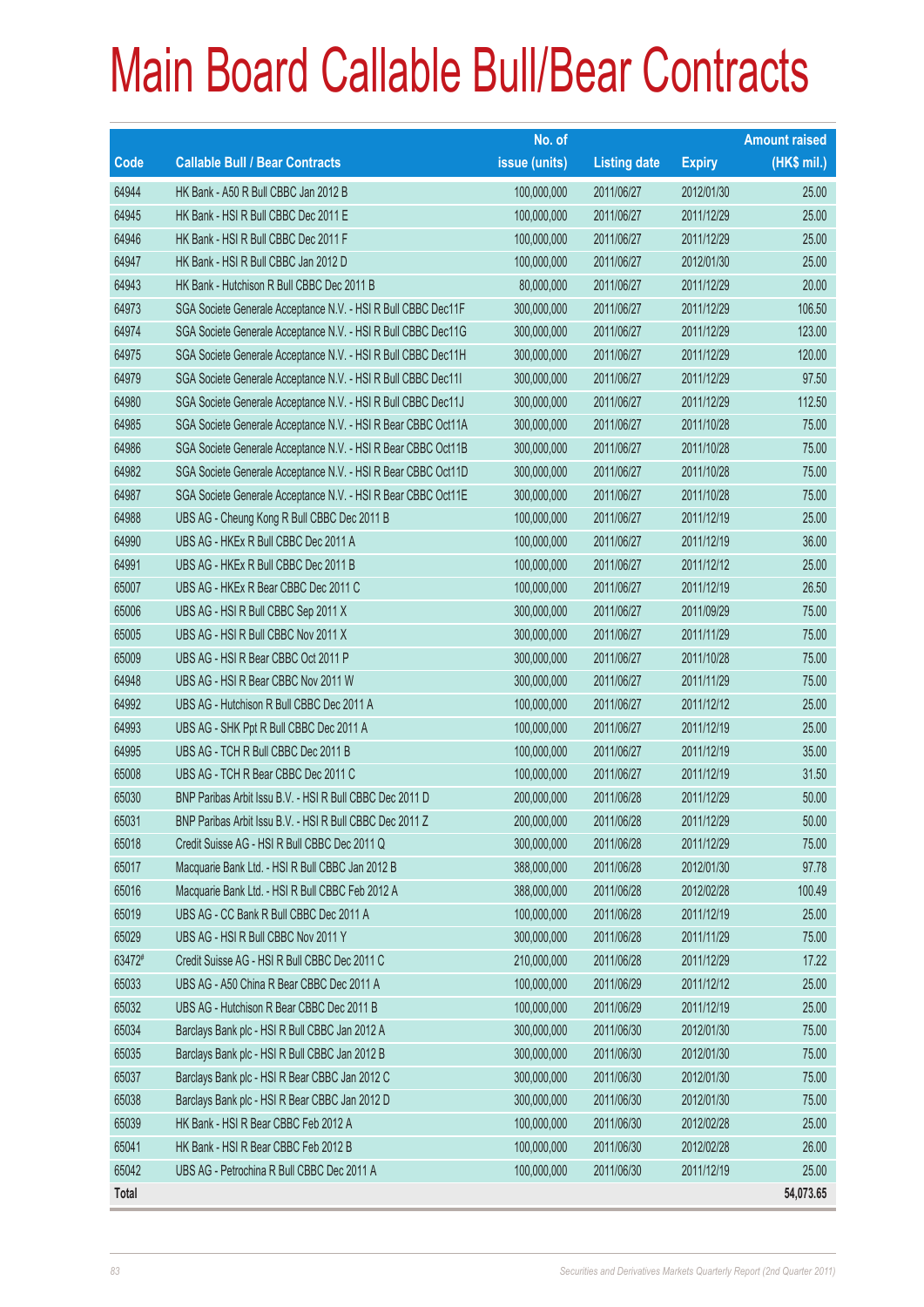# DR/ELI/Trading Only Stocks Trading Statistics

### **Depositary Receipt Trading Statistics**

|      |      | No. of issues | Turnover value (HK\$ mil.) |
|------|------|---------------|----------------------------|
| 2010 | Q4 * |               | 119.44                     |
| 2011 |      |               | 139.30                     |
|      |      |               | 331.18                     |

The first DR commenced trading on 8 December 2010

### **Equity Linked Instrument Trading Statistics**

|      |    | No. of issues | Turnover value (HK\$ mil.) |
|------|----|---------------|----------------------------|
| 2010 | Q2 | –             |                            |
|      | Q3 | –             |                            |
|      | Q4 | –             |                            |
| 2011 | Q1 |               |                            |
|      |    | –             | -                          |

### **NASDAQ Stocks**

|      |    | No. of issues | Turnover value (HK\$ mil.) |
|------|----|---------------|----------------------------|
| 2010 | Q2 |               | 0.05                       |
|      | Q3 |               | 0.30                       |
|      | Q4 |               | 0.30                       |
| 2011 | Q1 |               | 0.06                       |
|      | Q2 |               | 0.32                       |

#### **iShares**

|      |    | No. of issues | Turnover value (HK\$ mil.) |
|------|----|---------------|----------------------------|
| 2010 | Q2 |               | 0.00                       |
|      | Q3 |               | 0.00                       |
|      | Q4 |               | 0.00                       |
| 2011 | Q1 |               | 0.00                       |
|      | Q2 |               | 0.00                       |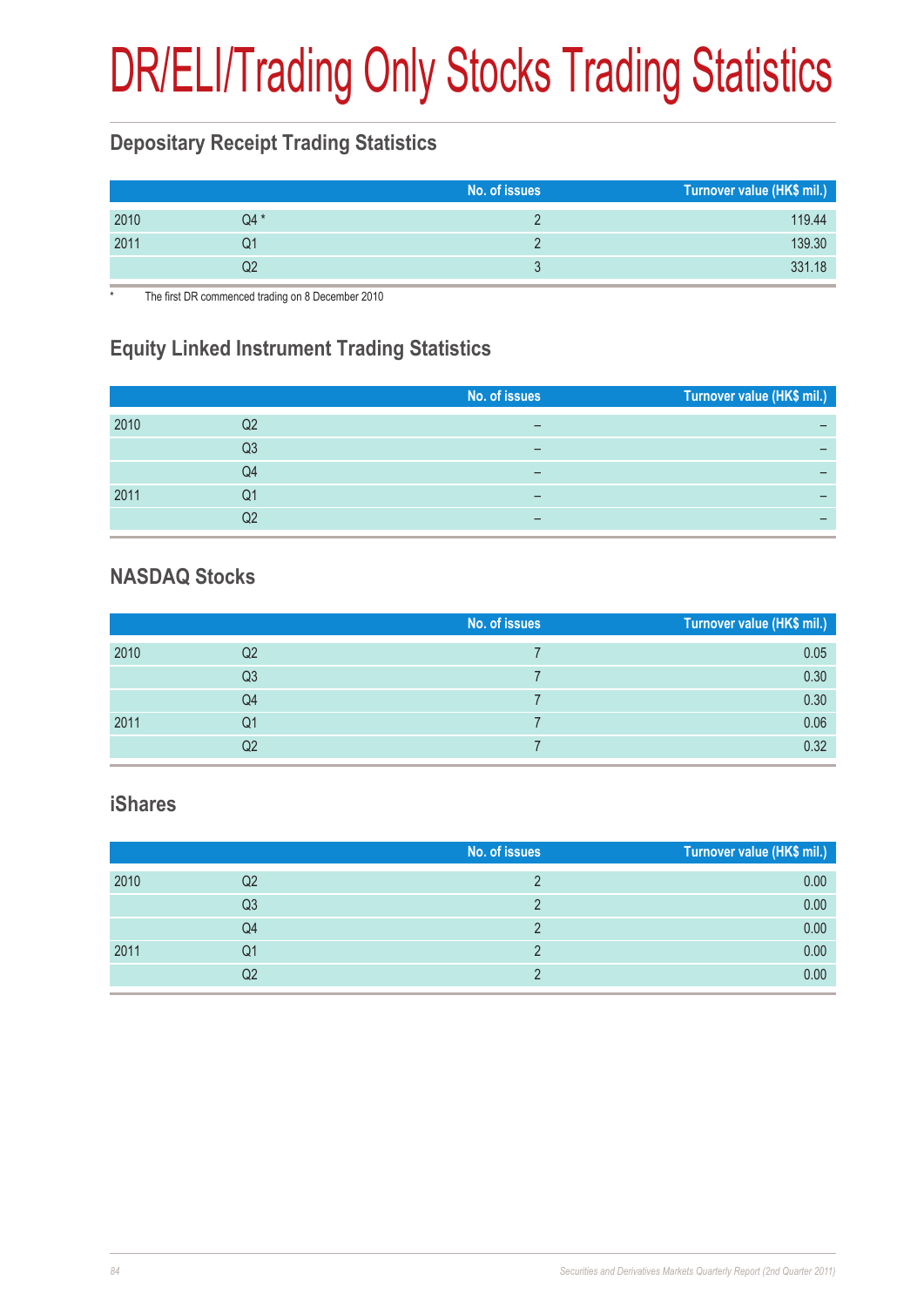### **Equity Turnover - GEM**

|      |    | Share (Mil. shs) | Value (HK\$ mil.) | No. of deals |
|------|----|------------------|-------------------|--------------|
| 2010 | Q2 | 139,315.11       | 39,315.10         | 987,294      |
|      | Q3 | 88,672.33        | 24,297.92         | 647,501      |
|      | Q4 | 120,693.51       | 38,527.65         | 969,546      |
| 2011 | Q1 | 124,595.93       | 22,614.51         | 608,740      |
|      | Q2 | 79,170.20        | 20,231.96         | 507,155      |

### **Equity Trading Statistics - GEM**

|      |                | No. of<br>trading days | <b>Average daily turnover</b><br>(HK\$ mil.) | <b>Average value</b><br>per deal |
|------|----------------|------------------------|----------------------------------------------|----------------------------------|
| 2010 | Q <sub>2</sub> | 60                     | 655.25                                       | 39,821                           |
|      | Q <sub>3</sub> | 64                     | 379.65                                       | 37,526                           |
|      | Q4             | 64                     | 601.99                                       | 39,738                           |
| 2011 | Q <sub>1</sub> | 62                     | 364.75                                       | 37,150                           |
|      | Q2             | 59                     | 342.91                                       | 39,893                           |

#### **20 Most Advanced GEM Stocks**

for 2nd quarter 2011

|                |       |                        |                 | <b>Closing price</b> |        |
|----------------|-------|------------------------|-----------------|----------------------|--------|
| <b>Rank</b>    | Code  | <b>Stock</b>           | End of Jun 2011 | End of Mar 2011      | $%$ up |
| 1              | 08270 | <b>CHINA LEASON</b>    | 0.560           | 0.265                | 111.32 |
| $\overline{2}$ | 08186 | <b>CHINA ASEAN RES</b> | 0.430           | 0.255                | 68.63  |
| 3              | 08226 | <b>SUNRISE C TECH</b>  | 1.340           | 0.860                | 55.81  |
| 4              | 08111 | <b>SOLUTECK</b>        | 0.415           | 0.285                | 45.61  |
| 5              | 08279 | <b>AGTECH HOLDINGS</b> | 0.460           | 0.320                | 43.75  |
| 6              | 08070 | <b>ZHONGYU GAS</b>     | 0.650           | 0.490                | 32.65  |
| $\overline{7}$ | 08052 | <b>CRASIA</b>          | 3.850           | 2.980                | 29.19  |
| 8              | 08233 | <b>CIG PORTS</b>       | 0.117           | 0.091                | 28.57  |
| 9              | 08207 | <b>CREDIT CHINA</b>    | 1.560           | 1.220                | 27.87  |
| 10             | 08249 | <b>YIDONG ELEC</b>     | 0.230           | 0.180                | 27.78  |
| 11             | 08131 | <b>ABC MULTIACTIVE</b> | 0.540           | 0.425                | 27.06  |
| 12             | 08231 | <b>FUDANZHANGJIANG</b> | 2.030           | 1.650                | 23.03  |
| 13             | 08292 | <b>HC INTL</b>         | 1.710           | 1.400                | 22.14  |
| 14             | 08151 | <b>ESSEX BIO-TECH</b>  | 0.880           | 0.740                | 18.92  |
| 15             | 08198 | <b>MELCOLOT</b>        | 0.148           | 0.125                | 18.40  |
| 16             | 08269 | <b>WEALTH GLORY</b>    | 0.355           | 0.310                | 14.52  |
| 17             | 08123 | <b>FIRST CHINA NET</b> | 0.270           | 0.240                | 12.50  |
| 18             | 08033 | <b>VODATEL NETWORK</b> | 0.320           | 0.285                | 12.28  |
| 19             | 08055 | <b>CHI E-LEARNING</b>  | 0.385           | 0.345                | 11.59  |
| 20             | 08061 | <b>ACROSSASIA</b>      | 0.129           | 0.117                | 10.26  |
|                |       |                        |                 |                      |        |

A Adjusted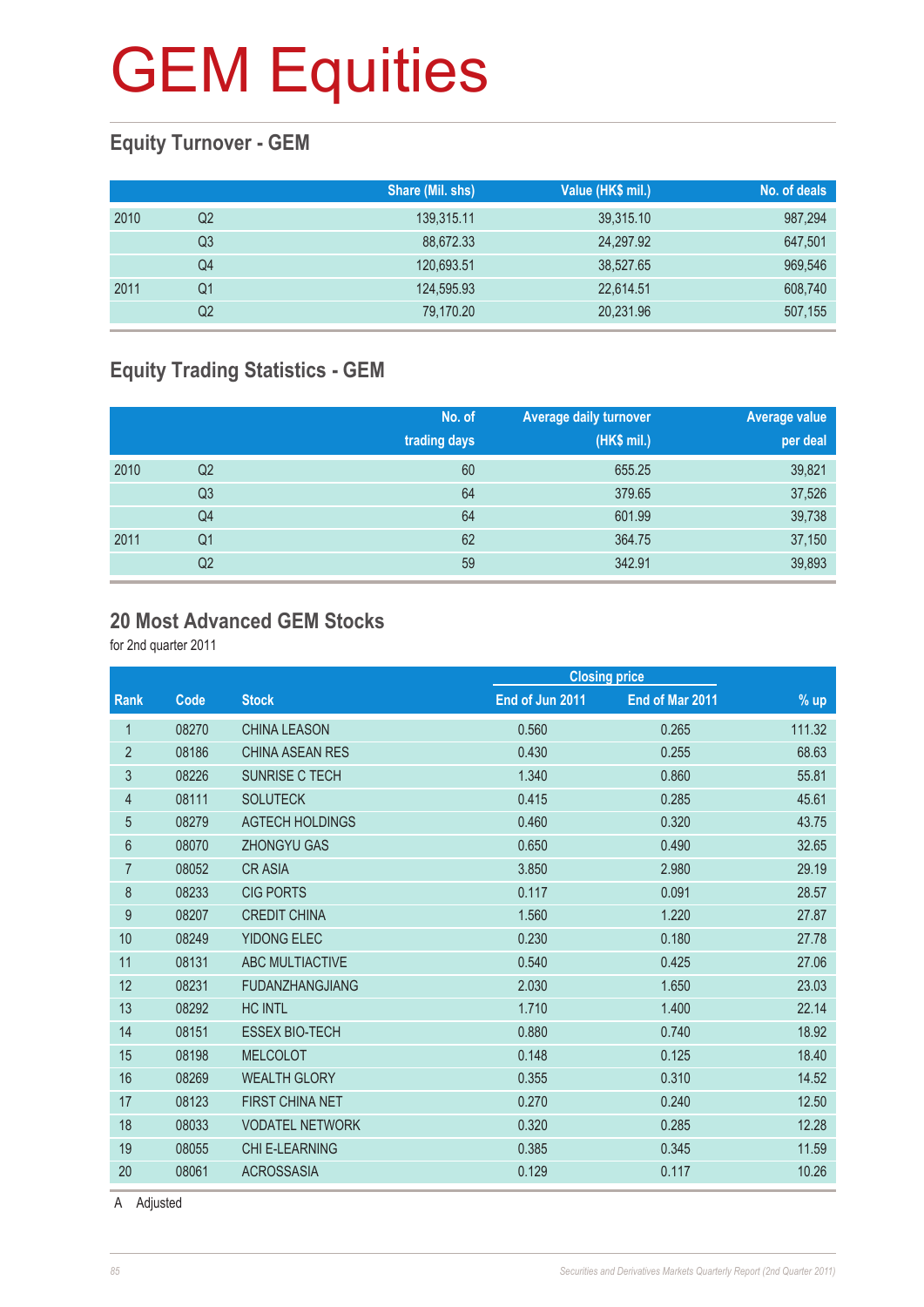#### **20 Most Declined GEM Stocks**

for 2nd quarter 2011

|                |       |                        |                 | <b>Closing price</b>    |          |
|----------------|-------|------------------------|-----------------|-------------------------|----------|
| Rank           | Code  | <b>Stock</b>           | End of Jun 2011 | End of Mar 2011         | % down   |
| $\mathbf{1}$   | 08078 | <b>CHINA3D DIGIT</b>   | 0.020           | 0.083                   | $-75.90$ |
| $\overline{2}$ | 08212 | <b>HK LIFE GROUP</b>   | 0.049           | 0.145                   | $-66.21$ |
| 3              | 08235 | <b>CCID CONSULTING</b> | 0.213           | 0.560                   | $-61.96$ |
| 4              | 08130 | <b>ZHI CHENG H-NEW</b> | 0.285           | 0.740<br>$\overline{A}$ | $-61.49$ |
| $\overline{5}$ | 08202 | <b>INNO-TECH HOLD</b>  | 0.425           | 1.080<br>$\overline{A}$ | $-60.65$ |
| 6              | 08022 | <b>TLT LOTTOTAIN</b>   | 0.115           | 0.285                   | $-59.65$ |
| 7              | 08167 | <b>NEO TELEMEDIA</b>   | 0.480           | 1.140<br>$\overline{A}$ | $-57.89$ |
| $\bf 8$        | 08271 | <b>GDC</b>             | 0.395           | 0.870                   | $-54.60$ |
| 9              | 08088 | <b>CROSBY CAPITAL</b>  | 0.085           | 0.174                   | $-51.15$ |
| 10             | 08075 | <b>ROJAM</b>           | 0.208           | 0.385                   | $-45.97$ |
| 11             | 08053 | CH ELEC POWER          | 0.103           | 0.175                   | $-41.14$ |
| 12             | 08011 | POLYARD PETRO          | 0.082           | 0.138<br>$\overline{A}$ | $-40.58$ |
| 13             | 08166 | <b>CHINA ECO-FARM</b>  | 0.084           | 0.141                   | $-40.43$ |
| 14             | 08003 | <b>GREAT WORLD</b>     | 0.156           | 0.250                   | $-37.60$ |
| 15             | 08080 | <b>NAS HOLDINGS</b>    | 0.047           | 0.073                   | $-35.62$ |
| 16             | 08071 | CH NETCOMTECH          | 0.210           | 0.325                   | $-35.38$ |
| 17             | 08321 | C AUTO INT DECO        | 0.750           | 1.120                   | $-33.04$ |
| 18             | 08047 | <b>PALMPAY CHINA</b>   | 0.180           | 0.265                   | $-32.08$ |
| 19             | 08050 | <b>FLEXSYSTEM</b>      | 0.425           | 0.620                   | $-31.45$ |
| 20             | 08312 | <b>BRILLIANCE WW</b>   | 0.158           | 0.230                   | $-31.30$ |

A Adjusted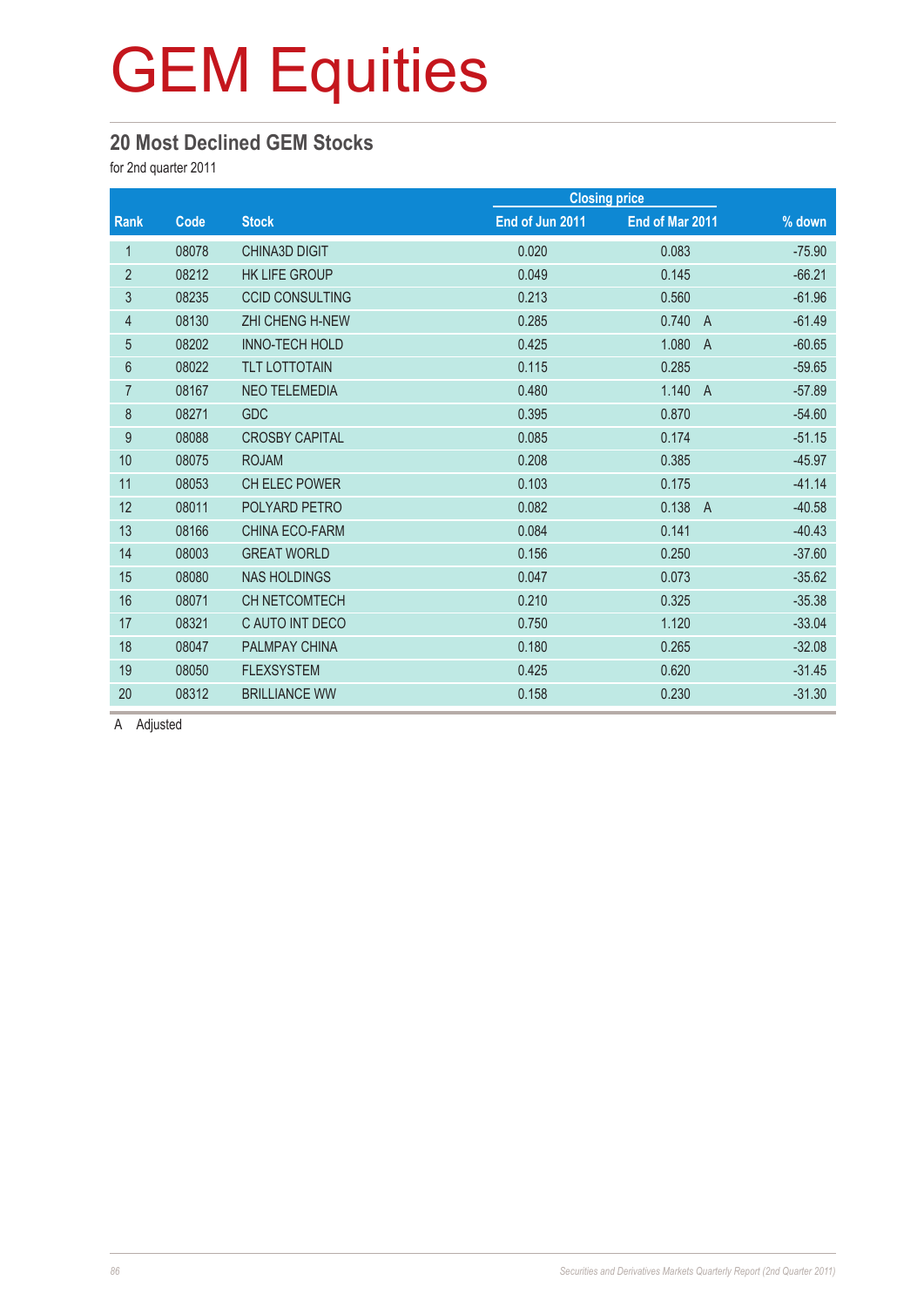### **20 Most Active GEM Stocks by Value**

for 2nd quarter 2011

| Rank             | Code  | <b>Stock</b>           | Turnover (HK\$ mil.) | % of total |
|------------------|-------|------------------------|----------------------|------------|
| $\mathbf{1}$     | 08137 | <b>HONBRIDGE</b>       | 2,132.65             | 10.54      |
| $\overline{2}$   | 08207 | <b>CREDIT CHINA</b>    | 1,893.67             | 9.36       |
| 3                | 08046 | <b>HENG XIN CHINA</b>  | 1,483.50             | 7.33       |
| 4                | 08277 | <b>WUMART</b>          | 721.20               | 3.56       |
| 5                | 08351 | ETERNITE INT'L         | 680.37               | 3.36       |
| $\boldsymbol{6}$ | 08086 | <b>EPRO</b>            | 654.00               | 3.23       |
| $\overline{7}$   | 08132 | <b>FAIRSON HLDGS</b>   | 632.09               | 3.12       |
| 8                | 08161 | <b>CHINALOTSYNERGY</b> | 578.24               | 2.86       |
| $\boldsymbol{9}$ | 08150 | <b>SEAMLESS GREEN</b>  | 573.92               | 2.84       |
| 10               | 08071 | CH NETCOMTECH          | 558.96               | 2.76       |
| 11               | 08078 | <b>CHINA3D DIGIT</b>   | 508.12               | 2.51       |
| 12               | 08167 | <b>NEO TELEMEDIA</b>   | 463.57               | 2.29       |
| 13               | 08032 | <b>VIVA CHINA</b>      | 453.73               | 2.24       |
| 14               | 08075 | <b>ROJAM</b>           | 411.46               | 2.03       |
| 15               | 08043 | <b>ERA MINING MACH</b> | 373.78               | 1.85       |
| 16               | 08103 | <b>TAI SHING</b>       | 368.60               | 1.82       |
| 17               | 08029 | <b>SUN INT'L</b>       | 353.02               | 1.74       |
| 18               | 08220 | <b>BINGO GROUP</b>     | 323.34               | 1.60       |
| 19               | 08270 | <b>CHINA LEASON</b>    | 318.17               | 1.57       |
| 20               | 08176 | CHINA AU GROUP         | 266.75               | 1.32       |
| <b>Total</b>     |       |                        | 13,749.14            | 67.96      |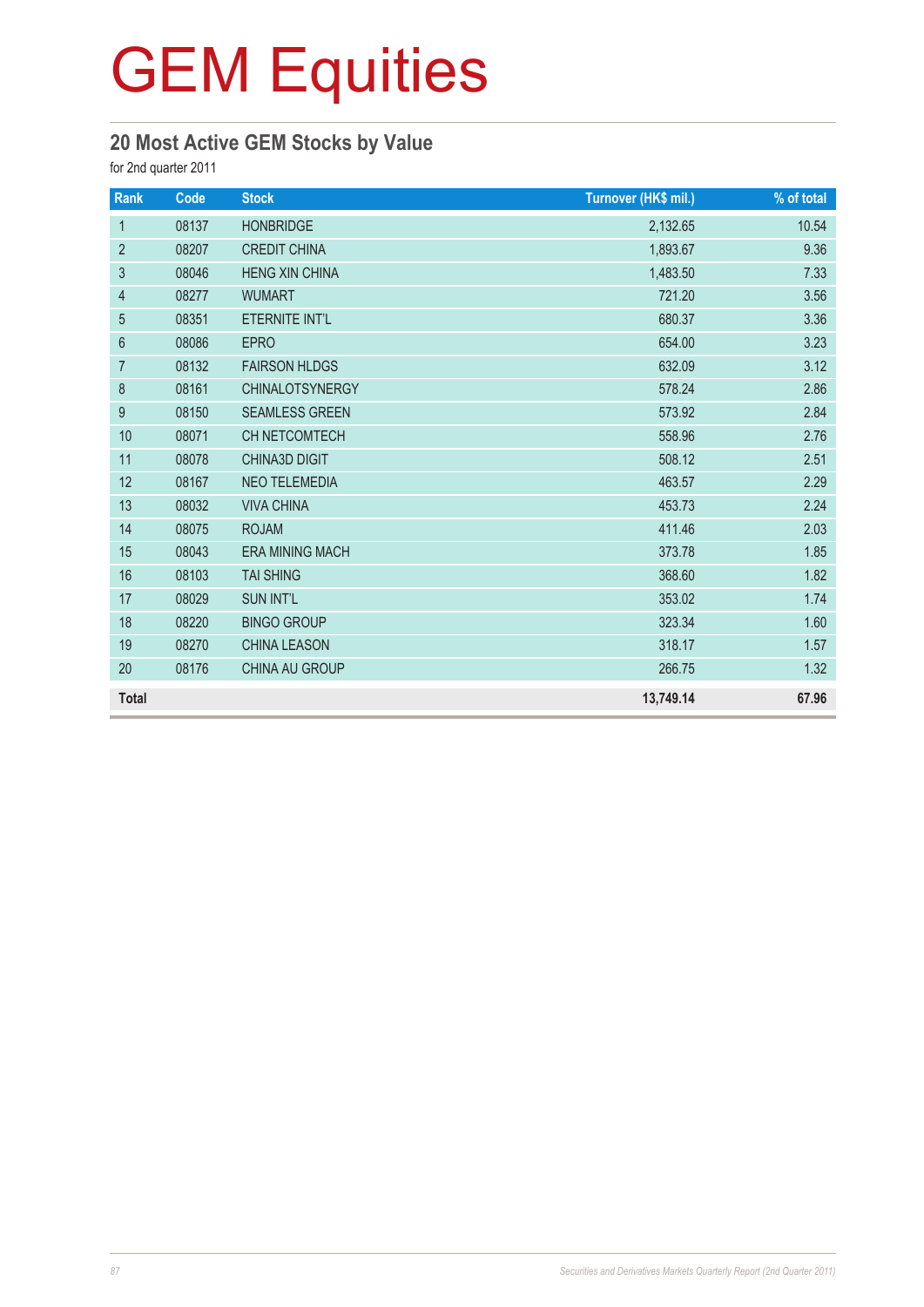### **20 Most Active GEM Stock by Shares**

for 2nd quarter 2011

| Rank           | Code  | <b>Stock</b>           | <b>Turnover (Mil. shs)</b> | % of total |
|----------------|-------|------------------------|----------------------------|------------|
| $\mathbf{1}$   | 08078 | <b>CHINA3D DIGIT</b>   | 15,363.99                  | 19.41      |
| $\overline{2}$ | 08009 | <b>IMERCHANTS</b>      | 8,707.36                   | 11.00      |
| 3              | 08167 | <b>NEO TELEMEDIA</b>   | 5,308.07                   | 6.70       |
| 4              | 08382 | CH 3D DIGIT RTS        | 4,636.69                   | 5.86       |
| 5              | 08161 | <b>CHINALOTSYNERGY</b> | 2,500.63                   | 3.16       |
| $\,6\,$        | 08103 | <b>TAI SHING</b>       | 2,189.95                   | 2.77       |
| $\overline{7}$ | 08212 | HK LIFE GROUP          | 2,180.22                   | 2.75       |
| $\,8\,$        | 08071 | CH NETCOMTECH          | 1,981.79                   | 2.50       |
| 9              | 08202 | <b>INNO-TECH HOLD</b>  | 1,760.20                   | 2.22       |
| 10             | 08130 | ZHI CHENG H-NEW        | 1,607.12                   | 2.03       |
| 11             | 08220 | <b>BINGO GROUP</b>     | 1,549.09                   | 1.96       |
| 12             | 08032 | <b>VIVA CHINA</b>      | 1,400.40                   | 1.77       |
| 13             | 08075 | <b>ROJAM</b>           | 1,377.62                   | 1.74       |
| 14             | 08132 | <b>FAIRSON HLDGS</b>   | 1,288.01                   | 1.63       |
| 15             | 08080 | <b>NAS HOLDINGS</b>    | 1,251.44                   | 1.58       |
| 16             | 08171 | <b>CHINA TRENDS</b>    | 1,220.05                   | 1.54       |
| 17             | 08022 | <b>TLT LOTTOTAIN</b>   | 1,218.47                   | 1.54       |
| 18             | 08046 | <b>HENG XIN CHINA</b>  | 1,198.17                   | 1.51       |
| 19             | 08207 | <b>CREDIT CHINA</b>    | 1,128.63                   | 1.43       |
| 20             | 08116 | C PUBLIC HEALTH        | 1,061.06                   | 1.34       |
| <b>Total</b>   |       |                        | 58,928.94                  | 74.43      |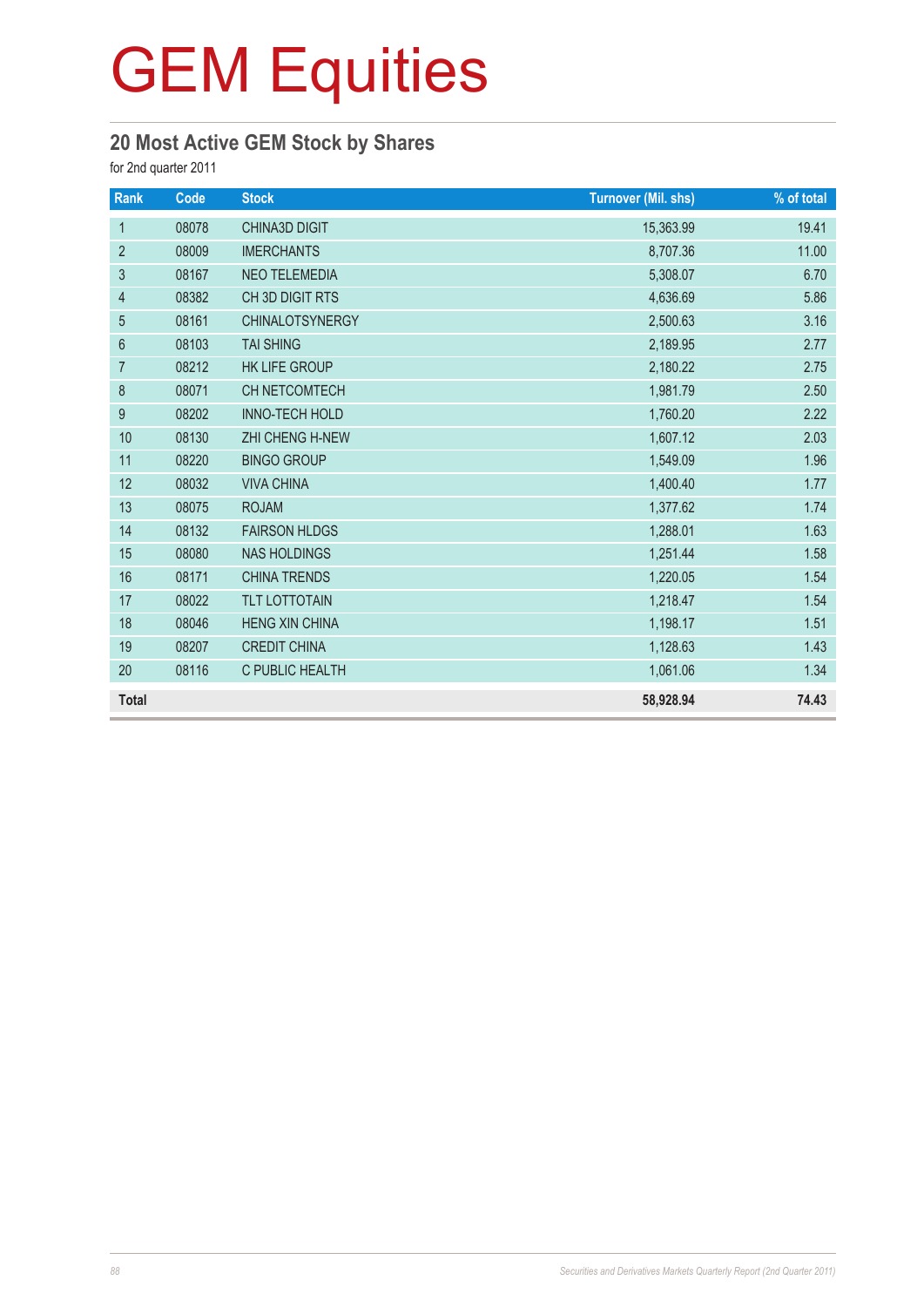#### **Market Capitalisation of Listed Companies for GEM**

as at the quarter end

|      |                | HK\$ mil.  |
|------|----------------|------------|
| 2010 | Q2             | 130,902.34 |
|      | Q <sub>3</sub> | 129,859.18 |
|      | Q4             | 134,674.08 |
| 2011 | Q1             | 137,835.27 |
|      | Q2             | 111,535.83 |

#### **Market Capitalisation**

as at 30 June 2011

| <b>Industry Classification</b> | HK\$ mil.  | HK\$% of totalmil. |
|--------------------------------|------------|--------------------|
| Energy                         | 998.90     | 0.90               |
| <b>Materials</b>               | 22,652.42  | 20.31              |
| <b>Industrial Goods</b>        | 4,195.88   | 3.76               |
| <b>Consumer Goods</b>          | 16,844.99  | 15.10              |
| <b>Services</b>                | 8,004.25   | 7.18               |
| Telecommunications             | 988.62     | 0.89               |
| <b>Utilities</b>               | 5,195.69   | 4.66               |
| <b>Financials</b>              | 6,055.29   | 5.43               |
| Properties & Construction      | 2,176.12   | 1.95               |
| Information Technology         | 43,785.58  | 39.26              |
| Conglomerates                  | 638.09     | 0.57               |
| <b>Total</b>                   | 111,535.83 | 100.00             |

#### **Market Capitalisation by Hang Seng Industry Classification System\* – GEM** Quarter-end figures



Hang Seng Industry Classification System (HSICS) is provided by Hang Seng Indexes Company Limited.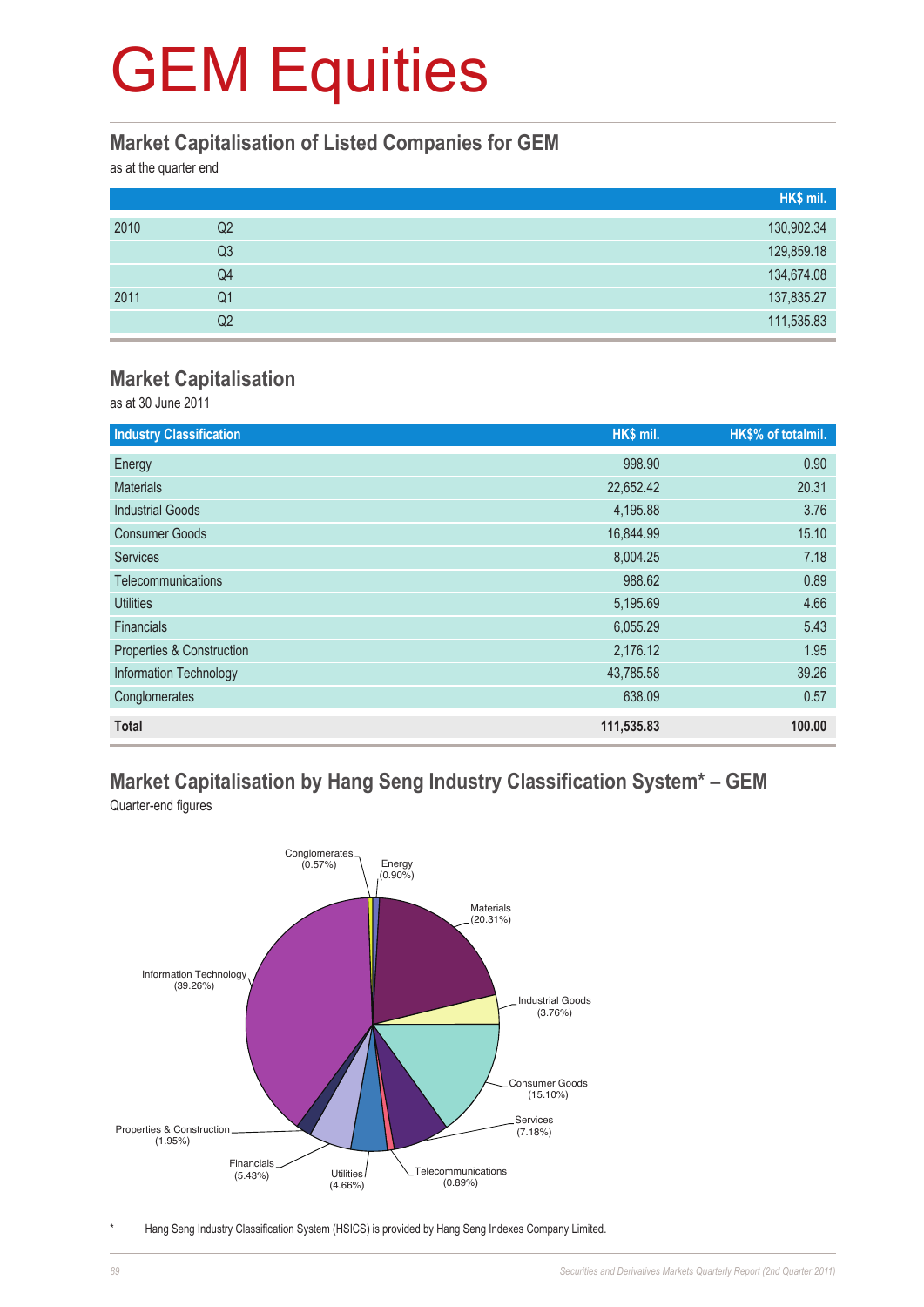#### **50 Leading Companies by Market Capitalisation - GEM**

as at the 2nd quarter end 2011

|                     |       |                                                           | <b>Market capitalisation</b> |                   |
|---------------------|-------|-----------------------------------------------------------|------------------------------|-------------------|
| Rank                |       | <b>Company</b>                                            | (HK\$ mil.)                  | % of market total |
| $\mathbf 1$         | 08137 | Honbridge Holdings Ltd.                                   | 15,932.59                    | 14.28             |
| $\overline{2}$      | 08086 | ePRO Ltd.                                                 | 7,243.98                     | 6.49              |
| $\mathfrak{S}$      | 08032 | Viva China Holdings Ltd.                                  | 4,961.28                     | 4.45              |
| 4                   | 08192 | Global Energy Resources International Group Ltd.          | 3,387.96                     | 3.04              |
| 5                   | 08046 | Heng Xin China Holdings Ltd.                              | 3,282.96                     | 2.94              |
| $6\phantom{1}6$     | 08043 | ERA Mining Machinery Ltd.                                 | 3,126.19                     | 2.80              |
| $\overline{7}$      | 08035 | Binhai Investment Co. Ltd.                                | 2,996.41                     | 2.69              |
| $\,8\,$             | 08096 | Ruifeng Petroleum Chemical Holdings Ltd.                  | 2,965.02                     | 2.66              |
| 9                   | 08207 | Credit China Holdings Ltd.                                | 2,730.00                     | 2.45              |
| 10                  | 08008 | Sunevision Holdings Ltd.                                  | 2,193.73                     | 1.97              |
| 11                  | 08075 | Rojam Entertainment Holdings Ltd.                         | 2,087.96                     | 1.87              |
| 12                  | 08206 | China Communication Telecom Services Co. Ltd.             | 1,911.52                     | 1.71              |
| 13                  | 08071 | China Netcom Technology Holdings Ltd.                     | 1,906.00                     | 1.71              |
| 14                  | 08066 | Phoenitron Holdings Ltd.                                  | 1,699.91                     | 1.52              |
| 15                  | 08279 | AGTech Holdings Ltd.                                      | 1,697.21                     | 1.52              |
| 16                  | 08158 | China Bio-Med Regeneration Technology Ltd.                | 1,672.48                     | 1.50              |
| 17                  | 08161 | China LotSynergy Holdings Ltd.                            | 1,608.07                     | 1.44              |
| 18                  | 08155 | South China Land Ltd.                                     | 1,564.99                     | 1.40              |
| 19                  | 08070 | Zhongyu Gas Holdings Ltd.                                 | 1,539.20                     | 1.38              |
| 20                  | 08270 | China Leason Investment Group Co. Ltd.                    | 1,446.76                     | 1.30              |
| 21                  | 08029 | Sun International Group Ltd.                              | 1,419.23                     | 1.27              |
| 22                  | 08058 | Shandong Luoxin Pharmacy Stock Co. Ltd. - H Shares        | 1,347.75                     | 1.21              |
| 23                  | 08083 | China Innovationpay Group Ltd.                            | 1,202.20                     | 1.08              |
| 24                  | 08123 | First China Financial Network Holdings Ltd.               | 1,087.82                     | 0.98              |
| 25                  | 08190 | Combest Holdings Ltd.                                     | 976.46                       | 0.88              |
| 26                  | 08299 | Grand T G Gold Holdings Ltd.                              | 968.29                       | 0.87              |
| 27                  | 08156 | China Vanguard Group Ltd.                                 | 950.46                       | 0.85              |
| 28                  | 08292 | HC International, Inc.                                    | 929.02                       | 0.83              |
| 29                  | 08167 | Neo Telemedia Ltd.                                        | 927.75                       | 0.83              |
| 30                  | 08186 | China Asean Resources Ltd.                                | 906.55                       | 0.81              |
| 31                  | 08005 | Yuxing InfoTech Holdings Ltd.                             | 884.45                       | 0.79              |
| 32                  | 08228 | National Arts Holdings Ltd.                               | 873.37                       | 0.78              |
| 33                  | 08306 | China Nonferrous Metals Co. Ltd.                          | 866.13                       | 0.78              |
| 34                  | 08087 | China 33 Media Group Ltd.                                 | 862.42                       | 0.77              |
| 35                  | 08351 | Eternite International Co. Ltd.                           | 765.55                       | 0.69              |
| 36                  | 08203 | Kaisun Energy Group Ltd.                                  | 748.49                       | 0.67              |
| 37                  | 08175 | China Digital Licensing (Group) Ltd.                      | 744.10                       | 0.67              |
| 38                  | 08116 | China Public Healthcare (Holding) Ltd.                    | 732.71                       | 0.66              |
| 39                  | 08153 | Code Agriculture (Holdings) Ltd.                          | 705.59                       | 0.63              |
| 40                  | 08102 | Shanghai Fudan Microelectronics Group Co. Ltd. - H Shares | 683.37                       | 0.61              |
| 41                  | 08290 | Tianjin Tianlian Public Utilities Co., Ltd. - H Shares    | 660.08                       | 0.59              |
| 42                  | 08061 | AcrossAsia Ltd.                                           | 653.34                       | 0.59              |
| 43                  | 08080 | North Asia Strategic Holdings Ltd.                        | 638.09                       | 0.57              |
| 44                  | 08128 | China Ground Source Energy Ltd.                           | 629.92                       | 0.56              |
| 45                  | 08325 | Oriental City Group Holdings Ltd.                         | 600.00                       | 0.54              |
| 46                  | 08226 | Sunrise (China) Technology Group Ltd.                     | 576.82                       | 0.52              |
| 47                  | 08109 | Creative Energy Solutions Holdings Ltd.                   | 554.40                       | 0.50              |
| 48                  | 08016 | China Data Broadcasting Holdings Ltd.                     | 551.10                       | 0.49              |
| 49                  | 08163 | Merdeka Resources Holdings Ltd.                           | 547.29                       | 0.49              |
| 50                  | 08220 | Bingo Group Holdings Ltd.                                 | 541.65                       | 0.49              |
|                     |       |                                                           |                              |                   |
| <b>Total</b>        |       |                                                           | 90,488.60                    | 81.13             |
| <b>Market Total</b> |       |                                                           | 111,535.83                   | 100.00            |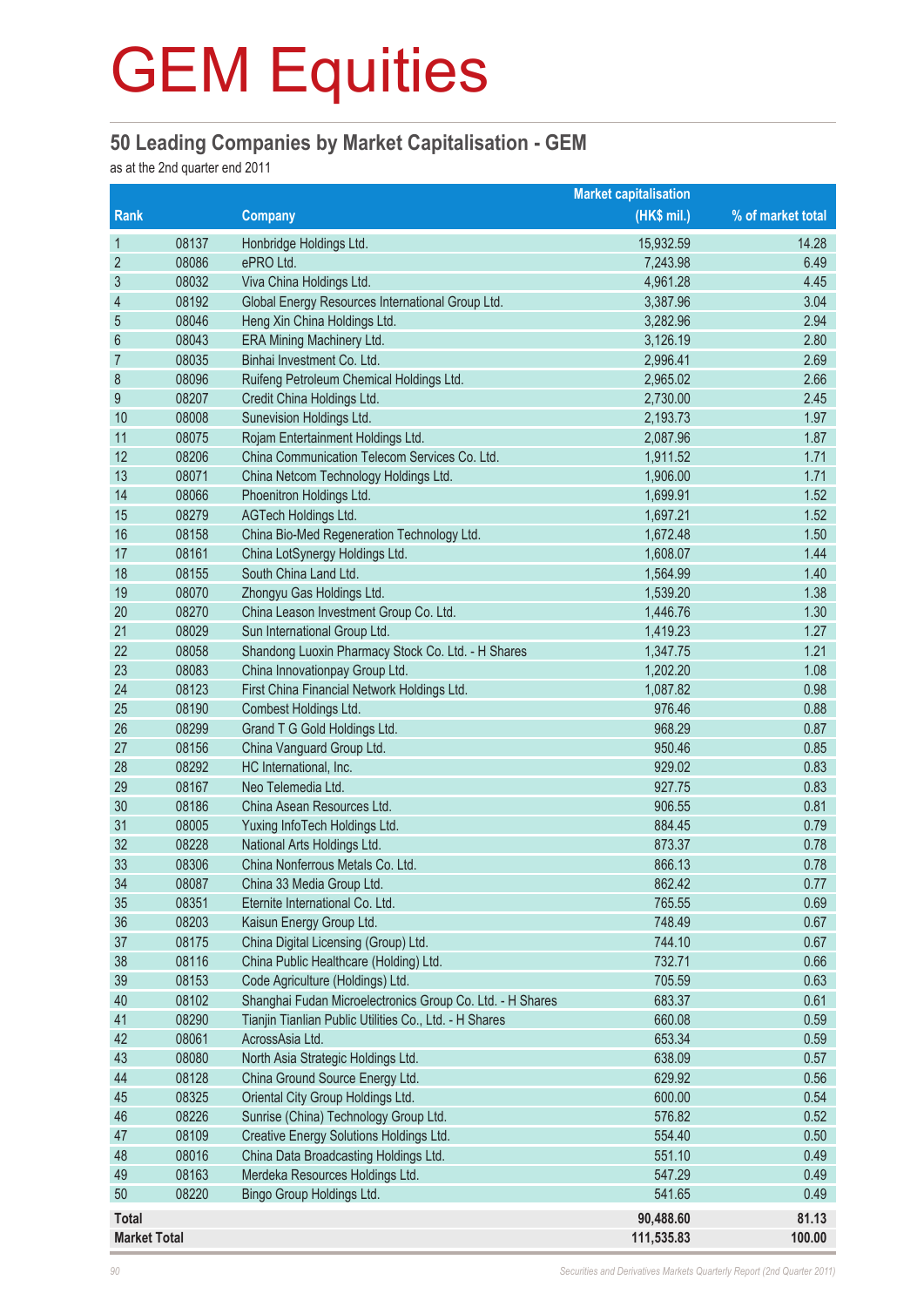#### **New Listing Statistics - equities for GEM**

|      |    | No. of newly listed companies | Funds raised (HK\$ mil.) |
|------|----|-------------------------------|--------------------------|
| 2010 | Q2 |                               | 146.25                   |
|      | Q3 |                               | 78.24                    |
|      | Q4 |                               | 424.79                   |
| 2011 | Q1 |                               | 452.01                   |
|      | Q2 |                               | 139.50                   |

#### **Newly Listed Companies for GEM**

for 2nd quarter 2011

| <b>Code</b>  | Company name                            |            | Listing date No. of issued shares | Funds raised (HK\$ mil.) |
|--------------|-----------------------------------------|------------|-----------------------------------|--------------------------|
| 08132        | Fairson Holdings Ltd.                   | 2011/05/18 | 550,000,000                       | 49.50                    |
| 08193        | GreaterChina Professional Services Ltd. | 2011/05/31 | 500,000,000                       | 90.00                    |
| <b>Total</b> |                                         |            |                                   | 139.50                   |

### **Withdrawal of listed Companies - GEM**

for 2nd quarter 2011

| <b>Code</b> | <b>Company name</b>                     | <b>Last trading date</b> | <b>Delisted date</b>             |  |
|-------------|-----------------------------------------|--------------------------|----------------------------------|--|
| 08065       | Sino Haijing Holdings Ltd. *            | 2011/05/11               | -S<br>2011/05/12                 |  |
| 08305       | Jiangchen International Holdings Ltd. * | 2011/05/13               | -S<br>2011/05/16                 |  |
| 08248       | Perception Digital Holdings Ltd. *      | 2011/06/02               | -S<br>2011/06/03                 |  |
| 08052       | Convenience Retail Asia Ltd. *          | 2011/06/17               | -S<br>2011/06/20                 |  |
| 08151       | Essex Bio-Technology Ltd. *             | 2011/06/22               | $\hat{\mathbf{S}}$<br>2011/06/23 |  |
| 08277       | Wumart Stores, Inc. - H Shares *        | 2011/06/29               | $\hat{\mathbf{S}}$<br>2011/06/30 |  |

\* Transfers of listing from GEM to Main Board pursuant to the revised Rule 9.24 of the GEM Listing Rules and to the new Chapter 9A of the Main Board Listing Rules effective from 1 July 2008.

§ Effective date of the transfer of listing from GEM to Main Board.

### **Company Name Changes for GEM**

for 2nd quarter 2011

| Code  | Old name                           | New name                                 | <b>Effective date</b> | <b>Adoption date</b> |
|-------|------------------------------------|------------------------------------------|-----------------------|----------------------|
| 08096 | ThinSoft (Holdings) Inc.           | Ruifeng Petroleum Chemical Holdings Ltd. | 2011/03/11            | 2011/04/15           |
| 08213 | Armitage Technologies Holding Ltd. | Epicurean and Co., Ltd.                  | 2011/03/15            | 2011/04/19           |
| 08083 | SYSCAN Technology Holdings Ltd.    | China Innovationpay Group Ltd.           | 2011/05/02            | 2011/06/07           |
| 08043 | <b>ERA Holdings Global Ltd.</b>    | ERA Mining Machinery Ltd.                | 2011/05/09            | 2011/06/27           |

\* Change of English name only

# Change of Chinese name only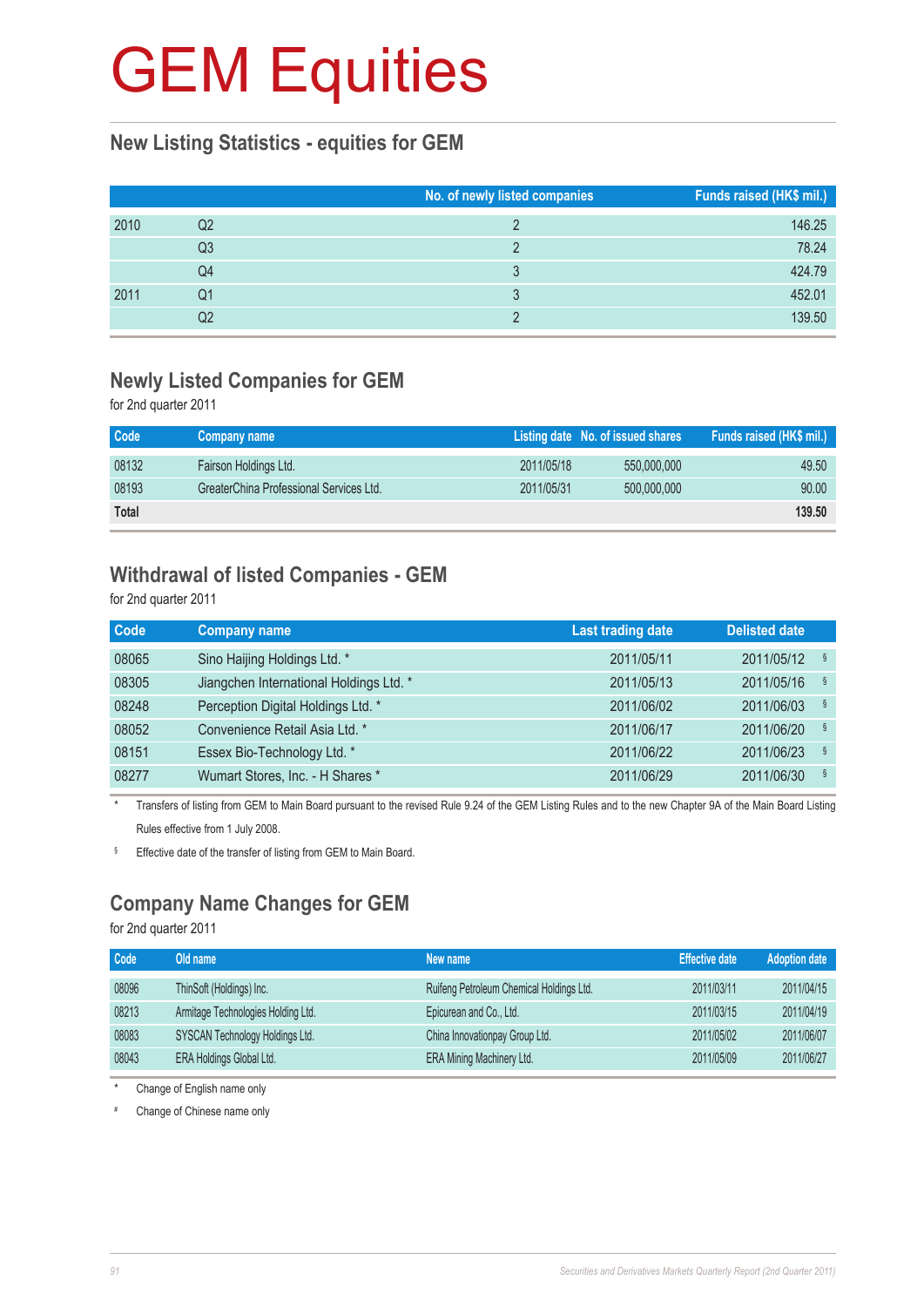#### **Bonus Issues / Bonus Warrants for GEM**

for 2nd quarter 2011

| Code  | Company                        | <b>Particulars</b> | Ex-date    |
|-------|--------------------------------|--------------------|------------|
| 08277 | Wumart Stores, Inc. - H Shares | 3 for 1            | 2011/04/04 |

#### **Share Split / Consolidation for GEM**

for 2nd quarter 2011

| <b>Code</b> | <b>Company</b>                             | <b>Particulars</b>      | <b>Effective date</b> |
|-------------|--------------------------------------------|-------------------------|-----------------------|
| 08277       | Wumart Stores, Inc. - H Shares             | Consolidation 4 into 1  | 2011/04/12            |
| 08317       | Finet Group Ltd.                           | Consolidation 5 into 1  | 2011/05/20            |
| 08011       | Polyard Petroleum International Group Ltd. | Consolidation 2 into 1  | 2011/05/20            |
| 08130       | Zhi Cheng Holdings Ltd.                    | Consolidation 20 into 1 | 2011/06/01            |
| 08202       | Inno-Tech Holdings Ltd.                    | Consolidation 20 into 1 | 2011/06/28            |
| 08167       | Neo Telemedia Ltd.                         | Consolidation 10 into 1 | 2011/06/30            |

### **Rights Issues & Open Offers for GEM**

for 2nd quarter 2011

| <b>Month</b> | Code  | Company                                    | <b>Ratio</b>                   | Funds raised (HK\$ mil.) |
|--------------|-------|--------------------------------------------|--------------------------------|--------------------------|
| Apr          | 08078 | China 3D Digital Entertainment Ltd.        | Rts 7 for 1 @\$0.015           | 114.02                   |
| Jun          | 08317 | Finet Group Ltd.                           | Open offer 4 for 1 @\$0.25     | 88.16                    |
|              |       |                                            | (after consolidation 5 into 1) |                          |
|              | 08011 | Polyard Petroleum International Group Ltd. | Rts 1 for 1 $@$0.12$           | 54.93                    |
|              |       |                                            | (after consolidation 2 into 1) |                          |
|              | 08266 | Mobile Telecom Network (Holdings) Ltd.     | Open offer 1 for 1 @\$0.10     | 58.86                    |
| <b>Total</b> |       |                                            |                                | 315.97                   |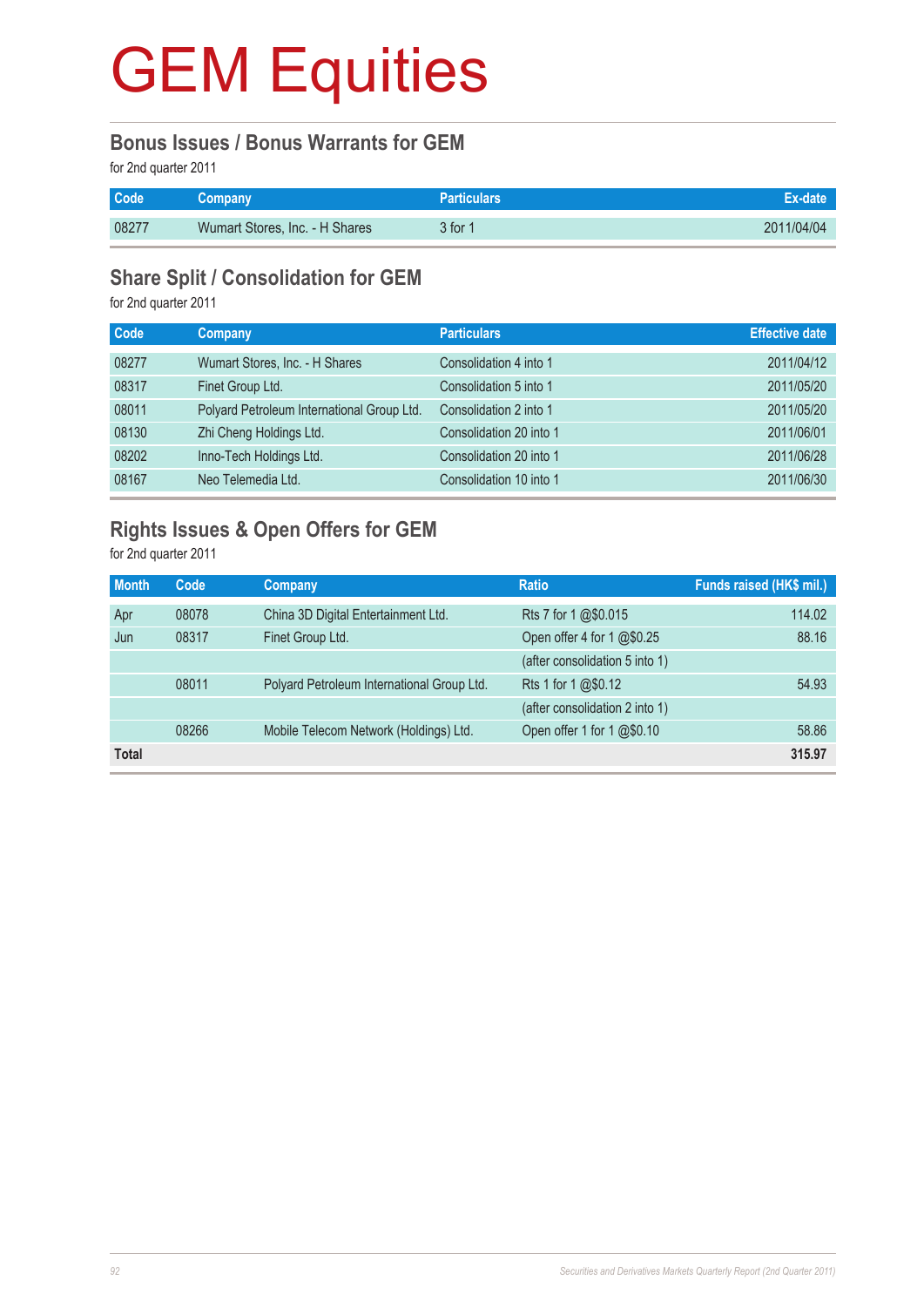### **Placing\***

|              |       |                        | No. of        |                      |                     |
|--------------|-------|------------------------|---------------|----------------------|---------------------|
|              |       |                        | new shares    | <b>Placing price</b> | <b>Funds raised</b> |
| <b>Month</b> | Code  | <b>Company</b>         | placed        | (HK\$)               | (HK\$ mil.)         |
| 2011         |       |                        |               |                      |                     |
| Mar **       | 08351 | ETERNITE INT'L         | 64,500,000    | 0.553                | 35.67               |
|              | 08150 | <b>SEAMLESS GREEN</b>  | 28,000,000    | 0.700                | 19.60               |
| Apr          | 08351 | ETERNITE INT'L         | 26,000,000    | 0.553                | 14.38               |
|              | 08019 | <b>HAO WEN HLDGS</b>   | 300,000,000   | 0.055                | 16.50               |
|              | 08165 | <b>JIAN EPAYMENT</b>   | 179,600,000   | 0.205                | 36.82               |
|              | 08022 | <b>TLT LOTTOTAIN</b>   | 100,000,000   | 0.295                | 29.50               |
|              | 08070 | <b>ZHONGYU GAS</b>     | 394,000,000   | 0.410                | 161.54              |
| May          | 08089 | <b>C RAILLOGISTICS</b> | 112,000,000   | 0.430                | 48.16               |
|              | 08016 | <b>CHINA DATACAST</b>  | 16,000,000    | 0.500                | 8.00                |
|              | 08212 | <b>HK LIFE GROUP</b>   | 356,160,000   | 0.100                | 35.62               |
|              | 08103 | <b>TAI SHING</b>       | 393,500,000   | 0.161                | 63.35               |
|              | 08022 | <b>TLT LOTTOTAIN</b>   | 65,000,000    | 0.245                | 15.93               |
|              | 08079 | <b>UL CREATIVITY</b>   | 105,000,000   | 0.105                | 11.03               |
|              | 08269 | <b>WEALTH GLORY</b>    | 110,400,000   | 0.370                | 40.85               |
|              | 08021 | <b>WLS HOLDINGS</b>    | 118,380,000   | 0.188                | 22.26               |
| Jun          | 08207 | <b>CREDIT CHINA</b>    | 90,000,000    | 1.750                | 157.50              |
|              | 08292 | <b>HC INTL</b>         | 53,809,685    | 1.500                | 80.71               |
|              | 08100 | <b>M DREAM INWORLD</b> | 400,000,000   | 0.065                | 26.00               |
|              | 08075 | <b>ROJAM</b>           | 6,918,343,209 | 0.017                | 118.58              |
|              | 08150 | <b>SEAMLESS GREEN</b>  | 35,000,000    | 1.450                | 50.75               |
| <b>Total</b> |       |                        |               |                      | 992.73              |

Due to the reporting time-lag, placing figures for the quarter are provisional.

\*\* Supplementary information update for previous quarters.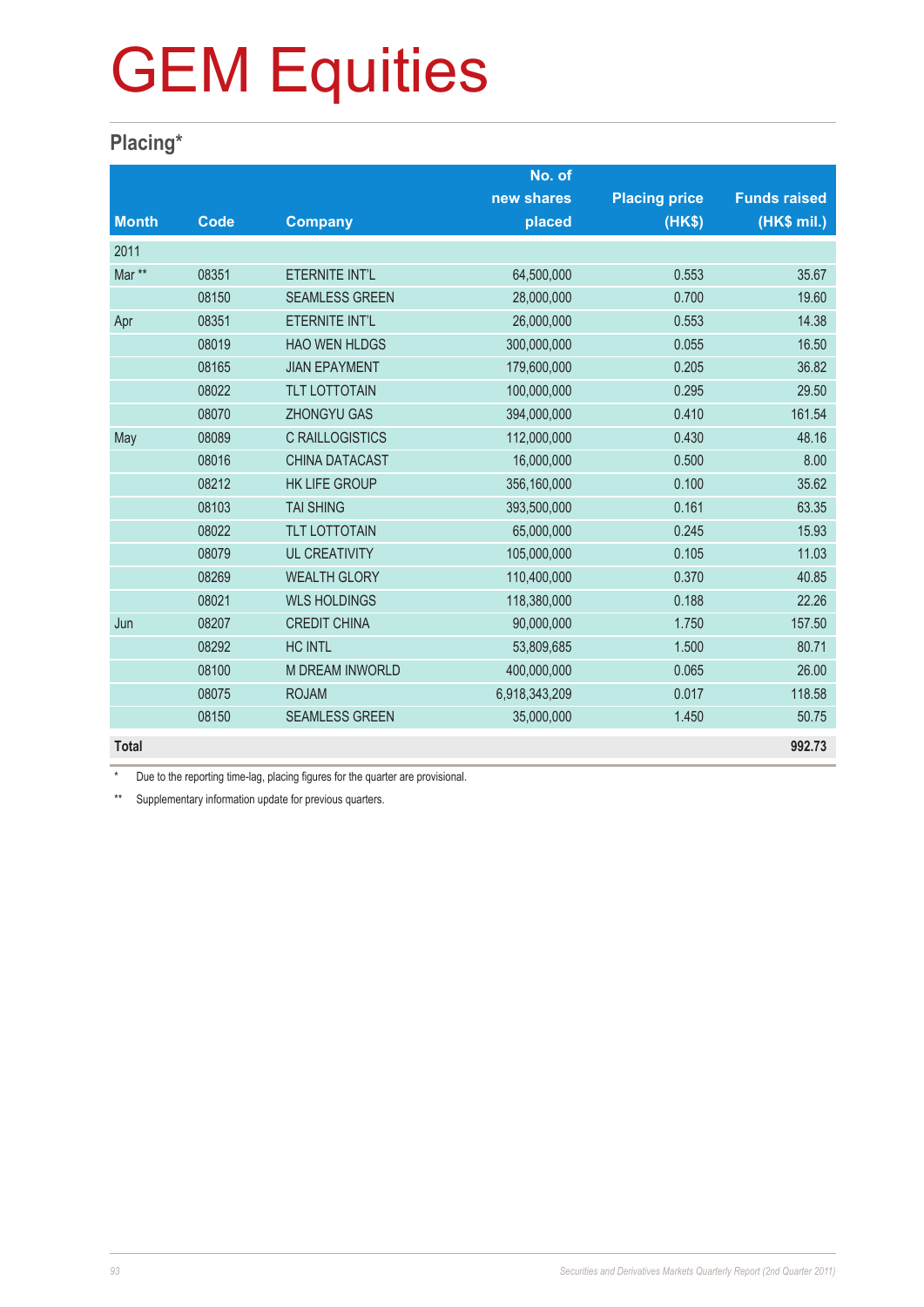### GEM Warrants

#### **Warrant Trading and Market Value Statistics - GEM**

|      |                | <b>Number</b> | Turnover value (HK\$ mil.) | Market value (HK\$ mil.) |
|------|----------------|---------------|----------------------------|--------------------------|
| 2010 | Q2             |               | 0.04                       | 1.49                     |
|      | Q3             |               | 8.43                       | 35.85                    |
|      | Q4             |               | 13.61                      | 40.15                    |
| 2011 | Q1             |               | 2.74                       | 43.08                    |
|      | Q <sub>2</sub> |               | 1.03                       | 21.87                    |

### **Newly Listed Equity GEM Warrants**

for 2nd quarter 2011

|              |                        | <b>Initial issued</b> |                     |               | <b>Amount raised</b> |
|--------------|------------------------|-----------------------|---------------------|---------------|----------------------|
| <b>Code</b>  | <b>Equity warrants</b> | amount (HK)           | <b>Listing date</b> | <b>Expiry</b> | (HK\$ mil.)          |
| Nil          |                        |                       |                     |               |                      |
| <b>Total</b> |                        |                       |                     |               | $\sim$               |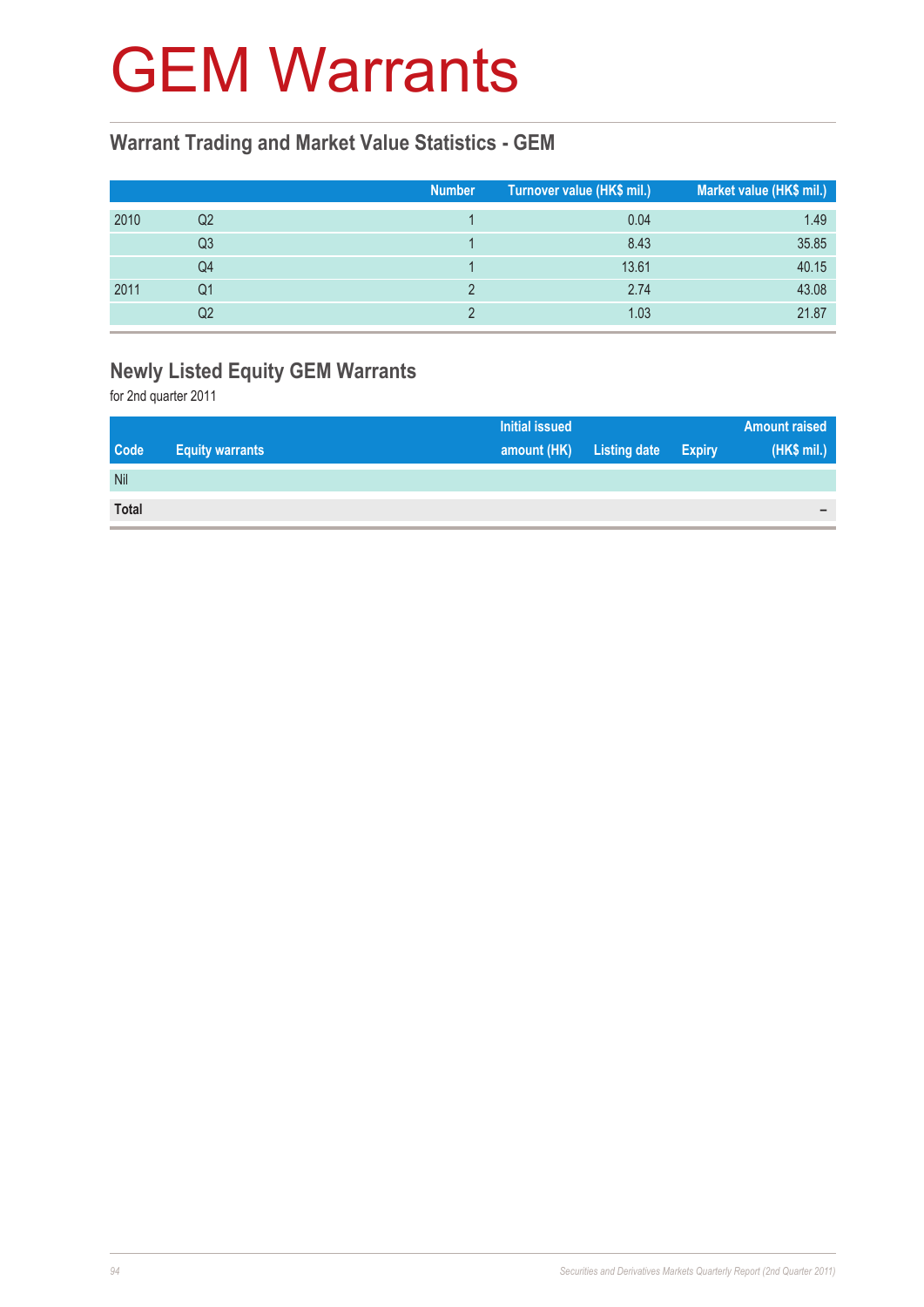## Stock Market Indices

#### **Hang Seng Index**



### **S&P/HKEx LargeCap Index**



#### **S&P/HKEx GEM Index**

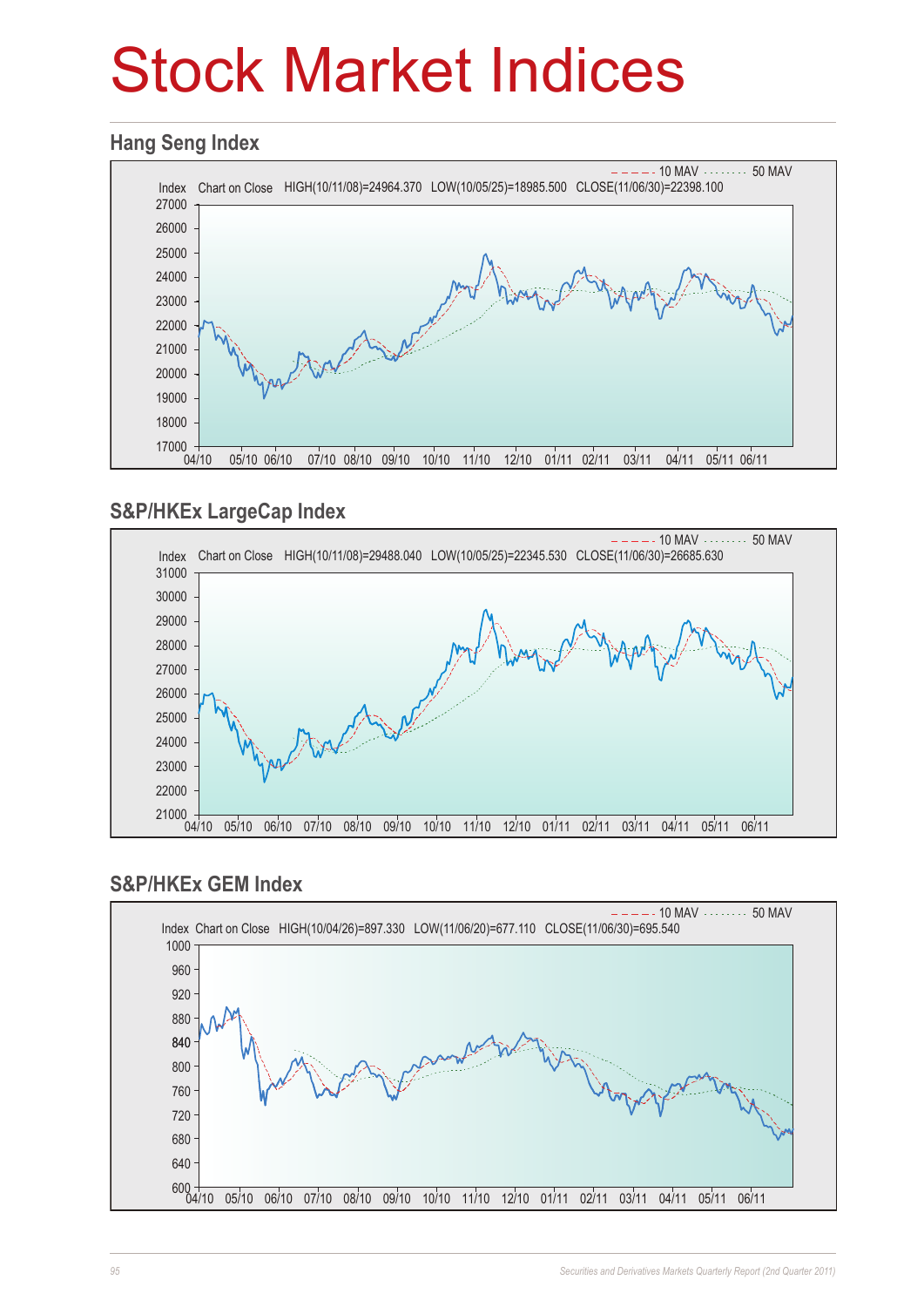## Stock Market Indices

### **Hong Kong Stock Market Indices**

|                                               | End of Jun 2011 | End of Mar 2011 |                          |          |
|-----------------------------------------------|-----------------|-----------------|--------------------------|----------|
| <b>Index</b>                                  | <b>Close</b>    | <b>Close</b>    |                          | Change % |
| S&P/HKEx LargeCap Index                       | 26685.63        | 28034.90        | ÷.                       | 4.81%    |
|                                               |                 |                 |                          |          |
| S&P/HKEx GEM Index                            | 695.54          | 769.66          | ÷,                       | 9.63%    |
|                                               |                 |                 |                          |          |
| <b>HANG SENG INDEX</b>                        | 22398.10        | 23527.52        | ä,                       | 4.80%    |
| <b>SECTORIAL INDICES</b>                      |                 |                 |                          |          |
| Finance                                       | 31908.19        | 34488.12        | $\overline{\phantom{0}}$ | 7.48%    |
| <b>Utilities</b>                              | 46286.11        | 42761.10        | $\ddot{}$                | 8.24%    |
| Properties                                    | 27976.75        | 30035.02        | $\blacksquare$           | 6.85%    |
| Commerce & Industry                           | 12993.33        | 13324.00        | $\overline{\phantom{0}}$ | 2.48%    |
|                                               |                 |                 |                          |          |
| HANG SENG CHINA-AFFILIATED CORPORATIONS INDEX | 4192.08         | 4244.39         | ٠                        | 1.23%    |
| HANG SENG CHINA ENTERPRISES INDEX             | 12576.68        | 13315.84        | $\overline{\phantom{a}}$ | 5.55%    |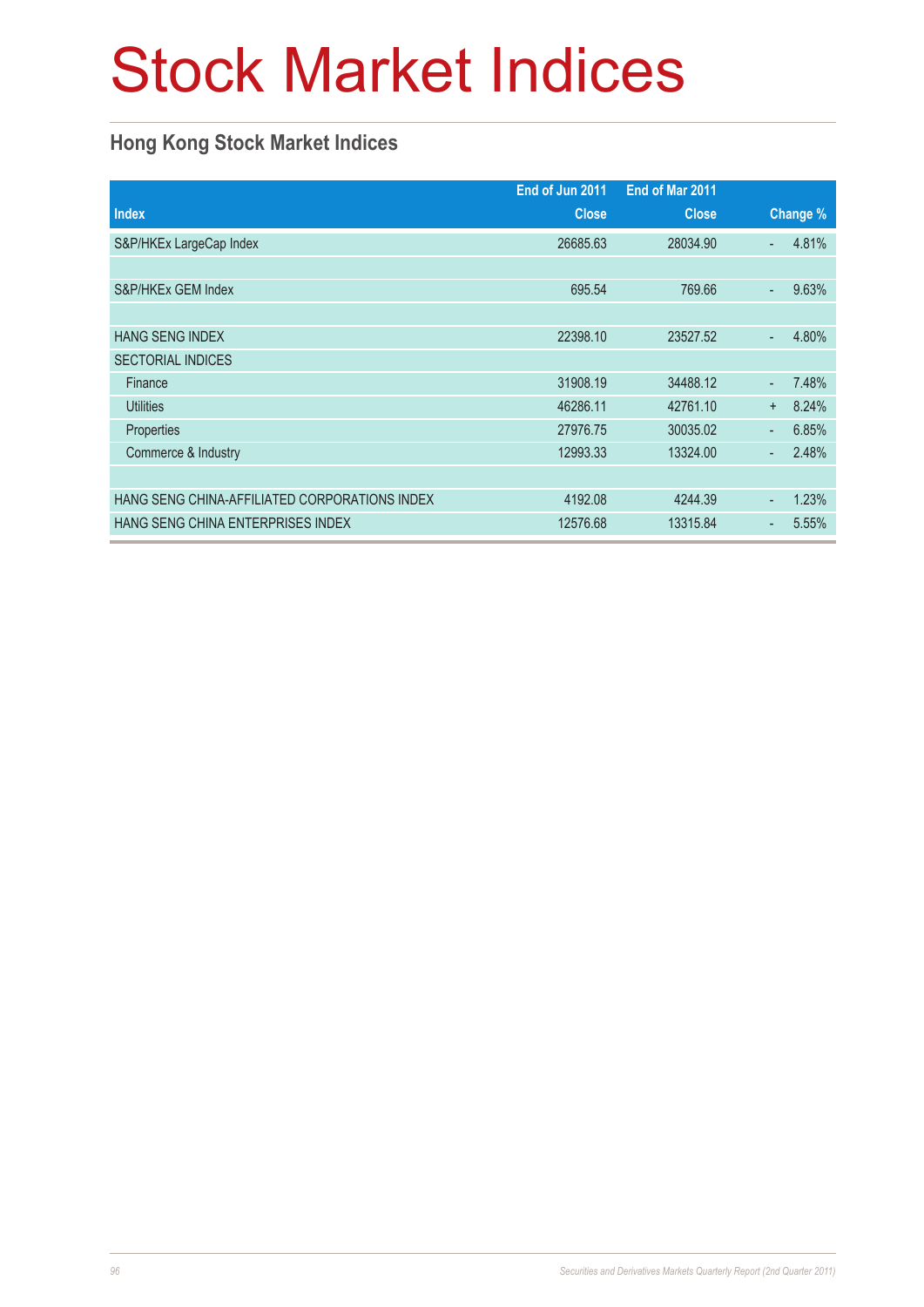## Stock Market Indices

### **WORLD INDICES**

|                                 | End of Jun 2011 | End of Mar 2011 |                          |          |
|---------------------------------|-----------------|-----------------|--------------------------|----------|
| <b>Index</b>                    | <b>Close</b>    | <b>Close</b>    |                          | Change % |
| <b>HONG KONG</b>                |                 |                 |                          |          |
| S&P/HKEx LargeCap Index         | 26,685.63       | 28,034.90       | $\Box$                   | 4.81%    |
| Hang Seng Index                 | 22,398.10       | 23,527.52       | $\overline{\phantom{a}}$ | 4.80%    |
| <b>AUSTRALIA</b>                |                 |                 |                          |          |
| All Ordinaries Index            | 4,659.79        | 4,928.61        | $\overline{\phantom{a}}$ | 5.45%    |
| <b>JAKARTA</b>                  |                 |                 |                          |          |
| Composite Index                 | 3,888.57        | 3,678.67        | $\ddot{}$                | 5.71%    |
| <b>JAPAN</b>                    |                 |                 |                          |          |
| Nikkei (225)                    | 9,816.09        | 9,755.10        | $\ddot{}$                | 0.63%    |
| <b>KOREA</b>                    |                 |                 |                          |          |
| Composite Index                 | 2,100.69        | 2,106.70        | $\overline{\phantom{a}}$ | 0.29%    |
| <b>KUALA LUMPUR</b>             |                 |                 |                          |          |
| Composite Index                 | 1,579.07        | 1,545.13        | $\ddot{}$                | 2.20%    |
| <b>MANILA</b>                   |                 |                 |                          |          |
| Composite Index                 | 4,291.21        | 4,055.14        | $\ddot{}$                | 5.82%    |
| <b>NEW ZEALAND</b>              |                 |                 |                          |          |
| <b>NZSE (50)</b>                | 3,448.35        | 3,439.85        | $\ddot{}$                | 0.25%    |
| <b>SHANGHAI</b>                 |                 |                 |                          |          |
| A Shares Index                  | 2,893.53        | 3,065.92        | $\overline{\phantom{a}}$ | 5.62%    |
| <b>B</b> Shares Index           | 271.31          | 317.45          | $\blacksquare$           | 14.53%   |
| <b>SHENZHEN</b>                 |                 |                 |                          |          |
| A Shares Index                  | 1,210.12        | 1,311.83        | ÷,                       | 7.75%    |
| <b>B</b> Shares Index           | 723.45          | 817.49          | ÷                        | 11.50%   |
| <b>SINGAPORE</b>                |                 |                 |                          |          |
| <b>FTSE Straits Times Index</b> | 3,120.44        | 3,105.85        | $\ddot{}$                | 0.47%    |
| <b>TAIWAN</b>                   |                 |                 |                          |          |
| Taipei Weighted Stock Index     | 8,652.59        | 8,683.30        | ٠                        | 0.35%    |
| <b>THAILAND</b>                 |                 |                 |                          |          |
| <b>SET Index</b>                | 1,041.48        | 1,047.48        | ٠                        | 0.57%    |
| <b>NEW YORK</b>                 |                 |                 |                          |          |
| <b>DJIA</b>                     | 12,414.34       | 12,319.73       | $\ddagger$               | 0.77%    |
| Nasdaq Composite Index          | 2,773.52        | 2,781.07        | $\overline{\phantom{a}}$ | 0.27%    |
| <b>TORONTO</b>                  |                 |                 |                          |          |
| S&P/TSX Composite Index         | 13,300.87       | 14,116.10       | $\blacksquare$           | 5.78%    |
| <b>GERMANY</b>                  |                 |                 |                          |          |
| DAX Capital Value Index         | 4,184.30        | 4,114.03        | $\ddot{}$                | 1.71%    |
| <b>LONDON</b>                   |                 |                 |                          |          |
| FTSE (100)                      | 5,945.70        | 5,908.80        | $\ddagger$               | 0.62%    |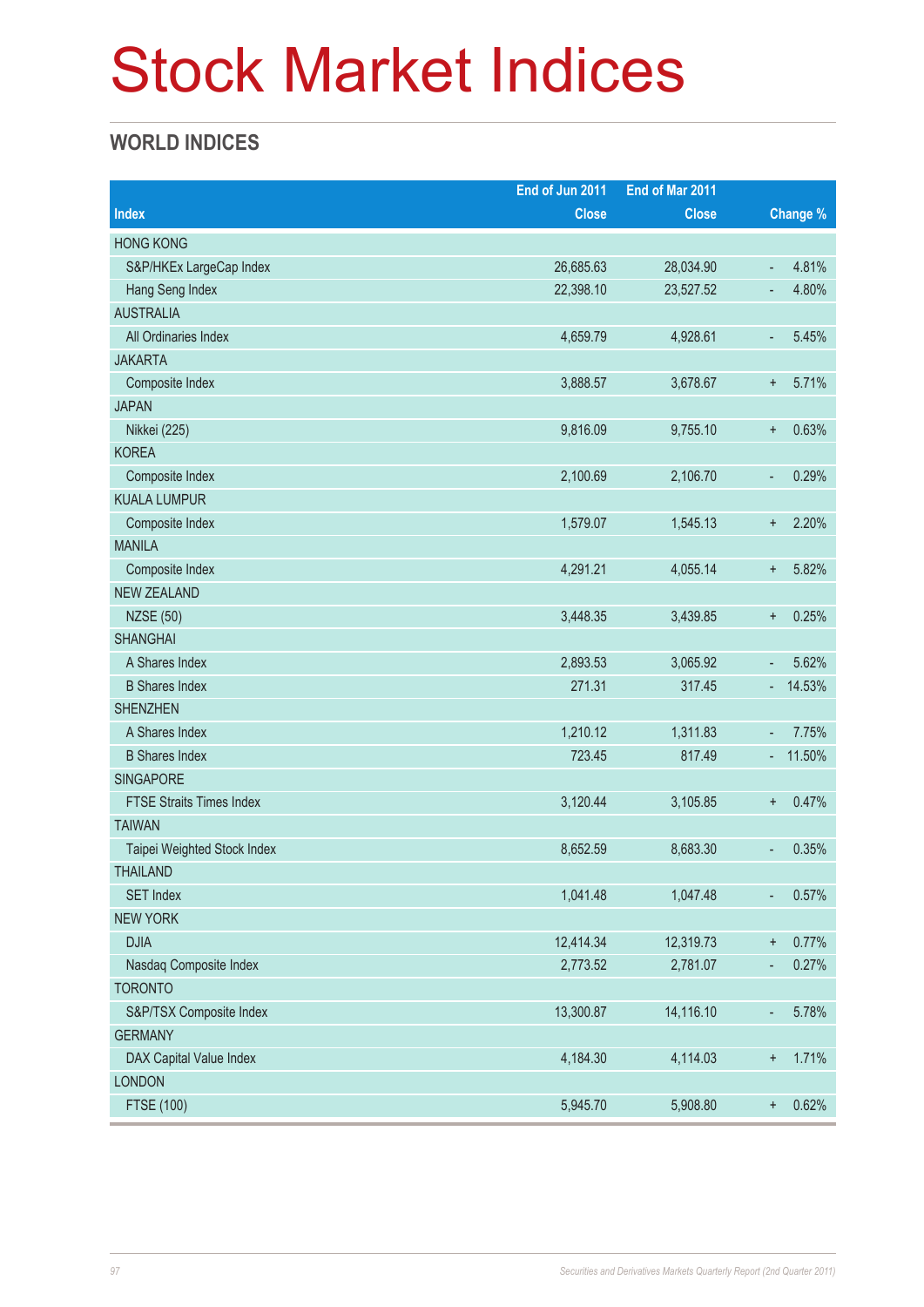#### **Contract Volume by Derivatives Products**

|                                                 | <b>Contracts</b> |                  |  |
|-------------------------------------------------|------------------|------------------|--|
| <b>Derivatives product</b>                      | 2nd Quarter 2011 | 2nd Quarter 2010 |  |
| Hang Seng Index Futures                         | 5,167,935        | 5,031,763        |  |
| Hang Seng Index Options                         | 2,584,559        | 1,935,115        |  |
| Mini-Hang Seng Index Futures                    | 2,160,435        | 2,084,704        |  |
| Mini-Hang Seng Index Options                    | 219,925          | 104,355          |  |
| H-shares Index Futures                          | 3,371,887        | 3,223,123        |  |
| H-shares Index Options                          | 969,847          | 748,555          |  |
| Mini H-shares Index Futures                     | 410,354          | 255,495          |  |
| Flexible Hang Seng Index Options                | 600              |                  |  |
| Flexible H-shares Index Options                 | 2,600            |                  |  |
| HSI Dividend Point Index Futures <sup>1</sup>   | 1,781            |                  |  |
| HSCEI Dividend Point Index Futures <sup>2</sup> | 2,941            |                  |  |
| <b>Stock Futures</b>                            | 102,565          | 34,403           |  |
| <b>Stock Options</b>                            | 16,340,993       | 14,262,472       |  |
| <b>Three-month HIBOR Futures</b>                | 58               | 264              |  |
| One-month HIBOR Futures                         | 122              |                  |  |
| Three-year Exchange Fund Note Futures           |                  |                  |  |
| <b>Gold Futures</b>                             | 709              | 1,439            |  |
| <b>Total</b>                                    | 31,337,311       | 27,681,688       |  |

1 Trading in HSI Dividend Point Index Futures commenced on 01 Nov 2010

2 Trading in HSCEI Dividend Point Index Futures commenced on 01 Nov 2010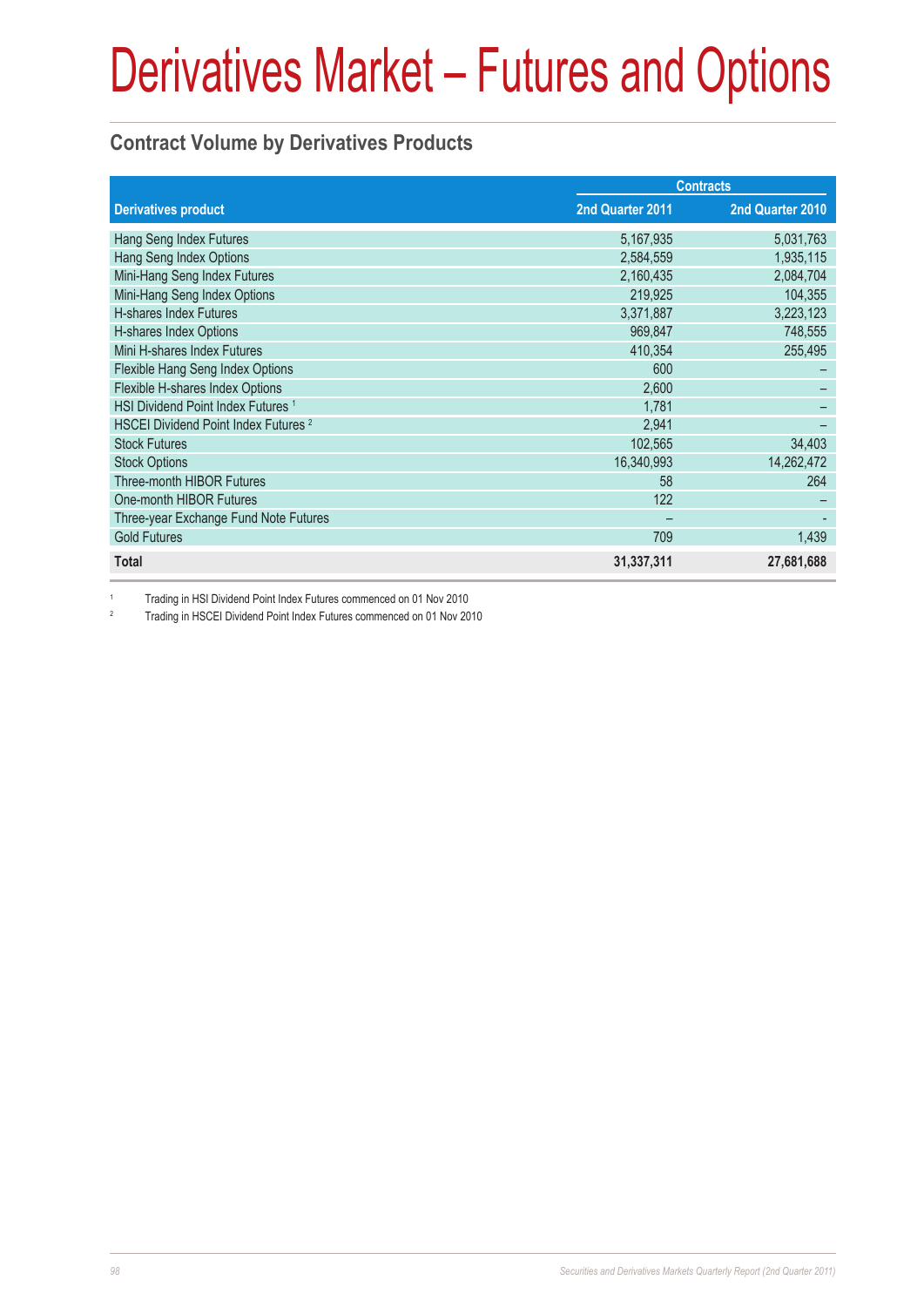#### **Hang Seng Index Futures - Contract Volume and Open Interest (contracts)**

|      |                | <b>Total</b>    | Quarter-end   |
|------|----------------|-----------------|---------------|
|      |                | contract volume | open interest |
| 2010 | Q2             | 5,031,763       | 77,070        |
|      | Q <sub>3</sub> | 5,027,573       | 113,153       |
|      | Q4             | 5,839,361       | 88,816        |
| 2011 | Q <sub>1</sub> | 5,589,341       | 89,300        |
|      | Q <sub>2</sub> | 5,167,935       | 95,917        |

#### **Mini Hang Seng Index Futures - Contract Volume and Open Interest (contracts)**

|      |                | <b>Total</b>    | Quarter-end   |
|------|----------------|-----------------|---------------|
|      |                | contract volume | open interest |
| 2010 | Q2             | 2,084,704       | 7,602         |
|      | Q <sub>3</sub> | 1,948,828       | 7,181         |
|      | Q4             | 2,150,209       | 7,359         |
| 2011 | Q <sub>1</sub> | 2,176,878       | 8,475         |
|      | Q2             | 2,160,435       | 10,213        |

#### **Hang Seng Index Options - Contract Volume and Open Interest (contracts)**

|      |                | <b>Total</b>    | Quarter-end   |
|------|----------------|-----------------|---------------|
|      |                | contract volume | open interest |
| 2010 | Q2             | 1,935,115       | 202,453       |
|      | Q <sub>3</sub> | 2,035,171       | 235,934       |
|      | Q4             | 2,731,179       | 187,784       |
| 2011 | Q <sub>1</sub> | 2,673,755       | 229,086       |
|      | Q2             | 2,584,559       | 222,085       |

#### **H-Share Index Futures - Contract Volume and Open Interest (contracts)**

|      |                | <b>Total</b>    | <b>Quarter-end</b> |
|------|----------------|-----------------|--------------------|
|      |                | contract volume | open interest      |
| 2010 | Q <sub>2</sub> | 3,223,123       | 89,089             |
|      | Q <sub>3</sub> | 2,998,397       | 114,171            |
|      | Q4             | 3,242,625       | 94,734             |
| 2011 | Q <sub>1</sub> | 3,206,173       | 107,348            |
|      | Q2             | 3,371,887       | 114,333            |

### **Stock Options Market Turnover and Open Interest (contracts)**

|      |                | <b>Total</b>        | <b>Total</b>    | Quarter-end   |
|------|----------------|---------------------|-----------------|---------------|
|      |                | Premium (HK\$ mil.) | contract volume | open interest |
| 2010 | Q <sub>2</sub> | 12,614.00           | 14,262,472      | 5,163,995     |
|      | Q <sub>3</sub> | 11,967.70           | 13,877,094      | 5,090,926     |
|      | Q4             | 18,050.22           | 20,445,628      | 5,381,215     |
| 2011 | Q1             | 16,446.28           | 18,417,824      | 5,912,772     |
|      | Q2             | 14,491.79           | 16,340,993      | 5,622,028     |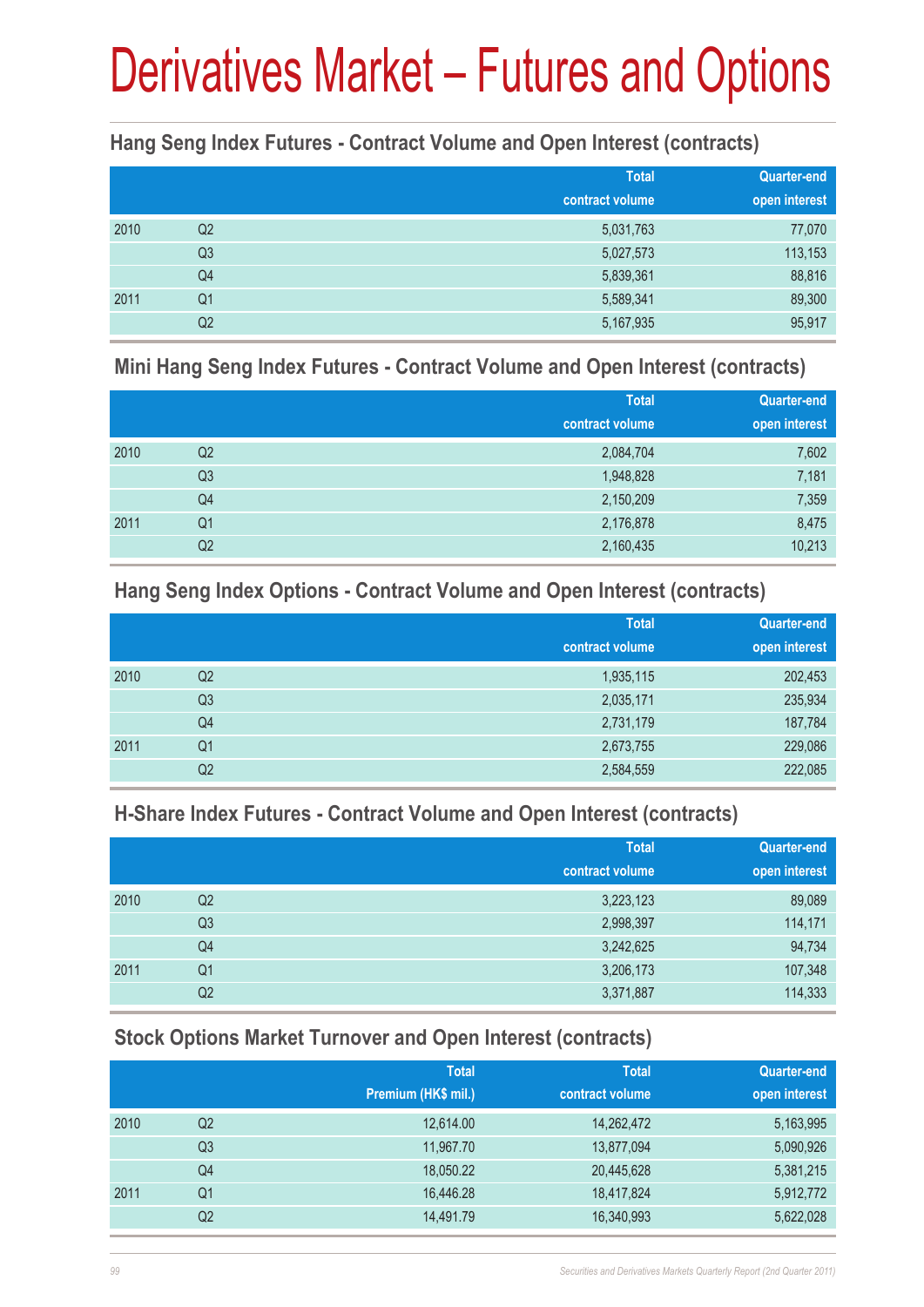#### **Stock Options Premium by Class**

for 2nd Quarter 2011

|                           |                 | Premium     |            |
|---------------------------|-----------------|-------------|------------|
| <b>Options class</b>      |                 | (HK\$ mil.) | % of total |
| X ISHARES A50             | A <sub>50</sub> | 286.50      | 1.98%      |
| <b>ABC</b>                | <b>ABC</b>      | 225.54      | 1.56%      |
| AIA                       | <b>AIA</b>      | 228.78      | 1.58%      |
| <b>CHALCO</b>             | <b>ALC</b>      | 55.09       | 0.38%      |
| <b>BANK OF CHINA</b>      | <b>BCL</b>      | 420.48      | 2.90%      |
| <b>BANKCOMM</b>           | <b>BCM</b>      | 78.63       | 0.54%      |
| <b>BANK OF E ASIA</b>     | <b>BEA</b>      | 12.64       | 0.09%      |
| <b>BOC HONG KONG</b>      | <b>BOC</b>      | 239.12      | 1.65%      |
| <b>BYD COMPANY</b>        | <b>BYD</b>      | 70.69       | 0.49%      |
| <b>CCB</b>                | <b>CCB</b>      | 526.56      | 3.63%      |
| <b>CHINA COMM CONS</b>    | CCC             | 27.48       | 0.19%      |
| <b>CHINA COAL</b>         | <b>CCE</b>      | 56.66       | 0.39%      |
| <b>CHINA COSCO</b>        | <b>CCS</b>      | 32.95       | 0.23%      |
| <b>CHINA MOBILE</b>       | <b>CHT</b>      | 1,704.44    | 11.76%     |
| <b>CHINA UNICOM</b>       | <b>CHU</b>      | 156.37      | 1.08%      |
| <b>CITIC PACIFIC</b>      | <b>CIT</b>      | 26.02       | 0.18%      |
| <b>CHEUNG KONG</b>        | <b>CKH</b>      | 552.16      | 3.81%      |
| <b>CHINA LIFE</b>         | <b>CLI</b>      | 1,934.49    | 13.35%     |
| <b>CLP HOLDINGS</b>       | <b>CLP</b>      | 59.93       | 0.41%      |
| <b>CM BANK</b>            | <b>CMB</b>      | 76.15       | 0.53%      |
| <b>CNOOC</b>              | <b>CNC</b>      | 563.94      | 3.89%      |
| <b>CHINA OVERSEAS</b>     | COL             | 67.10       | 0.46%      |
| <b>CATHAY PAC AIR</b>     | <b>CPA</b>      | 16.43       | 0.11%      |
| SINOPEC CORP              | <b>CPC</b>      | 146.66      | 1.01%      |
| <b>CPIC</b>               | <b>CPI</b>      | 40.40       | 0.28%      |
| <b>CHINA RAIL CONS</b>    | <b>CRC</b>      | 17.22       | 0.12%      |
| <b>CHINA RAILWAY</b>      | <b>CRG</b>      | 21.95       | 0.15%      |
| X WISECSI300ETF           | CS <sub>3</sub> | 3.42        | 0.02%      |
| <b>CHINA SHENHUA</b>      | <b>CSE</b>      | 93.82       | 0.65%      |
| <b>CITIC BANK</b>         | <b>CTB</b>      | 15.10       | 0.10%      |
| <b>CHINA TELECOM</b>      | <b>CTC</b>      | 93.74       | 0.65%      |
| <b>ESPRIT HOLDINGS</b>    | <b>ESP</b>      | 28.42       | 0.20%      |
| <b>FIH</b>                | <b>FIH</b>      | 9.64        | 0.07%      |
| <b>POWER ASSETS</b>       | <b>HEH</b>      | 35.77       | 0.25%      |
| <b>HKEX</b>               | <b>HEX</b>      | 492.18      | 3.40%      |
| <b>HSBC HOLDINGS</b>      | <b>HKB</b>      | 1,621.18    | 11.19%     |
| <b>HK &amp; CHINA GAS</b> | <b>HKG</b>      | 8.82        | 0.06%      |
| <b>HENDERSON LAND</b>     | <b>HLD</b>      | 39.92       | 0.28%      |
| <b>HUANENG POWER</b>      | <b>HNP</b>      | 9.15        | 0.06%      |
| <b>HANG SENG BANK</b>     | <b>HSB</b>      | 223.93      | 1.55%      |
| <b>HUTCHISON</b>          | <b>HWL</b>      | 1,143.23    | 7.89%      |
| <b>ICBC</b>               | <b>ICB</b>      | 433.21      | 2.99%      |
| <b>JIANGXI COPPER</b>     | <b>JXC</b>      | 96.65       | 0.67%      |
| LI & FUNG                 | LIF.            | 126.24      | 0.87%      |
| <b>MTR CORPORATION</b>    | <b>MTR</b>      | 11.99       | 0.08%      |
| <b>NEW WORLD DEV</b>      | <b>NWD</b>      | 8.49        | 0.06%      |
| <b>PING AN</b>            | PAI             | 532.85      | 3.68%      |
| <b>PETROCHINA</b>         | <b>PEC</b>      | 311.24      | 2.15%      |
| PICC P&C                  | <b>PIC</b>      | 41.26       | 0.28%      |
| <b>R&amp;F PROPERTIES</b> | <b>RFP</b>      | 7.65        | 0.05%      |
| <b>SHK PPT</b>            | <b>SHK</b>      | 747.31      | 5.16%      |
| <b>SWIRE PACIFIC A</b>    | <b>SWA</b>      | 45.06       | 0.31%      |
| <b>TENCENT</b>            | <b>TCH</b>      | 540.17      | 3.73%      |
| <b>TRACKER FUND</b>       | <b>TRF</b>      | 9.11        | 0.06%      |
| <b>WHARF HOLDINGS</b>     | <b>WHL</b>      | 49.66       | 0.34%      |
| YANZHOU COAL              | <b>YZC</b>      | 50.17       | 0.35%      |
| <b>ZIJIN MINING</b>       | <b>ZJM</b>      | 18.06       | 0.12%      |
| <b>Total</b>              |                 | 14,491.79   | 100.00%    |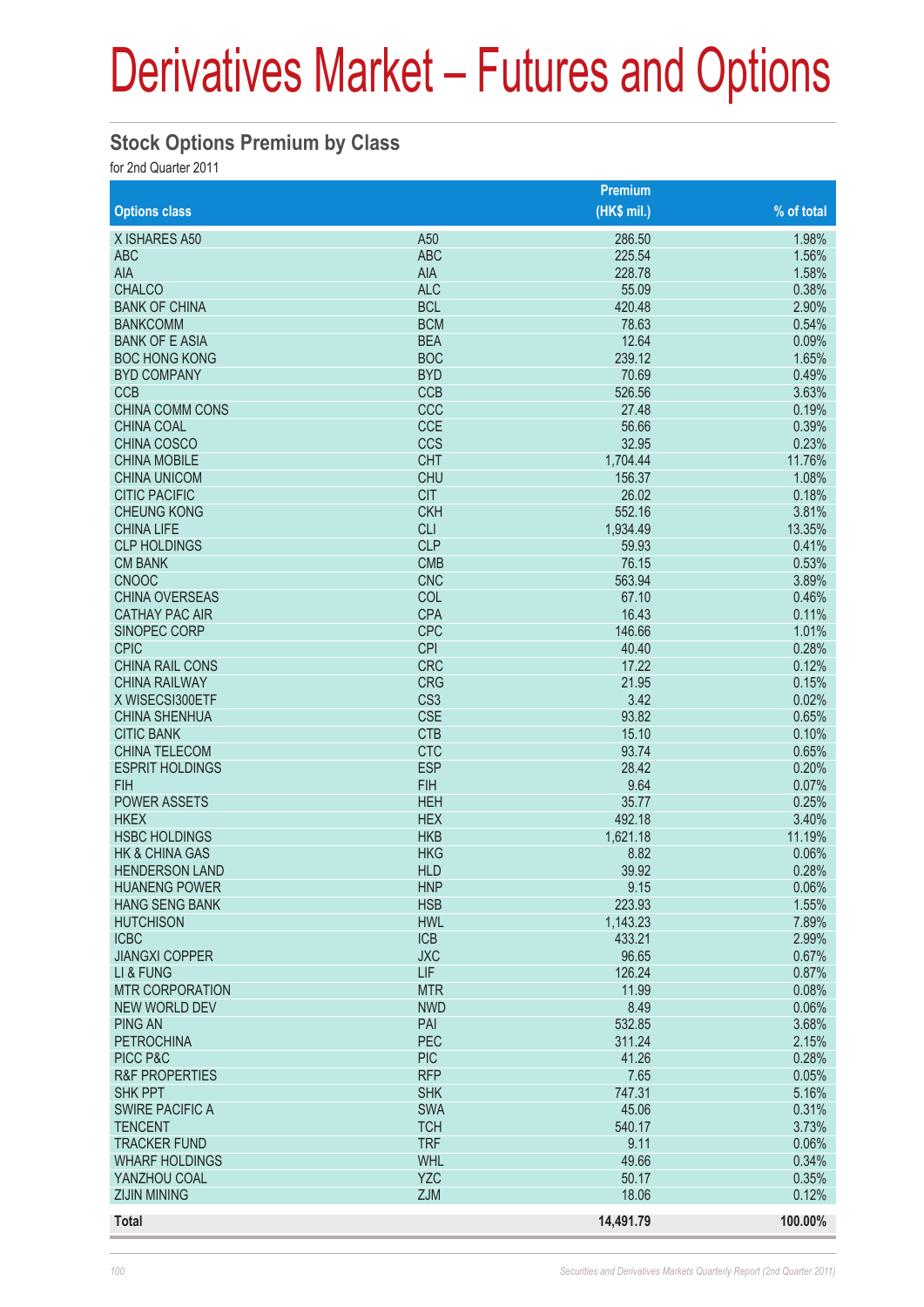#### **Stock Options Contract Volume by Class**

for 2nd Quarter 2011

|                                     |                          | <b>Contract</b>  |                |
|-------------------------------------|--------------------------|------------------|----------------|
| <b>Options class</b>                |                          | volume           | % of total     |
| X ISHARES A50                       | A50                      | 149,747          | 0.92%          |
| <b>ABC</b>                          | <b>ABC</b>               | 125,006          | 0.76%          |
| <b>AIA</b>                          | <b>AIA</b>               | 333,206          | 2.04%          |
| <b>CHALCO</b>                       | <b>ALC</b>               | 75,250           | 0.46%          |
| <b>BANK OF CHINA</b>                | <b>BCL</b>               | 1,516,691        | 9.28%          |
| <b>BANKCOMM</b>                     | <b>BCM</b>               | 193,159          | 1.18%          |
| <b>BANK OF E ASIA</b>               | <b>BEA</b>               | 58,466           | 0.36%          |
| <b>BOC HONG KONG</b>                | <b>BOC</b>               | 216,347          | 1.32%          |
| <b>BYD COMPANY</b>                  | <b>BYD</b>               | 72,493           | 0.44%          |
| <b>CCB</b>                          | <b>CCB</b>               | 1,702,961        | 10.42%         |
| <b>CHINA COMM CONS</b>              | CCC                      | 105,369          | 0.64%          |
| <b>CHINA COAL</b>                   | <b>CCE</b>               | 121,114          | 0.74%          |
| <b>CHINA COSCO</b>                  | <b>CCS</b>               | 136,182          | 0.83%          |
| <b>CHINA MOBILE</b>                 | <b>CHT</b>               | 943,345          | 5.77%          |
| <b>CHINA UNICOM</b>                 | <b>CHU</b>               | 146,029          | 0.89%          |
| <b>CITIC PACIFIC</b>                | <b>CIT</b>               | 31,846           | 0.19%          |
| <b>CHEUNG KONG</b>                  | <b>CKH</b>               | 141,909          | 0.87%          |
| <b>CHINA LIFE</b>                   | <b>CLI</b>               | 828,619          | 5.07%          |
| <b>CLP HOLDINGS</b>                 | <b>CLP</b>               | 131,784          | 0.81%          |
| <b>CM BANK</b>                      | <b>CMB</b>               | 273,866          | 1.68%          |
| <b>CNOOC</b>                        | <b>CNC</b>               | 505,796          | 3.10%          |
| <b>CHINA OVERSEAS</b>               | COL                      | 60,277           | 0.37%          |
| <b>CATHAY PAC AIR</b>               | <b>CPA</b>               | 31,006           | 0.19%          |
| <b>SINOPEC CORP</b>                 | <b>CPC</b>               | 252,137          | 1.54%          |
| <b>CPIC</b>                         | <b>CPI</b>               | 54,114           | 0.33%          |
| <b>CHINA RAIL CONS</b>              | <b>CRC</b>               | 47,971           | 0.29%          |
| <b>CHINA RAILWAY</b>                | <b>CRG</b>               | 70,643           | 0.43%          |
| X WISECSI300ETF                     | CS <sub>3</sub>          | 3,426            | 0.02%          |
| <b>CHINA SHENHUA</b>                | <b>CSE</b>               | 214,504          | 1.31%          |
| <b>CITIC BANK</b>                   | <b>CTB</b>               | 53,685           | 0.33%          |
| <b>CHINA TELECOM</b>                | <b>CTC</b>               | 115,521          | 0.71%          |
| <b>ESPRIT HOLDINGS</b>              | <b>ESP</b>               | 159,065          | 0.97%          |
| <b>FIH</b>                          | <b>FIH</b>               | 26,635           | 0.16%          |
| <b>POWER ASSETS</b>                 | <b>HEH</b>               | 65,563           | 0.40%          |
| <b>HKEX</b>                         | <b>HEX</b>               | 1,247,338        | 7.63%          |
| <b>HSBC HOLDINGS</b>                | <b>HKB</b>               | 1,615,635        | 9.89%          |
| <b>HK &amp; CHINA GAS</b>           | <b>HKG</b>               | 19,910           | 0.12%          |
| <b>HENDERSON LAND</b>               | <b>HLD</b>               | 33,916           | 0.21%          |
| <b>HUANENG POWER</b>                | <b>HNP</b>               | 24,452           | 0.15%          |
| <b>HANG SENG BANK</b>               | <b>HSB</b>               | 225,518          | 1.38%          |
| <b>HUTCHISON</b>                    | <b>HWL</b>               | 532,962          | 3.26%          |
| <b>ICBC</b>                         | <b>ICB</b>               | 1,440,431        | 8.81%          |
| <b>JIANGXI COPPER</b>               | <b>JXC</b><br><b>LIF</b> | 128,363          | 0.79%          |
| LI & FUNG<br><b>MTR CORPORATION</b> | <b>MTR</b>               | 55,671<br>44,634 | 0.34%<br>0.27% |
| <b>NEW WORLD DEV</b>                | <b>NWD</b>               | 16,282           | 0.10%          |
| <b>PING AN</b>                      | PAI                      | 397,434          | 2.43%          |
| <b>PETROCHINA</b>                   | PEC                      | 427,240          | 2.61%          |
| PICC P&C                            | <b>PIC</b>               | 52,112           | 0.32%          |
| <b>R&amp;F PROPERTIES</b>           | <b>RFP</b>               | 37,071           | 0.23%          |
| <b>SHK PPT</b>                      | <b>SHK</b>               | 142,811          | 0.87%          |
| <b>SWIRE PACIFIC A</b>              | <b>SWA</b>               | 36,362           | 0.22%          |
| <b>TENCENT</b>                      | <b>TCH</b>               | 750,709          | 4.59%          |
| <b>TRACKER FUND</b>                 | <b>TRF</b>               | 53,900           | 0.33%          |
| <b>WHARF HOLDINGS</b>               | <b>WHL</b>               | 32,477           | 0.20%          |
| YANZHOU COAL                        | <b>YZC</b>               | 27,027           | 0.17%          |
| <b>ZIJIN MINING</b>                 | <b>ZJM</b>               | 35,006           | 0.21%          |
| <b>Total</b>                        |                          | 16,340,993       | 100.00%        |
|                                     |                          |                  |                |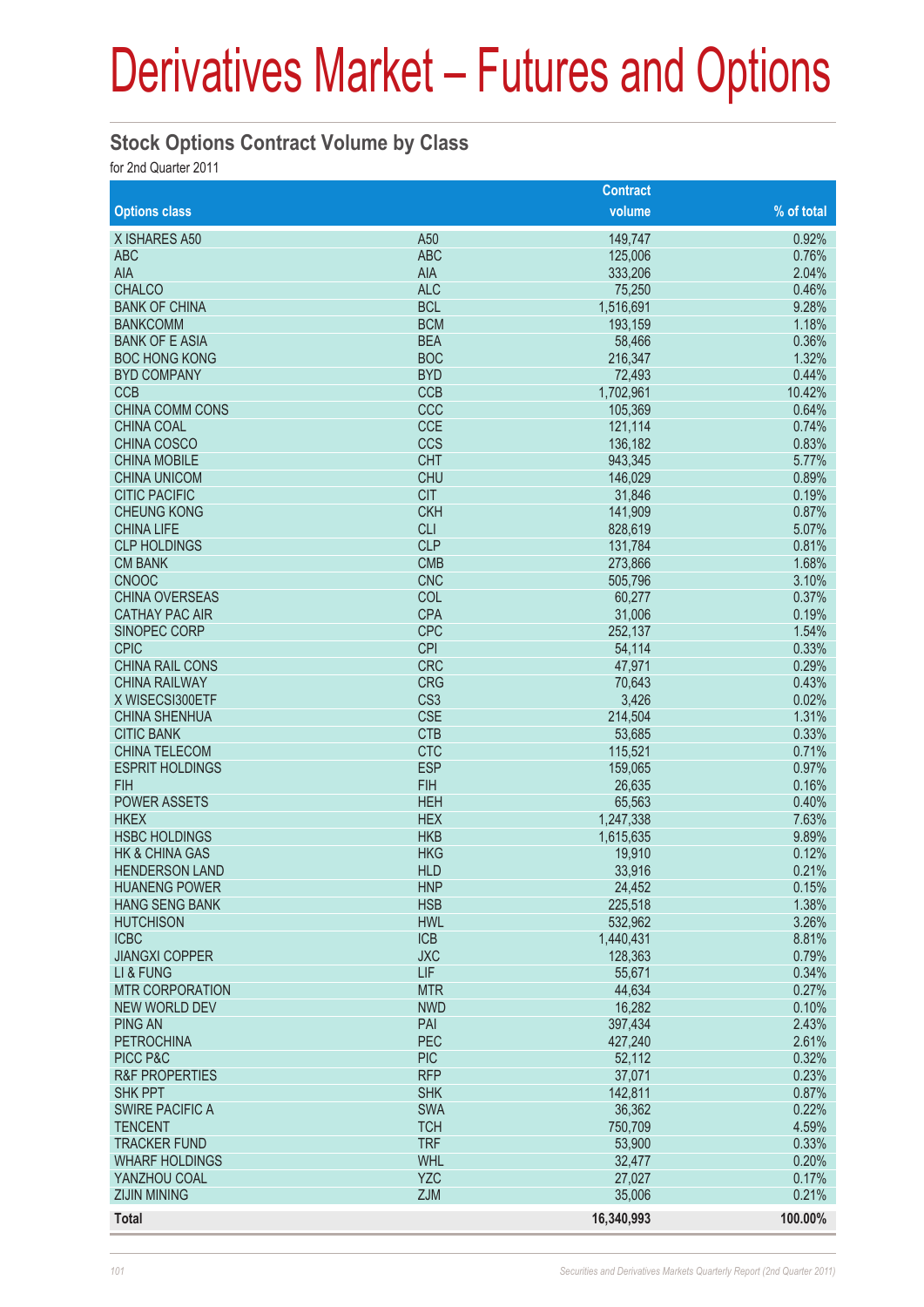# Clearing and Settlement Statistics

#### **Average Daily Settlement Instructions (SIs) Settled in CCASS**

(both delivering and receiving SIs are counted)

|            |                |                      | Sis by value<br>Sis by shares |            |  |
|------------|----------------|----------------------|-------------------------------|------------|--|
| Year/Month |                | <b>Number of SIs</b> | (bil. shs)                    | (HK\$bil.) |  |
| 2010       | Q <sub>2</sub> | 77,887               | 44.35                         | 176.97     |  |
|            | Q <sub>3</sub> | 74,032               | 46.78                         | 169.54     |  |
|            | Q4             | 92,915               | 54.76                         | 234.79     |  |
| 2011       | Q <sub>1</sub> | 86,292               | 47.11                         | 202.59     |  |
|            | Q2             | 87,498               | 49.00                         | 233.07     |  |

### **Average Daily Investor Settlement Instructions (ISIs) settled in CCASS**

(one sided ISIs are counted)

| Year/Month |    | <b>Number of ISIs</b> | ISIs by shares (Mil shs) | ISIs by value (HK\$ mil.) |
|------------|----|-----------------------|--------------------------|---------------------------|
| 2010       | Q2 | 543                   | 129.16                   | 252.42                    |
|            | Q3 | 499                   | 115.92                   | 177.54                    |
|            | Q4 | 715                   | 120.35                   | 480.27                    |
| 2011       | Q1 | 516                   | 178.77                   | 227.52                    |
|            | Q2 | 527                   | 108.05                   | 323.66                    |

### **Securities under CCASS Custody**

(balances at quarter end)

|            |                |                  | % of issued       |                     | % of market       |
|------------|----------------|------------------|-------------------|---------------------|-------------------|
|            |                | <b>Number of</b> | shares of         |                     | capitalisation of |
|            |                | shares           | admitted          | <b>Market value</b> | admitted          |
| Year/Month |                | (bil. shs)       | <b>securities</b> | (HK\$ bil.)         | <b>securities</b> |
| 2010       | Q <sub>2</sub> | 3,409.67         | 71.10             | 8,904.81            | 48.93             |
|            | Q <sub>3</sub> | 3,538.16         | 71.67             | 10,442.07           | 50.28             |
|            | Q4             | 3,834.10         | 71.80             | 11,294.50           | 49.57             |
| 2011       | Q <sub>1</sub> | 3,933.19         | 72.49             | 11,539.57           | 50.44             |
|            | Q <sub>2</sub> | 3,707.09         | 69.37             | 11,612.87           | 50.11             |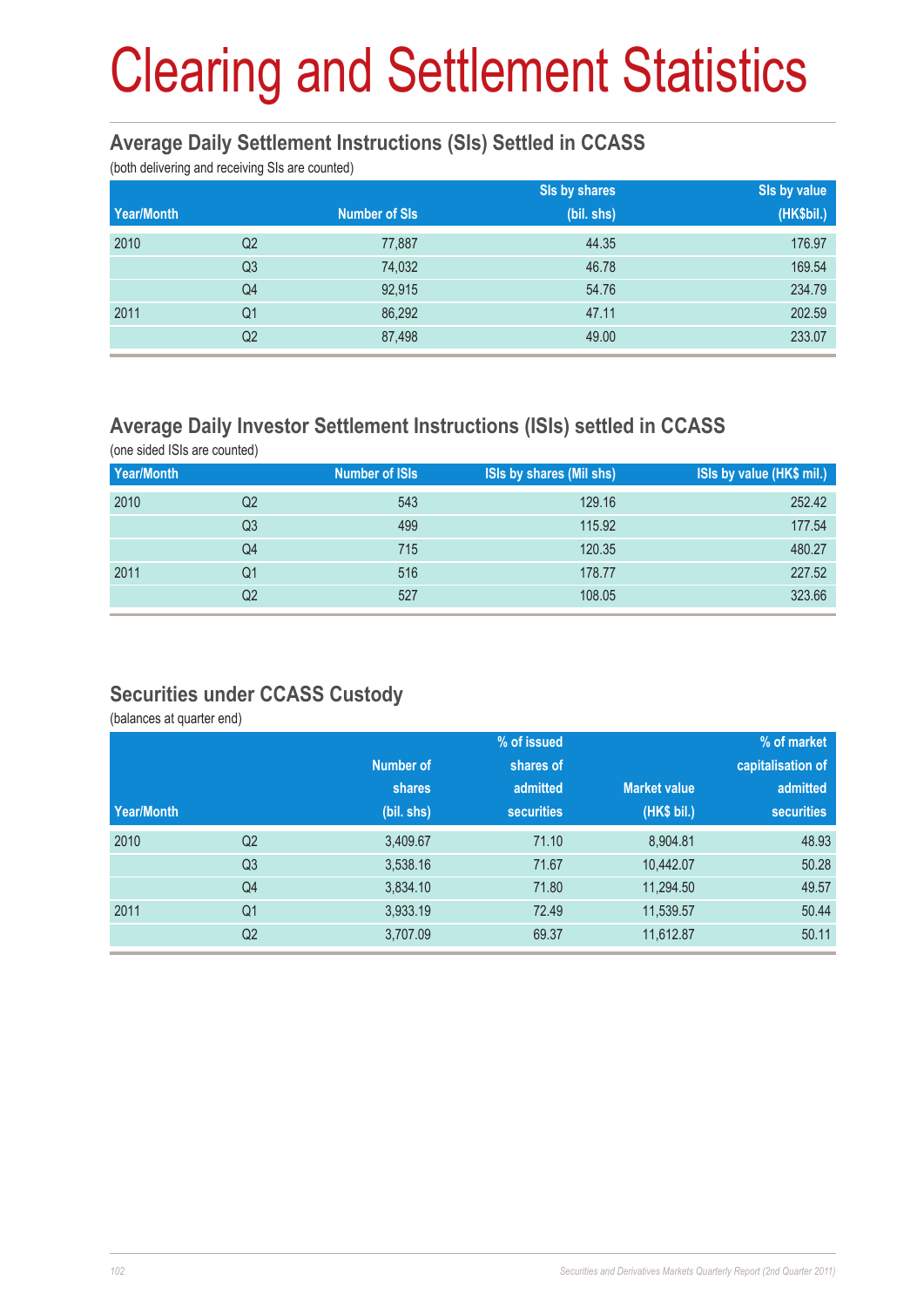# Clearing and Settlement Statistics

#### **Average Daily Stock Exchange Trades Processed in CCASS**

(including CNS trades, isolated trades and cross trades)

| Year/Month |                | <b>No. of CCASS</b><br>trades | % of Exchange<br>trades | No. of shares<br>(Mil. shs) | % of market<br>turnover | Value of trades<br>(HK\$ mil.) | % of market<br>turnover |
|------------|----------------|-------------------------------|-------------------------|-----------------------------|-------------------------|--------------------------------|-------------------------|
| 2010       | Q2             | 759.995                       | 100                     | 127.045.87                  | 100                     | 62.890.79                      | 100                     |
|            | Q <sub>3</sub> | 688.441                       | 100                     | 140.304.39                  | 100                     | 61,762.38                      | 100                     |
|            | Q4             | 904.380                       | 100                     | 171,236.05                  | 100                     | 86.455.45                      | 100                     |
| 2011       | Q <sub>1</sub> | 855.117                       | 100                     | 164,899.54                  | 100                     | 75.908.44                      | 100                     |
|            | Q2             | 869.474                       | 100                     | 156,793.01                  | 100                     | 71.017.11                      | 100                     |

### **Average Daily Netting Efficiency of CNS Trades**

(in stock positions and share quantity)

|            |                |                 | <b>Netting</b> | No. of shares due | <b>Netting</b> |
|------------|----------------|-----------------|----------------|-------------------|----------------|
|            |                | No. of CNS      | efficiency     | for settlement    | efficiency     |
| Year/Month |                | stock positions | $(\%)$         | (Mil. shs)        | $(\%)$         |
| 2010       | Q <sub>2</sub> | 68,933          | 95.24          | 27,021.58         | 89.16          |
|            | Q <sub>3</sub> | 65,867          | 95.01          | 24,660.06         | 91.10          |
|            | Q4             | 80,167          | 95.27          | 31,301.46         | 90.52          |
| 2011       | Q1             | 74,506          | 95.39          | 27,083.36         | 91.57          |
|            | Q2             | 70,588          | 95.73          | 25,359.54         | 91.71          |

### **Average Daily Settlement Efficiency of CNS Stock Positions**

|            |                |       | <b>Settlement efficiency (%)</b> |  |  |
|------------|----------------|-------|----------------------------------|--|--|
| Year/Month |                | S day | $S + 1$ day                      |  |  |
| 2010       | Q2             | 99.87 | 99.99                            |  |  |
|            | Q <sub>3</sub> | 99.90 | 99.99                            |  |  |
|            | Q4             | 99.86 | 99.99                            |  |  |
| 2011       | Q1             | 99.90 | 99.99                            |  |  |
|            | Q2             | 99.88 | 99.99                            |  |  |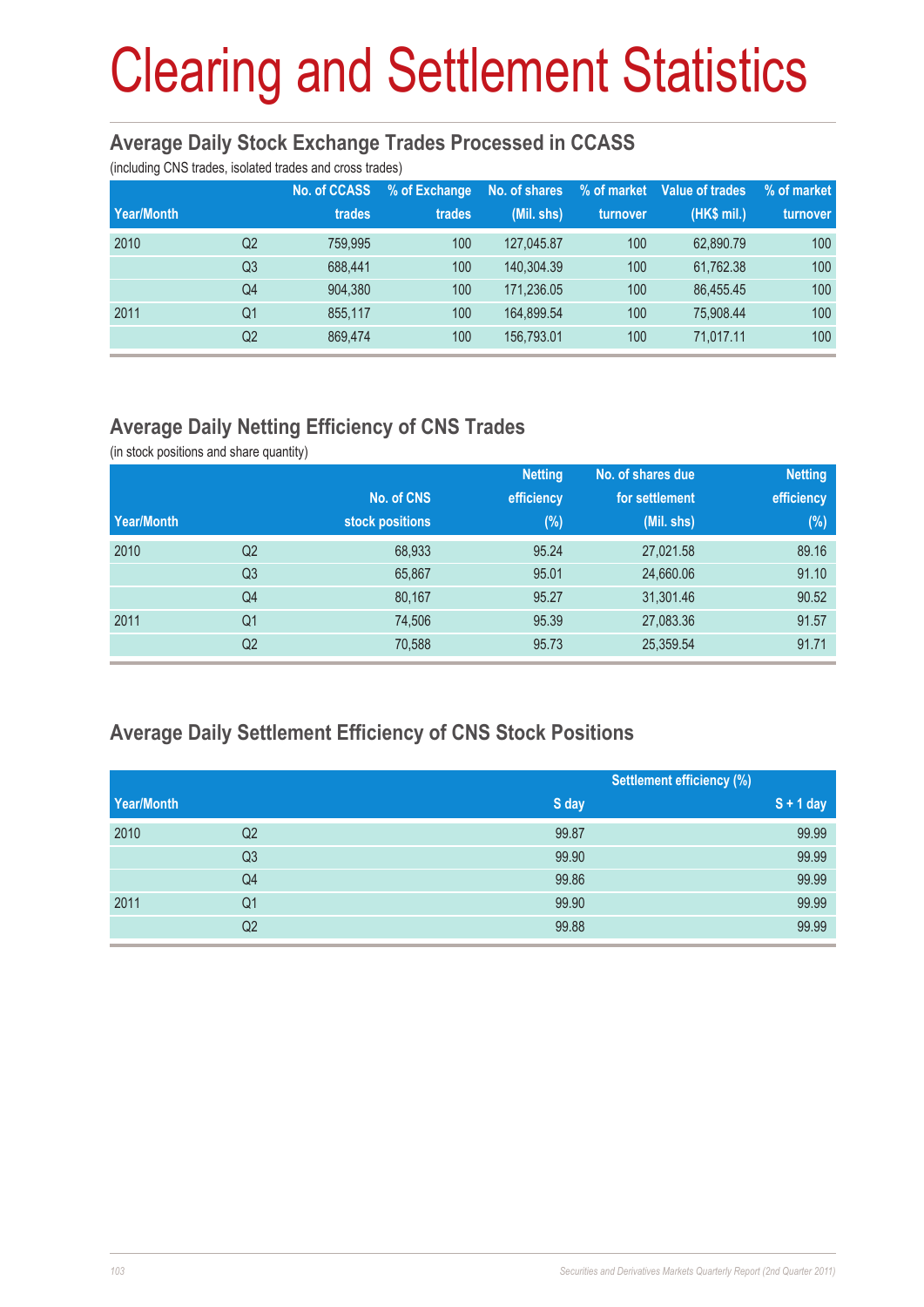# Clearing & Settlement

### **Open Interest by Derivatives Products**

|                                                 | <b>Contracts</b> |                  |  |
|-------------------------------------------------|------------------|------------------|--|
| <b>Derivatives product</b>                      | 2nd Quarter 2011 | 2nd Quarter 2010 |  |
| Hang Seng Index Futures                         | 95,917           | 77,070           |  |
| Hang Seng Index Options                         | 222,085          | 202,453          |  |
| Mini-Hang Seng Index Futures                    | 10,213           | 7,602            |  |
| Mini-Hang Seng Index Options                    | 5,681            | 4,525            |  |
| <b>H-shares Index Futures</b>                   | 114,333          | 89,089           |  |
| H-shares Index Options                          | 163,542          | 112,929          |  |
| Mini H-shares Index Futures                     | 2,945            | 1,399            |  |
| Flexible Hang Seng Index Options                | 5,410            |                  |  |
| Flexible H-shares Index Options                 | 2,600            |                  |  |
| HSI Dividend Point Index Futures <sup>1</sup>   | 5,644            |                  |  |
| HSCEI Dividend Point Index Futures <sup>2</sup> | 4,111            |                  |  |
| <b>Stock Futures</b>                            | 19,267           | 5,822            |  |
| <b>Stock Options</b>                            | 5,622,028        | 5,163,995        |  |
| Three-month HIBOR Futures                       | 83               | 155              |  |
| One-month HIBOR Futures                         | 55               |                  |  |
| Three-year Exchange Fund Note Futures           |                  |                  |  |
| <b>Gold Futures</b>                             | 41               | 166              |  |
| <b>Total</b>                                    | 6,273,955        | 5,665,205        |  |

1 Trading in HSI Dividend Point Index Futures commenced on 01 Nov 2010

2 Trading in HSCEI Dividend Point Index Futures commenced on 01 Nov 2010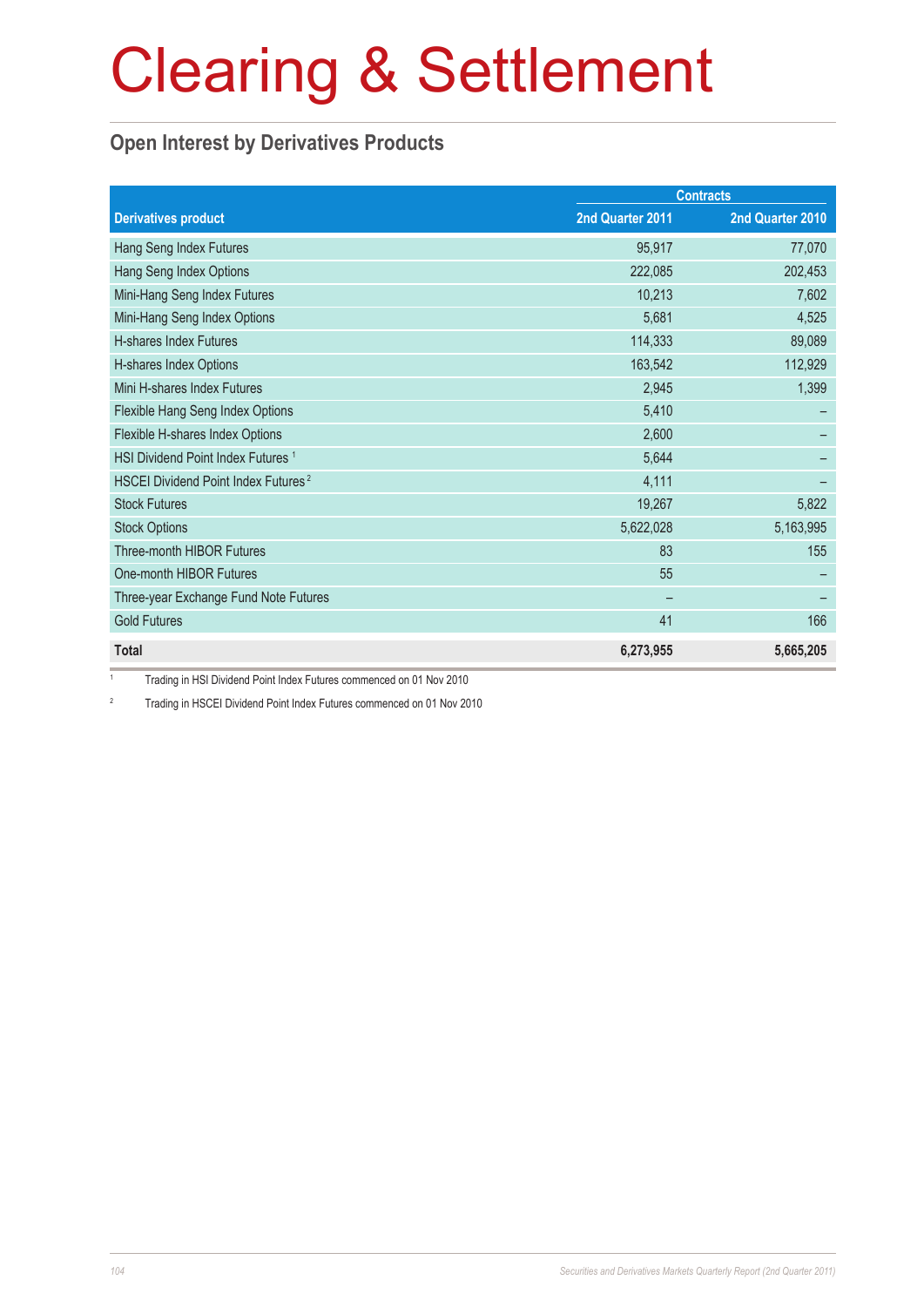# Clearing & Settlement

#### **Stock Options Open Interest by Class**

as at the end of 2nd Quarter 2011

|                        |                 | <b>Open interest</b> |            |
|------------------------|-----------------|----------------------|------------|
| <b>Options class</b>   |                 | (contracts)          | % of total |
| X ISHARES A50          | A50             | 55,955               | 1.00       |
| <b>ABC</b>             | <b>ABC</b>      | 53,986               | 0.96       |
| <b>AIA</b>             | <b>AIA</b>      | 92,277               | 1.64       |
| <b>CHALCO</b>          | <b>ALC</b>      | 28,770               | 0.51       |
| <b>BANK OF CHINA</b>   | <b>BCL</b>      | 597,987              | 10.64      |
| <b>BANKCOMM</b>        | <b>BCM</b>      | 79,003               | 1.41       |
| <b>BANK OF E ASIA</b>  | <b>BEA</b>      | 37,082               | 0.66       |
| <b>BOC HONG KONG</b>   | <b>BOC</b>      | 105,012              | 1.87       |
| <b>BYD COMPANY</b>     | <b>BYD</b>      | 24,540               | 0.44       |
| <b>CCB</b>             | <b>CCB</b>      | 733,812              | 13.05      |
| CHINA COMM CONS        | CCC             | 56,341               | 1.00       |
| CHINA COAL             | <b>CCE</b>      | 53,926               | 0.96       |
| CHINA COSCO            | <b>CCS</b>      | 50,648               | 0.90       |
| <b>CHINA MOBILE</b>    | <b>CHT</b>      | 271,802              | 4.83       |
| <b>CHINA UNICOM</b>    | <b>CHU</b>      | 64,332               | 1.14       |
| <b>CITIC PACIFIC</b>   | <b>CIT</b>      | 19,872               | 0.35       |
| <b>CHEUNG KONG</b>     | <b>CKH</b>      | 38,600               | 0.69       |
| <b>CHINA LIFE</b>      | <b>CLI</b>      | 248,578              | 4.42       |
| <b>CLP HOLDINGS</b>    | <b>CLP</b>      | 32,629               | 0.58       |
| <b>CM BANK</b>         | <b>CMB</b>      | 109,651              | 1.95       |
| <b>CNOOC</b>           | <b>CNC</b>      | 191,669              | 3.41       |
| CHINA OVERSEAS         | COL             | 19,616               | 0.35       |
| <b>CATHAY PAC AIR</b>  | <b>CPA</b>      | 18,556               | 0.33       |
| SINOPEC CORP           | <b>CPC</b>      | 148,462              | 2.64       |
| <b>CPIC</b>            | <b>CPI</b>      | 14,990               | 0.27       |
| CHINA RAIL CONS        | <b>CRC</b>      | 21,415               | 0.38       |
| <b>CHINA RAILWAY</b>   | <b>CRG</b>      | 25,953               | 0.46       |
| X WISECSI300ETF        | CS <sub>3</sub> | 2,058                | 0.04       |
| <b>CHINA SHENHUA</b>   | <b>CSE</b>      | 81,963               | 1.46       |
| <b>CITIC BANK</b>      | <b>CTB</b>      | 35,474               | 0.63       |
| CHINA TELECOM          | <b>CTC</b>      | 57,216               | 1.02       |
| <b>ESPRIT HOLDINGS</b> | <b>ESP</b>      | 36,663               | 0.65       |
| <b>FIH</b>             | <b>FIH</b>      | 6,369                | 0.11       |
| <b>POWER ASSETS</b>    | <b>HEH</b>      | 20,869               | 0.37       |
| <b>HKEX</b>            | <b>HEX</b>      | 313,218              | 5.57       |
| <b>HSBC HOLDINGS</b>   | <b>HKB</b>      | 405,697              | 7.22       |
| HK & CHINA GAS         | <b>HKG</b>      | 16,450               | 0.29       |
| <b>HENDERSON LAND</b>  | <b>HLD</b>      | 6,375                | 0.11       |
| <b>HUANENG POWER</b>   | <b>HNP</b>      | 12,272               | 0.22       |
| <b>HANG SENG BANK</b>  | <b>HSB</b>      | 96,925               | 1.72       |
| <b>HUTCHISON</b>       | <b>HWL</b>      | 107,707              | 1.92       |
| <b>ICBC</b>            | ICB             | 563,556              | 10.02      |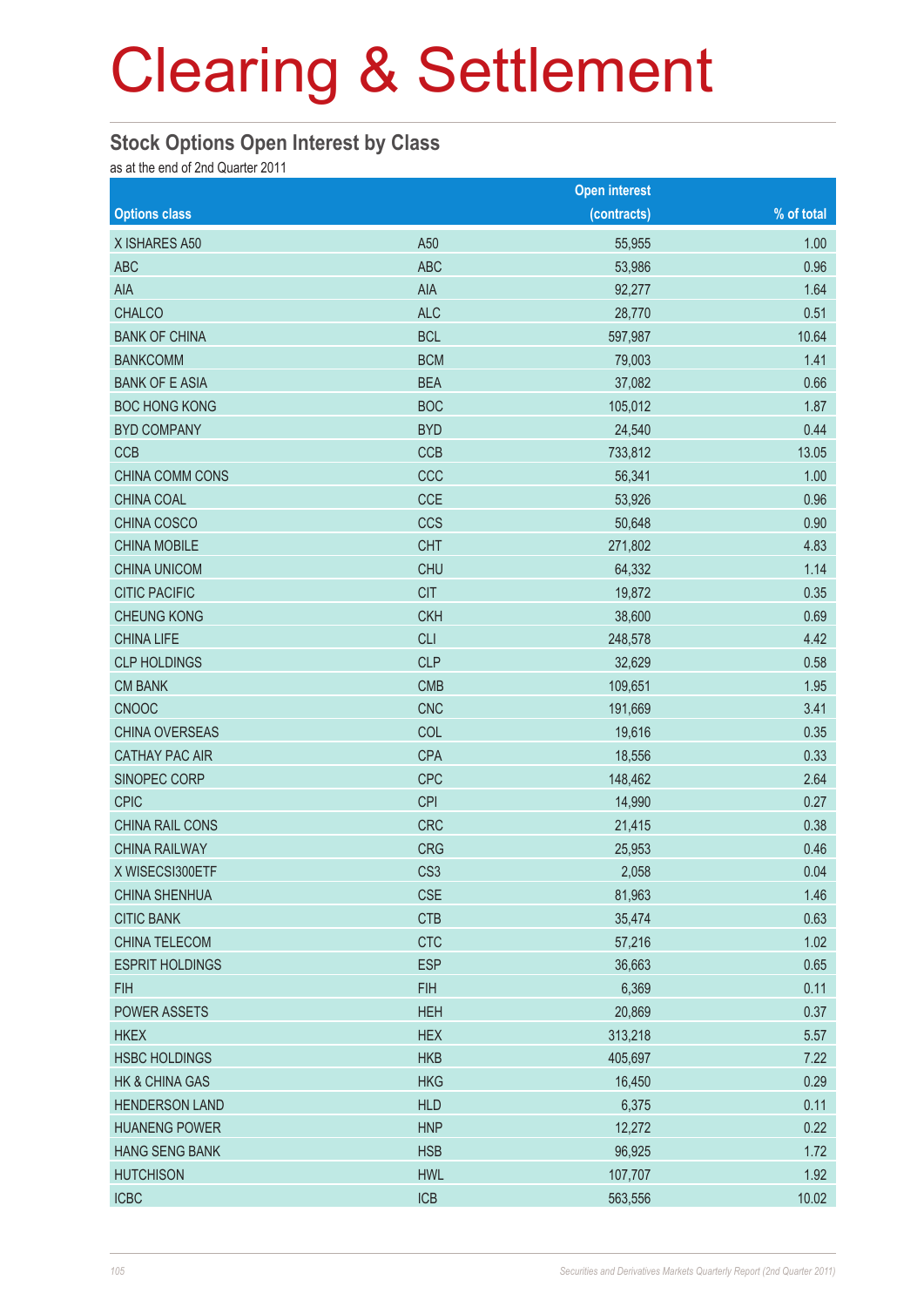# Clearing & Settlement

|                           |            | <b>Open interest</b> |            |
|---------------------------|------------|----------------------|------------|
| <b>Options class</b>      |            | (contracts)          | % of total |
| <b>JIANGXI COPPER</b>     | <b>JXC</b> | 28,110               | 0.50       |
| LI & FUNG                 | LIF        | 17,772               | 0.32       |
| <b>MTR CORPORATION</b>    | <b>MTR</b> | 20,928               | 0.37       |
| <b>NEW WORLD DEV</b>      | <b>NWD</b> | 7,933                | 0.14       |
| <b>PING AN</b>            | PAI        | 96,878               | 1.72       |
| <b>PETROCHINA</b>         | PEC        | 180,141              | 3.20       |
| PICC P&C                  | <b>PIC</b> | 19,012               | 0.34       |
| <b>R&amp;F PROPERTIES</b> | <b>RFP</b> | 15,800               | 0.28       |
| <b>SHK PPT</b>            | <b>SHK</b> | 66,200               | 1.18       |
| <b>SWIRE PACIFIC A</b>    | <b>SWA</b> | 9,298                | 0.17       |
| <b>TENCENT</b>            | <b>TCH</b> | 151,038              | 2.69       |
| <b>TRACKER FUND</b>       | <b>TRF</b> | 12,142               | 0.22       |
| <b>WHARF HOLDINGS</b>     | <b>WHL</b> | 17,004               | 0.30       |
| YANZHOU COAL              | <b>YZC</b> | 7,483                | 0.13       |
| <b>ZIJIN MINING</b>       | <b>ZJM</b> | 14,013               | 0.25       |
| <b>Total</b>              |            | 5,622,028            | 100.00     |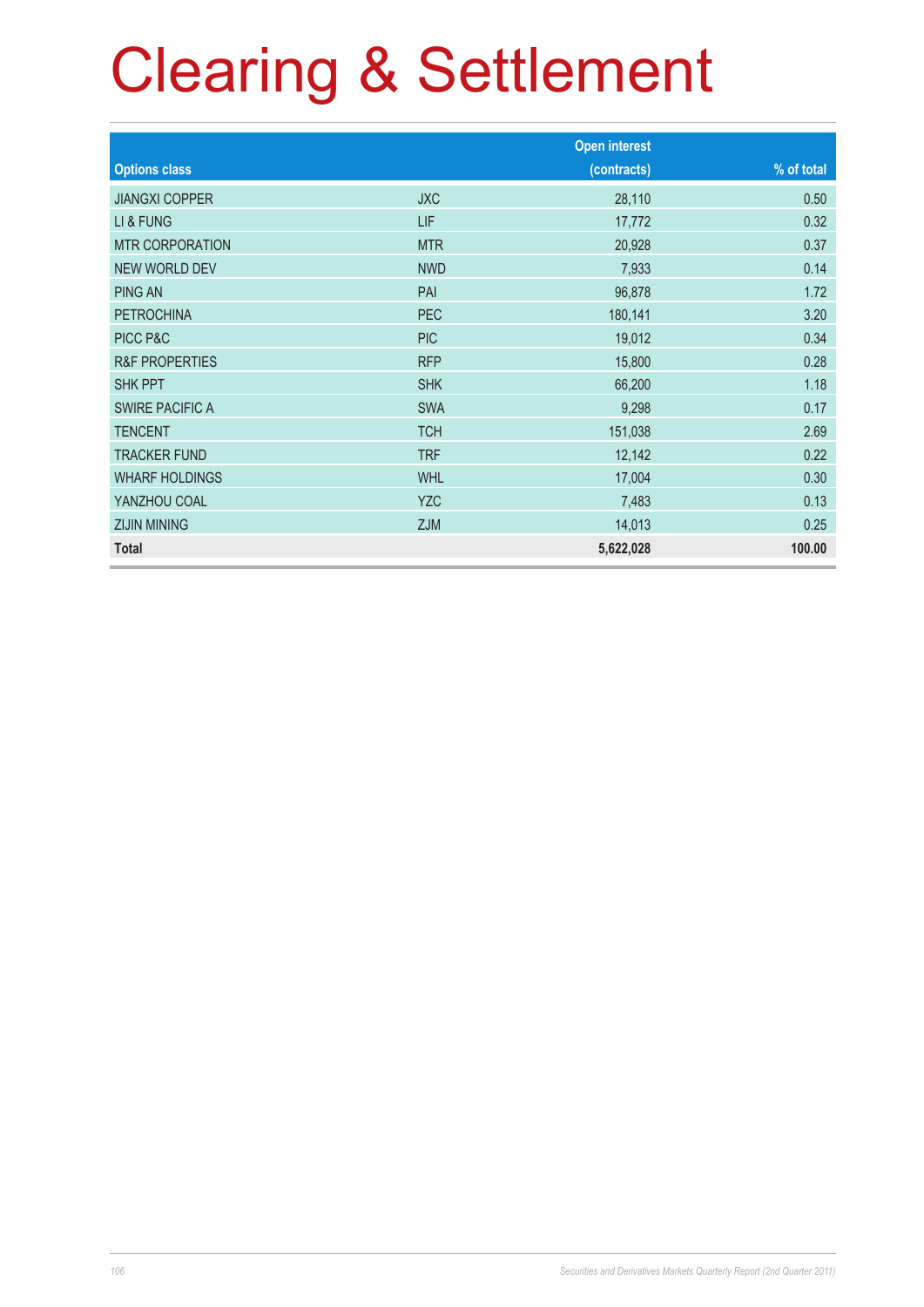# Exchange Participants Statistics

### **Stock Exchange**

|      |                | No. of Trading<br><b>Right Holders</b> | <b>Exchange</b><br><b>Participants -</b><br><b>Trading</b> | <b>Exchange</b><br><b>Participants -</b><br>Non-Trading | Non-Exchange<br><b>Participants</b> |
|------|----------------|----------------------------------------|------------------------------------------------------------|---------------------------------------------------------|-------------------------------------|
| 2010 | Q <sub>2</sub> | 523 (946)                              | 471 (891)                                                  | 30(33)                                                  | 22(22)                              |
|      | Q <sub>3</sub> | 530 (953)                              | 478 (898)                                                  | 30(33)                                                  | 22(22)                              |
|      | Q4             | 538 (960)                              | 485 (904)                                                  | 31(34)                                                  | 22(22)                              |
| 2011 | Q <sub>1</sub> | 544 (965)                              | 489 (907)                                                  | 33(36)                                                  | 22(22)                              |
|      | Q2             | 547 (970)                              | 490 (906)                                                  | 35(42)                                                  | 22(22)                              |

( ) No. of trading rights

### **Futures Exchange**

|      |                | No. of Trading<br><b>Right Holders</b> | <b>Exchange</b><br><b>Participants -</b><br><b>Trading</b> | <b>Exchange</b><br><b>Participants -</b><br><b>Non-Trading</b> | Non-Exchange<br><b>Participants</b> |
|------|----------------|----------------------------------------|------------------------------------------------------------|----------------------------------------------------------------|-------------------------------------|
| 2010 | Q <sub>2</sub> | 214 (239)                              | 171 (194)                                                  | $\overline{\phantom{0}}$                                       | 43 (45)                             |
|      | Q <sub>3</sub> | 220 (245)                              | 177 (200)                                                  | -                                                              | 43 (45)                             |
|      | Q4             | 221 (246)                              | 179 (202)                                                  | $\qquad \qquad$                                                | 42 (44)                             |
| 2011 | Q <sub>1</sub> | 222 (246)                              | 180 (202)                                                  | $\overline{\phantom{0}}$                                       | 42 (44)                             |
|      | Q <sub>2</sub> | 228 (252)                              | 184 (206)                                                  | -                                                              | 44 (46)                             |

Notes:

(1) The figures in blanket is the number of trading rights held.

(2) An Exchange Participant is a corporation who may trade on or through the Exchange and is licensed under the Securities and Futures Ordinance to carry on securities/futures/options dealing activity.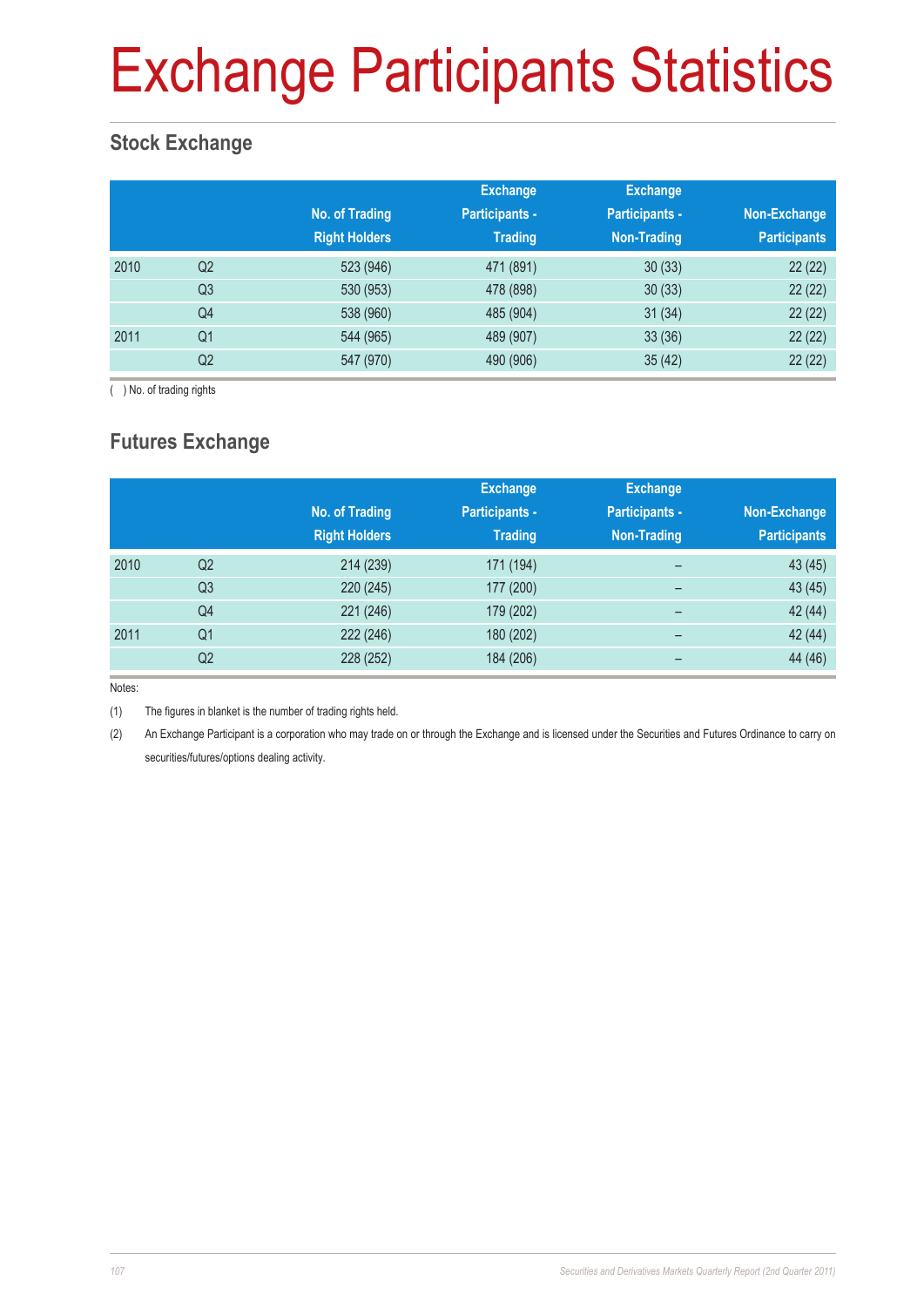# Clearing Participants Statistics

## **HKCC Participants**

| Year/month |                | <b>Clearing Participants</b> | <b>General Clearing</b><br><b>Participants</b> |
|------------|----------------|------------------------------|------------------------------------------------|
| 2010       | Q <sub>2</sub> | 148                          | 9                                              |
|            | Q <sub>3</sub> | 152                          | 10                                             |
|            | Q4             | 153                          | 9                                              |
| 2011       | Q <sub>1</sub> | 156                          | 9                                              |
|            | Q2             | 159                          | 9                                              |

#### **SEOCH Participants**

|            |                |                                     | <b>General Clearing</b> |
|------------|----------------|-------------------------------------|-------------------------|
| Year/month |                | <b>Direct Clearing Participants</b> | <b>Participants</b>     |
| 2010       | Q <sub>2</sub> | 54                                  | 6                       |
|            | Q3             | 55                                  | 6                       |
|            | Q4             | 56                                  | 6                       |
| 2011       | Q1             | 57                                  |                         |
|            | Q2             | 57                                  |                         |

## **HKSCC Participants**

|            |    | <b>Direct Clearing</b> | <b>General Clearing</b> | Non-broker           |
|------------|----|------------------------|-------------------------|----------------------|
| Year/month |    | <b>Participant</b>     | <b>Participant</b>      | <b>Participants*</b> |
| 2010       | Q2 | 455                    |                         | 41                   |
|            | Q3 | 460                    |                         | 41                   |
|            | Q4 | 468                    |                         | 44                   |
| 2011       | Q1 | 473                    | 8                       | 46                   |
|            | Q2 | 474                    |                         | 46                   |

Non-broker participants include Clearing Agency Participants, Custodian Participants and Stock Pledgee Participants.